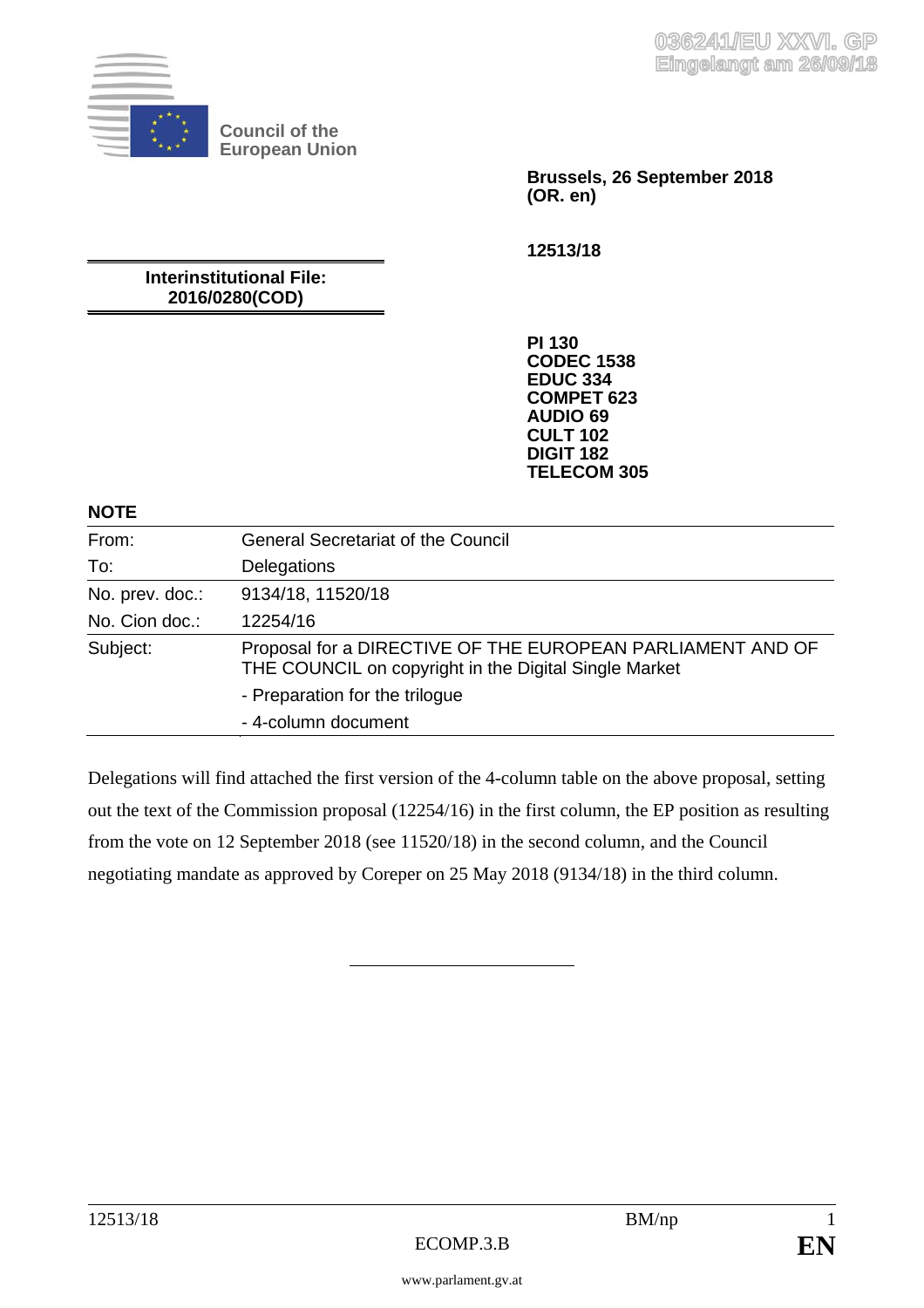|       |                                                                                                                                                                                                                                                                                  |                                                               |                                                                        | <b>ANNEX</b>                            |
|-------|----------------------------------------------------------------------------------------------------------------------------------------------------------------------------------------------------------------------------------------------------------------------------------|---------------------------------------------------------------|------------------------------------------------------------------------|-----------------------------------------|
|       |                                                                                                                                                                                                                                                                                  |                                                               | Proposal for a directive of the European Parliament and of the Council |                                         |
|       |                                                                                                                                                                                                                                                                                  | on copyright in the Digital Single Market                     |                                                                        |                                         |
|       |                                                                                                                                                                                                                                                                                  | $CON(2016)$ 593 final - 2016/0280 (COD)                       |                                                                        |                                         |
|       |                                                                                                                                                                                                                                                                                  | <b>PART 1: CITATIONS AND RECITALS</b>                         |                                                                        |                                         |
| Note: |                                                                                                                                                                                                                                                                                  |                                                               |                                                                        |                                         |
|       | Differences between the EP's position and the Commission's proposal are highlighted in Bold/Italics. Deletions are marked with <del>strikethrough</del> .<br>Differences between the Council's position and the Commission's proposal are highlighted in <u>Bold/Underlined.</u> |                                                               |                                                                        |                                         |
|       | Deletions are marked with strikethrough.                                                                                                                                                                                                                                         |                                                               |                                                                        |                                         |
|       |                                                                                                                                                                                                                                                                                  |                                                               |                                                                        |                                         |
| Row   | <b>COMMISSION PROPOSAL</b><br>COM(2016)593                                                                                                                                                                                                                                       | P8_TA-PROV(2018)0337<br>A8-0245/2018<br>EP TEXT               | <b>COUNCIL TEXT</b><br>9134/18                                         | POSSIBLE COMPROMISE<br><b>NOILUTION</b> |
|       | Proposal for a                                                                                                                                                                                                                                                                   | Proposal for a                                                | Proposal for a                                                         |                                         |
|       | EUROPEAN PARLIAMENT<br>AND OF THE COUNCIL<br>DIRECTIVE OF THE                                                                                                                                                                                                                    | EUROPEAN PARLIAMENT<br>AND OF THE COUNCIL<br>DIRECTIVE OF THE | EUROPEAN PARLIAMENT<br>AND OF THE COUNCIL<br>DIRECTIVE OF THE          |                                         |
|       | on copyright in the Digital Single<br>Market                                                                                                                                                                                                                                     | on copyright in the Digital Single<br>Market                  | on copyright in the Digital Single<br>Market                           |                                         |
|       | (Text with EEA relevance)                                                                                                                                                                                                                                                        | relevance)<br>(Text with EEA                                  | (Text with EEA relevance)                                              |                                         |
|       | 12513/18                                                                                                                                                                                                                                                                         |                                                               | <b>BM/np</b>                                                           | $\mathbf{C}$                            |

ANNEX ECOMP.3.B **EN**

ECOMP.3.B

**ANNEX** 

EN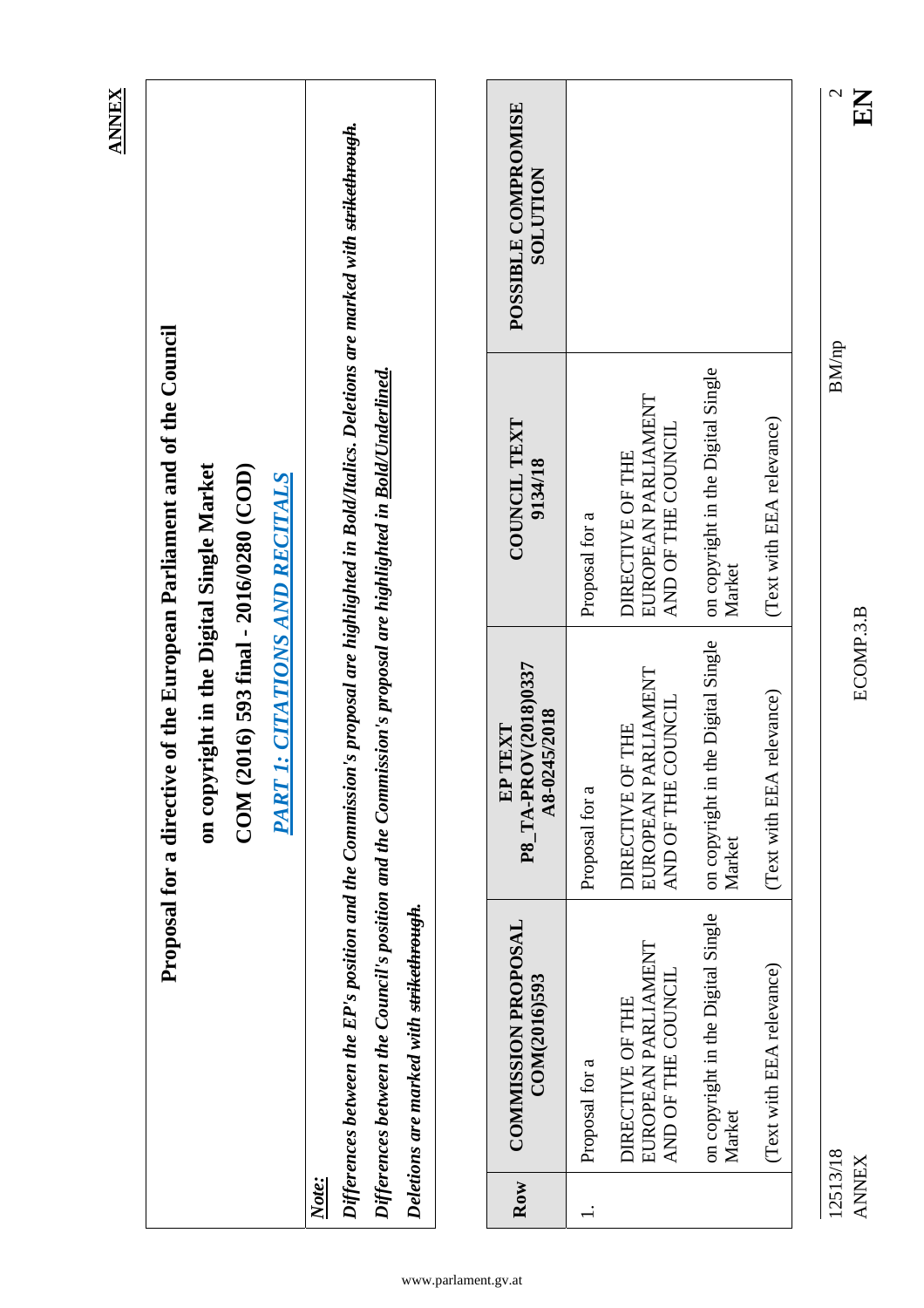| THE EUROPEAN                                                                                                               | 9134/18<br>THE EUROPEAN                                                                                                                        |
|----------------------------------------------------------------------------------------------------------------------------|------------------------------------------------------------------------------------------------------------------------------------------------|
| THE EUROPEAN<br><b>TAND THE</b><br>PARLIAMENT<br>COUNCIL OF<br>UNION,<br>COUNCIL OF THE EUROPEAN                           | COUNCIL OF THE EUROPEAN<br>PARLIAMENT AND THE<br>UNION,                                                                                        |
| the Functioning of the European<br>to the Treaty on<br>Union, and in particular<br>Article 114 thereof,<br>Having regard t | the Functioning of the European<br>Having regard to the Treaty on<br>Article Articles 53(1), 62 and<br>Union, and in particular<br>114 thereof |
| from the European Commission,<br>to the proposal<br>Having regard t                                                        | from the European Commission,<br>Having regard to the proposal                                                                                 |
| After transmission of the draft<br>legislative act to the national<br>parliaments,                                         | After transmission of the draft<br>legislative act to the national<br>parliaments,                                                             |
| Having regard to the opinion of<br>the European Economic and<br>Social Committee <sup>1</sup> ,                            | Having regard to the opinion of<br>the European Economic and<br>Social Committee <sup>1</sup> ,                                                |
| to the opinion of<br>of the Regions <sup>2</sup> ,<br>Having regard t<br>the Committee                                     | Having regard to the opinion of<br>the Committee of the Regions <sup>2</sup> ,                                                                 |

12513/18 BM/np 12513/18<br>ANNEX

**1** OJ C , , p. . **2** OJ C , , p. .

 $\begin{array}{c} 1 \\ 2 \end{array}$ 

OIC, ,  $p$ .<br>OIC, ,  $p$ .

 $E^{\text{N}}$ 

 $\rm BM/np$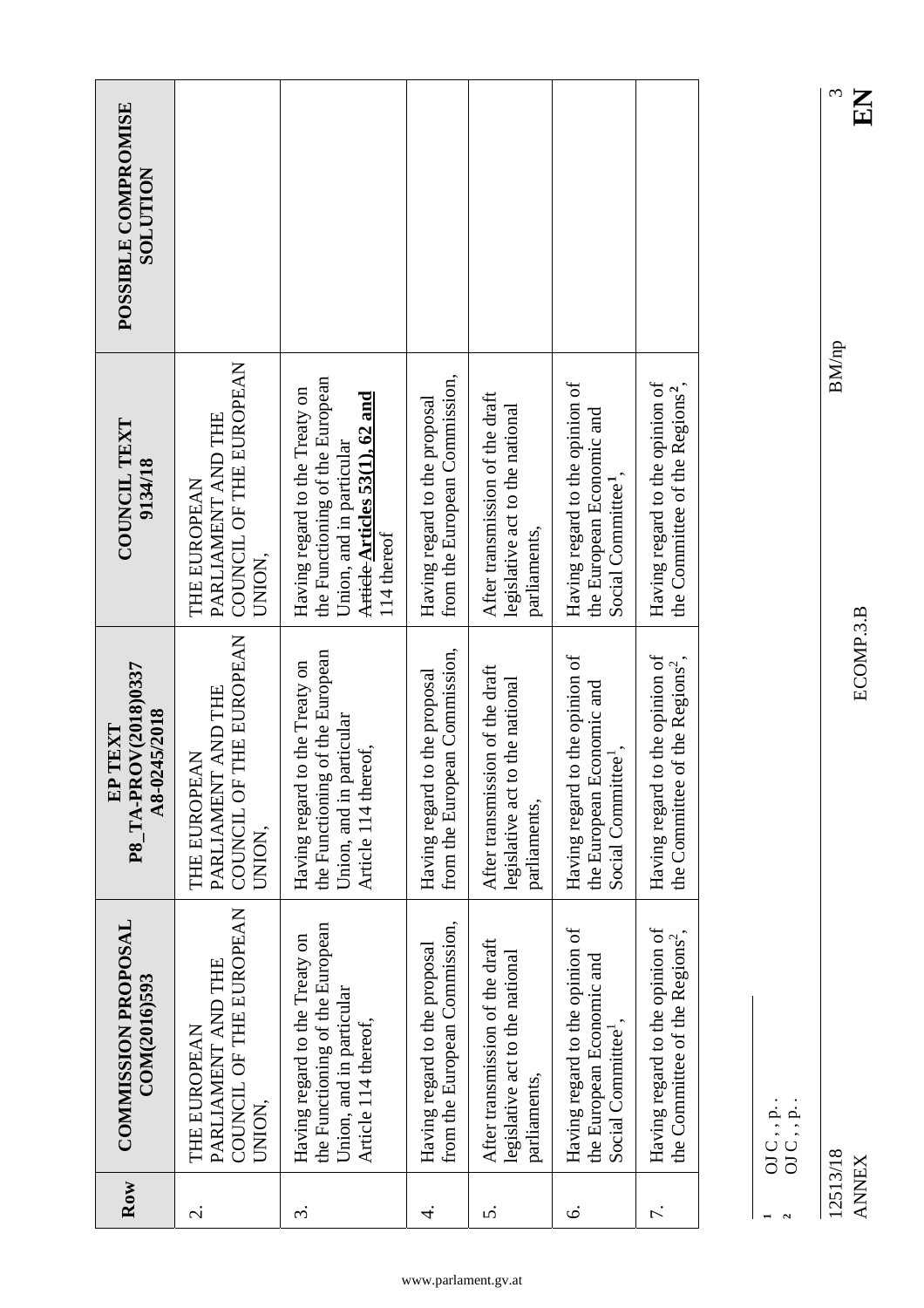| Row               | <b>COMMISSION PROPOSAL</b><br>COM(2016)593                                                                                                                                                                                                                                                                                                                                                                                                                   | P8_TA-PROV(2018)0337<br>A8-0245/2018<br>EP TEXT                                                                                                                                                                                                                                                                                                                                                                                             | COUNCIL TEXT<br>9134/18                                                                                                                                                                                                                                                                                                                                                                                                                                                           | POSSIBLE COMPROMISE<br><b>NOLLLTON</b> |
|-------------------|--------------------------------------------------------------------------------------------------------------------------------------------------------------------------------------------------------------------------------------------------------------------------------------------------------------------------------------------------------------------------------------------------------------------------------------------------------------|---------------------------------------------------------------------------------------------------------------------------------------------------------------------------------------------------------------------------------------------------------------------------------------------------------------------------------------------------------------------------------------------------------------------------------------------|-----------------------------------------------------------------------------------------------------------------------------------------------------------------------------------------------------------------------------------------------------------------------------------------------------------------------------------------------------------------------------------------------------------------------------------------------------------------------------------|----------------------------------------|
| $\infty$          | ordinary legislative procedure,<br>Acting in accordance with the                                                                                                                                                                                                                                                                                                                                                                                             | ordinary legislative procedure,<br>Acting in accordance with the                                                                                                                                                                                                                                                                                                                                                                            | ordinary legislative procedure,<br>Acting in accordance with the                                                                                                                                                                                                                                                                                                                                                                                                                  |                                        |
| o.                | Whereas:                                                                                                                                                                                                                                                                                                                                                                                                                                                     | Whereas:                                                                                                                                                                                                                                                                                                                                                                                                                                    | Whereas:                                                                                                                                                                                                                                                                                                                                                                                                                                                                          |                                        |
| $\overline{10}$ . | The Treaty provides for the<br>system ensuring that competition<br>achievement of those objectives.<br>distorted. Harmonisation of the<br>should contribute further to the<br>market and the institution of a<br>laws of the Member States on<br>in the internal market is not<br>copyright and related rights<br>establishment of an internal<br>$\widehat{C}$                                                                                              | The Treaty provides for the<br>system ensuring that competition<br>achievement of those objectives.<br>distorted. Harmonisation of the<br>should contribute further to the<br>market and the institution of a<br>laws of the Member States on<br>copyright and related rights<br>in the internal market is not<br>establishment of an internal<br>$\widehat{\cup}$                                                                          | The Treaty provides for the<br>system ensuring that competition<br>achievement of those objectives.<br>distorted. Harmonisation of the<br>should contribute further to the<br>market and the institution of a<br>laws of the Member States on<br>in the internal market is not<br>copyright and related rights<br>establishment of an internal<br>$\widehat{\cup}$                                                                                                                |                                        |
| $\exists$         | protected subject-matter can take<br>The directives which have<br>market; it stimulates innovation,<br>create a framework wherein the<br>good functioning of the internal<br>exploitation of works and other<br>protection for rightholders and<br>framework contributes to the<br>place. This harmonised legal<br>copyright and related rights<br>been adopted in the area of<br>provide for a high level of<br>creativity, investment and<br>$\widehat{c}$ | the internal market, provide for a<br>protected subject-matter can take<br>contribute to the functioning of<br>clearance of rights and create a<br>exploitation of works and other<br>(2) The directives which have<br>framework contributes to the<br>place. This harmonised legal<br>copyright and related rights<br>been adopted in the area of<br>high level of protection for<br>rightholders, facilitate the<br>framework wherein the | protected subject-matter can take<br>rights provide for a high level of<br>market; it stimulates innovation,<br>create a framework wherein the<br>good functioning of the internal<br>which have been adopted in the<br>exploitation of works and other<br>The <del>directivesDirectives</del><br>protection for rightholders and<br>framework contributes to the<br>area of copyright and related<br>place. This harmonised legal<br>creativity, investment and<br>$\widehat{C}$ |                                        |
|                   |                                                                                                                                                                                                                                                                                                                                                                                                                                                              |                                                                                                                                                                                                                                                                                                                                                                                                                                             |                                                                                                                                                                                                                                                                                                                                                                                                                                                                                   |                                        |
| 12513/18          |                                                                                                                                                                                                                                                                                                                                                                                                                                                              |                                                                                                                                                                                                                                                                                                                                                                                                                                             | <b>BM/np</b>                                                                                                                                                                                                                                                                                                                                                                                                                                                                      | 4                                      |
| <b>ANNEX</b>      |                                                                                                                                                                                                                                                                                                                                                                                                                                                              | ECOMP.3.B                                                                                                                                                                                                                                                                                                                                                                                                                                   |                                                                                                                                                                                                                                                                                                                                                                                                                                                                                   | EN                                     |

## www.parlament.gv.at

 $\sum_{t}$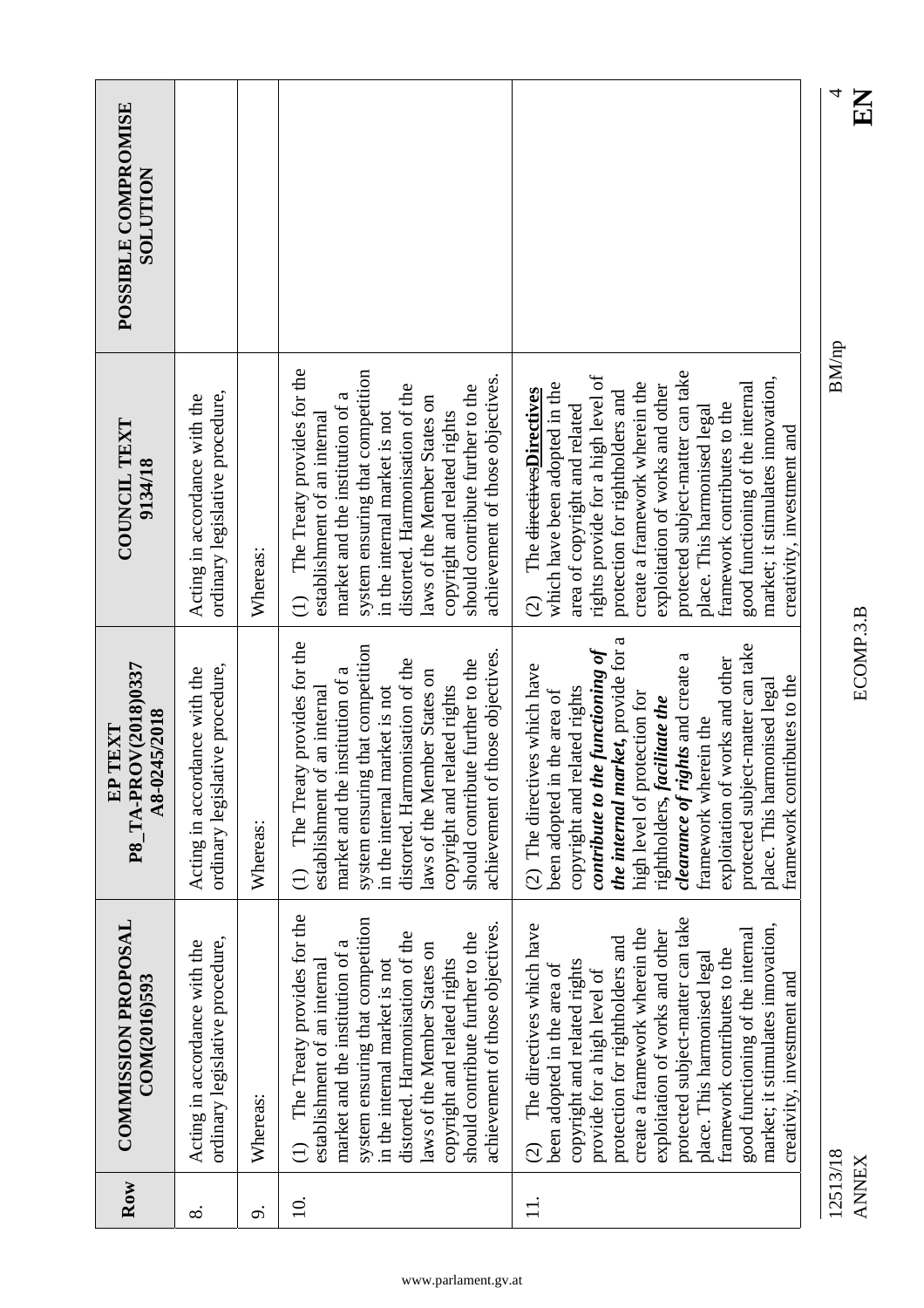|                                                    |                                                                                                                                                                                                                                                                                                                                                                                                                                                                                                                                                                                                                                                                                              |                                                                                                                                                                                                                                                                     | 5<br>KN                  |
|----------------------------------------------------|----------------------------------------------------------------------------------------------------------------------------------------------------------------------------------------------------------------------------------------------------------------------------------------------------------------------------------------------------------------------------------------------------------------------------------------------------------------------------------------------------------------------------------------------------------------------------------------------------------------------------------------------------------------------------------------------|---------------------------------------------------------------------------------------------------------------------------------------------------------------------------------------------------------------------------------------------------------------------|--------------------------|
| POSSIBLE COMPROMISE<br><b>NOLLTION</b>             |                                                                                                                                                                                                                                                                                                                                                                                                                                                                                                                                                                                                                                                                                              |                                                                                                                                                                                                                                                                     |                          |
| COUNCIL TEXT<br>9134/18                            | production of new content, also in<br>cultural aspects into account in its<br>framework also contributes to the<br>Union requires the Union to take<br>protection provided by this legal<br>and promoting cultural diversity<br>while at the same time bringing<br>Union's objective of respecting<br>the European common cultural<br>Functioning of the European<br>the digital environment. The<br>heritage to the fore. Article<br>167(4) of the Treaty on the<br>action                                                                                                                                                                                                                  | other subject-matter are created,<br>exploited. New business models<br>emerge. The objectives and the<br>transform the way works and<br>and new actors continue to<br>Rapid technological<br>developments continue to<br>produced, distributed and<br>$\widehat{C}$ | <b>BM/np</b>             |
| P8_TA-PROV(2018)0337<br>A8-0245/2018<br>TEXT<br>EP | promoting cultural diversity while<br>production of new<br>cultural aspects into account in its<br>provided by this legal framework<br>Union requires the Union to take<br>stimulates innovation, creativity,<br>internal market. The protection<br>good functioning of the <i>a truly</i><br>avoiding fragmentation of the<br>also contributes to the Union's<br>integrated internal market; it<br>at the same time bringing the<br>the European<br>environment, with a view to<br>heritage to the fore. Article<br>European common cultural<br>$167(4)$ of the Treaty on the<br>objective of respecting and<br>content, also in the digital<br>Functioning of<br>investment and<br>action. | other subject-matter are created,<br>legislation needs to be future<br>transform the way works and<br>developments continue to<br>to restrict<br>produced, distributed and<br>(3) Rapid technological<br>exploited, and relevant<br>proof so as not                 | ECOMP.3.B                |
| <b>COMMISSION PROPOSAL</b><br>COM(2016)593         | production of new content, also in<br>cultural aspects into account in its<br>framework also contributes to the<br>Union requires the Union to take<br>protection provided by this legal<br>and promoting cultural diversity<br>while at the same time bringing<br>Union's objective of respecting<br>the European common cultural<br>Functioning of the European<br>the digital environment. The<br>heritage to the fore. Article<br>$167(4)$ of the Treaty on the<br>action                                                                                                                                                                                                                | other subject-matter are created,<br>exploited. New business models<br>emerge. The objectives and the<br>transform the way works and<br>and new actors continue to<br>Rapid technological<br>developments continue to<br>produced, distributed and<br>$\widehat{C}$ |                          |
| Row                                                |                                                                                                                                                                                                                                                                                                                                                                                                                                                                                                                                                                                                                                                                                              | $\overline{5}$                                                                                                                                                                                                                                                      | 12513/18<br><b>ANNEX</b> |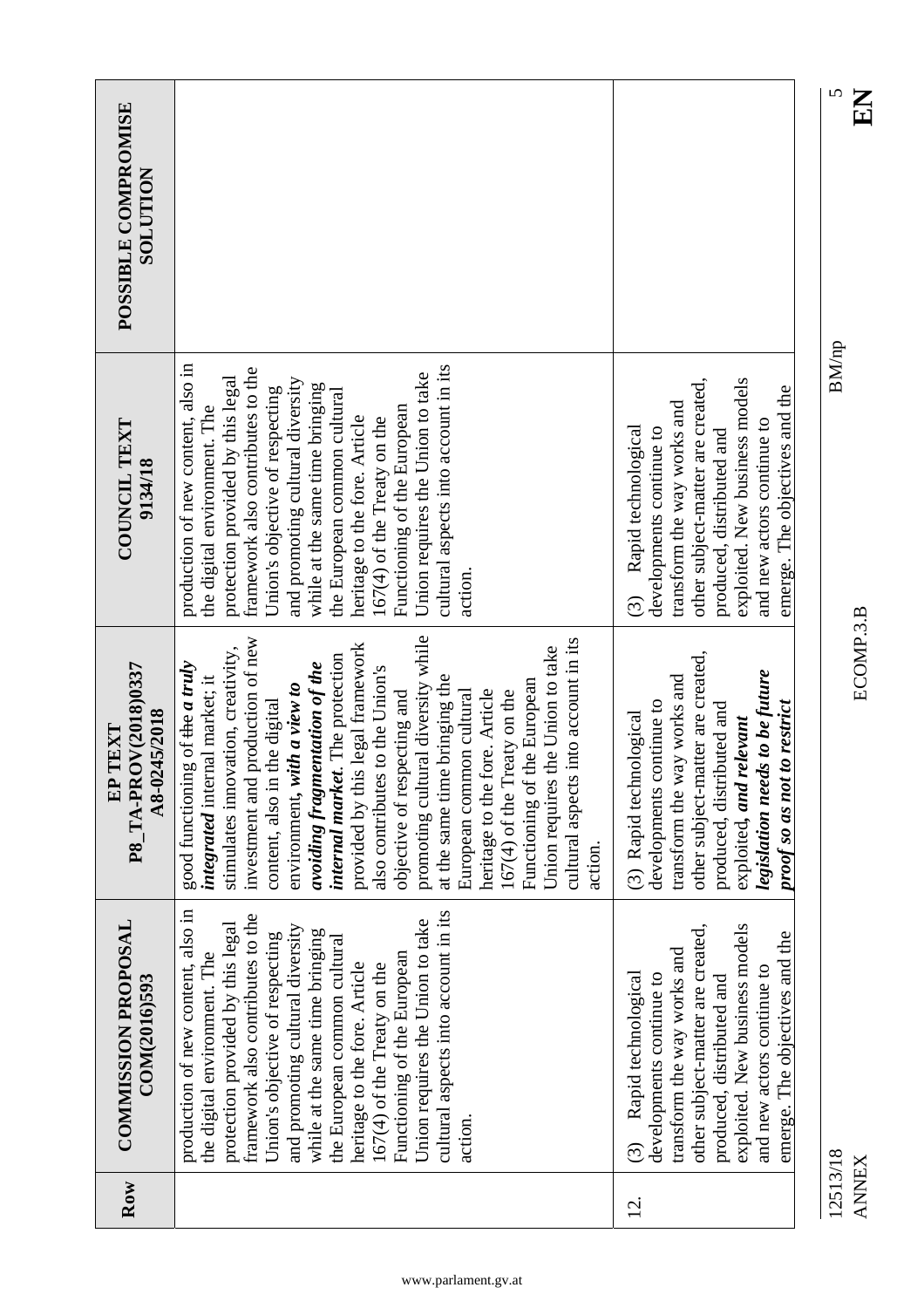| POSSIBLE COMPROMISE<br><b>SOLUTION</b>          |                                                                                                                                                                                                                                                                                                                                                                                                                                                                                                                                                                                                                                                                                                                                                                                                                                                                                                                                         |
|-------------------------------------------------|-----------------------------------------------------------------------------------------------------------------------------------------------------------------------------------------------------------------------------------------------------------------------------------------------------------------------------------------------------------------------------------------------------------------------------------------------------------------------------------------------------------------------------------------------------------------------------------------------------------------------------------------------------------------------------------------------------------------------------------------------------------------------------------------------------------------------------------------------------------------------------------------------------------------------------------------|
| <b>COUNCIL TEXT</b><br>9134/18                  | sound. However, legal uncertainty<br>principles laid down by the Union<br>remains, for both rightholders and<br>works and other subject-matter in<br>licensing practices as regards the<br>Commission entitled 'Towards a<br>availability of audiovisual works<br>out in the Communication of the<br>copyright framework. keeping a<br>This Directive provides for rules<br>areas it is necessary to adapt and<br>commerce works and the online<br>copyright framework' <sup>3</sup> , in some<br>border environments, as well as<br>including cross-border uses, of<br>to adapt certain exceptions and<br>limitations to digital and cross-<br>the digital environment. As set<br>copyright and related rights.<br>supplement the current Union<br>users, as regards certain uses,<br>copyright framework remain<br>measures to facilitate certain<br>high level of protection of<br>dissemination of out-of-<br>modern, more European |
| P8_TA-PROV(2018)0337<br>A8-0245/2018<br>EP TEXT | remains, for both rightholders and<br>works and other subject-matter in<br>technological development. New<br>the principles laid<br>licensing practices as regards the<br>out in the Communication of the<br>areas it is necessary to adapt and<br>Commission entitled "Towards a<br>business models and new actors<br>copyright framework <sup>13</sup> , in some<br>border environments, as well as<br>igital and cross-<br>including cross-border uses, of<br>the digital environment. As set<br>Directive provides for rules to<br>supplement the current Union<br>users, as regards certain uses,<br>down by the Union copyright<br>measures to facilitate certain<br>adapt certain exceptions and<br>copyright framework. This<br>However, legal uncertainty<br>framework remain sound<br>continue to emerge. The<br>dissemination of out-of-<br>modern, more European<br>limitations to di<br>objectives and                     |
| <b>COMMISSION PROPOSAL</b><br>COM(2016)593      | sound. However, legal uncertainty<br>principles laid down by the Union<br>remains, for both rightholders and<br>works and other subject-matter in<br>licensing practices as regards the<br>availability of audiovisual works<br>Commission entitled 'Towards a<br>out in the Communication of the<br>areas it is necessary to adapt and<br>copyright framework' <sup>3</sup> , in some<br>commerce works and the online<br>border environments, as well as<br>limitations to digital and cross-<br>on video-on-demand platforms<br>including cross-border uses, of<br>the digital environment. As set<br>Directive provides for rules to<br>with a view to ensuring wider<br>supplement the current Union<br>users, as regards certain uses,<br>copyright framework remain<br>measures to facilitate certain<br>adapt certain exceptions and<br>copyright framework. This<br>dissemination of out-of-<br>modern, more European          |
| Row                                             |                                                                                                                                                                                                                                                                                                                                                                                                                                                                                                                                                                                                                                                                                                                                                                                                                                                                                                                                         |

3 COM(2015) 626 final.

 $\tilde{\epsilon}$ 

COM(2015) 626 final.

ANNEX ECOMP.3.B **EN** ECOMP.3.B

 $\sum_{i=1}^{\infty}$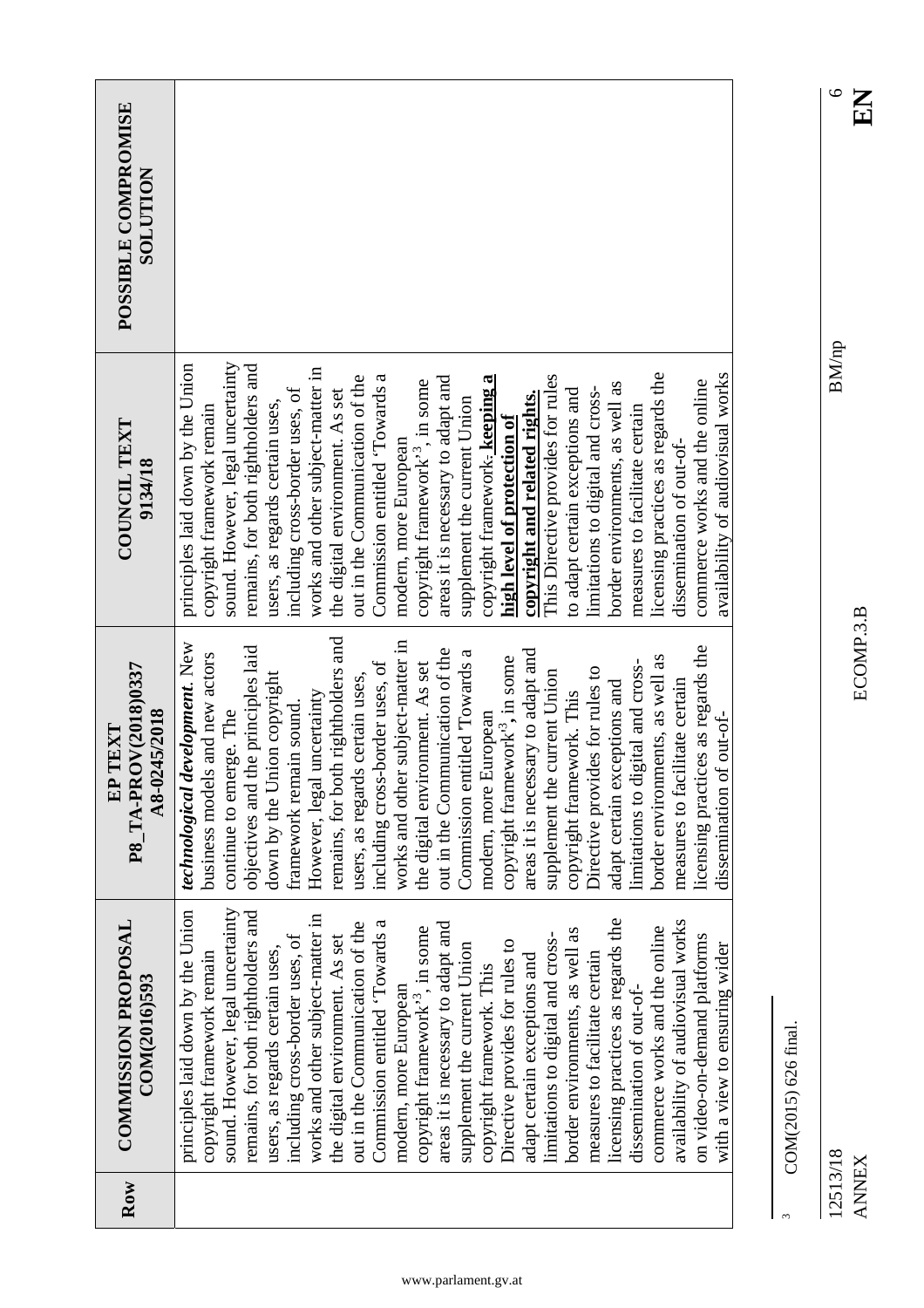| POSSIBLE COMPROMISE<br><b>NOLLLTON</b>                              |                                                                                                                                                                                                                                                                                                                                                                                                                                                                                                                                                                                                                                                                                                        |                                                                                                                                                                                                 |
|---------------------------------------------------------------------|--------------------------------------------------------------------------------------------------------------------------------------------------------------------------------------------------------------------------------------------------------------------------------------------------------------------------------------------------------------------------------------------------------------------------------------------------------------------------------------------------------------------------------------------------------------------------------------------------------------------------------------------------------------------------------------------------------|-------------------------------------------------------------------------------------------------------------------------------------------------------------------------------------------------|
| <b>COUNCIL TEXT</b><br>9134/18                                      | and other subject-matter by online<br>publications, on the use of works<br>marketplace for copyright, there<br>should also be rules on rights in<br>content and on the transparency<br>on video-on-demand platforms<br>giving access to user uploaded<br>with a view to ensuring wider<br>access to content. In order to<br>service providers storing and<br>of authors' and performers'<br>achieve a well-functioning<br>contracts.                                                                                                                                                                                                                                                                   | upon, and complements, the rules<br>currently in force in this area, in<br>particular Directive 96/9/EC of<br>This Directive is based<br>laid down in the Directives<br>$\widehat{\mathcal{A}}$ |
| P8_TA-PROV(2018)0337<br>A8-0245/2018<br>$\mathop{\rm EPT}\nolimits$ | exercise and enforcement of the<br>availability of audiovisual works<br>performers' contracts and of the<br>commerce works and the online<br>providers' platforms and on the<br>exploitation of protected works<br>acess to user uploaded content<br>use of works and other subject-<br>achieve a well-functioning and<br>on video-on-demand platforms<br>fair marketplace for copyright,<br>with a view to ensuring wider<br>access to content. In order to<br>rights in publications, on the<br>there should also be rules on<br>providers storing and giving<br>transparency of authors' and<br>matter by on online service<br>accounting linked with the<br>in accordance with those<br>contracts. | (4) This Directive is based upon,<br>in force in this area, in particular<br>down in the Directives currently<br>and complements, the rules laid<br>Directive 96/9/EC of the                    |
| <b>COMMISSION PROPOSAL</b><br>COM(2016)593                          | and other subject-matter by online<br>publications, on the use of works<br>marketplace for copyright, there<br>should also be rules on rights in<br>content and on the transparency<br>giving access to user uploaded<br>service providers storing and<br>access to content. In order to<br>achieve a well-functioning<br>of authors' and performers'<br>contracts.                                                                                                                                                                                                                                                                                                                                    | upon, and complements, the rules<br>currently in force in this area, in<br>particular Directive 96/9/EC of<br>This Directive is based<br>laid down in the Directives<br>$\widehat{d}$           |
| Row                                                                 |                                                                                                                                                                                                                                                                                                                                                                                                                                                                                                                                                                                                                                                                                                        | 13.                                                                                                                                                                                             |

12513/18 BM/np 7 12513/18<br>ANNEX

ANNEX ECOMP.3.B **EN** ECOMP.3.B

NH<br>E

 $\rm BM/np$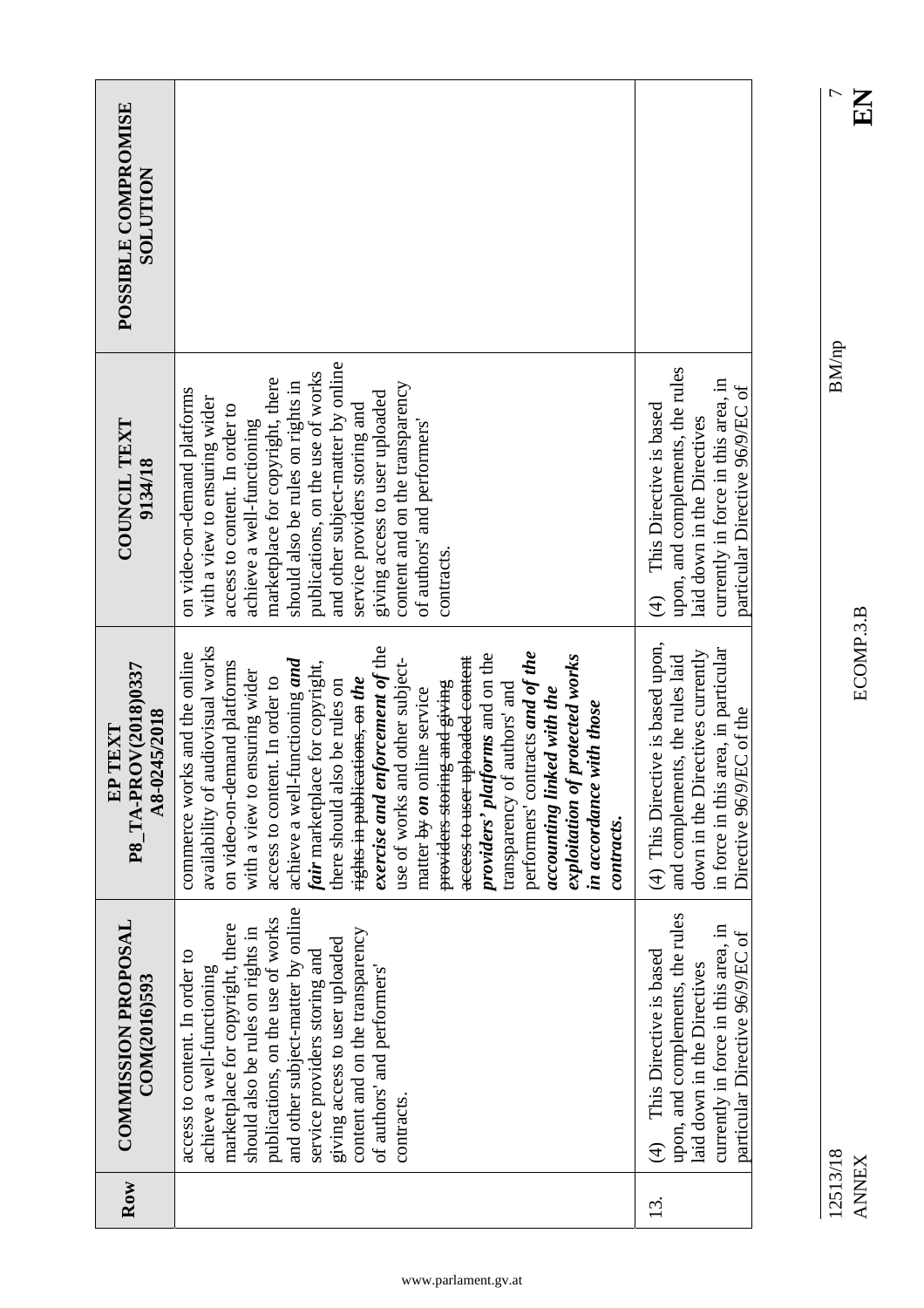| Row          | <b>COMMISSION PROPOSAL</b><br>COM(2016)593                                                                                                                                                                                                                                                                                                                                                                                                                                                                                     | P8 TA-PROV(2018)0337<br>A8-0245/2018<br>EP TEXT                                                                                                                                                                                                                                                                                                                                                                                                                                                                                                                        | <b>COUNCIL TEXT</b><br>9134/18                                                                                                                                                                                                                                                                                                                                                                                                                                                                                                     | POSSIBLE COMPROMISE<br><b>NOLLLTDOS</b> |
|--------------|--------------------------------------------------------------------------------------------------------------------------------------------------------------------------------------------------------------------------------------------------------------------------------------------------------------------------------------------------------------------------------------------------------------------------------------------------------------------------------------------------------------------------------|------------------------------------------------------------------------------------------------------------------------------------------------------------------------------------------------------------------------------------------------------------------------------------------------------------------------------------------------------------------------------------------------------------------------------------------------------------------------------------------------------------------------------------------------------------------------|------------------------------------------------------------------------------------------------------------------------------------------------------------------------------------------------------------------------------------------------------------------------------------------------------------------------------------------------------------------------------------------------------------------------------------------------------------------------------------------------------------------------------------|-----------------------------------------|
|              | of the European Parliament and of<br>and Directive 2014/26/EU of the<br>Council <sup>7</sup> , Directive 2009/24/EC<br>European Parliament and of the<br>the European Parliament and of<br>European Parliament and of the<br>Parliament and of the Council <sup>6</sup> ,<br>Parliament and of the Council <sup>9</sup><br>Directive 2006/115/EC of the<br>2012/28/EU of the European<br>2001/29/EC of the European<br>the Council <sup>8</sup> , Directive<br>the Council <sup>4</sup> , Directive<br>Council <sup>10</sup> . | of the European Parliament and of<br>of the European Parliament and<br>and Directive 2014/26/EU of the<br>$\bullet$<br>Council <sup>4</sup> , Directive 2000/31/EC<br>Council <sup>7</sup> , Directive 2009/24/EC<br>European Parliament and of the<br>European Parliament and of the<br>Parliament and of the Council <sup>6</sup><br>of the Council <sup>9</sup><br>Directive 2006/115/EC of the<br>2012/28/EU of the European<br>2001/29/EC of the European<br>Directive<br>the Council <sup>8</sup> , Directive<br>of the Council <sup>5</sup> ,<br>Parliament and | of the European Parliament and of<br><b>Parliament and of the Council',</b><br>Council <sup>6</sup> , Directive 2006/115/EC<br>the European Parliament and of<br>European Parliament and of the<br>European Parliament and of the<br>Parliament and of the Council <sup>8</sup> ,<br>2000/31/EC of the European<br>2009/24/EC of the European<br>Directive 2001/29/EC of the<br>Directive 2012/28/EU of the<br>the Council4 <sup>4</sup> , Directive<br>the Council <sup>7</sup> , Directive<br>Council <sup>9</sup> and Directive |                                         |
| S.<br>4      |                                                                                                                                                                                                                                                                                                                                                                                                                                                                                                                                |                                                                                                                                                                                                                                                                                                                                                                                                                                                                                                                                                                        | Directive 96/9/EC of the European Parliament and of the Council of 11 March 1996 on the legal protection of databases (OJ L 77, 27.3.1996, p. 20-28).<br>Directive 2000/31/EC of the European Parliament and of the Council of 8 June 2000 on certain legal aspects of information society services, in                                                                                                                                                                                                                            |                                         |
| $\circ$<br>7 | particular electronic commerce, in the Internal Market<br>the information society (OJ L 167, 22.6.2001, p. 10-19)                                                                                                                                                                                                                                                                                                                                                                                                              | (OJ L 178, 17.07.2000, p. 1–16).                                                                                                                                                                                                                                                                                                                                                                                                                                                                                                                                       | Directive 2001/29/EC of the European Parliament and of the Council of 22 May 2001 on the harmonisation of certain aspects of copyright and related rights in                                                                                                                                                                                                                                                                                                                                                                       |                                         |
| $^{\circ}$   | copyright in the field of intellectual property (OJ L 376, 27.12.2006, p. 28-35)<br>5.5.2009, p. 16-22).                                                                                                                                                                                                                                                                                                                                                                                                                       |                                                                                                                                                                                                                                                                                                                                                                                                                                                                                                                                                                        | Directive 2009/24/EC of the European Parliament and of the Council of 23 April 2009 on the legal protection of computer programs (OJ L 111,<br>Directive 2006/115/EC of the European Parliament and of the Council of 12 December 2006 on rental right and lending right and on certain rights related to                                                                                                                                                                                                                          |                                         |
| Q            | Directive 2012/28/EU of the European Parliament and<br>27.10.2012, p. 5–12).                                                                                                                                                                                                                                                                                                                                                                                                                                                   |                                                                                                                                                                                                                                                                                                                                                                                                                                                                                                                                                                        | of the Council of 25 October 2012 on certain permitted uses of orphan works (OJ L 299,                                                                                                                                                                                                                                                                                                                                                                                                                                             |                                         |
| 12513/18     |                                                                                                                                                                                                                                                                                                                                                                                                                                                                                                                                |                                                                                                                                                                                                                                                                                                                                                                                                                                                                                                                                                                        | <b>BM/np</b>                                                                                                                                                                                                                                                                                                                                                                                                                                                                                                                       | ∞                                       |
| <b>ANNEX</b> |                                                                                                                                                                                                                                                                                                                                                                                                                                                                                                                                | ECOMP.3.B                                                                                                                                                                                                                                                                                                                                                                                                                                                                                                                                                              |                                                                                                                                                                                                                                                                                                                                                                                                                                                                                                                                    | KH                                      |

 $\mathbf{K}$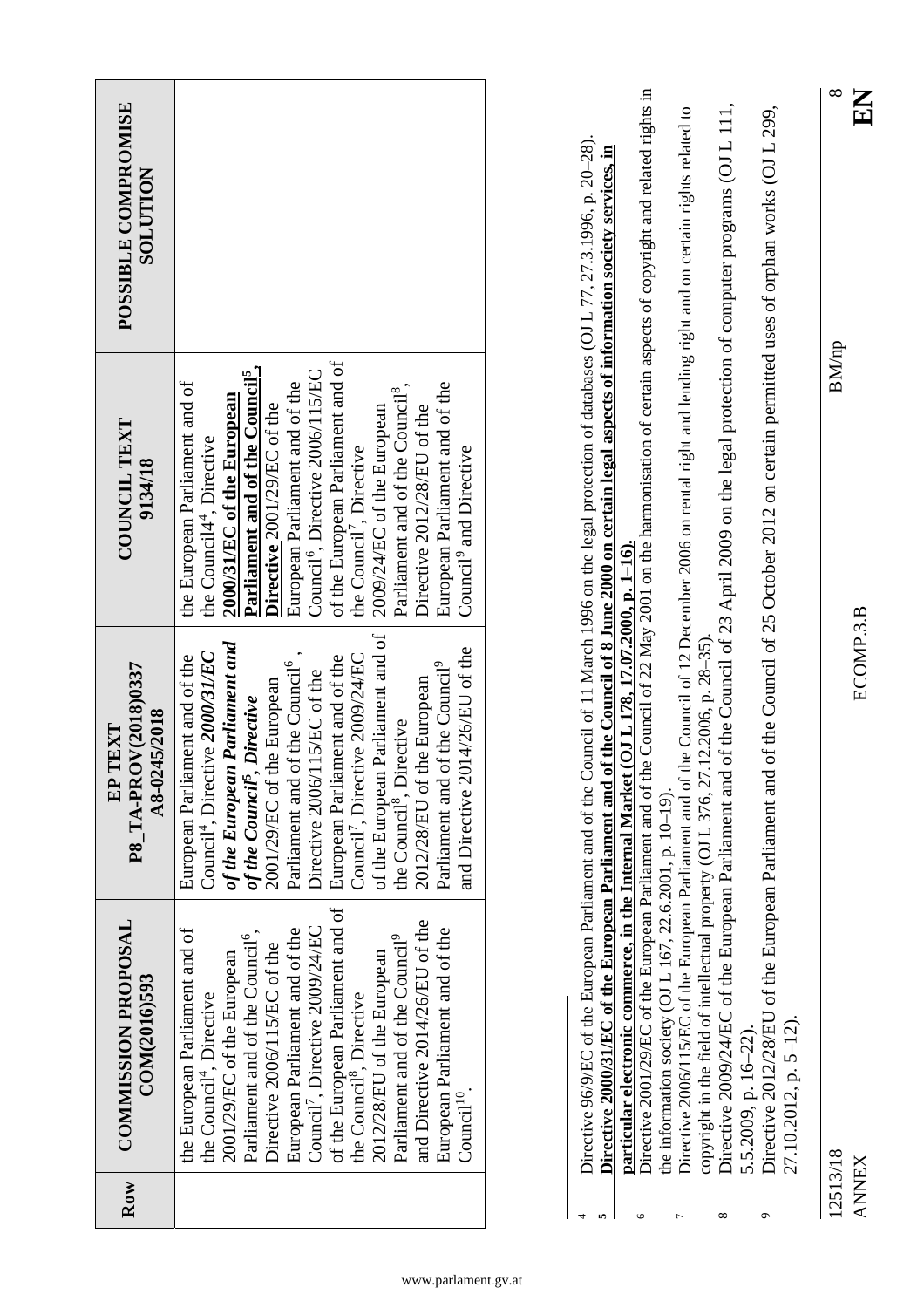| Row       | <b>COMMISSION PROPOSAL</b><br>COM(2016)593                                                                                                                                                                                                                                                                                                                                                                                                                                                                                                                                                                                                                                                                                                                         | P8_TA-PROV(2018)0337<br>A8-0245/2018<br>EP TEXT                                                                                                                                                                                                                                                                                                                                                                                                                                                                                                                                                                                                                                                                                                                           | COUNCIL TEXT<br>9134/18                                                                                                                                                                                                                                                                                                                                                                                                                                                                                                                                                                                                                                                                                                                                                 | POSSIBLE COMPROMISE<br><b>SOLUTION</b> |
|-----------|--------------------------------------------------------------------------------------------------------------------------------------------------------------------------------------------------------------------------------------------------------------------------------------------------------------------------------------------------------------------------------------------------------------------------------------------------------------------------------------------------------------------------------------------------------------------------------------------------------------------------------------------------------------------------------------------------------------------------------------------------------------------|---------------------------------------------------------------------------------------------------------------------------------------------------------------------------------------------------------------------------------------------------------------------------------------------------------------------------------------------------------------------------------------------------------------------------------------------------------------------------------------------------------------------------------------------------------------------------------------------------------------------------------------------------------------------------------------------------------------------------------------------------------------------------|-------------------------------------------------------------------------------------------------------------------------------------------------------------------------------------------------------------------------------------------------------------------------------------------------------------------------------------------------------------------------------------------------------------------------------------------------------------------------------------------------------------------------------------------------------------------------------------------------------------------------------------------------------------------------------------------------------------------------------------------------------------------------|----------------------------------------|
|           |                                                                                                                                                                                                                                                                                                                                                                                                                                                                                                                                                                                                                                                                                                                                                                    | European Parliament and of the<br>Council <sup>10</sup>                                                                                                                                                                                                                                                                                                                                                                                                                                                                                                                                                                                                                                                                                                                   | Parliament and of the Council <sup>10</sup> .<br>2014/26/EU of the European                                                                                                                                                                                                                                                                                                                                                                                                                                                                                                                                                                                                                                                                                             |                                        |
| $\vec{4}$ | Therefore, the existing exceptions<br>negatively impact the functioning<br>technologies permit new types of<br>becoming increasingly important<br>and limitations in Union law that<br>uses that are not clearly covered<br>2009/24/EC in these fields may<br>addition, the optional nature of<br>particularly relevant as regards<br>In the fields of research,<br>education and preservation of<br>exceptions and limitations. In<br>of the internal market. This is<br>by the current Union rules on<br>cross-border uses, which are<br>in the digital environment.<br>exceptions and limitations<br>2001/29/EC, 96/9/EC and<br>provided for in Directives<br>are relevant for scientific<br>cultural heritage, digital<br>research, teaching and<br><u>(5)</u> | functioning of the internal market.<br>relevant for <i>innovation</i> , scientific<br>optional nature of exceptions and<br>regards cross-border uses, which<br>preservation of cultural heritage,<br>Directives 2001/29/EC, 96/9/EC<br>limitations in Union law that are<br>types of uses that are not clearly<br>digital technologies permit new<br>and 2009/24/EC in these fields<br>This is particularly relevant as<br>covered by the current Union<br>(5) In the fields of research,<br>environment. Therefore, the<br>limitations. In addition, the<br>may negatively impact the<br>limitations provided for in<br><i>innovation</i> , education and<br>are becoming increasingly<br>rules on exceptions and<br>existing exceptions and<br>important in the digital | Therefore, the existing exceptions<br>negatively impact the functioning<br>technologies permit new types of<br>and limitations in Union law that<br>becoming increasingly important<br>uses that are not clearly covered<br>2009/24/EC in these fields may<br>addition, the optional nature of<br>particularly relevant as regards<br>In the fields of research,<br>education and preservation of<br>exceptions and limitations. In<br>of the internal market. This is<br>by the current Union rules on<br>cross-border uses, which are<br>in the digital environment.<br>exceptions and limitations<br>2001/29/EC, 96/9/EC and<br>provided for in Directives<br>are relevant for scientific<br>cultural heritage, digital<br>research, teaching and<br>$\widetilde{S}$ |                                        |

Directive 2014/26/EU of the European Parliament and of the Council of 26 February 2014 on collective management of copyright and related<br>rights and multi-territorial licensing of rights in musical works for online use in t 10 Directive 2014/26/EU of the European Parliament and of the Council of 26 February 2014 on collective management of copyright and related rights and multi-territorial licensing of rights in musical works for online use in the internal market (OJ L 84, 20.3.2014, p. 72–98).

12513/18 **ANNEX** 

 $\frac{1}{2}$ 

EN  $\circ$ 12513/18 BM/np 9

 $\mathbf{BM}$ np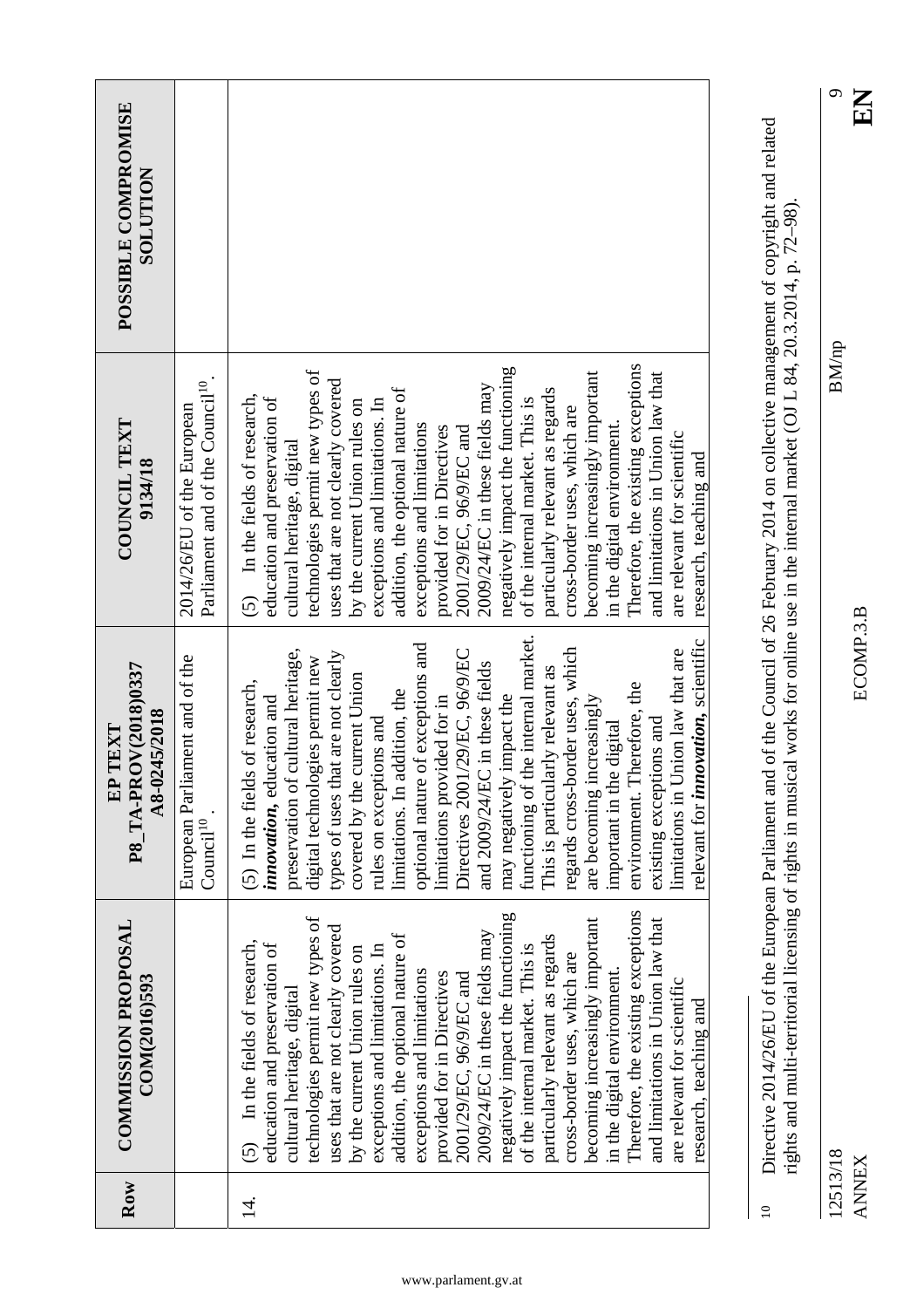| Row | <b>COMMISSION PROPOSAL</b><br>COM(2016)593                                                             | P8_TA-PROV(2018)0337<br>A8-0245/2018<br>EP TEXT                                                  | <b>COUNCIL TEXT</b><br>9134/18                                                                         | POSSIBLE COMPROMISE<br><b>NOLLUTION</b> |
|-----|--------------------------------------------------------------------------------------------------------|--------------------------------------------------------------------------------------------------|--------------------------------------------------------------------------------------------------------|-----------------------------------------|
|     | should be reassessed in the light<br>preservation of cultural heritage<br>of those new uses. Mandatory | should be reassessed in the light<br>preservation of cultural heritage<br>research, teaching and | should be reassessed in the light<br>preservation of cultural heritage<br>of those new uses. Mandatory |                                         |
|     | exceptions or limitations for uses                                                                     | of those new uses. Mandatory                                                                     | exceptions or limitations for uses                                                                     |                                         |
|     | technologies in the field of<br>of text and data mining                                                | exceptions or limitations for uses<br>of text and data mining                                    | technologies in the field of<br>of text and data mining                                                |                                         |
|     | scientific research, illustration for<br>teaching in the digital                                       | technologies in the field of<br>scientific<br>innovation and                                     | scientific research, illustration for<br>teaching in the digital                                       |                                         |
|     | environment and for preservation<br>of cultural heritage should be                                     | in the digital environment and for<br>research, illustration for teaching                        | environment and for preservation<br>of cultural heritage should be                                     |                                         |
|     | introduced. For uses not covered                                                                       | preservation of cultural heritage                                                                | introduced. For uses not covered                                                                       |                                         |
|     | by the exceptions or the limitation                                                                    | should be introduced. For uses                                                                   | by the exceptions or the limitation                                                                    |                                         |
|     | provided for in this Directive, the                                                                    | not covered by the exceptions or                                                                 | provided for in this Directive,                                                                        |                                         |
|     | existing in Union law should<br>exceptions and limitations                                             | the limitation provided for in this<br>Directive, the exceptions and                             | the The exceptions and limitations<br>existing in Union law should                                     |                                         |
|     | continue to apply. Directives                                                                          | limitations existing in Union law                                                                | continue to apply, including to                                                                        |                                         |
|     | 96/9/EC and 2001/29/EC should<br>be adapted.                                                           | should continue to apply.<br>Therefore, existing well-                                           | text and data mining, education<br>and preservation activities, as                                     |                                         |
|     |                                                                                                        | functioning exceptions in those                                                                  | long as they do not limit the                                                                          |                                         |
|     |                                                                                                        | fields should be allowed to                                                                      | exceptions laid down in this<br>scope of the mandatory                                                 |                                         |
|     |                                                                                                        | Member States, as long as they<br>continue to be available in                                    | Directive and on condition that                                                                        |                                         |
|     |                                                                                                        | do not restrict the scope of the                                                                 | their application does not                                                                             |                                         |
|     |                                                                                                        | exceptions or limitations                                                                        | adversely affect nor circumvent                                                                        |                                         |
|     |                                                                                                        | provided for in this Directive.<br>Directives 96/9/EC and                                        | the mandatory rules set out in<br>this Directive. Directives                                           |                                         |
|     |                                                                                                        | 2001/29/EC should be adapted.                                                                    | 96/9/EC and 2001/29/EC should                                                                          |                                         |
|     |                                                                                                        |                                                                                                  | be adapted.                                                                                            |                                         |
|     |                                                                                                        |                                                                                                  |                                                                                                        |                                         |

12513/18 BM/np 12513/18<br>ANNEX

 $\frac{\text{S}}{\text{H}}$ 

 $\rm BM/np$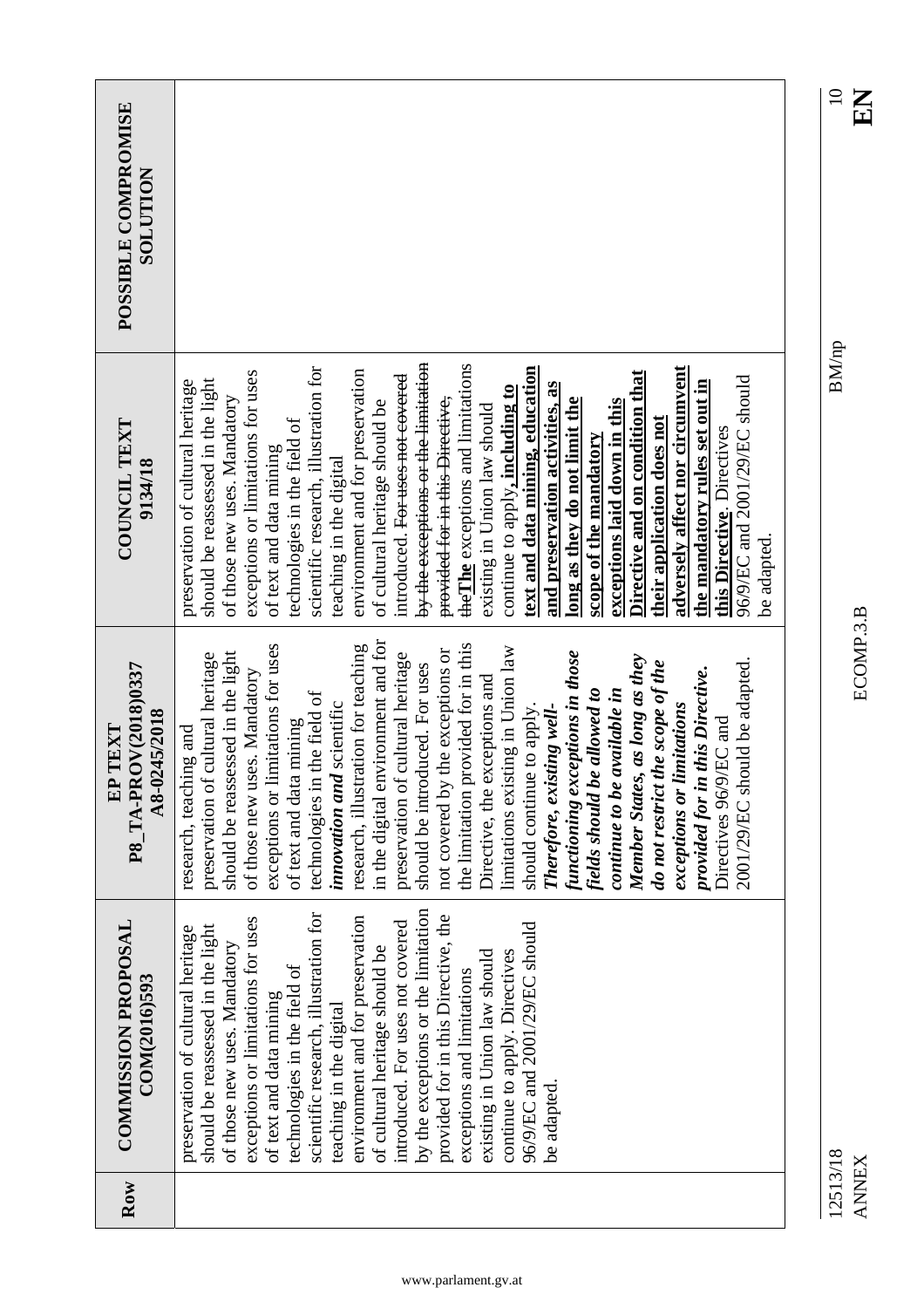| A8-0245/2018<br>EP TEXT<br>P8 TA-PR<br><b>COMMISSION PROPOSAL</b><br>COM(2016)593                                                                                                                                                                                                                                                                                                                                                                                                                                                                                                                                                                                                                                                                                                                                                                                                                                                                                              | DV(2018)0337      | COUNCIL TEXT<br>9134/18                                                                                                                                                                                                                                                                                                                                                                                                                                                                |
|--------------------------------------------------------------------------------------------------------------------------------------------------------------------------------------------------------------------------------------------------------------------------------------------------------------------------------------------------------------------------------------------------------------------------------------------------------------------------------------------------------------------------------------------------------------------------------------------------------------------------------------------------------------------------------------------------------------------------------------------------------------------------------------------------------------------------------------------------------------------------------------------------------------------------------------------------------------------------------|-------------------|----------------------------------------------------------------------------------------------------------------------------------------------------------------------------------------------------------------------------------------------------------------------------------------------------------------------------------------------------------------------------------------------------------------------------------------------------------------------------------------|
| of users on the other. They can be<br>do not unreasonably prejudice the<br>works or other subject-matter and<br>the one hand, and<br>and interests of authors and other<br>not conflict with<br>limitation limitations set out in<br>this Directive seek to achieve a<br>fair balance between the rights<br>applied only in certain special<br>the normal exploitation of the<br>(6) The exceptions and the<br>legitimate interests of the<br>rightholders on<br>cases which do<br>rightholders.<br>between the rights and interests of<br>other. They can be applied only in<br>certain special cases which do not<br>limitation set out in this Directive<br>exploitation of the works or other<br>authors and other rightholders on<br>the one hand, and of users on the<br>seek to achieve a fair balance<br>The exceptions and the<br>unreasonably prejudice the<br>subject-matter and do not<br>legitimate interests of the<br>conflict with the normal<br>rightholders. | $\widehat{\odot}$ | of users on the other. They can be<br>do not unreasonably prejudice the<br>works or other subject-matter and<br>rightholders on the one hand, and<br>and interests of authors and other<br>limitation set outprovided for in<br>cases which do not conflict with<br>this Directive seek to achieve a<br>fair balance between the rights<br>the normal exploitation of the<br>applied only in certain special<br>The exceptions and the<br>legitimate interests of the<br>rightholders. |
| does not prevent the enjoyment of<br>the use of technological measures<br>the exceptions and the limitation<br>2001/29/EC remains essential to<br>maintained while ensuring that<br>granted to authors and to other<br>effective exercise of the rights<br>rightholders under Union law.<br>ensure the protection and the<br>should be<br>established in Directive<br>technological measures<br>The protection of<br>This protection<br>$\widehat{\mathbb{C}}$<br>does not prevent the enjoyment of<br>the use of technological measures<br>the exceptions and the limitation<br>2001/29/EC remains essential to<br>maintained while ensuring that<br>granted to authors and to other<br>effective exercise of the rights<br>rightholders under Union law.<br>ensure the protection and the<br>This protection should be<br>established in Directive<br>The protection of<br>technological measures                                                                            | $\widehat{C}$     | does not prevent the enjoyment of<br>the use of technological measures<br>2001/29/EC remains essential to<br>the exceptions and the limitation<br>maintained while ensuring that<br>granted to authors and to other<br>effective exercise of the rights<br>rightholders under Union law.<br>ensure the protection and the<br>This protection should be<br>established in Directive<br>technological measures<br>The protection of                                                      |
|                                                                                                                                                                                                                                                                                                                                                                                                                                                                                                                                                                                                                                                                                                                                                                                                                                                                                                                                                                                | ECOMP.3.B         | <b>BM/np</b>                                                                                                                                                                                                                                                                                                                                                                                                                                                                           |

www.parlament.gv.at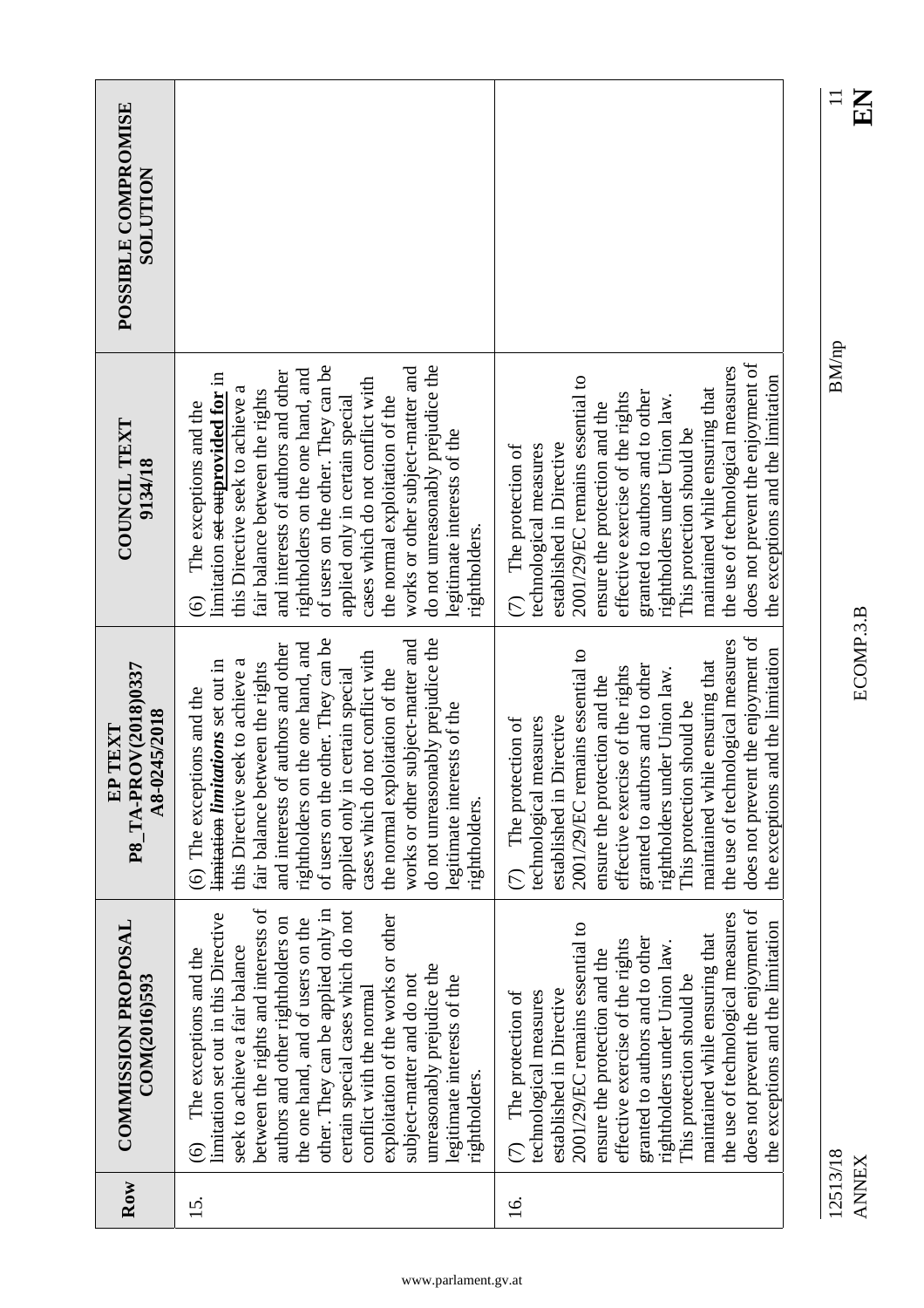| Row                      | <b>COMMISSION PROPOSAL</b><br>COM(2016)593                                                                                                                                                                                                                                                                                                                                                                                                                                                                                                                                                                                                               | P8_TA-PROV(2018)0337<br>A8-0245/2018<br>EP TEXT                                                                                                                                                                                                                                                                                                                                                                                                                                                                                                                                                                                                             | COUNCIL TEXT<br>9134/18                                                                                                                                                                                                                                                                                                                                                                                                                                                                                                                                                                                                                                                                                                                                                                                       | POSSIBLE COMPROMISE<br><b>NOLLLIDT</b> |
|--------------------------|----------------------------------------------------------------------------------------------------------------------------------------------------------------------------------------------------------------------------------------------------------------------------------------------------------------------------------------------------------------------------------------------------------------------------------------------------------------------------------------------------------------------------------------------------------------------------------------------------------------------------------------------------------|-------------------------------------------------------------------------------------------------------------------------------------------------------------------------------------------------------------------------------------------------------------------------------------------------------------------------------------------------------------------------------------------------------------------------------------------------------------------------------------------------------------------------------------------------------------------------------------------------------------------------------------------------------------|---------------------------------------------------------------------------------------------------------------------------------------------------------------------------------------------------------------------------------------------------------------------------------------------------------------------------------------------------------------------------------------------------------------------------------------------------------------------------------------------------------------------------------------------------------------------------------------------------------------------------------------------------------------------------------------------------------------------------------------------------------------------------------------------------------------|----------------------------------------|
|                          | such means are appropriate. In the<br>opportunity to ensure this through<br>voluntary measures. They should<br>which are particularly relevant in<br>and the modalities to provide the<br>remain free to choose the format<br>benefit from them provided that<br>and the limitation established in<br>this Directive with the means to<br>absence of voluntary measures,<br>subparagraph of Article 6(4) of<br>beneficiaries of the exceptions<br>Rightholders should have the<br>established in this Directive,<br>Member States should take<br>accordance with the first<br>appropriate measures in<br>the online environment.<br>Directive 2001/29/EC | appropriate. In the<br>opportunity to ensure this through<br>which are particularly relevant in<br>voluntary measures. They should<br>and the modalities to provide the<br>remain free to choose the format<br>benefit from them provided that<br>and the limitation established in<br>this Directive with the means to<br>absence of voluntary measures,<br>subparagraph of Article 6(4) of<br>beneficiaries of the exceptions<br>Rightholders should have the<br>established in this Directive.<br>Member States should take<br>accordance with the first<br>appropriate measures in<br>the online environment.<br>Directive 2001/29/EC<br>such means are | opportunity to ensure this through<br>which are particularly relevant in<br>voluntary measures. They should<br>established in this Directive with<br>first subparagraph of Article 6(4)<br>enabling the beneficiaries of the<br>remain free to choose the <del>format</del><br>measures in accordance with the<br>other subject-matter are made<br>the means to benefit from them<br>available through on-demand<br>provideappropriate means of<br>States should take appropriate<br>appropriate. In the absence of<br>Rightholders should have the<br>voluntary measures, Member<br>provided that such means are<br>exceptions and the limitation<br>including where works and<br>established in this Directive,<br>of Directive 2001/29/EC,<br>the online environment.<br>and the modalities to<br>services |                                        |
| 17.                      | form, such as text, sounds, images<br>analysis of information in digital<br>New technologies enable<br>the automated computational<br>$\circledS$                                                                                                                                                                                                                                                                                                                                                                                                                                                                                                        | automated computational analysis<br>(8) New technologies enable the<br>such as text, sounds, images or<br>of information in digital form,                                                                                                                                                                                                                                                                                                                                                                                                                                                                                                                   | form, such as text, sounds, images<br>analysis of information in digital<br>New technologies enable<br>the automated computational<br>$\circledS$                                                                                                                                                                                                                                                                                                                                                                                                                                                                                                                                                                                                                                                             |                                        |
| 12513/18<br><b>ANNEX</b> |                                                                                                                                                                                                                                                                                                                                                                                                                                                                                                                                                                                                                                                          | ECOMP.3.B                                                                                                                                                                                                                                                                                                                                                                                                                                                                                                                                                                                                                                                   | <b>BM/np</b>                                                                                                                                                                                                                                                                                                                                                                                                                                                                                                                                                                                                                                                                                                                                                                                                  | EN                                     |

NH<br>E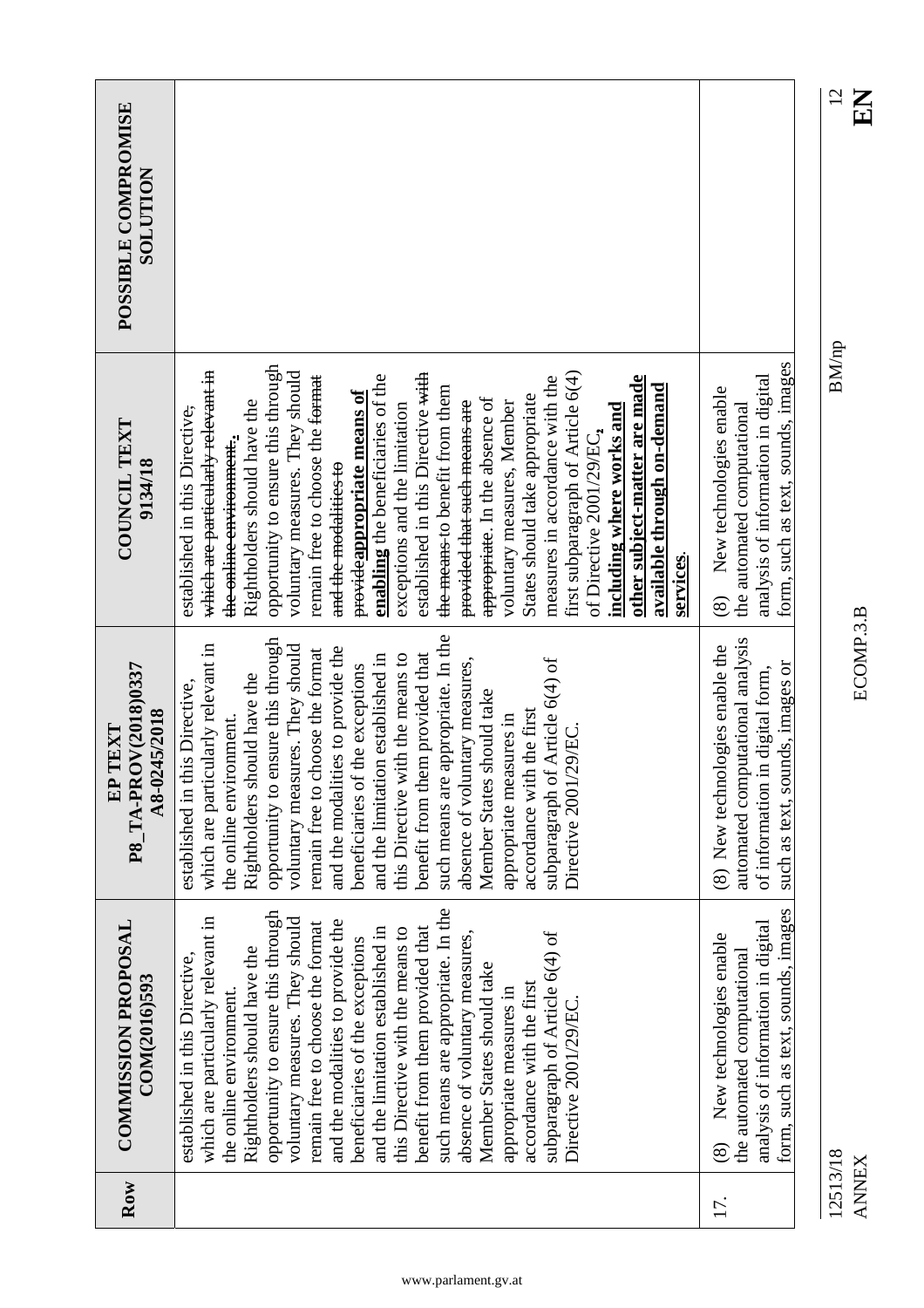| <b>COMMISSION PROPOSAL</b><br>COM(2016)593 | P8_TA-PROV(2018)0337<br>A8-0245/2018<br>EP TEXT                      | COUNCIL TEXT<br>9134/18                                    | POSSIBLE COMPROMISE<br><b>NOLLTION</b> |
|--------------------------------------------|----------------------------------------------------------------------|------------------------------------------------------------|----------------------------------------|
| or data, generally known as text           | data, generally known as text and<br>data mining. Those technologies | or data, generally known as text<br>and data mining. Those |                                        |
| technologies allow researchers to          | allow researchers to process Text                                    | technologies allow researchers to                          |                                        |
| process large amounts of                   | reading and analysis of large<br>and data mining allows the          | information with a view to<br>process large amounts of     |                                        |
| knowledge and discover new                 | amounts of digitally stored                                          | <del>gaingaining</del> new knowledge and                   |                                        |
| trends. Whilst text and data               | information to gain new                                              | discoverdiscovering new trends.                            |                                        |
| mining technologies are prevalent          | knowledge and discover new                                           | Whilst text and data mining                                |                                        |
| across the digital economy, there          | trends. Whilst text and data                                         | technologies are prevalent across                          |                                        |
| is widespread acknowledgment               | mining technologies are prevalent                                    | the digital economy, there is                              |                                        |
| that text and data mining can in           | across the digital economy, there                                    | widespread acknowledgment that                             |                                        |
| particular benefit the research            | is widespread acknowledgment                                         | text and data mining can in                                |                                        |
| community and in so doing                  | that text and data mining can in                                     | particular benefit the research                            |                                        |
| encourage innovation. However,             | particular benefit the research                                      | community and in so doing                                  |                                        |
|                                            | community and in so doing                                            | encouragesupport innovation.                               |                                        |
| organisations such as universities         | encourage innovation. However,                                       | However, in the Union, These                               |                                        |
| and research institutes are                | in the Union, research                                               | technologies benefit research                              |                                        |
| confronted with legal uncertainty          | organisations such as universities                                   | organisations such as universities                         |                                        |
| as to the extent to which they can         | and research institutes are                                          | <del>and w</del> ell as cultural heritage                  |                                        |
| perform text and data mining of            | confronted with legal uncertainty                                    | institutions, which may also                               |                                        |
| content. In certain instances, text        | as to the extent to which they can                                   | carry out research institutesin                            |                                        |
| and data mining may involve acts           | perform text and data mining of                                      | the context of their main                                  |                                        |
| protected by copyright and/or by           | content. In certain instances, text                                  | activities. However, in the                                |                                        |
| the sui generis database right,            | and data mining may involve acts                                     | $\mathop{\rm Union}\nolimits,$ such organisations and      |                                        |
| notably the reproduction of works          | protected by copyright and/or by                                     | institutions are confronted with                           |                                        |
| or other subject-matter and/or the         | the sui generis database right,                                      | legal uncertainty as to the extent                         |                                        |
| extraction of contents from a              | notably the reproduction of works                                    | to which they can perform text                             |                                        |
| database. Where there is no                | or other subject-matter and/or the                                   | and data mining of content. In                             |                                        |
| exception or limitation which              | extraction of contents from a                                        | certain instances, text and data                           |                                        |
|                                            |                                                                      |                                                            |                                        |
|                                            |                                                                      | <b>BM/np</b>                                               | 13                                     |

ANNEX ECOMP.3.B **EN**

ECOMP.3.B

## $\frac{13}{13}$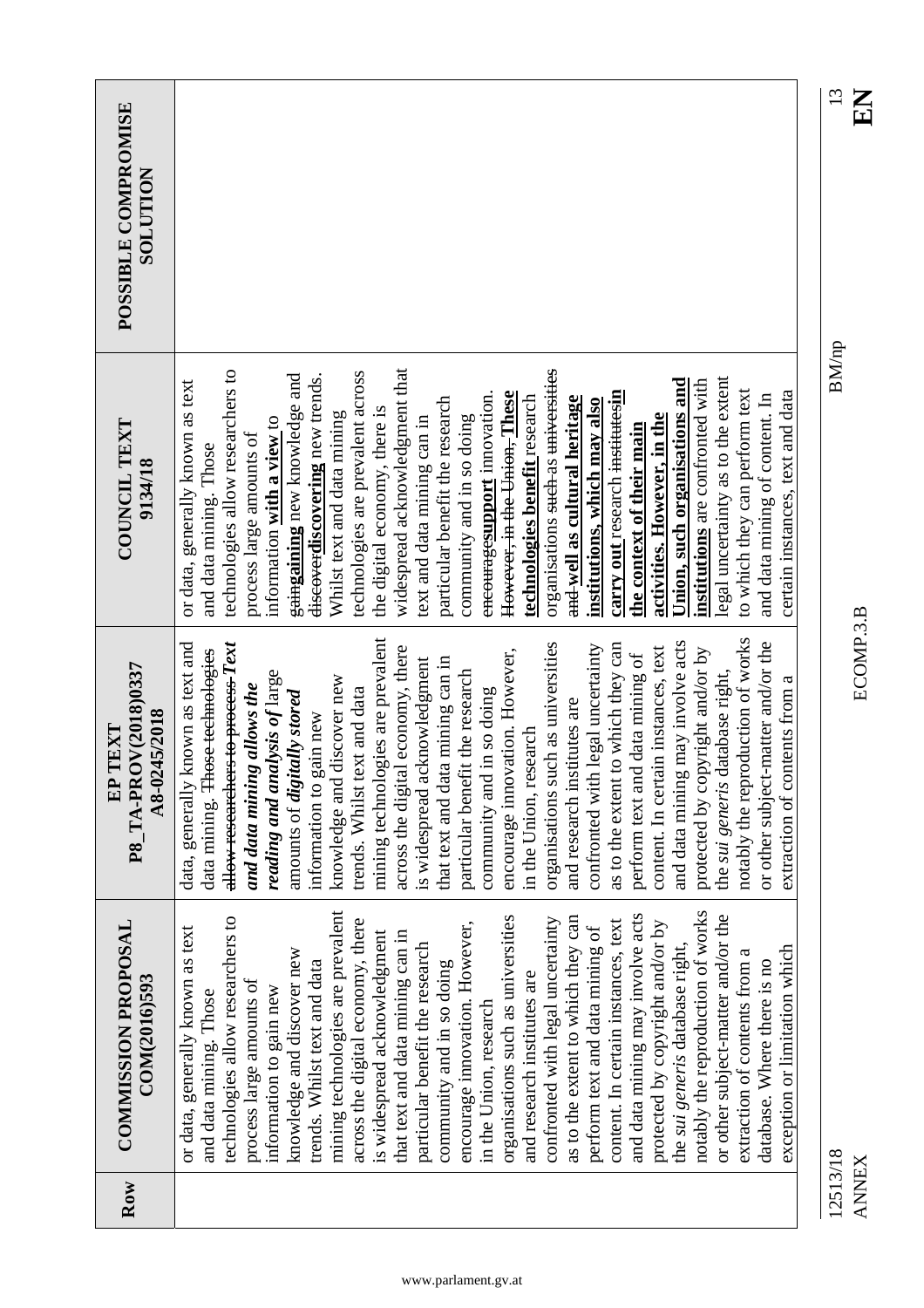|                                                                      |                                                                                                                                                                                                                                                                                                                                                                                                                   |                                                                                       |                                                                                                                                                                                                                                                                                                                                                                                                           | $\overline{4}$<br>$\mathbf{E}$ |
|----------------------------------------------------------------------|-------------------------------------------------------------------------------------------------------------------------------------------------------------------------------------------------------------------------------------------------------------------------------------------------------------------------------------------------------------------------------------------------------------------|---------------------------------------------------------------------------------------|-----------------------------------------------------------------------------------------------------------------------------------------------------------------------------------------------------------------------------------------------------------------------------------------------------------------------------------------------------------------------------------------------------------|--------------------------------|
| POSSIBLE COMPROMISE<br><b>NOLLTION</b>                               |                                                                                                                                                                                                                                                                                                                                                                                                                   |                                                                                       |                                                                                                                                                                                                                                                                                                                                                                                                           |                                |
| COUNCIL TEXT<br>9134/18                                              | notably the reproduction of works<br>or other subject-matter and/or the<br>protected by copyright and/or by<br>[Last phrase of recital $(8)$ of the<br>the sui generis database right,<br>exception or limitation which<br>undertake such acts would be<br>extraction of contents from a<br>database. Where there is no<br>applies, an authorisation to<br>required from rightholders.<br>mining may involve acts | COM proposal was moved to new<br>recital (8a) Council's text-see<br>following row 18] | copyright law. There may also<br>mere facts or data which are not<br>(8a) Text and data mining may<br>also be carried out in relation to<br>acts of reproduction or where<br>such instances no authorisation<br>be instances of text and data<br>mining which do not involve<br>under the The new exception<br>the reproductions made fall<br>protected by copyright and in<br>would be is-required under | <b>BM/np</b>                   |
| DV(2018)0337<br>45/2018<br>TEXT<br>A8-02<br>P8_TA-PR<br>$\mathbf{E}$ | required from rightholders. Text<br>such instances no authorisation<br>carried out in relation to mere<br>undertake such acts would be<br>exception or limitation which<br>protected by copyright and in<br>and data mining may also be<br>database. Where there is no<br>applies, an authorisation to<br>facts or data which are not<br>would be required                                                        |                                                                                       |                                                                                                                                                                                                                                                                                                                                                                                                           | ECOMP.3.B                      |
| <b>COMMISSION PROPOSAL</b><br>COM(2016)593                           | required from rightholders. Text<br>such instances no authorisation<br>carried out in relation to mere<br>undertake such acts would be<br>protected by copyright and in<br>and data mining may also be<br>applies, an authorisation to<br>facts or data which are not<br>would be required.                                                                                                                       |                                                                                       |                                                                                                                                                                                                                                                                                                                                                                                                           |                                |
| Row                                                                  |                                                                                                                                                                                                                                                                                                                                                                                                                   |                                                                                       | $\frac{8}{18}$                                                                                                                                                                                                                                                                                                                                                                                            | 12513/18<br><b>ANNEX</b>       |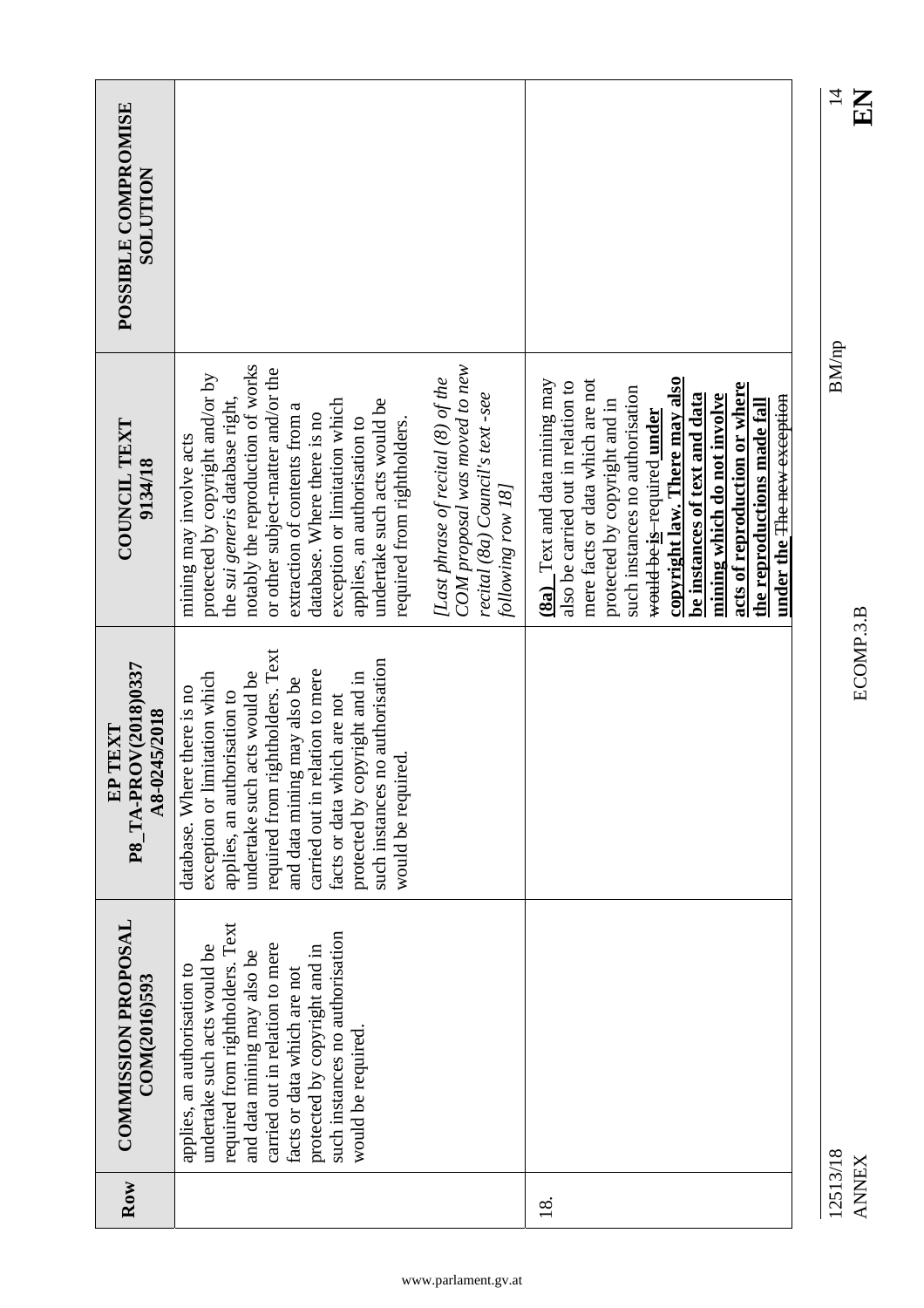|                                                                      |                                                                                                                                                                                                                                                                                                                                                                                                                                            |                                                                                                                                                                                                                                                                                                                                                                                                  | 15<br>EN                 |
|----------------------------------------------------------------------|--------------------------------------------------------------------------------------------------------------------------------------------------------------------------------------------------------------------------------------------------------------------------------------------------------------------------------------------------------------------------------------------------------------------------------------------|--------------------------------------------------------------------------------------------------------------------------------------------------------------------------------------------------------------------------------------------------------------------------------------------------------------------------------------------------------------------------------------------------|--------------------------|
| POSSIBLE COMPROMISE<br><b>SOLUTION</b>                               |                                                                                                                                                                                                                                                                                                                                                                                                                                            |                                                                                                                                                                                                                                                                                                                                                                                                  |                          |
|                                                                      |                                                                                                                                                                                                                                                                                                                                                                                                                                            |                                                                                                                                                                                                                                                                                                                                                                                                  |                          |
| <b>COUNCIL TEXT</b><br>9134/18                                       | and data mining techniques which<br>should be without prejudice to the<br>existing mandatory exception for<br>[First phrase of new recital (8a)<br>should continue to apply to text<br>copies beyond the scope of that<br>was taken from recital (8) (last<br>temporary acts of reproduction<br>phrase), second phrase of new<br>Directive 2001/29/EC, which<br>do not involve the making of<br>laid down in Article 5(1) of<br>exception. | recital (10) (second phrase)]<br>recital (8a) was taken from                                                                                                                                                                                                                                                                                                                                     | <b>BM/np</b>             |
| DV(2018)0337<br>A8-0245/2018<br>TEXT<br>P8_TA-PR<br>$E$ <sup>-</sup> |                                                                                                                                                                                                                                                                                                                                                                                                                                            | (8a) For text and data mining to<br>access to information, it is when<br>processed through text and data<br>reproduce it. It is generally only<br>mining. Once there is lawful<br>t a copyright-<br>normalised that it can be<br>that information is being<br>occur, it is in most cases<br>after that information is<br>necessary first to access<br>information and then to<br>normalised that | ECOMP.3.B                |
| <b>COMMISSION PROPOSAL</b><br>COM(2016)593                           |                                                                                                                                                                                                                                                                                                                                                                                                                                            |                                                                                                                                                                                                                                                                                                                                                                                                  |                          |
| Row                                                                  |                                                                                                                                                                                                                                                                                                                                                                                                                                            | 19.                                                                                                                                                                                                                                                                                                                                                                                              | 12513/18<br><b>ANNEX</b> |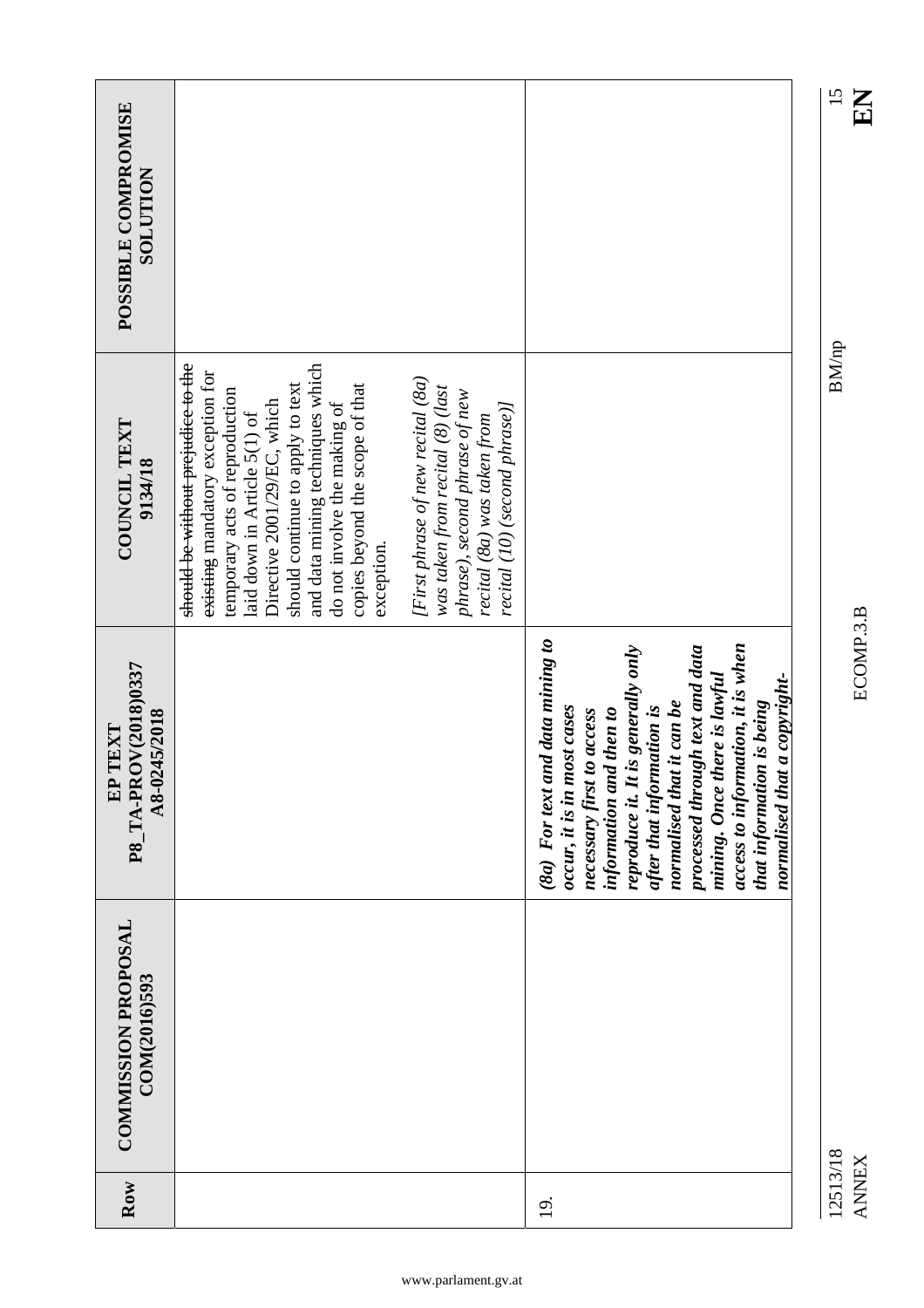|                                                                  |                                                                                                                                                                                                                                                                                                                                                                                                                                                                                                                                                                                                                                                                                                                                                                                                                                                                                                                                                                                          | $\frac{6}{1}$<br>EN |              |
|------------------------------------------------------------------|------------------------------------------------------------------------------------------------------------------------------------------------------------------------------------------------------------------------------------------------------------------------------------------------------------------------------------------------------------------------------------------------------------------------------------------------------------------------------------------------------------------------------------------------------------------------------------------------------------------------------------------------------------------------------------------------------------------------------------------------------------------------------------------------------------------------------------------------------------------------------------------------------------------------------------------------------------------------------------------|---------------------|--------------|
| POSSIBLE COMPROMISE<br><b>SOLUTION</b>                           |                                                                                                                                                                                                                                                                                                                                                                                                                                                                                                                                                                                                                                                                                                                                                                                                                                                                                                                                                                                          |                     |              |
| <b>COUNCIL TEXT</b><br>9134/18                                   |                                                                                                                                                                                                                                                                                                                                                                                                                                                                                                                                                                                                                                                                                                                                                                                                                                                                                                                                                                                          | <b>BM/np</b>        |              |
| P8 TA-PROV(2018)0337<br>A8-0245/2018<br>TEXT<br>$E$ <sup>-</sup> | necessary to enable text and data<br>is, consequently, not the text and<br>text and data mining technology<br>that can be subjected to text and<br>data mining process itself which<br>mining purposes provided for in<br>normalised information, but the<br>process by which information is<br>analysis, insofar as this process<br>understood as referring to such<br>relevant processes in the use of<br>database or reproductions. The<br>protected use takes place, since<br>this leads to a reproduction by<br>by extracting it<br>from a database into a format<br>copyright-relevant processes<br>process of accessing and the<br>data mining. The copyright-<br>exceptions for text and data<br>changing the format of the<br>analysis of digitally stored,<br>involves extraction from a<br>automated computational<br>consists of a reading and<br>normalised to enable its<br>this Directive should be<br>mining. Where existing<br>copyright law has been<br>information or | ECOMP.3.B           |              |
| <b>COMMISSION PROPOSAL</b><br>COM(2016)593                       |                                                                                                                                                                                                                                                                                                                                                                                                                                                                                                                                                                                                                                                                                                                                                                                                                                                                                                                                                                                          |                     |              |
| Row                                                              |                                                                                                                                                                                                                                                                                                                                                                                                                                                                                                                                                                                                                                                                                                                                                                                                                                                                                                                                                                                          | 12513/18            | <b>ANNEX</b> |

ANNEX ECOMP.3.B **EN**

EN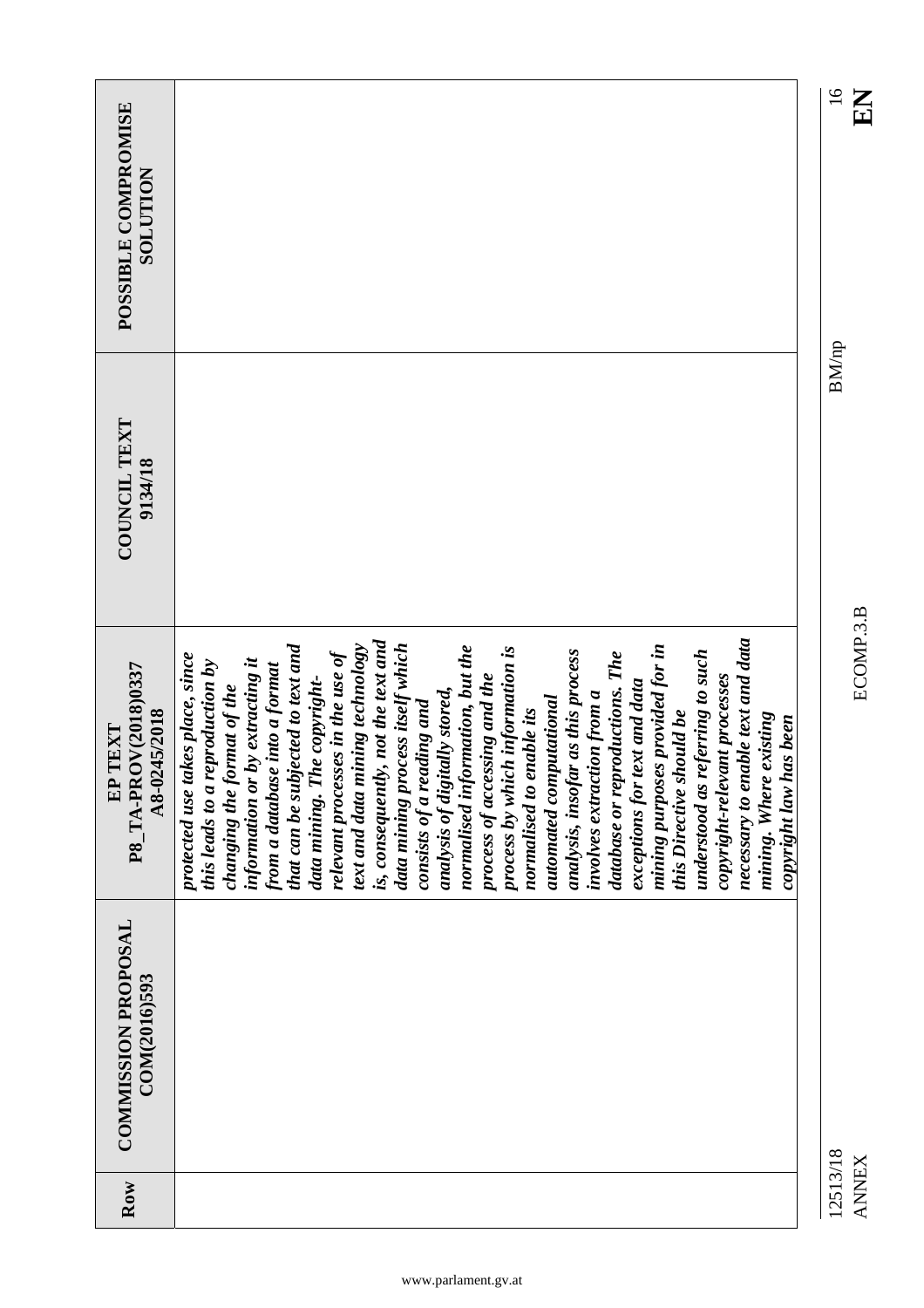| Row      | <b>COMMISSION PROPOSAL</b><br>COM(2016)593                                                                                                                                                                                                                                                                                                                                                                                                                                                                                                                                                                                                                                                                                                                                                                                                        | P8 TA-PROV(2018)0337<br>A8-0245/2018<br>EP TEXT                                                                                                                                                                                                                                                                                                                                                                                                                                                                                                                                                                                                                                                                                                                                                                                                 | COUNCIL TEXT<br>9134/18                                                                                                                                                                                                                                                                                                                                                                                                                                                                                                                                                                                                                                                                                                                                                                                                                                                  | POSSIBLE COMPROMISE<br><b>NOLLUTION</b> |
|----------|---------------------------------------------------------------------------------------------------------------------------------------------------------------------------------------------------------------------------------------------------------------------------------------------------------------------------------------------------------------------------------------------------------------------------------------------------------------------------------------------------------------------------------------------------------------------------------------------------------------------------------------------------------------------------------------------------------------------------------------------------------------------------------------------------------------------------------------------------|-------------------------------------------------------------------------------------------------------------------------------------------------------------------------------------------------------------------------------------------------------------------------------------------------------------------------------------------------------------------------------------------------------------------------------------------------------------------------------------------------------------------------------------------------------------------------------------------------------------------------------------------------------------------------------------------------------------------------------------------------------------------------------------------------------------------------------------------------|--------------------------------------------------------------------------------------------------------------------------------------------------------------------------------------------------------------------------------------------------------------------------------------------------------------------------------------------------------------------------------------------------------------------------------------------------------------------------------------------------------------------------------------------------------------------------------------------------------------------------------------------------------------------------------------------------------------------------------------------------------------------------------------------------------------------------------------------------------------------------|-----------------------------------------|
|          |                                                                                                                                                                                                                                                                                                                                                                                                                                                                                                                                                                                                                                                                                                                                                                                                                                                   | inapplicable to uses of text and<br>data mining, such uses should<br>remain unaffected by this<br>Directive.                                                                                                                                                                                                                                                                                                                                                                                                                                                                                                                                                                                                                                                                                                                                    |                                                                                                                                                                                                                                                                                                                                                                                                                                                                                                                                                                                                                                                                                                                                                                                                                                                                          |                                         |
| 20.      | competitive position as a research<br>certain exceptions and limitations<br>Union law already provides<br>licences, the terms of the licences<br>optional and not fully adapted to<br>increasingly carried out with the<br>assistance of digital technology,<br>area will suffer unless steps are<br>where researchers have lawful<br>access to content, for example<br>there is a risk that the Union's<br>exceptions and limitations are<br>scientific research. Moreover,<br>research purposes which may<br>apply to acts of text and data<br>uncertainty for text and data<br>publications or open access<br>covering uses for scientific<br>may exclude text and data<br>the use of technologies in<br>taken to address the legal<br>through subscriptions to<br>mining. However, those<br>mining. As research is<br>$\widehat{\mathcal{O}}$ | competitive position as a research<br>certain exceptions and limitations<br>Union law already provides<br>licences, the terms of the licences<br>optional and not fully adapted to<br>increasingly carried out with the<br>assistance of digital technology,<br>area will suffer unless steps are<br>where researchers have lawful<br>access to content, for example<br>exceptions and limitations are<br>there is a risk that the Union's<br>scientific research. Moreover,<br>research purposes which may<br>apply to acts of text and data<br>text and data<br>publications or open access<br>covering uses for scientific<br>may exclude text and data<br>the use of technologies in<br>taken to address the legal<br>through subscriptions to<br>mining. However, those<br>mining. As research is<br>uncertainty for<br>$\widehat{\Theta}$ | scientific research purposes which<br>competitive position as a research<br>may apply to acts of text and data<br>Union law <del>already</del> -provides<br>licences, the terms of the licences<br>optional and not fully adapted to<br>increasingly carried out with the<br>assistance of digital technology,<br>area will suffer unless steps are<br>where researchers have lawful<br>access to content, for example<br>exceptions and limitations are<br>there is a risk that the Union's<br>scientific research. Moreover,<br>limitations covering uses for<br>uncertainty for text and data<br>publications or open access<br>may exclude text and data<br><b>for</b> certain exceptions and<br>the use of technologies in<br>taken to address the legal<br>mining. However, those<br>through subscriptions to<br>mining. As research is<br>$\widehat{\mathcal{O}}$ |                                         |
| 12513/18 |                                                                                                                                                                                                                                                                                                                                                                                                                                                                                                                                                                                                                                                                                                                                                                                                                                                   |                                                                                                                                                                                                                                                                                                                                                                                                                                                                                                                                                                                                                                                                                                                                                                                                                                                 | <b>BM/np</b>                                                                                                                                                                                                                                                                                                                                                                                                                                                                                                                                                                                                                                                                                                                                                                                                                                                             | 17                                      |

ECOMP.3.B

 $\sum_{L1}$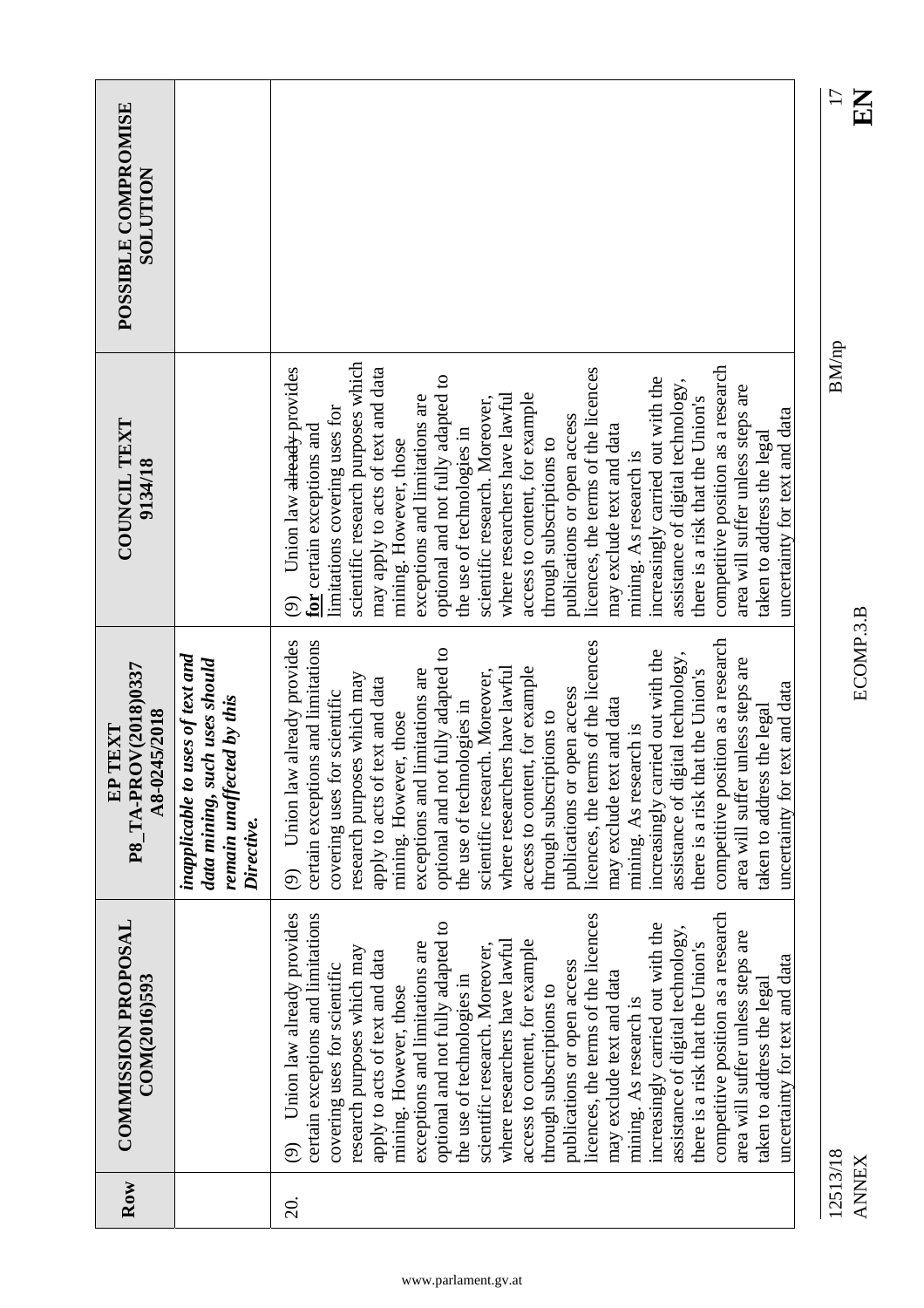| POSSIBLE COMPROMISE<br><b>NOLLTIDR</b>          |         |                                                                                                                                                                                                                                                                                                                                                                                                                                                                                                                                                                                                                                                                                                                                                                                                                                                                     |
|-------------------------------------------------|---------|---------------------------------------------------------------------------------------------------------------------------------------------------------------------------------------------------------------------------------------------------------------------------------------------------------------------------------------------------------------------------------------------------------------------------------------------------------------------------------------------------------------------------------------------------------------------------------------------------------------------------------------------------------------------------------------------------------------------------------------------------------------------------------------------------------------------------------------------------------------------|
| COUNCIL TEXT<br>9134/18                         | mining. | should be addressed by providing<br>continue to apply to text and data<br>new exception should be without<br>organisations should also benefit<br>Directive 2001/29, which should<br>collaborations with the private<br>for a mandatory exception to the<br>mining techniques which do not<br>extraction from a database. The<br>exclusive right of reproduction<br>temporary acts of reproduction<br>and also to the right to prevent<br>going beyond the scope of that<br>from the exception when <del>they</del><br>existing European research<br>involve the making of copies<br>laid down in Article 5(1) of<br>(10) This legal uncertainty<br>exception. In line with the<br>universities and research<br>policy, which encourages<br>sector, Researchresearch<br>mandatory exception on<br>prejudice to the existing<br>institutes to develop                |
| P8 TA-PROV(2018)0337<br>A8-0245/2018<br>EP TEXT | mining. | exception. Research organisations<br>cultural heritage institutions that<br>should be addressed by providing<br>continue to apply to text and data<br>exception when they engage into<br>Educational establishments and<br>Directive 2001/29, which should<br>right of reproduction and also to<br>mining techniques which do not<br>temporary acts of reproduction<br>going beyond the scope of that<br>covered by the<br>for a mandatory exception for<br>research organisations to the<br>the right to prevent extraction<br>involve the making of copies<br>Id be without<br>should also benefit from the<br>laid down in Article 5(1) of<br>conduct scientific research<br>public private partnerships.<br>(10) This legal uncertainty<br>from a database. The new<br>prejudice to the existing<br>mandatory exception on<br>exception shoul<br>should also be |
| <b>COMMISSION PROPOSAL</b><br>COM(2016)593      | mining. | exception. Research organisations<br>should be addressed by providing<br>continue to apply to text and data<br>exception when they engage into<br>Directive 2001/29, which should<br>for a mandatory exception to the<br>right of reproduction and also to<br>mining techniques which do not<br>temporary acts of reproduction<br>going beyond the scope of that<br>the right to prevent extraction<br>involve the making of copies<br>exception should be without<br>should also benefit from the<br>(10) This legal uncertainty<br>laid down in Article 5(1) of<br>public-private partnerships.<br>from a database. The new<br>prejudice to the existing<br>mandatory exception on                                                                                                                                                                                |
| Row                                             |         | $\overline{2}$ .                                                                                                                                                                                                                                                                                                                                                                                                                                                                                                                                                                                                                                                                                                                                                                                                                                                    |

 $\frac{18}{18}$ 

 $\rm BM/np$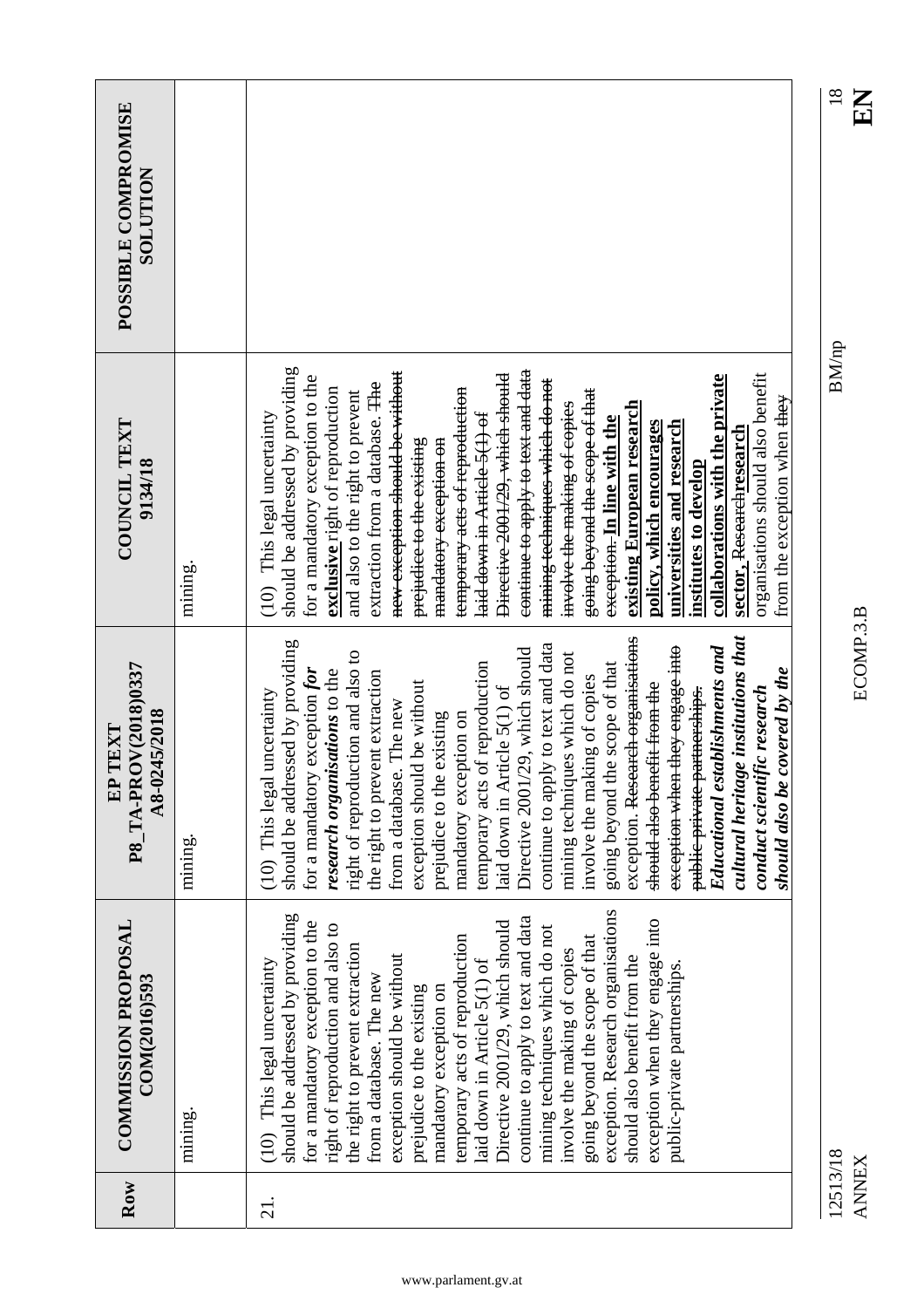|                                                    |                                                                                                                                                                                                                                                                                                                                                                                                                                                                                                                                                                                                                                                                                              |                                                                                                                                                                                                                                                                                           | $\overline{19}$<br>KN    |
|----------------------------------------------------|----------------------------------------------------------------------------------------------------------------------------------------------------------------------------------------------------------------------------------------------------------------------------------------------------------------------------------------------------------------------------------------------------------------------------------------------------------------------------------------------------------------------------------------------------------------------------------------------------------------------------------------------------------------------------------------------|-------------------------------------------------------------------------------------------------------------------------------------------------------------------------------------------------------------------------------------------------------------------------------------------|--------------------------|
| POSSIBLE COMPROMISE<br><b>NOLLTION</b>             |                                                                                                                                                                                                                                                                                                                                                                                                                                                                                                                                                                                                                                                                                              |                                                                                                                                                                                                                                                                                           |                          |
| COUNCIL TEXT<br>9134/18                            | [The second phrase of recital (10)<br>mining, including by using their<br>to rely on their private partners<br>of the COM proposal was moved<br>activities are carried out in the<br>to new recital $(8a)$ - see row $18$ ]<br>remain the beneficiaries of the<br>exception, they should be able<br>for carrying out text and data<br>partnerships. While research<br>framework of public-private<br>heritage institutions should<br>organisations and cultural<br>engage into their research<br>technological tools                                                                                                                                                                         | of educational services. The term<br>"scientific research" within the<br>do so together with the provision<br>conduct scientific research or to<br>across the Union encompass a<br>(11) Research organisations<br>primary goal of which is to<br>wide variety of entities the             | <b>BM/np</b>             |
| P8_TA-PROV(2018)0337<br>A8-0245/2018<br>TEXT<br>EP | undertaking exercising a decisive<br>carried out in the framework of $a$<br>should also have lawful access to<br>stored in a secure manner and in<br>undertaking participating in the<br>data mining purposes should be<br>text and data mining exception,<br>matter. The reproductions and<br>provided that the results of the<br>public-private partnership, the<br>organisations in particular. In<br>purpose of scientific research.<br>extractions made for text and<br>the event that the research is<br>the works and other subject<br>copies are only used for the<br>a way that ensures that the<br>public-private partnership<br>research do not benefit an<br>influence upon such | such entities, it is<br>do so together with the provision<br>conduct scientific research or to<br>of educational services. Due to<br>across the Union encompass a<br>organisations<br>primary goal of which is to<br>entities the<br>wide variety of<br>(11) Research<br>the diversity of | ECOMP.3.B                |
| <b>COMMISSION PROPOSAL</b><br>COM(2016)593         |                                                                                                                                                                                                                                                                                                                                                                                                                                                                                                                                                                                                                                                                                              | the diversity of such entities, it is<br>do so together with the provision<br>conduct scientific research or to<br>of educational services. Due to<br>across the Union encompass a<br>(11) Research organisations<br>primary goal of which is to<br>wide variety of entities the          |                          |
| Row                                                |                                                                                                                                                                                                                                                                                                                                                                                                                                                                                                                                                                                                                                                                                              | 22.                                                                                                                                                                                                                                                                                       | 12513/18<br><b>ANNEX</b> |

 $\frac{\text{d}}{\text{d}}$ 12513/18 BM/np 19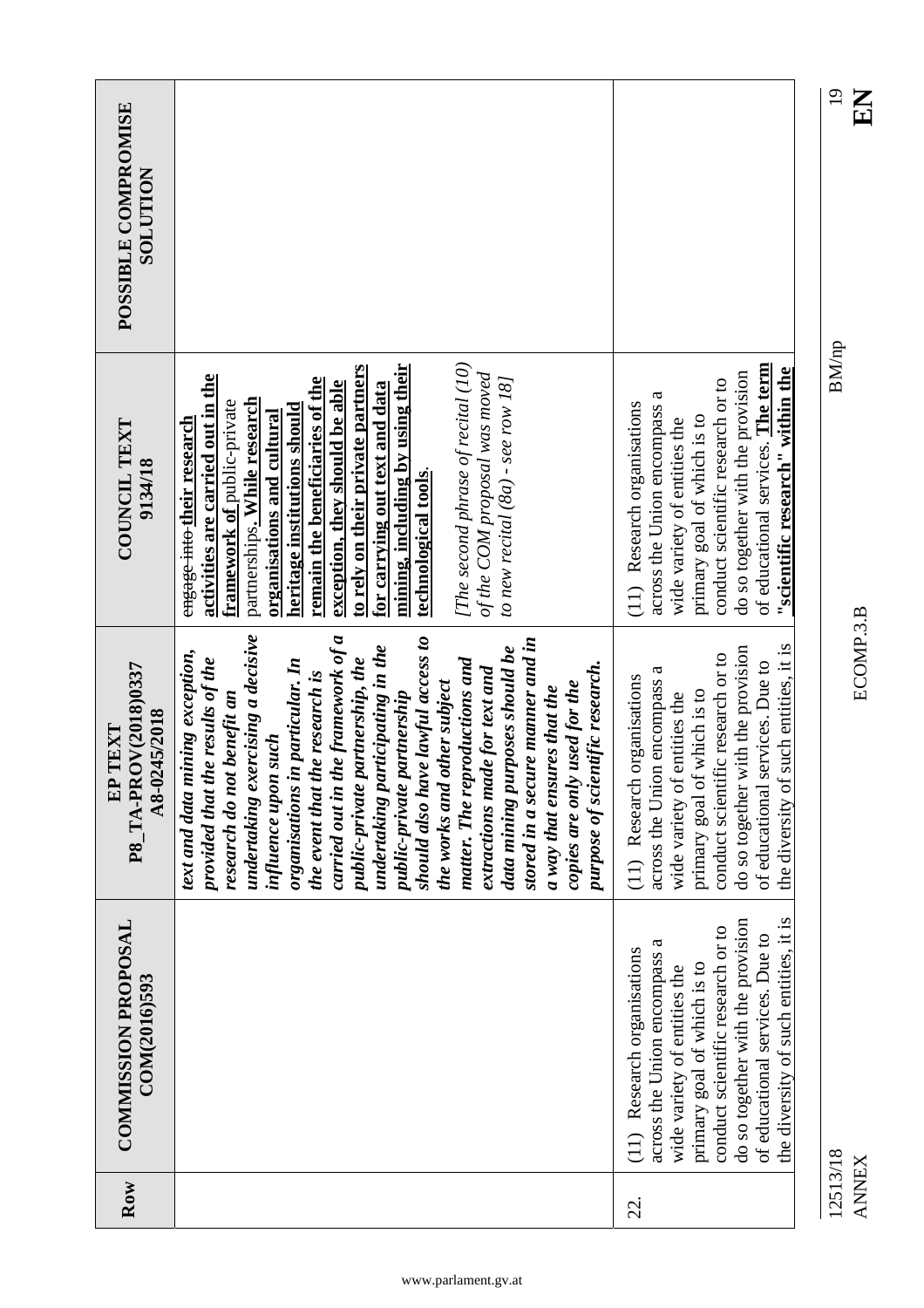|                                                        |                                                                                                                                                                                                                                                                                                                                                                                                                                                                                                                                                                                                                                                                                                                                                                                                                                                                                                                                                                                                                     | $\Omega$<br>EN           |
|--------------------------------------------------------|---------------------------------------------------------------------------------------------------------------------------------------------------------------------------------------------------------------------------------------------------------------------------------------------------------------------------------------------------------------------------------------------------------------------------------------------------------------------------------------------------------------------------------------------------------------------------------------------------------------------------------------------------------------------------------------------------------------------------------------------------------------------------------------------------------------------------------------------------------------------------------------------------------------------------------------------------------------------------------------------------------------------|--------------------------|
| POSSIBLE COMPROMISE<br><b>NOLLLTON</b>                 |                                                                                                                                                                                                                                                                                                                                                                                                                                                                                                                                                                                                                                                                                                                                                                                                                                                                                                                                                                                                                     |                          |
| COUNCIL TEXT<br>9134/18                                | meaning of this Directive covers<br>interest mission recognised by the<br>understanding of the beneficiaries<br>basis or in the context of a public-<br>structures, research organisations<br>Despite different legal forms and<br>they act either on a not for profit<br>or through provisions in national<br>organisations. They should for<br>reflected through public funding<br>the human sciences. Due to the<br>commercial undertakings have a<br>example cover entities such as<br>laws or public contracts. At the<br>generally have in common that<br>both the natural sciences and<br>higher education institutions.<br>research institutes, hospitals<br>university libraries, or other<br>mission may, for example, be<br>diversity of such entities, it is<br>important to have a common<br>State. Such a public-interest<br>across the Member States<br>organisations upon which<br><del>of the exception research</del><br>universities, including<br>carrying out research.<br>same-timeConversely | <b>BM/np</b>             |
| P8_TA-PROV(2018)0337<br>A8-0245/2018<br><b>EP TEXT</b> | of the exception. Despite different<br>through public funding or through<br>understanding of the beneficiaries<br>considered research organisations<br>for the purposes of this Directive.<br>decisive influence allowing them<br>Member States generally have in<br>structural situations such as their<br>common that they act either on a<br>commercial undertakings have a<br>mission recognised by the State.<br>preferential access to the results<br>time, organisations upon which<br>may, for example, be reflected<br>members, which may result in<br>Such a public-interest mission<br>to exercise control because of<br>of the research, should not be<br>provisions in national laws or<br>research organisations across<br>public contracts. At the same<br>important to have a common<br>not for profit basis or in the<br>context of a public-interest<br>legal forms and structures,<br>quality of shareholders or                                                                                 | ECOMP.3.B                |
| <b>COMMISSION PROPOSAL</b><br>COM(2016)593             | of the exception. Despite different<br>through public funding or through<br>understanding of the beneficiaries<br>considered research organisations<br>for the purposes of this Directive.<br>decisive influence allowing them<br>Member States generally have in<br>structural situations such as their<br>common that they act either on a<br>commercial undertakings have a<br>mission recognised by the State.<br>preferential access to the results<br>time, organisations upon which<br>may, for example, be reflected<br>members, which may result in<br>Such a public-interest mission<br>to exercise control because of<br>of the research, should not be<br>provisions in national laws or<br>research organisations across<br>public contracts. At the same<br>important to have a common<br>not for profit basis or in the<br>context of a public-interest<br>legal forms and structures,<br>quality of shareholders or                                                                                 |                          |
| Row                                                    |                                                                                                                                                                                                                                                                                                                                                                                                                                                                                                                                                                                                                                                                                                                                                                                                                                                                                                                                                                                                                     | 12513/18<br><b>ANNEX</b> |

# 12513/18 BM/np 12513/18<br>ANNEX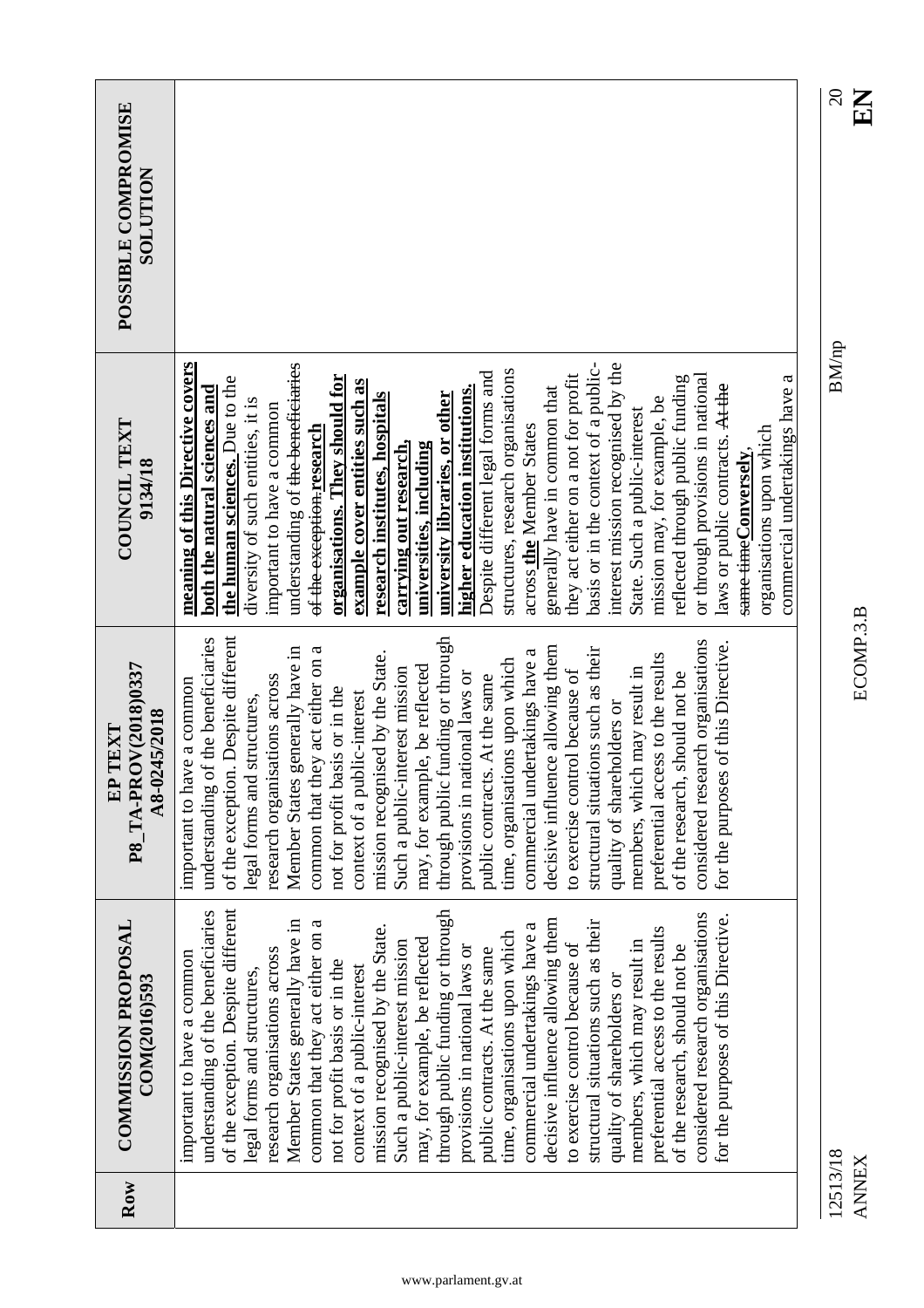| POSSIBLE COMPROMISE<br><b>NOLLLIDR</b>                  |                                                                                                                                                                                                                                                                                                                             |                                                                                                                                                                                                                                                                                                                                                                                                                                                                                                                                                                                                |
|---------------------------------------------------------|-----------------------------------------------------------------------------------------------------------------------------------------------------------------------------------------------------------------------------------------------------------------------------------------------------------------------------|------------------------------------------------------------------------------------------------------------------------------------------------------------------------------------------------------------------------------------------------------------------------------------------------------------------------------------------------------------------------------------------------------------------------------------------------------------------------------------------------------------------------------------------------------------------------------------------------|
| <b>COUNCIL TEXT</b><br>9134/18                          | considered research organisations<br>for the purposes of this Directive.<br>decisive influence allowing them<br>structural situations such as their<br>preferential access to the results<br>members, which may result in<br>to exercise control because of<br>of the research, should not be<br>quality of shareholders or | understood as covering publicly<br>archives and publicly accessible<br>type of works and other subject<br>matter which they hold in their<br>include, among others, national<br>educational establishments and<br>libraries and national archives.<br>and archives regardless of the<br>permanent collections, as well<br>accessible libraries, museums<br>organisations, as far as their<br>public sector broadcasting<br>They should also include<br>institutions. They should<br>as film or audio heritage<br>libraries are concerned.<br>(11a) Cultural heritage<br>institutions should be |
| <b>EP TEXT<br/>P8_TA-PROV(2018)0337</b><br>A8-0245/2018 |                                                                                                                                                                                                                                                                                                                             |                                                                                                                                                                                                                                                                                                                                                                                                                                                                                                                                                                                                |
| <b>COMMISSION PROPOSAL</b><br>COM(2016)593              |                                                                                                                                                                                                                                                                                                                             |                                                                                                                                                                                                                                                                                                                                                                                                                                                                                                                                                                                                |
| Row                                                     |                                                                                                                                                                                                                                                                                                                             | 23.                                                                                                                                                                                                                                                                                                                                                                                                                                                                                                                                                                                            |

12513/18 BM/np ANNEX ECOMP.3.B **EN** 12513/18<br>ANNEX

 $\frac{21}{11}$ 

 $\rm BM/np$ 

ECOMP.3.B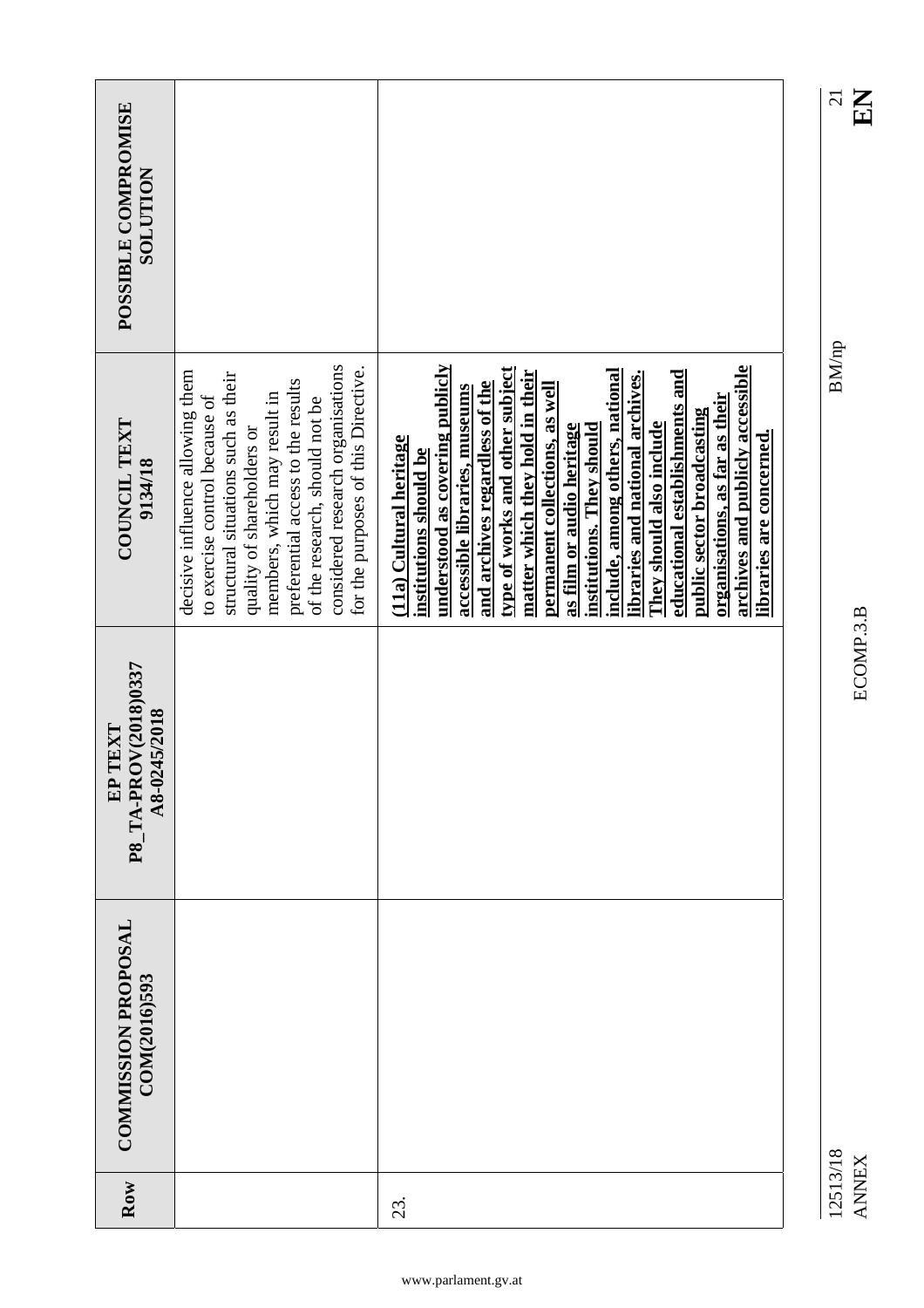| POSSIBLE COMPROMISE<br>NOLLLIN                  |                                                                                                                                                                                                                                                                                                                                                                                                                                                                                                                                                                                                                                                                                                                                                                                                                                                                         |
|-------------------------------------------------|-------------------------------------------------------------------------------------------------------------------------------------------------------------------------------------------------------------------------------------------------------------------------------------------------------------------------------------------------------------------------------------------------------------------------------------------------------------------------------------------------------------------------------------------------------------------------------------------------------------------------------------------------------------------------------------------------------------------------------------------------------------------------------------------------------------------------------------------------------------------------|
| <b>COUNCIL TEXT</b><br>9134/18                  | covering access to content based<br>would be deemed to have lawful<br>regarding content to which they<br>subscriptions, or through other<br>access should be understood as<br>cases of subscriptions taken by<br>covers access to content that is<br>covered by these subscriptions<br>lawful means. For instance, in<br>should be covered by the text<br>cultural heritage institutions,<br>(11b) Research organisations<br>heritage institutions, such as<br>the persons attached thereto<br>and data mining exception<br>have lawful access. Lawful<br>rightholders and research<br>institutions, including the<br>access. Lawful access also<br>research organisations or<br>persons attached thereto,<br>organisations or cultural<br>on open access policy or<br>arrangements between<br>freely available online.<br>and cultural heritage<br>through contractual |
| P8_TA-PROV(2018)0337<br>A8-0245/2018<br>EP TEXT |                                                                                                                                                                                                                                                                                                                                                                                                                                                                                                                                                                                                                                                                                                                                                                                                                                                                         |
| <b>COMMISSION PROPOSAL</b><br>COM(2016)593      |                                                                                                                                                                                                                                                                                                                                                                                                                                                                                                                                                                                                                                                                                                                                                                                                                                                                         |
| Row                                             | र्यु                                                                                                                                                                                                                                                                                                                                                                                                                                                                                                                                                                                                                                                                                                                                                                                                                                                                    |

12513/18 BM/np  $\rm BM/np$ 

12513/18<br>ANNEX

 $\frac{22}{11}$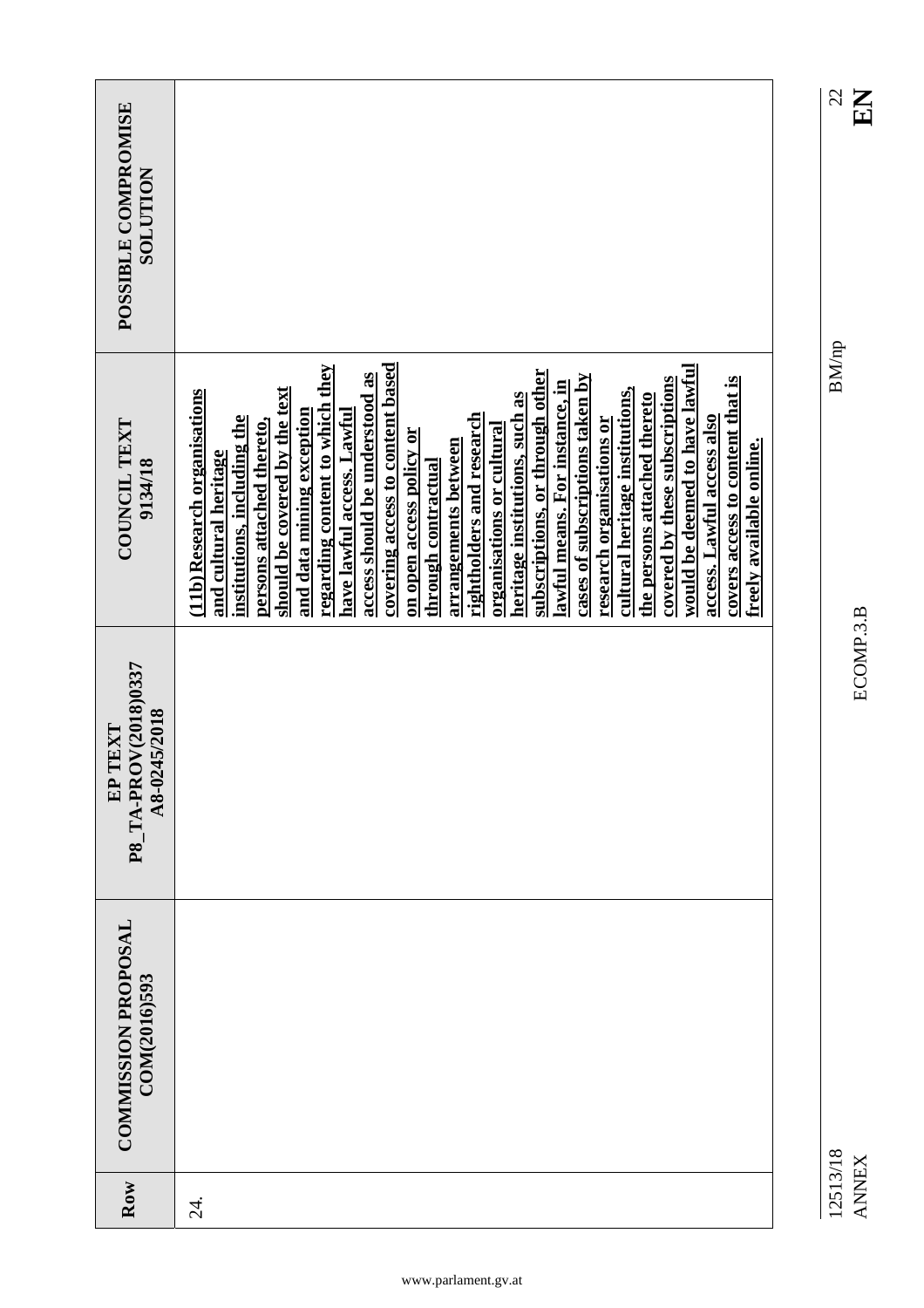| POSSIBLE COMPROMISE<br>NOLLITION                          |                                                                                                                                                                                                                                                                                                                                                                                                                                                                                                                                                                                                                                                                                                                                                                                                                                                                                                                         |
|-----------------------------------------------------------|-------------------------------------------------------------------------------------------------------------------------------------------------------------------------------------------------------------------------------------------------------------------------------------------------------------------------------------------------------------------------------------------------------------------------------------------------------------------------------------------------------------------------------------------------------------------------------------------------------------------------------------------------------------------------------------------------------------------------------------------------------------------------------------------------------------------------------------------------------------------------------------------------------------------------|
| <b>COUNCIL TEXT</b><br>9134/18                            | to retain the copies made under<br>copies, including the possibility<br>scientific research results, need<br>secure environment and not be<br>the exception for the purposes<br>stakeholders, further concrete<br>copies. In order not to unduly<br>restrict the application of the<br>of carrying out text and data<br>11c) Research organisations<br>to appoint trusted bodies for<br>limited to what is needed for<br>should be proportionate and<br>research activities. Member<br>copies should be stored in a<br>modalities for retaining the<br>the purpose of storing such<br>exception, these modalities<br>necessary for the scientific<br>institutions may in certain<br>subsequent verification of<br>mining. In such cases, the<br>discussions with relevant<br><b>States may determine, at</b><br>retained for longer than<br>national level and after<br>cases, for example for<br>and cultural heritage |
| OV(2018)0337<br>A8-0245/2018<br>TEXT<br>$E$ P<br>P8_TA-PR |                                                                                                                                                                                                                                                                                                                                                                                                                                                                                                                                                                                                                                                                                                                                                                                                                                                                                                                         |
| <b>COMMISSION PROPOSAL</b><br>COM(2016)593                |                                                                                                                                                                                                                                                                                                                                                                                                                                                                                                                                                                                                                                                                                                                                                                                                                                                                                                                         |
| Row                                                       | 25.                                                                                                                                                                                                                                                                                                                                                                                                                                                                                                                                                                                                                                                                                                                                                                                                                                                                                                                     |

 $\frac{23}{11}$ 

 $\rm BM/np$ 

ECOMP.3.B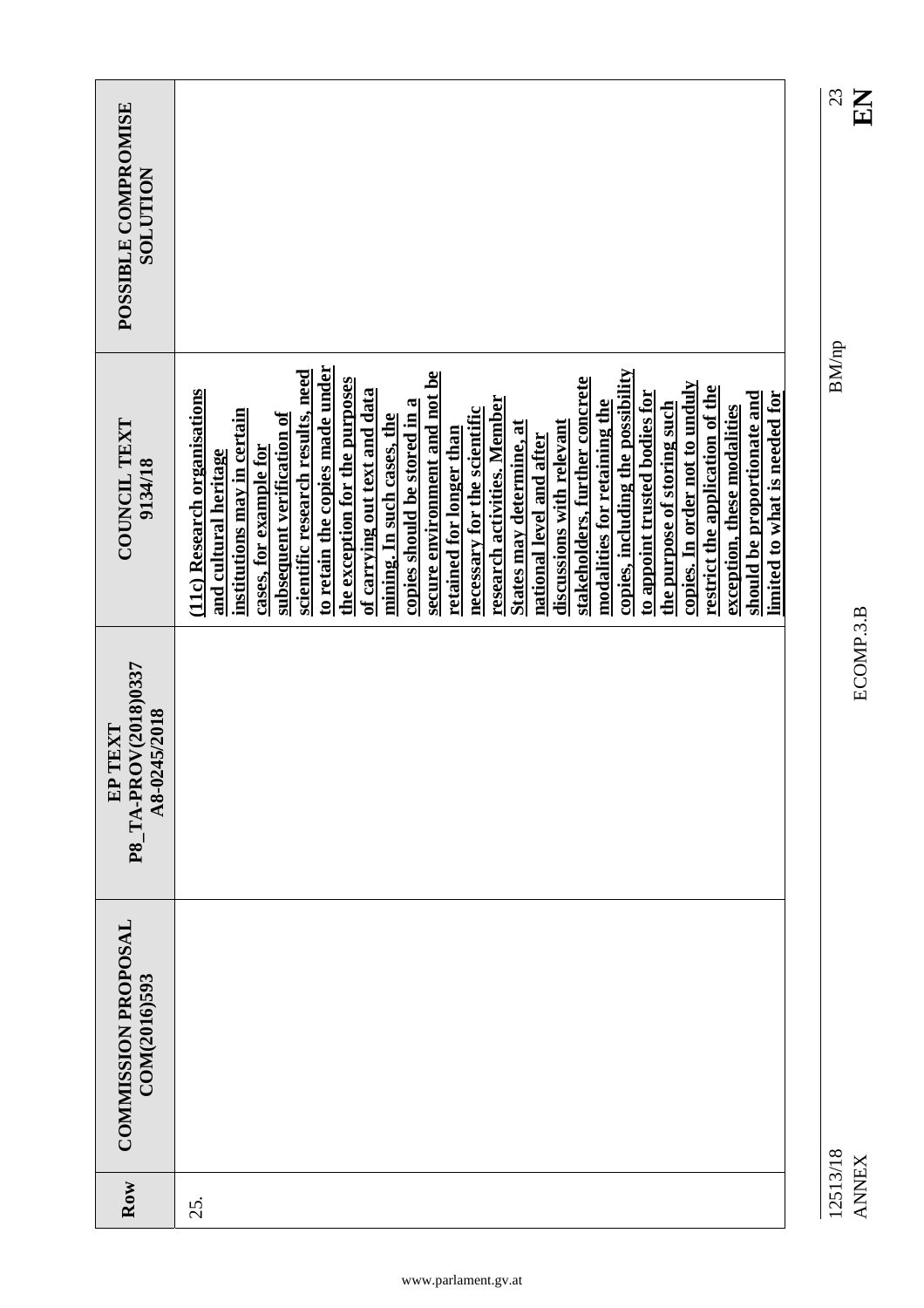|                                                       |                                                                                                                                                                                                                                                                                                                                                                           |                                                                                                                                                                                                                                                                                                                                                                                                                                                                                                                                                                                       | $\overline{24}$<br>EN    |
|-------------------------------------------------------|---------------------------------------------------------------------------------------------------------------------------------------------------------------------------------------------------------------------------------------------------------------------------------------------------------------------------------------------------------------------------|---------------------------------------------------------------------------------------------------------------------------------------------------------------------------------------------------------------------------------------------------------------------------------------------------------------------------------------------------------------------------------------------------------------------------------------------------------------------------------------------------------------------------------------------------------------------------------------|--------------------------|
| POSSIBLE COMPROMISE<br><b>SOLUTION</b>                |                                                                                                                                                                                                                                                                                                                                                                           |                                                                                                                                                                                                                                                                                                                                                                                                                                                                                                                                                                                       |                          |
| COUNCIL TEXT<br>9134/18                               | unauthorised uses. Uses for the<br>applicable, by the exception or<br>should remain covered, where<br>mining, such as scientific peer<br>purpose of scientific research<br>retaining the copies in a safe<br>Article 5(3)(a) of Directive<br>review and joint research.<br>limitation provided for in<br>other than text and data<br>manner and preventing<br>2001/29/EC. | $(12)$ In view of a potentially high<br>downloads of their works or other<br>it, including through IP address<br>risk that the security and integrity<br>number of access requests to and<br>example be used to ensure that<br><b>ThoseSuch measures could for</b><br>access to their data can access<br>measures <del>where</del> when there is a<br>other subject matter are hosted<br>of <del>the systemtheir systems</del> or<br>databases where the works or<br>only persons having lawful<br>subject-matter, rightholders<br>would be jeopardised<br>should be allowed to apply | <b>BM/np</b>             |
| P8_TA-PROV(2018)0337<br>A8-0245/2018<br>TEXT<br>$E$ P |                                                                                                                                                                                                                                                                                                                                                                           | (12) In view of a potentially high<br>downloads of their works or other<br>system and should not undermine<br>works or other subject-matter are<br>number of access requests to and<br>measures where there is risk that<br>pursue the objective of ensuring<br>the security and integrity of the<br>the security and integrity of the<br>the effective application of the<br>system or databases where the<br>hosted would be jeopardised.<br>exceed what is necessary to<br>subject-matter, rightholders<br>Those measures should not<br>should be allowed to apply                 | ECOMP.3.B                |
| <b>COMMISSION PROPOSAL</b><br>COM(2016)593            |                                                                                                                                                                                                                                                                                                                                                                           | $(12)$ In view of a potentially high<br>downloads of their works or other<br>system and should not undermine<br>works or other subject-matter are<br>number of access requests to and<br>measures where there is risk that<br>pursue the objective of ensuring<br>the security and integrity of the<br>the security and integrity of the<br>the effective application of the<br>system or databases where the<br>hosted would be jeopardised<br>subject-matter, rightholders<br>exceed what is necessary to<br>Those measures should not<br>should be allowed to apply                |                          |
| Row                                                   |                                                                                                                                                                                                                                                                                                                                                                           | 26.                                                                                                                                                                                                                                                                                                                                                                                                                                                                                                                                                                                   | 12513/18<br><b>ANNEX</b> |

 $\frac{24}{11}$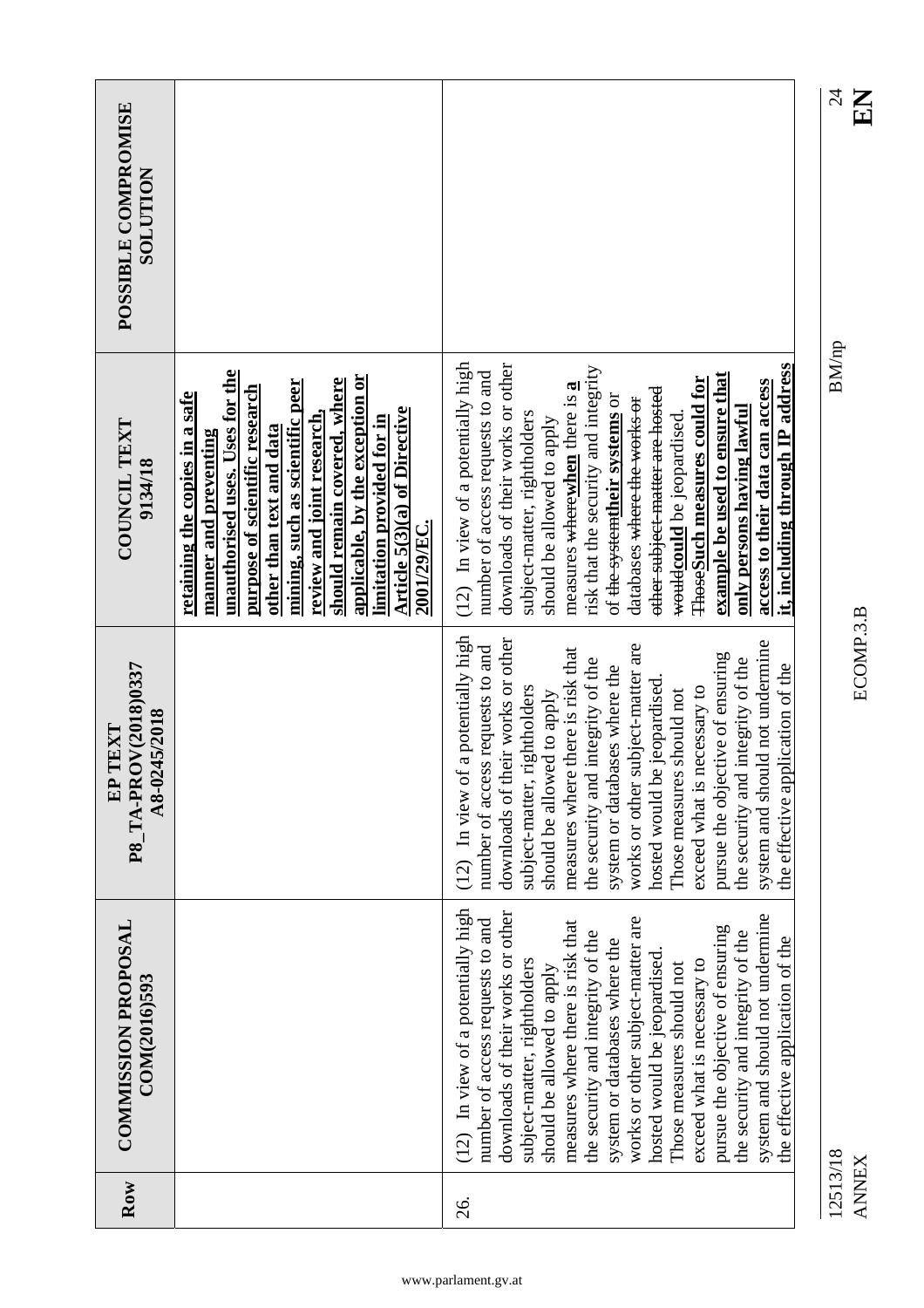| POSSIBLE COMPROMISE<br><b>NOLLTIDR</b>                |                                                                                                                                                                                                                                                                                                                                                                                                                                                         |                                                                                                                                                                                                                                                                                                                                                                                                                                                                                                         | 25<br>KN                 |
|-------------------------------------------------------|---------------------------------------------------------------------------------------------------------------------------------------------------------------------------------------------------------------------------------------------------------------------------------------------------------------------------------------------------------------------------------------------------------------------------------------------------------|---------------------------------------------------------------------------------------------------------------------------------------------------------------------------------------------------------------------------------------------------------------------------------------------------------------------------------------------------------------------------------------------------------------------------------------------------------------------------------------------------------|--------------------------|
|                                                       |                                                                                                                                                                                                                                                                                                                                                                                                                                                         |                                                                                                                                                                                                                                                                                                                                                                                                                                                                                                         |                          |
| COUNCIL TEXT<br>9134/18                               | necessary to pursue the objective<br>authentication. These measures<br><del>integrity of the system</del> however<br>risks involved and should not<br>remain proportionate to the<br>excessively difficult text and<br>data mining carried out by<br>of ensuring the security and<br><del>exception</del> prevent or make<br>should <del>not exceed what is</del><br>undermine the effective<br>validation or user<br>application of the<br>researchers | data mining exception introduced<br>research any potential harm to<br>compensation for rightholders as<br>There is no need to In view<br>of the nature and scope of the<br>entities carrying out scientific<br>view of the nature and scope of<br>minimal. Therefore, Member<br>rightholders created through<br>regards uses under the text and<br>exception, which is limited to<br><b>States should not</b> provide for<br>by this Directive-given that in<br><u>this exception should be</u><br>(13) | <b>BM/np</b>             |
| P8 TA-PROV(2018)0337<br>A8-0245/2018<br>TEXT<br>$E$ P | exception.                                                                                                                                                                                                                                                                                                                                                                                                                                              | for compensation for rightholders<br>under the text and<br>data mining exception introduced<br>(13) There is no need to provide<br>e harm should be<br>view of the nature and scope of<br>by this Directive given that in<br>the exception th<br>as regards uses<br>minimal                                                                                                                                                                                                                             | ECOMP.3.B                |
| <b>COMMISSION PROPOSAL</b><br>COM(2016)593            | exception.                                                                                                                                                                                                                                                                                                                                                                                                                                              | for compensation for rightholders<br>as regards uses under the text and<br>data mining exception introduced<br>$(13)$ There is no need to provide<br>the exception the harm should be<br>view of the nature and scope of<br>by this Directive given that in<br>minimal                                                                                                                                                                                                                                  |                          |
| Row                                                   |                                                                                                                                                                                                                                                                                                                                                                                                                                                         | 27.                                                                                                                                                                                                                                                                                                                                                                                                                                                                                                     | 12513/18<br><b>ANNEX</b> |

25<br>EN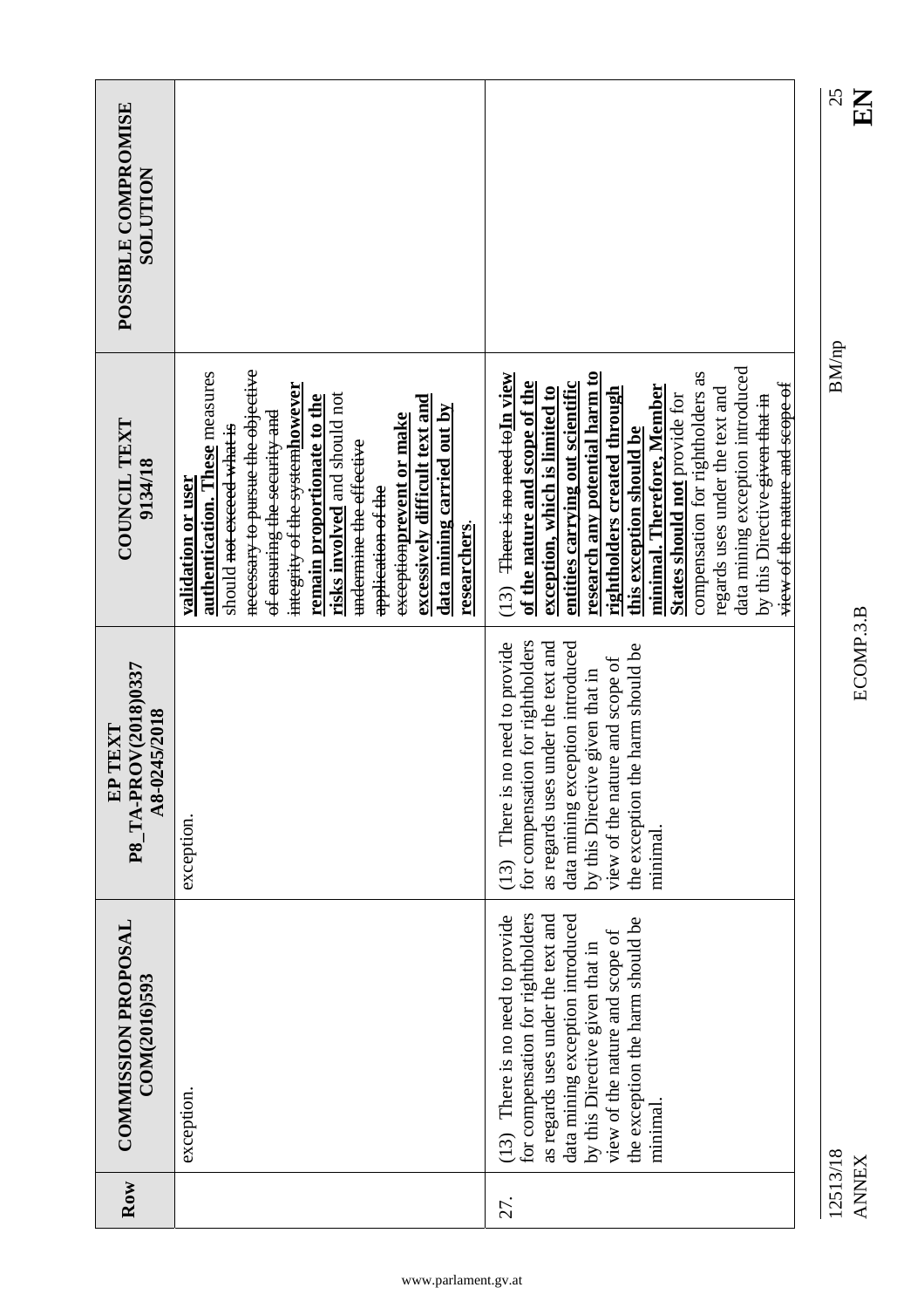| POSSIBLE COMPROMISE<br>NOLLITION                        |                                            |                                                                                                                                                                                                                                                                                                                                                                                                                                                                                                                                                                                                                                                                                                                                                                                                                                                                       |  |
|---------------------------------------------------------|--------------------------------------------|-----------------------------------------------------------------------------------------------------------------------------------------------------------------------------------------------------------------------------------------------------------------------------------------------------------------------------------------------------------------------------------------------------------------------------------------------------------------------------------------------------------------------------------------------------------------------------------------------------------------------------------------------------------------------------------------------------------------------------------------------------------------------------------------------------------------------------------------------------------------------|--|
| COUNCIL TEXT<br>9134/18                                 | the exception the harm should be<br>mmmal. | same time, consideration should<br>be given to the fact that users of<br>text and data mining techniques<br>widely used both by private and<br>works and other subject-matter<br>mandatory exception provided<br>public entities to analyse large<br>falling outside the scope of the<br>able to license the uses of their<br>government services, complex<br>Directive 2001/29/EC. At the<br>significance in the context of<br>applications or technologies.<br>amounts of data in different<br><u>Rightholders should remain</u><br>areas of life and for various<br>for in this Directive and the<br>scientific research, text and<br>data mining techniques are<br>limitations provided for in<br>business decisions and the<br>(13a) In addition to their<br>may be faced with legal<br>purposes, including for<br>existing exceptions and<br>development of new |  |
| <b>EP TEXT<br/>P8_TA-PROV(2018)0337</b><br>A8-0245/2018 |                                            |                                                                                                                                                                                                                                                                                                                                                                                                                                                                                                                                                                                                                                                                                                                                                                                                                                                                       |  |
| <b>COMMISSION PROPOSAL</b><br>COM(2016)593              |                                            |                                                                                                                                                                                                                                                                                                                                                                                                                                                                                                                                                                                                                                                                                                                                                                                                                                                                       |  |
| Row                                                     |                                            | 28.                                                                                                                                                                                                                                                                                                                                                                                                                                                                                                                                                                                                                                                                                                                                                                                                                                                                   |  |

 $\frac{26}{E}$ 

 $\rm BM/np$ 

ECOMP.3.B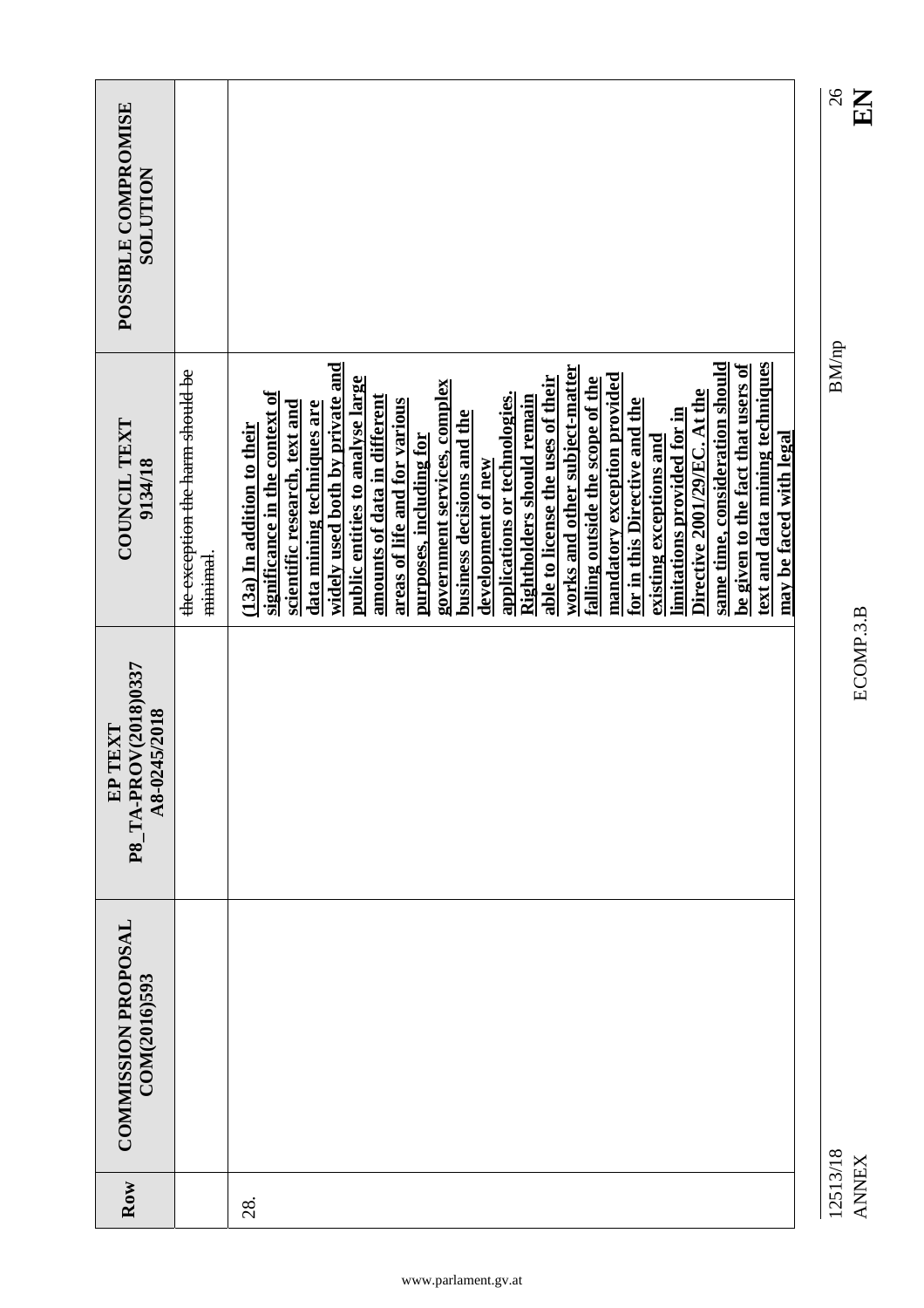| POSSIBLE COMPROMISE<br><b>NOLLTION</b>          |                                                                                                                                                                                                                                                                                                                                                                                                                                                                                                                                                                                                                                                                                                                                                                                                                                                                                                                                                                                      | EN<br>27                 |
|-------------------------------------------------|--------------------------------------------------------------------------------------------------------------------------------------------------------------------------------------------------------------------------------------------------------------------------------------------------------------------------------------------------------------------------------------------------------------------------------------------------------------------------------------------------------------------------------------------------------------------------------------------------------------------------------------------------------------------------------------------------------------------------------------------------------------------------------------------------------------------------------------------------------------------------------------------------------------------------------------------------------------------------------------|--------------------------|
| COUNCIL TEXT<br>9134/18                         | process. This optional exception<br>form a part of the text and data<br>exception for temporary acts of<br>subject-matter, insofar as these<br>under certain conditions for an<br>Directive 2001/29/EC. In order<br>extractions which are a part of<br>$\bold{p}$ ublicly available and lawfully<br>extractions of works and other<br>made are not kept beyond that<br>reproduction in Article 5(1) of<br>mining process and the copies<br>temporary reproductions and<br>temporary reproductions and<br>mining may be carried out on<br>subject-matter, in particular<br>process may not fulfil all the<br>the process of text and data<br>certainty in such cases, this<br>Directive should enable the<br>when the reproductions or<br>exception or limitation for<br><b>Member States to provide</b><br>uncertainty as to whether<br>accessed works and other<br>conditions of the existing<br>purposes of the technical<br>to provide for more legal<br>extractions made for the | <b>BM/np</b>             |
| P8_TA-PROV(2018)0337<br>A8-0245/2018<br>EP TEXT |                                                                                                                                                                                                                                                                                                                                                                                                                                                                                                                                                                                                                                                                                                                                                                                                                                                                                                                                                                                      | ECOMP.3.B                |
| <b>COMMISSION PROPOSAL</b><br>COM(2016)593      |                                                                                                                                                                                                                                                                                                                                                                                                                                                                                                                                                                                                                                                                                                                                                                                                                                                                                                                                                                                      |                          |
| Row                                             |                                                                                                                                                                                                                                                                                                                                                                                                                                                                                                                                                                                                                                                                                                                                                                                                                                                                                                                                                                                      | 12513/18<br><b>ANNEX</b> |

 $\begin{array}{c} \hline 27 \\ \hline \textbf{EN} \end{array}$ 12513/18 BM/np 27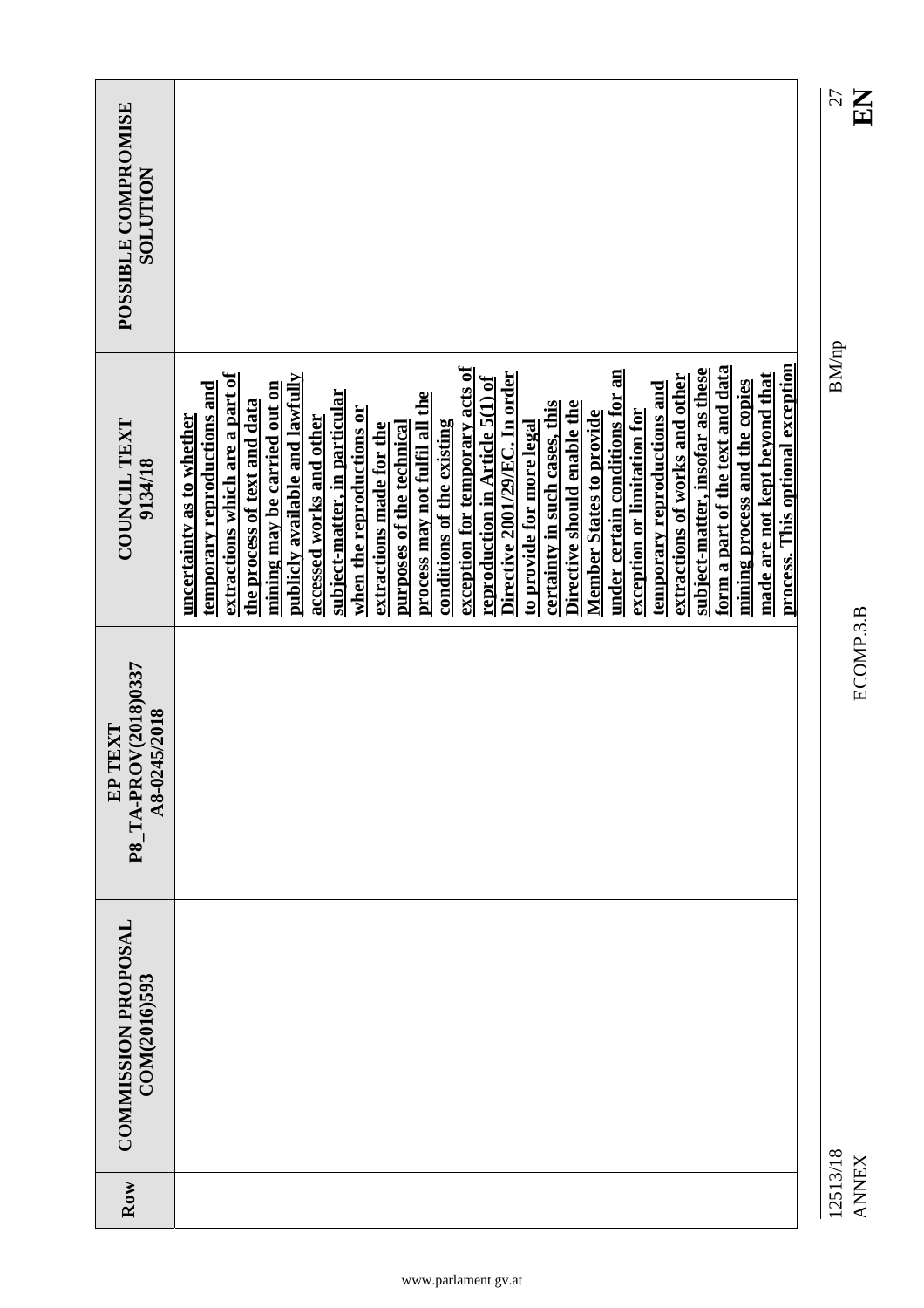|                                                    |                                                                                                                                                                                                                                                                                                                                                                                                                                                                                                                                                                                                                                                                                                                                                                                                         |                                                                                                                                   | 28<br>EN                 |
|----------------------------------------------------|---------------------------------------------------------------------------------------------------------------------------------------------------------------------------------------------------------------------------------------------------------------------------------------------------------------------------------------------------------------------------------------------------------------------------------------------------------------------------------------------------------------------------------------------------------------------------------------------------------------------------------------------------------------------------------------------------------------------------------------------------------------------------------------------------------|-----------------------------------------------------------------------------------------------------------------------------------|--------------------------|
| POSSIBLE COMPROMISE<br><b>NOLLTIDR</b>             |                                                                                                                                                                                                                                                                                                                                                                                                                                                                                                                                                                                                                                                                                                                                                                                                         |                                                                                                                                   |                          |
|                                                    |                                                                                                                                                                                                                                                                                                                                                                                                                                                                                                                                                                                                                                                                                                                                                                                                         |                                                                                                                                   |                          |
| COUNCIL TEXT<br>9134/18                            | when the work or other subject-<br>the public online, and insofar as<br>their reservations in this regard<br>the beneficiary, including when<br>or limitation should only apply<br>Rightholders should be able to<br>machine readable metadata or<br>reproductions and extractions<br>apply measures to ensure that<br>by the use of technical means.<br>exception or limitation should<br>matter is accessed lawfully by<br>mining for research purposes<br>it has been made available to<br>for text and data mining, for<br>including through the use of<br>are respected. This optional<br>laid down in this Directive.<br>exception for text and data<br>leave intact the mandatory<br>reserved the right to make<br>the rightholders have not<br>example by agreement,<br>unilateral declaration, |                                                                                                                                   | <b>BM/np</b>             |
| P8_TA-PROV(2018)0337<br>A8-0245/2018<br>TEXT<br>EP |                                                                                                                                                                                                                                                                                                                                                                                                                                                                                                                                                                                                                                                                                                                                                                                                         | Member States should be able to<br>(13a) To encourage innovation<br>provide for an exception going<br>also in the private sector, | ECOMP.3.B                |
| <b>COMMISSION PROPOSAL</b><br>COM(2016)593         |                                                                                                                                                                                                                                                                                                                                                                                                                                                                                                                                                                                                                                                                                                                                                                                                         |                                                                                                                                   |                          |
| Row                                                |                                                                                                                                                                                                                                                                                                                                                                                                                                                                                                                                                                                                                                                                                                                                                                                                         | 29.                                                                                                                               | 12513/18<br><b>ANNEX</b> |

 $\frac{28}{\text{E}}$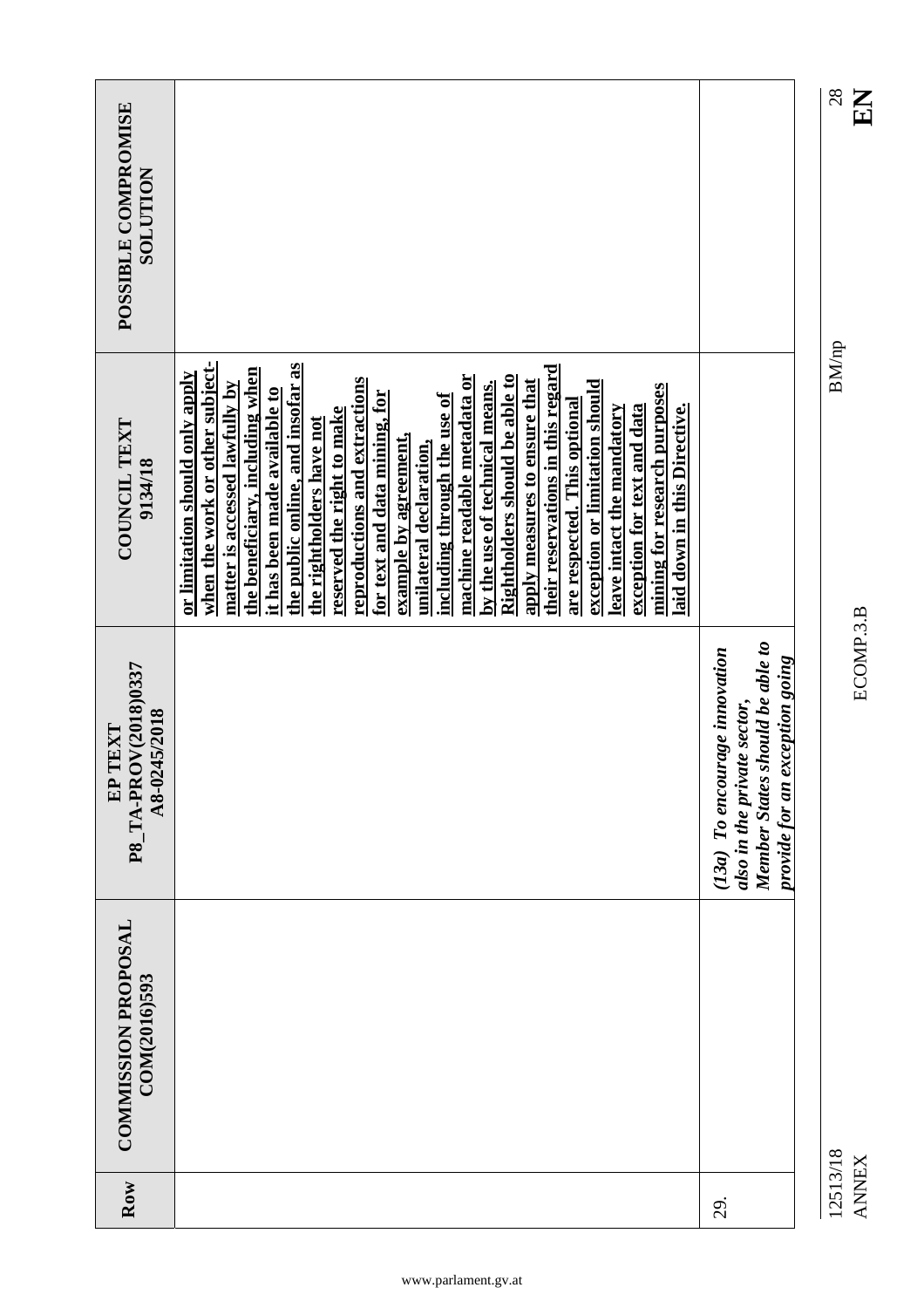| <b>COMMISSION PROPOSAL</b><br>COM(2016)593                                                               | P8 TA-PROV(2018)0337<br>further than the mandatory<br>A8-0245/2018<br>TEXT<br>EP                                                                                                                 | COUNCIL TEXT<br>9134/18                                                     | POSSIBLE COMPROMISE<br><b>SOLUTION</b> |
|----------------------------------------------------------------------------------------------------------|--------------------------------------------------------------------------------------------------------------------------------------------------------------------------------------------------|-----------------------------------------------------------------------------|----------------------------------------|
|                                                                                                          | matter referred to therein has not<br>exception, provided that the use<br>been expressly reserved by their<br>of works and other subject<br>rightholders including by<br>machine readable means. |                                                                             |                                        |
| Article 5(3)(a) of Directive<br>2001/29/EC allows Member<br>$\frac{4}{14}$                               | (14) Article $5(3)(a)$ of Directive<br>2001/29/EC allows Member                                                                                                                                  | Article 5(3)(a) of Directive<br>2001/29/EC allows Member<br>$\overline{14}$ |                                        |
| States to introduce an exception<br>or limitation to the rights of                                       | States to introduce an exception<br>or limitation to the rights of                                                                                                                               | States to introduce an exception<br>or limitation to the rights of          |                                        |
| the public and making available<br>reproduction, communication to                                        | the public and making available<br>reproduction, communication to                                                                                                                                | the public and -making available<br>reproduction, communication to          |                                        |
| to the public for the sole purpose                                                                       | to the public for the sole purpose                                                                                                                                                               | to the public of works and other                                            |                                        |
| teaching. In addition, Articles<br>of, among others, illustration for<br>teaching. In addition, Articles | of, among others, illustration for                                                                                                                                                               | that members of the public may<br>subject matter in such a way              |                                        |
| $6(2)(b)$ and $9(b)$ of Directive<br>$6(2)(b)$ and $9(b)$ of Directive                                   |                                                                                                                                                                                                  | access them from a place and a                                              |                                        |
| 96/9/EC permit the use of a<br>database and the extraction or re-<br>96/9/EC permit the use of a         | database and the extraction or re-                                                                                                                                                               | them ('making available to the<br>time individually chosen by               |                                        |
| utilization of a substantial part of                                                                     | utilization of a substantial part of                                                                                                                                                             | public'), for the sole purpose of,                                          |                                        |
| its contents for the purpose of                                                                          | its contents for the purpose of                                                                                                                                                                  | among others, illustration for                                              |                                        |
| illustration for teaching. The<br>scope of those exceptions or                                           | illustration for teaching. The<br>scope of those exceptions or                                                                                                                                   | teaching. In addition, Articles<br>$6(2)(b)$ and $9(b)$ of Directive        |                                        |
| limitations as they apply to digital                                                                     | limitations as they apply to digital                                                                                                                                                             | 96/9/EC permit the use of a                                                 |                                        |
| uses is unclear.<br>uses is unclear. In addition, there                                                  | In addition, there                                                                                                                                                                               | database and the extraction <del>or re-</del>                               |                                        |
| is a lack of clarity as to whether                                                                       | is a lack of clarity as to whether                                                                                                                                                               | utilization of a substantial part of                                        |                                        |
| those exceptions or limitations<br>would apply where teaching is                                         | those exceptions or limitations<br>would apply where teaching is                                                                                                                                 | its contents for the purpose of<br>illustration for teaching. The           |                                        |
| 12513/18                                                                                                 |                                                                                                                                                                                                  | <b>BM/np</b>                                                                | $\overline{5}$                         |
| <b>ANNEX</b>                                                                                             | ECOMP.3.B                                                                                                                                                                                        |                                                                             |                                        |
|                                                                                                          |                                                                                                                                                                                                  |                                                                             | KH                                     |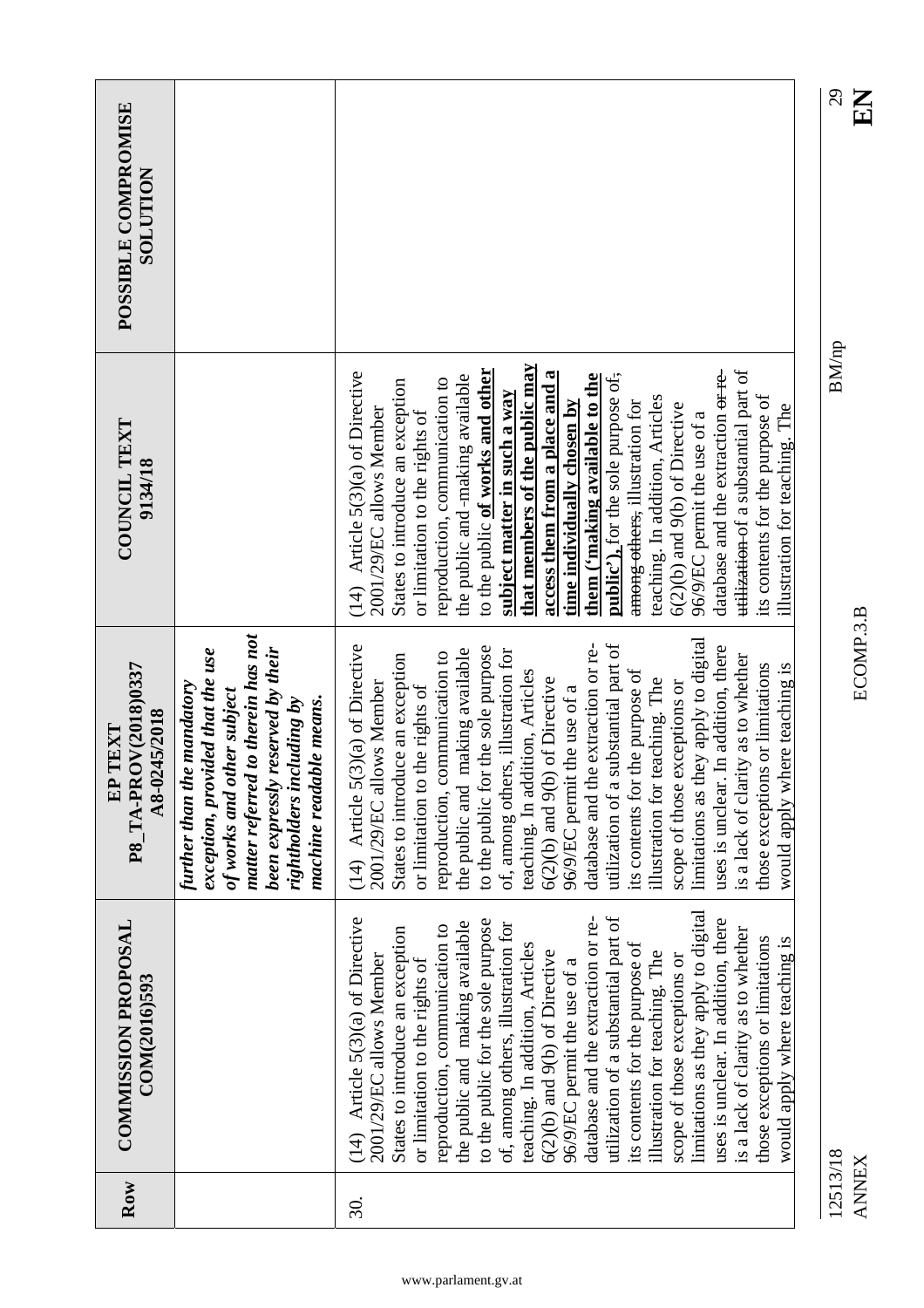| Row                      | <b>COMMISSION PROPOSAL</b><br>COM(2016)593                                                                                                                                                                                                                                                                                                                                                                                                                                                                                                                     | P8_TA-PROV(2018)0337<br>A8-0245/2018<br>TEXT<br>EP                                                                                                                                                                                                                                                                                                                                                                                                                                                                                                                   | COUNCIL TEXT<br>9134/18                                                                                                                                                                                                                                                                                                                                                                                                                                                                                                                                                                                                                                                                                                                                                                                       | POSSIBLE COMPROMISE<br><b>NOLLTION</b> |
|--------------------------|----------------------------------------------------------------------------------------------------------------------------------------------------------------------------------------------------------------------------------------------------------------------------------------------------------------------------------------------------------------------------------------------------------------------------------------------------------------------------------------------------------------------------------------------------------------|----------------------------------------------------------------------------------------------------------------------------------------------------------------------------------------------------------------------------------------------------------------------------------------------------------------------------------------------------------------------------------------------------------------------------------------------------------------------------------------------------------------------------------------------------------------------|---------------------------------------------------------------------------------------------------------------------------------------------------------------------------------------------------------------------------------------------------------------------------------------------------------------------------------------------------------------------------------------------------------------------------------------------------------------------------------------------------------------------------------------------------------------------------------------------------------------------------------------------------------------------------------------------------------------------------------------------------------------------------------------------------------------|----------------------------------------|
|                          | cross-border effect. This situation<br>framework does not provide for a<br>subject-matter in digital teaching<br>may hamper the development of<br>provided online and thereby at a<br>distance. Moreover, the existing<br>limitation is necessary to ensure<br>Therefore, the introduction of a<br>that educational establishments<br>activities and distance learning.<br>benefit from full legal certainty<br>activities, including online and<br>new mandatory exception or<br>digitally-supported teaching<br>when using works or other<br>across borders. | cross-border effect. This situation<br>framework does not provide for a<br>subject-matter in digital teaching<br>may hamper the development of<br>and thereby at a<br>distance. Moreover, the existing<br>limitation is necessary to ensure<br>Therefore, the introduction of a<br>activities and distance learning.<br>establishments<br>benefit from full legal certainty<br>activities, including online and<br>new mandatory exception or<br>digitally-supported teaching<br>when using works or other<br>provided online<br>that educational<br>across borders. | limitations as they apply to digital<br>legal framework does not provide<br>uses is unclear. In addition, there<br>supported teaching activities and<br>subject-matter in digital teaching<br>introduction of a new mandatory<br>distance learning. Therefore, the<br>provided online and <del>thereby</del> -at a<br>distance. Moreover, the existing<br>is a lack of clarity as to whether<br>benefit from full legal certainty<br>activities, including online and<br>those exceptions or limitations<br>would apply where teaching is<br>for a cross-border effect. This<br>scope of those exceptions or<br>educational establishments<br>when using works or other<br>situation may hamper the<br>development of digitally-<br>exception or limitation is<br>necessary to ensure that<br>across borders. |                                        |
| 31.                      | (15) While distance learning and<br>level, digital tools and resources<br>developed at higher education<br>programmes are mostly<br>cross-border education                                                                                                                                                                                                                                                                                                                                                                                                     | (15) While distance learning and<br>level, digital tools and resources<br>developed at higher education<br>programmes are mostly<br>cross-border education                                                                                                                                                                                                                                                                                                                                                                                                           | (15) While distance learning and<br>level, digital tools and resources<br>developed at higher education<br>programmes are mostly<br>cross-border education                                                                                                                                                                                                                                                                                                                                                                                                                                                                                                                                                                                                                                                    |                                        |
| 12513/18<br><b>ANNEX</b> |                                                                                                                                                                                                                                                                                                                                                                                                                                                                                                                                                                | ECOMP.3.B                                                                                                                                                                                                                                                                                                                                                                                                                                                                                                                                                            | <b>BM/np</b>                                                                                                                                                                                                                                                                                                                                                                                                                                                                                                                                                                                                                                                                                                                                                                                                  | $\Im 0$<br>EN                          |

 $\frac{30}{12}$ 12513/18 BM/np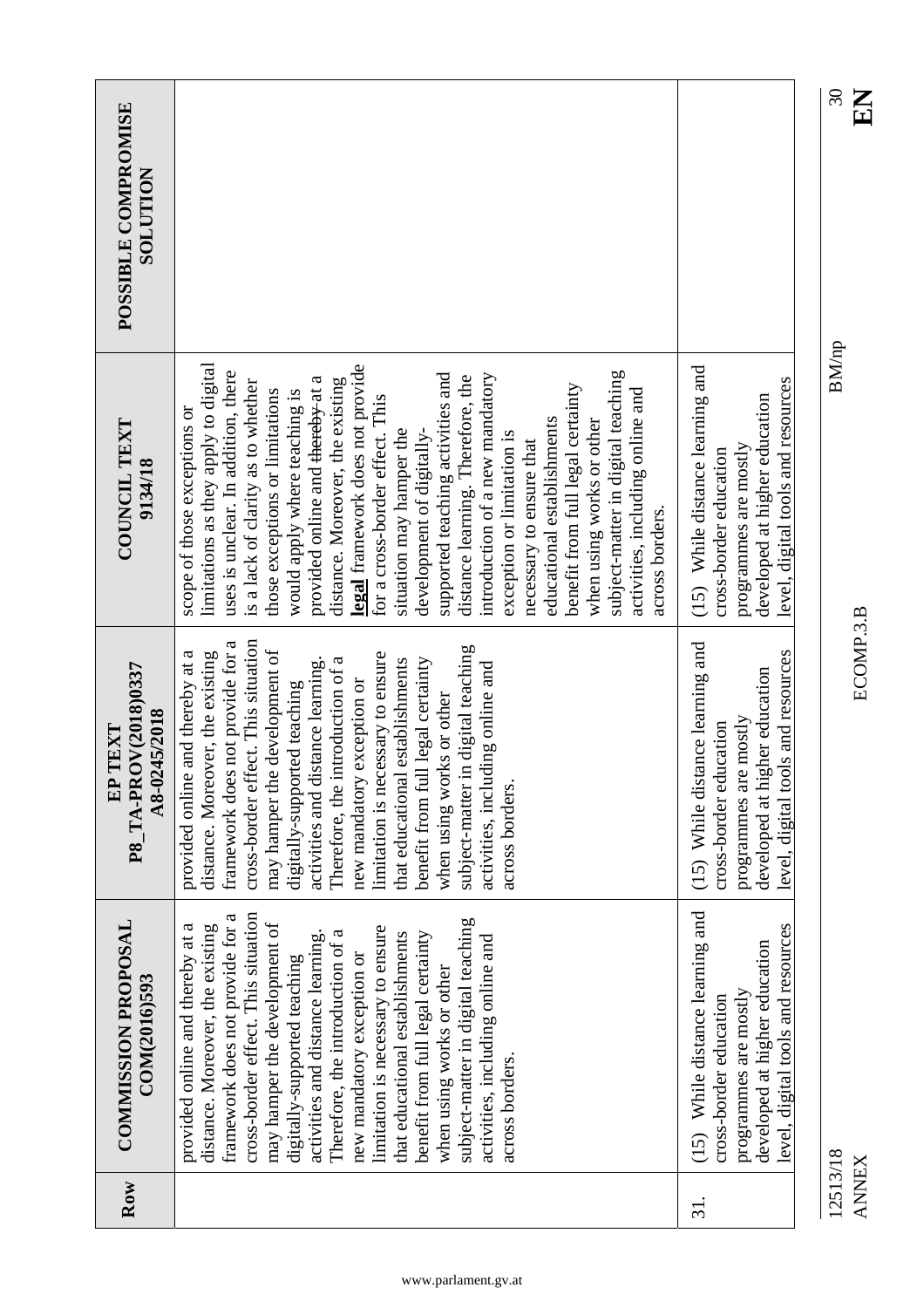| <b>COMMISSION PROPOSAL</b><br>COM(2016)593                                                                                                                                                                                                                                                                                                                                                                                                                                                                                                                                                           | P8 TA-PROV(2018)0337<br>A8-0245/2018<br>TEXT<br>$\mathbf{E}$                                                                                                                                                                                                                                                                                                                                                                                                                                                                                                                                                                                                                                                                                                                                                                                                                                                                                 | <b>COUNCIL TEXT</b><br>9134/18                                                                                                                                                                                                                                                                                                                                                                                                                                                                                                                                                                                                                                                                                                                                                | POSSIBLE COMPROMISE<br><b>NOILUTION</b> |
|------------------------------------------------------------------------------------------------------------------------------------------------------------------------------------------------------------------------------------------------------------------------------------------------------------------------------------------------------------------------------------------------------------------------------------------------------------------------------------------------------------------------------------------------------------------------------------------------------|----------------------------------------------------------------------------------------------------------------------------------------------------------------------------------------------------------------------------------------------------------------------------------------------------------------------------------------------------------------------------------------------------------------------------------------------------------------------------------------------------------------------------------------------------------------------------------------------------------------------------------------------------------------------------------------------------------------------------------------------------------------------------------------------------------------------------------------------------------------------------------------------------------------------------------------------|-------------------------------------------------------------------------------------------------------------------------------------------------------------------------------------------------------------------------------------------------------------------------------------------------------------------------------------------------------------------------------------------------------------------------------------------------------------------------------------------------------------------------------------------------------------------------------------------------------------------------------------------------------------------------------------------------------------------------------------------------------------------------------|-----------------------------------------|
| and higher education to the extent<br>commercial nature of the activity.<br>Directive should therefore benefit<br>establishment are not the decisive<br>all educational establishments in<br>education levels, in particular to<br>improve and enrich the learning<br>primary, secondary, vocational<br>limitation provided for in this<br>activity for a non-commercial<br>experience. The exception or<br>they pursue their educational<br>factors to determine the non-<br>purpose. The organisational<br>structure and the means of<br>are increasingly used at all<br>funding of an educational | and higher education to the extent<br>Directive should therefore benefit<br>establishment are not the decisive<br>commercial nature of the activity.<br>involved in teaching activities, it<br>all educational establishments in<br>education levels, in particular to<br>improve and enrich the learning<br>should be possible for Member<br>primary, secondary, vocational<br>institutions as an educational<br>educational objective and are<br>limitation provided for in this<br>activity for a non-commercial<br>experience. The exception or<br>they pursue their educational<br>factors to determine the non-<br>purpose. The organisational<br>exception in so far as their<br>structure and the means of<br>are increasingly used at all<br>funding of an educational<br>establishment under this<br>Where cultural heritage<br><b>States to consider those</b><br>institutions pursue an<br>teaching activities are<br>concerned. | particular teaching activity. The<br>Directive should therefore benefit<br>educational activity for a that the<br>commercial nature of the activity.<br>secondary, vocational and higher<br>education levels, in particular to<br>education. It should apply only<br>improve and enrich the learning<br>organisational structure and the<br>to the extent <del>they pursue their</del><br>uses are justified by the non-<br>all educational establishments<br>limitation provided for in this<br>areshould not be the decisive<br>experience. The exception or<br>factors to determine the non-<br>inrecognised by a Member<br>commercial purpose. of the<br>are increasingly used at all<br>educational establishment<br>State, including primary,<br>means of funding of an |                                         |

12513/18 BM/np ANNEX ECOMP.3.B **EN** 12513/18<br>ANNEX

www.parlament.gv.at

 $\frac{31}{10}$ 

 $\rm BM/np$ 

ECOMP.3.B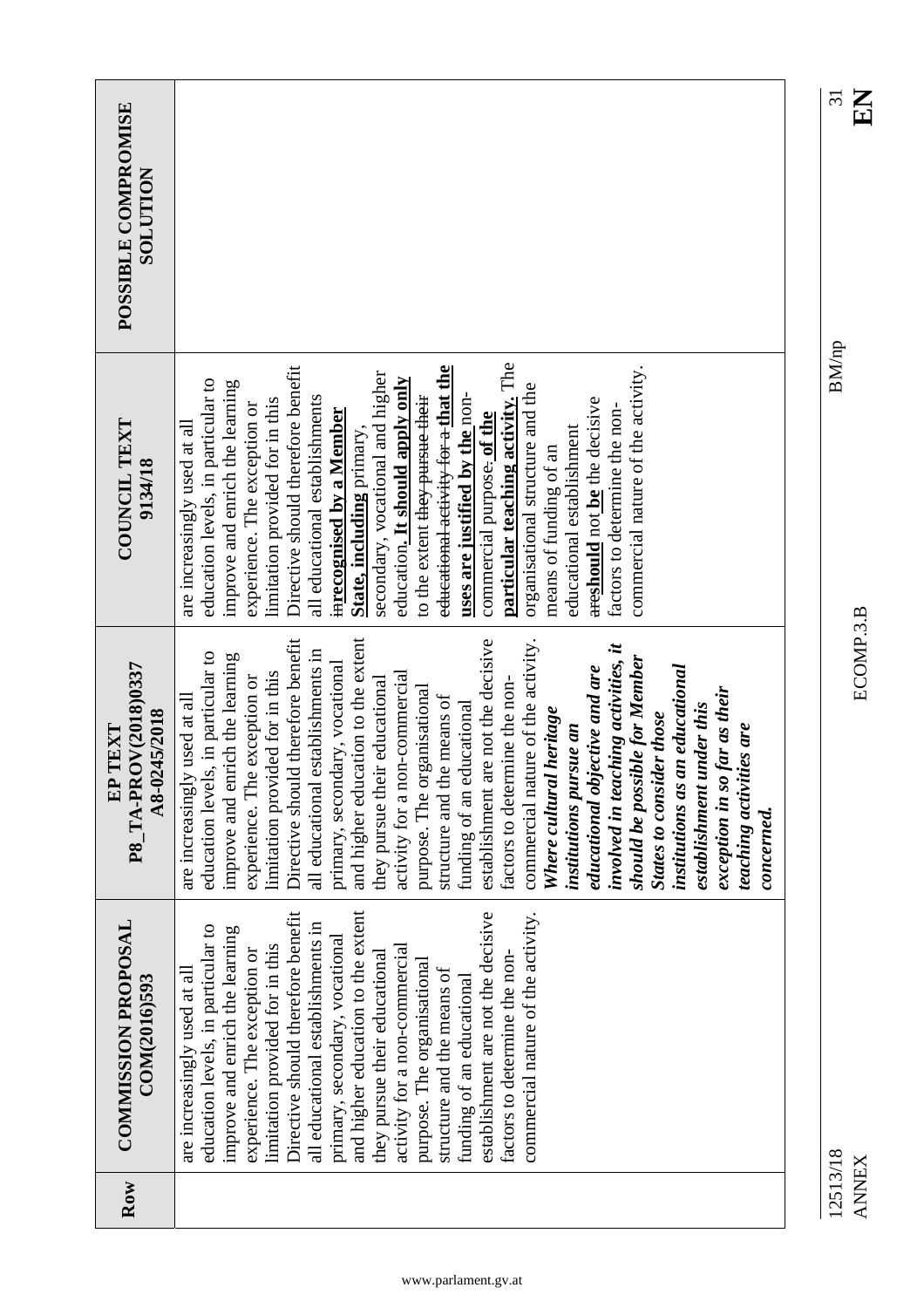| POSSIBLE COMPROMISE<br><b>NOITIDTIOS</b>        |                                                                                                                                                                                                                                                                                                                                                                                                                                                                                                                                                                                                                                                                                                                                                                                                                                                                                                                                                                                                |
|-------------------------------------------------|------------------------------------------------------------------------------------------------------------------------------------------------------------------------------------------------------------------------------------------------------------------------------------------------------------------------------------------------------------------------------------------------------------------------------------------------------------------------------------------------------------------------------------------------------------------------------------------------------------------------------------------------------------------------------------------------------------------------------------------------------------------------------------------------------------------------------------------------------------------------------------------------------------------------------------------------------------------------------------------------|
| <b>COUNCIL TEXT</b><br>9134/18                  | of works only, which should not<br>for educational markets. When<br>(16) The exception or limitation<br>and in a balanced manner, the<br>implementing the exception or<br>and other subject-matter <del>such as</del><br>works or other subject-matter<br>imply uses of parts or extracts<br>should remain free to specify,<br>should eever be understood as<br>provided for in this Directive<br>for the different categories of<br>materials primarily intended<br>covering digital uses of works<br>In most cases, the concept of<br>illustration would therefore<br>including <del>the related</del> learning<br>the use of parts or extracts of<br>limitation, Member States<br>substitute the purchase of<br>works to support, enrich or<br>complement the teaching,<br>illustration for teaching<br>for the sole purpose of<br>activities.<br>$\left[\ldots\right]^{*}$                                                                                                                 |
| P8 TA-PROV(2018)0337<br>A8-0245/2018<br>EP TEXT | should cover digital uses of works<br>reasons of practicability. The use<br>what is necessary for the purpose<br>uses through digital means in the<br>(16) The exception or limitation<br>establishments, including during<br>of such activities. The exception<br>and other subject-matter such as<br>context of teaching and learning<br>indicates the source, including<br>examinations, and be limited to<br>granted as long as the work or<br>limitation should be only in the<br>the authors' name, unless that<br>or limitation should cover both<br>activities carried out under the<br>elassroom-where the teaching<br>turns out to be impossible for<br>of the works or other subject-<br>including the related learning<br>matter under the exception or<br>the use of parts or extracts of<br>responsibility of educational<br>activities. The exception or<br>limitation of use should be<br>works to support, enrich or<br>other subject-matter used<br>complement the teaching, |
| <b>COMMISSION PROPOSAL</b><br>COM(2016)593      | should cover digital uses of works<br>activities. The use of the works or<br>and learning activities carried out<br>necessary for the purpose of such<br>(16) The exception or limitation<br>exception or limitation should be<br>limitation should cover both uses<br>exception or limitation should be<br>establishment's secure electronic<br>and other subject-matter such as<br>should be protected, notably by<br>including during examinations,<br>authentication procedures. The<br>only in the context of teaching<br>other subject-matter under the<br>including the related learning<br>the use of parts or extracts of<br>network, the access to which<br>through digital means in the<br>educational establishments,<br>activities. The exception or<br>works to support, enrich or<br>understood as covering the<br>under the responsibility of<br>classroom and online uses<br>complement the teaching,<br>and be limited to what is<br>through the educational                 |
| Row                                             | 32.                                                                                                                                                                                                                                                                                                                                                                                                                                                                                                                                                                                                                                                                                                                                                                                                                                                                                                                                                                                            |

12513/18 BM/np 12513/18<br>ANNEX

ANNEX ECOMP.3.B **EN** ECOMP.3.B

 $\frac{32}{11}$ 

 $\rm BM/np$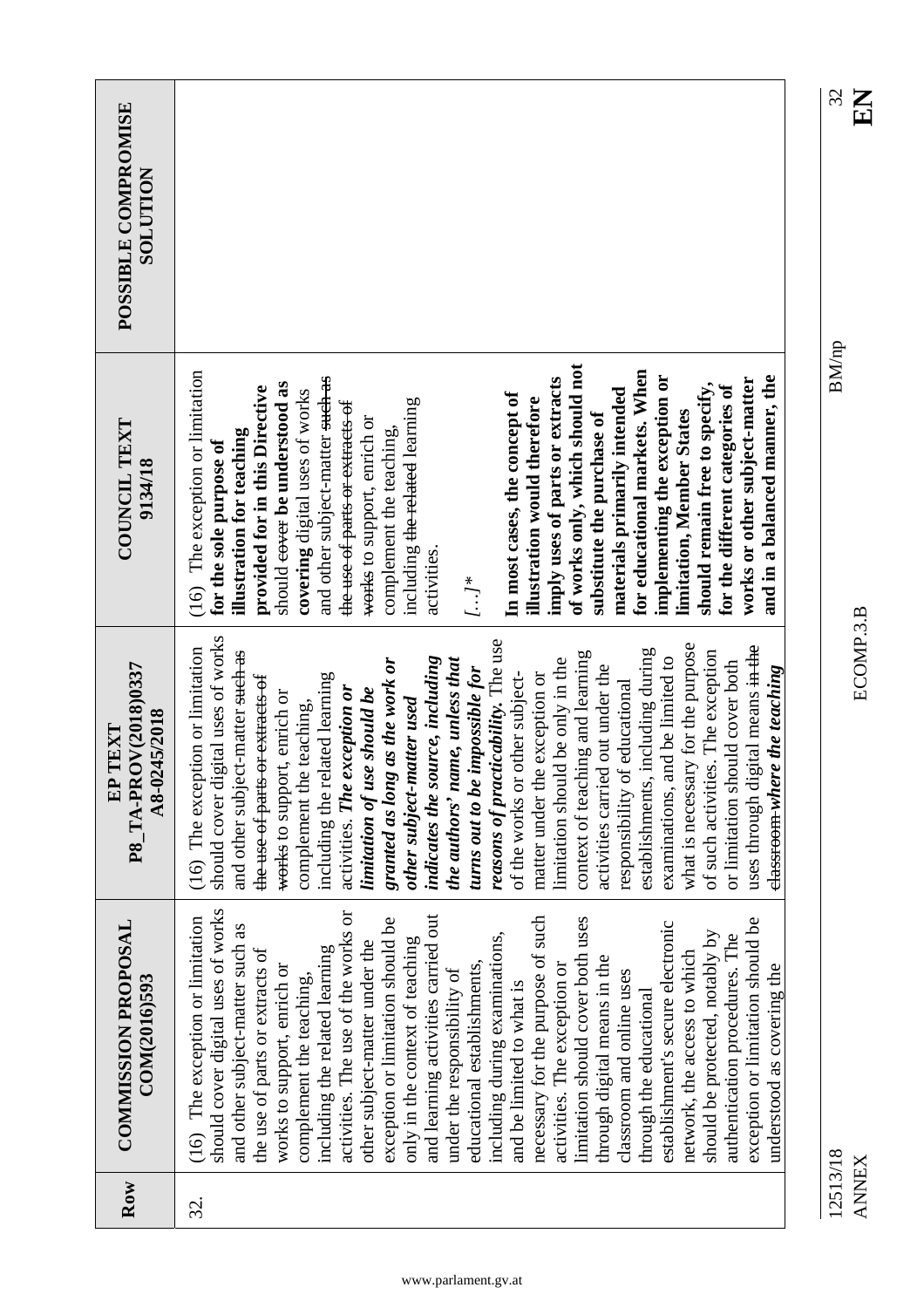|                                                           |                                                                                                                                                                                                                                                                                                                                                                                                                                                                                                                                                                                                                                                                                               |                                                                                                                                                                                                                                                                                         | 33<br>$\mathbf{K}$       |
|-----------------------------------------------------------|-----------------------------------------------------------------------------------------------------------------------------------------------------------------------------------------------------------------------------------------------------------------------------------------------------------------------------------------------------------------------------------------------------------------------------------------------------------------------------------------------------------------------------------------------------------------------------------------------------------------------------------------------------------------------------------------------|-----------------------------------------------------------------------------------------------------------------------------------------------------------------------------------------------------------------------------------------------------------------------------------------|--------------------------|
| POSSIBLE COMPROMISE<br><b>NOLLUTION</b>                   |                                                                                                                                                                                                                                                                                                                                                                                                                                                                                                                                                                                                                                                                                               |                                                                                                                                                                                                                                                                                         |                          |
| COUNCIL TEXT<br>9134/18                                   | *[The second and third phrase of<br>with a disability in the context of<br>recital (16) of the COM proposal<br>exception or limitation should be<br>were moved to new recital (16a)<br>understood to cover the specific<br>proportion of a work or other<br>illustration for teaching. The<br>accessibility needs of persons<br>used for the sole purpose of<br>subject-matter that may be<br>Council's text - see row $33$<br>Uses allowed under the<br>illustration for teaching.                                                                                                                                                                                                           | and learning activities carried out<br>including during examinations <b>or</b><br>exception or limitation should be<br>only in the context of teaching<br>other subject-matter under the<br>(16a) The use of the works or<br>educational establishments,<br>under the responsibility of | BM/np                    |
| DV(2018)0337<br>A8-0245/2018<br>TEXT<br>$PS_IAA-PR$<br>EP | with a disability in the context of<br>network environment, the access<br>responsibility of the educational<br>secure electronic<br>example in libraries or cultural<br>heritage institutions, as long as<br>limitation should be understood<br>educational establishment, for<br>establishment, and online uses<br>including where it takes place<br>activity is physically provided,<br>accessibility needs of persons<br>to which should be protected,<br>procedures. The exception or<br>outside the premises of the<br>the use is made under the<br>notably by authentication<br>illustration for teaching.<br>specific<br>through the educational<br>establishment's<br>as covering the |                                                                                                                                                                                                                                                                                         | ECOMP.3.B                |
| <b>COMMISSION PROPOSAL</b><br>COM(2016)593                | persons with a disability in the<br>specific accessibility needs of<br>context of illustration for<br>teaching.                                                                                                                                                                                                                                                                                                                                                                                                                                                                                                                                                                               |                                                                                                                                                                                                                                                                                         |                          |
| Row                                                       |                                                                                                                                                                                                                                                                                                                                                                                                                                                                                                                                                                                                                                                                                               | 33.                                                                                                                                                                                                                                                                                     | 12513/18<br><b>ANNEX</b> |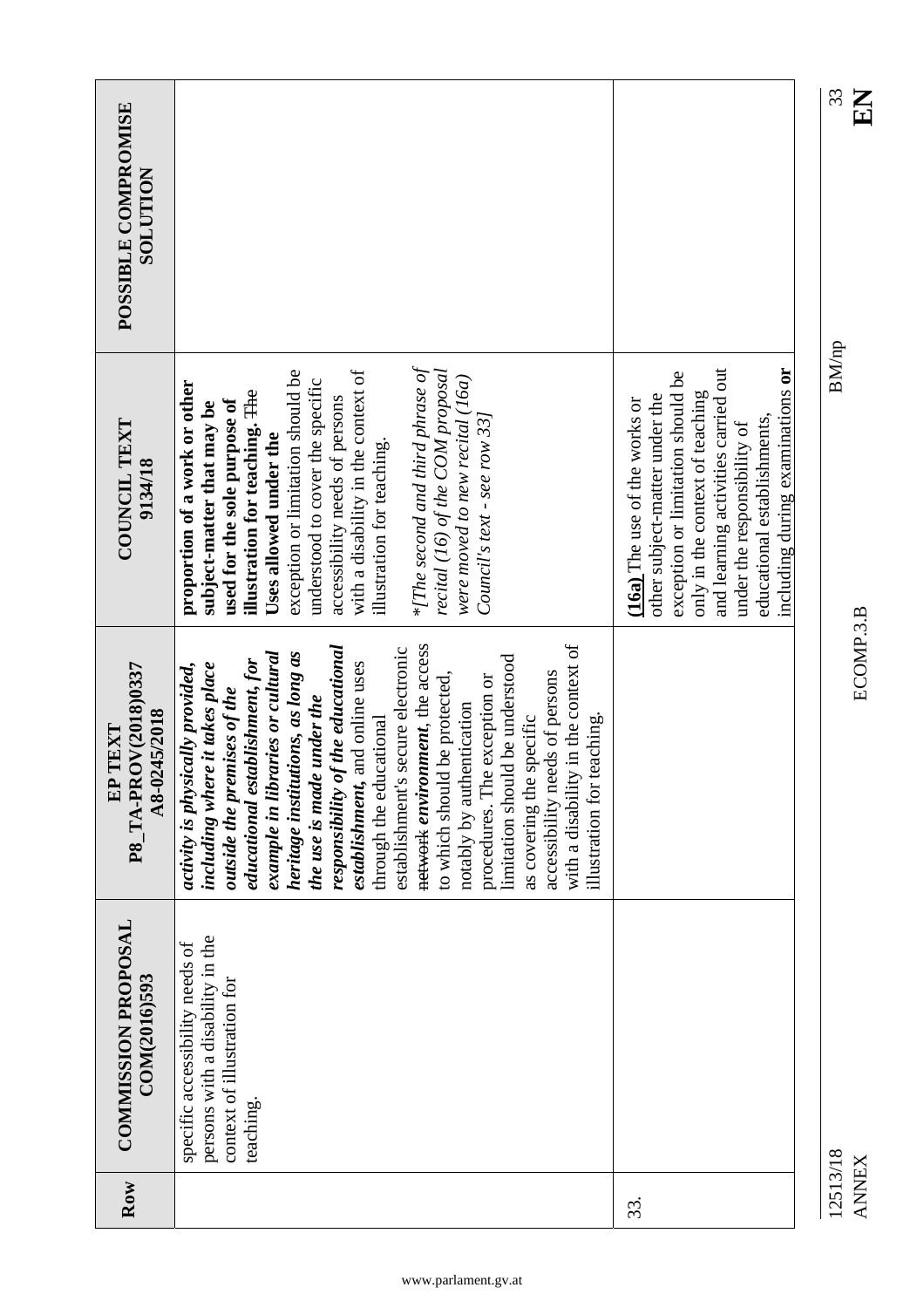|                                                       |                                                                                                                                                                                                                                                                                                                                                                                                                                                                                                                                                                                                                                                                                                                                                                                                                                                                                                                                                                                                           | 34<br>EN                 |
|-------------------------------------------------------|-----------------------------------------------------------------------------------------------------------------------------------------------------------------------------------------------------------------------------------------------------------------------------------------------------------------------------------------------------------------------------------------------------------------------------------------------------------------------------------------------------------------------------------------------------------------------------------------------------------------------------------------------------------------------------------------------------------------------------------------------------------------------------------------------------------------------------------------------------------------------------------------------------------------------------------------------------------------------------------------------------------|--------------------------|
| POSSIBLE COMPROMISE<br><b>SOLUTION</b>                |                                                                                                                                                                                                                                                                                                                                                                                                                                                                                                                                                                                                                                                                                                                                                                                                                                                                                                                                                                                                           |                          |
| COUNCIL TEXT<br>9134/18                               | made in the classroom <del>and online</del><br>networks, such as online courses<br>works and other subject matter<br>what is necessary for the purpose<br>uses or in other venues through<br>should be understood as digital<br>educational establishments, for<br>teaching activities taking place<br>well as uses made at a distance<br>establishment's secure electronic<br>complementing a given course.<br>of such activities. The exception<br>example in a museum, library<br>or access to teaching material<br>or limitation should cover both<br>digital devices which may be<br>connected to the Internet, as<br>or another cultural heritage<br>uses through digital means of<br>institution, and be limited to<br>Secure electronic networks<br>which should be protected is<br>digital means, for example<br>environments the access to<br>electronic whiteboards or<br>limited to the educational<br>outside the premises of<br>through <del>the educational</del><br>teaching and learning | <b>BM/np</b>             |
| P8_TA-PROV(2018)0337<br>A8-0245/2018<br>TEXT<br>$E$ P |                                                                                                                                                                                                                                                                                                                                                                                                                                                                                                                                                                                                                                                                                                                                                                                                                                                                                                                                                                                                           | ECOMP.3.B                |
| <b>COMMISSION PROPOSAL</b><br>COM(2016)593            |                                                                                                                                                                                                                                                                                                                                                                                                                                                                                                                                                                                                                                                                                                                                                                                                                                                                                                                                                                                                           |                          |
| Row                                                   |                                                                                                                                                                                                                                                                                                                                                                                                                                                                                                                                                                                                                                                                                                                                                                                                                                                                                                                                                                                                           | 12513/18<br><b>ANNEX</b> |

 $\mathbf{E}^4$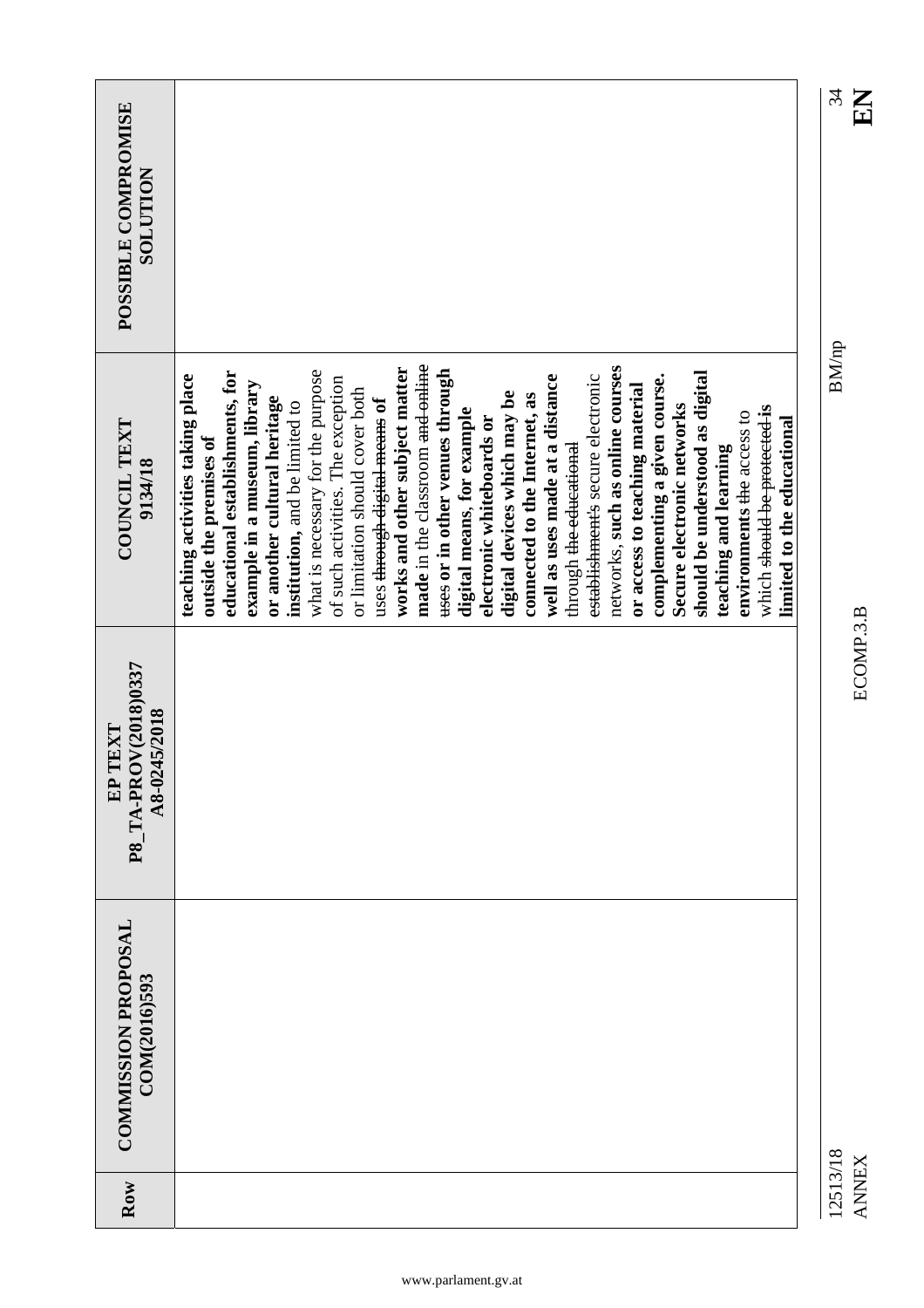|                                                              |                                                                                                                                                                                                               |                                                                                                                                   |                                                                                                                                                                                                                                                                                                                                       | 35<br>KE                 |
|--------------------------------------------------------------|---------------------------------------------------------------------------------------------------------------------------------------------------------------------------------------------------------------|-----------------------------------------------------------------------------------------------------------------------------------|---------------------------------------------------------------------------------------------------------------------------------------------------------------------------------------------------------------------------------------------------------------------------------------------------------------------------------------|--------------------------|
| POSSIBLE COMPROMISE<br><b>NOLLUTION</b>                      |                                                                                                                                                                                                               |                                                                                                                                   |                                                                                                                                                                                                                                                                                                                                       |                          |
| COUNCIL TEXT<br>9134/18                                      | enrolled in a study programme,<br>establishment's teaching staff<br>and to the pupils or students<br>notably through appropriate<br>including password based<br>authentication procedures,<br>authentication. | (second and third phrase) of the<br>[Phrases of new recital (16a)<br>were taken from recital (16)<br>$COM$ proposal – see row 32] |                                                                                                                                                                                                                                                                                                                                       | <b>BM/np</b>             |
| P8_TA-PROV(2018)0337<br>A8-0245/2018<br>TEXT<br>$\mathbf{E}$ |                                                                                                                                                                                                               |                                                                                                                                   | understood as a digital teaching<br>authentication procedure to the<br>teaching staff and to the pupils<br>or students enrolled in a study<br>educational establishment's<br>and learning environment,<br>(16a) A secure electronic<br>is limited<br>through an appropriate<br>environment should be<br>access to which<br>programme. | ECOMP.3.B                |
| <b>COMMISSION PROPOSAL</b><br>COM(2016)593                   |                                                                                                                                                                                                               |                                                                                                                                   |                                                                                                                                                                                                                                                                                                                                       |                          |
| Row                                                          |                                                                                                                                                                                                               |                                                                                                                                   | 34.                                                                                                                                                                                                                                                                                                                                   | 12513/18<br><b>ANNEX</b> |

m<br>EN<br>S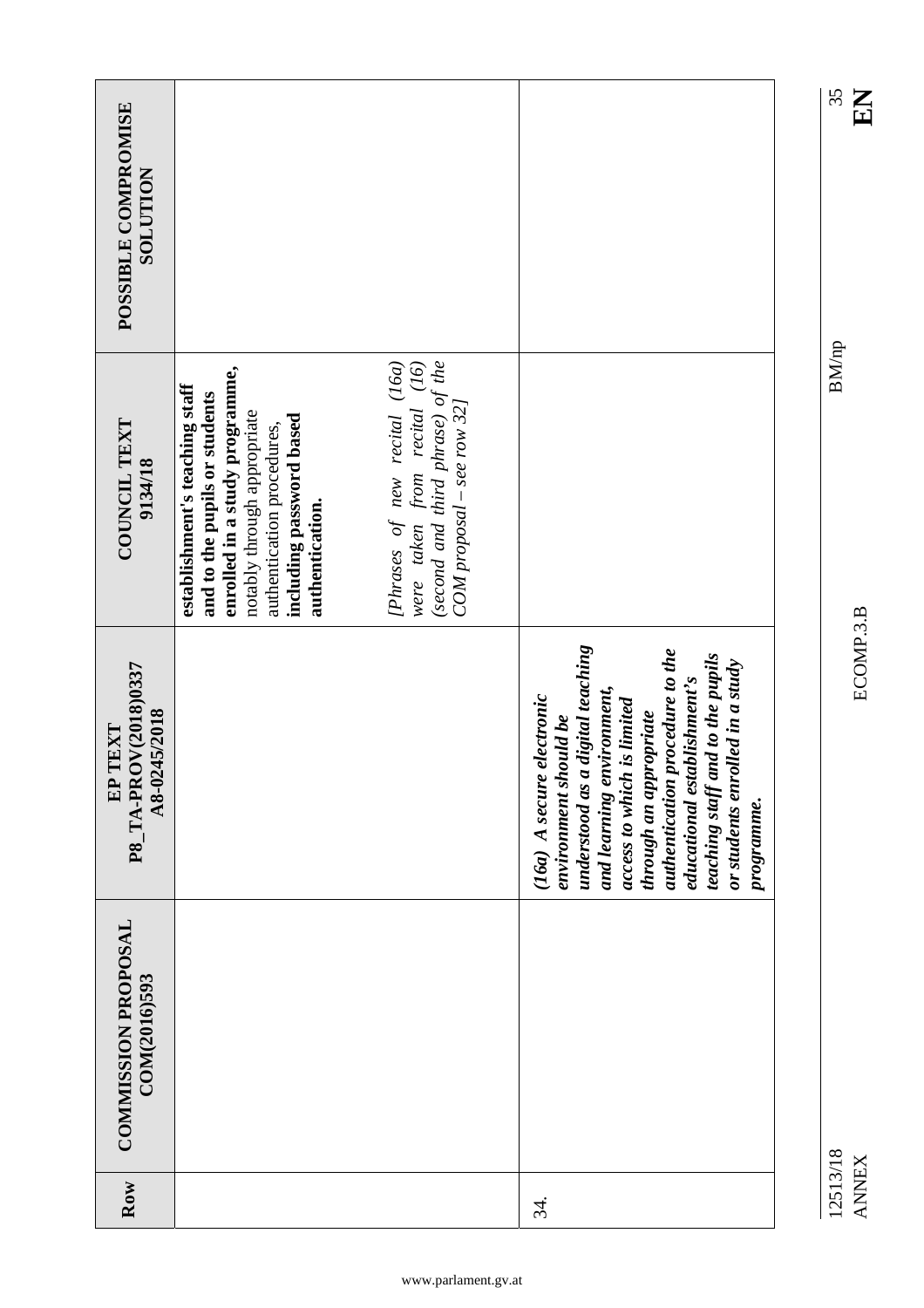| Row | <b>COMMISSION PROPOSAL</b><br>COM(2016)593                                                                                                                                                                                                                                                                                                                                                                                                                                                                                                                                                                                                                                                                                                                                                                                                                                                                                                                                                     | P8_TA-PROV(2018)0337<br>A8-0245/2018<br>EP TEXT                                                                                                                                                                                                                                                                                                                                                                                                                                                                                                                                                                                                                                                                                                                                                                                                                                                                                                                                                          | COUNCIL TEXT<br>9134/18                                                                                                                                                                                                                                                                                                                                                                                                                                                                                                                                                                                                                                                                                                                                                                                                                                                                                                                                                        | POSSIBLE COMPROMISE<br>NOLLILIOS |
|-----|------------------------------------------------------------------------------------------------------------------------------------------------------------------------------------------------------------------------------------------------------------------------------------------------------------------------------------------------------------------------------------------------------------------------------------------------------------------------------------------------------------------------------------------------------------------------------------------------------------------------------------------------------------------------------------------------------------------------------------------------------------------------------------------------------------------------------------------------------------------------------------------------------------------------------------------------------------------------------------------------|----------------------------------------------------------------------------------------------------------------------------------------------------------------------------------------------------------------------------------------------------------------------------------------------------------------------------------------------------------------------------------------------------------------------------------------------------------------------------------------------------------------------------------------------------------------------------------------------------------------------------------------------------------------------------------------------------------------------------------------------------------------------------------------------------------------------------------------------------------------------------------------------------------------------------------------------------------------------------------------------------------|--------------------------------------------------------------------------------------------------------------------------------------------------------------------------------------------------------------------------------------------------------------------------------------------------------------------------------------------------------------------------------------------------------------------------------------------------------------------------------------------------------------------------------------------------------------------------------------------------------------------------------------------------------------------------------------------------------------------------------------------------------------------------------------------------------------------------------------------------------------------------------------------------------------------------------------------------------------------------------|----------------------------------|
| 35. | order to facilitate educational uses<br>of works and other subject-matter.<br>implementation may differ from a<br>been developed taking account of<br>levels of education. Whereas it is<br>existing arrangements concluded<br>or limitation in relation to digital<br>Such arrangements have usually<br>essential to harmonise the scope<br>of the new mandatory exception<br>exception or limitation or cross-<br>based on the implementation of<br>Member State to another, to the<br>uses and cross-border teaching<br>licensing agreements covering<br>border uses. This should allow<br>Member States to build on the<br>(17) Different arrangements,<br>at national level. In particular,<br>extent they do not hamper the<br>the exception provided for in<br>further uses, are in place in a<br>number of Member States in<br>establishments and different<br>Directive 2001/29/EC or on<br>activities, the modalities of<br>effective application of the<br>the needs of educational | order to facilitate educational uses<br>of works and other subject-matter.<br>implementation may differ from a<br>been developed taking account of<br>levels of education. Whereas it is<br>existing arrangements concluded<br>or limitation in relation to digital<br>Such arrangements have usually<br>of the new mandatory exception<br>essential to harmonise the scope<br>exception or limitation or cross-<br>based on the implementation of<br>to another, to the<br>uses and cross-border teaching<br>border uses. This should allow<br>licensing agreements covering<br>Member States to build on the<br>at national level. In particular,<br>not hamper the<br>(17) Different arrangements,<br>further uses, are in place in a<br>the exception provided for in<br>number of Member States in<br>establishments and different<br>Directive 2001/29/EC or on<br>activities, the modalities of<br>effective application of the<br>the needs of educational<br>Member State 1<br>extent they do i | mandatory exception or limitation<br>example remain free to require<br>that the use of works and other<br>the modalities of implementation<br>may differ from a Member State<br>uses of works and other subject-<br>matter. Such arrangements have<br>cross-border teaching activities,<br>to another, to the extent they do<br>based on the implementation of<br>harmonise the scope of the new<br>educational establishments and<br>limitation or cross-border uses.<br>application of the exception or<br>licensing agreements covering<br>usually been developed taking<br>Different arrangements,<br>order to facilitate educational<br>the exception provided for in<br>further uses, are in place in a<br>in relation to digital uses and<br>number of Member States in<br>different levels of education.<br>Directive 2001/29/EC or on<br><b>Member States should for</b><br>Whereas it is essential to<br>not hamper the effective<br>account of the needs of<br>(17) |                                  |

 $\frac{36}{\text{B}}$ 

 $\rm BM/np$ 

12513/18 BM/np 12513/18<br>ANNEX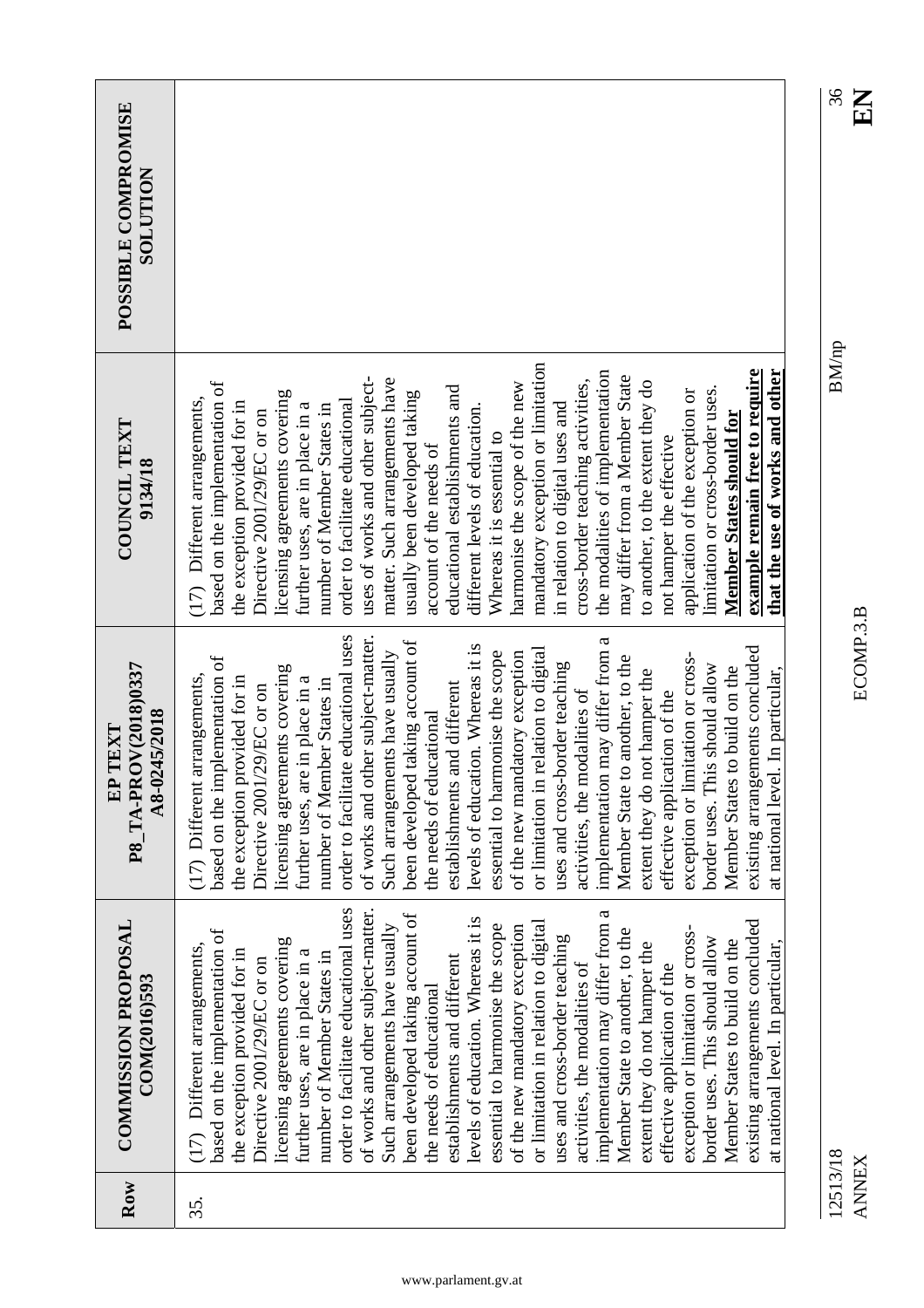| Row      | <b>COMMISSION PROPOSAL</b><br>COM(2016)593                      | P8_TA-PROV(2018)0337<br>A8-0245/2018<br>EP TEXT                 | COUNCIL TEXT<br>9134/18                                      | POSSIBLE COMPROMISE<br><b>NOLLUTION</b> |
|----------|-----------------------------------------------------------------|-----------------------------------------------------------------|--------------------------------------------------------------|-----------------------------------------|
|          | Member States could decide to<br>subject the application of the | Member States could decide to<br>subject the application of the | subject matter should respect<br>moral rights of authors and |                                         |
|          | exception or limitation, fully or                               | exception or limitation, fully or                               | performers. This should allow                                |                                         |
|          | partially, to the availability of                               | partially, to the availability of                               | Member States to build on the                                |                                         |
|          | adequate licences, covering at                                  | adequate licences <del>, covering</del> . Such                  | existing arrangements concluded                              |                                         |
|          | least the same uses as those                                    | licences can take the form of                                   | at national level. In particular,                            |                                         |
|          | allowed under the exception. This                               | collective licensing agreements,                                | Member States could decide to                                |                                         |
|          | mechanism would, for example,                                   | extended collective licensing                                   | subject the application of the                               |                                         |
|          | allow giving precedence to                                      | agreements and licences that are                                | exception or limitation, fully or                            |                                         |
|          | licences for materials which are                                | negotiated collectively such as                                 | partially, to the availability of                            |                                         |
|          | primarily intended for the                                      | "blanket licences", in order to                                 | adequate licences, covering at                               |                                         |
|          | educational market. In order to                                 | avoid educational establishments                                | least the same uses as those                                 |                                         |
|          | avoid that such mechanism results                               | having to negotiate individually                                | allowed under the exception.                                 |                                         |
|          | in legal uncertainty or                                         | with rightholders. Such licenses                                | <del>This</del> Member States could                          |                                         |
|          | administrative burden for                                       | should be affordable and cover at                               | <b>notably use this mechanism</b>                            |                                         |
|          | educational establishments,                                     | least the same uses as those                                    | would, for example, allow                                    |                                         |
|          | Member States adopting this                                     | allowed under the exception. This                               | giving to give precedence to                                 |                                         |
|          | approach should take concrete                                   | mechanism would, for example,                                   | licences for materials which are                             |                                         |
|          | measures to ensure that licensing                               | allow giving precedence to                                      | primarily intended for the                                   |                                         |
|          | schemes allowing digital uses of                                | licences for materials which are                                | educational market or for sheet                              |                                         |
|          | works or other subject-matter for                               | primarily intended for the                                      | music. In order to avoid that such                           |                                         |
|          | the purpose of illustration for                                 | educational market, or for                                      | mechanism results in legal                                   |                                         |
|          | teaching are easily available and                               | teaching in educational                                         | uncertainty or administrative                                |                                         |
|          | that educational establishments                                 | establishments or sheet music. In                               | burden for educational                                       |                                         |
|          | are aware of the existence of such                              | order to avoid that such                                        | establishments, Member States                                |                                         |
|          | licensing schemes.                                              | mechanism results in legal                                      | adopting this approach should                                |                                         |
|          |                                                                 | uncertainty or administrative                                   | take <del>concrete </del> measures to ensure                 |                                         |
|          |                                                                 | burden for educational                                          | that rightholders make the                                   |                                         |
|          |                                                                 | establishments, Member States                                   | licensing schemes allowing                                   |                                         |
|          |                                                                 |                                                                 |                                                              |                                         |
| 12513/18 |                                                                 |                                                                 | <b>BM/np</b>                                                 | 37                                      |

12513/18 BM/np 37 ANNEX ECOMP.3.B **EN** 12513/18<br>ANNEX

 $\frac{37}{15}$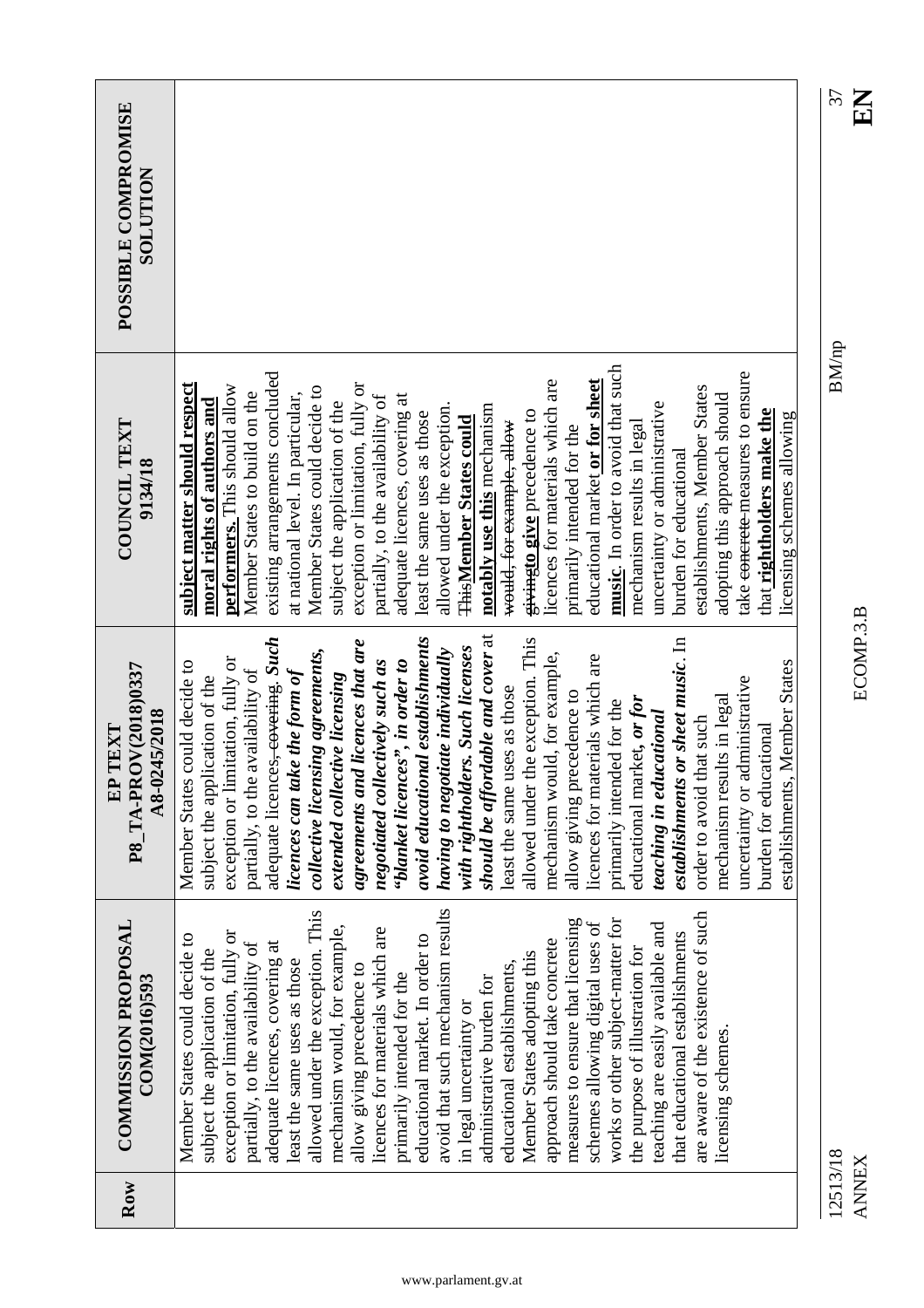| Row | <b>COMMISSION PROPOSAL</b><br>COM(2016)593 | P8_TA-PROV(2018)0337<br>A8-0245/2018<br>TEXT<br>$E$ P                                                                                                                                                                                                                                                                                                                                                                                                                                                                                                                                                                                                                                                                                | <b>COUNCIL TEXT</b><br>9134/18                                                                                                                                                                                                                                                                                                                                                                                                                                                      | POSSIBLE COMPROMISE<br>NOLLUTION |
|-----|--------------------------------------------|--------------------------------------------------------------------------------------------------------------------------------------------------------------------------------------------------------------------------------------------------------------------------------------------------------------------------------------------------------------------------------------------------------------------------------------------------------------------------------------------------------------------------------------------------------------------------------------------------------------------------------------------------------------------------------------------------------------------------------------|-------------------------------------------------------------------------------------------------------------------------------------------------------------------------------------------------------------------------------------------------------------------------------------------------------------------------------------------------------------------------------------------------------------------------------------------------------------------------------------|----------------------------------|
|     |                                            | rightholders for uses under those<br>[See Council's recital (17a) - row<br>are aware of the existence of such<br>take concrete measures to ensure<br>allowing digital uses of works or<br>States should be able to provide<br>teaching are easily available and<br>for systems to ensure that there<br>do not create an administrative<br>encouraged to use systems that<br>that educational establishments<br>provide for one-off payments.<br>adopting this approach should<br>burden, such as systems that<br>that such licensing schemes<br>licensing schemes. Member<br>other subject-matter for the<br>Member States should be<br>purpose of illustration for<br>exceptions or limitations.<br>is fair compensation for<br>36] | illustration for teaching are-easily<br>subject-matter for the purpose of<br>establishments are aware of the<br>schemes. Such measures may<br>licensing schemes tailored to<br>available and that educational<br>development of information<br>digital uses of works or other<br>tools aimed at ensuring the<br>include the development of<br>existence of such licensing<br>the needs of educational<br>visibility of the existing<br>establishments and the<br>licensing schemes. |                                  |
| 36. |                                            |                                                                                                                                                                                                                                                                                                                                                                                                                                                                                                                                                                                                                                                                                                                                      | compensation for the digital<br>(17a) Member States should<br>uses of their works or other<br>remain free to provide that<br>rightholders receive fair                                                                                                                                                                                                                                                                                                                              |                                  |

12513/18<br>ANNEX

 $\frac{38}{\text{E}}$ 12513/18 BM/np 38

 $\rm BM/np$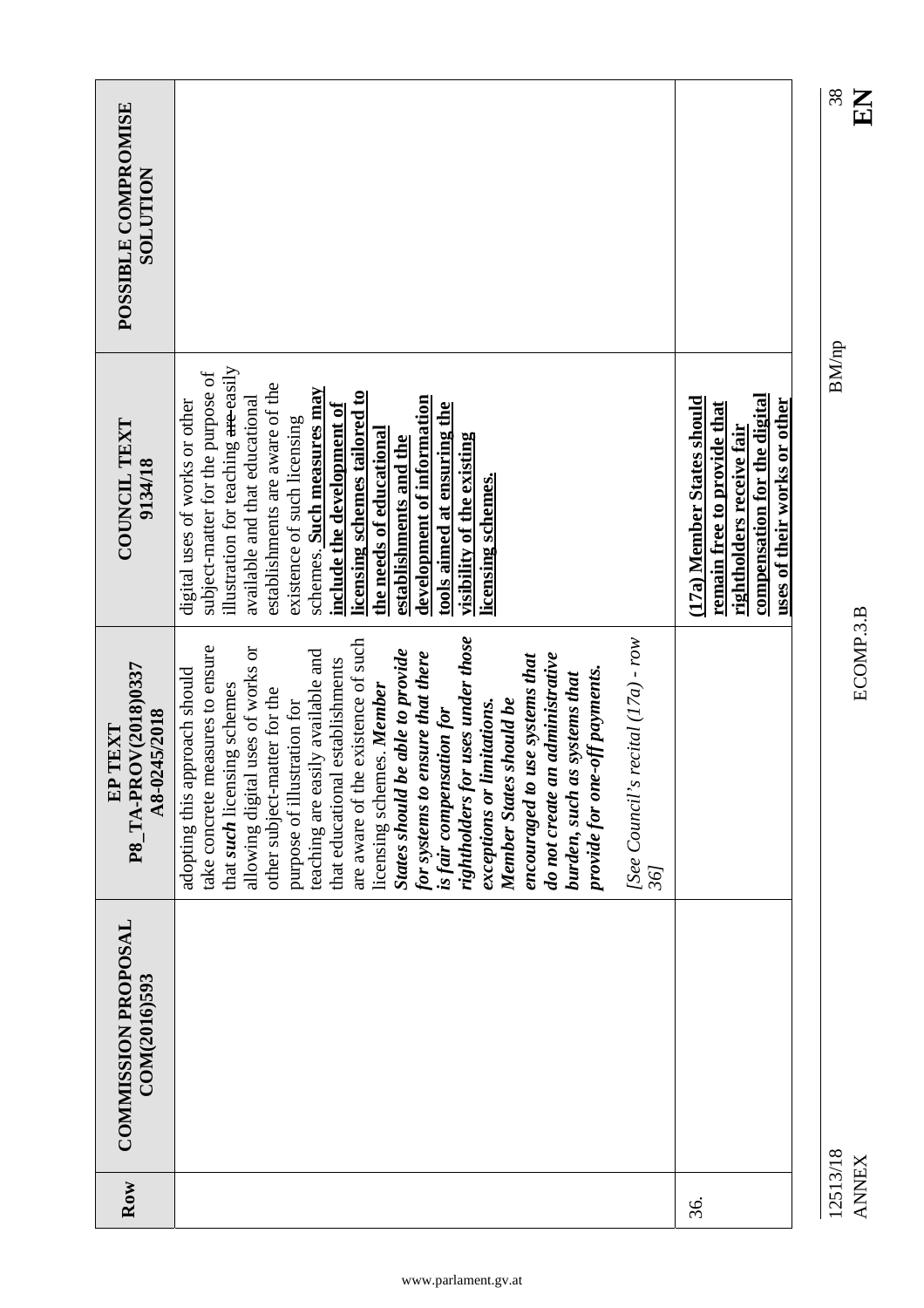|                                                    |                                                                                                                                                                                                                                                                                                                                                 |                                                                                                                                                                                                                                                                                                                                                                                                                                |                                                                                                          | 39<br>KN                 |
|----------------------------------------------------|-------------------------------------------------------------------------------------------------------------------------------------------------------------------------------------------------------------------------------------------------------------------------------------------------------------------------------------------------|--------------------------------------------------------------------------------------------------------------------------------------------------------------------------------------------------------------------------------------------------------------------------------------------------------------------------------------------------------------------------------------------------------------------------------|----------------------------------------------------------------------------------------------------------|--------------------------|
| POSSIBLE COMPROMISE<br><b>NOLLUTION</b>            |                                                                                                                                                                                                                                                                                                                                                 |                                                                                                                                                                                                                                                                                                                                                                                                                                |                                                                                                          |                          |
| <b>COUNCIL TEXT</b><br>9134/18                     | account should be taken, inter<br>determining the possible level<br>provided for in this Directive.<br>educational objectives and of<br>exception or limitation for<br>of fair compensation, due<br><u>the harm to rightholders.</u><br>subject-matter under the<br>illustration for teaching<br>alia, of Member States'<br>For the purposes of |                                                                                                                                                                                                                                                                                                                                                                                                                                | An act of preservation may<br>require a reproduction of a work<br>or other subject-matter in the<br>(18) | <b>BM/np</b>             |
| P8 TA-PROV(2018)0337<br>A8-0245/2018<br>TEXT<br>EP |                                                                                                                                                                                                                                                                                                                                                 | licences, it is necessary to specify<br>conversely, when<br>when a Member<br>educational establishment may<br>it should act under a licensing<br>application of the exception to<br>$(17a)$ In order to guarantee<br>use protected works or other<br>the availability of adequate<br>State decides to subject the<br>under which conditions an<br>under that<br>exception and,<br>legal certainty<br>subject-matter<br>scheme. | (18) An act of preservation of $a$<br>work or other subject-matter in<br>the collection of a cultural    | ECOMP.3.B                |
| <b>COMMISSION PROPOSAL</b><br>COM(2016)593         |                                                                                                                                                                                                                                                                                                                                                 |                                                                                                                                                                                                                                                                                                                                                                                                                                | An act of preservation may<br>require a reproduction of a work<br>or other subject-matter in the<br>(18) |                          |
| Row                                                |                                                                                                                                                                                                                                                                                                                                                 | 37.                                                                                                                                                                                                                                                                                                                                                                                                                            | 38.                                                                                                      | 12513/18<br><b>ANNEX</b> |

ANNEX ECOMP.3.B **EN**

EN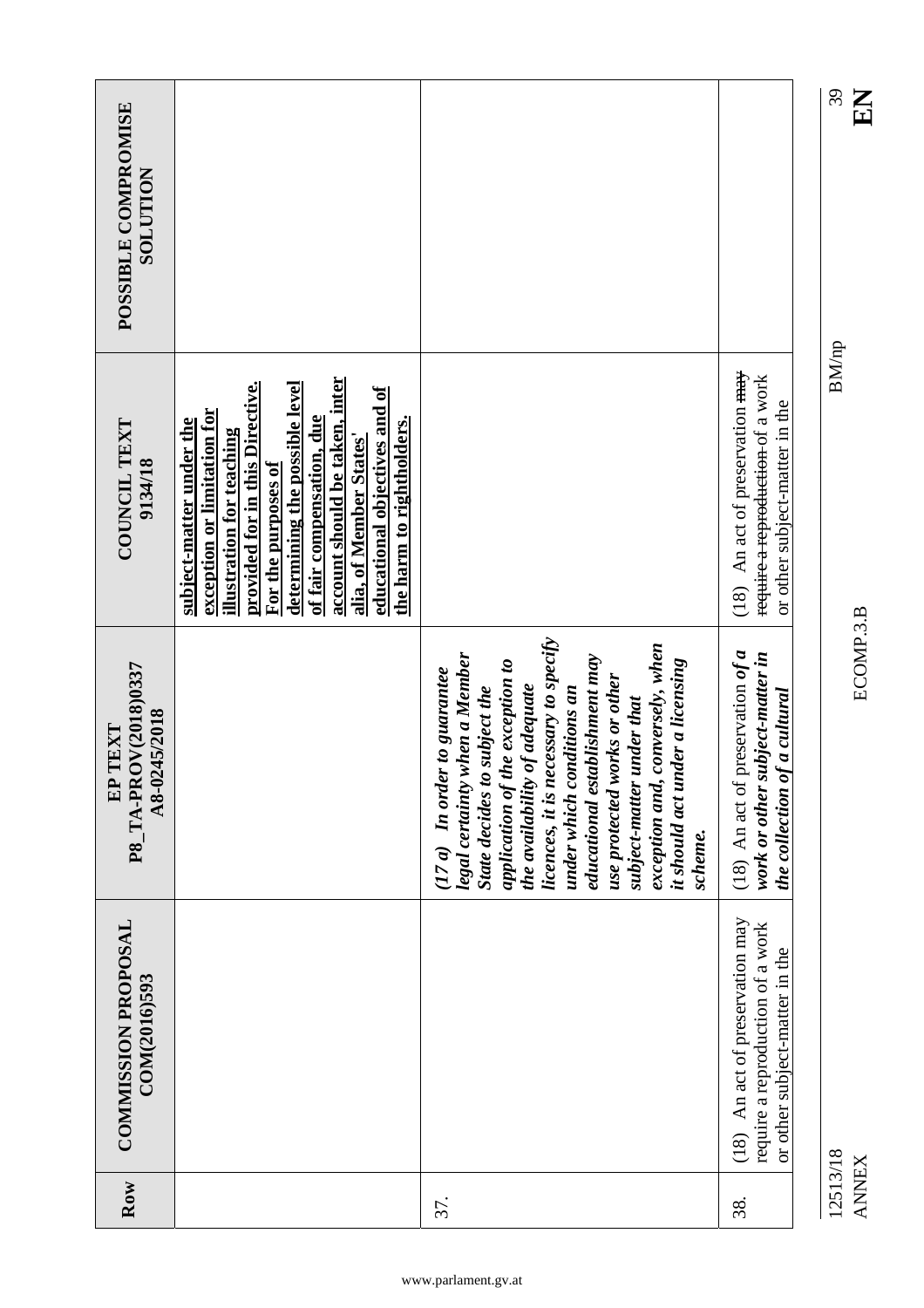|                                                                |                                                                                                                                                                                                                                                                                                                                                                                                                                                                                                                                                                                                                                                                                                                                                                               |                                                                                                                                                                                                                                                           | $\overline{40}$<br>KN    |
|----------------------------------------------------------------|-------------------------------------------------------------------------------------------------------------------------------------------------------------------------------------------------------------------------------------------------------------------------------------------------------------------------------------------------------------------------------------------------------------------------------------------------------------------------------------------------------------------------------------------------------------------------------------------------------------------------------------------------------------------------------------------------------------------------------------------------------------------------------|-----------------------------------------------------------------------------------------------------------------------------------------------------------------------------------------------------------------------------------------------------------|--------------------------|
| POSSIBLE COMPROMISE<br><b>NOLLTIDR</b>                         |                                                                                                                                                                                                                                                                                                                                                                                                                                                                                                                                                                                                                                                                                                                                                                               |                                                                                                                                                                                                                                                           |                          |
| COUNCIL TEXT<br>9134/18                                        | preserve the heritage contained in<br>create new challenges. In view of<br>mandatory exception to the right<br>of reproduction in order to allow<br>reproduction and consequently<br>the authorisation of the relevant<br>preservation of their collections<br>legal framework by providing a<br>collection of a cultural heritage<br>technologies offer new ways to<br>rightholders. Cultural heritage<br>institutions are engaged in the<br>those collections but they also<br>for future generations. Digital<br>necessary to adapt the current<br>these new challenges, it is<br>those acts of preservation.<br>institution may require a                                                                                                                                 | means of preservation by eultural<br>(19) Different approaches in the<br>preservation by cultural heritage<br>institutions hamper cross-border<br>heritagesuch institutions in the<br>cooperation and the sharing of<br>Member States for acts of         | <b>BM/np</b>             |
| P8_TA-PROV(2018)0337<br>A8-0245/2018<br>TEXT<br>E <sub>P</sub> | <i>heritage institution</i> may require a<br>subject matter in the collection of<br>those acts of preservation by such<br>preserve the heritage contained in<br>create new challenges. In view of<br>a cultural heritage institution and<br>mandatory exception to the right<br>of reproduction in order to allow<br>reproduction <del>of a work or other</del><br>their collections<br>legal framework by providing a<br>technologies offer new ways to<br>rightholders. Cultural heritage<br>those collections but they also<br>institutions are engaged in the<br>for future generations. Digital<br>necessary to adapt the current<br>authorisation of the relevant<br>these new challenges, it is<br>consequently require the<br>preservation of<br><i>institutions.</i> | hamper cross-border cooperation,<br>reproduction for preservation by<br>(19) Different approaches in the<br>preservation <del>by cultural heritage</del><br>cultural heritage institutions<br>and the sharing of means of<br>for acts of<br>Member States | ECOMP.3.B                |
| <b>COMMISSION PROPOSAL</b><br>COM(2016)593                     | preserve the heritage contained in<br>create new challenges. In view of<br>mandatory exception to the right<br>of reproduction in order to allow<br>institution and consequently the<br>preservation of their collections<br>legal framework by providing a<br>collection of a cultural heritage<br>technologies offer new ways to<br>rightholders. Cultural heritage<br>institutions are engaged in the<br>those collections but they also<br>for future generations. Digital<br>necessary to adapt the current<br>authorisation of the relevant<br>these new challenges, it is<br>those acts of preservation.                                                                                                                                                               | heritage institutions in the internal<br>means of preservation by cultural<br>(19) Different approaches in the<br>preservation by cultural heritage<br>institutions hamper cross-border<br>cooperation and the sharing of<br>Member States for acts of    |                          |
| Row                                                            |                                                                                                                                                                                                                                                                                                                                                                                                                                                                                                                                                                                                                                                                                                                                                                               | 39.                                                                                                                                                                                                                                                       | 12513/18<br><b>ANNEX</b> |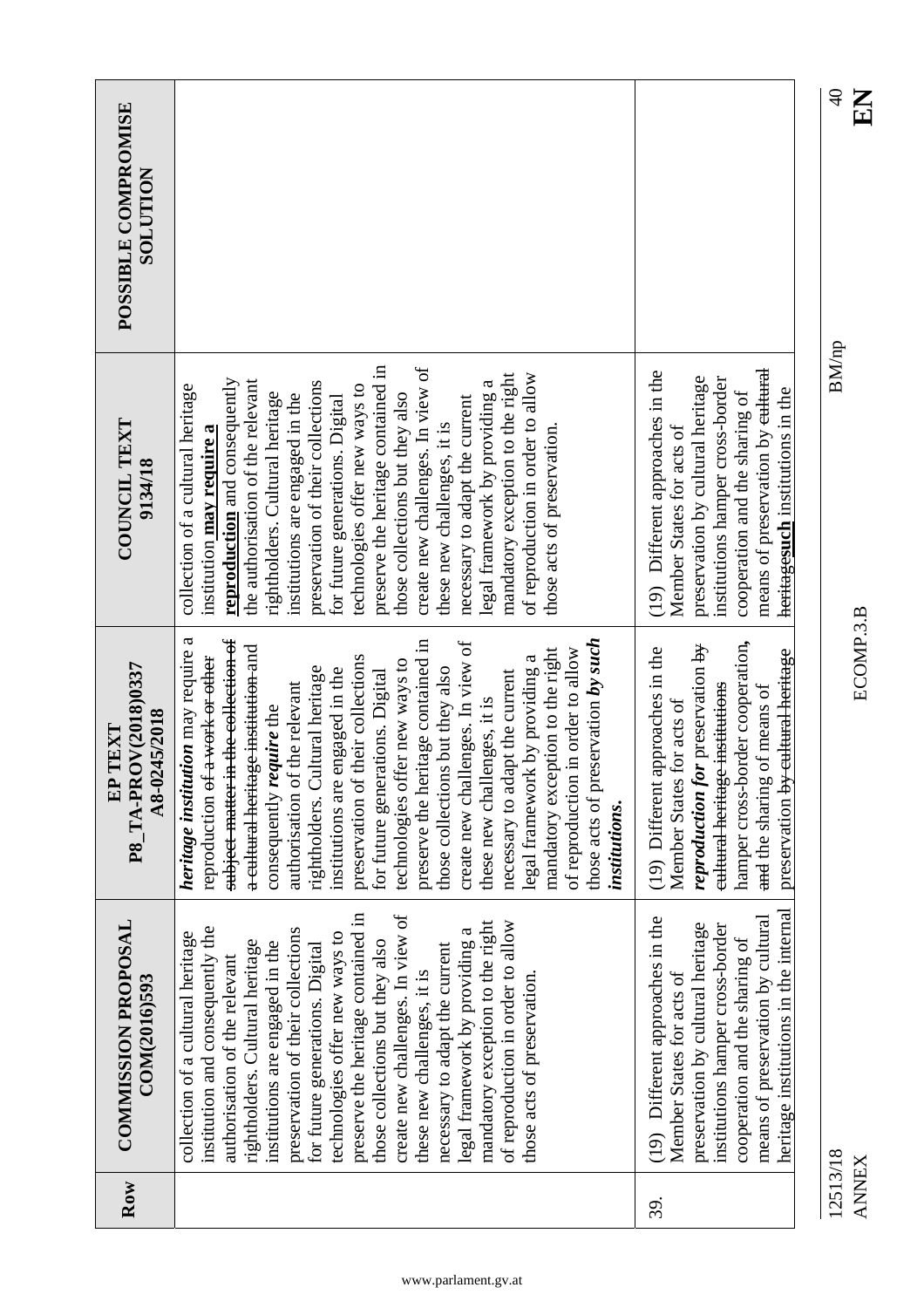|                                                 |                                                                                                                                                                                                                                                                                                                           |                                                                                                                                                                                                                                                                                                                                                                                                                                                                                                                                                                                                                                                                 | EN<br>$\vec{t}$          |
|-------------------------------------------------|---------------------------------------------------------------------------------------------------------------------------------------------------------------------------------------------------------------------------------------------------------------------------------------------------------------------------|-----------------------------------------------------------------------------------------------------------------------------------------------------------------------------------------------------------------------------------------------------------------------------------------------------------------------------------------------------------------------------------------------------------------------------------------------------------------------------------------------------------------------------------------------------------------------------------------------------------------------------------------------------------------|--------------------------|
| POSSIBLE COMPROMISE<br><b>SOLUTION</b>          |                                                                                                                                                                                                                                                                                                                           |                                                                                                                                                                                                                                                                                                                                                                                                                                                                                                                                                                                                                                                                 |                          |
| COUNCIL TEXT<br>9134/18                         | internal market, leading to an<br>inefficient use of resources.                                                                                                                                                                                                                                                           | for an exception to permit cultural<br>required number and at any point<br>example to address technological<br>heritage institutions to reproduce<br>therefore be required to provide<br>obsolescence or the degradation<br>permanently in their collections<br>works and other subject-matter<br>exception should allow for the<br>required i <del>n order to produce a</del><br>for preservation purposes, for<br>appropriate preservation tool,<br>of original supports. Such an<br>(20) Member States should<br>in the life of a work or other<br>means or technology, in the<br>subject-matter to the extent<br>making of copies by the                    | BM/np                    |
| P8_TA-PROV(2018)0337<br>A8-0245/2018<br>EP TEXT | institutions in the internal market,<br>inefficient use of resources. This<br>border preservation networks in<br>organisations that are engaged<br>and the establishment of cross-<br>can have a negative impact on<br>in preservation, leading to an<br>the preservation of cultural<br>the internal market<br>heritage. | the life of a work or other subject-<br>for an exception to permit cultural<br>allow for the making of copies by<br>the appropriate preservation tool,<br>example to address technological<br>works. Such an exception should<br>heritage institutions to reproduce<br>matter <i>and</i> to the extent required<br>required number, at any point in<br>of original supports or to insure<br>therefore be required to provide<br>obsolescence or the degradation<br>permanently in their collections<br>works and other subject-matter<br>for preservation purposes, for<br>means or technology, in any<br>(20) Member States should<br>format or medium, in the | ECOMP.3.B                |
| <b>COMMISSION PROPOSAL</b><br>COM(2016)593      | market, leading to an inefficient<br>use of resources.                                                                                                                                                                                                                                                                    | for an exception to permit cultural<br>required number and at any point<br>example to address technological<br>heritage institutions to reproduce<br>therefore be required to provide<br>obsolescence or the degradation<br>permanently in their collections<br>works and other subject-matter<br>exception should allow for the<br>required in order to produce a<br>for preservation purposes, for<br>appropriate preservation tool,<br>of original supports. Such an<br>(20) Member States should<br>in the life of a work or other<br>means or technology, in the<br>subject-matter to the extent<br>making of copies by the                                |                          |
| Row                                             |                                                                                                                                                                                                                                                                                                                           | (−<br>4                                                                                                                                                                                                                                                                                                                                                                                                                                                                                                                                                                                                                                                         | 12513/18<br><b>ANNEX</b> |

**EN**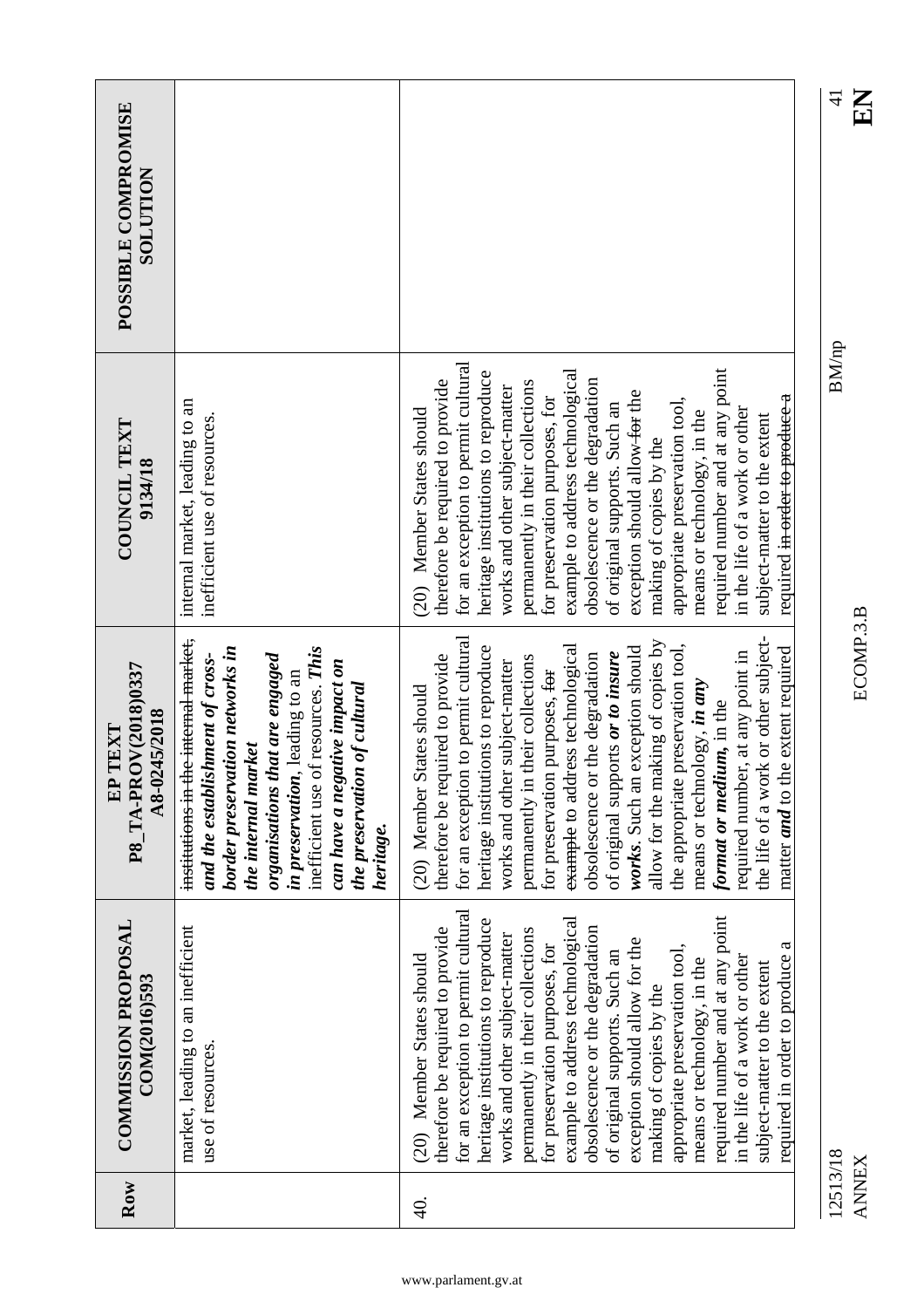|                                                    |                                                                                                                                                                                                                                                                                                                                                                                                                                         |                                                                                                                                                                                                                                                                                                                                                                                                                                                                                               | 42       |              |
|----------------------------------------------------|-----------------------------------------------------------------------------------------------------------------------------------------------------------------------------------------------------------------------------------------------------------------------------------------------------------------------------------------------------------------------------------------------------------------------------------------|-----------------------------------------------------------------------------------------------------------------------------------------------------------------------------------------------------------------------------------------------------------------------------------------------------------------------------------------------------------------------------------------------------------------------------------------------------------------------------------------------|----------|--------------|
| POSSIBLE COMPROMISE<br><b>SOLUTION</b>             |                                                                                                                                                                                                                                                                                                                                                                                                                                         |                                                                                                                                                                                                                                                                                                                                                                                                                                                                                               |          |              |
| COUNCIL TEXT<br>9134/18                            | undertaken by cultural heritage<br>than the preservation of works<br>institutions for purposes other<br>authorisation of rightholders,<br>eopy-for preservation purposes<br>should remain subject to the<br>and other subject-matter in<br>their permanent collections<br>provided for by Union law<br><del>only</del> . Acts of reproduction<br>unless permitted by other<br>exceptions or limitations                                 | this exception, cultural heritage<br>institutions should therefore be<br>parties for that purpose. Under<br>allowed to rely on third parties<br>expertise to undertake the acts<br>therefore have recourse to the<br>institutions do not necessarily<br>have the technical means or<br>institutions and other third<br>assistance of other cultura<br>required to preserve their<br>particularly in the digital<br>(20a) Cultural heritage<br>environment, and may<br>collections themselves. |          | <b>BM/np</b> |
| P8_TA-PROV(2018)0337<br>A8-0245/2018<br>TEXT<br>EP | accessible galleries as museums.<br>preservation purposes only. The<br>organisations or public-service<br>should, for the purpose of this<br>exception, be able to maintain<br>should be considered cultural<br>therefore beneficiaries of this<br>in order to produce a copy for<br>broadcasting organisations<br>provisions to treat publicly<br>exception. Member States<br><i>heritage institutions and</i><br>archives of research |                                                                                                                                                                                                                                                                                                                                                                                                                                                                                               |          |              |
| <b>COMMISSION PROPOSAL</b><br>COM(2016)593         | copy for preservation purposes<br>only.                                                                                                                                                                                                                                                                                                                                                                                                 |                                                                                                                                                                                                                                                                                                                                                                                                                                                                                               |          |              |
| Row                                                |                                                                                                                                                                                                                                                                                                                                                                                                                                         | $\frac{1}{4}$                                                                                                                                                                                                                                                                                                                                                                                                                                                                                 | 12513/18 |              |

**ANNEX** 

EN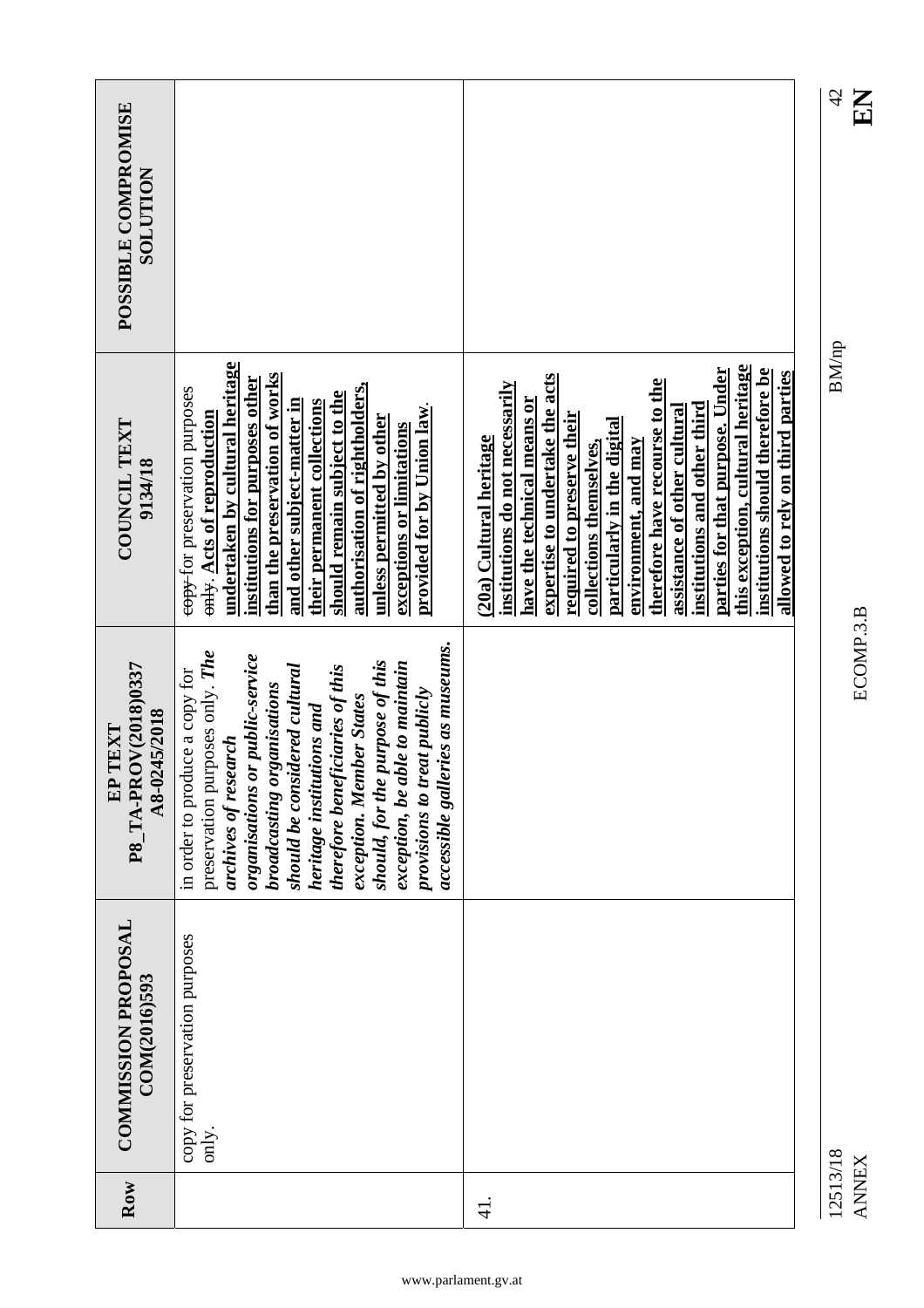|                                                    |                                                                                                                                                     |                                                                                                                                                                                                                                                                                                                                                                                                                                                                                                                                                                                                                                                                     |                                                        | 43<br><b>KH</b>          |
|----------------------------------------------------|-----------------------------------------------------------------------------------------------------------------------------------------------------|---------------------------------------------------------------------------------------------------------------------------------------------------------------------------------------------------------------------------------------------------------------------------------------------------------------------------------------------------------------------------------------------------------------------------------------------------------------------------------------------------------------------------------------------------------------------------------------------------------------------------------------------------------------------|--------------------------------------------------------|--------------------------|
| POSSIBLE COMPROMISE<br>NOLULON                     |                                                                                                                                                     |                                                                                                                                                                                                                                                                                                                                                                                                                                                                                                                                                                                                                                                                     |                                                        |                          |
| COUNCIL TEXT<br>9134/18                            | in other Member States, for the<br>including those that are based<br>under their responsibility,<br>acting on their behalf and<br>making of copies. | are owned or permanently held by<br>considered to be permanently in<br>heritage institution when copies<br>example as a result of a transfer<br>institutionsuch institutions, for<br>(21) For the purposes of this<br>Directive, works and other<br>agreements or permanent<br>the collection of a cultural<br>subject-matter should be<br>custody arrangements<br>of ownership or licence<br>the cultural heritage                                                                                                                                                                                                                                                 |                                                        | <b>BM/np</b>             |
| P8_TA-PROV(2018)0337<br>A8-0245/2018<br>TEXT<br>EP |                                                                                                                                                     | matter are owned or permanently<br>long-term loan. Works or other<br>transfer of ownership er, licence<br>institution, those organisations,<br>considered to be permanently in<br>agreements, a legal deposit or a<br>heritage institution when copies<br>of such works or other subject<br>temporarily via a third-party<br>(21) For the purposes of this<br>server are not considered as<br>held by the cultural heritage<br>subject matter that cultural<br>heritage institutions access<br>for example as a result of a<br>being permanently in their<br>Directive, works and other<br>the collection of a cultural<br>subject-matter should be<br>collections. | developments have given rise to<br>(21a) Technological | ECOMP.3.B                |
| <b>COMMISSION PROPOSAL</b><br>COM(2016)593         |                                                                                                                                                     | are owned or permanently held by<br>considered to be permanently in<br>heritage institution when copies<br>transfer of ownership or licence<br>the cultural heritage institution,<br>For the purposes of this<br>for example as a result of a<br>Directive, works and other<br>the collection of a cultural<br>subject-matter should be<br>agreements.<br>(21)                                                                                                                                                                                                                                                                                                      |                                                        |                          |
| Row                                                |                                                                                                                                                     | $\frac{Q}{4}$                                                                                                                                                                                                                                                                                                                                                                                                                                                                                                                                                                                                                                                       | 43.<br>4                                               | 12513/18<br><b>ANNEX</b> |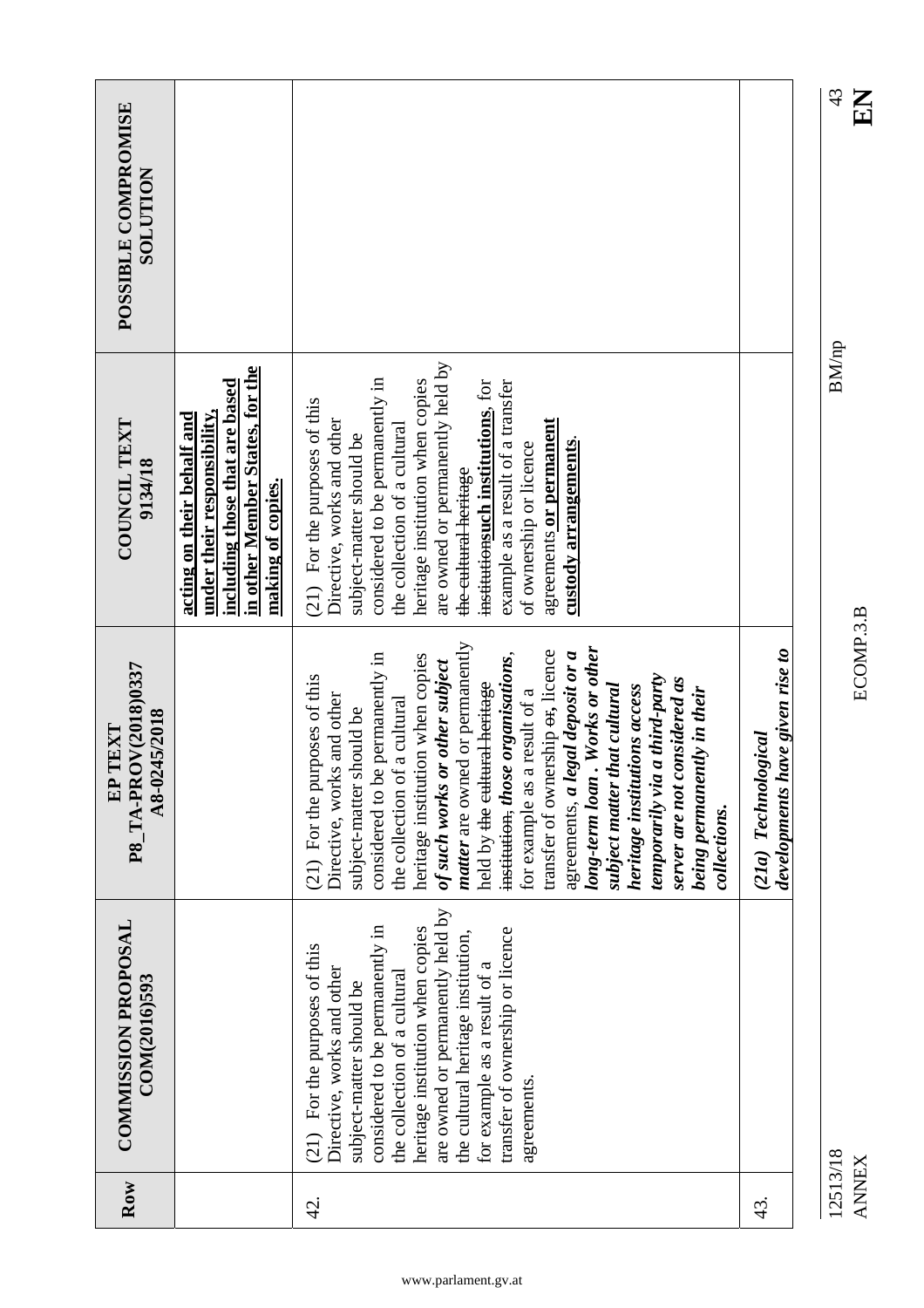|                                                             |                                                                                                                                                                                                                                                                                                                                                                             |                                                                                                                                                                                                                                                                                                                                                                                                                                                                                                                                                             | $\overline{4}$ |
|-------------------------------------------------------------|-----------------------------------------------------------------------------------------------------------------------------------------------------------------------------------------------------------------------------------------------------------------------------------------------------------------------------------------------------------------------------|-------------------------------------------------------------------------------------------------------------------------------------------------------------------------------------------------------------------------------------------------------------------------------------------------------------------------------------------------------------------------------------------------------------------------------------------------------------------------------------------------------------------------------------------------------------|----------------|
| POSSIBLE COMPROMISE<br>NOLLTION                             |                                                                                                                                                                                                                                                                                                                                                                             |                                                                                                                                                                                                                                                                                                                                                                                                                                                                                                                                                             |                |
|                                                             |                                                                                                                                                                                                                                                                                                                                                                             |                                                                                                                                                                                                                                                                                                                                                                                                                                                                                                                                                             |                |
|                                                             |                                                                                                                                                                                                                                                                                                                                                                             |                                                                                                                                                                                                                                                                                                                                                                                                                                                                                                                                                             | <b>BM/np</b>   |
| <b>COUNCIL TEXT</b><br>9134/18                              |                                                                                                                                                                                                                                                                                                                                                                             |                                                                                                                                                                                                                                                                                                                                                                                                                                                                                                                                                             |                |
|                                                             |                                                                                                                                                                                                                                                                                                                                                                             |                                                                                                                                                                                                                                                                                                                                                                                                                                                                                                                                                             |                |
|                                                             | that such users                                                                                                                                                                                                                                                                                                                                                             |                                                                                                                                                                                                                                                                                                                                                                                                                                                                                                                                                             |                |
| P8 TA-PROV(2018)0337<br>A8-0245/2018<br>${\rm \bf EP}$ TEXT | existing protected works or other<br>might have altered, combined or<br>content and make it available in<br>purposes, including to illustrate<br>enabling their users to upload<br>diverse forms and for various<br>include short extracts of pre-<br>an idea, criticism, parody or<br>information society services<br>pastiche. Such content may<br>otherwise transformed. | situation of this type creates legal<br>legitimate uses of extracts of pre-<br>content that is uploaded or made<br>protected works or other subject-<br>(21b) Despite some overlap with<br>matter is covered by Article 5 of<br>limitations, such as the ones for<br>reasonably includes extracts of<br>specific exception to permit the<br>uncertainty for both users and<br>quotation and parody, not all<br>rightholders. It is therefore<br>necessary to provide a new<br>Directive 2001/29/EC. A<br>available by a user that<br>existing exceptions or |                |
|                                                             | subject-matter                                                                                                                                                                                                                                                                                                                                                              |                                                                                                                                                                                                                                                                                                                                                                                                                                                                                                                                                             |                |
|                                                             |                                                                                                                                                                                                                                                                                                                                                                             |                                                                                                                                                                                                                                                                                                                                                                                                                                                                                                                                                             |                |
| <b>COMMISSION PROPOSAL</b><br>COM(2016)593                  |                                                                                                                                                                                                                                                                                                                                                                             |                                                                                                                                                                                                                                                                                                                                                                                                                                                                                                                                                             |                |
|                                                             |                                                                                                                                                                                                                                                                                                                                                                             |                                                                                                                                                                                                                                                                                                                                                                                                                                                                                                                                                             | 12513/18       |
| Row                                                         |                                                                                                                                                                                                                                                                                                                                                                             | र्यु                                                                                                                                                                                                                                                                                                                                                                                                                                                                                                                                                        |                |

EN

**ANNEX**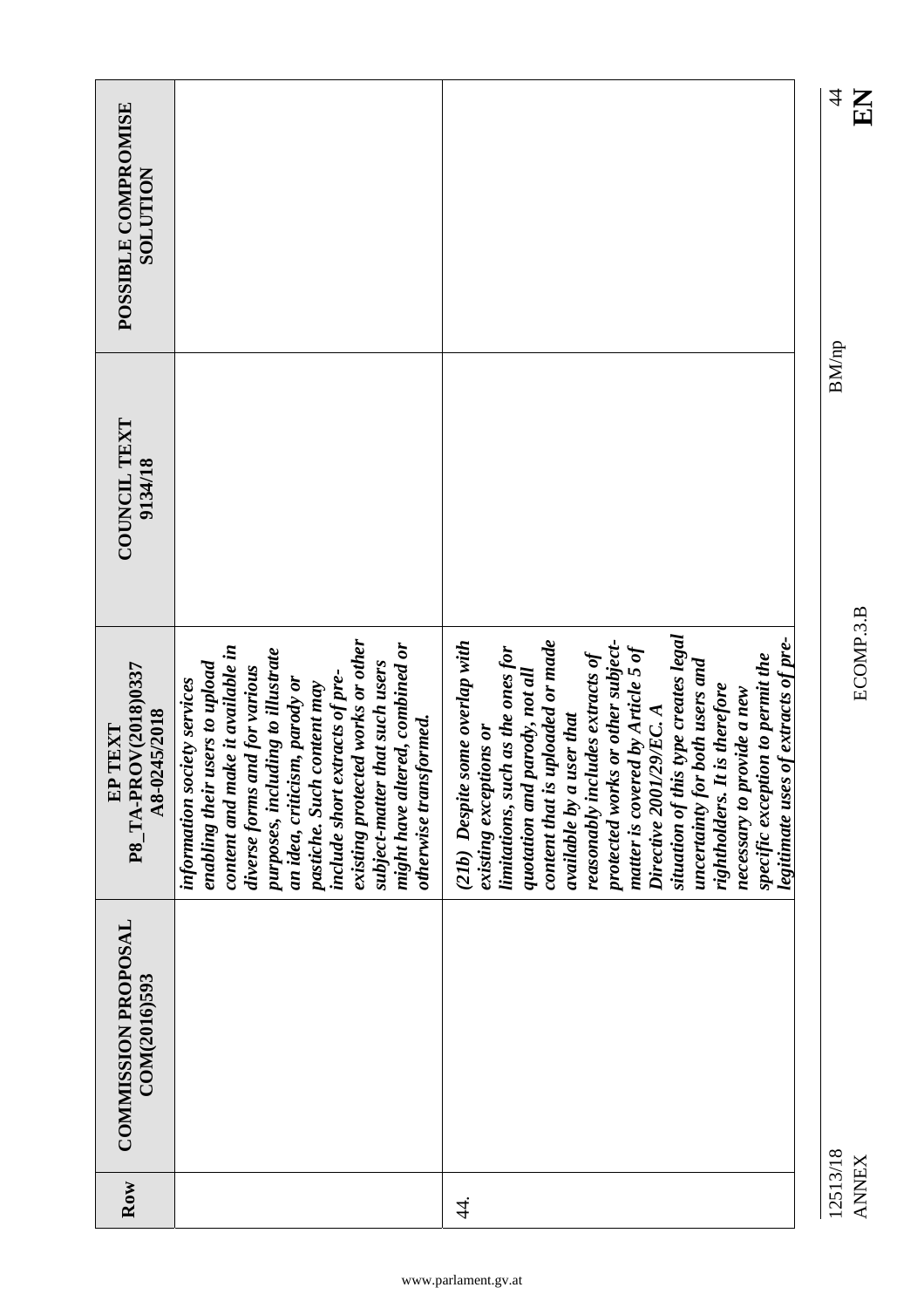|                                                              |                                                                                                                                                                                                                                                                                                                                                                                                                                                                                                                                                                                                                                                                                                                                                                                                                                                                                                                                                                                                    | 45<br>$\mathbf{E}$       |
|--------------------------------------------------------------|----------------------------------------------------------------------------------------------------------------------------------------------------------------------------------------------------------------------------------------------------------------------------------------------------------------------------------------------------------------------------------------------------------------------------------------------------------------------------------------------------------------------------------------------------------------------------------------------------------------------------------------------------------------------------------------------------------------------------------------------------------------------------------------------------------------------------------------------------------------------------------------------------------------------------------------------------------------------------------------------------|--------------------------|
| POSSIBLE COMPROMISE<br><b>SOLUTION</b>                       |                                                                                                                                                                                                                                                                                                                                                                                                                                                                                                                                                                                                                                                                                                                                                                                                                                                                                                                                                                                                    |                          |
| <b>COUNCIL TEXT</b><br>9134/18                               |                                                                                                                                                                                                                                                                                                                                                                                                                                                                                                                                                                                                                                                                                                                                                                                                                                                                                                                                                                                                    | <b>BM/np</b>             |
| P8 TA-PROV(2018)0337<br>A8-0245/2018<br>TEXT<br>$\mathbf{E}$ | the quotation or extract used, the<br>only be applied in certain special<br>existing protected works or other<br>Directive. This exception should<br>work or other subject-matter for<br>proportionate use of a quotation<br>content concerned or the degree<br>cases which do not conflict with<br>of economic harm be examined,<br>subject-matter in content that is<br>users. Where content generated<br>normal exploitation of the work<br>rightholder. For the purpose of<br>concerned, the length/extent of<br>uploaded or made available by<br>a legitimate purpose, such use<br>or of an extract of a protected<br>exception provided for in this<br>prejudice, it is<br>or made available by a user<br>unreasonably prejudice the<br>essential that the degree of<br>should be protected by the<br>professional nature of the<br>legitimate interests of the<br>originality of the content<br>or other subject-matter<br>involves the short and<br>concerned and do not<br>assessing such | ECOMP.3.B                |
| <b>COMMISSION PROPOSAL</b><br>COM(2016)593                   |                                                                                                                                                                                                                                                                                                                                                                                                                                                                                                                                                                                                                                                                                                                                                                                                                                                                                                                                                                                                    |                          |
| Row                                                          |                                                                                                                                                                                                                                                                                                                                                                                                                                                                                                                                                                                                                                                                                                                                                                                                                                                                                                                                                                                                    | 12513/18<br><b>ANNEX</b> |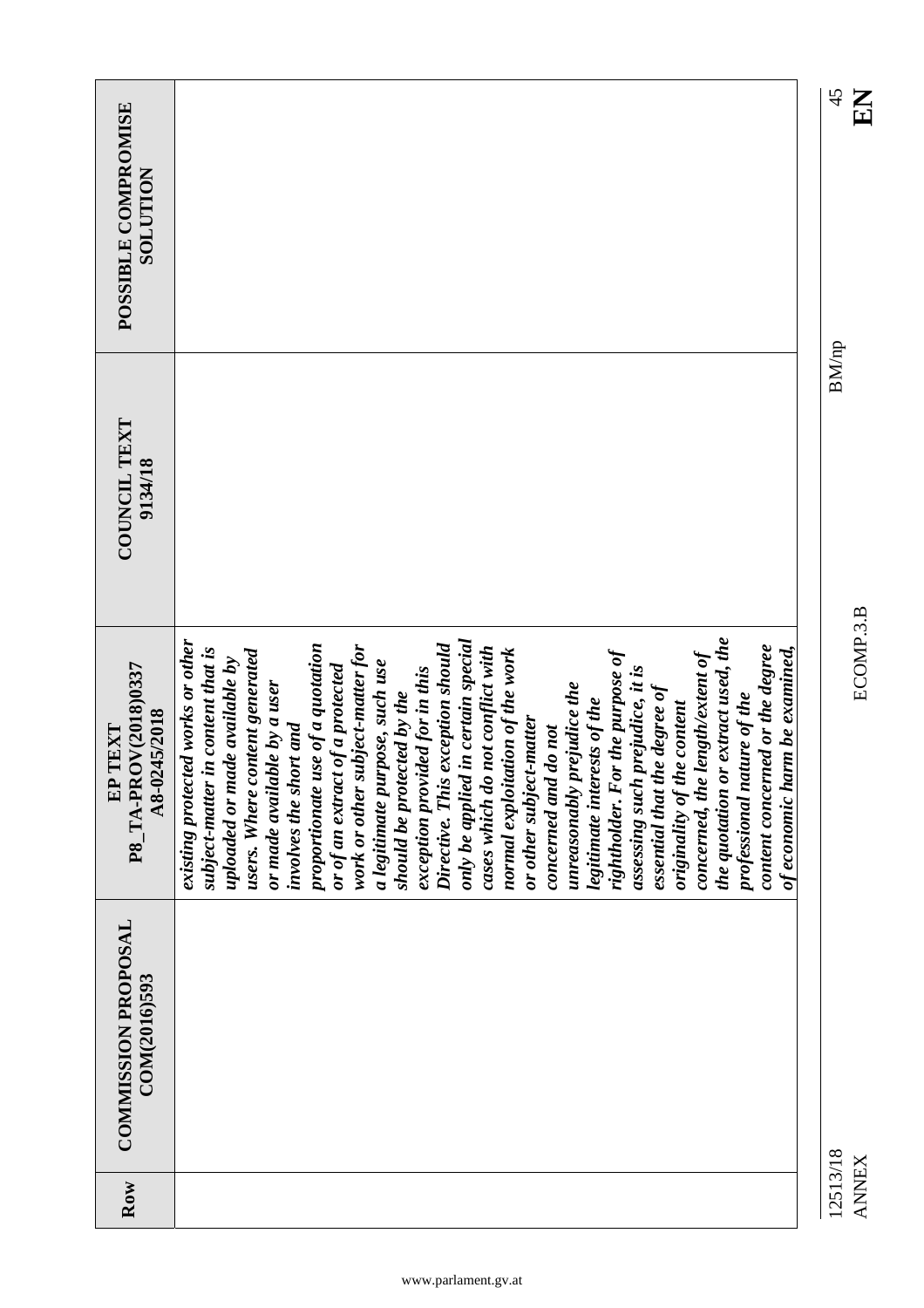|                                                 |                                                                                                                                                                                                                      |                                                                                                                                                                                                                                                                                                                                                                                                                                                                                                                                                                    |                                                                                                                                                   | $\frac{4}{6}$<br>EN      |
|-------------------------------------------------|----------------------------------------------------------------------------------------------------------------------------------------------------------------------------------------------------------------------|--------------------------------------------------------------------------------------------------------------------------------------------------------------------------------------------------------------------------------------------------------------------------------------------------------------------------------------------------------------------------------------------------------------------------------------------------------------------------------------------------------------------------------------------------------------------|---------------------------------------------------------------------------------------------------------------------------------------------------|--------------------------|
| POSSIBLE COMPROMISE<br>NOLLTION                 |                                                                                                                                                                                                                      |                                                                                                                                                                                                                                                                                                                                                                                                                                                                                                                                                                    |                                                                                                                                                   |                          |
| <b>COUNCIL TEXT</b><br>9134/18                  |                                                                                                                                                                                                                      |                                                                                                                                                                                                                                                                                                                                                                                                                                                                                                                                                                    | institutions should benefit from a<br>digitisation and dissemination,<br>clear framework for the<br>(22) Cultural heritage                        | <b>BM/np</b>             |
| P8 TA-PROV(2018)0337<br>A8-0245/2018<br>EP TEXT | enjoyment of the exception. This<br>the authors of the work or other<br>prejudice to the moral rights of<br>exception should be without<br>where relevant, while not<br>precluding the legitimate<br>subject-matter. | from pre-existing works provided<br>protected works or other subject-<br>service providers that fall within<br>exception for the use of extracts<br>scope of their obligations under<br>for in this Directive, for the use<br>uploaded or made available by<br>Directive should not be able to<br>of quotations or extracts from<br>society services, to reduce the<br>the scope of Article 13 of this<br>invoke for their benefit the<br>information<br>Article 13 of this Directive.<br>(21c) Information society<br>matter in content that is<br>users on those | the digitisation and<br>(22) Cultural heritage institutions<br>including across<br>should benefit from a clear<br>framework for<br>dissemination, | ECOMP.3.B                |
| <b>COMMISSION PROPOSAL</b><br>COM(2016)593      |                                                                                                                                                                                                                      |                                                                                                                                                                                                                                                                                                                                                                                                                                                                                                                                                                    | institutions should benefit from a<br>digitisation and dissemination,<br>clear framework for the<br>(22) Cultural heritage                        |                          |
| Row                                             |                                                                                                                                                                                                                      | 45.                                                                                                                                                                                                                                                                                                                                                                                                                                                                                                                                                                | 46.                                                                                                                                               | 12513/18<br><b>ANNEX</b> |

EN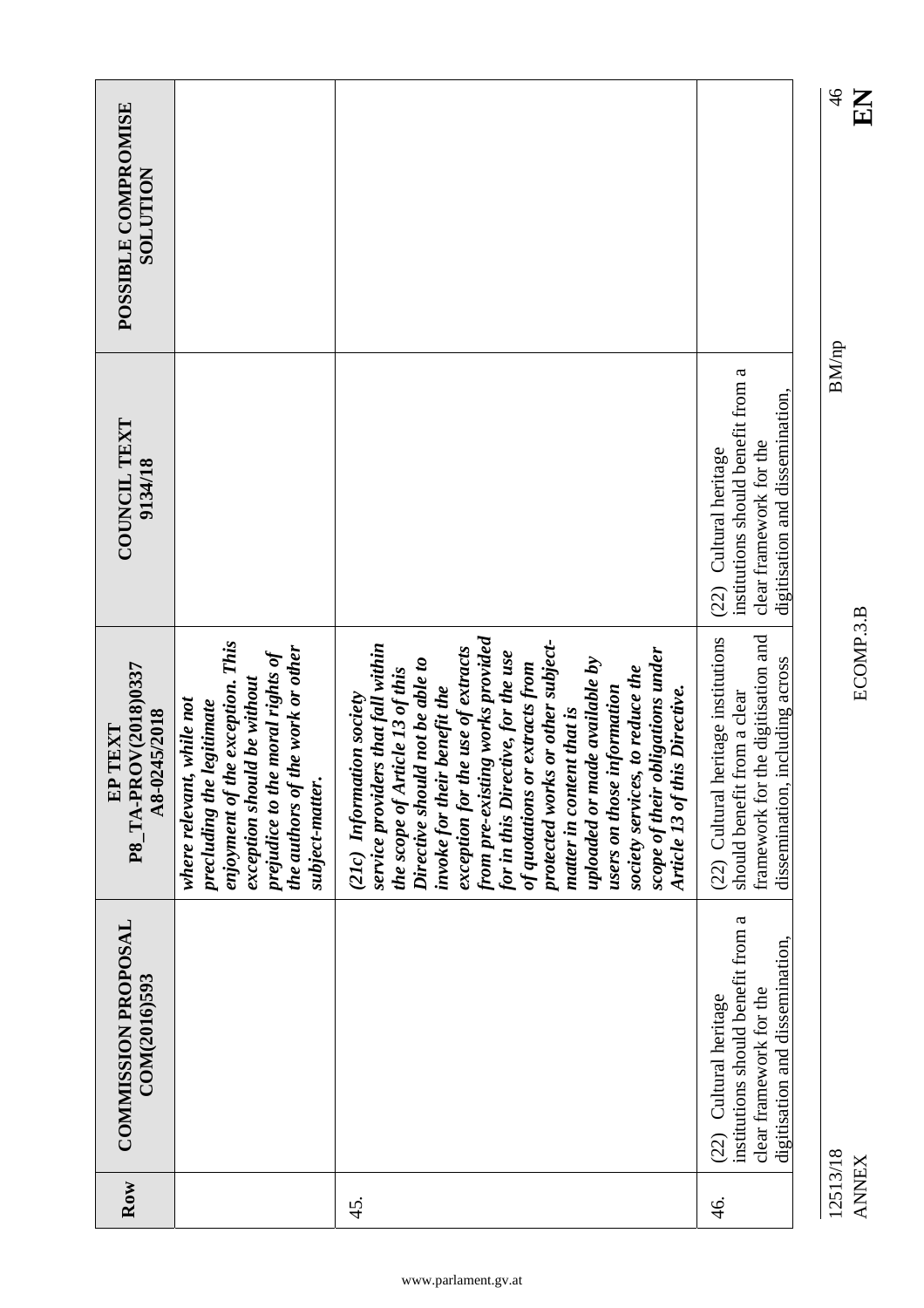| Row | <b>COMMISSION PROPOSAL</b><br>COM(2016)593                      | P8 TA-PROV(2018)0337<br>A8-0245/2018<br>EP TEXT               | COUNCIL TEXT<br>9134/18                                                     | POSSIBLE COMPROMISE<br><b>NOLLTION</b> |
|-----|-----------------------------------------------------------------|---------------------------------------------------------------|-----------------------------------------------------------------------------|----------------------------------------|
|     | including across borders, of out-<br>of-commerce works or other | works or other subject-matter.<br>borders, of out-of-commerce | including across borders, of <del>out</del> -<br>of commerce works or other |                                        |
|     | subject-matter. However, the                                    | However, the particular                                       | subject-matter. that are                                                    |                                        |
|     | particular characteristics of the                               | characteristics of the collections                            | considered out of commerce for                                              |                                        |
|     | collections of out-of-commerce                                  | of out-of-commerce works mean                                 | the purposes of this Directive.                                             |                                        |
|     | works mean that obtaining the                                   | that obtaining the prior consent of                           | However, the particular                                                     |                                        |
|     | prior consent of the individual                                 | the individual rightholders may                               | characteristics of the collections                                          |                                        |
|     | rightholders may be very difficult.                             | be very difficult. This can be due,                           | of out-of-commerce works,                                                   |                                        |
|     | This can be due, for example, to                                | for example, to the age of the                                | together with the amount of                                                 |                                        |
|     | the age of the works or other                                   | works or other subject-matter,                                | works involved in mass                                                      |                                        |
|     | subject-matter, their limited                                   | their limited commercial value or                             | digitisation projects, mean that                                            |                                        |
|     | commercial value or the fact that                               | the fact that they were never                                 | obtaining the prior consent of the                                          |                                        |
|     | they were never intended for                                    | intended for commercial use or                                | individual rightholders may be                                              |                                        |
|     | commercial use. It is therefore                                 | have never been in commerce. It                               | very difficult. This can be due,                                            |                                        |
|     | necessary to provide for measures                               | is therefore necessary to provide                             | for example, to the age of the                                              |                                        |
|     | to facilitate the licensing of rights                           | for measures to facilitate the                                | works or other subject-matter,                                              |                                        |
|     | in out-of-commerce works that                                   | licensing of rights in use of out-                            | their limited commercial value or                                           |                                        |
|     | are in the collections of cultural                              | of-commerce works that are in the                             | the fact that they were never                                               |                                        |
|     | heritage institutions and thereby                               | collections of cultural heritage                              | intended for commercial use. It is                                          |                                        |
|     | to allow the conclusion of                                      | institutions and thereby to allow                             | therefore necessary to provide for                                          |                                        |
|     | agreements with cross-border                                    | the conclusion of agreements with                             | measures to facilitate the                                                  |                                        |
|     | effect in the internal market.                                  | cross-border effect in the internal                           | collective licensing of rights in                                           |                                        |
|     |                                                                 | market.                                                       | out-of-commerce works that are                                              |                                        |
|     |                                                                 |                                                               | permanently in the collections of                                           |                                        |
|     |                                                                 |                                                               | cultural heritage institutions and                                          |                                        |
|     |                                                                 |                                                               | thereby to allow the conclusion of                                          |                                        |
|     |                                                                 |                                                               | agreements with cross-border                                                |                                        |
|     |                                                                 |                                                               | effect in the internal market.                                              |                                        |
|     |                                                                 |                                                               |                                                                             |                                        |

**AH**<br>HH

 $\rm BM/np$ 

12513/18 BM/np 47 12513/18<br>ANNEX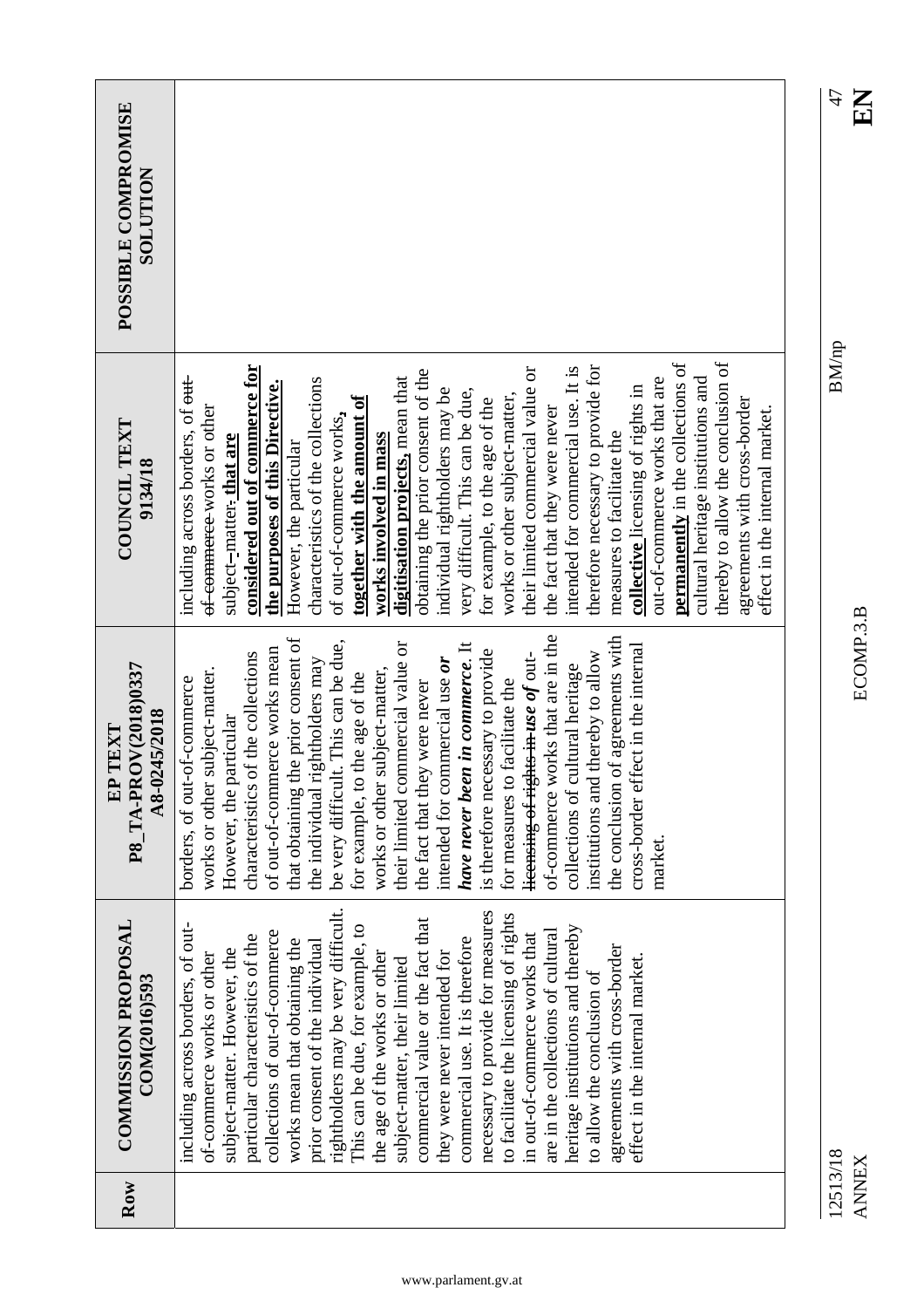|                                                 |                                                                                                                                                                                                                                                                                                                                                                                                                                                                                                                                                                                                                                                                                                                                                                                                                                                                                                                                                     | 48<br>KR                 |
|-------------------------------------------------|-----------------------------------------------------------------------------------------------------------------------------------------------------------------------------------------------------------------------------------------------------------------------------------------------------------------------------------------------------------------------------------------------------------------------------------------------------------------------------------------------------------------------------------------------------------------------------------------------------------------------------------------------------------------------------------------------------------------------------------------------------------------------------------------------------------------------------------------------------------------------------------------------------------------------------------------------------|--------------------------|
| POSSIBLE COMPROMISE<br><b>SOLUTION</b>          |                                                                                                                                                                                                                                                                                                                                                                                                                                                                                                                                                                                                                                                                                                                                                                                                                                                                                                                                                     |                          |
| <b>COUNCIL TEXT</b><br>9134/18                  |                                                                                                                                                                                                                                                                                                                                                                                                                                                                                                                                                                                                                                                                                                                                                                                                                                                                                                                                                     | <b>BM/np</b>             |
| P8 TA-PROV(2018)0337<br>A8-0245/2018<br>EP TEXT | management for a certain type of<br>such measures may not provide a<br>collection available online under<br>collective management practices<br>works. However considering the<br>subject-matter in the collections<br>work or other subject matter. In<br>of cultural heritage institutions<br>cultural heritage institutions to<br>have already adopted extended<br>such particular instances, it is<br>sectors of cultural production,<br>make out-of-commerce works<br>(22a) Several Member States<br>an exception to copyright and<br>t-of-commerce<br>presumptions facilitating the<br>example, because there is no<br>therefore necessary to allow<br>collective licencing regimes,<br>across Member States and<br>variety of works and other<br>and the variance between<br>While it is<br>solution in all cases, for<br>held in their permanent<br>legal mandates or legal<br>practice of collective<br>licencing of oul<br>related rights. | ECOMP.3.B                |
| <b>COMMISSION PROPOSAL</b><br>COM(2016)593      |                                                                                                                                                                                                                                                                                                                                                                                                                                                                                                                                                                                                                                                                                                                                                                                                                                                                                                                                                     |                          |
| Row                                             | 47.                                                                                                                                                                                                                                                                                                                                                                                                                                                                                                                                                                                                                                                                                                                                                                                                                                                                                                                                                 | 12513/18<br><b>ANNEX</b> |

 $\sum_{x}$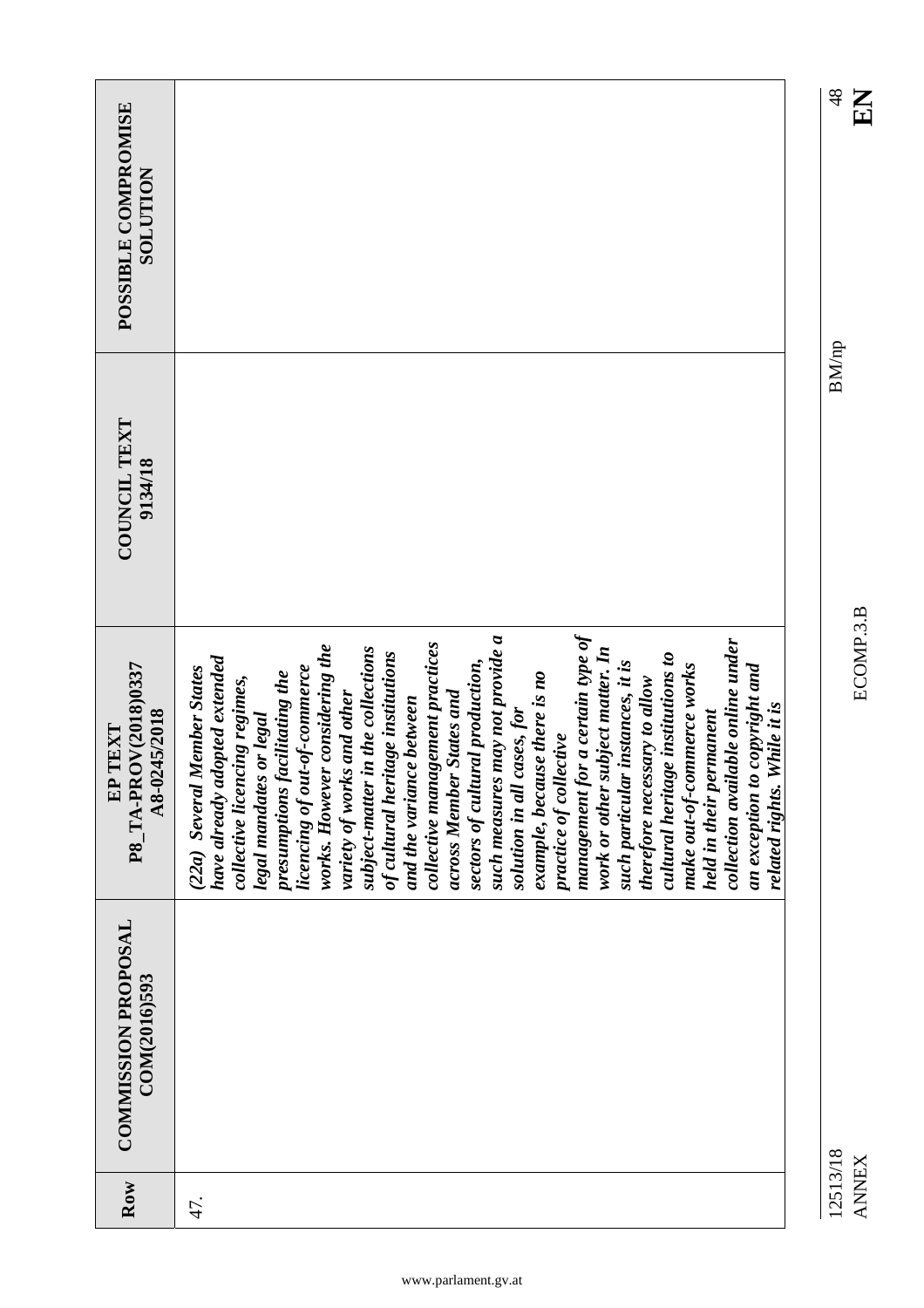| POSSIBLE COMPROMISE<br><b>NOLLTIDR</b>                       |                                                                                                                                                                                                                                                                                                                                                                                                                                                                                                                                                                                                                                                                                                                                                                                                                                                                                                                                                                                                | $\frac{9}{4}$ |
|--------------------------------------------------------------|------------------------------------------------------------------------------------------------------------------------------------------------------------------------------------------------------------------------------------------------------------------------------------------------------------------------------------------------------------------------------------------------------------------------------------------------------------------------------------------------------------------------------------------------------------------------------------------------------------------------------------------------------------------------------------------------------------------------------------------------------------------------------------------------------------------------------------------------------------------------------------------------------------------------------------------------------------------------------------------------|---------------|
| COUNCIL TEXT<br>9134/18                                      |                                                                                                                                                                                                                                                                                                                                                                                                                                                                                                                                                                                                                                                                                                                                                                                                                                                                                                                                                                                                | <b>BM/np</b>  |
| P8 TA-PROV(2018)0337<br>A8-0245/2018<br>TEXT<br>$\mathbf{E}$ | nevertheless be allowed to use or<br>heritage institutions The lack of<br>essential to harmonise the scope<br>requirements as uses authorised<br>of the new mandatory exception<br>uses of out-of-commerce works,<br>cultural heritage institutions at<br>agreement on the conditions of<br>determine, in consultation with<br>national level for categories of<br>certain conditions are fulfilled<br>the same opt-out and publicity<br><i>permanently in</i><br>uses under this<br>exception should be subject to<br>availability of licensing-based<br>arrangements concluded with<br>in order to allow cross-border<br>legal certainty,<br>by a licensing mechanism. In<br>exception only applies when<br>the collections of cultural<br>the licence should not be<br>continue to use extended<br>order to ensure that the<br>interpreted as a lack of<br>Member States should<br>Member States should<br>collective licencing<br>works that are $I$<br>solutions. Any 1<br>and to provide |               |
| <b>COMMISSION PROPOSAL</b><br>COM(2016)593                   |                                                                                                                                                                                                                                                                                                                                                                                                                                                                                                                                                                                                                                                                                                                                                                                                                                                                                                                                                                                                |               |
| Row                                                          |                                                                                                                                                                                                                                                                                                                                                                                                                                                                                                                                                                                                                                                                                                                                                                                                                                                                                                                                                                                                | 12513/18      |

ANNEX ECOMP.3.B **EN**

**ANNEX** 

EN

 $\ddot{ }$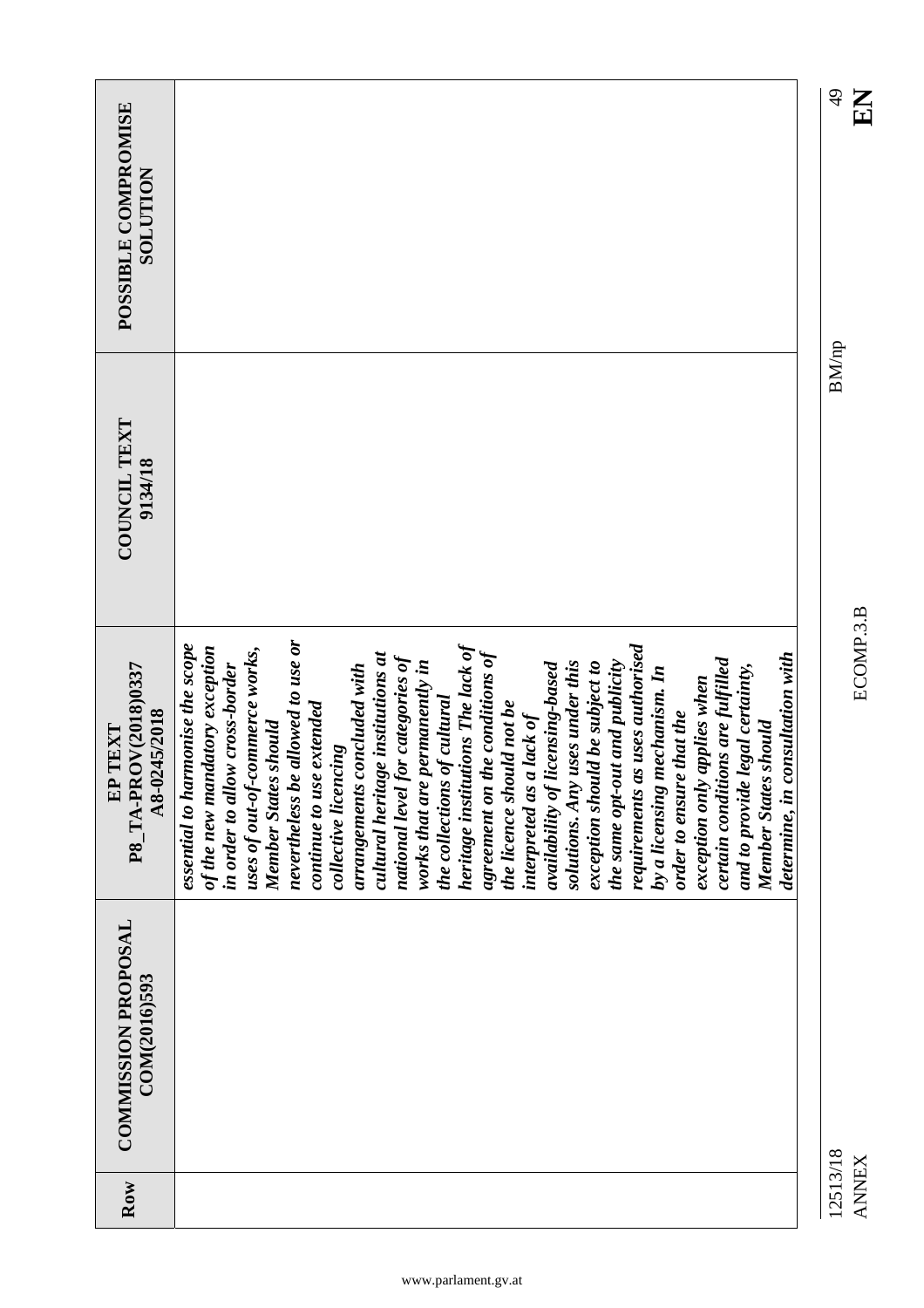|                                                 |                                                                                                                                                                                                                                                                                                  |                                                                                                                                                                                                                                                                                                                                                                                                                                                                                                                                                                                                                                                                       | $50\,$<br>KN             |
|-------------------------------------------------|--------------------------------------------------------------------------------------------------------------------------------------------------------------------------------------------------------------------------------------------------------------------------------------------------|-----------------------------------------------------------------------------------------------------------------------------------------------------------------------------------------------------------------------------------------------------------------------------------------------------------------------------------------------------------------------------------------------------------------------------------------------------------------------------------------------------------------------------------------------------------------------------------------------------------------------------------------------------------------------|--------------------------|
| POSSIBLE COMPROMISE<br><b>NOLLTION</b>          |                                                                                                                                                                                                                                                                                                  |                                                                                                                                                                                                                                                                                                                                                                                                                                                                                                                                                                                                                                                                       |                          |
| <b>COUNCIL TEXT</b><br>9134/18                  |                                                                                                                                                                                                                                                                                                  | flexibility in choosing the specific<br>rights of rightholders that arehave<br>circumstances. Such mechanisms<br>commerce works to extend to the<br>presumption of representation,<br>extended collective licensing or<br>not <del>represented by the</del> mandated<br>allowing for licences for out-of-<br>ean include extended collective<br>within the framework provided<br>representationMember States<br>Heensing and presumptions of<br>accordance to with their legal<br>management organisation, in<br>Member States should<br>type of mechanism, such as<br>a representative collective<br>for in this Directive, have<br>traditions, practices or<br>(23) | <b>BM/np</b>             |
| P8 TA-PROV(2018)0337<br>A8-0245/2018<br>EP TEXT | which types of works appropriate<br>management organisations and<br>cultural heritage organisations,<br>licence-based solutions are not<br>and at appropriate intervals of<br>available, in which case the<br>time, for which sectors and<br>exception should apply.<br>rightholders, collective | flexibility in choosing the specific<br>mechanisms can include extended<br>practices or circumstances. Such<br>type of mechanism allowing for<br>works to extend to the rights of<br>presumptions of representation.<br>within the framework provided<br>accordance to<br>licences for out-of-commerce<br>(23) Member States should,<br>represented by the relevant<br>for in this Directive, have<br>with their legal traditions,<br>rightholders that are not<br>collective licensing and<br>collective management<br>organisation, in                                                                                                                              | ECOMP.3.B                |
| <b>COMMISSION PROPOSAL</b><br>COM(2016)593      |                                                                                                                                                                                                                                                                                                  | flexibility in choosing the specific<br>circumstances. Such mechanisms<br>type of mechanism allowing for<br>can include extended collective<br>works to extend to the rights of<br>within the framework provided<br>licensing and presumptions of<br>licences for out-of-commerce<br>management organisation, in<br>represented by the collective<br>Member States should<br>for in this Directive, have<br>accordance to their legal<br>rightholders that are not<br>traditions, practices or<br>representation.<br>(23)                                                                                                                                             |                          |
| Row                                             |                                                                                                                                                                                                                                                                                                  | 48.                                                                                                                                                                                                                                                                                                                                                                                                                                                                                                                                                                                                                                                                   | 12513/18<br><b>ANNEX</b> |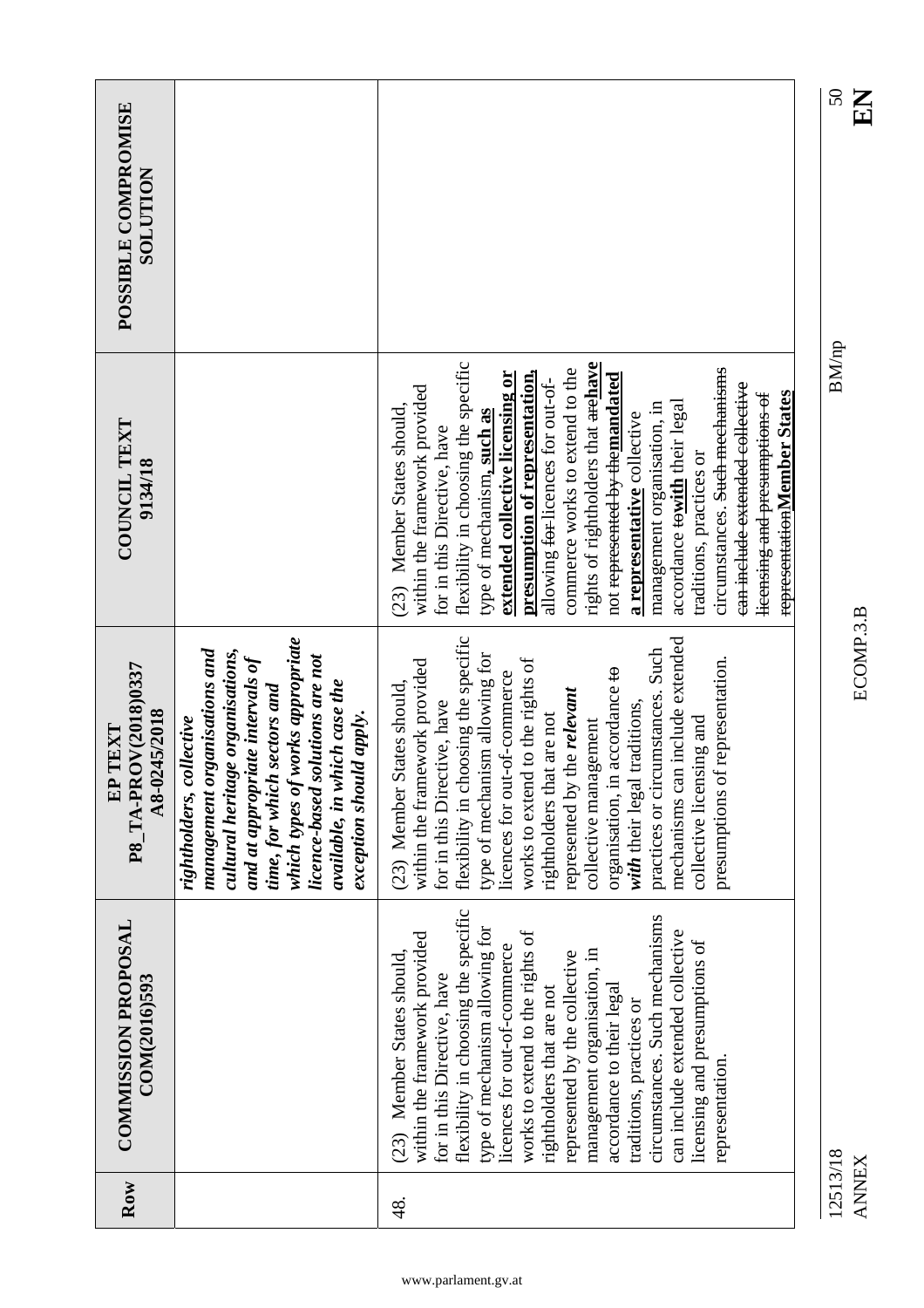|                                                 |                                                                                                                                                                                                                                                                                                                                                                                                                                                                                                                                                                                                                                                                                                        |                                                                                                                                                                                                                                              | $\mathbf{K}$<br>$\overline{51}$ |
|-------------------------------------------------|--------------------------------------------------------------------------------------------------------------------------------------------------------------------------------------------------------------------------------------------------------------------------------------------------------------------------------------------------------------------------------------------------------------------------------------------------------------------------------------------------------------------------------------------------------------------------------------------------------------------------------------------------------------------------------------------------------|----------------------------------------------------------------------------------------------------------------------------------------------------------------------------------------------------------------------------------------------|---------------------------------|
| POSSIBLE COMPROMISE<br><b>SOLUTION</b>          |                                                                                                                                                                                                                                                                                                                                                                                                                                                                                                                                                                                                                                                                                                        |                                                                                                                                                                                                                                              |                                 |
| COUNCIL TEXT<br>9134/18                         | than one collective management<br>agreement between the relevant<br>representative, as long as this is<br>applicable to cases where more<br>type of works or other subject-<br>mandate allowing the licensing<br>for the relevant works or other<br>organisations to be sufficiently<br>based on a significant number<br>determining the requirements<br>of rightholders in the relevant<br>Member States should be free<br>organisation is representative<br>should also have flexibility in<br>subject matter, requiring for<br>example joint licences or an<br>for collective management<br>of the relevant type of use.<br>to establish specific rules<br>matter who have given a<br>organisations | That system includes in particular<br>management system is important.<br>licensing mechanisms, a rigorous<br>and well-functioning collective<br>(24) For the purpose of those<br>transparency and reporting, as<br>rules of good governance, | <b>BM/np</b>                    |
| P8 TA-PROV(2018)0337<br>A8-0245/2018<br>EP TEXT |                                                                                                                                                                                                                                                                                                                                                                                                                                                                                                                                                                                                                                                                                                        | and should be encouraged by the<br>licensing mechanisms, a rigorous<br>management system is important<br>and well-functioning collective<br>(24) For the purpose of those<br>includes in particular rules of<br>Member States. That system   | ECOMP.3.B                       |
| <b>COMMISSION PROPOSAL</b><br>COM(2016)593      |                                                                                                                                                                                                                                                                                                                                                                                                                                                                                                                                                                                                                                                                                                        | That system includes in particular<br>management system is important.<br>licensing mechanisms, a rigorous<br>and well-functioning collective<br>(24) For the purpose of those<br>transparency and reporting, as<br>rules of good governance, |                                 |
| Row                                             |                                                                                                                                                                                                                                                                                                                                                                                                                                                                                                                                                                                                                                                                                                        | 49.                                                                                                                                                                                                                                          | 12513/18<br><b>ANNEX</b>        |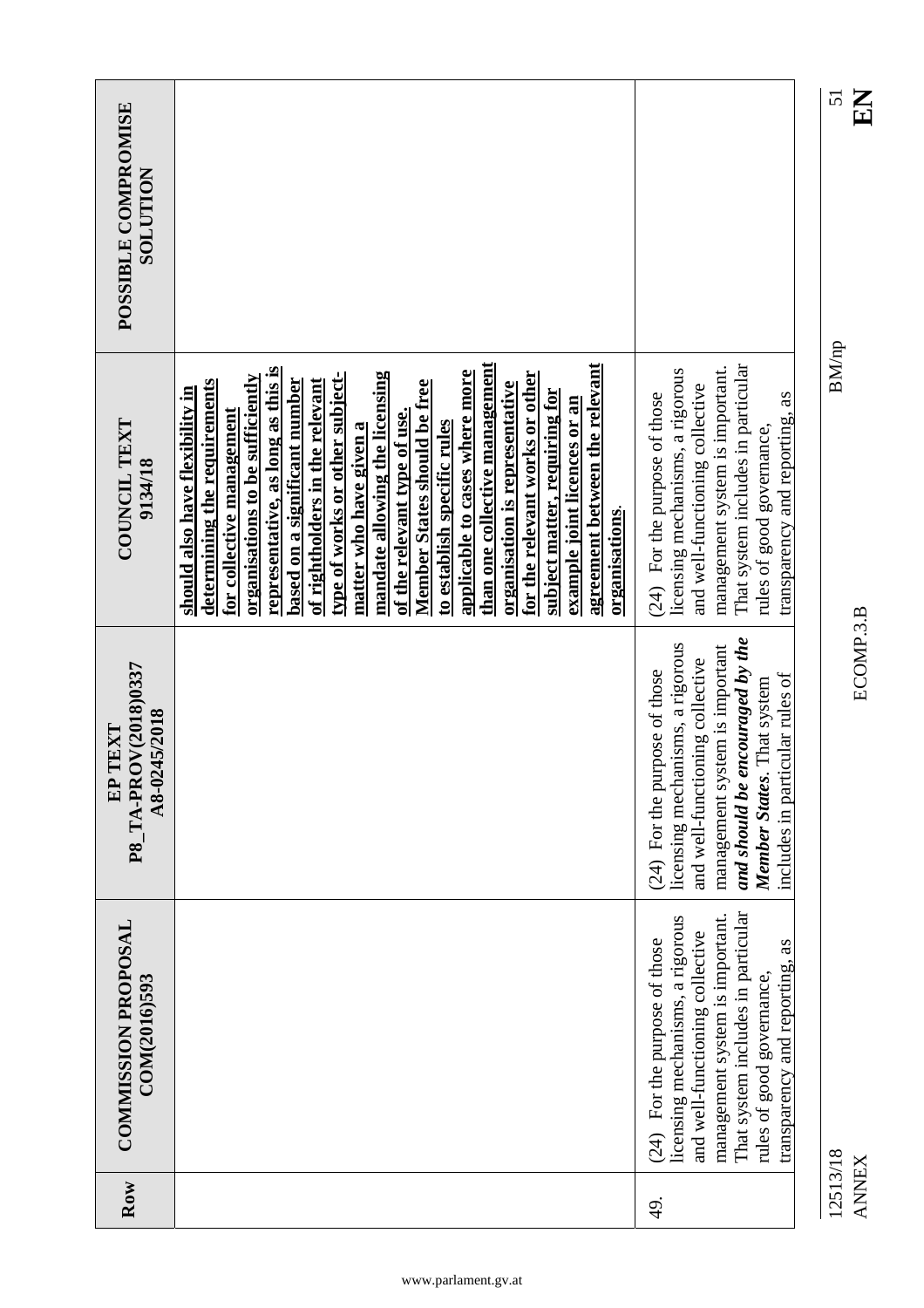| POSSIBLE COMPROMISE<br>NOLLTION                 |                                                                                                                                                                                                                                                                                                                                                                                                                                                                                                                                                                                                                                                                                                                                                                                                                                                                                                                                                                                                                            |
|-------------------------------------------------|----------------------------------------------------------------------------------------------------------------------------------------------------------------------------------------------------------------------------------------------------------------------------------------------------------------------------------------------------------------------------------------------------------------------------------------------------------------------------------------------------------------------------------------------------------------------------------------------------------------------------------------------------------------------------------------------------------------------------------------------------------------------------------------------------------------------------------------------------------------------------------------------------------------------------------------------------------------------------------------------------------------------------|
| COUNCIL TEXT<br>9134/18                         | to one or more of their works or<br>accurate distribution and payment<br>Directive 2014/26/EU. Additional<br>available for all rightholders, who<br>affect their practical relevance for<br>application of such mechanisms<br>to exclude the application of such<br>before or under the duration of<br>cultural heritage institutions. It is<br>appropriate safeguards should be<br>management organisation does<br>particular licences, at any time<br>relation to particular works or<br>the licence. Conditions attached<br>covering the relevant uses and<br>should be given the opportunity<br>to those mechanisms should not<br>well as the regular, diligent and<br>rightholders, as provided for by<br>not continue to issue licences<br>matter or to all licences, or in<br>mechanisms in relation to all<br>of amounts due to individual<br>their works or other subject-<br>other subject-matter or to<br>other subject-matter, the<br>rightholder excludes the<br>important that when a<br>informed collective |
| P8 TA-PROV(2018)0337<br>A8-0245/2018<br>EP TEXT | the opportunity to<br>Directive 2014/26/EU. Additional<br>rightholders, who<br>exceptions to their works or other<br>licensing mechanisms or of such<br>appropriate safeguards should be<br>rightholders, as provided for by<br>exclude the application of such<br>good governance, transparency<br>should not affect their practical<br>relevance for cultural heritage<br>attached to those mechanisms<br>t and accurate<br>and reporting, as well as the<br>distribution and payment of<br>subject-matter. Conditions<br>individual<br>regular, diligent<br>amounts due to<br>should be given<br>available for all<br>institutions.                                                                                                                                                                                                                                                                                                                                                                                     |
| <b>COMMISSION PROPOSAL</b><br>COM(2016)593      | should be given the opportunity to<br>accurate distribution and payment<br>Directive 2014/26/EU. Additional<br>available for all rightholders, who<br>appropriate safeguards should be<br>other subject-matter. Conditions<br>well as the regular, diligent and<br>rightholders, as provided for by<br>exclude the application of such<br>should not affect their practical<br>relevance for cultural heritage<br>attached to those mechanisms<br>mechanisms to their works or<br>of amounts due to individual<br>institutions.                                                                                                                                                                                                                                                                                                                                                                                                                                                                                            |
| Row                                             |                                                                                                                                                                                                                                                                                                                                                                                                                                                                                                                                                                                                                                                                                                                                                                                                                                                                                                                                                                                                                            |

 $\frac{52}{2}$ 

 $\rm BM/np$ 

12513/18 BM/np 12513/18<br>ANNEX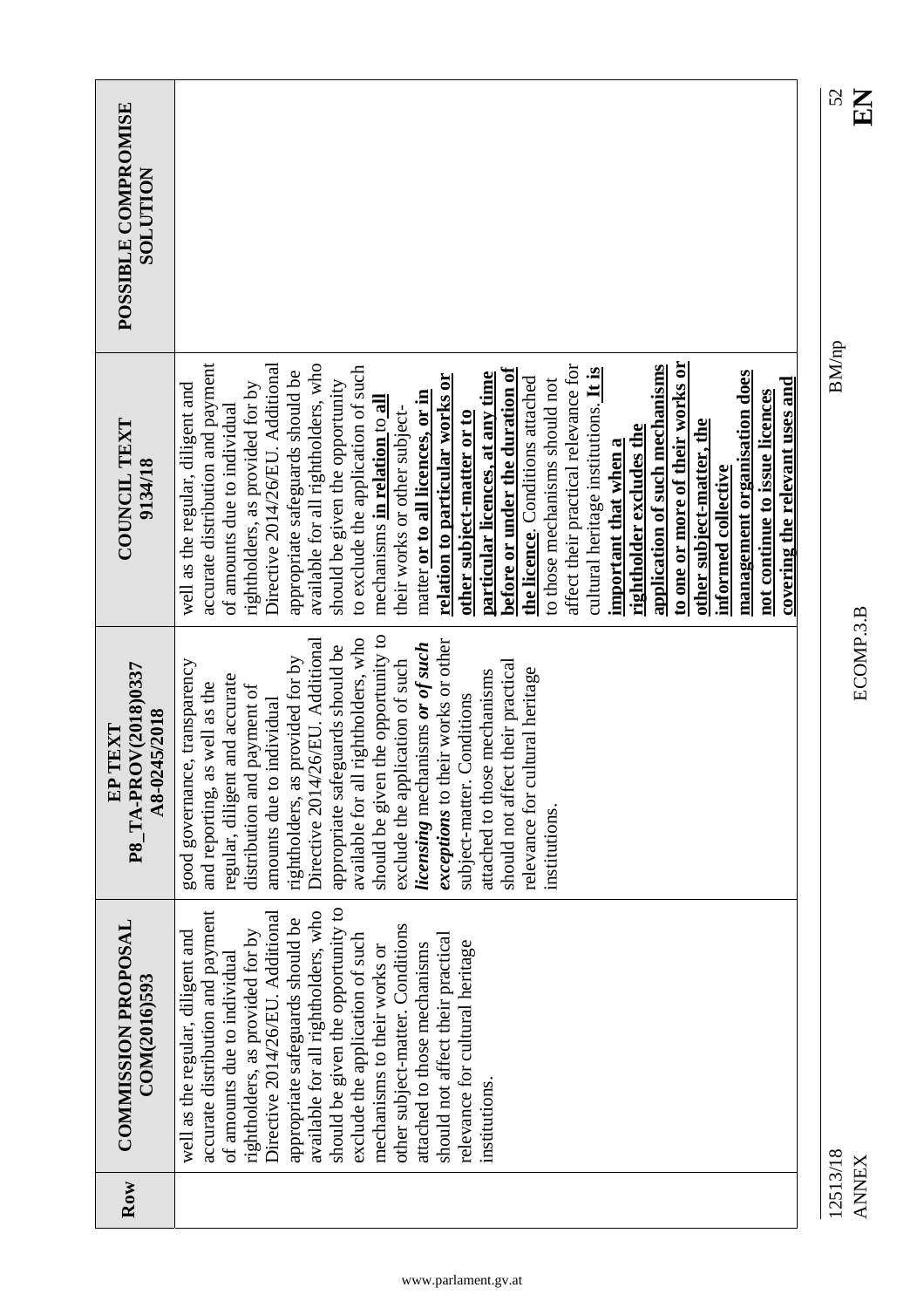|                                                    |                                                                                                                                                                                                                       |                                                                                                                                                                                                                                                                                                                                                                |                                                                                                                                                                                                                                                                                                                          | 53<br>EN                 |
|----------------------------------------------------|-----------------------------------------------------------------------------------------------------------------------------------------------------------------------------------------------------------------------|----------------------------------------------------------------------------------------------------------------------------------------------------------------------------------------------------------------------------------------------------------------------------------------------------------------------------------------------------------------|--------------------------------------------------------------------------------------------------------------------------------------------------------------------------------------------------------------------------------------------------------------------------------------------------------------------------|--------------------------|
| POSSIBLE COMPROMISE<br><b>NOLLTIDR</b>             |                                                                                                                                                                                                                       |                                                                                                                                                                                                                                                                                                                                                                |                                                                                                                                                                                                                                                                                                                          |                          |
| COUNCIL TEXT<br>9134/18                            | their claim to remuneration for<br>terminated within a reasonable<br>period. Such exclusion by the<br>rightholder should not affect<br>the actual use of the work or<br>other subject-matter.<br>any ongoing uses are | out in this Directive and for the<br>compliance of the licensing and<br>compliance of the parties with<br>works with the conditions set<br><b>Member States to determine</b><br>(24a) This Directive does not<br>the use of out-of-commerce<br>the terms of those licenses.<br>affect the possibility for<br>the allocation of legal<br>responsibility for the | the collections of cultural heritage<br>works and other subject-matter in<br>(25) Considering the variety of<br>introduced by this Directive are<br>works and other subject-matter,<br>institutions, it is important that<br>practice for different types of<br>available and can be used in<br>the licensing mechanisms | <b>BM/np</b>             |
| P8 TA-PROV(2018)0337<br>A8-0245/2018<br>TEXT<br>EP |                                                                                                                                                                                                                       |                                                                                                                                                                                                                                                                                                                                                                | the collections of cultural heritage<br>works and other subject-matter in<br>(25) Considering the variety of<br>introduced by this Directive are<br>works and other subject-matter,<br>institutions, it is important that<br>practice for different types of<br>available and can be used in<br>the licensing mechanisms | ECOMP.3.B                |
| <b>COMMISSION PROPOSAL</b><br>COM(2016)593         |                                                                                                                                                                                                                       |                                                                                                                                                                                                                                                                                                                                                                | the collections of cultural heritage<br>works and other subject-matter in<br>(25) Considering the variety of<br>introduced by this Directive are<br>works and other subject-matter,<br>institutions, it is important that<br>practice for different types of<br>available and can be used in<br>the licensing mechanisms |                          |
| Row                                                |                                                                                                                                                                                                                       | 50.                                                                                                                                                                                                                                                                                                                                                            | 51                                                                                                                                                                                                                                                                                                                       | 12513/18<br><b>ANNEX</b> |

53<br>HN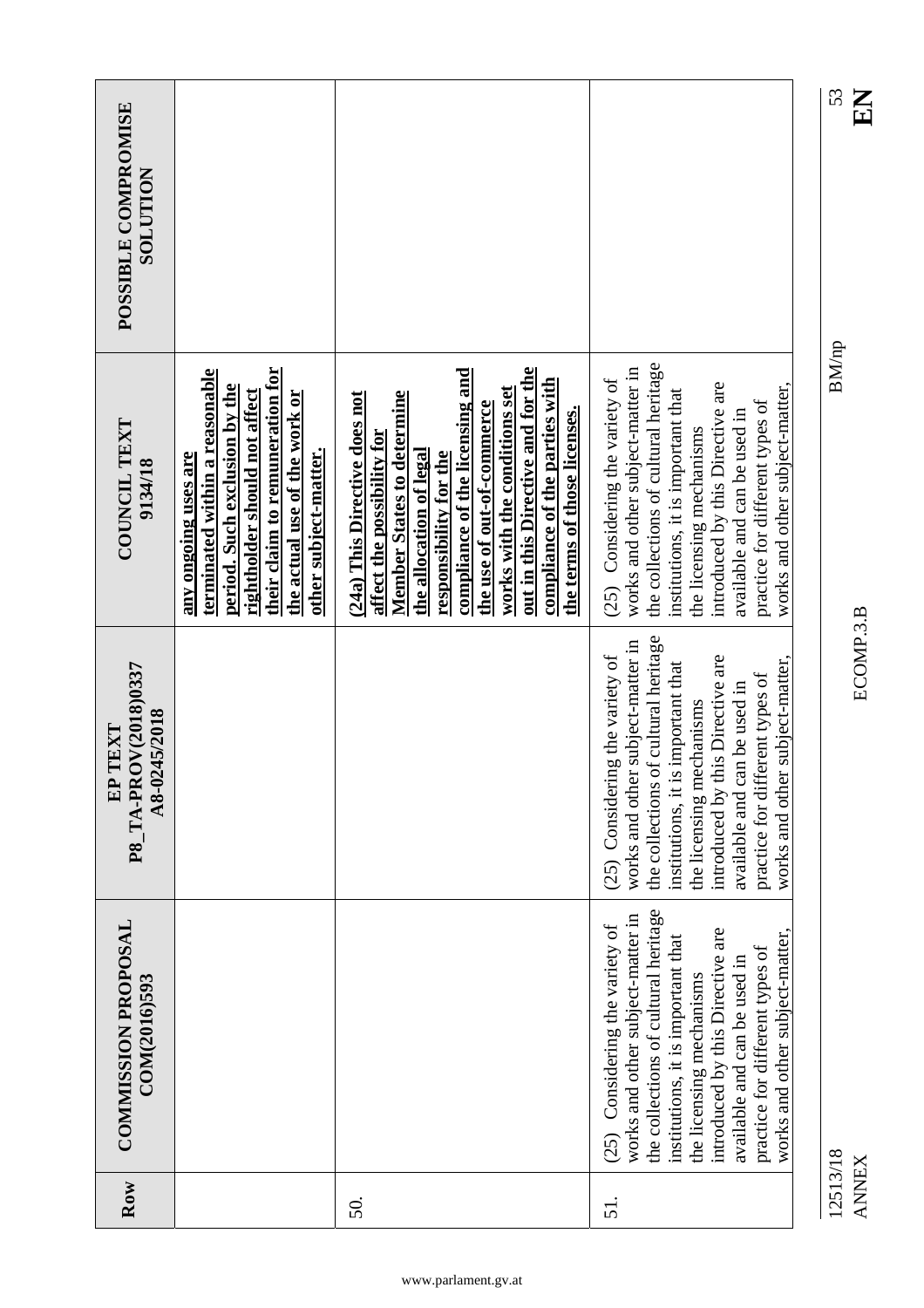| POSSIBLE COMPROMISE<br><b>SOLUTION</b>          |                                                                                                                                                                                                                                                                                                                                                                                                                                                                                                                                                                                                                                                                                                                                                                                                                                                                                                                                                    |
|-------------------------------------------------|----------------------------------------------------------------------------------------------------------------------------------------------------------------------------------------------------------------------------------------------------------------------------------------------------------------------------------------------------------------------------------------------------------------------------------------------------------------------------------------------------------------------------------------------------------------------------------------------------------------------------------------------------------------------------------------------------------------------------------------------------------------------------------------------------------------------------------------------------------------------------------------------------------------------------------------------------|
| COUNCIL TEXT<br>9134/18                         | and printed formats of the same<br>When a work is available in any<br>amateur audiovisual works, but<br>including photographs, software,<br>of its different versions, such as<br>national rules on moral rights.<br>subsequent editions of literary<br>available. Never-in-commerce<br>phonograms, sound recordings<br>manifestations, such as digital<br>other subject-matter, without<br>cinematographic works, or in<br>considered out of -commerce.<br>prejudice to other applicable<br>have ever been commercially<br>subject-matter should not be<br>rrespective of whether they<br>Conversely, the commercial<br>works and alternate cuts of<br>works may include posters,<br>availability of adaptations,<br>leaflets, trench journals or<br>also unpublished works or<br>and-audiovisual works-and<br>including other language<br>legal constraints, such as<br>work, this work or other<br>unique works of art,<br>any of its different |
| P8 TA-PROV(2018)0337<br>A8-0245/2018<br>EP TEXT | audiovisual works.<br>have to be established by Member<br>States for the practical application<br>In order to reflect the specificities<br>is appropriate that Member States<br>requirements and procedures may<br>cultural heritage institutions and<br>of those licensing mechanisms. It<br>of publication and<br>of-commerce works introduced<br>the solutions on the use of out-<br>of different categories of works<br>distribution and to facilitate the<br>usability of those mechanisms,<br>including photographs, sound<br>organisations when doing so.<br>and other subject-matter as<br>consult rightholders, users<br>by this Directive, specific<br>gement<br>collective mana<br>recordings and<br>regards modes                                                                                                                                                                                                                      |
| <b>COMMISSION PROPOSAL</b><br>COM(2016)593      | recordings and audiovisual works.<br>In order to reflect the specificities<br>established by Member States for<br>regards modes of publication and<br>the practical application of those<br>of different categories of works<br>distribution and to facilitate the<br>appropriate that Member States<br>usability of those mechanisms,<br>consult rightholders, users and<br>including photographs, sound<br>organisations when doing so.<br>and other subject-matter as<br>licensing mechanisms. It is<br>procedures may have to be<br>specific requirements and<br>collective management                                                                                                                                                                                                                                                                                                                                                         |
| Row                                             |                                                                                                                                                                                                                                                                                                                                                                                                                                                                                                                                                                                                                                                                                                                                                                                                                                                                                                                                                    |

12513/18 BM/np 54 12513/18<br>ANNEX

 $\sum_{4}$ 

 $\rm BM/np$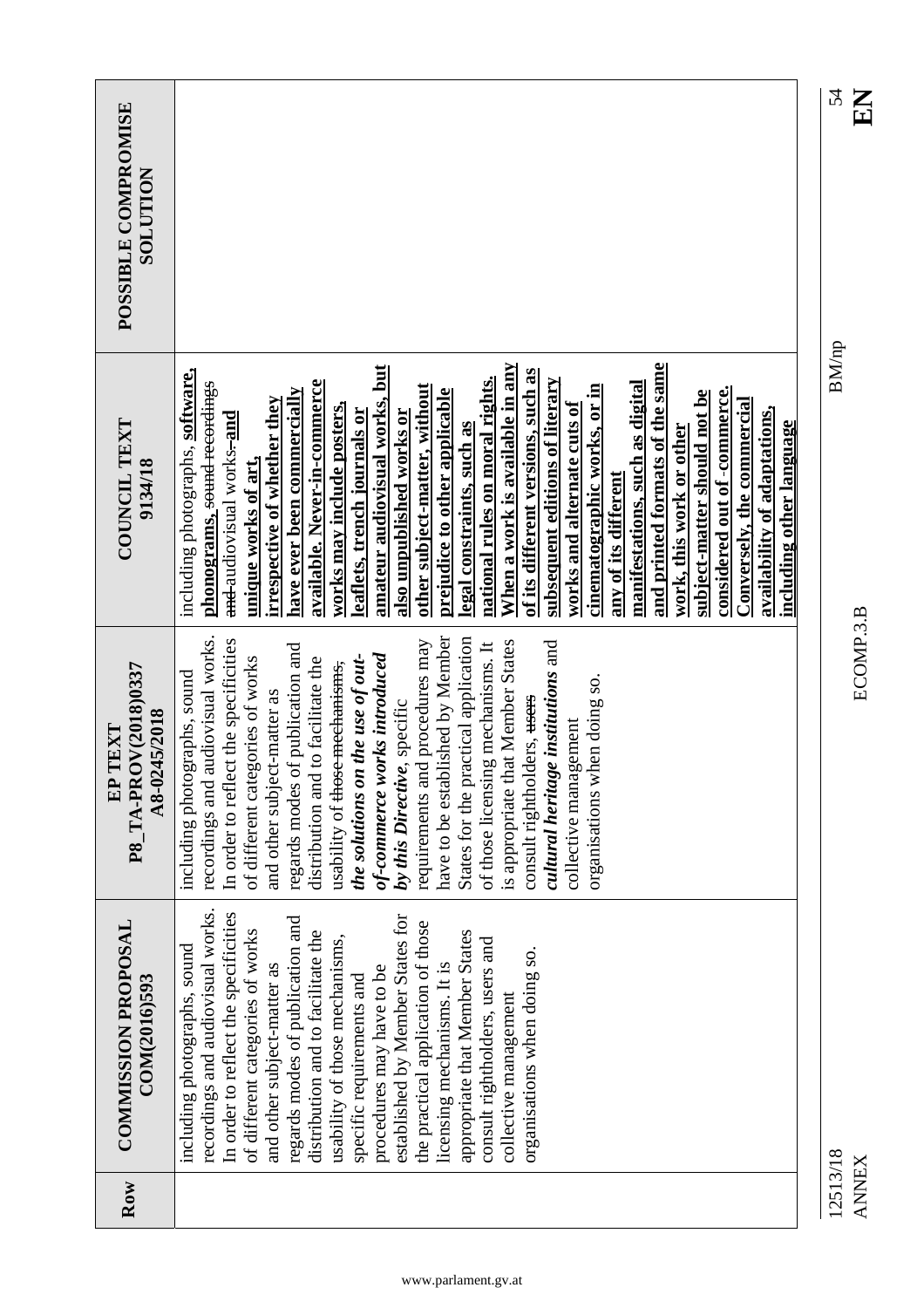| POSSIBLE COMPROMISE<br><b>NOLLTIDR</b>                |                                                                                                                                                                                                                                                                                                                                                                                                                                                                                                                                                                                                                                                                                                                                                                                                                                              |                                                                                |
|-------------------------------------------------------|----------------------------------------------------------------------------------------------------------------------------------------------------------------------------------------------------------------------------------------------------------------------------------------------------------------------------------------------------------------------------------------------------------------------------------------------------------------------------------------------------------------------------------------------------------------------------------------------------------------------------------------------------------------------------------------------------------------------------------------------------------------------------------------------------------------------------------------------|--------------------------------------------------------------------------------|
| COUNCIL TEXT<br>9134/18                               | time period which needs to have<br>works and other subject-matter as<br>established by Member States for<br>regards modes of publication and<br>commerce status of a work in a<br>rightholders, users and collective<br>the practical application of those<br>licensing mechanisms, such as a<br>management organisations when<br>adaptations of a literary work,<br>commercial availability of the<br>distribution and to facilitate the<br>usability of those mechanisms,<br>determination of the out-of-<br>different <del>categories types</del> of<br>been elapsed since the first<br>given language. In order to<br>work. It is appropriate that<br>procedures may have to be<br>reflect the specificities of<br>specific requirements and<br>should not preclude the<br>versions or audiovisual<br>Member States consult<br>doing so. | whether works and other<br>subject-matter are out of<br>(25a) When determining |
| P8_TA-PROV(2018)0337<br>A8-0245/2018<br>TEXT<br>$E$ P |                                                                                                                                                                                                                                                                                                                                                                                                                                                                                                                                                                                                                                                                                                                                                                                                                                              |                                                                                |
| <b>COMMISSION PROPOSAL</b><br>COM(2016)593            |                                                                                                                                                                                                                                                                                                                                                                                                                                                                                                                                                                                                                                                                                                                                                                                                                                              |                                                                                |
| Row                                                   |                                                                                                                                                                                                                                                                                                                                                                                                                                                                                                                                                                                                                                                                                                                                                                                                                                              | 52.                                                                            |

 $\rm BM/np$ 

55<br>H<br>H<br>N

12513/18 BM/np 55 12513/18<br>ANNEX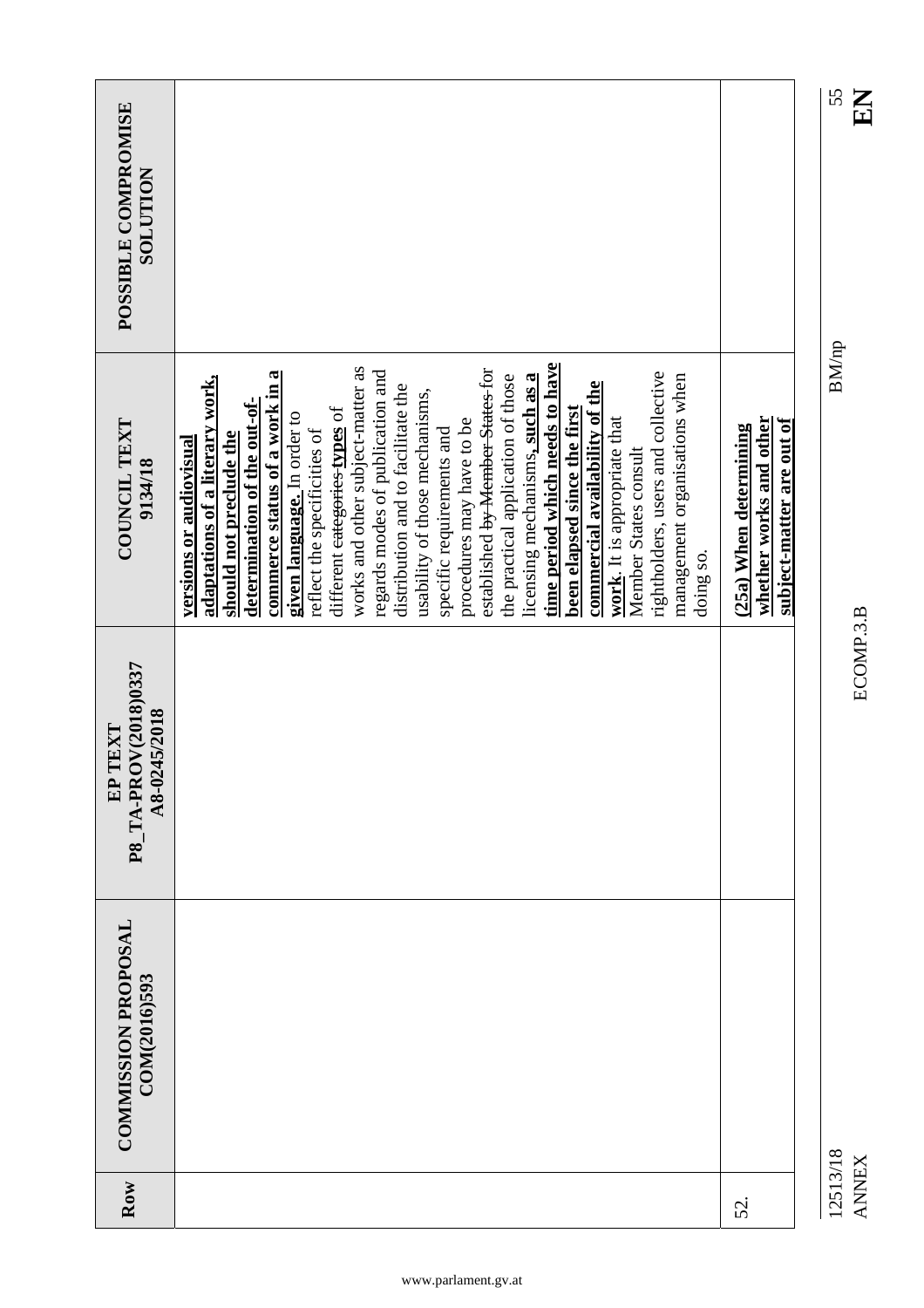| POSSIBLE COMPROMISE<br><b>SOLUTION</b>             |                                                                                                                                                                                                                                                                                                                                                                                                                                                                                                                                                                                                                                                                                                                                                                                                                                                                                                                                                                                    | 56           |
|----------------------------------------------------|------------------------------------------------------------------------------------------------------------------------------------------------------------------------------------------------------------------------------------------------------------------------------------------------------------------------------------------------------------------------------------------------------------------------------------------------------------------------------------------------------------------------------------------------------------------------------------------------------------------------------------------------------------------------------------------------------------------------------------------------------------------------------------------------------------------------------------------------------------------------------------------------------------------------------------------------------------------------------------|--------------|
| COUNCIL TEXT<br>9134/18                            | of any easily accessible evidence<br>by-work assessment should only<br>particular work or set of works.<br>commercial availability and the<br>channels of commerce. A work-<br>commerce, taking into account<br>responsibilities for making the<br>expected transaction cost. The<br>but it should also take account<br>commerce, a reasonable effort<br>Member States should be free<br>their availability to the public<br>considered reasonable in view<br>cultural heritage institution is<br>should normally take place in<br>have to be repeated over time<br>information, the likelihood of<br>to determine the allocation of<br>in the customary channels of<br>of the availability of relevant<br>the Member State where the<br>reasonable effort should not<br>should be required to assess<br>of upcoming availability of<br>verification of availability<br>the characteristics of the<br>be required when this is<br>works in the customary<br>reasonable effort. The | <b>BM/np</b> |
| P8 TA-PROV(2018)0337<br>A8-0245/2018<br>TEXT<br>EP |                                                                                                                                                                                                                                                                                                                                                                                                                                                                                                                                                                                                                                                                                                                                                                                                                                                                                                                                                                                    |              |
| <b>COMMISSION PROPOSAL</b><br>COM(2016)593         |                                                                                                                                                                                                                                                                                                                                                                                                                                                                                                                                                                                                                                                                                                                                                                                                                                                                                                                                                                                    |              |
| Row                                                |                                                                                                                                                                                                                                                                                                                                                                                                                                                                                                                                                                                                                                                                                                                                                                                                                                                                                                                                                                                    | 12513/18     |

 $\frac{1}{25}$ 

12513/18 BM/np 12513/18<br>ANNEX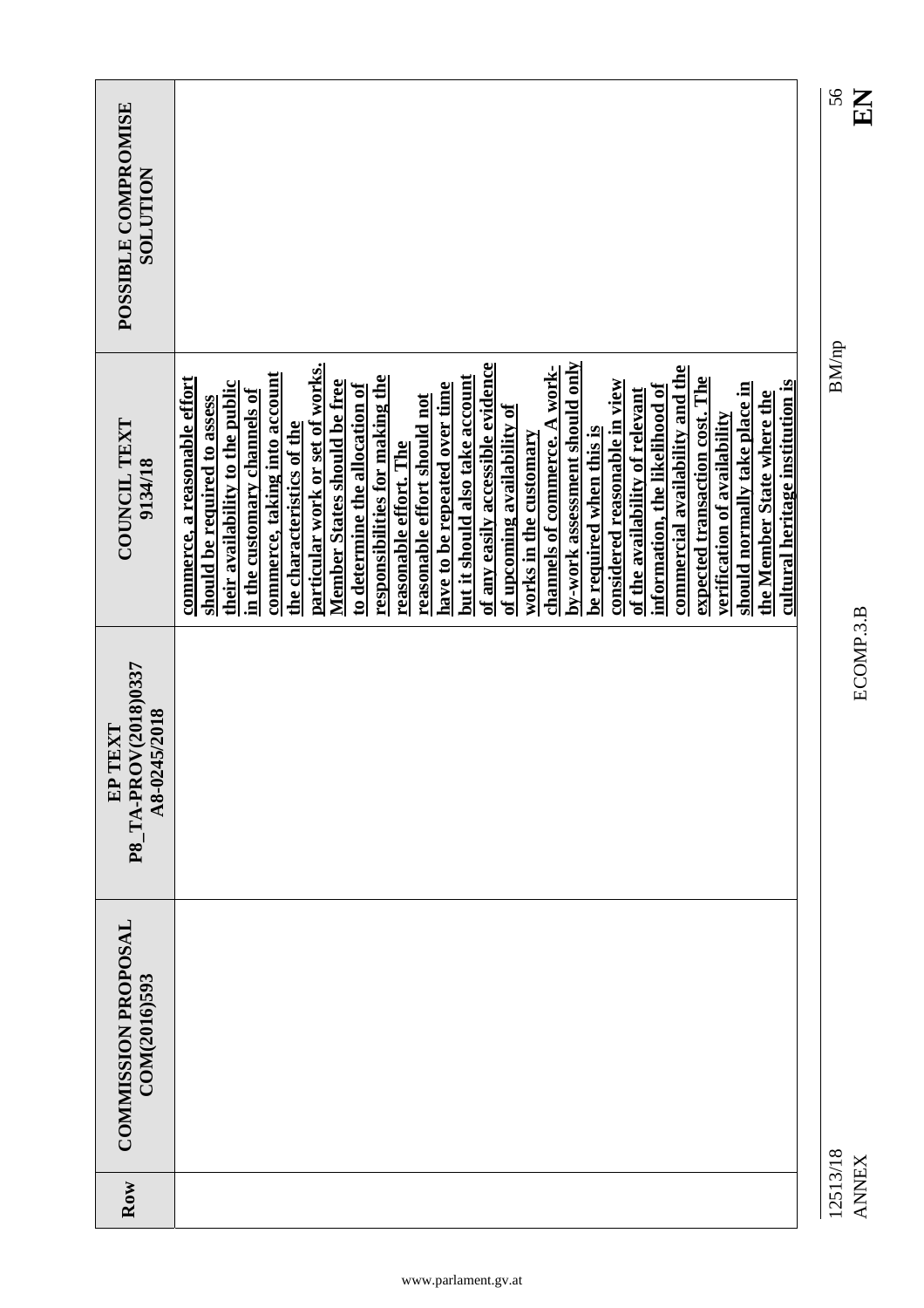|                                                    |                                                                                                                                                                                                                                                                                                                                                                                                                                                                                                                                                                                                                                                                               |                                                                                                                                                                                                                                                      | 57<br>$\mathbf{E}$       |
|----------------------------------------------------|-------------------------------------------------------------------------------------------------------------------------------------------------------------------------------------------------------------------------------------------------------------------------------------------------------------------------------------------------------------------------------------------------------------------------------------------------------------------------------------------------------------------------------------------------------------------------------------------------------------------------------------------------------------------------------|------------------------------------------------------------------------------------------------------------------------------------------------------------------------------------------------------------------------------------------------------|--------------------------|
| POSSIBLE COMPROMISE<br><b>SOLUTION</b>             |                                                                                                                                                                                                                                                                                                                                                                                                                                                                                                                                                                                                                                                                               |                                                                                                                                                                                                                                                      |                          |
| <b>COUNCIL TEXT</b><br>9134/18                     | theoretical possibility to obtain<br>work, such as its availability in<br>be considered as availability to<br>established, unless verification<br>mechanism, such as sampling.<br>reasonable, for example when<br>a licence to a work should not<br>work was first published in a<br>across borders is considered<br>The limited availability of a<br>the public in the customary<br>commerce status of a set of<br>works could be determined<br>information that a literary<br>another Member State. In<br>second-hand shops, or the<br>given language version in<br>through a proportionate<br>there is easily available<br>channels of commerce.<br>many cases the out-of- | works or other subject matter that<br>comity, the licensing mechanisms<br>this Directive should not apply to<br>(26) For reasons of international<br>commerce works provided for in<br>dissemination of out-of-<br>for the digitisation and          | <b>BM/np</b>             |
| P8 TA-PROV(2018)0337<br>A8-0245/2018<br>TEXT<br>EP |                                                                                                                                                                                                                                                                                                                                                                                                                                                                                                                                                                                                                                                                               | comity, the licensing mechanisms<br>out-of-commerce works provided<br>(26) For reasons of international<br>digitisation and dissemination of<br>or other subject-<br>for in this Directive should not<br>and the exception for the<br>apply to works | ECOMP.3.B                |
| <b>COMMISSION PROPOSAL</b><br>COM(2016)593         |                                                                                                                                                                                                                                                                                                                                                                                                                                                                                                                                                                                                                                                                               | works or other subject-matter that<br>comity, the licensing mechanisms<br>this Directive should not apply to<br>(26) For reasons of international<br>commerce works provided for in<br>dissemination of out-of-<br>for the digitisation and          |                          |
| Row                                                |                                                                                                                                                                                                                                                                                                                                                                                                                                                                                                                                                                                                                                                                               | 53.                                                                                                                                                                                                                                                  | 12513/18<br><b>ANNEX</b> |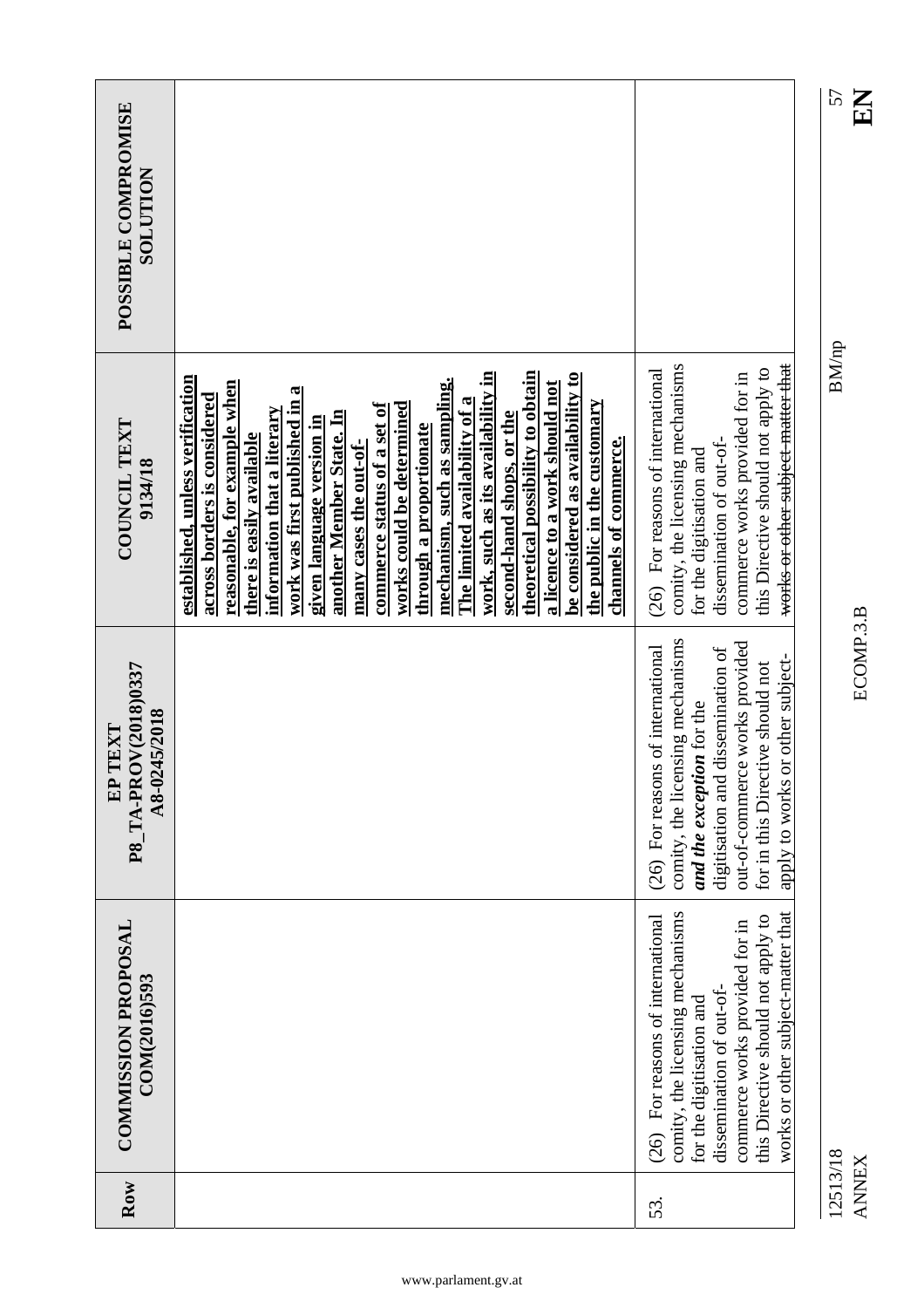| <b>SOLUTION</b><br>9134/18<br>A8-0245/2018 | headquarters or habitual residence<br>which the producer's headquarters<br>matter of third countries, unless<br>that they predominantly consist<br>broadcast in a third country or, in<br>territory of a Member State or, in<br>publication, first broadcast in the<br>matter of third country nationals<br>audiovisual works, to works the<br>apply to works or other subject-<br>available evidence to presume<br>sufficiently representative for<br>audiovisual works, to works of<br>the case of cinematographic or<br>the case of cinematographic or<br>published or, in the absence of<br>subject-matter when there is<br>management organisation is<br>Member Statesets of out-of-<br>mechanisms should also not<br>absence of publication, first<br>are first published or, in the<br>er habitual residence is in a<br>commerce works or other<br>of works or other subject.<br>except when they are first<br>producer of which has his<br>the concerned collective<br><del>in a third country. Those</del><br>irst published or, | 58<br>KH<br><b>BM/np</b><br>ECOMP.3.B |
|--------------------------------------------|-------------------------------------------------------------------------------------------------------------------------------------------------------------------------------------------------------------------------------------------------------------------------------------------------------------------------------------------------------------------------------------------------------------------------------------------------------------------------------------------------------------------------------------------------------------------------------------------------------------------------------------------------------------------------------------------------------------------------------------------------------------------------------------------------------------------------------------------------------------------------------------------------------------------------------------------------------------------------------------------------------------------------------------------|---------------------------------------|
| COUNCIL TEXT                               |                                                                                                                                                                                                                                                                                                                                                                                                                                                                                                                                                                                                                                                                                                                                                                                                                                                                                                                                                                                                                                           |                                       |
| P8_TA-PROV(2018)0337<br>TEXT<br>EP<br>El   | headquarters or habitual residence<br>in the absence of publication, first<br>mechanisms should also not apply<br>in the absence of publication, first<br>habitual residence is in a Member<br>broadcast in a third country or, in<br>of third country nationals except<br>when they are first published or,<br>to works or other subject-matter<br>audiovisual works, to works the<br>Member State or, in the case of<br>cinematographic or audiovisual<br>the case of cinematographic or<br>works, to works of which the<br>broadcast in the territory of a<br>producer's headquarters or<br>producer of which has his<br>in a third country. Those<br>matter that are f<br>State.                                                                                                                                                                                                                                                                                                                                                      |                                       |
| <b>COMMISSION PROPOSAL</b><br>COM(2016)593 | headquarters or habitual residence<br>mechanisms should also not apply<br>in the absence of publication, first<br>habitual residence is in a Member<br>broadcast in a third country or, in<br>of third country nationals except<br>to works or other subject-matter<br>when they are first published or,<br>audiovisual works, to works the<br>Member State or, in the case of<br>cinematographic or audiovisual<br>the case of cinematographic or<br>works, to works of which the<br>broadcast in the territory of a<br>absence of publication, first<br>are first published or, in the<br>producer's headquarters or<br>producer of which has his<br>in a third country. Those<br>State.                                                                                                                                                                                                                                                                                                                                                |                                       |
| Row                                        |                                                                                                                                                                                                                                                                                                                                                                                                                                                                                                                                                                                                                                                                                                                                                                                                                                                                                                                                                                                                                                           | 12513/18<br><b>ANNEX</b>              |

 $\sum_{S}$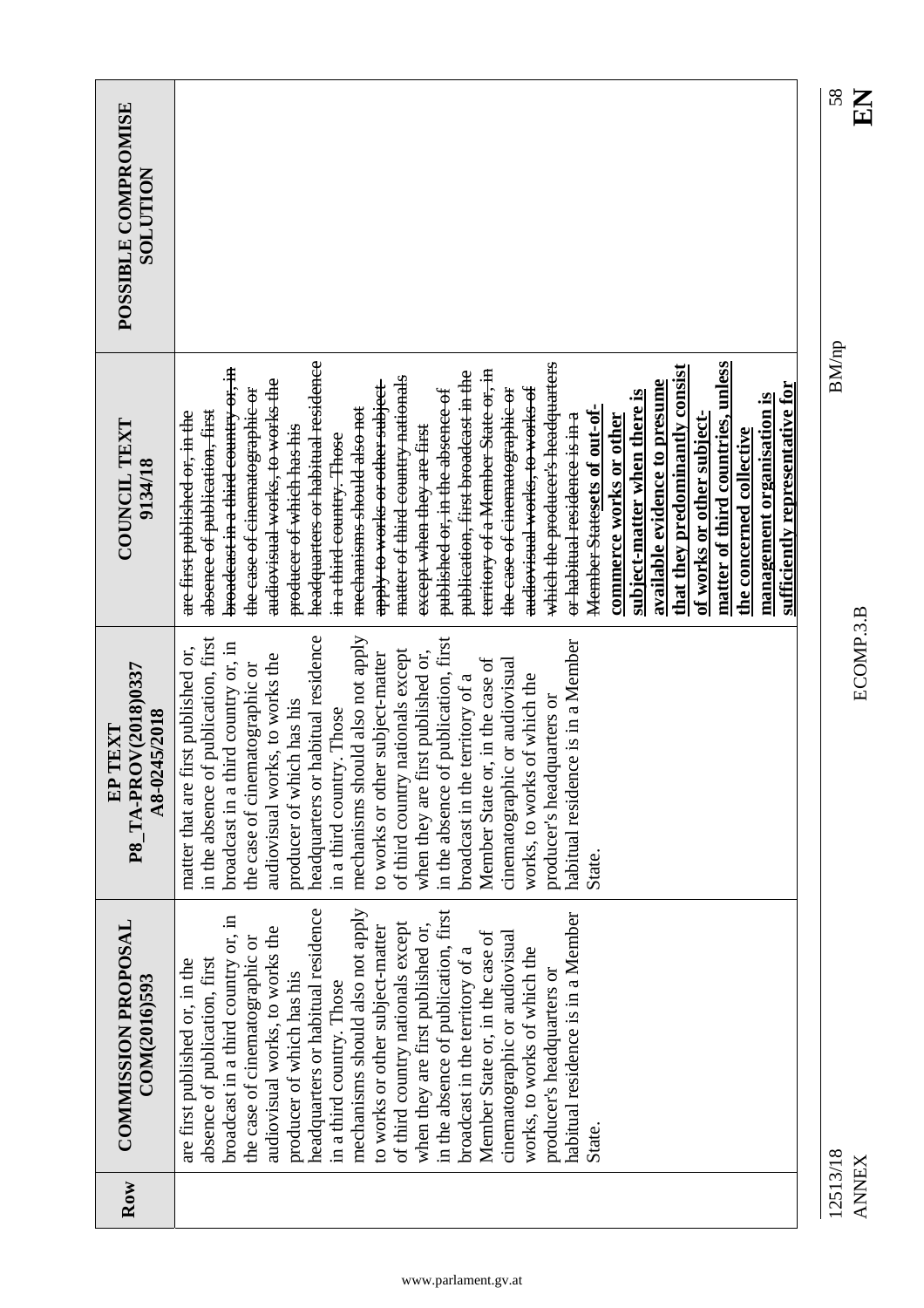|                                                 |                                                                                                                                                                                                                                                                                                                                                                                                                                                                                                             |                                                                                                                                                                                                                                                                                                                                                                                                                                               | 59<br>$\mathbf{K}$       |
|-------------------------------------------------|-------------------------------------------------------------------------------------------------------------------------------------------------------------------------------------------------------------------------------------------------------------------------------------------------------------------------------------------------------------------------------------------------------------------------------------------------------------------------------------------------------------|-----------------------------------------------------------------------------------------------------------------------------------------------------------------------------------------------------------------------------------------------------------------------------------------------------------------------------------------------------------------------------------------------------------------------------------------------|--------------------------|
| POSSIBLE COMPROMISE<br><b>NOLLTION</b>          |                                                                                                                                                                                                                                                                                                                                                                                                                                                                                                             |                                                                                                                                                                                                                                                                                                                                                                                                                                               |                          |
| <b>COUNCIL TEXT</b><br>9134/18                  | work assessment of the origin of<br>via a representation agreement.<br>should only be required insofar<br>that third country, for example<br>following the reasonable effort<br>reasonable effort to determine<br>commerce status of the works,<br>without the need to search for<br>their commercial availability.<br>This assessment can be based<br>further evidence. A work-by-<br>the out-of-commerce works<br>as it is also required for the<br>on the evidence available<br>to determine the out-of- | purpose, including when copies<br>scope of the licence, the licence<br>covered by such licence should<br>are distributed by the cultural<br>heritage institution, such as in<br>free to agree on the territorial<br>fee and the allowed uses. Uses<br>As mass The contracting<br>cultural heritage institutions<br>organisations should remain<br>and collective management<br>not be for profit making<br>the case of promotional<br>(27)    | <b>BM/np</b>             |
| P8 TA-PROV(2018)0337<br>A8-0245/2018<br>EP TEXT |                                                                                                                                                                                                                                                                                                                                                                                                                                                                                                             | (27) As mass digitisation projects<br>disseminating the works and other<br>Directive should not prevent them<br>can entail significant investments<br>mechanisms provided for in this<br>covering the costs of the licence<br>by cultural heritage institutions,<br>any licences granted under the<br>and the costs of digitising and<br>subject-matter covered by the<br>from <del>generating reasonable</del><br>revenues in order to cover | ECOMP.3.B                |
| <b>COMMISSION PROPOSAL</b><br>COM(2016)593      |                                                                                                                                                                                                                                                                                                                                                                                                                                                                                                             | disseminating the works and other<br>cover the costs of the licence and<br>institutions, any licences granted<br>investments by cultural heritage<br>under the mechanisms provided<br>reasonable revenues in order to<br>for in this Directive should not<br>prevent them from generating<br>subject-matter covered by the<br>projects can entail significant<br>As mass digitisation<br>the costs of digitising and<br>(27)                  |                          |
| Row                                             |                                                                                                                                                                                                                                                                                                                                                                                                                                                                                                             | 54.                                                                                                                                                                                                                                                                                                                                                                                                                                           | 12513/18<br><b>ANNEX</b> |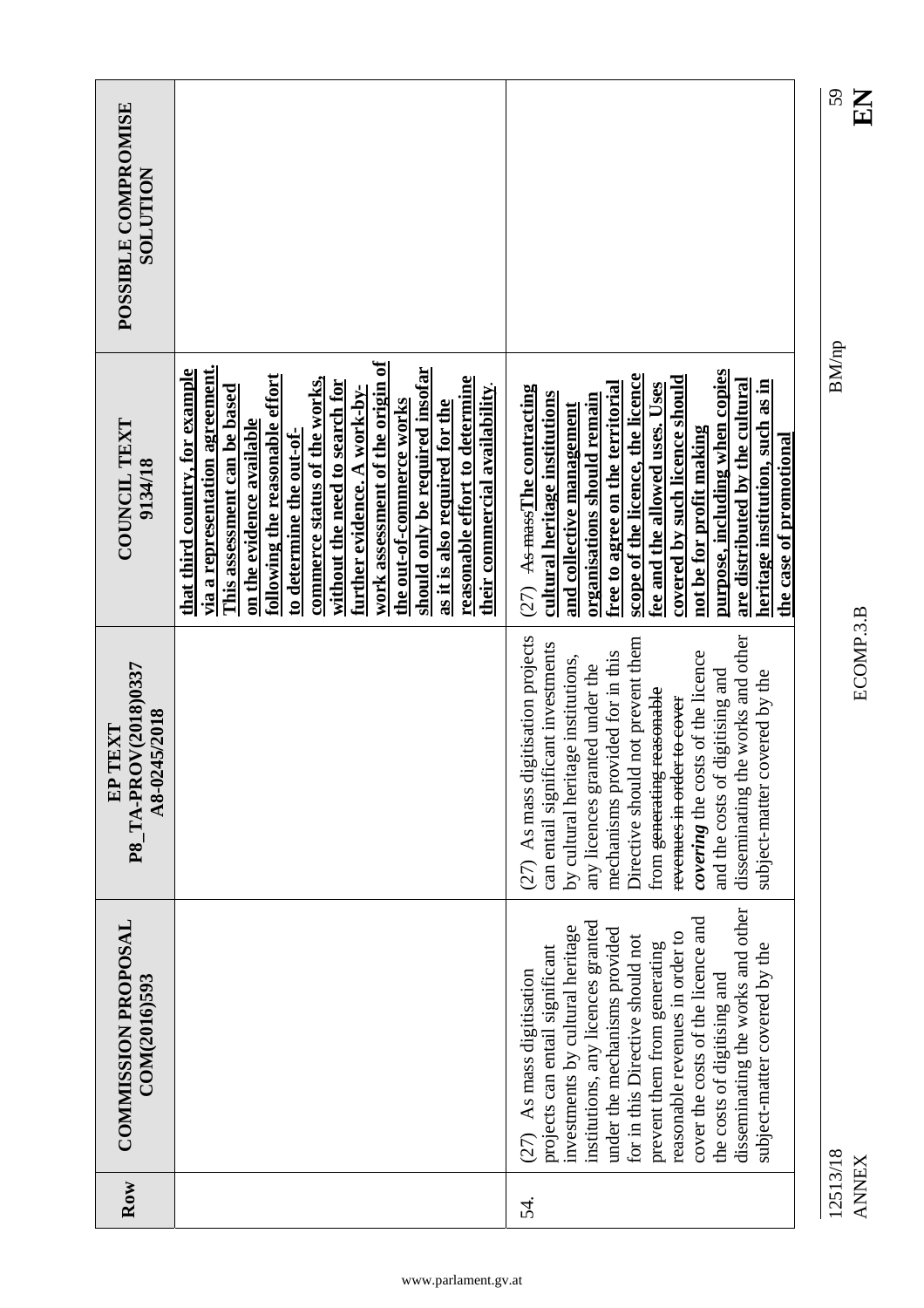|                          | <b>COMMISSION PROPOSAL</b><br>COM(2016)593                                                                                                                                                                                                                                                                                                       | DV(2018)0337<br>A8-0245/2018<br>TEXT<br>P8 TA-PR<br>EP                                                                                                                                                                                                                                                                                             | COUNCIL TEXT<br>9134/18                                                                                                                                                                                                                                                                                                                                                                                                                                                                                                                                                                                                                  | POSSIBLE COMPROMISE<br>NOLULON |
|--------------------------|--------------------------------------------------------------------------------------------------------------------------------------------------------------------------------------------------------------------------------------------------------------------------------------------------------------------------------------------------|----------------------------------------------------------------------------------------------------------------------------------------------------------------------------------------------------------------------------------------------------------------------------------------------------------------------------------------------------|------------------------------------------------------------------------------------------------------------------------------------------------------------------------------------------------------------------------------------------------------------------------------------------------------------------------------------------------------------------------------------------------------------------------------------------------------------------------------------------------------------------------------------------------------------------------------------------------------------------------------------------|--------------------------------|
| licence.                 |                                                                                                                                                                                                                                                                                                                                                  | licence.                                                                                                                                                                                                                                                                                                                                           | disseminating the works and other<br>$\mathbf{A}$ t<br>the same time, as the digitisation<br>can entail significant investments<br>covering the costs of the licence<br>mechanisms provided for in this<br>by cultural heritage institutions,<br>reasonable revenues in order to<br>material about an exhibition.<br>any licences granted under the<br>cultural heritage institutions<br>and the costs of digitising and<br>subject-matter covered by the<br>institutions from generating<br>Directive should not prevent<br>projects of the collections of<br><del>cover</del> for the purposes of<br>themcultural heritage<br>licence. |                                |
|                          | subject-matter by cultural heritage<br>future and ongoing use of out-of-<br>(28) Information regarding the<br>licensing mechanisms provided<br>application of licences to their<br>institutions on the basis of the<br>arrangements in place for all<br>for in this Directive and the<br>commerce works and other<br>rightholders to exclude the | subject-matter by cultural heritage<br>Directive and the arrangements in<br>future and ongoing use of out-of-<br>(28) Information regarding the<br>licensing mechanisms or of the<br>institutions on the basis of the<br>exception provided for in this<br>place for all rightholders to<br>commerce works and other<br>exclude the application of | provided for in this Directive and<br>future and ongoing use of out-of-<br>heritage institutions on the basis<br>the arrangements in place for all<br>(28) Information regarding the<br>application of licences to their<br>of the licensing mechanisms<br>commerce works and other<br>rightholders to exclude the<br>subject-matter by cultural                                                                                                                                                                                                                                                                                         |                                |
| 12513/18<br><b>ANNEX</b> |                                                                                                                                                                                                                                                                                                                                                  | ECOMP.3.B                                                                                                                                                                                                                                                                                                                                          | <b>BM/np</b>                                                                                                                                                                                                                                                                                                                                                                                                                                                                                                                                                                                                                             | $\rm 60$<br>EN                 |

S<br>EN<br>EN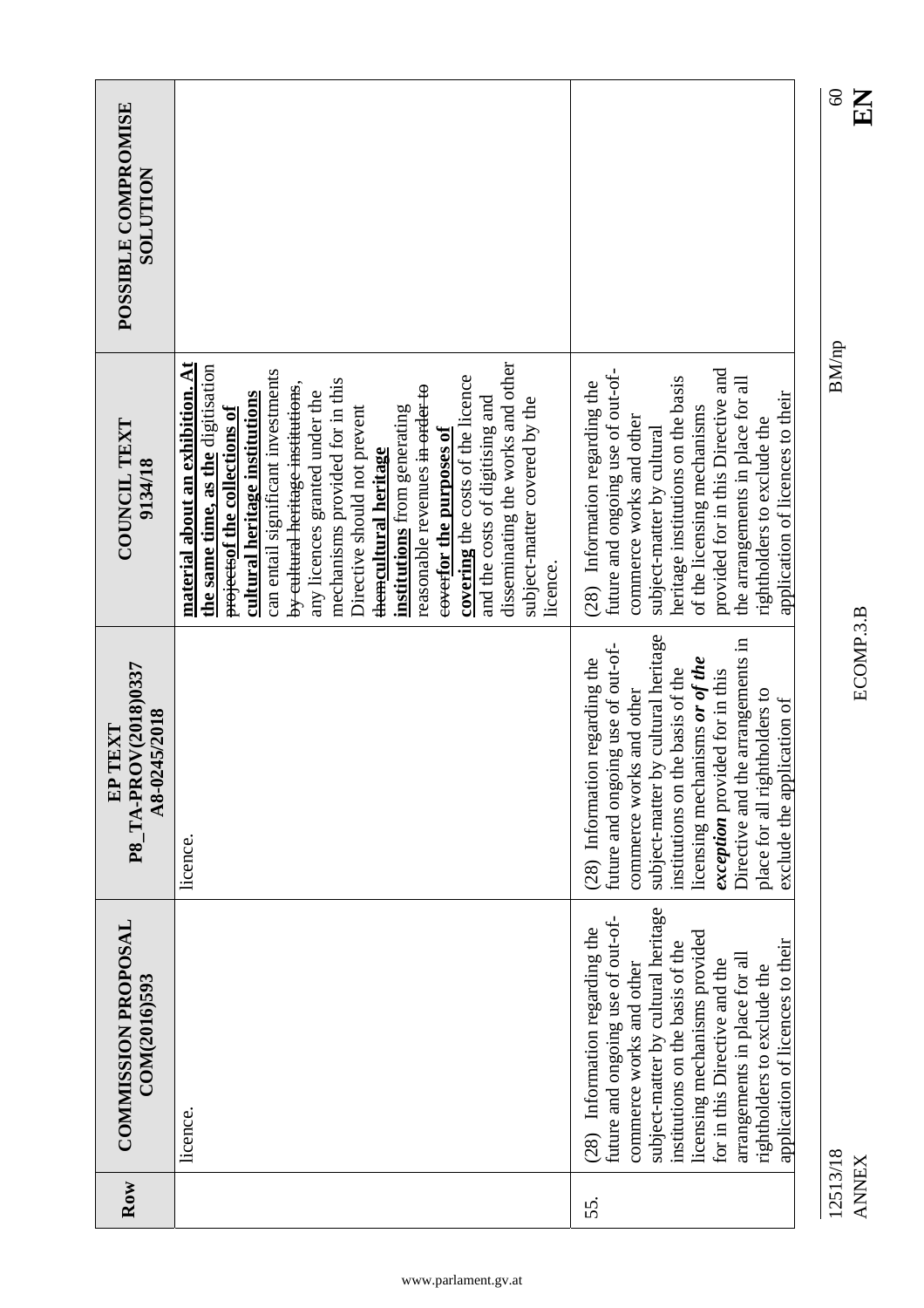| activities, financed by making use<br>portal for the Union to make such<br>public for a reasonable period of<br>single publicly accessible online<br>should be adequately publicised.<br>borders in the internal market. It<br>time before the cross-border use<br>is therefore appropriate to make<br>European Parliament and of the<br>entrusted with certain tasks and<br>of its own budgetary measures,<br>Council <sup>11</sup> , the European Union<br>takes place. Under Regulation<br>Intellectual Property Office is<br>provision for the creation of a<br>works or other subject-matter<br>This is particularly important<br>when uses take place across<br>information available to the<br>(EU) No 386/2012 of the | to make provision for the creation<br>market. It is therefore appropriate<br>make such information available<br>important when uses take place<br>licences or of the exception to<br>publicised. This is particularly<br>of a single publicly accessible<br>online portal for the Union to<br>across borders in the internal<br>their works or other subject-<br>matter should be adequately | appropriate to make provision for<br>and during the operation of the<br>both before a licence is granted<br>particularly important when uses<br>should be adequately publicised.<br>licence as appropriate. This is<br>take place across borders in the<br>the creation of a single publicly<br>accessible online portal for the<br>internal market. It is therefore<br>works or other subject-matter |  |
|-------------------------------------------------------------------------------------------------------------------------------------------------------------------------------------------------------------------------------------------------------------------------------------------------------------------------------------------------------------------------------------------------------------------------------------------------------------------------------------------------------------------------------------------------------------------------------------------------------------------------------------------------------------------------------------------------------------------------------|----------------------------------------------------------------------------------------------------------------------------------------------------------------------------------------------------------------------------------------------------------------------------------------------------------------------------------------------------------------------------------------------|-------------------------------------------------------------------------------------------------------------------------------------------------------------------------------------------------------------------------------------------------------------------------------------------------------------------------------------------------------------------------------------------------------|--|
|                                                                                                                                                                                                                                                                                                                                                                                                                                                                                                                                                                                                                                                                                                                               |                                                                                                                                                                                                                                                                                                                                                                                              |                                                                                                                                                                                                                                                                                                                                                                                                       |  |
|                                                                                                                                                                                                                                                                                                                                                                                                                                                                                                                                                                                                                                                                                                                               |                                                                                                                                                                                                                                                                                                                                                                                              |                                                                                                                                                                                                                                                                                                                                                                                                       |  |
|                                                                                                                                                                                                                                                                                                                                                                                                                                                                                                                                                                                                                                                                                                                               |                                                                                                                                                                                                                                                                                                                                                                                              |                                                                                                                                                                                                                                                                                                                                                                                                       |  |
|                                                                                                                                                                                                                                                                                                                                                                                                                                                                                                                                                                                                                                                                                                                               |                                                                                                                                                                                                                                                                                                                                                                                              |                                                                                                                                                                                                                                                                                                                                                                                                       |  |
|                                                                                                                                                                                                                                                                                                                                                                                                                                                                                                                                                                                                                                                                                                                               |                                                                                                                                                                                                                                                                                                                                                                                              |                                                                                                                                                                                                                                                                                                                                                                                                       |  |
|                                                                                                                                                                                                                                                                                                                                                                                                                                                                                                                                                                                                                                                                                                                               |                                                                                                                                                                                                                                                                                                                                                                                              |                                                                                                                                                                                                                                                                                                                                                                                                       |  |
|                                                                                                                                                                                                                                                                                                                                                                                                                                                                                                                                                                                                                                                                                                                               |                                                                                                                                                                                                                                                                                                                                                                                              |                                                                                                                                                                                                                                                                                                                                                                                                       |  |
|                                                                                                                                                                                                                                                                                                                                                                                                                                                                                                                                                                                                                                                                                                                               |                                                                                                                                                                                                                                                                                                                                                                                              |                                                                                                                                                                                                                                                                                                                                                                                                       |  |
|                                                                                                                                                                                                                                                                                                                                                                                                                                                                                                                                                                                                                                                                                                                               | a reasonable<br>to the public for                                                                                                                                                                                                                                                                                                                                                            | Union to make such information                                                                                                                                                                                                                                                                                                                                                                        |  |
|                                                                                                                                                                                                                                                                                                                                                                                                                                                                                                                                                                                                                                                                                                                               | period of time before the cross-                                                                                                                                                                                                                                                                                                                                                             | available to the public for a                                                                                                                                                                                                                                                                                                                                                                         |  |
|                                                                                                                                                                                                                                                                                                                                                                                                                                                                                                                                                                                                                                                                                                                               | border use takes place. Under                                                                                                                                                                                                                                                                                                                                                                | reasonable period of time before                                                                                                                                                                                                                                                                                                                                                                      |  |
|                                                                                                                                                                                                                                                                                                                                                                                                                                                                                                                                                                                                                                                                                                                               | Regulation (EU) No 386/2012 of                                                                                                                                                                                                                                                                                                                                                               | the eross-border-use takes place.                                                                                                                                                                                                                                                                                                                                                                     |  |
|                                                                                                                                                                                                                                                                                                                                                                                                                                                                                                                                                                                                                                                                                                                               | the European Parliament and of                                                                                                                                                                                                                                                                                                                                                               | This portal should facilitate the                                                                                                                                                                                                                                                                                                                                                                     |  |
|                                                                                                                                                                                                                                                                                                                                                                                                                                                                                                                                                                                                                                                                                                                               | the Council <sup>11</sup> , the European                                                                                                                                                                                                                                                                                                                                                     | possibility for rightholders-to                                                                                                                                                                                                                                                                                                                                                                       |  |
|                                                                                                                                                                                                                                                                                                                                                                                                                                                                                                                                                                                                                                                                                                                               | Union Intellectual Property Office                                                                                                                                                                                                                                                                                                                                                           | exclude the application of                                                                                                                                                                                                                                                                                                                                                                            |  |
|                                                                                                                                                                                                                                                                                                                                                                                                                                                                                                                                                                                                                                                                                                                               | is entrusted with certain tasks and                                                                                                                                                                                                                                                                                                                                                          | licences to their works or other                                                                                                                                                                                                                                                                                                                                                                      |  |
|                                                                                                                                                                                                                                                                                                                                                                                                                                                                                                                                                                                                                                                                                                                               | activities, financed by making use                                                                                                                                                                                                                                                                                                                                                           | subject-matter. Under                                                                                                                                                                                                                                                                                                                                                                                 |  |
| aiming at facilitating and                                                                                                                                                                                                                                                                                                                                                                                                                                                                                                                                                                                                                                                                                                    | of its own budgetary measures,                                                                                                                                                                                                                                                                                                                                                               | Regulation (EU) No 386/2012 of                                                                                                                                                                                                                                                                                                                                                                        |  |
| supporting the activities of                                                                                                                                                                                                                                                                                                                                                                                                                                                                                                                                                                                                                                                                                                  | aiming at facilitating and                                                                                                                                                                                                                                                                                                                                                                   | the European Parliament and of                                                                                                                                                                                                                                                                                                                                                                        |  |
| national authorities, the private                                                                                                                                                                                                                                                                                                                                                                                                                                                                                                                                                                                                                                                                                             | supporting the activities of                                                                                                                                                                                                                                                                                                                                                                 | the Council <sup>11</sup> , the European                                                                                                                                                                                                                                                                                                                                                              |  |
| sector and Union institutions in                                                                                                                                                                                                                                                                                                                                                                                                                                                                                                                                                                                                                                                                                              | national authorities, the private                                                                                                                                                                                                                                                                                                                                                            | Union Intellectual Property                                                                                                                                                                                                                                                                                                                                                                           |  |

Market (Trade Marks and Designs) with tasks related to the enforcement of intellectual property rights, including the assembling of public and private-sector representatives as a European Observatory on Infringements of In Market (Trade Marks and Designs) with tasks related to the enforcement of intellectual property rights, including the assembling of public and private-sector 11 Regulation (EU) No 386/2012 of the European Parliament and of the Council of 19 April 2012 on entrusting the Office for Harmonization in the Internal Regulation (EU) No 386/2012 of the European Parliament and of the Council of 19 April 2012 on entrusting the Office for Harmonization in the Internal representatives as a European Observatory on Infringements of Intellectual Property Rights (OJ L 129, 16.5.2012, p. 1–6).

12513/18 BM/np 12513/18 **ANNEX** 

 $11\,$ 

EN 61

 $\rm BM/np$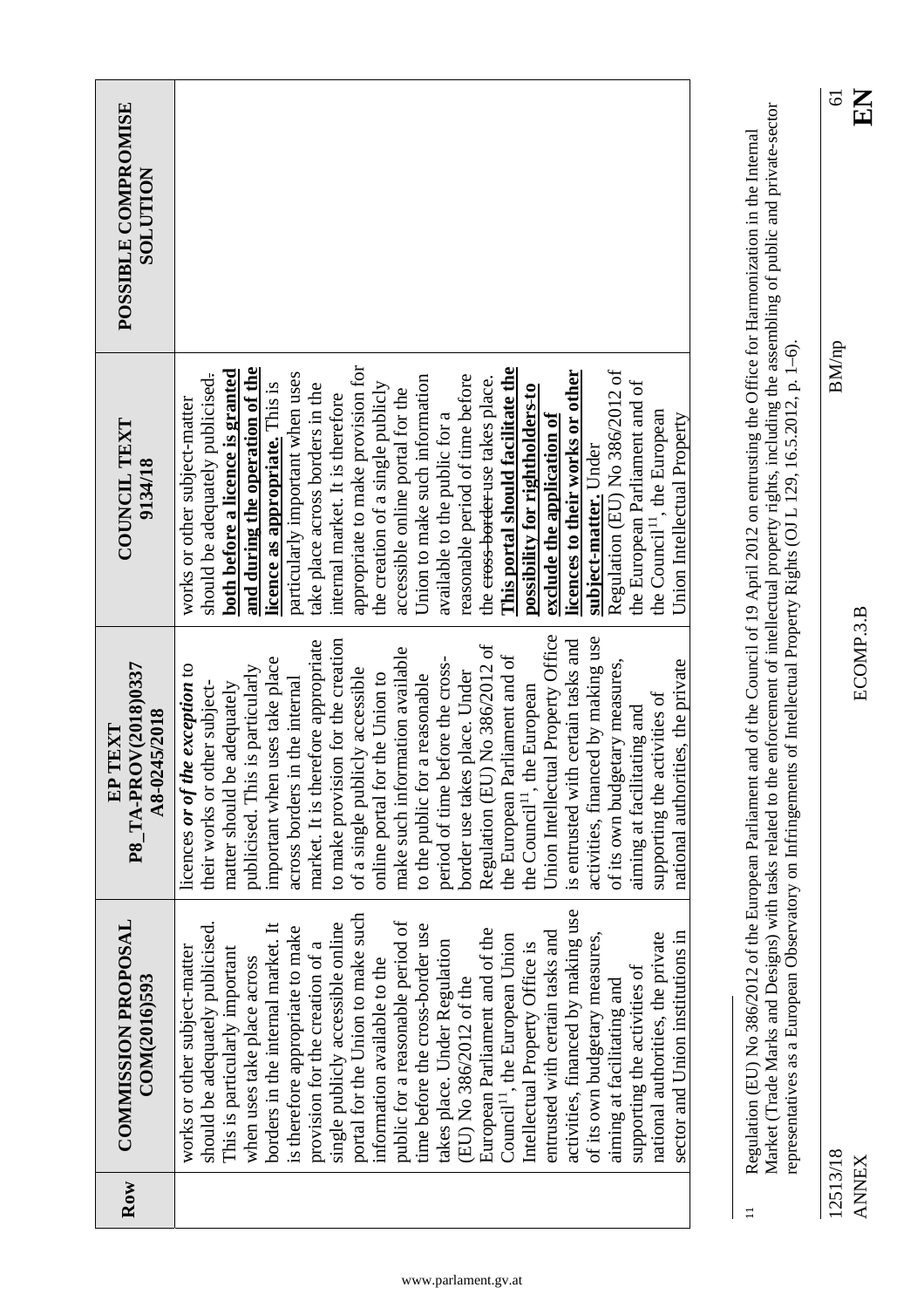| Row      | <b>COMMISSION PROPOSAL</b><br>COM(2016)593                                                                                                                                                                                                           | P8 TA-PROV(2018)0337<br>A8-0245/2018<br>EP TEXT                                                                                                                                                                                                                                          | COUNCIL TEXT<br>9134/18                                                                                                                                                                                                                                                                                                                                                                                                                                                                                                                                                                                                                                                                                                                                                                                                                                                                                                                                                    | POSSIBLE COMPROMISE<br><b>SOLUTION</b> |
|----------|------------------------------------------------------------------------------------------------------------------------------------------------------------------------------------------------------------------------------------------------------|------------------------------------------------------------------------------------------------------------------------------------------------------------------------------------------------------------------------------------------------------------------------------------------|----------------------------------------------------------------------------------------------------------------------------------------------------------------------------------------------------------------------------------------------------------------------------------------------------------------------------------------------------------------------------------------------------------------------------------------------------------------------------------------------------------------------------------------------------------------------------------------------------------------------------------------------------------------------------------------------------------------------------------------------------------------------------------------------------------------------------------------------------------------------------------------------------------------------------------------------------------------------------|----------------------------------------|
|          | intellectual property rights. It is<br>therefore appropriate to rely on<br>the fight against, including the<br>prevention of, infringement of<br>manage the European portal<br>that Office to establish and<br>making such information<br>available. | intellectual property rights. It is<br>sector and Union institutions in<br>therefore appropriate to rely on<br>the fight against, including the<br>prevention of, infringement of<br>manage the European portal<br>that Office to establish and<br>making such information<br>available. | be taken on a case-by-case basis<br>publicity measures may need to<br>appropriate to rely on that Office<br>the portal, further appropriate<br>making use of its own budgetary<br>activities of national authorities,<br>information available through<br>channels of communication to<br>tasks and activities, financed by<br>additional publicity measures<br>Office is entrusted with certain<br>institutions in the fight against,<br>through the use of additional<br>necessity, the nature and the<br>facilitating and supporting the<br>property rights. It is therefore<br>European portal making such<br>the private sector and Union<br>to establish and manage the<br>including the prevention of,<br>infringement of intellectual<br>rightholders, for example<br>reach a wider public. The<br>measuresmeans, aiming at<br>information available. In<br>geographic scope of the<br>in order to increase the<br>addition to making the<br>awareness of affected |                                        |
| 12513/18 |                                                                                                                                                                                                                                                      |                                                                                                                                                                                                                                                                                          | <b>BM/np</b>                                                                                                                                                                                                                                                                                                                                                                                                                                                                                                                                                                                                                                                                                                                                                                                                                                                                                                                                                               | $\mathcal{O}$                          |

## ANNEX ECOMP.3.B **EN** 12513/18<br>ANNEX

12513/18 BM/np

ECOMP.3.B

 $\frac{62}{E}$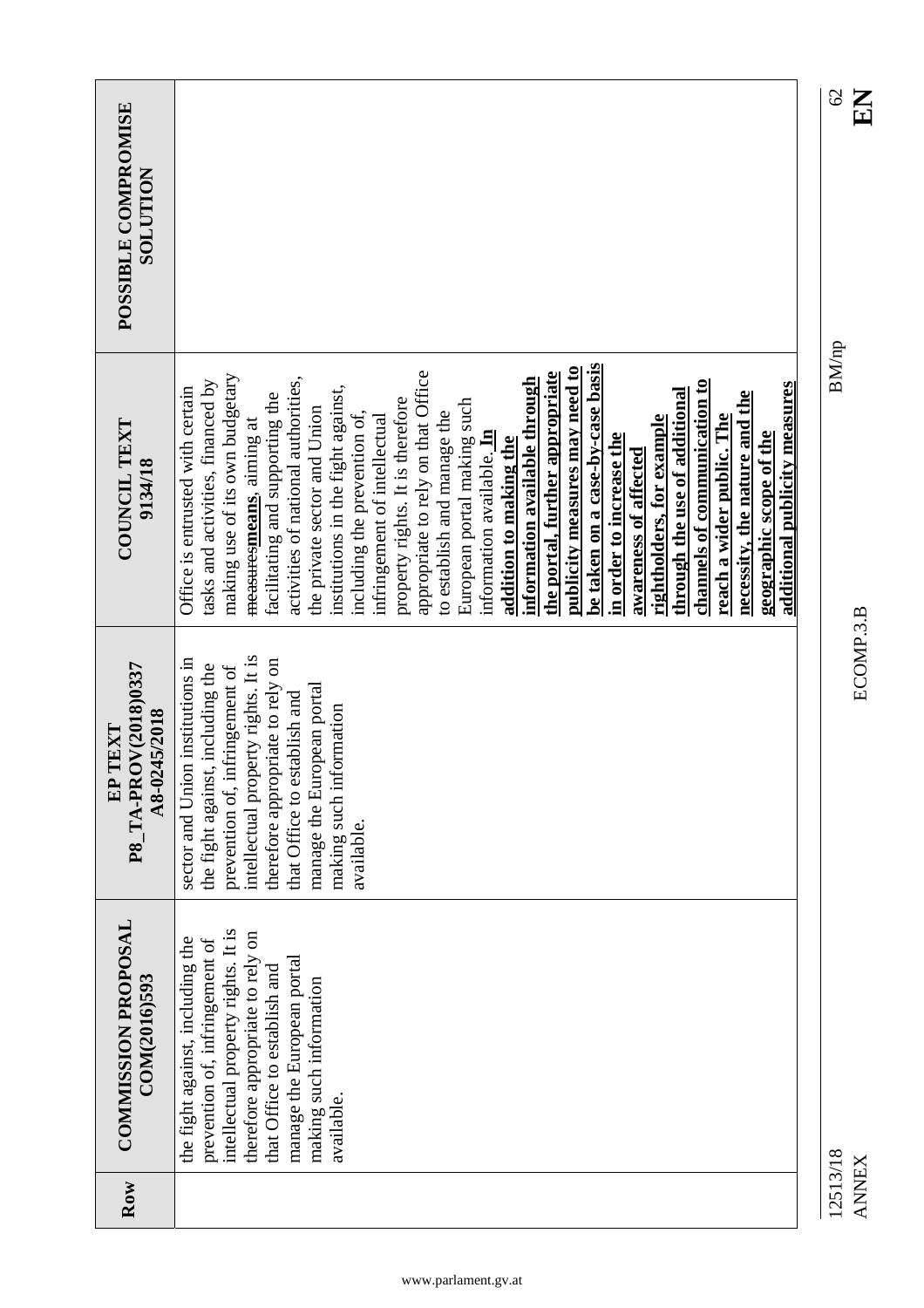|                                                         |                                                                                                                                                                                                                                                                                                               |                                                                                                                                                                                                                                                                                                                                                                                                                                                                                                                                                                                                              | 63           | KE           |
|---------------------------------------------------------|---------------------------------------------------------------------------------------------------------------------------------------------------------------------------------------------------------------------------------------------------------------------------------------------------------------|--------------------------------------------------------------------------------------------------------------------------------------------------------------------------------------------------------------------------------------------------------------------------------------------------------------------------------------------------------------------------------------------------------------------------------------------------------------------------------------------------------------------------------------------------------------------------------------------------------------|--------------|--------------|
| POSSIBLE COMPROMISE<br><b>NOLLTIDR</b>                  |                                                                                                                                                                                                                                                                                                               |                                                                                                                                                                                                                                                                                                                                                                                                                                                                                                                                                                                                              |              |              |
| <b>COUNCIL TEXT</b><br>9134/18                          | other subject-matter, the terms<br>of the licences and the existing<br>characteristics of the relevant<br><b>Publicity measures should be</b><br>effective without the need to<br>practices in Member States.<br>out-of-commerce works or<br>inform each rightholder<br>should depend on the<br>individually. | for in this Directive to facilitate<br>the collective licensing of rights<br>of cultural heritage institutions<br>covered works or other subject<br>matter. These measures should<br>should be without prejudice to<br>the use of such works or other<br>permanently in the collections<br>out-of-commerce status of the<br>other subject-matter that are<br>in out-of-commerce works or<br>(28a) The measures provided<br>provided for in Union law or<br>under other licences with an<br>licensing is not based on the<br>extended effect, where such<br>exceptions or limitations<br>subject-matter under | <b>BM/np</b> |              |
| <b>EP TEXT<br/>P8_TA-PROV(2018)0337</b><br>A8-0245/2018 |                                                                                                                                                                                                                                                                                                               |                                                                                                                                                                                                                                                                                                                                                                                                                                                                                                                                                                                                              |              | ECOMP.3.B    |
| <b>COMMISSION PROPOSAL</b><br>COM(2016)593              |                                                                                                                                                                                                                                                                                                               |                                                                                                                                                                                                                                                                                                                                                                                                                                                                                                                                                                                                              |              |              |
| Row                                                     |                                                                                                                                                                                                                                                                                                               | 56.                                                                                                                                                                                                                                                                                                                                                                                                                                                                                                                                                                                                          | 12513/18     | <b>ANNEX</b> |

S<br>EN<br>S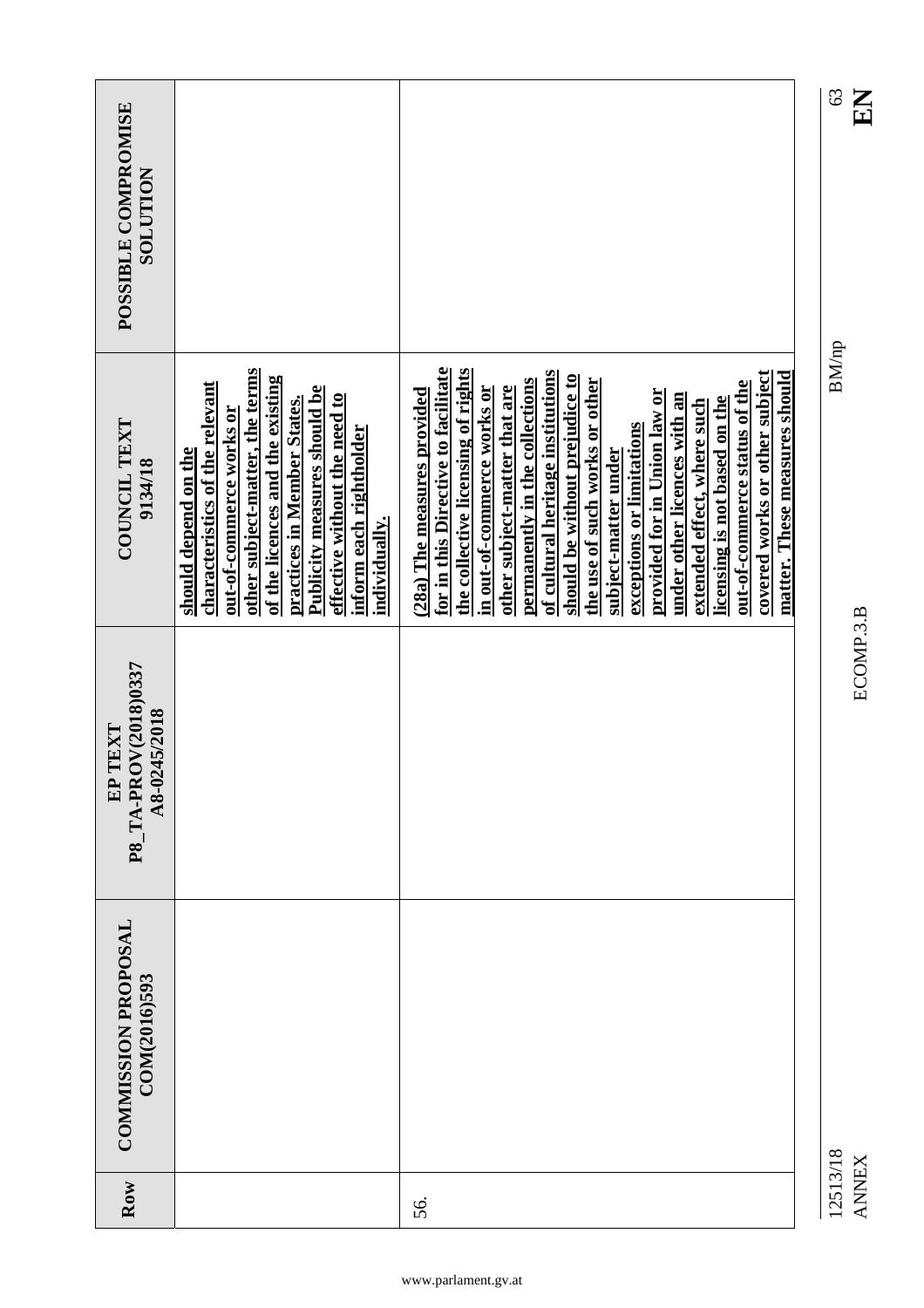|                                                                             |                                                                                                                                                                                                                              |                                                                                                                                                                                                                                                                                                                                                                                                                                                                                                                                                                                                                                                               | $\mathcal{Q}$<br>$\mathbf{E}$ |
|-----------------------------------------------------------------------------|------------------------------------------------------------------------------------------------------------------------------------------------------------------------------------------------------------------------------|---------------------------------------------------------------------------------------------------------------------------------------------------------------------------------------------------------------------------------------------------------------------------------------------------------------------------------------------------------------------------------------------------------------------------------------------------------------------------------------------------------------------------------------------------------------------------------------------------------------------------------------------------------------|-------------------------------|
| POSSIBLE COMPROMISE<br><b>NOLLTIDR</b>                                      |                                                                                                                                                                                                                              |                                                                                                                                                                                                                                                                                                                                                                                                                                                                                                                                                                                                                                                               |                               |
|                                                                             |                                                                                                                                                                                                                              |                                                                                                                                                                                                                                                                                                                                                                                                                                                                                                                                                                                                                                                               | <b>BM/np</b>                  |
| COUNCIL TEXT<br>9134/18                                                     | use of out of commerce works<br>organisation and users other<br>national mechanisms for the<br>also be without prejudice to<br>based on licences between<br>collective management<br>than cultural heritage<br>institutions. | parties requires the availability<br>(28b) Mechanisms of collective<br>mechanisms, such as extended<br>established practice in several<br>whether they have authorised<br>mandates or presumptions of<br>framework that works for all<br>management organisation to<br>offer licences as a collective<br><b>Member States and may be</b><br>rightholders irrespective of<br>licensing body on behalf of<br>licensing with an extended<br>representation, are a well-<br>the organisation to do so.<br>$\mathcal{L}$<br>collective licensing, legal<br>effect allow a collective<br>used in different areas.<br>Systems built on such<br>functioning copyright |                               |
| <b>DV(2018)0337</b><br>A8-0245/2018<br>TEXT<br>EP <sub>1</sub><br>P8_TA-PRC |                                                                                                                                                                                                                              |                                                                                                                                                                                                                                                                                                                                                                                                                                                                                                                                                                                                                                                               | ECOMP.3.B                     |
| <b>COMMISSION PROPOSAL</b><br>COM(2016)593                                  |                                                                                                                                                                                                                              |                                                                                                                                                                                                                                                                                                                                                                                                                                                                                                                                                                                                                                                               |                               |
| Row                                                                         |                                                                                                                                                                                                                              | 57.                                                                                                                                                                                                                                                                                                                                                                                                                                                                                                                                                                                                                                                           | 12513/18<br><b>ANNEX</b>      |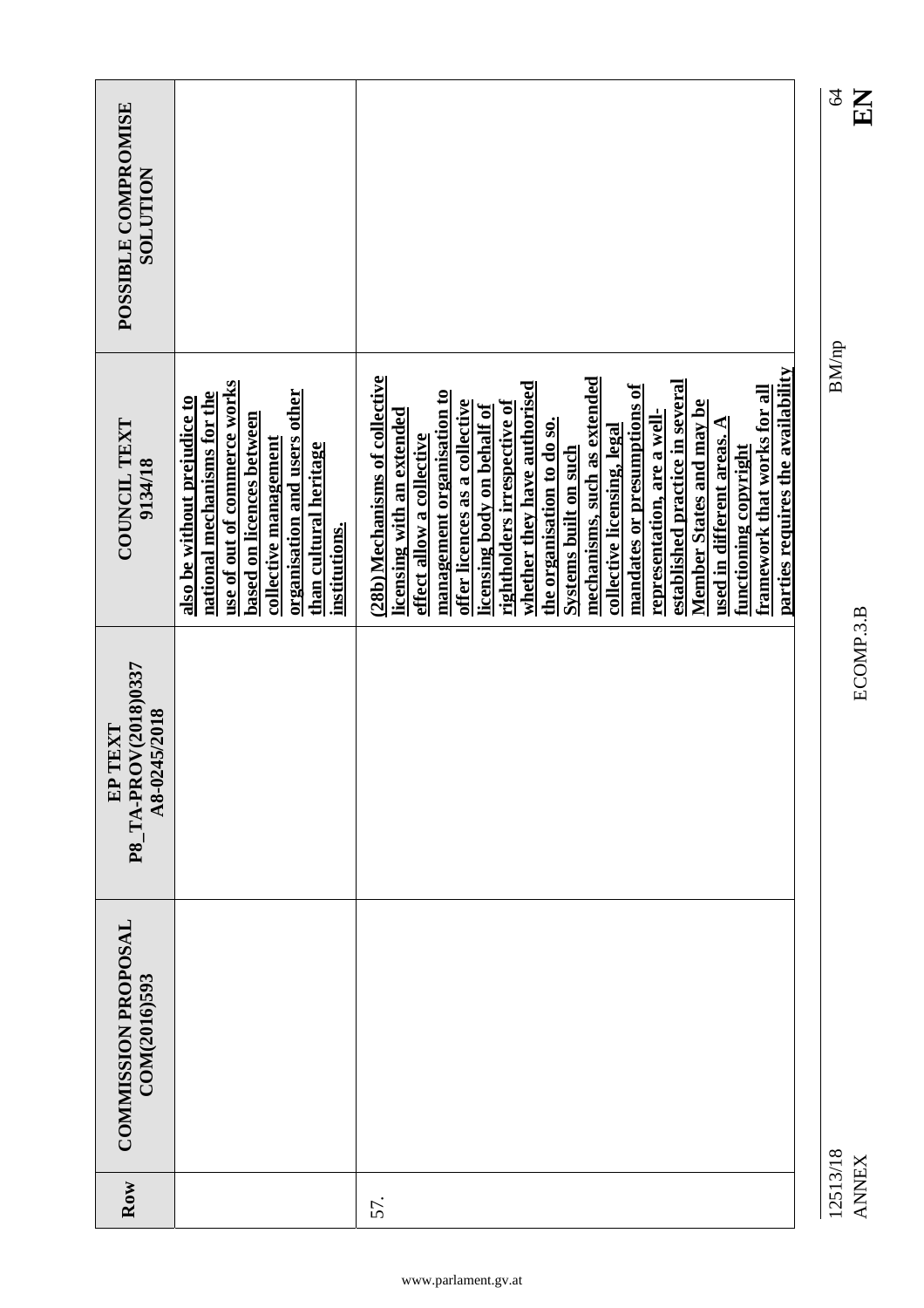|                                                                         |                                                                                                                                                                                                                                                                                                                                                                                                                                                                                                                                              |                                                                                                                                                                                                                                                                                                                                                                           | 65<br>$\mathbf{E}$       |
|-------------------------------------------------------------------------|----------------------------------------------------------------------------------------------------------------------------------------------------------------------------------------------------------------------------------------------------------------------------------------------------------------------------------------------------------------------------------------------------------------------------------------------------------------------------------------------------------------------------------------------|---------------------------------------------------------------------------------------------------------------------------------------------------------------------------------------------------------------------------------------------------------------------------------------------------------------------------------------------------------------------------|--------------------------|
| POSSIBLE COMPROMISE<br><b>NOLLTIDR</b>                                  |                                                                                                                                                                                                                                                                                                                                                                                                                                                                                                                                              |                                                                                                                                                                                                                                                                                                                                                                           |                          |
|                                                                         |                                                                                                                                                                                                                                                                                                                                                                                                                                                                                                                                              |                                                                                                                                                                                                                                                                                                                                                                           |                          |
| COUNCIL TEXT<br>9134/18                                                 | large volumes of works or other<br>subject-matter for certain types<br>mechanisms for the licensing of<br>rightholders) or organised on a<br>their rightholder members (or<br>licensing organisations, which<br>works. Member States should<br>licences covering potentially<br>of these proportionate, legal<br>solutions, allowing relevant<br>not for profit basis, to offer<br>are owned or controlled by<br>therefore be able to rely on<br>of use, and distribute the<br>entities representing<br>revenue received to<br>rightholders. | enable the use of these works or<br>together with the usually large<br>prohibitively high and without<br>amount of works involved, the<br>(28c) In the case of some uses,<br>transaction cost of individual<br>transactions in these areas to<br>mechanisms all the required<br>effective collective licensing<br>rights clearance with every<br>concerned rightholder is | <b>BM/np</b>             |
| P8_TA-PROV(2018)0337<br>A8-0245/2018<br>TEXT<br>$\mathbf{E} \mathbf{P}$ |                                                                                                                                                                                                                                                                                                                                                                                                                                                                                                                                              |                                                                                                                                                                                                                                                                                                                                                                           | ECOMP.3.B                |
| <b>COMMISSION PROPOSAL</b><br>COM(2016)593                              |                                                                                                                                                                                                                                                                                                                                                                                                                                                                                                                                              |                                                                                                                                                                                                                                                                                                                                                                           |                          |
| Row                                                                     |                                                                                                                                                                                                                                                                                                                                                                                                                                                                                                                                              | 58.                                                                                                                                                                                                                                                                                                                                                                       | 12513/18<br><b>ANNEX</b> |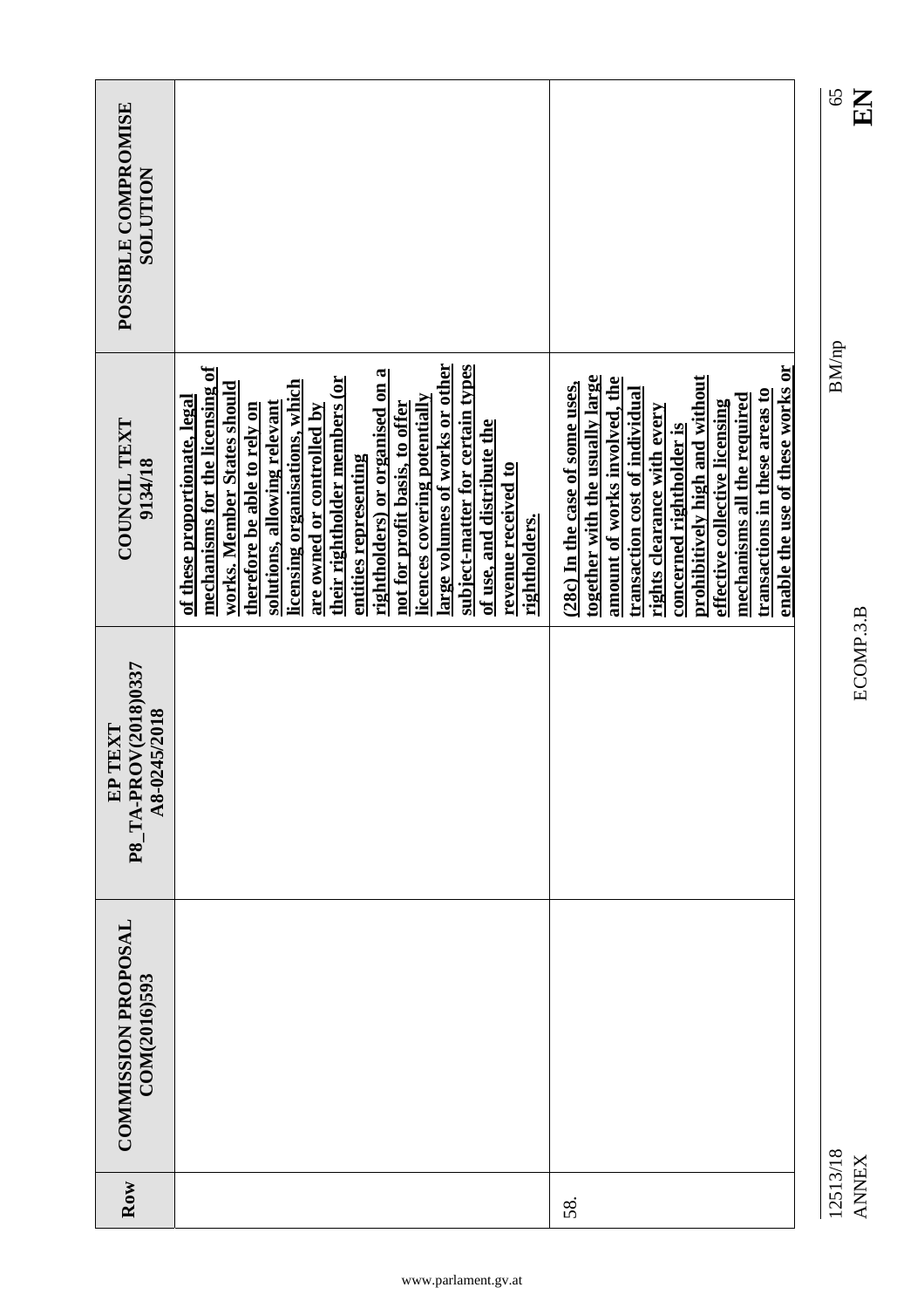| POSSIBLE COMPROMISE<br>NOLLLIN                                   |                                                                                                                                                                                                                                                                                                                                                                                                                                                                                                                                                                                                                                                                       |                                                                                                                                                                                                                                         |
|------------------------------------------------------------------|-----------------------------------------------------------------------------------------------------------------------------------------------------------------------------------------------------------------------------------------------------------------------------------------------------------------------------------------------------------------------------------------------------------------------------------------------------------------------------------------------------------------------------------------------------------------------------------------------------------------------------------------------------------------------|-----------------------------------------------------------------------------------------------------------------------------------------------------------------------------------------------------------------------------------------|
| COUNCIL TEXT<br>9134/18                                          | for covering all works and other<br>possible to conclude agreements<br>unlikely to take place. Extended<br>in areas affected by this market<br>providing full legal certainty to<br>to right holders to benefit from<br>collective licensing and similar<br>provide an exhaustive solution<br>provide a further opportunity<br>These mechanisms serve as a<br>users. At the same time, they<br>collective licensing does not<br>subject-matter to be used.<br>mechanisms have made it<br>the legitimate use of their<br>complement to collective<br>failure where traditional<br>other subject matter are<br>individual mandates, by<br>management based on<br>works. | <u>offer flexible licensing solutions</u><br>increasing use of such schemes<br>beneficial to further clarify in<br>importance of the ability to<br>(28d) Given the increasing<br>in the digital age, and the<br>in Member States, it is |
| <b>DV(2018)0337</b><br>A8-0245/2018<br>TEXT<br>P8_TA-PR<br>$E$ P |                                                                                                                                                                                                                                                                                                                                                                                                                                                                                                                                                                                                                                                                       |                                                                                                                                                                                                                                         |
| <b>COMMISSION PROPOSAL</b><br>COM(2016)593                       |                                                                                                                                                                                                                                                                                                                                                                                                                                                                                                                                                                                                                                                                       |                                                                                                                                                                                                                                         |
| Row                                                              |                                                                                                                                                                                                                                                                                                                                                                                                                                                                                                                                                                                                                                                                       | 59.                                                                                                                                                                                                                                     |

12513/18 BM/np ANNEX ECOMP.3.B **EN** 12513/18<br>ANNEX

ECOMP.3.B

 $rac{66}{E}$ 

 $\rm BM/np$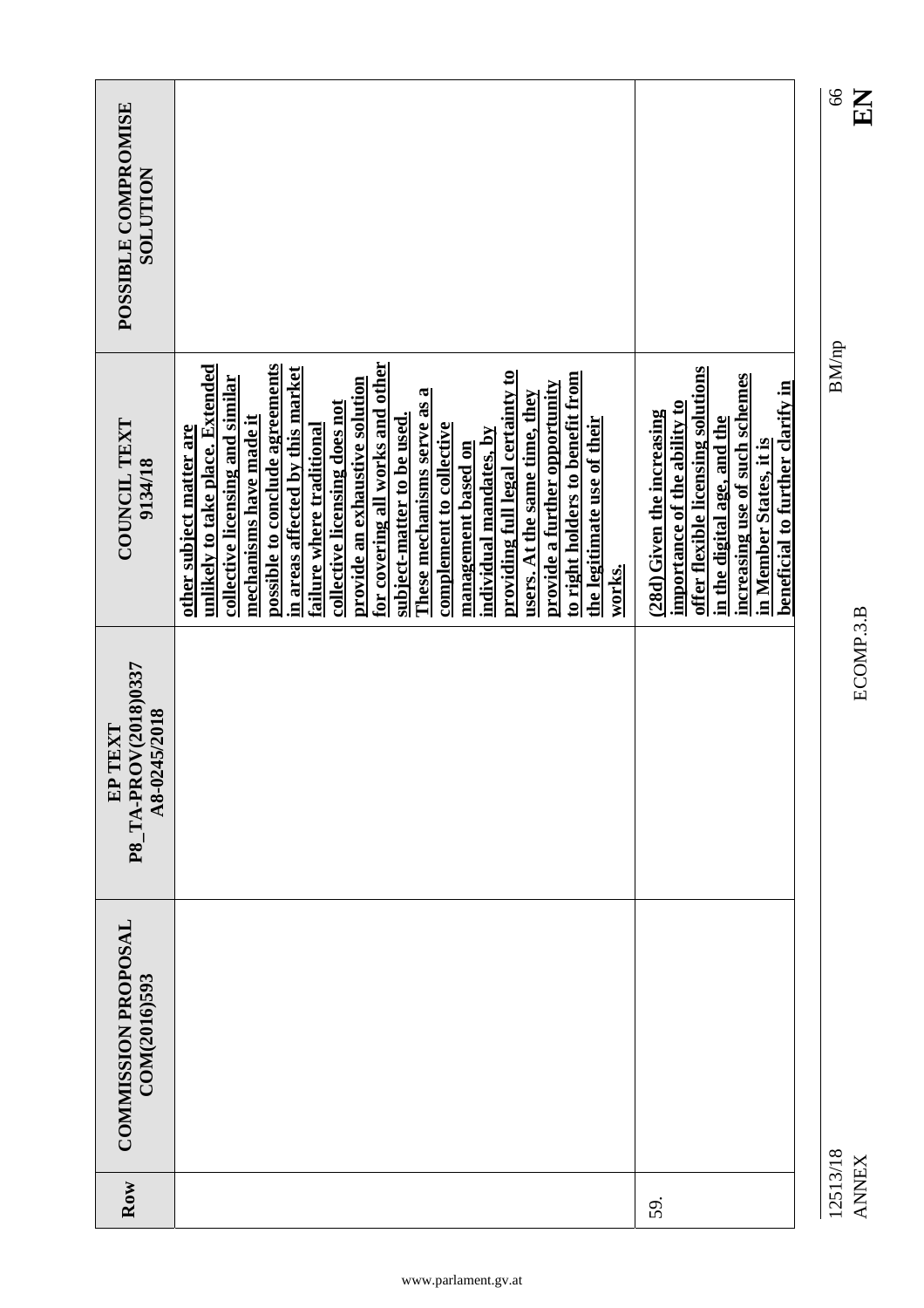| POSSIBLE COMPROMISE<br><b>NOLLTIDR</b>          |                                                                                                                                                                                                                                                                                                                                                                                                                                                                                                                                                                                                                                                                                                                                                                                                                                                                                                                                                   |  |
|-------------------------------------------------|---------------------------------------------------------------------------------------------------------------------------------------------------------------------------------------------------------------------------------------------------------------------------------------------------------------------------------------------------------------------------------------------------------------------------------------------------------------------------------------------------------------------------------------------------------------------------------------------------------------------------------------------------------------------------------------------------------------------------------------------------------------------------------------------------------------------------------------------------------------------------------------------------------------------------------------------------|--|
| <b>COUNCIL TEXT</b><br>9134/18                  | otherwise provided for in Union<br>Member States should have the<br>schemes would only have effect<br>safeguards provided for in this<br>licensing mechanisms allowing<br>Directive and in full respect of<br>in the territory of the Member<br>have flexibility in choosing the<br>other subject-matter to extend<br>allowing licences for works or<br>licences, on a voluntary basis,<br>rightholders have authorised<br>circumstances, subject to the<br>to the rights of rightholders<br>accordance with their legal<br>law. Member States should<br>related to copyright. These<br>specific type of mechanism<br>introduce such schemes in<br>irrespective of whether all<br>organisations to conclude<br>the organisation to do so.<br>international obligations<br><b>State concerned, unless</b><br>Union law the status of<br>ability to maintain and<br>traditions, practices or<br>collective management<br><b>Jnion law and their</b> |  |
| EP TEXT<br>P8_TA-PROV(2018)0337<br>A8-0245/2018 |                                                                                                                                                                                                                                                                                                                                                                                                                                                                                                                                                                                                                                                                                                                                                                                                                                                                                                                                                   |  |
| <b>COMMISSION PROPOSAL</b><br>COM(2016)593      |                                                                                                                                                                                                                                                                                                                                                                                                                                                                                                                                                                                                                                                                                                                                                                                                                                                                                                                                                   |  |
| Row                                             |                                                                                                                                                                                                                                                                                                                                                                                                                                                                                                                                                                                                                                                                                                                                                                                                                                                                                                                                                   |  |

12513/18 BM/np 12513/18<br>ANNEX

## ANNEX ECOMP.3.B **EN**

ECOMP.3.B

 $\rm BM/np$ 

 $\frac{67}{10}$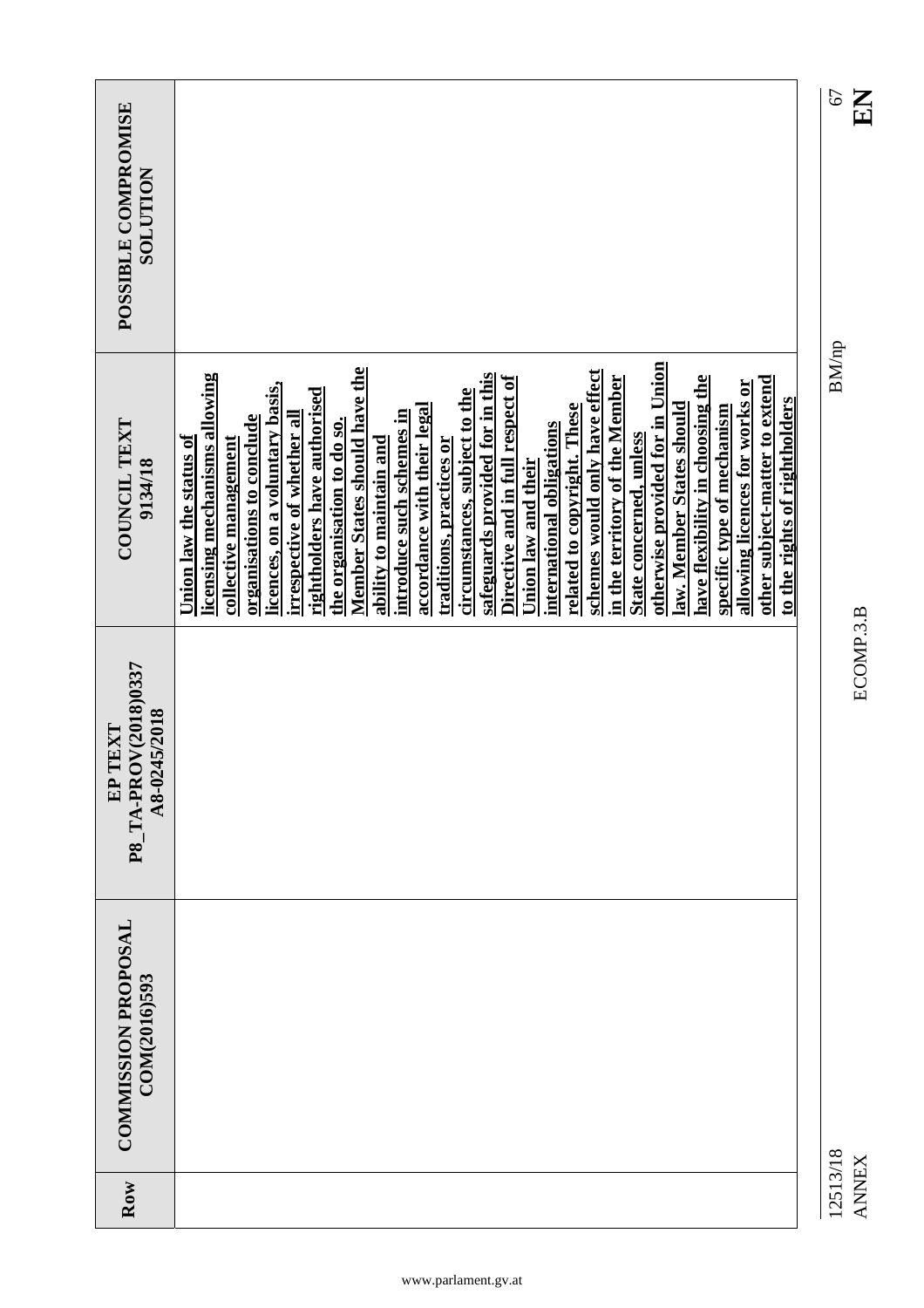| POSSIBLE COMPROMISE<br>NOLLLIN                                   |                                                                                                                                                                                                                                                                                                                                                                                                                                                                                                                                                                                                                                      |                                                                                                                                                                                                                                                                                                          |
|------------------------------------------------------------------|--------------------------------------------------------------------------------------------------------------------------------------------------------------------------------------------------------------------------------------------------------------------------------------------------------------------------------------------------------------------------------------------------------------------------------------------------------------------------------------------------------------------------------------------------------------------------------------------------------------------------------------|----------------------------------------------------------------------------------------------------------------------------------------------------------------------------------------------------------------------------------------------------------------------------------------------------------|
| COUNCIL TEXT<br>9134/18                                          | presumptions of representation.<br>guarantees sufficient protection<br>may include extended collective<br>management or other collective<br>The provisions of this Directive<br>organisation that concludes the<br>rightholders. Such mechanisms<br>extended effect, such as the one<br>concerning collective licensing<br>possibilities of Member States<br>to apply mandatory collective<br>licensing mechanisms with an<br>that have not authorised the<br>licensing, legal mandate and<br>should not affect existing<br><u>agreement, as long as it</u><br>included in Article 3 of<br>Directive 93/83/EEC.<br>of the non-member | mechanisms are only applied in<br>where obtaining authorisations<br>degree that makes the required<br>(28e) It is important that such<br>onerous and impractical to a<br>individual basis is typically<br>licensing transaction, i.e. a<br>well-defined areas of uses,<br><u>from rightholders on an</u> |
| <b>DV(2018)0337</b><br>A8-0245/2018<br>TEXT<br>P8_TA-PR<br>$E$ P |                                                                                                                                                                                                                                                                                                                                                                                                                                                                                                                                                                                                                                      |                                                                                                                                                                                                                                                                                                          |
| <b>COMMISSION PROPOSAL</b><br>COM(2016)593                       |                                                                                                                                                                                                                                                                                                                                                                                                                                                                                                                                                                                                                                      |                                                                                                                                                                                                                                                                                                          |
| Row                                                              |                                                                                                                                                                                                                                                                                                                                                                                                                                                                                                                                                                                                                                      | ල.                                                                                                                                                                                                                                                                                                       |

 $\frac{8}{2}$ 

 $\rm BM/np$ 

www.parlament.gv.at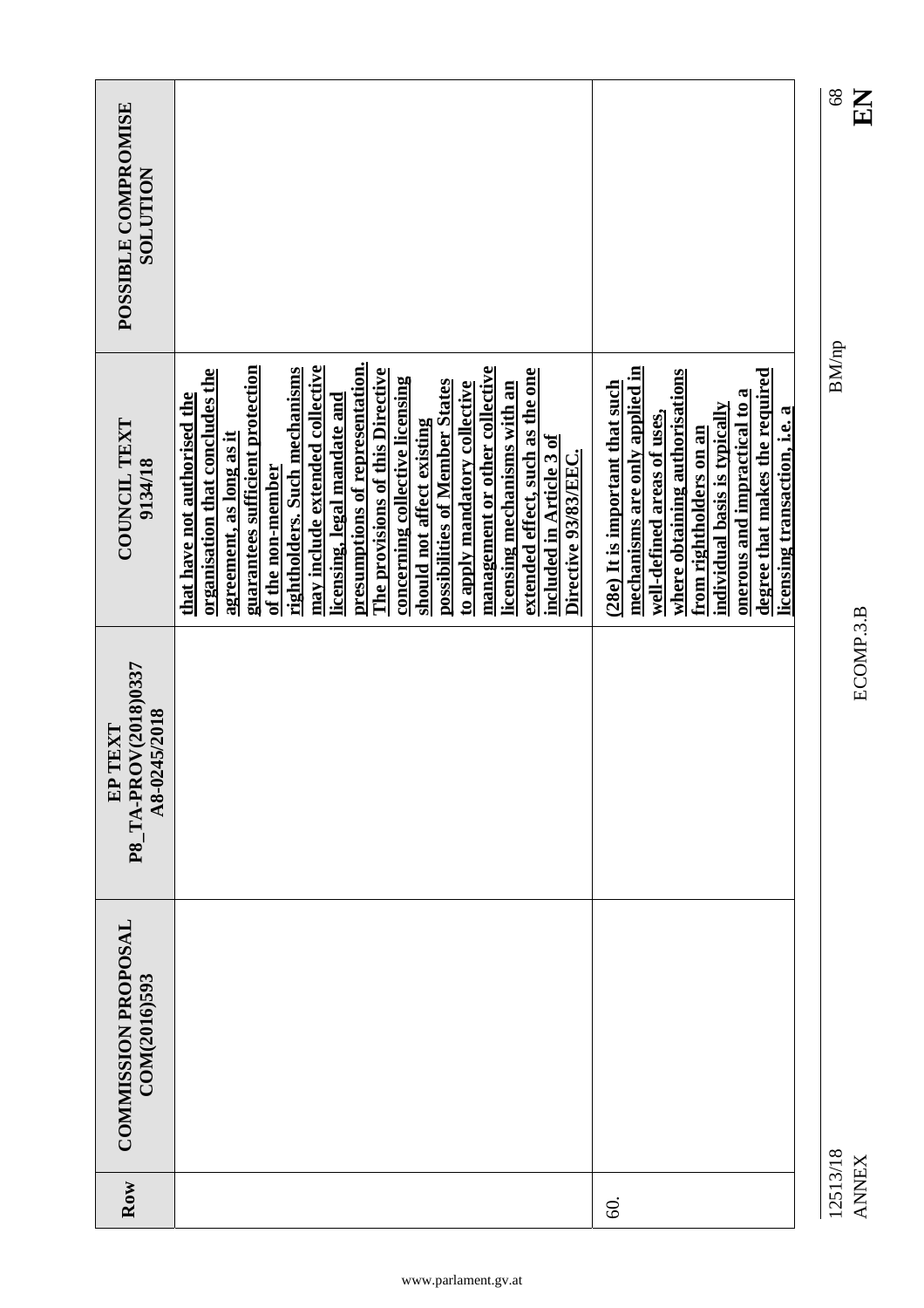|                                                                        |                                                                                                                                                                                                                                                                                                                                                                                                                                                                                                                                                                                      |                                                                                                                                                                                                                                                                                                                            | 69<br>$\mathbf{E}$       |
|------------------------------------------------------------------------|--------------------------------------------------------------------------------------------------------------------------------------------------------------------------------------------------------------------------------------------------------------------------------------------------------------------------------------------------------------------------------------------------------------------------------------------------------------------------------------------------------------------------------------------------------------------------------------|----------------------------------------------------------------------------------------------------------------------------------------------------------------------------------------------------------------------------------------------------------------------------------------------------------------------------|--------------------------|
| POSSIBLE COMPROMISE<br><b>NOLLTIDR</b>                                 |                                                                                                                                                                                                                                                                                                                                                                                                                                                                                                                                                                                      |                                                                                                                                                                                                                                                                                                                            |                          |
| COUNCIL TEXT<br>9134/18                                                | to occur due to the nature of the<br>rights nor deprives rightholders<br>important that the licensed use<br>economic value of the relevant<br>involved rightholders unlikely<br>appropriate safeguards are in<br>place to protect the legitimate<br>interests of rightholders that<br>benefits. Moreover, Member<br>neither affects adversely the<br>use or of the types of works<br>are not represented by the<br><b>States should ensure that</b><br>of significant commercial<br>licence that covers all the<br>organisation offering the<br>concerned. It is equally<br>licence. | subject of the licence. To ensure<br>(28f) Specifically, to justify the<br>and of the rights which are the<br>works or other subject-matter<br>mechanisms, the organisation<br>representative of the types of<br>should be, on the basis of<br>rightholders, sufficiently<br>extended effect of the<br>authorisations from | <b>BM/np</b>             |
| P8_TA-PROV(2018)0337<br>A8-0245/2018<br>TEXT<br>$\mathbf{E}\mathbf{P}$ |                                                                                                                                                                                                                                                                                                                                                                                                                                                                                                                                                                                      |                                                                                                                                                                                                                                                                                                                            | ECOMP.3.B                |
| <b>COMMISSION PROPOSAL</b><br>COM(2016)593                             |                                                                                                                                                                                                                                                                                                                                                                                                                                                                                                                                                                                      |                                                                                                                                                                                                                                                                                                                            |                          |
| Row                                                                    |                                                                                                                                                                                                                                                                                                                                                                                                                                                                                                                                                                                      | $\overline{d}$ .                                                                                                                                                                                                                                                                                                           | 12513/18<br><b>ANNEX</b> |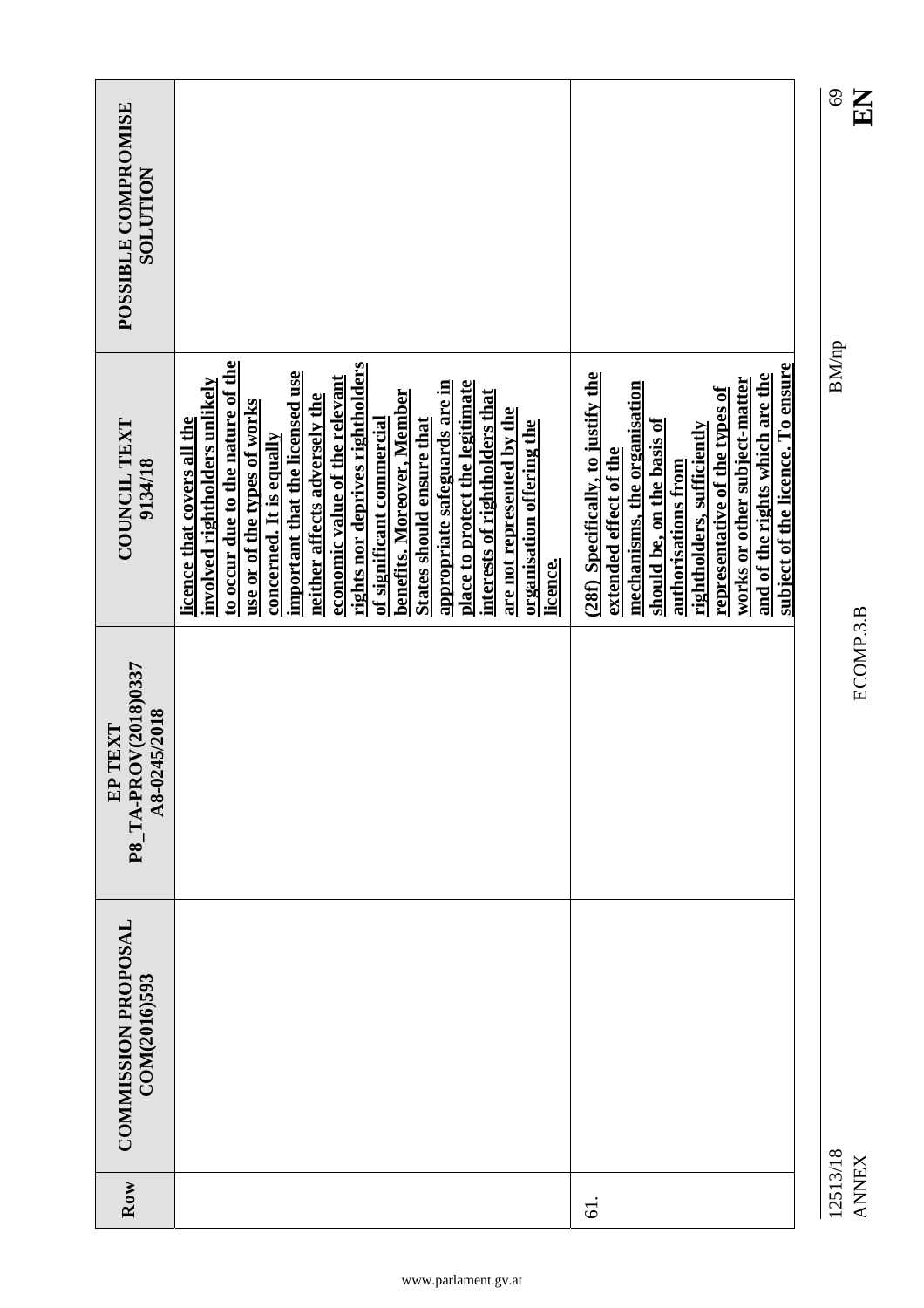| Row      | <b>COMMISSION PROPOSAL</b><br>COM(2016)593 | <b>EP TEXT<br/>P8_TA-PROV(2018)0337</b><br>A8-0245/2018<br>TEXT | COUNCIL TEXT<br>9134/18                                                                                                                                                                                                                                                                                                                                                                                                                                                                                                                                                                                                                                                                                                                                                                                                                                                                                                                                                | POSSIBLE COMPROMISE<br><b>SOLUTION</b> |
|----------|--------------------------------------------|-----------------------------------------------------------------|------------------------------------------------------------------------------------------------------------------------------------------------------------------------------------------------------------------------------------------------------------------------------------------------------------------------------------------------------------------------------------------------------------------------------------------------------------------------------------------------------------------------------------------------------------------------------------------------------------------------------------------------------------------------------------------------------------------------------------------------------------------------------------------------------------------------------------------------------------------------------------------------------------------------------------------------------------------------|----------------------------------------|
|          |                                            |                                                                 | matter for all uses and works or<br>treatment should be guaranteed<br>works that would be prejudicial<br>application of such mechanisms<br>allocation of legal responsibility<br>to all rightholders whose works<br>individually. In order to ensure<br>to their works or other subject-<br>are exploited under the licence<br>throughout the duration of the<br>to their interests, rightholders<br>legal certainty and confidence<br>as regards, notably, access to<br>retain control of their works,<br>and prevent any uses of their<br>measures should be effective<br>information on the licensing<br>other subject-matter, or for<br>in the mechanisms Member<br>that rightholders can easily<br>licence without the need to<br>opportunity to exclude the<br>for uses authorised by the<br>must be given an effective<br>States may determine the<br>licence agreement. Equal<br>inform each rightholder<br>remuneration. Publicity<br>and the distribution of |                                        |
| 12513/18 |                                            |                                                                 | <b>BM/np</b>                                                                                                                                                                                                                                                                                                                                                                                                                                                                                                                                                                                                                                                                                                                                                                                                                                                                                                                                                           | $\sqrt{2}$                             |

 $\sum_{0\angle}$ 

12513/18 BM/np 70 12513/18<br>ANNEX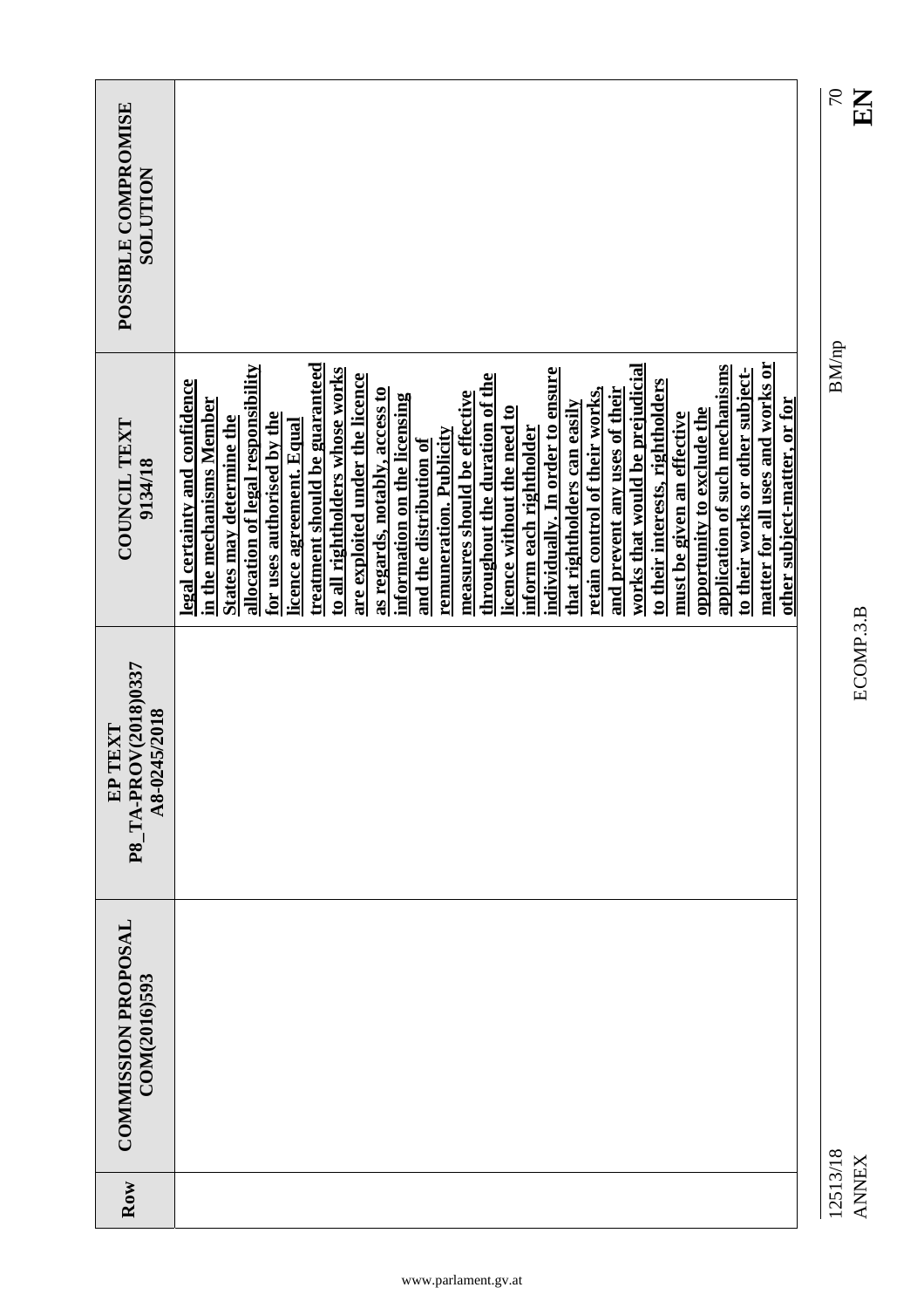|                                                         |                                                                                                                                                                                                                                                        |                                                                                                                                                                                                                                                                                                                                                                                                                                                                                                                                                                                                                                                                                  | $\mathbf{K}$<br>$\overline{7}$ |
|---------------------------------------------------------|--------------------------------------------------------------------------------------------------------------------------------------------------------------------------------------------------------------------------------------------------------|----------------------------------------------------------------------------------------------------------------------------------------------------------------------------------------------------------------------------------------------------------------------------------------------------------------------------------------------------------------------------------------------------------------------------------------------------------------------------------------------------------------------------------------------------------------------------------------------------------------------------------------------------------------------------------|--------------------------------|
| POSSIBLE COMPROMISE<br><b>SOLUTION</b>                  |                                                                                                                                                                                                                                                        |                                                                                                                                                                                                                                                                                                                                                                                                                                                                                                                                                                                                                                                                                  |                                |
| <b>COUNCIL TEXT</b><br>9134/18                          | specific uses and works or other<br>terminated within a reasonable<br>subject-matter. In such cases,<br>measures are appropriate to<br>period. Member States may<br>any ongoing uses should be<br>also decide that additional<br>protect rightholders. | a result of these mechanisms, as<br>the licences granted. The ability<br>to operate a licence under these<br>legislation or, if the underlying<br>should always be carefully and<br>scope of any licence granted as<br>practices applied as a result of<br>by their right holder members<br>are either owned or controlled<br>limited to organisations which<br>such general provisions, or in<br>or which operate on a not for<br>ensure that the purpose and<br>(28g) Member States should<br>mechanisms should also be<br>clearly defined in national<br>provision, in the licensing<br>well as the possible users,<br>profit basis, regulated by<br>legislation is a general | BM/np                          |
| <b>EP TEXT<br/>P8_TA-PROV(2018)0337</b><br>A8-0245/2018 |                                                                                                                                                                                                                                                        |                                                                                                                                                                                                                                                                                                                                                                                                                                                                                                                                                                                                                                                                                  | ECOMP.3.B                      |
| <b>COMMISSION PROPOSAL</b><br>COM(2016)593              |                                                                                                                                                                                                                                                        |                                                                                                                                                                                                                                                                                                                                                                                                                                                                                                                                                                                                                                                                                  |                                |
| Row                                                     |                                                                                                                                                                                                                                                        | S.                                                                                                                                                                                                                                                                                                                                                                                                                                                                                                                                                                                                                                                                               | 12513/18<br><b>ANNEX</b>       |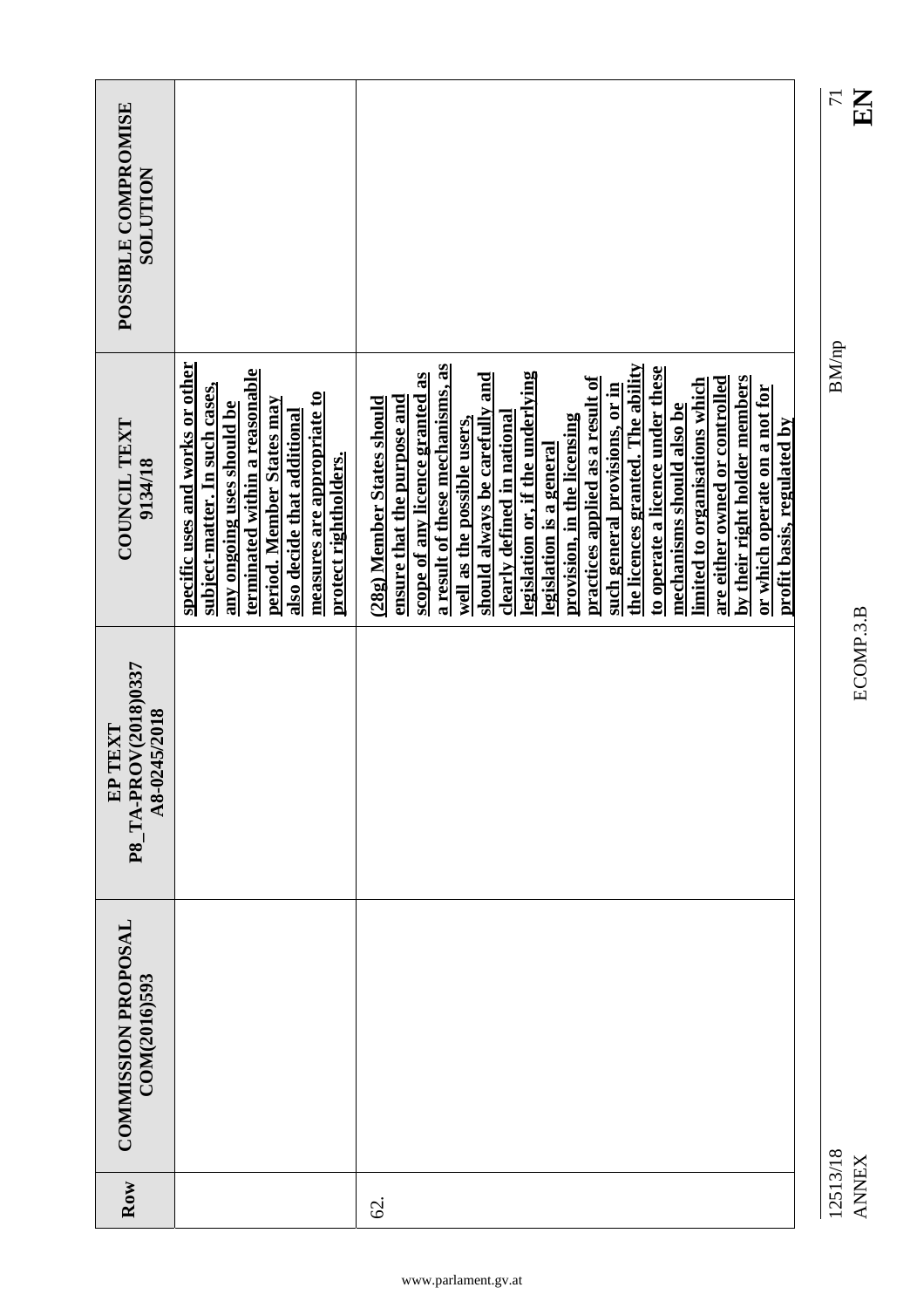| POSSIBLE COMPROMISE<br><b>NOLLTIDR</b>                  |                                                    |                                                                                                                                                                                                                                                                                                                                                                                                                                                                                                                                                                                                                                                                                                                                                                                                                                         |
|---------------------------------------------------------|----------------------------------------------------|-----------------------------------------------------------------------------------------------------------------------------------------------------------------------------------------------------------------------------------------------------------------------------------------------------------------------------------------------------------------------------------------------------------------------------------------------------------------------------------------------------------------------------------------------------------------------------------------------------------------------------------------------------------------------------------------------------------------------------------------------------------------------------------------------------------------------------------------|
| COUNCIL TEXT<br>9134/18                                 | national law implementing<br>Directive 2014/26/EU. | across Member States and their<br>their usability and the potential<br>traditions and experiences with<br>these mechanisms, including as<br>irrespective of their nationality<br>published by the Commission.<br>need to lay down rules to give<br>dialogue at Union level about<br>introduced such mechanisms<br>Directive should be regularly<br>extended collective licensing<br>applicability to rightholders<br><u>safeguards for rightholders,</u><br>residence, it is important to<br>the practical functioning of<br>regards the effectiveness of<br>such schemes cross-border<br>transparency, information<br>Member States that have<br>or their Member State of<br>ensure transparency and<br>effect within the internal<br>(28h) Given the different<br>mechanisms under this<br>about the use of such<br>market. To ensure |
| <b>EP TEXT<br/>P8_TA-PROV(2018)0337</b><br>A8-0245/2018 |                                                    |                                                                                                                                                                                                                                                                                                                                                                                                                                                                                                                                                                                                                                                                                                                                                                                                                                         |
| <b>COMMISSION PROPOSAL</b><br>COM(2016)593              |                                                    |                                                                                                                                                                                                                                                                                                                                                                                                                                                                                                                                                                                                                                                                                                                                                                                                                                         |
| Row                                                     |                                                    | 63.                                                                                                                                                                                                                                                                                                                                                                                                                                                                                                                                                                                                                                                                                                                                                                                                                                     |

12513/18<br>ANNEX

www.parlament.gv.at

## ANNEX ECOMP.3.B **EN** ECOMP.3.B

## 12513/18 BM/np  $\rm BM/np$

 $\frac{72}{11}$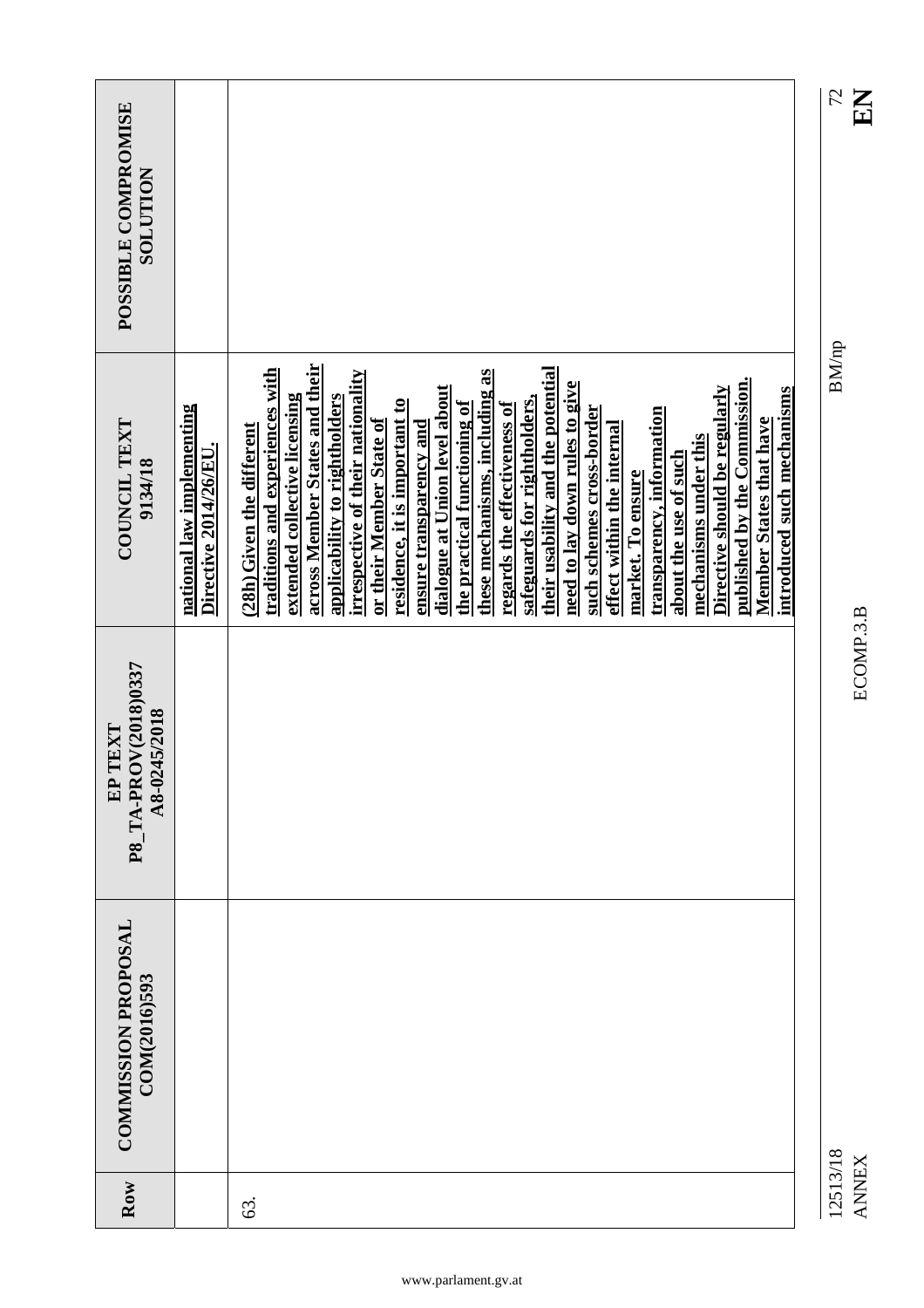|                                                       |                                                                                                                                                                                                                                                                                                                                                                                                                                                                                                                                                                                                                                                            |                                                                                                                                                                                                                                                                              | 73<br>KN                 |
|-------------------------------------------------------|------------------------------------------------------------------------------------------------------------------------------------------------------------------------------------------------------------------------------------------------------------------------------------------------------------------------------------------------------------------------------------------------------------------------------------------------------------------------------------------------------------------------------------------------------------------------------------------------------------------------------------------------------------|------------------------------------------------------------------------------------------------------------------------------------------------------------------------------------------------------------------------------------------------------------------------------|--------------------------|
| POSSIBLE COMPROMISE<br>NOLULON                        |                                                                                                                                                                                                                                                                                                                                                                                                                                                                                                                                                                                                                                                            |                                                                                                                                                                                                                                                                              |                          |
| COUNCIL TEXT<br>9134/18                               | information should be discussed<br>report by 31 December 2020 on<br>basis of general legislation, the<br>the Union and their impact on<br>contact committee referred to<br>the use of such mechanisms in<br>Commission should publish a<br>including scopes and types of<br>organisations involved. Such<br>should therefore inform the<br><b>Commission about relevant</b><br>in Article 12(3) of Directive<br>licensing introduced on the<br>licensing and rightholders.<br>with Member States in the<br>national legislation and its<br>scale of licensing and the<br>application in practice,<br>collective management<br>$2001/29 + \text{OnEC.}$ The |                                                                                                                                                                                                                                                                              | <b>BM/np</b>             |
| P8 TA-PROV(2018)0337<br>A8-0245/2018<br>TEXT<br>$E$ P |                                                                                                                                                                                                                                                                                                                                                                                                                                                                                                                                                                                                                                                            | adequately protected under those<br>to ensure that the<br>established for out-of-commerce<br>works are relevant and function<br>properly, that rightholders are<br>mechanisms, that licences are<br>properly publicised and that<br>licensing mechanisms<br>$(28a)$ In order | ECOMP.3.B                |
| <b>COMMISSION PROPOSAL</b><br>COM(2016)593            |                                                                                                                                                                                                                                                                                                                                                                                                                                                                                                                                                                                                                                                            |                                                                                                                                                                                                                                                                              |                          |
| Row                                                   |                                                                                                                                                                                                                                                                                                                                                                                                                                                                                                                                                                                                                                                            | б4.                                                                                                                                                                                                                                                                          | 12513/18<br><b>ANNEX</b> |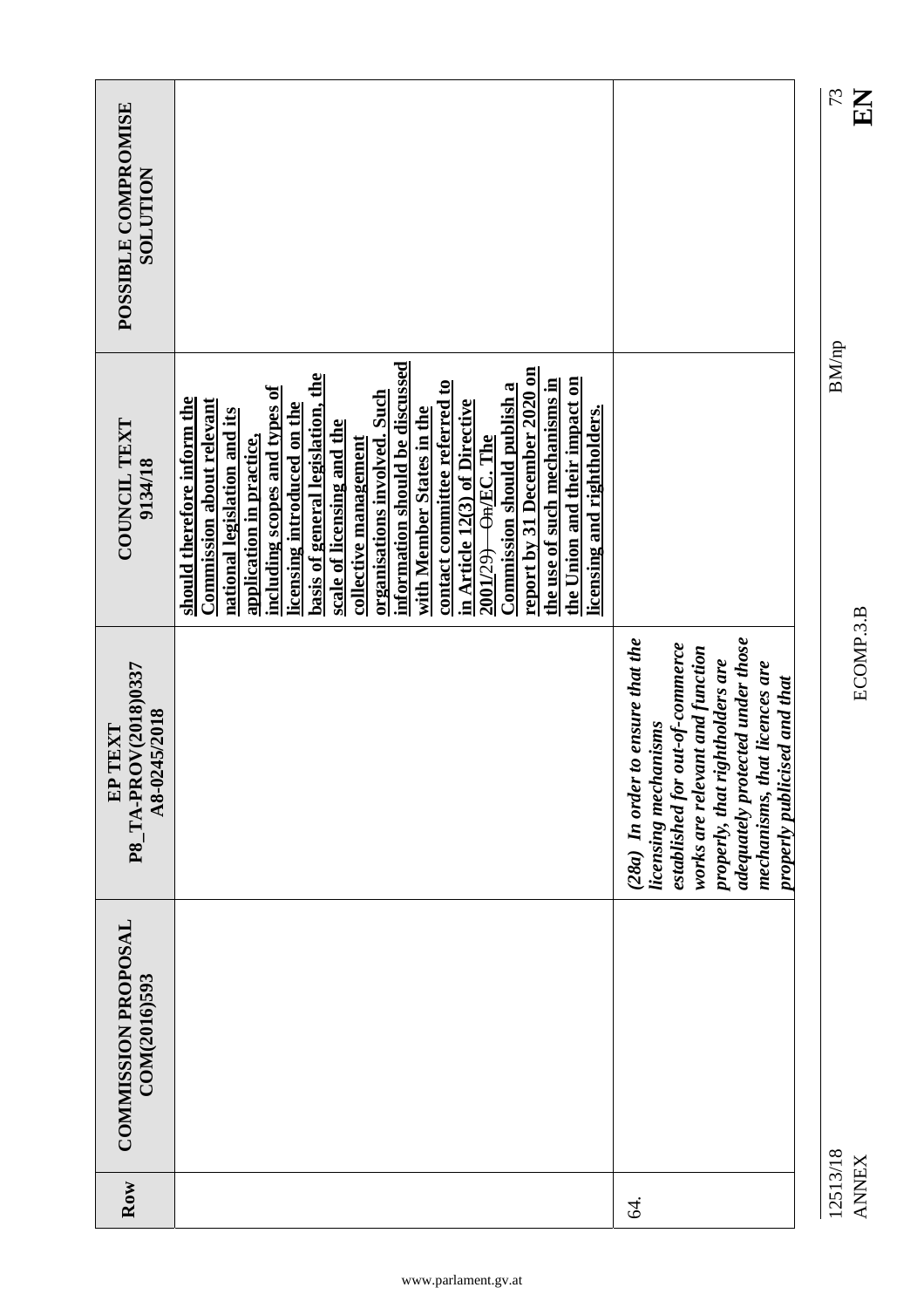| Row                      | <b>COMMISSION PROPOSAL</b><br>COM(2016)593                                                                                                                                                                                                                                                                                                                                                                                                                                                                               | P8 TA-PROV(2018)0337<br>A8-0245/2018<br>TEXT<br>EP                                                                                                                                                                                                                                                                                                                                                                                                                                                                          | COUNCIL TEXT<br>9134/18                                                                                                                                                                                                                                                                                                                                                                                                                                                                                                                                                                                                                                                                                                                     | POSSIBLE COMPROMISE<br><b>NOLLUTION</b> |
|--------------------------|--------------------------------------------------------------------------------------------------------------------------------------------------------------------------------------------------------------------------------------------------------------------------------------------------------------------------------------------------------------------------------------------------------------------------------------------------------------------------------------------------------------------------|-----------------------------------------------------------------------------------------------------------------------------------------------------------------------------------------------------------------------------------------------------------------------------------------------------------------------------------------------------------------------------------------------------------------------------------------------------------------------------------------------------------------------------|---------------------------------------------------------------------------------------------------------------------------------------------------------------------------------------------------------------------------------------------------------------------------------------------------------------------------------------------------------------------------------------------------------------------------------------------------------------------------------------------------------------------------------------------------------------------------------------------------------------------------------------------------------------------------------------------------------------------------------------------|-----------------------------------------|
|                          |                                                                                                                                                                                                                                                                                                                                                                                                                                                                                                                          | categorisation of works, Member<br>regard to the representativeness<br>specific stakeholder dialogue.<br>legal clarity is ensured with<br><b>States should foster sector-</b><br>of collective management<br>organisations and the                                                                                                                                                                                                                                                                                          |                                                                                                                                                                                                                                                                                                                                                                                                                                                                                                                                                                                                                                                                                                                                             |                                         |
| 65.                      | the holder of the rights for a given<br>online exploitation of the work or<br>(29) On-demand services have<br>where there are issues linked to<br>exploitation of such works may<br>may, for instance, appear when<br>territory is not interested in the<br>licensing of rights. Such issues<br>the potential to play a decisive<br>face difficulties related to the<br>the windows of exploitation<br>European Union. However,<br>role in the dissemination of<br>European works across the<br>agreements on the online | the holder of the rights for a given<br>online exploitation of the work or<br>(29) On-demand services have<br>exploitation of such works may<br>where there are issues linked to<br>may, for instance, appear when<br>territory is not interested in the<br>licensing of rights. Such issues<br>the potential to play a decisive<br>face difficulties related to the<br>exploitation<br>role in the dissemination of<br>European Union. However,<br>European works across the<br>agreements on the online<br>the windows of | difficulties-related to the licensing<br>remains limited. Agreements on<br>decisive role in the dissemination<br>particular European works, on<br>instance, appear when the holder<br>(29) Video-on-demand services<br>economic incentive to exploit a<br>of the rights for a given territory<br>of European audiovisual works<br>work online exploitation of the<br>availability of those works, in<br>is not interested in the has low<br>the online exploitation of such<br>of rights. Such issues may, for<br>work or where there are issues<br>conclude due to issues face<br>video-on-demand services<br>have the potential to play a<br>across the European Union<br>works may be difficult to<br>However, <del>agreements the</del> |                                         |
| 12513/18<br><b>ANNEX</b> |                                                                                                                                                                                                                                                                                                                                                                                                                                                                                                                          | ECOMP.3.B                                                                                                                                                                                                                                                                                                                                                                                                                                                                                                                   | <b>BM/np</b>                                                                                                                                                                                                                                                                                                                                                                                                                                                                                                                                                                                                                                                                                                                                | 74<br>EN                                |

NH<br>EH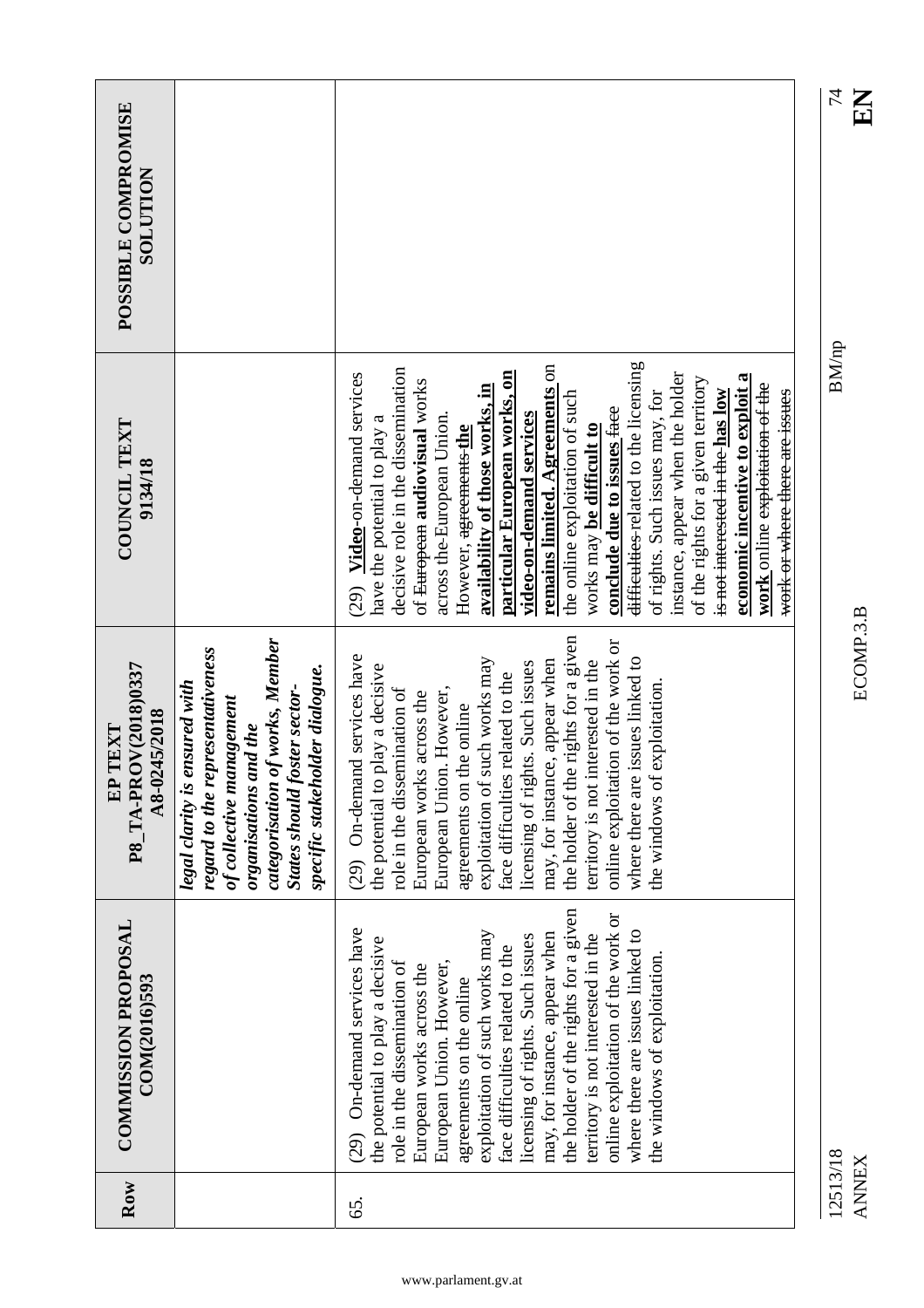|                                                    |                                                                                                                                                                                                                            |                                                                                                                                                                                                                                                                                                                                                                                                                                                                                                                                                                                                                                                                                                                                                   | 75<br>EN                 |
|----------------------------------------------------|----------------------------------------------------------------------------------------------------------------------------------------------------------------------------------------------------------------------------|---------------------------------------------------------------------------------------------------------------------------------------------------------------------------------------------------------------------------------------------------------------------------------------------------------------------------------------------------------------------------------------------------------------------------------------------------------------------------------------------------------------------------------------------------------------------------------------------------------------------------------------------------------------------------------------------------------------------------------------------------|--------------------------|
| POSSIBLE COMPROMISE<br><b>SOLUTION</b>             |                                                                                                                                                                                                                            |                                                                                                                                                                                                                                                                                                                                                                                                                                                                                                                                                                                                                                                                                                                                                   |                          |
| <b>COUNCIL TEXT</b><br>9134/18                     | can lead to the unavailability of<br>may be linked to the windows of<br>audiovisual works on video-on-<br>demand services. Other issues<br>back the online rights, which<br>and does not license or holds<br>exploitation. | one or more mediators. For that<br>To facilitate the licensing of<br>either create a new body or rely<br>willing to conclude an agreement<br>competent bodies or mediators.<br>platformsservices, this Directive<br>should meet with the parties and<br>this Directive. Member States<br>impartial body <del>. The body</del> or of<br>purpose, Member States may<br>on an existing one that fulfils<br>the conditions established by<br>rights in audiovisual works to<br>requires Member States to set<br>to rely on the assistance of an<br>help with the negotiations by<br>may designate one or more<br>The body or the mediators<br>mechanism allowing parties<br><b>upprovide for</b> a negotiation<br>video-on-demand<br>(30)             | <b>BM/np</b>             |
| P8 TA-PROV(2018)0337<br>A8-0245/2018<br>TEXT<br>EP |                                                                                                                                                                                                                            | (30) To facilitate the licensing of<br>competent Member State, should<br>Directive requires Member States<br>impartial body. The participation<br>willing to conclude an agreement<br>video-on-demand platforms, this<br>should agree beforehand on the<br>voluntary. Where a negotiation<br>and the subsequent conclusion<br>national body, allowing parties<br>in this negotiation mechanism<br>involves parties from different<br>rights in audiovisual works to<br>to rely on the assistance of an<br>a negotiation<br>those parties<br>existing or newly established<br>negotiation mechanism. The<br>mechanism, managed by an<br>they decide to rely on the<br>of agreements should be<br>to should set up<br><b>Member States,</b>         | ECOMP.3.B                |
| <b>COMMISSION PROPOSAL</b><br>COM(2016)593         |                                                                                                                                                                                                                            | To facilitate the licensing of<br>Against that background, Member<br>to set up a negotiation mechanism<br>Member States should ensure that<br>Directive requires Member States<br>body. The body should meet with<br>including the timing and duration<br>conclude an agreement to rely on<br>video-on-demand platforms, this<br>professional and external advice.<br>conditions of the functioning of<br>of the assistance to negotiations<br>rights in audiovisual works to<br>the assistance of an impartial<br>the parties and help with the<br>administrative and financial<br>and the bearing of the costs.<br>the negotiation mechanism,<br>States should decide on the<br>allowing parties willing to<br>negotiations by providing<br>30) |                          |
| Row                                                |                                                                                                                                                                                                                            | 66.                                                                                                                                                                                                                                                                                                                                                                                                                                                                                                                                                                                                                                                                                                                                               | 12513/18<br><b>ANNEX</b> |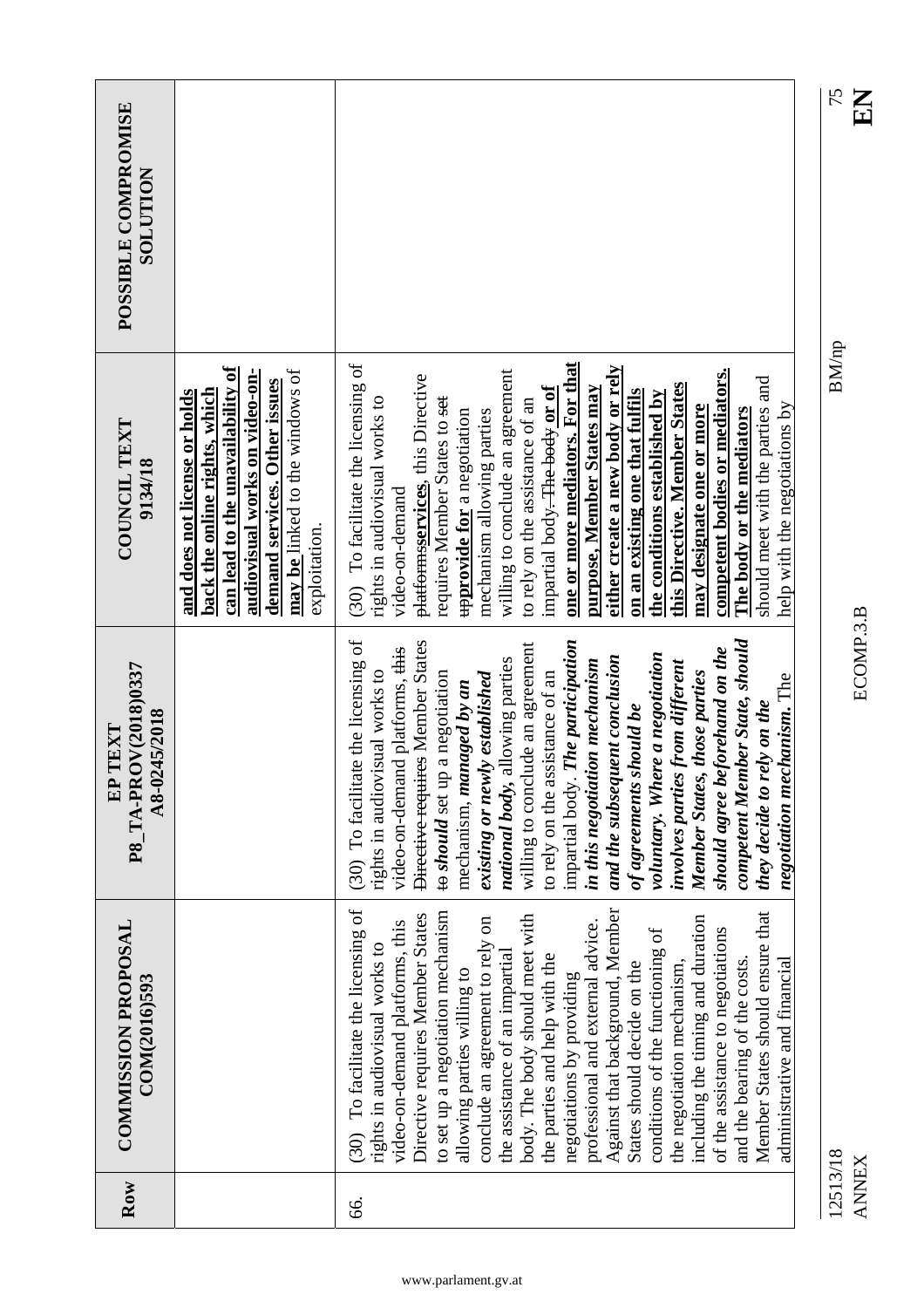| Row | <b>COMMISSION PROPOSAL</b><br>COM(2016)593                                               | P8_TA-PROV(2018)0337<br>A8-0245/2018<br>TEXT<br>EP                                                                                                                                                                                                                                                                                                                                                                                                                                                                                                                                                                                   | <b>COUNCIL TEXT</b><br>9134/18                                                                                                                                                                                                                                                                                                                                                                                                                                                                                                                                                                                                                                                                                                                                                                                                                                        | POSSIBLE COMPROMISE<br><b>NOLLUTION</b> |
|-----|------------------------------------------------------------------------------------------|--------------------------------------------------------------------------------------------------------------------------------------------------------------------------------------------------------------------------------------------------------------------------------------------------------------------------------------------------------------------------------------------------------------------------------------------------------------------------------------------------------------------------------------------------------------------------------------------------------------------------------------|-----------------------------------------------------------------------------------------------------------------------------------------------------------------------------------------------------------------------------------------------------------------------------------------------------------------------------------------------------------------------------------------------------------------------------------------------------------------------------------------------------------------------------------------------------------------------------------------------------------------------------------------------------------------------------------------------------------------------------------------------------------------------------------------------------------------------------------------------------------------------|-----------------------------------------|
|     | burdens remain proportionate to<br>guarantee the efficiency of the<br>negotiation forum. | should decide on the conditions of<br>body should meet with the parties<br>of the negotiation<br>providing professional, <i>impartial</i><br>and help with the negotiations by<br>mechanism, including the timing<br>and external advice. Against that<br>division of the any costs arising,<br>and duration of the assistance to<br>guarantee the<br><b>bodies.</b> Member States should<br>ensure that administrative and<br>and the composition of such<br>background, Member States<br>negotiations and the bearing<br>efficiency of the negotiation<br>financial burdens remain<br>proportionate to<br>the functioning<br>forum | The use of and the participation<br>external advice. The body or the<br>the negotiations to facilitate the<br>negotiations or in the course of<br>mechanism, including the timing<br>that background, Member States<br>mediators could meet with the<br>the costs. Member States should<br>parties to facilitate the start of<br>and duration of the assistance to<br>should be free to decide on the<br>in the negotiation mechanism<br>negotiations and the bearing of<br>should remain voluntary and<br>contractual freedom. Against<br>should not affect the parties'<br>proportionate to guarantee the<br>ensure that administrative and<br>functioning of the negotiation<br>conclusion of an agreement.<br>efficiency of the negotiation<br>providing professional and<br><del>conditions of the</del> concrete<br>financial burdens remain<br>forummechanism. |                                         |
| 67. |                                                                                          | Union's heritage is of the utmost<br>(30a) The preservation of the<br>should be<br>importance and                                                                                                                                                                                                                                                                                                                                                                                                                                                                                                                                    |                                                                                                                                                                                                                                                                                                                                                                                                                                                                                                                                                                                                                                                                                                                                                                                                                                                                       |                                         |

ANNEX ECOMP.3.B **EN**

ECOMP.3.B

 $\sum_{9\pm}$ 

12513/18 BM/np 76  $\rm BM/np$ 

12513/18<br>ANNEX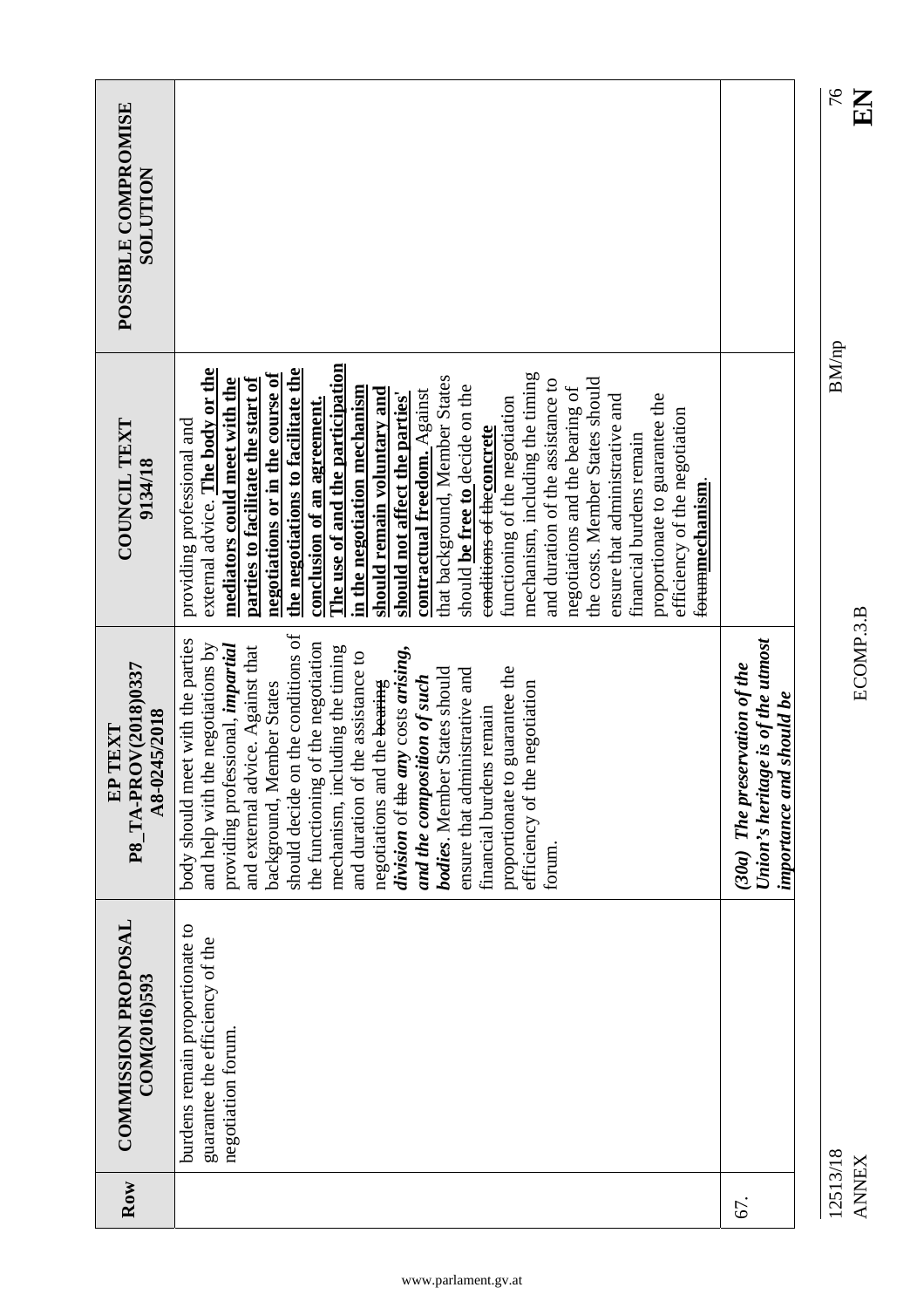| POSSIBLE COMPROMISE<br><b>NOLLTION</b>             |                                                                                                                                                                                                                                                                                                                                                                                                                                                                                                                                                                                                                                                                                                                                                                                                                                                                                                                                                                                                  | 77           |
|----------------------------------------------------|--------------------------------------------------------------------------------------------------------------------------------------------------------------------------------------------------------------------------------------------------------------------------------------------------------------------------------------------------------------------------------------------------------------------------------------------------------------------------------------------------------------------------------------------------------------------------------------------------------------------------------------------------------------------------------------------------------------------------------------------------------------------------------------------------------------------------------------------------------------------------------------------------------------------------------------------------------------------------------------------------|--------------|
| <b>COUNCIL TEXT</b><br>9134/18                     |                                                                                                                                                                                                                                                                                                                                                                                                                                                                                                                                                                                                                                                                                                                                                                                                                                                                                                                                                                                                  | <b>BM/np</b> |
| P8 TA-PROV(2018)0337<br>A8-0245/2018<br>TEXT<br>EP | collected systematically. Not only<br>related matters, but it should also<br>publications dealing with Union-<br>order to ensure that publications<br>protection of published heritage.<br>be achieved notably through the<br>future generations. This should<br>Union's intellectual record and<br>citizens and future generations.<br>Union democracy, institutional<br>preserved through the creation<br>strengthened for the benefit of<br>and parliamentary affairs, and<br>concerning the Union, such as<br>only Union institution directly<br>Union law, Union history and<br>future published heritage, are<br>integration, Union policy and<br>Library, as the Library of the<br>representing Union citizens,<br>Union depository library. In<br>deposit should be created in<br>should be designated as the<br>be made available to Union<br>The European Parliament<br>To this end, a Union legal<br>politics, and, thereby, the<br>should such heritage be<br>of a Union archive for |              |
| <b>COMMISSION PROPOSAL</b><br>COM(2016)593         |                                                                                                                                                                                                                                                                                                                                                                                                                                                                                                                                                                                                                                                                                                                                                                                                                                                                                                                                                                                                  |              |
| Row                                                |                                                                                                                                                                                                                                                                                                                                                                                                                                                                                                                                                                                                                                                                                                                                                                                                                                                                                                                                                                                                  | 12513/18     |

EN

**ANNEX**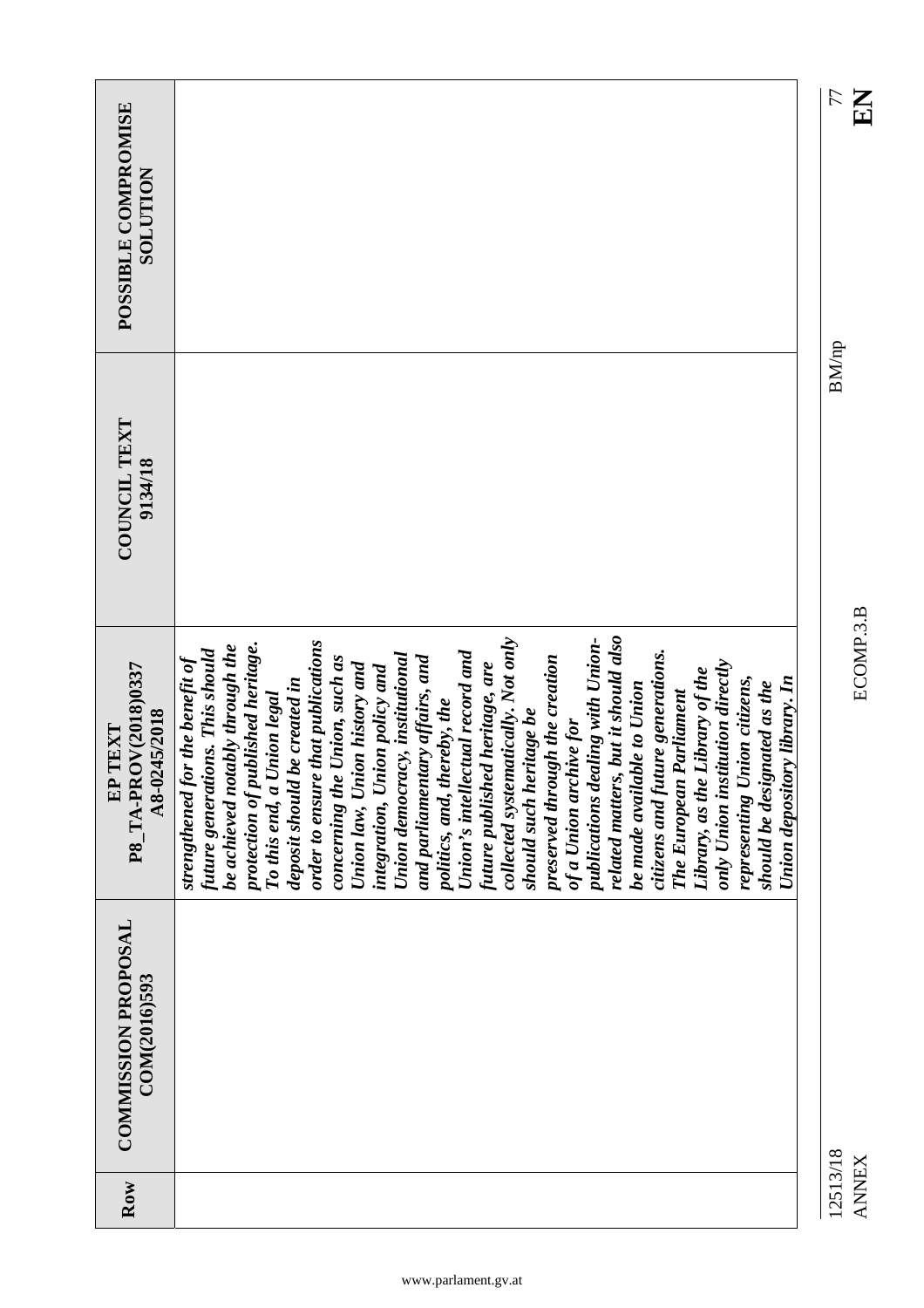|                                                    |                                                                                                                                                                                                                                                                                                                                                                                                                                                                                                                                                               |                                                                                                                                                                                                                                                                                                                                                                                                | 78<br>KN                 |
|----------------------------------------------------|---------------------------------------------------------------------------------------------------------------------------------------------------------------------------------------------------------------------------------------------------------------------------------------------------------------------------------------------------------------------------------------------------------------------------------------------------------------------------------------------------------------------------------------------------------------|------------------------------------------------------------------------------------------------------------------------------------------------------------------------------------------------------------------------------------------------------------------------------------------------------------------------------------------------------------------------------------------------|--------------------------|
| POSSIBLE COMPROMISE<br><b>SOLUTION</b>             |                                                                                                                                                                                                                                                                                                                                                                                                                                                                                                                                                               |                                                                                                                                                                                                                                                                                                                                                                                                |                          |
| <b>COUNCIL TEXT</b><br>9134/18                     |                                                                                                                                                                                                                                                                                                                                                                                                                                                                                                                                                               | journalism and citizens' access to<br>$(31)$ A free and pluralist press is<br>publications online has given<br>print to digital, publishers The<br>society. In the transition from<br>public debate and the proper<br>fundamental contribution to<br>functioning of a democratic<br>wide availability of press<br>essential to ensure quality<br>information. It provides a                    | <b>BM/np</b>             |
| P8_TA-PROV(2018)0337<br>A8-0245/2018<br>TEXT<br>EP | journals and e-magazines should<br>publications, such as e-books, e-<br>readers publications covered by<br>order not to create an excessive<br>study and under the control of<br>burden on publishers, printers<br>and importers, only electronic<br>European Parliament Library<br>for the purpose of research or<br>the Union legal deposit at the<br>should not be made available<br>be deposited in the European<br>Library. Such publications<br>Parliament Library, which<br>should make available for<br>the European Parliament<br>online externally. | be news agencies,<br>journalism and citizens' access to<br>(31) A free and pluralist press is<br>platforms and press publishers,<br>imbalance between powerful<br>public debate and the proper<br>fundamental contribution to<br>functioning of a democratic<br>essential to ensure quality<br>information. It provides a<br>society. The increasing<br>which can also                         | ECOMP.3.B                |
| <b>COMMISSION PROPOSAL</b><br>COM(2016)593         |                                                                                                                                                                                                                                                                                                                                                                                                                                                                                                                                                               | print to digital, publishers of press<br>in licensing the online use of their<br>A free and pluralist press is<br>journalism and citizens' access to<br>publications are facing problems<br>society. In the transition from<br>public debate and the proper<br>fundamental contribution to<br>functioning of a democratic<br>essential to ensure quality<br>information. It provides a<br>(31) |                          |
| Row                                                |                                                                                                                                                                                                                                                                                                                                                                                                                                                                                                                                                               | 68.                                                                                                                                                                                                                                                                                                                                                                                            | 12513/18<br><b>ANNEX</b> |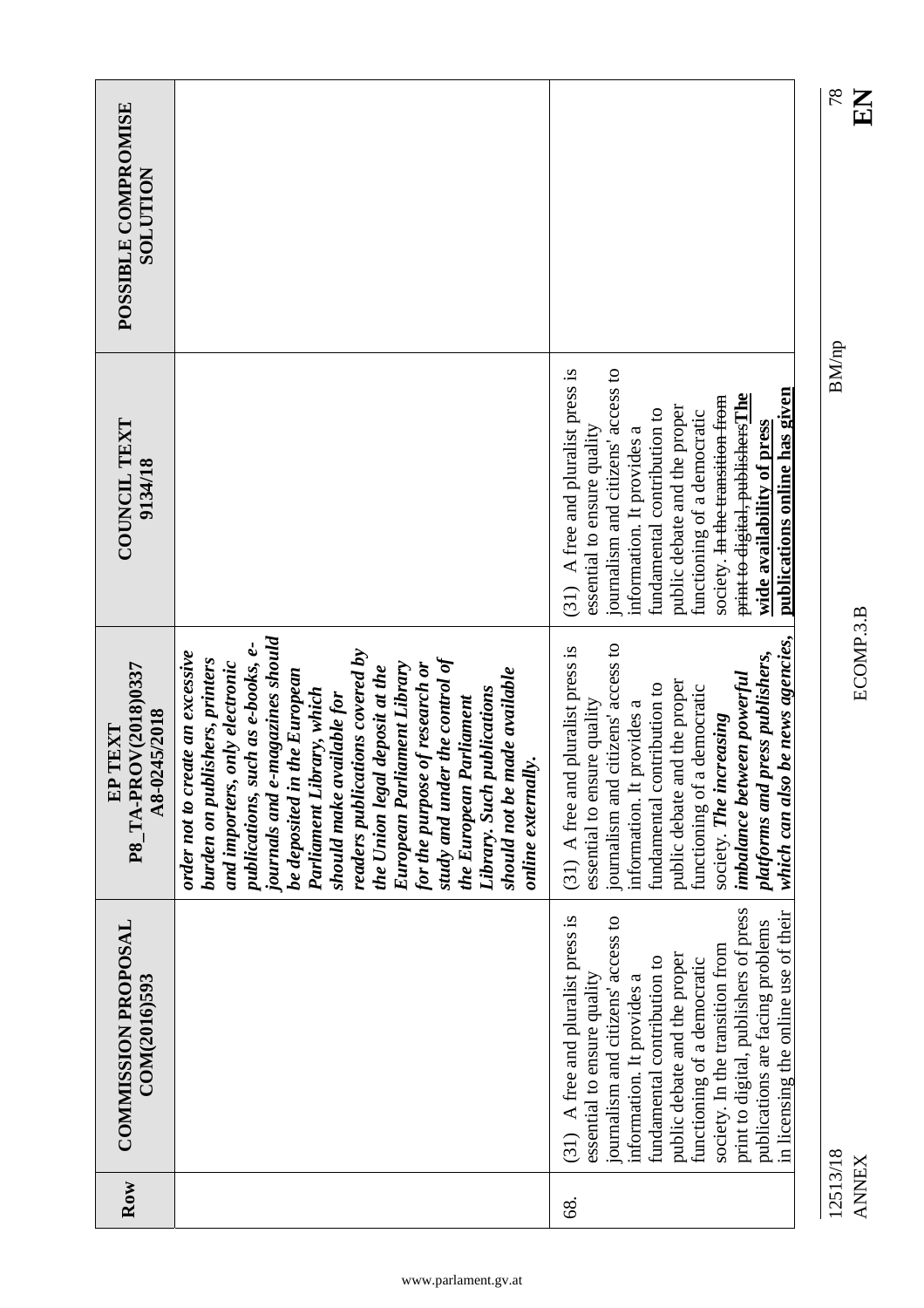|                                                           |                                                                                                                                                                                                                                                                                                                                                                                                                                                                                                                                                                                                                                                                                                                                                                                                                              |                                                                                                                       | 56<br>$\mathbf{E}$       |
|-----------------------------------------------------------|------------------------------------------------------------------------------------------------------------------------------------------------------------------------------------------------------------------------------------------------------------------------------------------------------------------------------------------------------------------------------------------------------------------------------------------------------------------------------------------------------------------------------------------------------------------------------------------------------------------------------------------------------------------------------------------------------------------------------------------------------------------------------------------------------------------------------|-----------------------------------------------------------------------------------------------------------------------|--------------------------|
| POSSIBLE COMPROMISE<br><b>NOLLLIDTO</b>                   |                                                                                                                                                                                                                                                                                                                                                                                                                                                                                                                                                                                                                                                                                                                                                                                                                              |                                                                                                                       |                          |
| COUNCIL TEXT<br>9134/18                                   | constitutes an important part of<br>these kind of services, making it<br>environment <del>is</del> are often complex<br>monitoring services, for which<br>recoup their investments. In the<br>the reuse of press publications<br>source of revenues. Publishers<br>problems in licensing the online<br>publishers of press publications<br>publications regarding online<br>service providers in the digital<br>of press publications are facing<br>enforcement of rights in press<br>online services, such as news<br>rise to the emergence of new<br>recouping to the providers of<br>as rightholders, licensing and<br>their business models and a<br>uses by information society<br>use of their publications and<br>more difficult for them to<br>absence of recognition of<br>aggregators or media<br>and inefficient. | publishers in producing press<br>(32) The organisational and<br>financial contribution of<br>publications needs to be | <b>BM/np</b>             |
| DV(2018)0337<br>A8-0245/2018<br>TEXT<br>$E$ P<br>P8_TA-PR | publishers of press publications as<br>often complex and<br>the transition from print to digital,<br>regional level. In<br>publishers and news agencies of<br>has already led to a remarkable<br>problems in licensing the online<br>investments. In<br>the absence of recognition of<br>press publications are facing<br>use of their publications and<br>rightholders, licensing and<br>enforcement in the digital<br>regression of the media<br>landscape on a<br>recouping their<br>environment is<br>inefficient.                                                                                                                                                                                                                                                                                                       | publishers in producing press<br>(32) The organisational and<br>financial contribution of<br>publications needs to be | ECOMP.3.B                |
| <b>COMMISSION PROPOSAL</b><br>COM(2016)593                | recognition of publishers of press<br>licensing and enforcement in the<br>publications and recouping their<br>investments. In the absence of<br>publications as rightholders,<br>digital environment is often<br>complex and inefficient.                                                                                                                                                                                                                                                                                                                                                                                                                                                                                                                                                                                    | publishers in producing press<br>(32) The organisational and<br>financial contribution of<br>publications needs to be |                          |
| Row                                                       |                                                                                                                                                                                                                                                                                                                                                                                                                                                                                                                                                                                                                                                                                                                                                                                                                              | 69.                                                                                                                   | 12513/18<br><b>ANNEX</b> |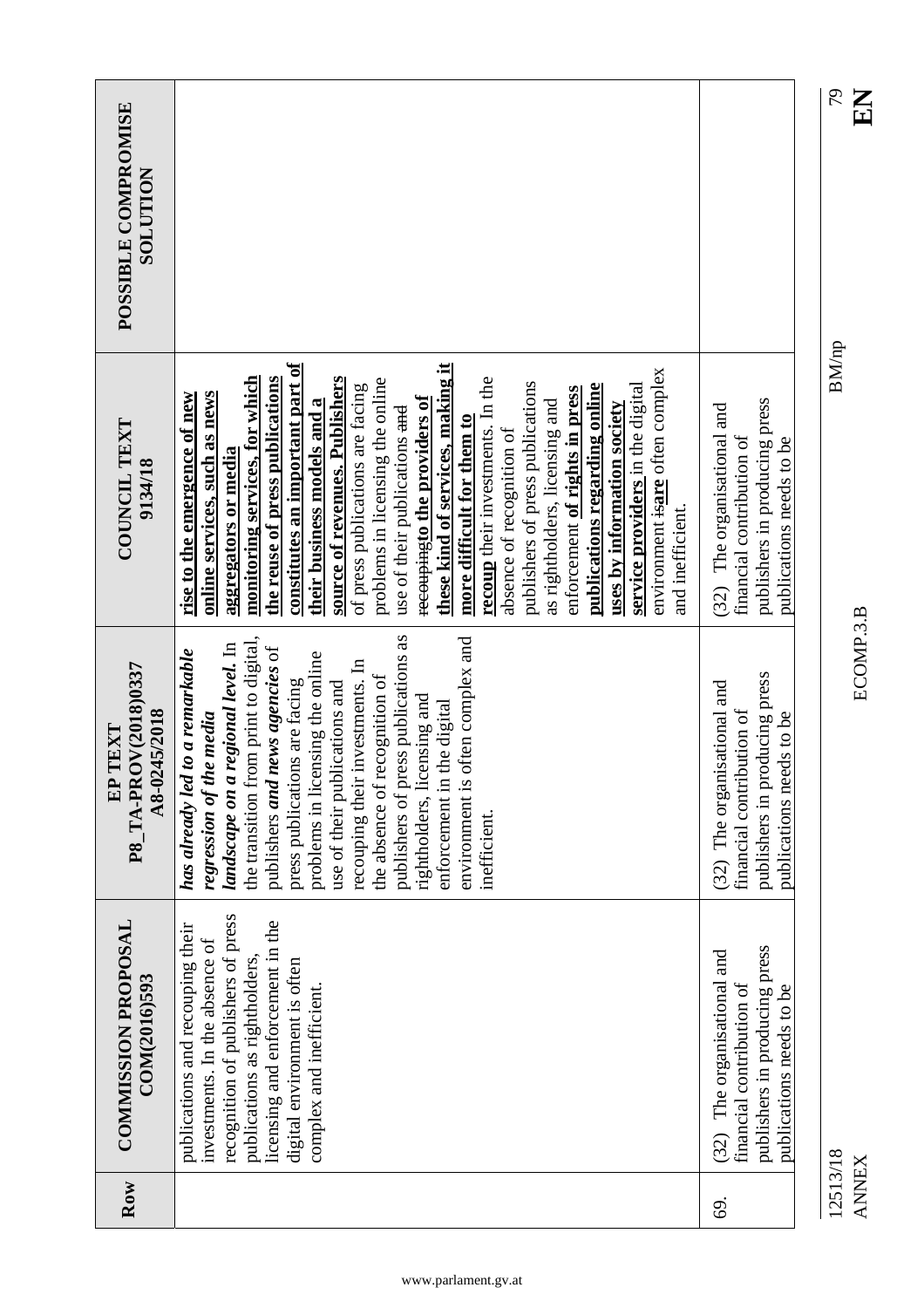| POSSIBLE COMPROMISE<br><b>NOLLTIDR</b>          |                                                                                                                                                                                                                                                                                                                                                                                                                                                                                                                                                                                                                                                                                                                                                                                                                                                                                                                                                                           |
|-------------------------------------------------|---------------------------------------------------------------------------------------------------------------------------------------------------------------------------------------------------------------------------------------------------------------------------------------------------------------------------------------------------------------------------------------------------------------------------------------------------------------------------------------------------------------------------------------------------------------------------------------------------------------------------------------------------------------------------------------------------------------------------------------------------------------------------------------------------------------------------------------------------------------------------------------------------------------------------------------------------------------------------|
| COUNCIL TEXT<br>9134/18                         | providers within the meaning of<br>harmonised <del>legal</del> le-gal protection<br>the introduction, in Union law, of<br>Directive (EU) 2015/1535 of the<br>industry. It is therefore necessary<br>rights related to copyright for the<br>Union law applicable to uses of<br>users. Such protection should be<br>established in a Member State<br>publications i <del>n respect of digital</del><br>for press publications in respect<br>sustainability of the publishing<br>providers, leaving unaffected<br>effectively guaranteed through<br>available to the public of press<br><b>usespublished by publishers</b><br>information society service<br>press publications by other<br>information society service<br>in respect of online uses by<br>users, including individual<br>current copyright rules in<br>to provide at Union level a<br>reproduction and making<br>encouraged to ensure the<br>of <del>digital</del> online uses by<br>recognised and further |
| P8_TA-PROV(2018)0337<br>A8-0245/2018<br>EP TEXT | such uses. Private uses should be<br>States to provide at Union level a<br>engine should not be considered<br>rights related to copyright for the<br>excluded from this reference. In<br>proportionate remuneration for<br>therefore necessary for Member<br>the Union for digital uses. Such<br>addition, the listing in a search<br>publications in respect of digital<br>protection should be effectively<br>uses in order to obtain fair and<br>harmonised-legal protection for<br>press publications in respect of<br>sustainability of the publishing<br>available to the public of press<br>introduction, in Union law, of<br>guarantee the availability of<br><i>reliable information</i> . It is<br>as fair and proportionate<br>reproduction and making<br>encouraged to ensure the<br>industry and thereby to<br>guaranteed through the<br>further<br>recognised and<br>remuneration.                                                                          |
| <b>COMMISSION PROPOSAL</b><br>COM(2016)593      | through the introduction, in Union<br>law, of rights related to copyright<br>industry. It is therefore necessary<br>should be effectively guaranteed<br>for the reproduction and making<br>publications in respect of digital<br>harmonised legal protection for<br>press publications in respect of<br>sustainability of the publishing<br>available to the public of press<br>digital uses. Such protection<br>to provide at Union level a<br>encouraged to ensure the<br>recognised and further<br>uses.                                                                                                                                                                                                                                                                                                                                                                                                                                                               |
| Row                                             |                                                                                                                                                                                                                                                                                                                                                                                                                                                                                                                                                                                                                                                                                                                                                                                                                                                                                                                                                                           |

ECOMP.3.B

ANNEX ECOMP.3.B **EN**

12513/18 BM/np 12513/18<br>ANNEX

 $\sum_{\infty}$ 

 $\rm BM/p$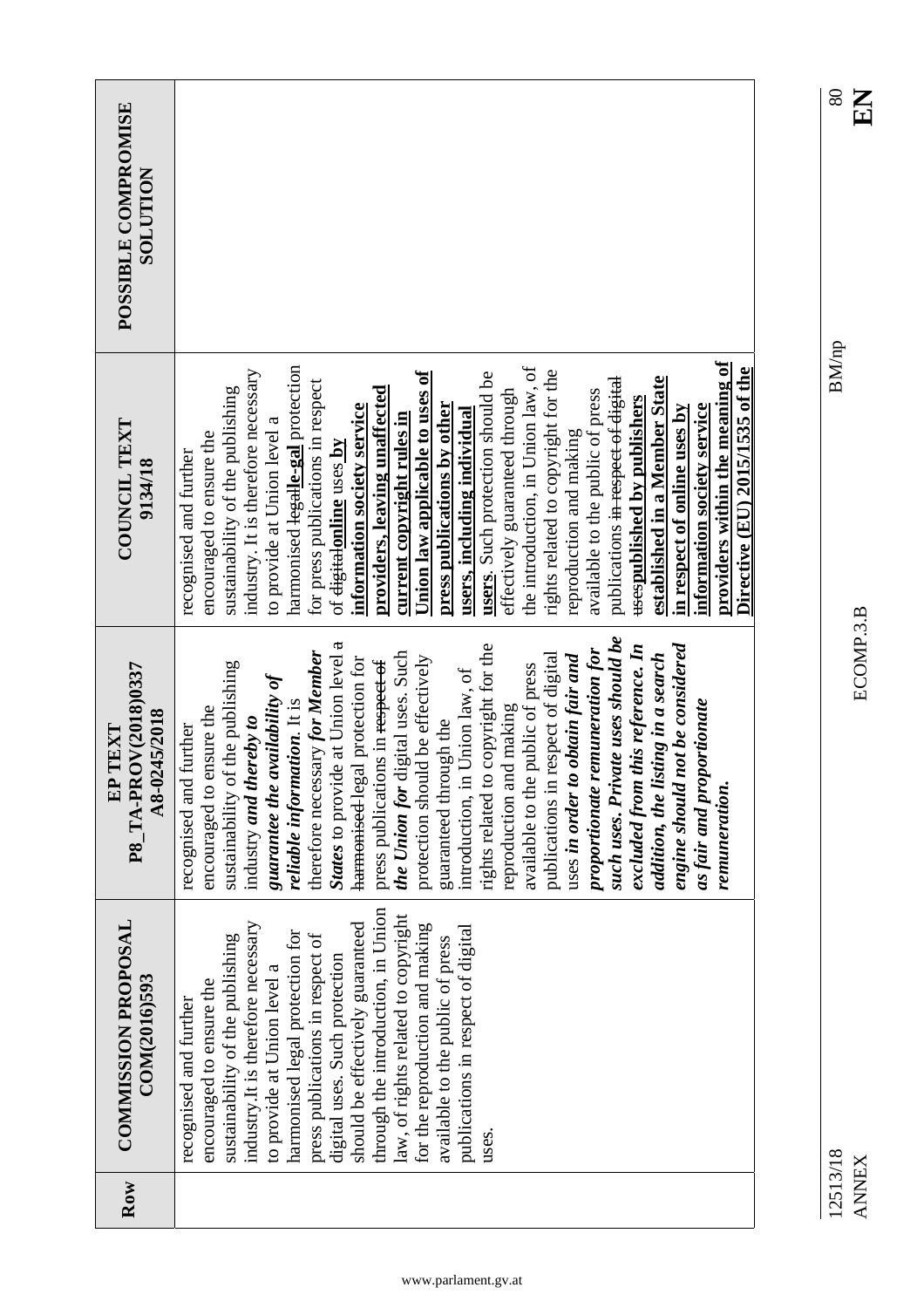| POSSIBLE COMPROMISE<br><b>SOLUTION</b>                         |                                                                                                                                                                                                                                                                                                                                                                                                                                  |                                                                                                                                                                                                                                                                                                                                                                     |
|----------------------------------------------------------------|----------------------------------------------------------------------------------------------------------------------------------------------------------------------------------------------------------------------------------------------------------------------------------------------------------------------------------------------------------------------------------------------------------------------------------|---------------------------------------------------------------------------------------------------------------------------------------------------------------------------------------------------------------------------------------------------------------------------------------------------------------------------------------------------------------------|
| COUNCIL TEXT<br>9134/18                                        | Union, i.e. when they have their<br>benefit publishers established<br>European Parliament and of<br>publications provided for by<br>meaning of the Treaty of the<br>functioning of the European<br>place of business within the<br>administration or principal<br>this directive should only<br>in a Member State in the<br>registered office, central<br>the Council. <sup>12</sup> The legal<br>protection for press<br>Union. | Directive, it is necessary to define<br>periodically or regularly updated<br>informing or entertaining.in any<br>in any media, for the purpose of<br>published <del>by a service provider,</del><br>the concept of press publication<br>media, including on paper, in<br>(33) For the purposes of this<br>in a way that embraces only<br>journalistic publications, |
| P8 TA-PROV(2018)0337<br>A8-0245/2018<br>TEXT<br>$\overline{E}$ |                                                                                                                                                                                                                                                                                                                                                                                                                                  | the concept of press publication in<br>Directive, it is necessary to define<br>periodically or regularly updated<br>in any media, for the purpose of<br>published by a service provider,<br>informing or entertaining. Such<br>publications would include, for<br>(33) For the purposes of this<br>a way that embraces only<br>journalistic publications,           |
| <b>COMMISSION PROPOSAL</b><br>COM(2016)593                     |                                                                                                                                                                                                                                                                                                                                                                                                                                  | the concept of press publication in<br>Directive, it is necessary to define<br>periodically or regularly updated<br>in any media, for the purpose of<br>published by a service provider,<br>informing or entertaining. Such<br>publications would include, for<br>(33) For the purposes of this<br>a way that embraces only<br>journalistic publications,           |
| Row                                                            |                                                                                                                                                                                                                                                                                                                                                                                                                                  | 70.                                                                                                                                                                                                                                                                                                                                                                 |

Directive (EU) 2015/1535 of the European Parliament and of the Council of 9 September 2015 laying down a procedure for the provision of **12 Directive (EU) 2015/1535 of the European Parliament and of the Council of 9 September 2015 laying down a procedure for the provision of information in the field of technical regulations and of rules on Information Society services (OJ L 241, 17.9.2015, p. 1–15).**  information in the field of technical regulations and of rules on Information Society services (OJ L 241, 17.9.2015, p. 1-15).

 $\overline{a}$ 

 $\frac{81}{2}$ 

 $\rm BM/np$ 

ECOMP.3.B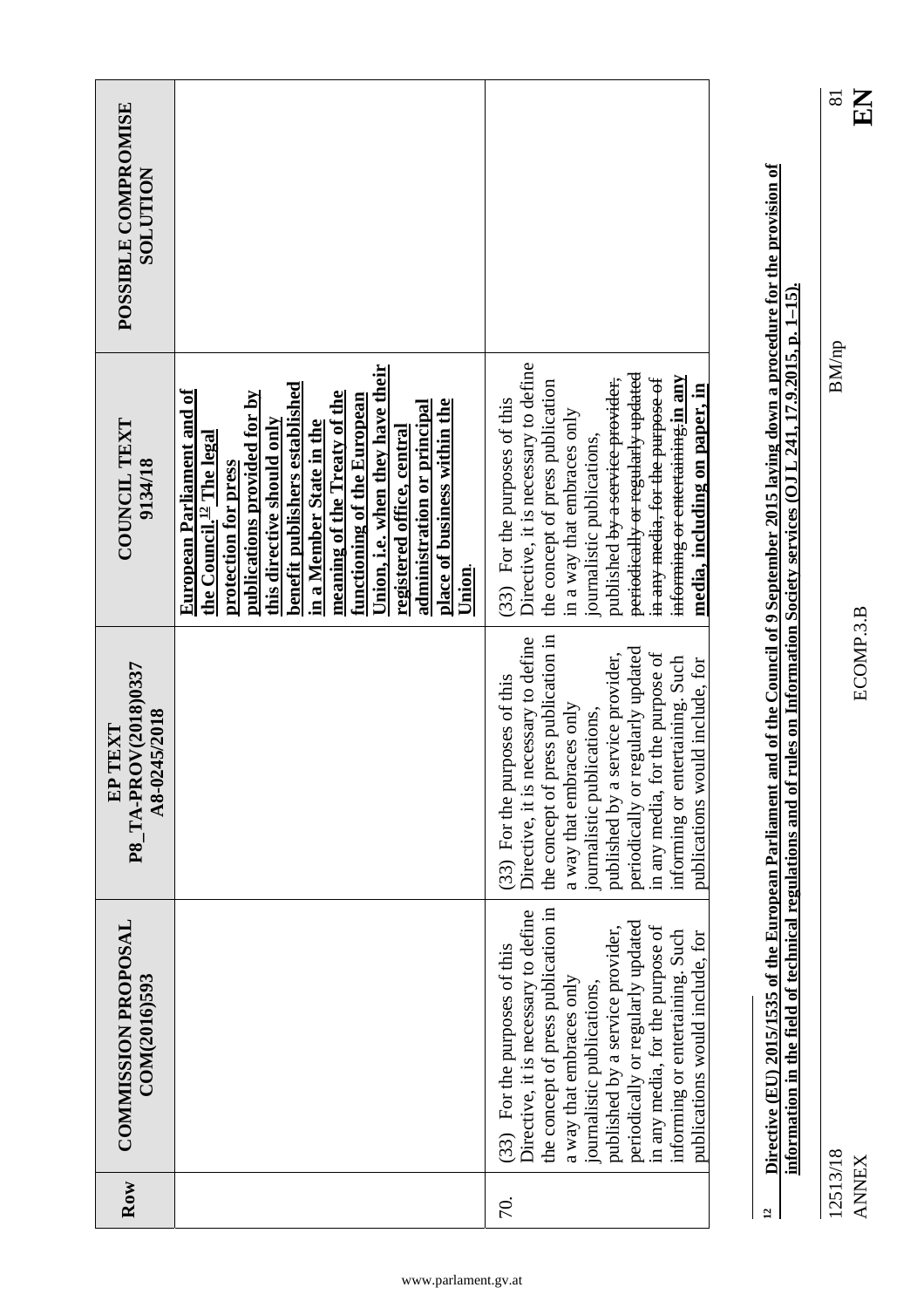| purposes, such<br>news websites.<br>This protection does not extend to<br>acts of hyperlinking which do not<br>by the protection granted to press<br>publications under this Directive.<br>publications which are published<br>weekly or monthly magazines of<br>constitute communication to the<br>journals, should not be covered<br>general or special interest and<br>purposes, such as scientific<br>instance, daily newspapers,<br>news websites. Periodical<br>for scientific or academic<br>public. | A8-0245/2018                                                                                                                                                                                  | 9134/18 | POSSIBLE COMPROMISE<br><b>SOLUTION</b> |
|-------------------------------------------------------------------------------------------------------------------------------------------------------------------------------------------------------------------------------------------------------------------------------------------------------------------------------------------------------------------------------------------------------------------------------------------------------------------------------------------------------------|-----------------------------------------------------------------------------------------------------------------------------------------------------------------------------------------------|---------|----------------------------------------|
|                                                                                                                                                                                                                                                                                                                                                                                                                                                                                                             | activity which constitutes a<br>provision of services under<br>the context of an economic<br>weekly or monthly magazines of<br>general or special interest and<br>instance, daily newspapers, |         |                                        |
|                                                                                                                                                                                                                                                                                                                                                                                                                                                                                                             | publications to be covered are<br><b>Jnion law. The press</b><br>publications which are published<br>Periodical                                                                               |         |                                        |
|                                                                                                                                                                                                                                                                                                                                                                                                                                                                                                             | inform the general public and<br>those whose purpose is to<br>which are periodically or<br>journals, should not be covered<br>as scientific<br>for scientific or academic                     |         |                                        |
|                                                                                                                                                                                                                                                                                                                                                                                                                                                                                                             | publications would include, for<br>regularly updated. Such<br>by the protection granted to press<br>publications under this Directive.                                                        |         |                                        |
|                                                                                                                                                                                                                                                                                                                                                                                                                                                                                                             | instance, daily newspapers,<br>This protection does not extend to                                                                                                                             |         |                                        |
|                                                                                                                                                                                                                                                                                                                                                                                                                                                                                                             | weekly or monthly magazines of<br>general or special interest and<br>acts of hyperlinking which do not<br>constitute communication to the                                                     |         |                                        |
|                                                                                                                                                                                                                                                                                                                                                                                                                                                                                                             | news websites. Press<br><del>public</del> . The protection shall also                                                                                                                         |         |                                        |
|                                                                                                                                                                                                                                                                                                                                                                                                                                                                                                             | publications contain mostly<br>not extend to factual information                                                                                                                              |         |                                        |
|                                                                                                                                                                                                                                                                                                                                                                                                                                                                                                             | literary works but increasingly<br>include other types of works<br>articles from a press publication<br>which is reported in journalistic                                                     |         |                                        |
|                                                                                                                                                                                                                                                                                                                                                                                                                                                                                                             | and subject-matter, notably<br>and will therefore not prevent                                                                                                                                 |         |                                        |
|                                                                                                                                                                                                                                                                                                                                                                                                                                                                                                             | photographs and videos.<br>anyone from reporting such                                                                                                                                         |         |                                        |
|                                                                                                                                                                                                                                                                                                                                                                                                                                                                                                             | Periodical publications <del>wich are</del><br>factual information.                                                                                                                           |         |                                        |
|                                                                                                                                                                                                                                                                                                                                                                                                                                                                                                             | published for scientific or                                                                                                                                                                   |         |                                        |
|                                                                                                                                                                                                                                                                                                                                                                                                                                                                                                             | scientific journals, should not be<br>academic purposes, such as                                                                                                                              |         |                                        |
|                                                                                                                                                                                                                                                                                                                                                                                                                                                                                                             | covered by the protection granted                                                                                                                                                             |         |                                        |
|                                                                                                                                                                                                                                                                                                                                                                                                                                                                                                             | to press publications under this                                                                                                                                                              |         |                                        |
|                                                                                                                                                                                                                                                                                                                                                                                                                                                                                                             | Directive. This protection does                                                                                                                                                               |         |                                        |
|                                                                                                                                                                                                                                                                                                                                                                                                                                                                                                             | not extend to acts of hyperlinking                                                                                                                                                            |         |                                        |
|                                                                                                                                                                                                                                                                                                                                                                                                                                                                                                             | which do not constitute                                                                                                                                                                       |         |                                        |

ECOMP.3.B

12513/18 BM/np 12513/18<br>ANNEX

 $\frac{82}{111}$ 

 $\rm BM/p$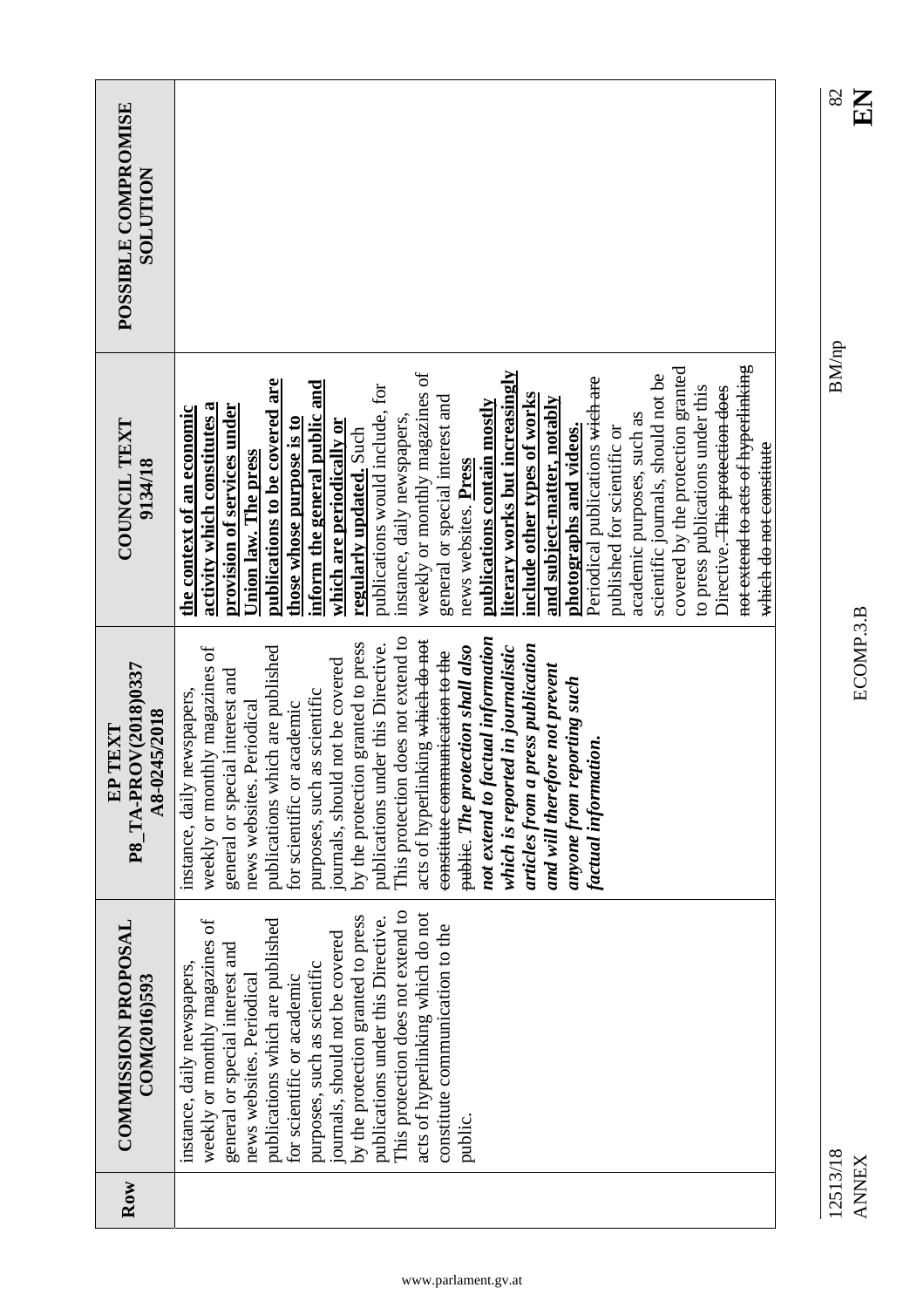|                                                    |                              |                                                                                                                                                                                                                                                                                                                                                                                                                                                                                                                                                                                                                                                                                                                                                                                                                                   |                                                                                                        | 83<br>KN                 |
|----------------------------------------------------|------------------------------|-----------------------------------------------------------------------------------------------------------------------------------------------------------------------------------------------------------------------------------------------------------------------------------------------------------------------------------------------------------------------------------------------------------------------------------------------------------------------------------------------------------------------------------------------------------------------------------------------------------------------------------------------------------------------------------------------------------------------------------------------------------------------------------------------------------------------------------|--------------------------------------------------------------------------------------------------------|--------------------------|
| POSSIBLE COMPROMISE<br><b>NOLLUTION</b>            |                              |                                                                                                                                                                                                                                                                                                                                                                                                                                                                                                                                                                                                                                                                                                                                                                                                                                   |                                                                                                        |                          |
| COUNCIL TEXT<br>9134/18                            | communication to the public. | They should also be subject to the<br>under this Directive should have<br>applicable to the rights provided<br>Article 5(3)(d) of that Directive.<br>criticism or review laid down in<br>insofar as <del>digital</del> online uses <del>are</del><br>publishers of press publications<br>available to the public provided<br>extend to acts of hyperlinking<br>communication to the public.<br>the same scope as the rights of<br>The rights granted to the<br>same provisions on exceptions<br>quotation for purposes such as<br>society service providers are<br>concerned. They should not<br>when they do not constitute<br>for in Directive 2001/29/EC,<br>for in Directive 2001/29/EC,<br><del>concerned.</del> by information<br>including the exception on<br>reproduction and making<br>and limitations as those<br>(34) | providers can consist of the use<br>(34a) Uses of press publications<br>by information society service | <b>BM/np</b>             |
| P8 TA-PROV(2018)0337<br>A8-0245/2018<br>TEXT<br>EP |                              | limitations as those applicable to<br>concerned. They Member States<br>under this Directive should have<br>Directive 2001/29/EC including<br>publishers of press publications<br>available to the public provided<br>the same scope as the rights of<br>the exception on quotation for<br>granted to the<br>should also be able to subject<br>provisions on exceptions and<br>purposes such as criticism or<br>for in Directive 2001/29/EC,<br>review laid down in Article<br>insofar as digital uses are<br>reproduction and making<br>the rights provided for in<br>5(3)(d) of that Directive.<br>those rights to the same<br>$(34)$ The rights                                                                                                                                                                                 |                                                                                                        | ECOMP.3.B                |
| <b>COMMISSION PROPOSAL</b><br>COM(2016)593         |                              | subject to the same provisions on<br>under this Directive should have<br>concerned. They should also be<br>publishers of press publications<br>available to the public provided<br>the same scope as the rights of<br>The rights granted to the<br>purposes such as criticism or<br>those applicable to the rights<br>exceptions and limitations as<br>for in Directive 2001/29/EC,<br>review laid down in Article<br>exception on quotation for<br>2001/29/EC including the<br>insofar as digital uses are<br>reproduction and making<br>provided for in Directive<br>5(3)(d) of that Directive<br>(34)                                                                                                                                                                                                                          |                                                                                                        |                          |
| Row                                                |                              | 71.                                                                                                                                                                                                                                                                                                                                                                                                                                                                                                                                                                                                                                                                                                                                                                                                                               | 72.                                                                                                    | 12513/18<br><b>ANNEX</b> |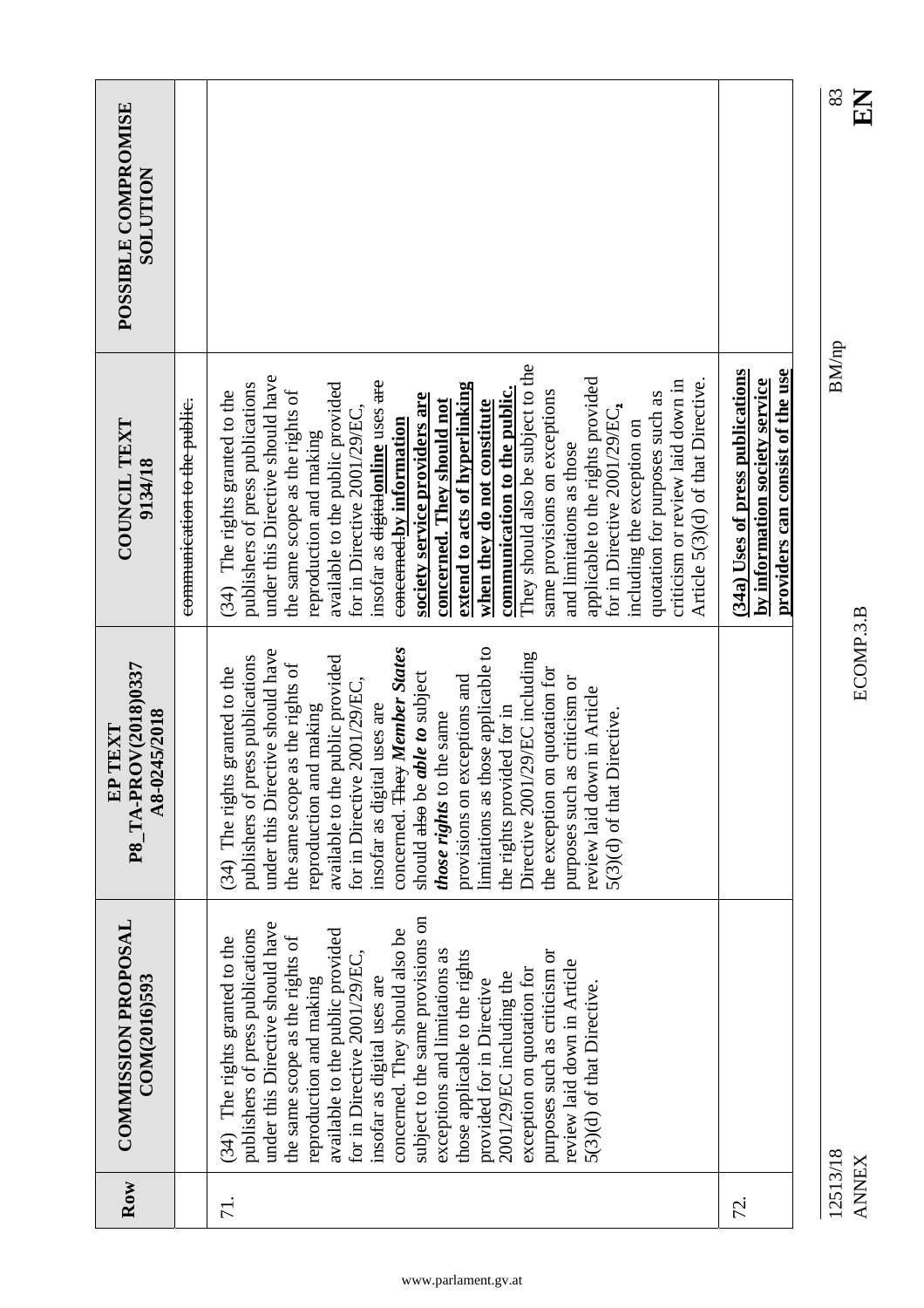|                                                 |                                                                                                                                                                                                                                                                                                                                                                                                                                                                                                                                                                                                                                                                                                                                                                                                                                                                                                                                                                                     | 84<br>$\mathbf{K}$       |
|-------------------------------------------------|-------------------------------------------------------------------------------------------------------------------------------------------------------------------------------------------------------------------------------------------------------------------------------------------------------------------------------------------------------------------------------------------------------------------------------------------------------------------------------------------------------------------------------------------------------------------------------------------------------------------------------------------------------------------------------------------------------------------------------------------------------------------------------------------------------------------------------------------------------------------------------------------------------------------------------------------------------------------------------------|--------------------------|
| POSSIBLE COMPROMISE<br><b>NOLLUTION</b>         |                                                                                                                                                                                                                                                                                                                                                                                                                                                                                                                                                                                                                                                                                                                                                                                                                                                                                                                                                                                     |                          |
| COUNCIL TEXT<br>9134/18                         | the same time, where such parts<br>of entire publications or articles<br>publications. Such uses of parts<br>publications are not usually the<br>accordance with the case law of<br>the use of insubstantial parts of<br>insubstantial nature of parts of<br>gained economic relevance. At<br>European Union. Therefore, it<br>of press publications have also<br>thereof by information society<br>publications in the production<br>is appropriate to provide that<br>press publications should not<br>expression of the intellectual<br>made by publishers of press<br>Directive. To determine the<br>creation of their authors, in<br>undermine the investments<br>insubstantial parts of press<br>fall within the scope of the<br>the Court of Justice of the<br>purposes of this Directive,<br>service providers may not<br>rights provided for in this<br>press publications for the<br>are insubstantial, the use<br>of content. Furthermore,<br>but also of parts of press | <b>BM/np</b>             |
| P8_TA-PROV(2018)0337<br>A8-0245/2018<br>EP TEXT |                                                                                                                                                                                                                                                                                                                                                                                                                                                                                                                                                                                                                                                                                                                                                                                                                                                                                                                                                                                     | ECOMP.3.B                |
| <b>COMMISSION PROPOSAL</b><br>COM(2016)593      |                                                                                                                                                                                                                                                                                                                                                                                                                                                                                                                                                                                                                                                                                                                                                                                                                                                                                                                                                                                     |                          |
| Row                                             |                                                                                                                                                                                                                                                                                                                                                                                                                                                                                                                                                                                                                                                                                                                                                                                                                                                                                                                                                                                     | 12513/18<br><b>ANNEX</b> |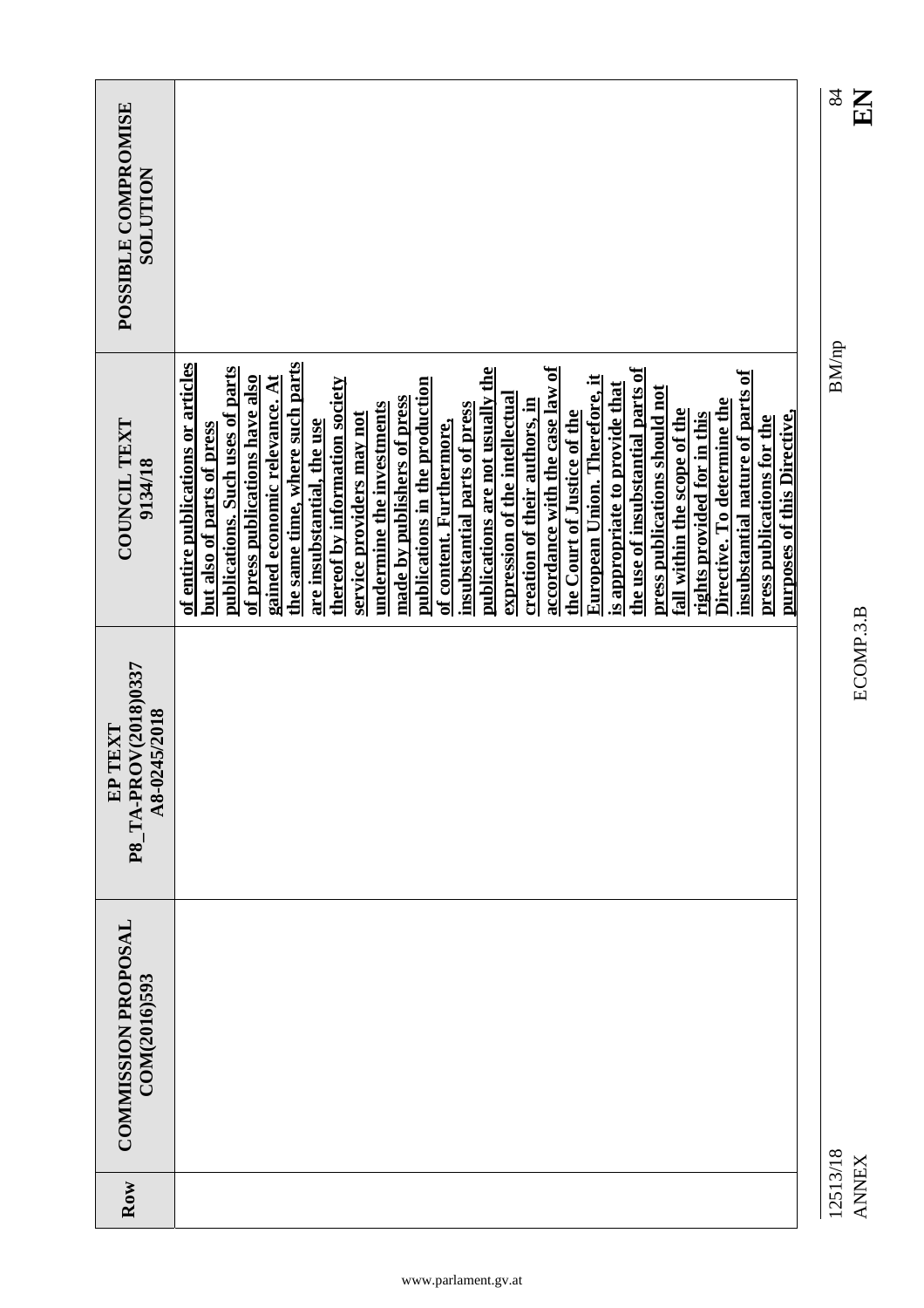|                                                 |                                                                                                                                                                                                                                                                                              |                                                                                                                                                                                                                                                                                                                                                                                                                                                                                                                                                                                                                                                                          | 85<br>$\mathbf{E}$       |
|-------------------------------------------------|----------------------------------------------------------------------------------------------------------------------------------------------------------------------------------------------------------------------------------------------------------------------------------------------|--------------------------------------------------------------------------------------------------------------------------------------------------------------------------------------------------------------------------------------------------------------------------------------------------------------------------------------------------------------------------------------------------------------------------------------------------------------------------------------------------------------------------------------------------------------------------------------------------------------------------------------------------------------------------|--------------------------|
| POSSIBLE COMPROMISE<br><b>NOLLUTION</b>         |                                                                                                                                                                                                                                                                                              |                                                                                                                                                                                                                                                                                                                                                                                                                                                                                                                                                                                                                                                                          |                          |
| <b>COUNCIL TEXT</b><br>9134/18                  | account whether these parts are<br>are limited to individual words<br>authors or whether these parts<br>or very short excerpts, without<br>Member States may take into<br>significance, or both criteria.<br>intellectual creation of their<br>independent economic<br>the expression of the | authors and other rightholders can<br>publications should not be able to<br>incorporated therein, including as<br>invoke the protection granted to<br>publishers of press publications<br>(35) The protection granted to<br>works and other subject-matter<br>under this Directive should not<br>them against authors and other<br>authorised users of the same<br>rightholders. or against other<br>affect the rights of the authors<br>Therefore, publishers of press<br>subject-matter independently<br>from the press publication in<br>and other rightholders in the<br>which they are incorporated.<br>exploit their works or other<br>regards the extent to which | <b>BM/np</b>             |
| P8 TA-PROV(2018)0337<br>A8-0245/2018<br>EP TEXT |                                                                                                                                                                                                                                                                                              | affect the rights of the authors and<br>authors and other rightholders can<br>incorporated therein, including as<br>publications should not be able to<br>invoke the protection granted to<br>publishers of press publications<br>under this Directive should not<br>(35) The protection granted to<br>other rightholders in the works<br>them against authors and other<br>Therefore, publishers of press<br>subject-matter independently<br>from the press publication in<br>incorporated.<br>rightholders. This is without<br>exploit their works or other<br>regards the extent to which<br>and other subject-matter<br>prejudice to contractual<br>which they are   | ECOMP.3.B                |
| <b>COMMISSION PROPOSAL</b><br>COM(2016)593      |                                                                                                                                                                                                                                                                                              | affect the rights of the authors and<br>authors and other rightholders can<br>publications should not be able to<br>incorporated therein, including as<br>invoke the protection granted to<br>publishers of press publications<br>The protection granted to<br>under this Directive should not<br>other rightholders in the works<br>them against authors and other<br>Therefore, publishers of press<br>subject-matter independently<br>from the press publication in<br>which they are incorporated.<br>rightholders. This is without<br>exploit their works or other<br>regards the extent to which<br>and other subject-matter<br>prejudice to contractual<br>(35)   |                          |
| Row                                             |                                                                                                                                                                                                                                                                                              | 73.                                                                                                                                                                                                                                                                                                                                                                                                                                                                                                                                                                                                                                                                      | 12513/18<br><b>ANNEX</b> |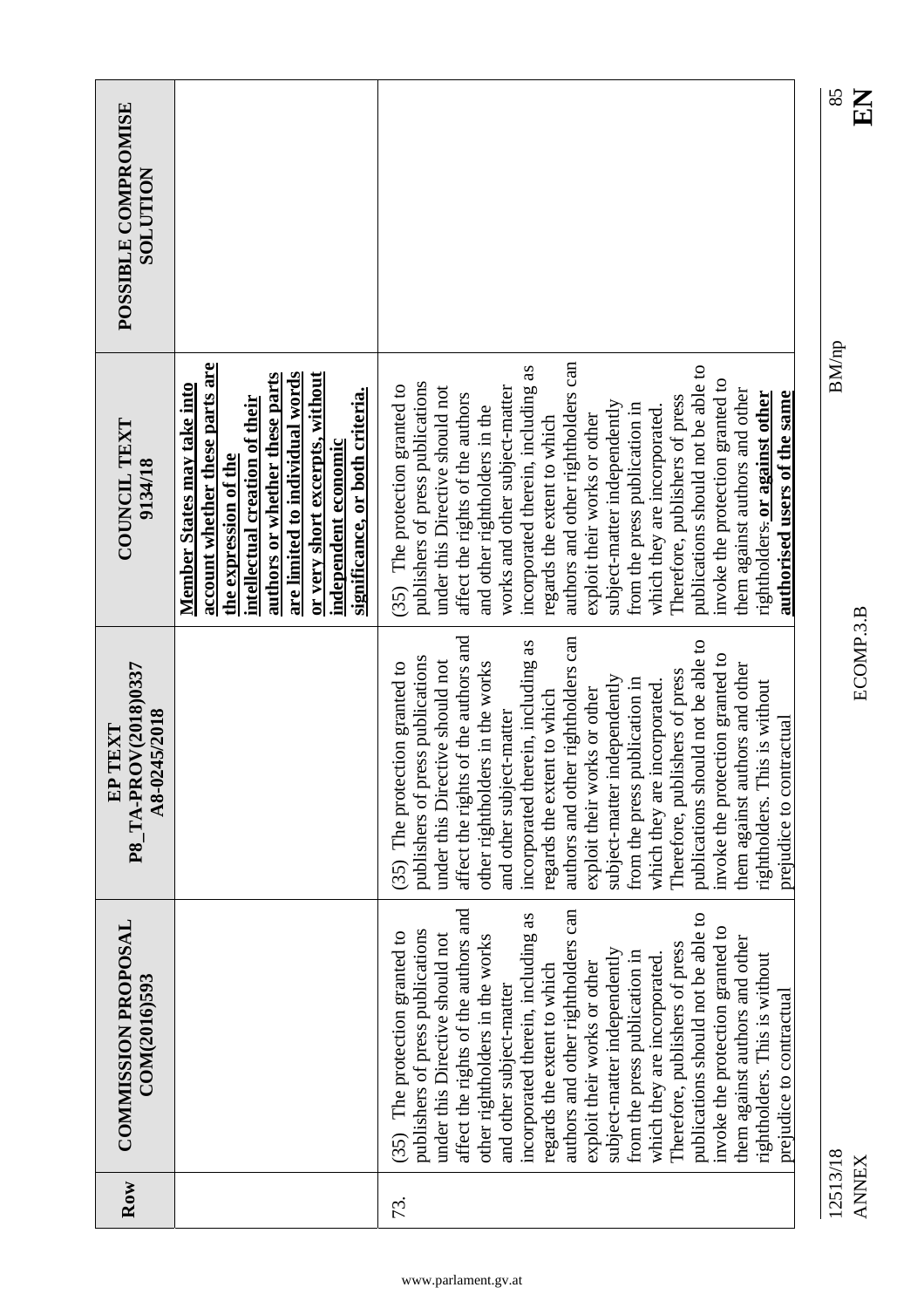|                                                 |                                                                                                                                                                                                                                                                                                                                                                                                                                                                                                                                                                                                                                                                                                                                                                                                                                                                                                                                                                                                                              | 86           | EN           |
|-------------------------------------------------|------------------------------------------------------------------------------------------------------------------------------------------------------------------------------------------------------------------------------------------------------------------------------------------------------------------------------------------------------------------------------------------------------------------------------------------------------------------------------------------------------------------------------------------------------------------------------------------------------------------------------------------------------------------------------------------------------------------------------------------------------------------------------------------------------------------------------------------------------------------------------------------------------------------------------------------------------------------------------------------------------------------------------|--------------|--------------|
| POSSIBLE COMPROMISE<br><b>SOLUTION</b>          |                                                                                                                                                                                                                                                                                                                                                                                                                                                                                                                                                                                                                                                                                                                                                                                                                                                                                                                                                                                                                              |              |              |
| <b>COUNCIL TEXT</b><br>9134/18                  | concluded between the publishers<br><b>matter.</b> This is without prejudice<br>of press publications, on the one<br>rightholders, on the other side.<br>to contractual arrangements<br>side, and authors and other<br>works and other subject-                                                                                                                                                                                                                                                                                                                                                                                                                                                                                                                                                                                                                                                                                                                                                                              | <b>BM/np</b> |              |
| P8_TA-PROV(2018)0337<br>A8-0245/2018<br>EP TEXT | appropriate reward for the use of<br>the fact that authors of the works<br>this Directive. The amount of the<br>f secondary use of<br>authors should take into account<br>authors and other rightholders, on<br>publications, on the one side, and<br>terms for licensing of their work<br>providers in respect of the rights<br>arrangements concluded between<br>whose work is incorporated in a<br>entitled to an appropriate share<br>publication which are accepted<br>provided for in Article 11(1) of<br>the other side. Notwithstanding<br>of the new additional revenues<br>compensation attributed to the<br>to the press publisher, authors<br>their works on the basis of the<br>the specific industry licensing<br>press publication should be<br>press publishers receive for<br>information society service<br>standards regarding works<br>their press publications by<br>incorporated in a press<br><i>incorporated in a press</i><br>publication receive an<br>the publishers of press<br>certain types of |              | ECOMP.3.B    |
| <b>COMMISSION PROPOSAL</b><br>COM(2016)593      | authors and other rightholders, on<br>publications, on the one side, and<br>arrangements concluded between<br>the publishers of press<br>the other side.                                                                                                                                                                                                                                                                                                                                                                                                                                                                                                                                                                                                                                                                                                                                                                                                                                                                     |              |              |
| Row                                             |                                                                                                                                                                                                                                                                                                                                                                                                                                                                                                                                                                                                                                                                                                                                                                                                                                                                                                                                                                                                                              | 12513/18     | <b>ANNEX</b> |

 $\frac{86}{28}$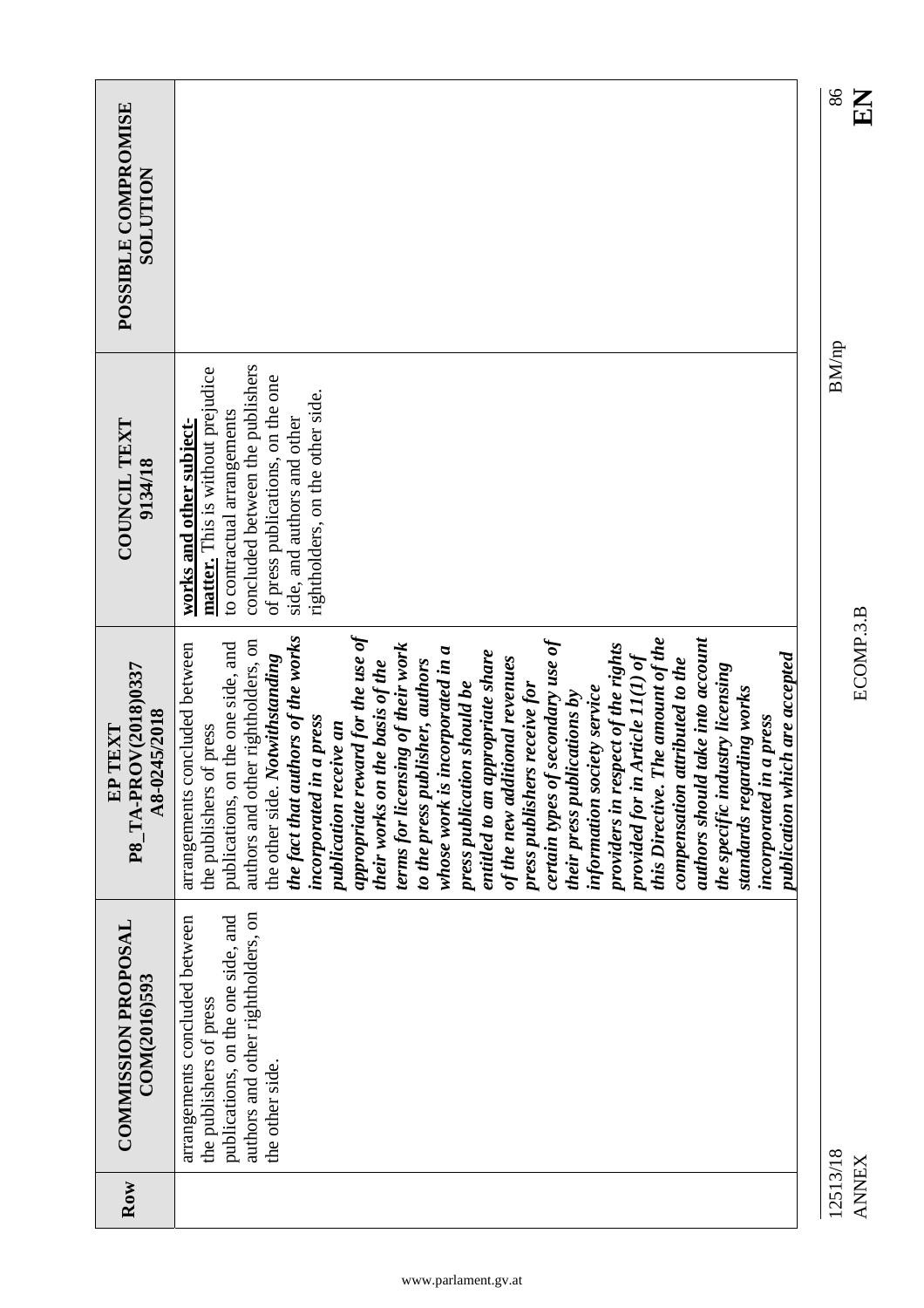| Row      | <b>COMMISSION PROPOSAL</b><br>COM(2016)593                                                                                                                                                                                                                                                                                                                                                                                                                                                                                                                                                                                                                          | P8_TA-PROV(2018)0337<br>A8-0245/2018<br>EP TEXT                                                                                                                                                                                                                                                                                                                                                                                                                                                                                                                                                                                                                                           | <b>COUNCIL TEXT</b><br>9134/18                                                                                                                                                                                                                                                                                                                                                                                                                                                                                                                                                                                                                               | POSSIBLE COMPROMISE<br><b>NOLLUTION</b> |
|----------|---------------------------------------------------------------------------------------------------------------------------------------------------------------------------------------------------------------------------------------------------------------------------------------------------------------------------------------------------------------------------------------------------------------------------------------------------------------------------------------------------------------------------------------------------------------------------------------------------------------------------------------------------------------------|-------------------------------------------------------------------------------------------------------------------------------------------------------------------------------------------------------------------------------------------------------------------------------------------------------------------------------------------------------------------------------------------------------------------------------------------------------------------------------------------------------------------------------------------------------------------------------------------------------------------------------------------------------------------------------------------|--------------------------------------------------------------------------------------------------------------------------------------------------------------------------------------------------------------------------------------------------------------------------------------------------------------------------------------------------------------------------------------------------------------------------------------------------------------------------------------------------------------------------------------------------------------------------------------------------------------------------------------------------------------|-----------------------------------------|
|          |                                                                                                                                                                                                                                                                                                                                                                                                                                                                                                                                                                                                                                                                     | licensing terms agreed between<br>as appropriate in the respective<br>authors should not affect the<br>author's article by the press<br>publisher for the use of the<br>attributed to<br>the author and the press<br>Member State; and the<br>compensation<br>publisher.                                                                                                                                                                                                                                                                                                                                                                                                                  |                                                                                                                                                                                                                                                                                                                                                                                                                                                                                                                                                                                                                                                              |                                         |
| 74.      | or limitations such as the ones for<br>private copying and reprography.<br>means of contractual agreements.<br>(36) Publishers, including those<br>deprived of revenues where such<br>works are used under exceptions<br>an investment with a view to the<br>In this context, publishers make<br>between authors and publishers.<br>of press publications, books or<br>In a number of Member States<br>contained in their publications<br>and may in some instances be<br>compensation for uses under<br>scientific publications, often<br>transfer of authors' rights by<br>operate on the basis of the<br>those exceptions is shared<br>exploitation of the works | and acquire rights, in some fields<br>including rights to claim a share<br>scientific publications <del>, often and</del><br>(36) Publishers, including those<br>music publications, operate on<br>publishers make an investment<br>of press publications, books or<br><b><i>find themselves</i></b><br>contained in their publications<br>publishers, with a view to the<br>and may in some instances be<br>organisations of authors and<br>of compensation within joint<br>contractual agreements with<br>authors rights by means of<br>the basis of the transfer of<br>exploitation of the works<br>.context,<br>collective management<br><i>authors</i> . In this<br>therefore also J | or limitations, such as the ones for<br>private copying and reprography.<br>(36) Publishers, including those<br>deprived of revenues where such<br>means of contractual agreements<br>works are used under exceptions<br>existing national schemes for<br>of press publications, books or<br>contained in their publications<br>or statutory provisions. In this<br>including the corresponding<br>reprography in the Member<br>and may in some instances be<br>investment with a view to the<br>scientific publications, often<br>transfer of authors' rights by<br>context, publishers make an<br>operate on the basis of the<br>exploitation of the works |                                         |
| 12513/18 |                                                                                                                                                                                                                                                                                                                                                                                                                                                                                                                                                                                                                                                                     |                                                                                                                                                                                                                                                                                                                                                                                                                                                                                                                                                                                                                                                                                           | BM/np                                                                                                                                                                                                                                                                                                                                                                                                                                                                                                                                                                                                                                                        | 87                                      |

www.parlament.gv.at

ANNEX ECOMP.3.B **EN** ECOMP.3.B

12513/18<br>ANNEX

 $\sum_{\alpha}$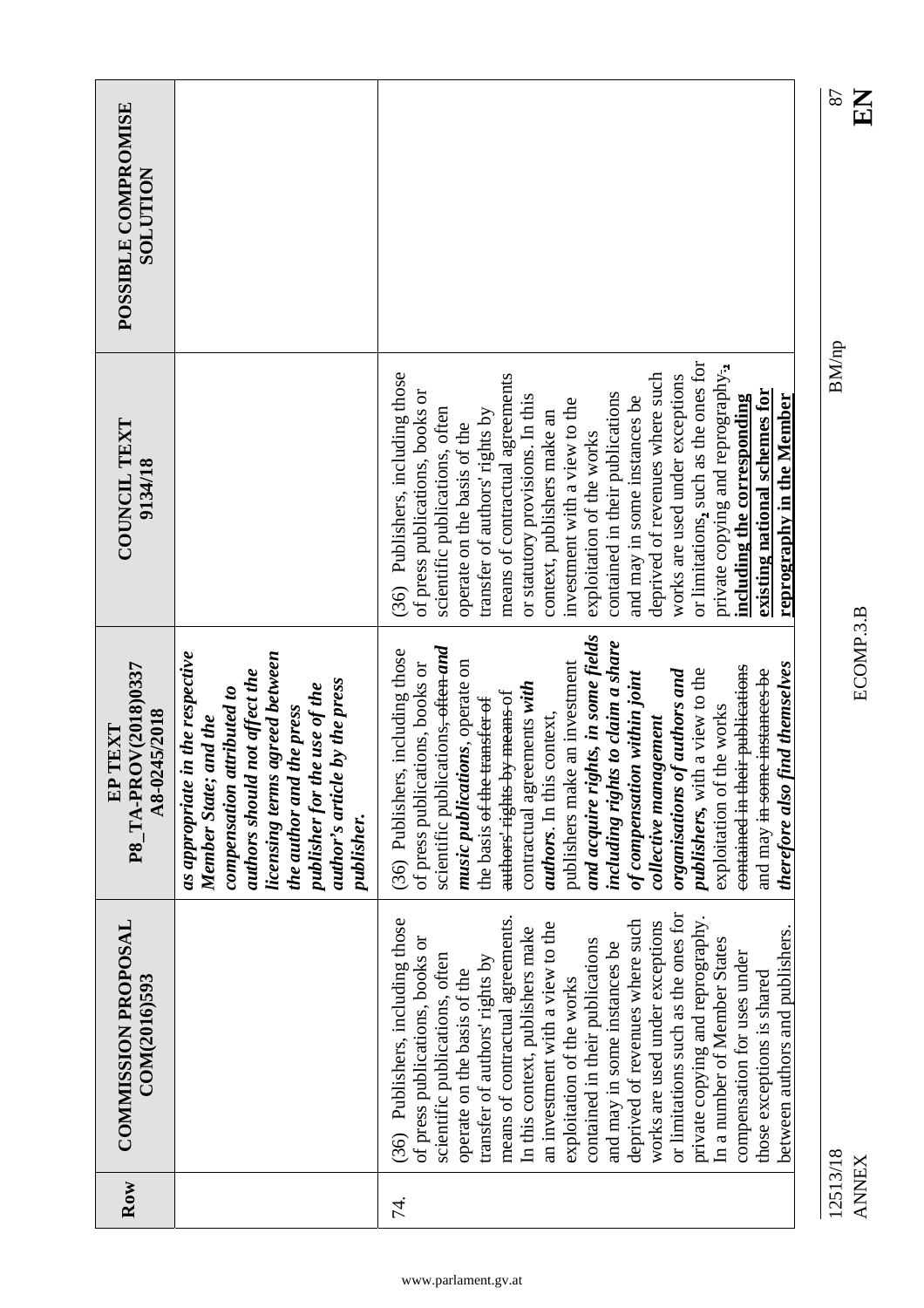|                                                 |                                                                                                                                                                                                                                                                                                                                                                                                                                                                                                                                                                                                                                                                                                                                                                                                                                                                                                                                                                                                                                                  | 88<br>EN                 |
|-------------------------------------------------|--------------------------------------------------------------------------------------------------------------------------------------------------------------------------------------------------------------------------------------------------------------------------------------------------------------------------------------------------------------------------------------------------------------------------------------------------------------------------------------------------------------------------------------------------------------------------------------------------------------------------------------------------------------------------------------------------------------------------------------------------------------------------------------------------------------------------------------------------------------------------------------------------------------------------------------------------------------------------------------------------------------------------------------------------|--------------------------|
| POSSIBLE COMPROMISE<br><b>NOLLLTON</b>          |                                                                                                                                                                                                                                                                                                                                                                                                                                                                                                                                                                                                                                                                                                                                                                                                                                                                                                                                                                                                                                                  |                          |
| COUNCIL TEXT<br>9134/18                         | should remain free to decide not<br>but not obliged to determine that,<br>certainty for all concerned parties,<br>Member States should be allowed<br>schemes. In a number of Member<br>same possibility should exist for<br>when an author has transferred or<br>publication and there are systems<br>to provide publishers with such<br>limitation, publishers are entitled<br>States, or under public lending<br>under those exceptions is shared<br>licensed his rights to a publisher<br>between authors and publishers.<br>harm caused by an exception or<br>lending, while Member States<br>In order to take account of this<br>contributes with his works to a<br>in place to compensate for the<br>or a collective management<br>remuneration for such uses<br>compensation, whereas. The<br>States the compensation or<br>situation and improve legal<br>organisation that jointly<br>remuneration for public<br>represents authors and<br>publishers or otherwise<br>to elaim a share of such                                          | <b>BM/np</b>             |
| P8_TA-PROV(2018)0337<br>A8-0245/2018<br>EP TEXT | equivalent compensation-sharing<br>reprography. In a large number of<br>of revenues where<br>concerned parties, Member States<br>exceed what is required under the<br>publication and there are systems<br>Member States compensation for<br>limitation, publishers are entitled<br>substantiate his claim should not<br>exceptions or limitations such as<br>the ones for private copying and<br>transferred or licensed his rights<br>harm caused by an exception or<br>should be allowed to determine<br>contributes with his works to a<br>situation and to<br>system if such a system was in<br>in place to compensate for the<br>uses under those exceptions is<br>improve legal certainty for all<br>shared between authors and<br>system in place. provide an<br>compensation, whereas the<br>publishers. In order to take<br>to a publisher or otherwise<br>such works are used under<br>burden on the publisher to<br><del>that, when an author has</del><br>t <del>o claim a share of such</del><br>account of this<br>being deprived | ECOMP.3.B                |
| <b>COMMISSION PROPOSAL</b><br>COM(2016)593      | certainty for all concerned parties,<br>Member States should be allowed<br>exceed what is required under the<br>to determine that, when an author<br>publication and there are systems<br>rights to a publisher or otherwise<br>limitation, publishers are entitled<br>substantiate his claim should not<br>harm caused by an exception or<br>In order to take account of this<br>contributes with his works to a<br>in place to compensate for the<br>has transferred or licensed his<br>situation and improve legal<br>compensation, whereas the<br>burden on the publisher to<br>to claim a share of such<br>system in place.                                                                                                                                                                                                                                                                                                                                                                                                                 |                          |
| Row                                             |                                                                                                                                                                                                                                                                                                                                                                                                                                                                                                                                                                                                                                                                                                                                                                                                                                                                                                                                                                                                                                                  | 12513/18<br><b>ANNEX</b> |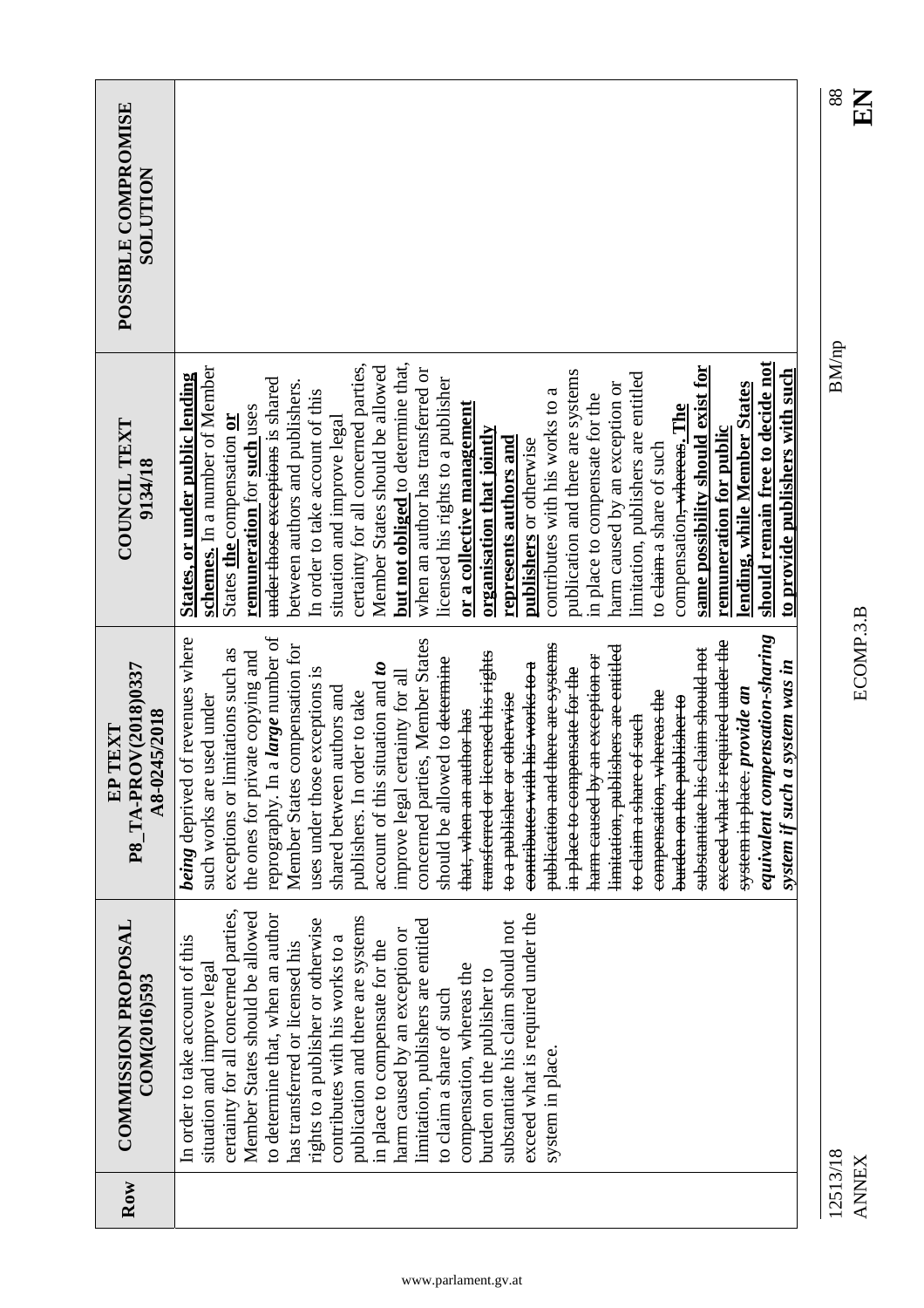| POSSIBLE COMPROMISE<br><b>NOLLUTION</b>                          |                                                                                                                                                                                                                                                                                                                                                                                                                                                                                                                                                                                                                                                                                                                                                                                                                              |                                                                                                                                            |  |
|------------------------------------------------------------------|------------------------------------------------------------------------------------------------------------------------------------------------------------------------------------------------------------------------------------------------------------------------------------------------------------------------------------------------------------------------------------------------------------------------------------------------------------------------------------------------------------------------------------------------------------------------------------------------------------------------------------------------------------------------------------------------------------------------------------------------------------------------------------------------------------------------------|--------------------------------------------------------------------------------------------------------------------------------------------|--|
| COUNCIL TEXT<br>9134/18                                          | should remain free to determine<br>exceed what is required underfor<br>the conditions as to the sharing<br>remuneration between authors<br>substantiate his claim <del>should not</del><br>remuneration and to lay down<br>remuneration. Member States<br>the burden on the publisher to<br>placeaccordance with their<br>the <del>system</del> compensation or<br>of this compensation or<br>and publishers in<br>national systems                                                                                                                                                                                                                                                                                                                                                                                          |                                                                                                                                            |  |
| DV(2018)0337<br>A8-0245/2018<br>TEXT<br>P8 TA-PR<br>$\mathbf{E}$ | or regulation, in accordance with<br>behalf of authors and publishers,<br>the arrangements in the Member<br>the equivalent system that was in<br>publishers of such compensation<br><b>States concerning public lending</b><br>rights, the management of rights<br>remuneration rights on the basis<br>provision is without prejudice to<br>limitations to copyright, such as<br>or set by Members States in law<br>before 12 November 2015. This<br>operation in that Member State<br>operation in that Member State<br>before 12 November 2015. The<br>organisation acting jointly on<br>extended collective licensing<br>share between authors and<br>the internal<br>not based on exceptions or<br>schemes, or concerning<br>distribution rules of the<br>collective management<br>of national law.<br>could be set in t | industries (CCIs) play a key role<br>in reindustrialising Europe, are<br>a driver for growth and are in a<br>$(36a)$ Cultural and creative |  |
| <b>COMMISSION PROPOSAL</b><br>COM(2016)593                       |                                                                                                                                                                                                                                                                                                                                                                                                                                                                                                                                                                                                                                                                                                                                                                                                                              |                                                                                                                                            |  |
| Row                                                              |                                                                                                                                                                                                                                                                                                                                                                                                                                                                                                                                                                                                                                                                                                                                                                                                                              | 75.                                                                                                                                        |  |

ANNEX ECOMP.3.B **EN**

 $\begin{array}{c} \hline \text{SO} \\ \text{EM} \end{array}$ 

 $\rm BM/np$ 

12513/18 BM/np

ECOMP.3.B

12513/18<br>ANNEX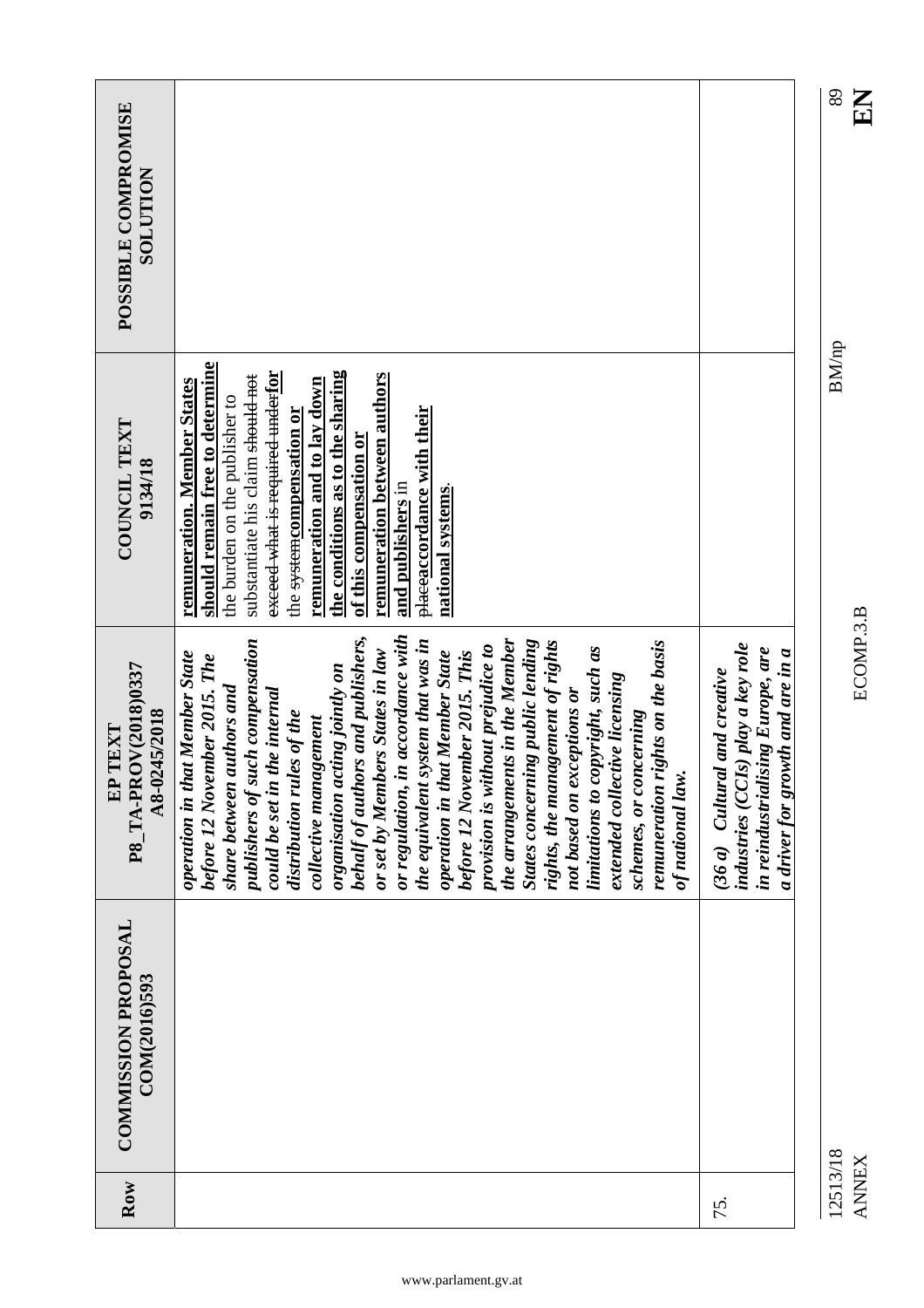|                                                 |                                                                                                                                                                                                                                                                                                                                                                                                                                                                                                                                                                   |                                                                                                                                                                                                                                                                                                                                                                                                                            | $\infty$<br>$\mathbf{E}$ |
|-------------------------------------------------|-------------------------------------------------------------------------------------------------------------------------------------------------------------------------------------------------------------------------------------------------------------------------------------------------------------------------------------------------------------------------------------------------------------------------------------------------------------------------------------------------------------------------------------------------------------------|----------------------------------------------------------------------------------------------------------------------------------------------------------------------------------------------------------------------------------------------------------------------------------------------------------------------------------------------------------------------------------------------------------------------------|--------------------------|
| POSSIBLE COMPROMISE<br><b>SOLUTION</b>          |                                                                                                                                                                                                                                                                                                                                                                                                                                                                                                                                                                   |                                                                                                                                                                                                                                                                                                                                                                                                                            |                          |
| COUNCIL TEXT<br>9134/18                         |                                                                                                                                                                                                                                                                                                                                                                                                                                                                                                                                                                   | sharing services providing access<br>involvement of right holders-have<br>become main sources of access to<br>to a large amount of copyright-<br>functioning of the online content<br>Hourisheddeveloped and have<br>protected content uploaded by<br>Over the last years, the<br>complexity. Online content<br>marketplace has gained in<br>content online. This Legal<br>their users without the<br>(37)                 | <b>BM/np</b>             |
| P8 TA-PROV(2018)0337<br>A8-0245/2018<br>EP TEXT | creating approximately EUR 509<br>7,5 % of the Union's work force,<br>full-time jobs, which amounts to<br>The protection of copyright and<br>industrial sectors. Furthermore<br>development of<br>related rights are at the core of<br>$(5,3\%$ of the $EU$ 's total $GVA)$ .<br>innovative spill-overs in other<br>billion in value added to GDP<br>provide more than 12 million<br><b>ICT</b> in Europe. Cultural and<br>creative industries in Europe<br>CCIs are a driving force for<br>strategic position to trigger<br>the CCI's revenue.<br>innovation and | involvement of right holders have<br>marketplace <i>market</i> has gained in<br>flourished and have become main<br>functioning of the online content<br>protected content online. Online<br>services are means of providing<br>sources of access to copyright<br>protected content uploaded by<br>providing access to copyright<br>(37) Over the last years, the<br>complexity. Online services<br>their users without the | ECOMP.3.B                |
| <b>COMMISSION PROPOSAL</b><br>COM(2016)593      |                                                                                                                                                                                                                                                                                                                                                                                                                                                                                                                                                                   | involvement of right holders have<br>flourished and have become main<br>functioning of the online content<br>online. This affects rightholders'<br>protected content uploaded by<br>providing access to copyright<br>Over the last years, the<br>complexity. Online services<br>sources of access to content<br>marketplace has gained in<br>possibilities to determine<br>their users without the<br>(37)                 |                          |
| Row                                             |                                                                                                                                                                                                                                                                                                                                                                                                                                                                                                                                                                   | 76.                                                                                                                                                                                                                                                                                                                                                                                                                        | 12513/18<br><b>ANNEX</b> |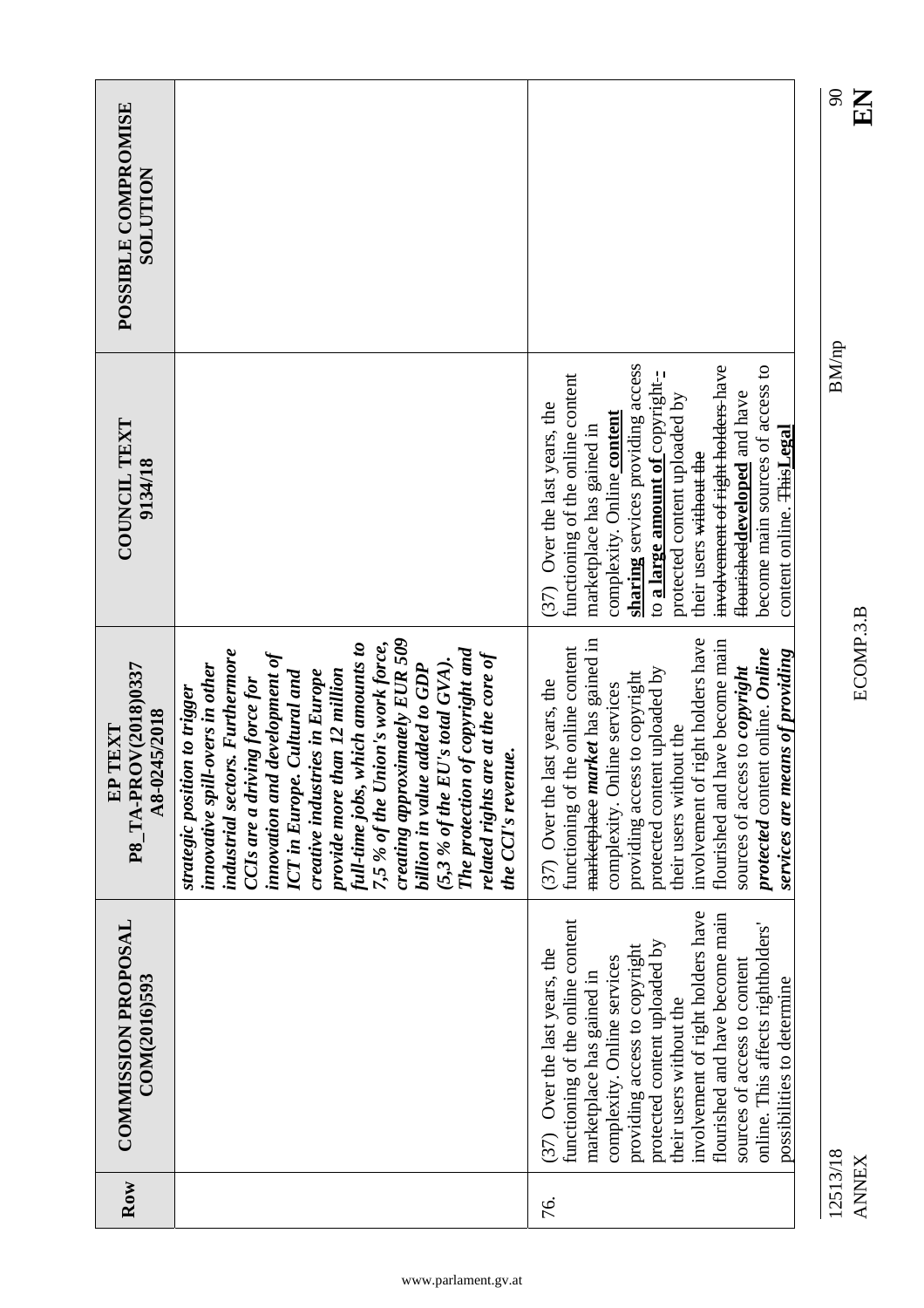| POSSIBLE COMPROMISE<br><b>NOLLLTON</b>          |                                                                                                                                                                                                                                                                                                                                                                                                                                                                                                                                                                                                                                                                                                                                                                                                                                                                                                                                                                                      |
|-------------------------------------------------|--------------------------------------------------------------------------------------------------------------------------------------------------------------------------------------------------------------------------------------------------------------------------------------------------------------------------------------------------------------------------------------------------------------------------------------------------------------------------------------------------------------------------------------------------------------------------------------------------------------------------------------------------------------------------------------------------------------------------------------------------------------------------------------------------------------------------------------------------------------------------------------------------------------------------------------------------------------------------------------|
| COUNCIL TEXT<br>9134/18                         | the development of the licensing<br>content uploaded by their users<br>uncertainty exists as to whether<br>possibilities to get an appropriate<br>licensing agreements should be<br>appropriate reward for the use<br>Rightholders should receive an<br>which conditions, their <del>work and</del><br>rights in the uploaded content,<br>to determine whether, and under<br>affects rightholders' possibilities<br>other subject matter are content<br>need to obtain authorisations<br>application of exceptions and<br>market between rightholders<br>therefore important to foster<br>who do not hold the relevant<br>copyright relevant acts and<br>and online content sharing<br>fair and keep a reasonable<br>limitations provided for in<br>Union Law. This situation<br>from rightholders for the<br>balance for both parties.<br>service providers. These<br>without prejudice to the<br>such services engage in<br>remuneration for it. It is<br>is used as well as their |
| P8 TA-PROV(2018)0337<br>A8-0245/2018<br>EP TEXT | when copyright protected content<br>content services do not enter into<br>subject-matter are used as well as<br>authorisation from rightholders.<br>although they allow for diversity<br>new business models. However,<br>conditions, their work and other<br>appropriate remuneration for it,<br>"safe-harbour"<br>creative works and offer great<br>exemption set out in Directive<br>opportunities for cultural and<br>and ease of access to content,<br>they also generate challenges<br>creative industries to develop<br>wider access to cultural and<br>licensing agreements on the<br>claim to be<br>since some user uploaded<br>their possibilities to get an<br>whether, and under which<br>is uploaded without prior<br>possibilities to determine<br>This affects rightholders'<br>basis that they<br>covered by the<br>2000/31/EC.                                                                                                                                      |
| <b>COMMISSION PROPOSAL</b><br>COM(2016)593      | subject-matter are used as well as<br>conditions, their work and other<br>appropriate remuneration for it.<br>their possibilities to get an<br>whether, and under which                                                                                                                                                                                                                                                                                                                                                                                                                                                                                                                                                                                                                                                                                                                                                                                                              |
| Row                                             |                                                                                                                                                                                                                                                                                                                                                                                                                                                                                                                                                                                                                                                                                                                                                                                                                                                                                                                                                                                      |

12513/18 BM/np 91 12513/18<br>ANNEX

 $\frac{51}{16}$ 

 $\rm BM/p$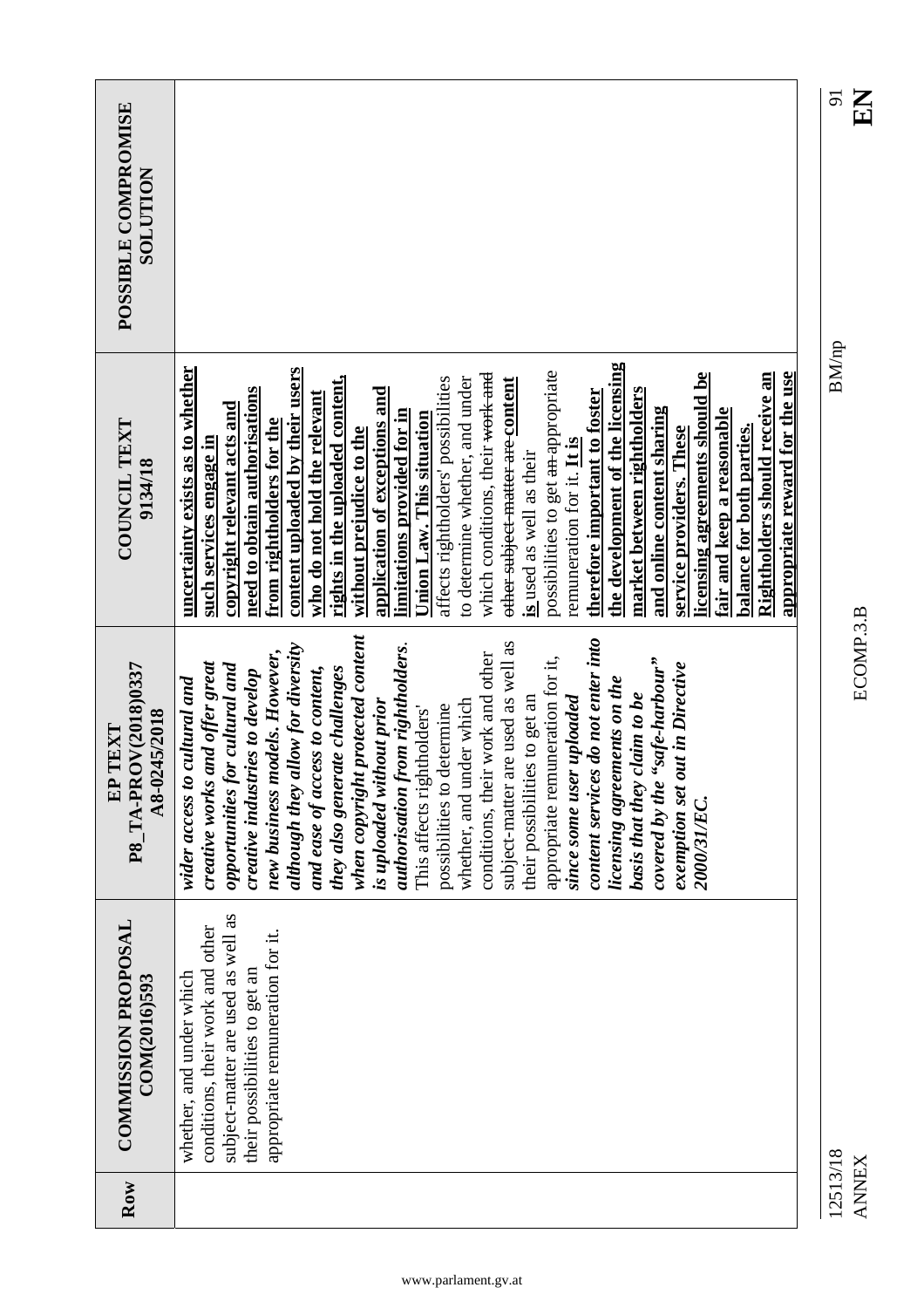| P8 TA-PROV(2018)0337<br><b>COMMISSION PROPOSAL</b>                                                                                                                                                                                                                                                                                                                                                                                                                                                                                                                                                                                                                                                                                                                                                                                                           |
|--------------------------------------------------------------------------------------------------------------------------------------------------------------------------------------------------------------------------------------------------------------------------------------------------------------------------------------------------------------------------------------------------------------------------------------------------------------------------------------------------------------------------------------------------------------------------------------------------------------------------------------------------------------------------------------------------------------------------------------------------------------------------------------------------------------------------------------------------------------|
|                                                                                                                                                                                                                                                                                                                                                                                                                                                                                                                                                                                                                                                                                                                                                                                                                                                              |
| consequence, they cannot benefit<br>service providers one of the main<br>uploaded works or other subject-<br>purposes of which is to store and<br>matter, irrespective of the means<br>users, and that optimise content,<br>normal use, are designed to give<br>access to the public to copyright<br>uploaded / made available by its<br>society services, as part of their<br>shall cover information society<br>and promote for profit making<br>online content sharing service<br>stream significant amounts of<br>give access to the public or to<br>provider under this Directive<br>purposes, including amongst<br>copyright protected content<br>users. The definition of an<br>others displaying, tagging,<br>protected content or other<br>curating, sequencing, the<br>in an active way. As a<br>(37a) Certain<br>subject-matter<br>used therefor, |

12513/18<br>ANNEX

 $\frac{8}{25}$ 

12513/18 BM/np  $\rm BM/np$ 

ANNEX ECOMP.3.B **EN** ECOMP.3.B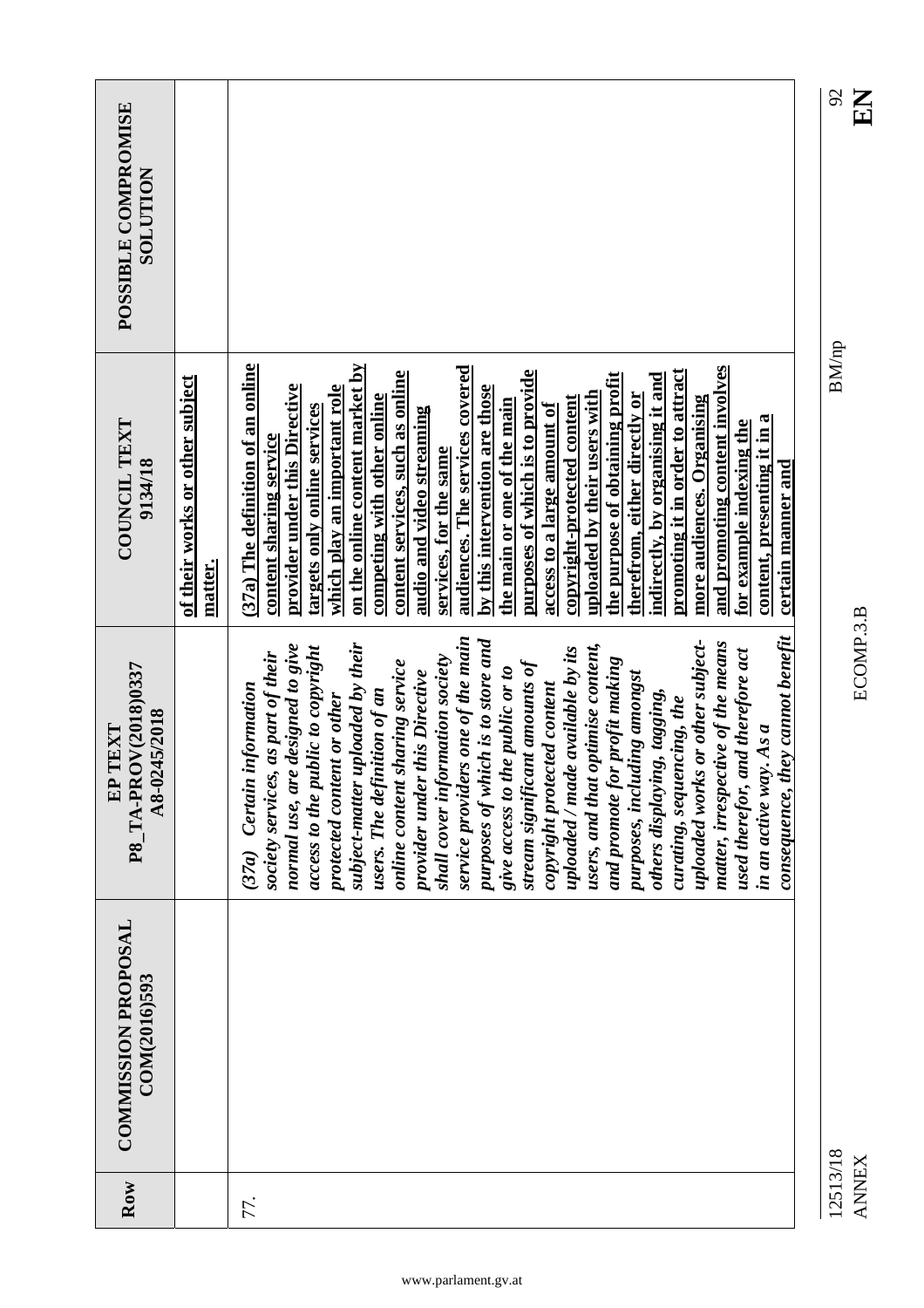|                                                 |                                                                                                                                                                                                                                                                                                                                                                                                                                                                                                                                                                                                                                                                                                                                                                                                                                                                                                                                                                                           | 93<br>EN                 |
|-------------------------------------------------|-------------------------------------------------------------------------------------------------------------------------------------------------------------------------------------------------------------------------------------------------------------------------------------------------------------------------------------------------------------------------------------------------------------------------------------------------------------------------------------------------------------------------------------------------------------------------------------------------------------------------------------------------------------------------------------------------------------------------------------------------------------------------------------------------------------------------------------------------------------------------------------------------------------------------------------------------------------------------------------------|--------------------------|
| POSSIBLE COMPROMISE<br>NOLLTION                 |                                                                                                                                                                                                                                                                                                                                                                                                                                                                                                                                                                                                                                                                                                                                                                                                                                                                                                                                                                                           |                          |
|                                                 |                                                                                                                                                                                                                                                                                                                                                                                                                                                                                                                                                                                                                                                                                                                                                                                                                                                                                                                                                                                           | <b>BM/np</b>             |
| COUNCIL TEXT<br>9134/18                         | non-for-profit purposes, such as<br>online encyclopaedias, scientific<br>include, for instance, electronic<br>services whose main purpose is<br>communication services within<br>developing platforms which do<br>categorising it, as well as using<br>profit from this activity. These<br>targeted promotion on it. The<br>Nor does this definition cover<br>or educational repositories or<br>with the purpose of obtaining<br>services which allow users, to<br>upload content for their own<br>provide access to content for<br>use, such as cyberlockers, or<br>copyright protected content.<br>as<br>main activity is online retail<br>copyright protected content<br>online marketplaces whose<br>the meaning of Regulation<br>definition does not include<br>internet access providers,<br>well as providers of cloud<br>websites which store and<br>2015/2120/EU, including<br>and not giving access to<br>not to provide access to<br>open source software                      |                          |
| P8_TA-PROV(2018)0337<br>A8-0245/2018<br>EP TEXT | with the authorisation of all right<br>developing platforms, and online<br>services for individual use which<br>microenterprises and small sized<br>the public, open source software<br>sharing service providers within<br>sharing service providers under<br>and providers of online services<br>repositories. Providers of cloud<br>enterprises within the meaning<br>Commission Recommendation<br>do not provide direct access to<br>where the content is uploaded<br>encyclopaedia,<br>physical goods, should not be<br>commercial purpose capacity<br>provided for in Article 14 of<br>this Directive does not cover<br>from the liability exemption<br>definition of online content<br>holders concerned, such as<br>providers that act in a non-<br>Directive 2000/31/EC. The<br>market places whose main<br>considered online content<br>activity is online retail of<br>2003/361/EC and service<br>of Title I of the Annex to<br>scientific<br>educational or<br>such as online | ECOMP.3.B                |
| <b>COMMISSION PROPOSAL</b><br>COM(2016)593      |                                                                                                                                                                                                                                                                                                                                                                                                                                                                                                                                                                                                                                                                                                                                                                                                                                                                                                                                                                                           |                          |
| Row                                             |                                                                                                                                                                                                                                                                                                                                                                                                                                                                                                                                                                                                                                                                                                                                                                                                                                                                                                                                                                                           | 12513/18<br><b>ANNEX</b> |

 $\begin{array}{c} 93 \\ \text{EN} \end{array}$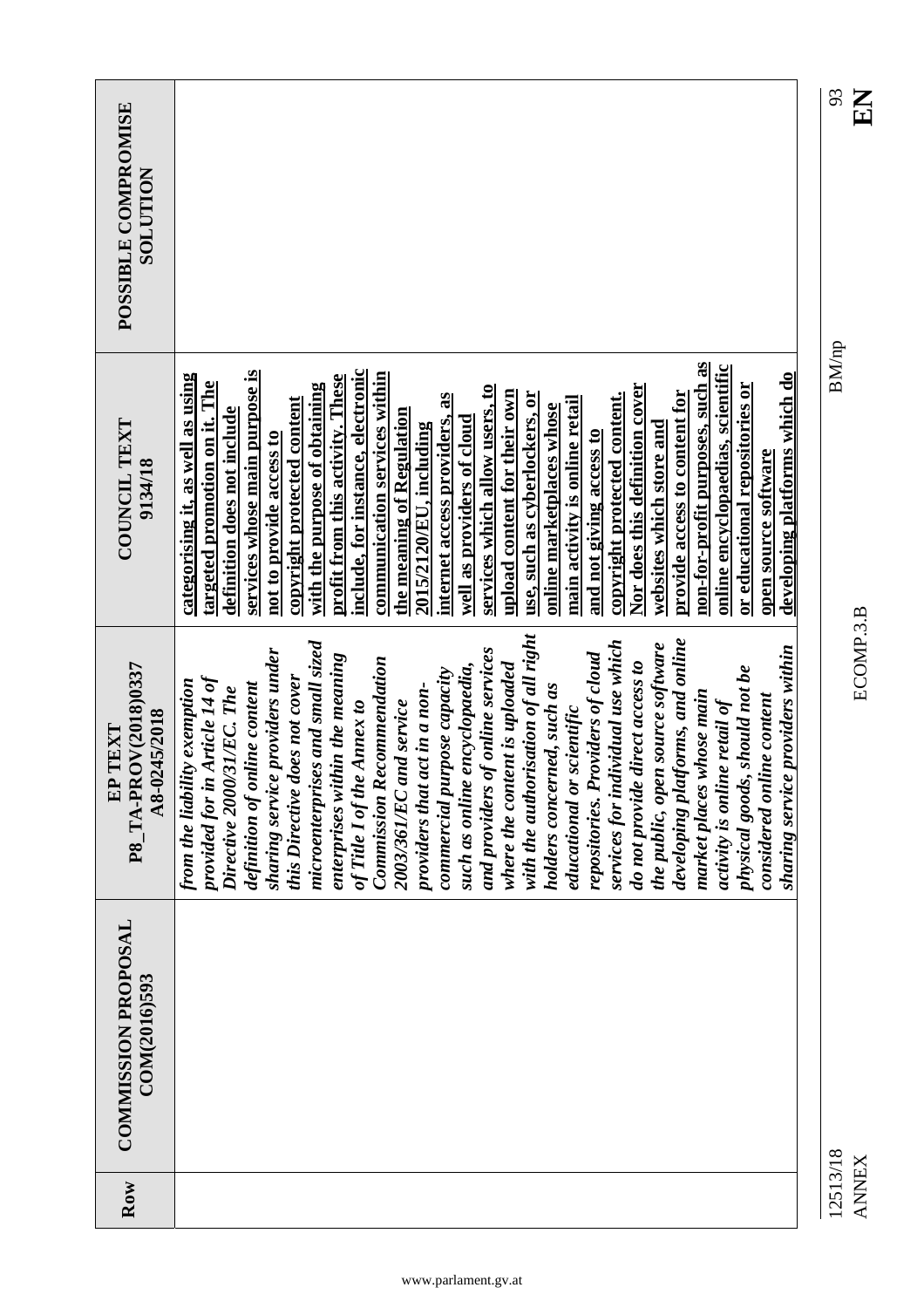|                                                           |                                                                                                                                                                                                                                                                                                                                                                                                 |                                                                                                                                                                                                                                                                                                                                                                                                                   |                                                               | $\overline{5}$ |
|-----------------------------------------------------------|-------------------------------------------------------------------------------------------------------------------------------------------------------------------------------------------------------------------------------------------------------------------------------------------------------------------------------------------------------------------------------------------------|-------------------------------------------------------------------------------------------------------------------------------------------------------------------------------------------------------------------------------------------------------------------------------------------------------------------------------------------------------------------------------------------------------------------|---------------------------------------------------------------|----------------|
| POSSIBLE COMPROMISE<br><b>SOLUTION</b>                    |                                                                                                                                                                                                                                                                                                                                                                                                 |                                                                                                                                                                                                                                                                                                                                                                                                                   |                                                               |                |
|                                                           |                                                                                                                                                                                                                                                                                                                                                                                                 |                                                                                                                                                                                                                                                                                                                                                                                                                   |                                                               | <b>BM/np</b>   |
| COUNCIL TEXT<br>9134/18                                   | purposes. In order to ensure the<br>to services the main purpose of<br>liability exemption mechanism<br>this Directive should not apply<br>provided for in this Directive,<br>protection and to avoid the<br>not store and give access to<br>facilitate copyright piracy.<br>possible application of the<br>which is to engage in or to<br>content for profit making<br>high level of copyright | sharing service provider stores<br>amount of copyright-protected<br>elements, such as the audience<br>content needs to be made on a<br>content uploaded by the users<br>of the service and the number<br>of files of copyright-protected<br>account of a combination of<br>case-by-case basis and take<br>and gives access to a large<br>whether an online content<br>(37b) The assessment of<br>of the services. | (38) This Directive clarifies<br>under which conditions the   |                |
| DV(2018)0337<br>A8-0245/2018<br>TEXT<br>P8_TA-PR<br>$E$ P | the meaning of this Directive.                                                                                                                                                                                                                                                                                                                                                                  |                                                                                                                                                                                                                                                                                                                                                                                                                   | content sharing<br>(38) Where information<br>society Online   |                |
| <b>COMMISSION PROPOSAL</b><br>COM(2016)593                |                                                                                                                                                                                                                                                                                                                                                                                                 |                                                                                                                                                                                                                                                                                                                                                                                                                   | (38) Where information society<br>service providers store and |                |
| Row                                                       |                                                                                                                                                                                                                                                                                                                                                                                                 | 78.                                                                                                                                                                                                                                                                                                                                                                                                               | 79.                                                           | 12513/18       |

www.parlament.gv.at

 $\sum_{x}$ 

ECOMP.3.B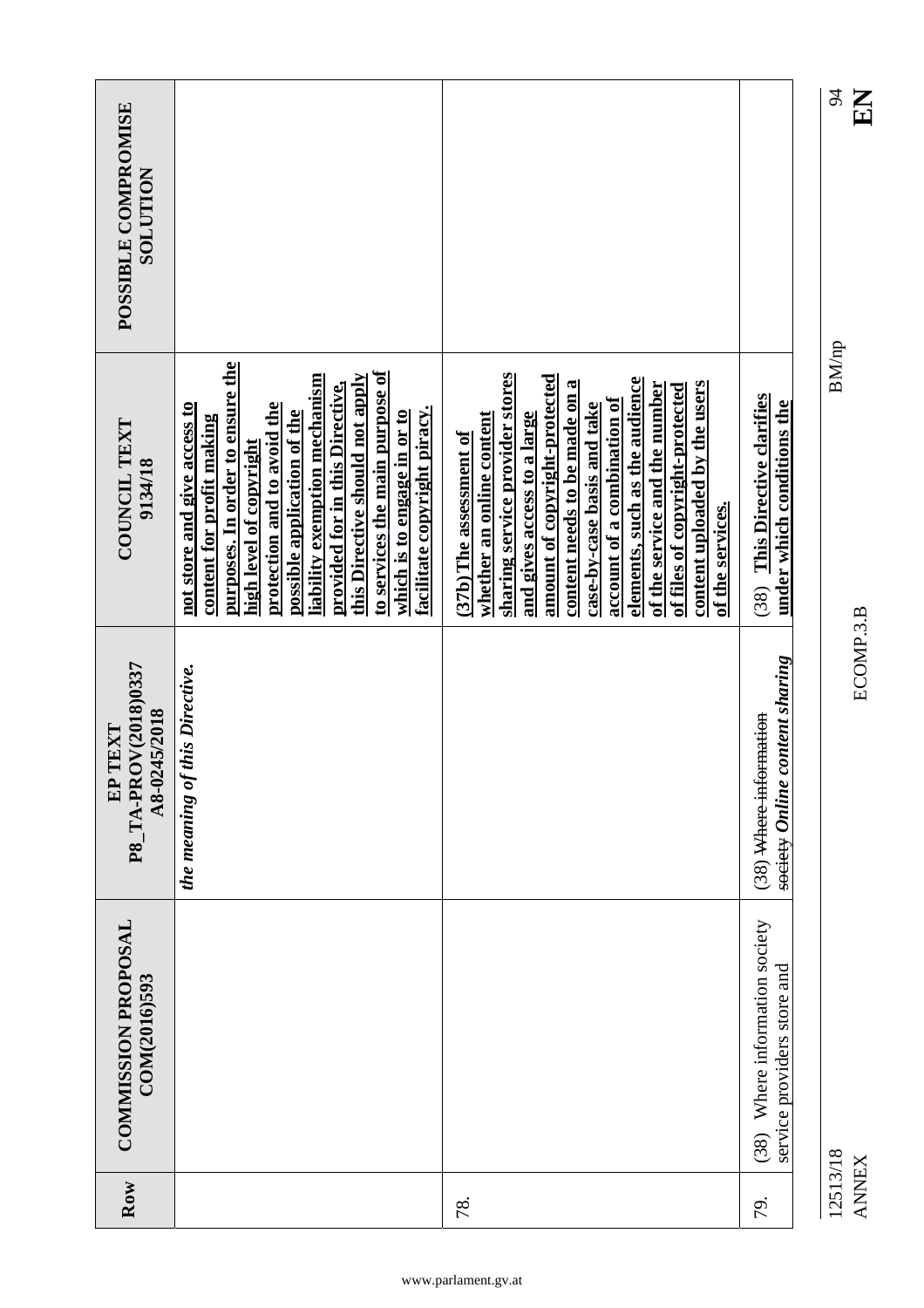| POSSIBLE COMPROMISE<br><b>NOLLTIDR</b>          |                                                                                                                                                                                                                                                                                                                                                                                                                                                                                                                                                                                                                                                                                                                                                                                                                                                                                                      |
|-------------------------------------------------|------------------------------------------------------------------------------------------------------------------------------------------------------------------------------------------------------------------------------------------------------------------------------------------------------------------------------------------------------------------------------------------------------------------------------------------------------------------------------------------------------------------------------------------------------------------------------------------------------------------------------------------------------------------------------------------------------------------------------------------------------------------------------------------------------------------------------------------------------------------------------------------------------|
| <b>COUNCIL TEXT</b><br>9134/18                  | communication to the public or<br>and performing are engaging in<br>protected works or other subject-<br>Parliament and of the Council. It<br>does not change the concept of<br>society online content sharing<br>the public within the meaning<br>Directive 2001/29/EC <del>they are</del><br>thereby going beyond the mere<br>an act of communication to the<br>Hability exemption provided in<br>matter uploaded by their users,<br>public or making available to<br>provision of physical facilities<br><del>unless they are cligible for the</del><br>agreements with rightholders,<br>public under Union law nor<br>obliged to conclude licensing<br>2000/31/EC of the European<br>provide access to copyright<br>of making available to the<br>service providers store and<br>of Article $3(1)$ and $(2)$ of<br>Article 14 of Directive<br>Where information                                  |
| P8_TA-PROV(2018)0337<br>A8-0245/2018<br>EP TEXT | facilities and performing perform<br>appropriate licensing agreements<br>their users, thereby going beyond<br>the responsibility<br>with rightholders <del>, unless they are</del><br>other subject matter uploaded by<br>agreements are concluded, they<br>exemption provided in of users<br>European Parliament and of the<br>when they are acting in a non-<br>an act of communication to the<br>should also cover, to the same<br>the mere provision of physical<br>public <del>, they are obliged to</del> and<br>accordance with Article 14 of<br>provide access to the public to<br>extent and scope, the liability<br>therefore are responsible for<br>copyright protected works or<br>eligible for. Where licensing<br>Directive 2000/31/EC of the<br>therefore conclude fair and<br>service providers store and<br>their content and should<br>commercial capacity. In<br>Council $II(2a)$ |
| <b>COMMISSION PROPOSAL</b><br>COM(2016)593      | communication to the public, they<br>facilities and performing an act of<br>their users, thereby going beyond<br>are obliged to conclude licensing<br>other subject-matter uploaded by<br>Parliament and of the Council <sup>13</sup> .<br>liability exemption provided in<br>provide access to the public to<br>the mere provision of physical<br>unless they are eligible for the<br>agreements with rightholders,<br>copyright protected works or<br>2000/31/EC of the European<br>Article 14 of Directive                                                                                                                                                                                                                                                                                                                                                                                        |
| Row                                             |                                                                                                                                                                                                                                                                                                                                                                                                                                                                                                                                                                                                                                                                                                                                                                                                                                                                                                      |

Directive 2000/31/EC of the European Parliament and of the Council of 8 June 2000 on certain legal aspects of information society services, in particular electronic commerce, in the Internal Market (OJ L 178, 17.7.2000, p. **13** Directive 2000/31/EC of the European Parliament and of the Council of 8 June 2000 on certain legal aspects of information society services, in particular electronic commerce, in the Internal Market (OJ L 178, 17.7.2000, p. 1–16).  $\overline{13}$ 

12513/18 BM/np 95 12513/18<br>ANNEX

 $\frac{95}{26}$ 

 $\rm BM/np$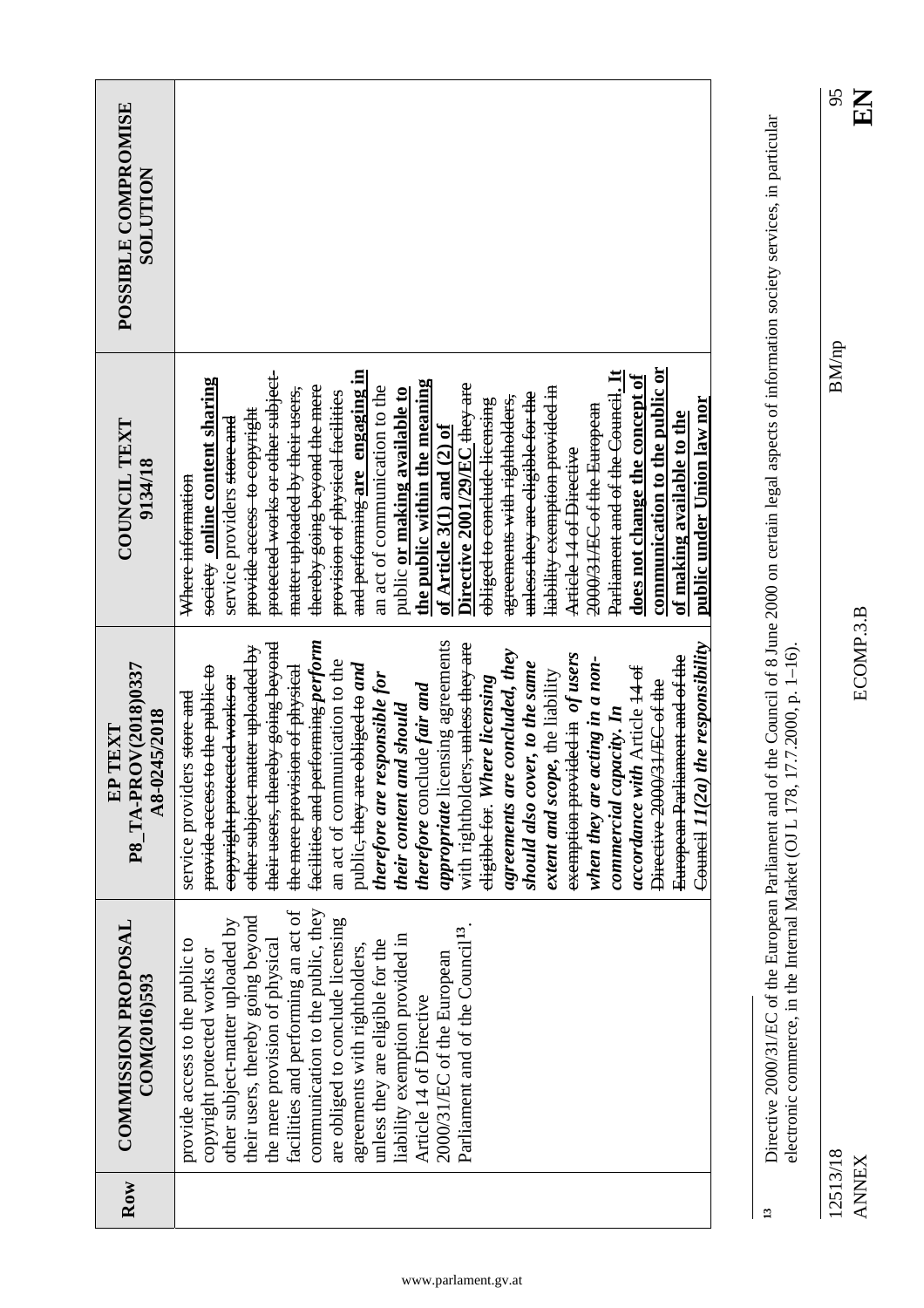| POSSIBLE COMPROMISE<br>NOILUTION                |                                                                                                                                                                                                                                                                                                                                                                                                                                                                                                                                               |                                                                                                                                                                                                                                                                                           |
|-------------------------------------------------|-----------------------------------------------------------------------------------------------------------------------------------------------------------------------------------------------------------------------------------------------------------------------------------------------------------------------------------------------------------------------------------------------------------------------------------------------------------------------------------------------------------------------------------------------|-------------------------------------------------------------------------------------------------------------------------------------------------------------------------------------------------------------------------------------------------------------------------------------------|
| <b>COUNCIL TEXT</b><br>9134/18                  | other services using copyright-<br>application of Article 3(1) and<br>$(2)$ of Directive 2001/29/EC to<br>does it affect the possible<br>protected content.                                                                                                                                                                                                                                                                                                                                                                                   | $-$ see<br>recital (37a) Council's text<br>Deleted, partly moved to<br>row 77                                                                                                                                                                                                             |
| P8_TA-PROV(2018)0337<br>A8-0245/2018<br>EP TEXT | between stakeholders is essential<br>in the digital world. They should<br>providers pursuant to Article 13<br>hyperlinking in respect of press<br>between online content sharing<br>copyright infringing content on<br>define best practices to ensure<br>agreements and cooperation<br>the functioning of licensing<br>publications. The dialogue<br>does not extend to acts of<br>practices should take into<br>of online content sharing<br>account the extent of the<br>rightholders. Those best<br>service providers and<br>the service. | Deleted                                                                                                                                                                                                                                                                                   |
| <b>COMMISSION PROPOSAL</b><br>COM(2016)593      |                                                                                                                                                                                                                                                                                                                                                                                                                                                                                                                                               | role, including by optimising the<br>promoting them, irrespective of<br>service provider plays an active<br>necessary to verify whether the<br>presentation of the uploaded<br>the nature of the means used<br>In respect of Article 14, it is<br>works or subject-matter or<br>therefor. |
| Row                                             |                                                                                                                                                                                                                                                                                                                                                                                                                                                                                                                                               | 80.                                                                                                                                                                                                                                                                                       |

ECOMP.3.B

 $\frac{8}{11}$ 

 $\rm BM/np$ 

ANNEX ECOMP.3.B **EN**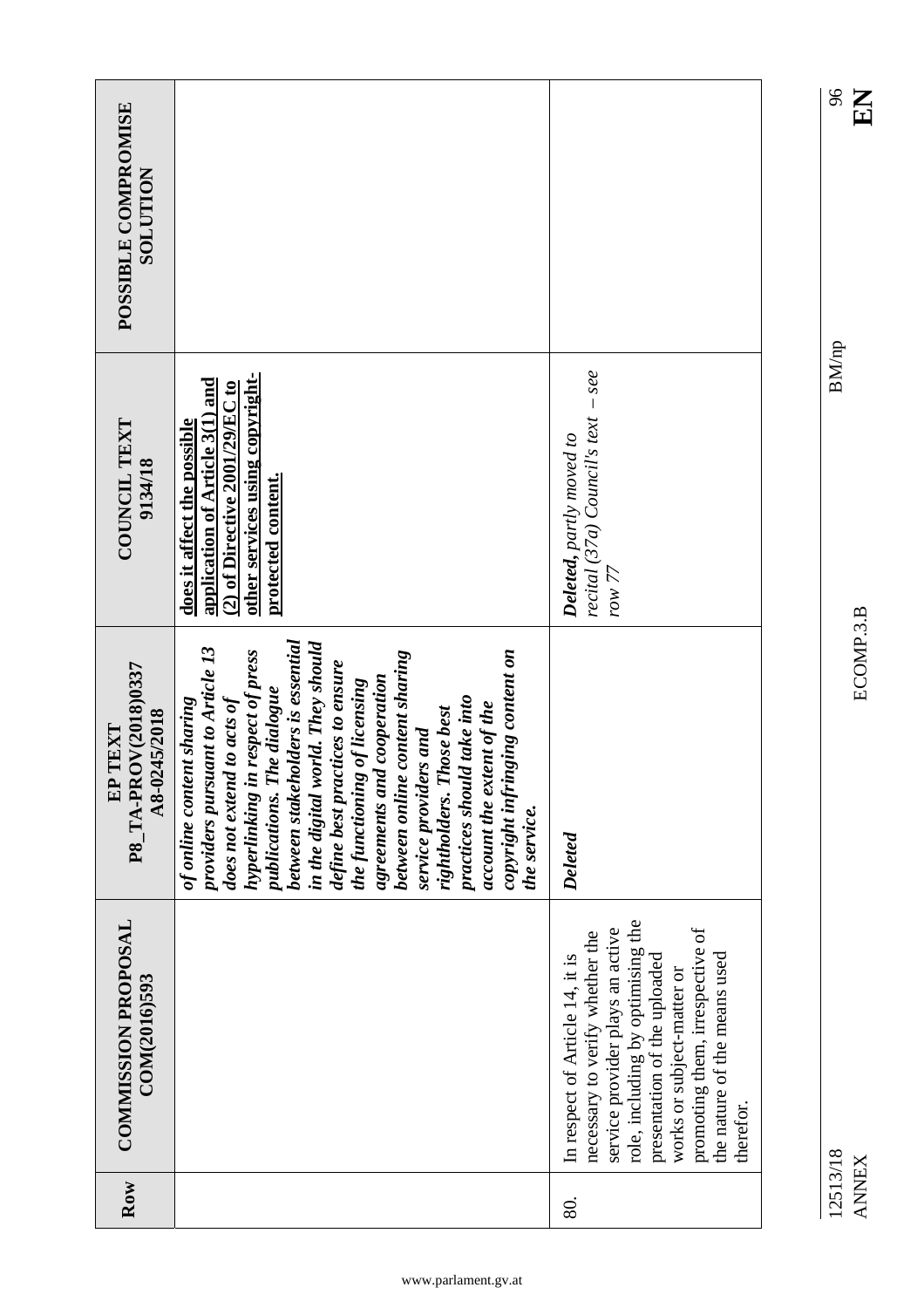| POSSIBLE COMPROMISE<br>NOLLTION                 |                                                                                                                                                                                                                                                                                                                                                                                                                                                                                                                                                                                                                                         |                                                       |                                                                                                                                      |
|-------------------------------------------------|-----------------------------------------------------------------------------------------------------------------------------------------------------------------------------------------------------------------------------------------------------------------------------------------------------------------------------------------------------------------------------------------------------------------------------------------------------------------------------------------------------------------------------------------------------------------------------------------------------------------------------------------|-------------------------------------------------------|--------------------------------------------------------------------------------------------------------------------------------------|
| <b>COUNCIL TEXT</b><br>9134/18                  | $recall (38c)$ Council's text – see<br><b>Deleted,</b> partly moved to<br>row $84$                                                                                                                                                                                                                                                                                                                                                                                                                                                                                                                                                      | $(38a)$ [Renumbered - in ST<br>9134/18 recital 38(b)] | benefit from the limited liability<br>service providers communicate<br>to the public, they should not<br>When online content sharing |
| P8_TA-PROV(2018)0337<br>A8-0245/2018<br>EP TEXT | Deleted                                                                                                                                                                                                                                                                                                                                                                                                                                                                                                                                                                                                                                 |                                                       |                                                                                                                                      |
| <b>COMMISSION PROPOSAL</b><br>COM(2016)593      | In order to ensure the functioning<br>proportionate measures to ensure<br>providers storing and providing<br>amounts of copyright protected<br>liability exemption provided in<br>uploaded by their users should<br>works or other subject-matter<br>technologies. This obligation<br>providers are eligible for the<br>protection of works or other<br>access to the public to large<br>of any licensing agreement,<br>should also apply when the<br>information society service<br>information society service<br>implementing effective<br>Article 14 of Directive<br>subject-matter, such as<br>take appropriate and<br>2000/31/EC. |                                                       |                                                                                                                                      |
| Row                                             | 81.                                                                                                                                                                                                                                                                                                                                                                                                                                                                                                                                                                                                                                     | 82.                                                   |                                                                                                                                      |

12513/18 BM/np 97 12513/18<br>ANNEX

 $\rm BM/np$ 

 $\frac{62}{26}$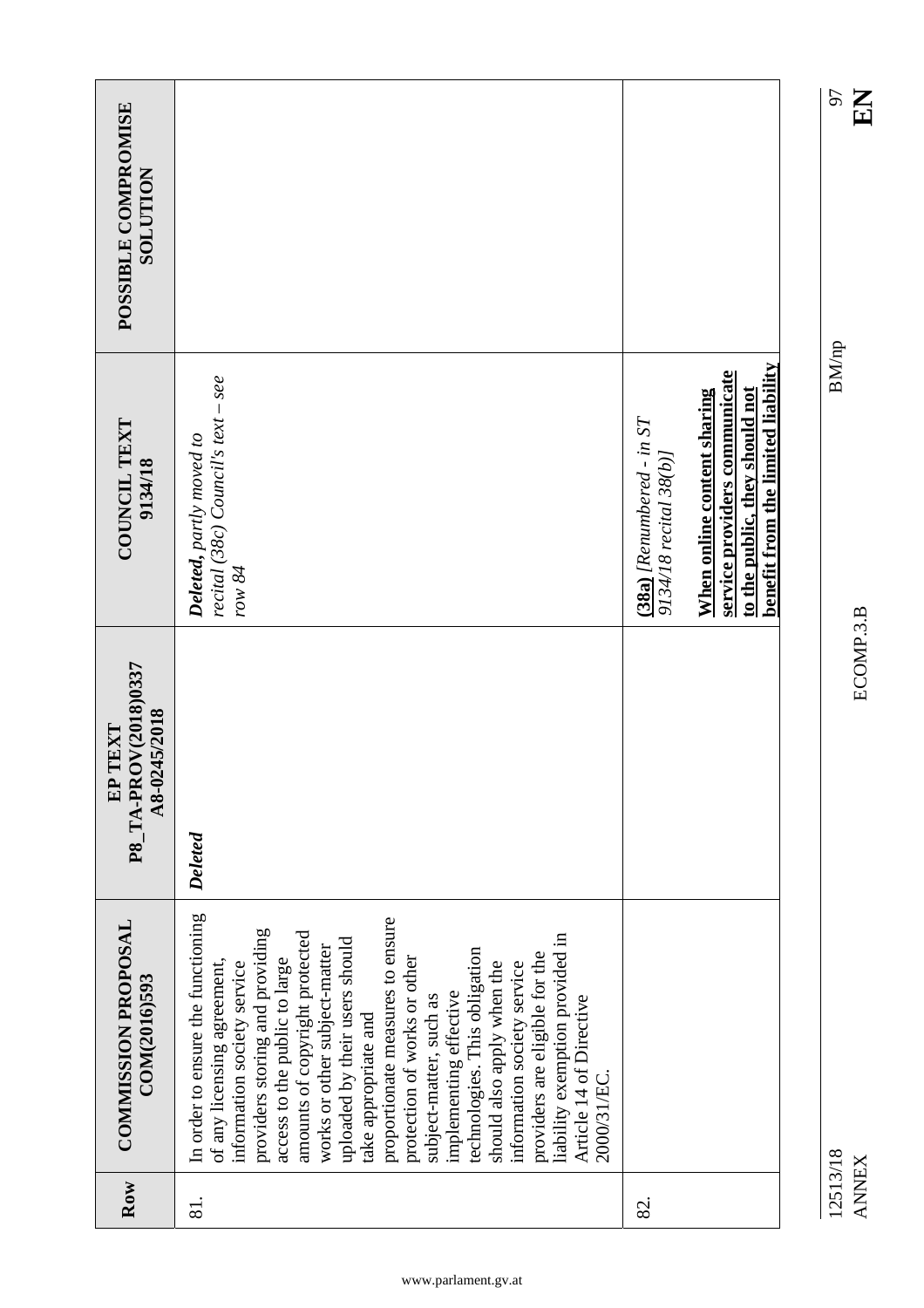| POSSIBLE COMPROMISE<br><b>NOLLUTION</b>                                     |                                                                                                                                                                                                                                                                                                                                                                                                                                                                      |                                                                                                                                                                                                                                                                                                                                                                                                                                          | 98<br><b>KH</b>          |
|-----------------------------------------------------------------------------|----------------------------------------------------------------------------------------------------------------------------------------------------------------------------------------------------------------------------------------------------------------------------------------------------------------------------------------------------------------------------------------------------------------------------------------------------------------------|------------------------------------------------------------------------------------------------------------------------------------------------------------------------------------------------------------------------------------------------------------------------------------------------------------------------------------------------------------------------------------------------------------------------------------------|--------------------------|
| COUNCIL TEXT<br>9134/18                                                     | liability for other purposes than<br>benefit from such exemption of<br>purposes of copyright relevant<br>acts. This should not affect the<br>their users in accordance with<br>possibility for the same online<br>host content at the request of<br>Directive 2000/31/EC for the<br>content sharing providers to<br>provided for in Article 14 of<br>providing their services and<br>copyright when they are<br><b>Article 14 of Directive</b><br><b>2000/31/EC.</b> | appropriate to provide that, for<br>services and, for the purpose of<br>by them but by their users, it is<br>service providers give access to<br>be liable for unauthorised acts<br>this Directive, they should not<br>content which is not uploaded<br>cases where no authorisation<br>Taking into account the fact<br>that online content sharing<br>$(38b)$ [Renumbered - in ST<br>has been obtained by the<br>9134/18 recital (38c)] | <b>BM/np</b>             |
| <b>DV(2018)0337</b><br>A8-0245/2018<br>TEXT<br>EP <sub>1</sub><br>P8_TA-PRC |                                                                                                                                                                                                                                                                                                                                                                                                                                                                      |                                                                                                                                                                                                                                                                                                                                                                                                                                          | ECOMP.3.B                |
| <b>COMMISSION PROPOSAL</b><br>COM(2016)593                                  |                                                                                                                                                                                                                                                                                                                                                                                                                                                                      |                                                                                                                                                                                                                                                                                                                                                                                                                                          |                          |
| Row                                                                         |                                                                                                                                                                                                                                                                                                                                                                                                                                                                      | 83.                                                                                                                                                                                                                                                                                                                                                                                                                                      | 12513/18<br><b>ANNEX</b> |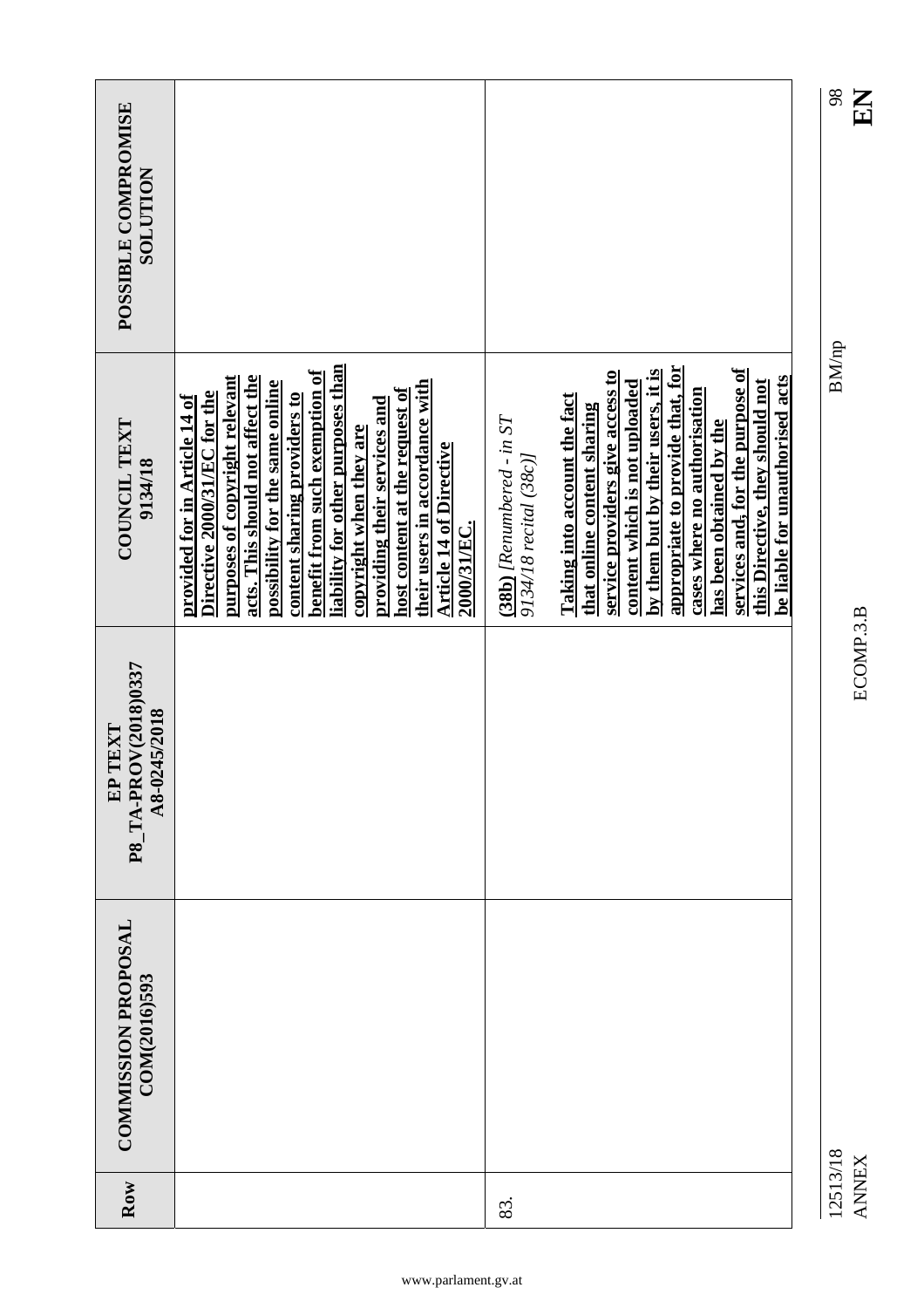| Row      | <b>COMMISSION PROPOSAL</b><br>COM(2016)593 | P8_TA-PROV(2018)0337<br>A8-0245/2018<br>TEXT<br>$E$ P | COUNCIL TEXT<br>9134/18                                                                                                                                                                                                                                                                                                                                                                                                                                                                                                                                                                                                                                                                                                                                                                                                                                                                                                                            | POSSIBLE COMPROMISE<br><b>SOLUTION</b> |
|----------|--------------------------------------------|-------------------------------------------------------|----------------------------------------------------------------------------------------------------------------------------------------------------------------------------------------------------------------------------------------------------------------------------------------------------------------------------------------------------------------------------------------------------------------------------------------------------------------------------------------------------------------------------------------------------------------------------------------------------------------------------------------------------------------------------------------------------------------------------------------------------------------------------------------------------------------------------------------------------------------------------------------------------------------------------------------------------|----------------------------------------|
|          |                                            |                                                       | efforts to prevent its availability<br>or administrative authorities of<br>on the information provided by<br>acted in a diligent manner with<br>proportionate measures based<br>particular, they should not be<br>liable, they should also in any<br>possibility for national courts<br>rightholders. In addition, for<br>unauthorised works or other<br>the objective to prevent such<br>prejudice to remedies under<br>content is available on their<br>national law for cases other<br>demonstrate that they have<br>liable if some unauthorised<br>unauthorised acts, without<br>than liability for copyright<br>service providers not to be<br><u>the online content sharing</u><br>case, upon notification by<br>circumstances, when they<br>services despite their best<br>by applying effective and<br>infringements and to the<br>in specific, well-defined<br>rightholders of specific<br>issuing injunctions. In<br>subject-matter, act |                                        |
| 12513/18 |                                            |                                                       | <b>BM/np</b>                                                                                                                                                                                                                                                                                                                                                                                                                                                                                                                                                                                                                                                                                                                                                                                                                                                                                                                                       | 99                                     |

 $\begin{array}{c} 99 \\ \text{KJ} \end{array}$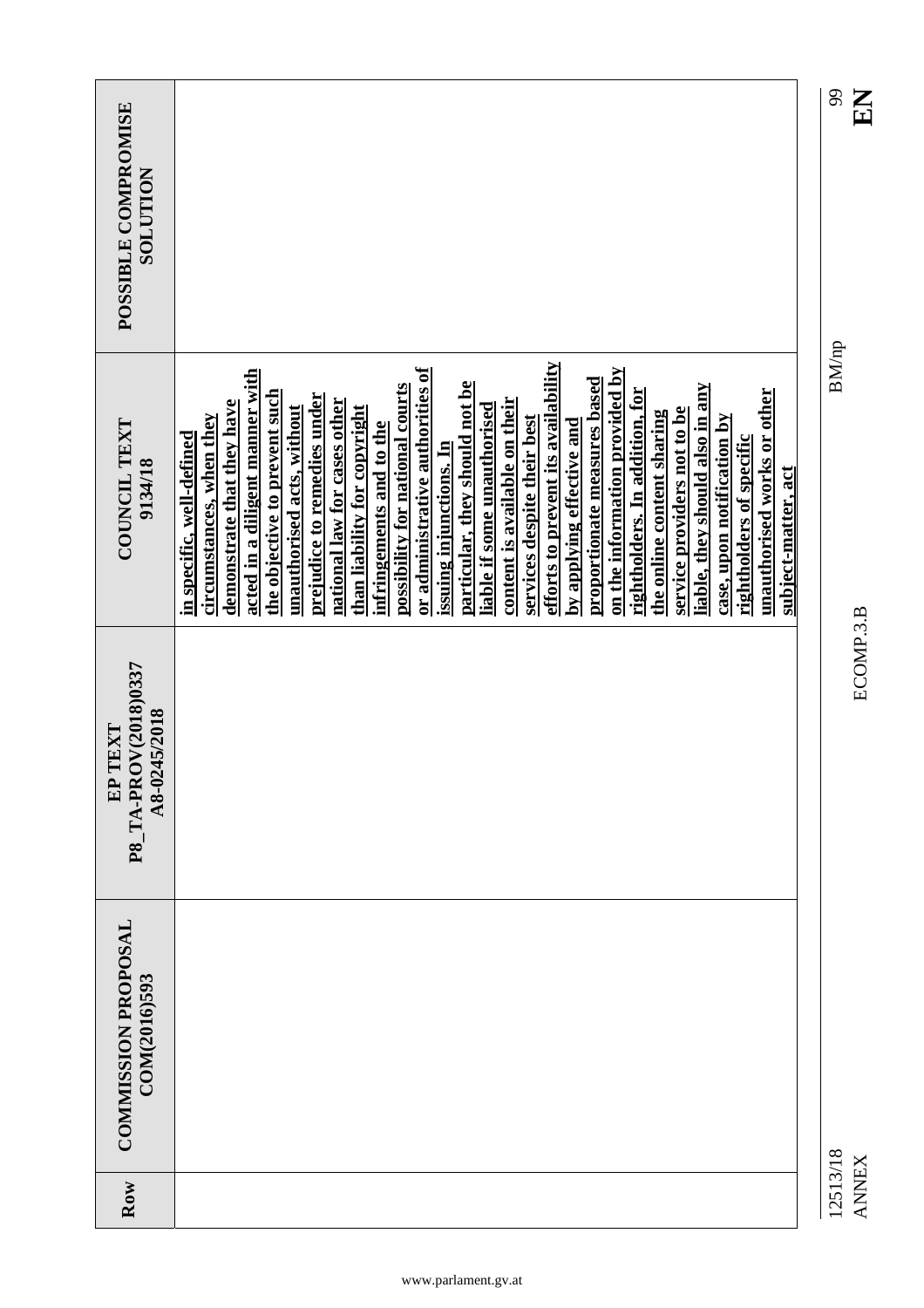|                                                         |                                                                                                                                  |                                                                                                                                                                                                                                                                                                                                                                                                                                                                                                                                                                                                                                                                                         | 100<br>$\mathbf{K}$      |
|---------------------------------------------------------|----------------------------------------------------------------------------------------------------------------------------------|-----------------------------------------------------------------------------------------------------------------------------------------------------------------------------------------------------------------------------------------------------------------------------------------------------------------------------------------------------------------------------------------------------------------------------------------------------------------------------------------------------------------------------------------------------------------------------------------------------------------------------------------------------------------------------------------|--------------------------|
| POSSIBLE COMPROMISE<br><b>NOLLTIDR</b>                  |                                                                                                                                  |                                                                                                                                                                                                                                                                                                                                                                                                                                                                                                                                                                                                                                                                                         |                          |
| COUNCIL TEXT<br>9134/18                                 | expeditiously to remove or<br>disable access to these and<br>make their best efforts to<br>prevent their future<br>availability. | deployed measures. As different<br>rightholders with regard to the<br>between online content sharing<br>rightholders is essential for the<br>measures by the online content<br>These service providers should<br>providers, they should provide<br>rightholders with appropriate<br>online content sharing service<br>measures may be used by the<br>measures used and the way<br>they operate, including for<br>information on the type of<br>effective application of the<br><b>Appropriate collaboration</b><br>sharing service providers.<br>$(38c)$ [Renumbered - in ST<br>carried out in good faith<br>be transparent towards<br>9134/18 recital (38ca)]<br>service providers and | <b>BM/np</b>             |
| <b>EP TEXT<br/>P8_TA-PROV(2018)0337</b><br>A8-0245/2018 |                                                                                                                                  |                                                                                                                                                                                                                                                                                                                                                                                                                                                                                                                                                                                                                                                                                         | ECOMP.3.B                |
| <b>COMMISSION PROPOSAL</b><br>COM(2016)593              |                                                                                                                                  |                                                                                                                                                                                                                                                                                                                                                                                                                                                                                                                                                                                                                                                                                         |                          |
| Row                                                     |                                                                                                                                  | 84.                                                                                                                                                                                                                                                                                                                                                                                                                                                                                                                                                                                                                                                                                     | 12513/18<br><b>ANNEX</b> |

## ANNEX ECOMP.3.B **EN**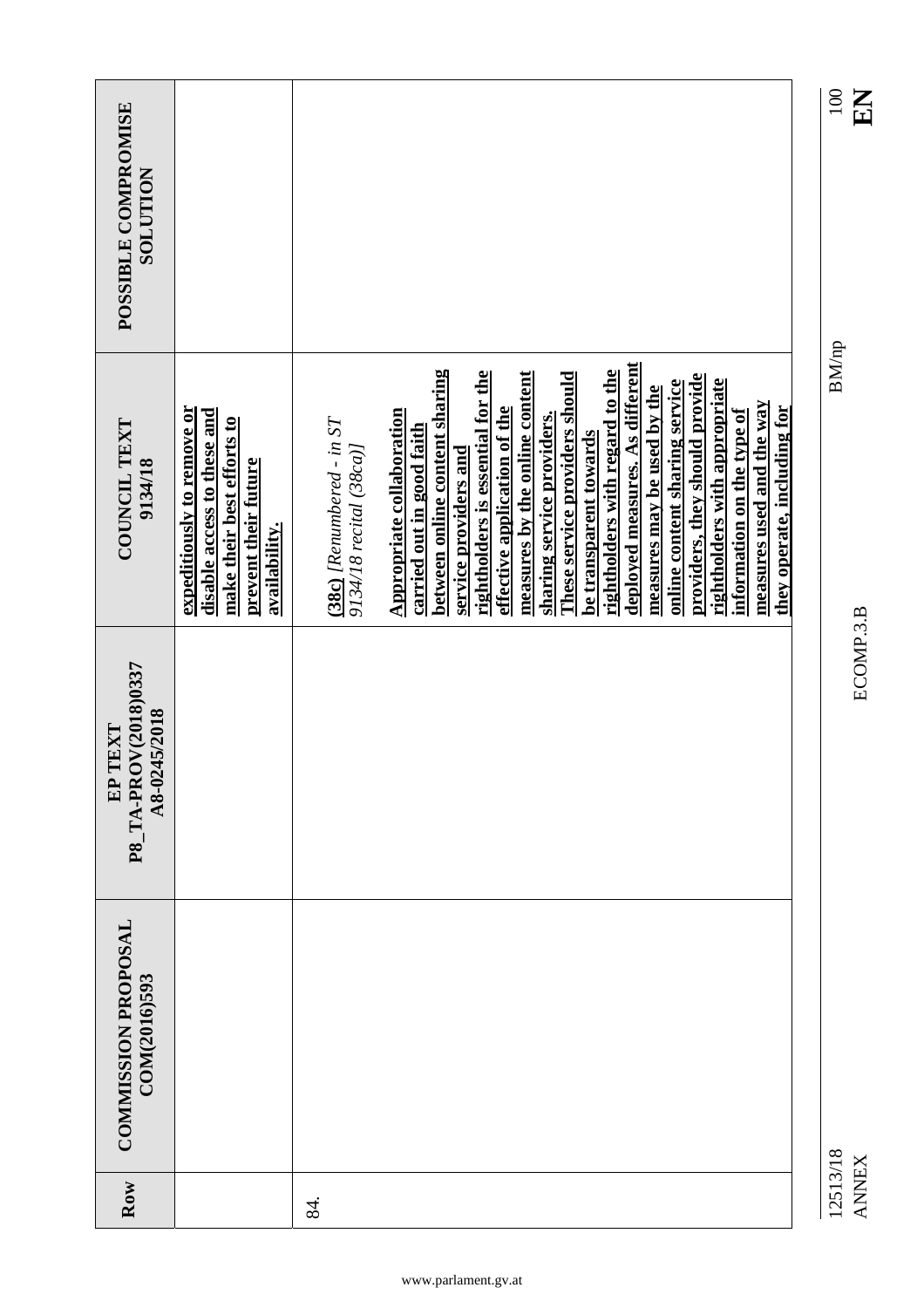|                                                    |                                                                                                                                                                                                                                                                                                                                                                                                                                                                                                                                                                                                                                                                                                                                                                                                                                                                                                                                  | KN<br>$101\,$            |
|----------------------------------------------------|----------------------------------------------------------------------------------------------------------------------------------------------------------------------------------------------------------------------------------------------------------------------------------------------------------------------------------------------------------------------------------------------------------------------------------------------------------------------------------------------------------------------------------------------------------------------------------------------------------------------------------------------------------------------------------------------------------------------------------------------------------------------------------------------------------------------------------------------------------------------------------------------------------------------------------|--------------------------|
| POSSIBLE COMPROMISE<br><b>NOLLTIDR</b>             |                                                                                                                                                                                                                                                                                                                                                                                                                                                                                                                                                                                                                                                                                                                                                                                                                                                                                                                                  |                          |
|                                                    |                                                                                                                                                                                                                                                                                                                                                                                                                                                                                                                                                                                                                                                                                                                                                                                                                                                                                                                                  | <b>BM/np</b>             |
| COUNCIL TEXT<br>9134/18                            | should however not be required<br>providers and rightholders. On<br>other subject matter identified.<br>information for each work and<br>cooperation to ensure effective<br>sufficiently specific to provide<br>application of the measures to<br>providers with necessary and<br>success rate of the measures.<br>providers. Service providers<br>functioning of the measures,<br>the other hand, rightholders<br>to provide rightholders with<br>example information on the<br><b>Such information should be</b><br>This is without prejudice to<br>detailed and individualised<br>information to be provided<br>contractual arrangements,<br>concluded between service<br>should provide the service<br>business secrets of service<br>specific provisions on the<br>enough transparency for<br>which may contain more<br>without prejudice to the<br>rightholders and allow<br>where agreements are<br>relevant data for the |                          |
| P8_TA-PROV(2018)0337<br>A8-0245/2018<br>TEXT<br>EP |                                                                                                                                                                                                                                                                                                                                                                                                                                                                                                                                                                                                                                                                                                                                                                                                                                                                                                                                  | ECOMP.3.B                |
| <b>COMMISSION PROPOSAL</b><br>COM(2016)593         |                                                                                                                                                                                                                                                                                                                                                                                                                                                                                                                                                                                                                                                                                                                                                                                                                                                                                                                                  |                          |
| Row                                                |                                                                                                                                                                                                                                                                                                                                                                                                                                                                                                                                                                                                                                                                                                                                                                                                                                                                                                                                  | 12513/18<br><b>ANNEX</b> |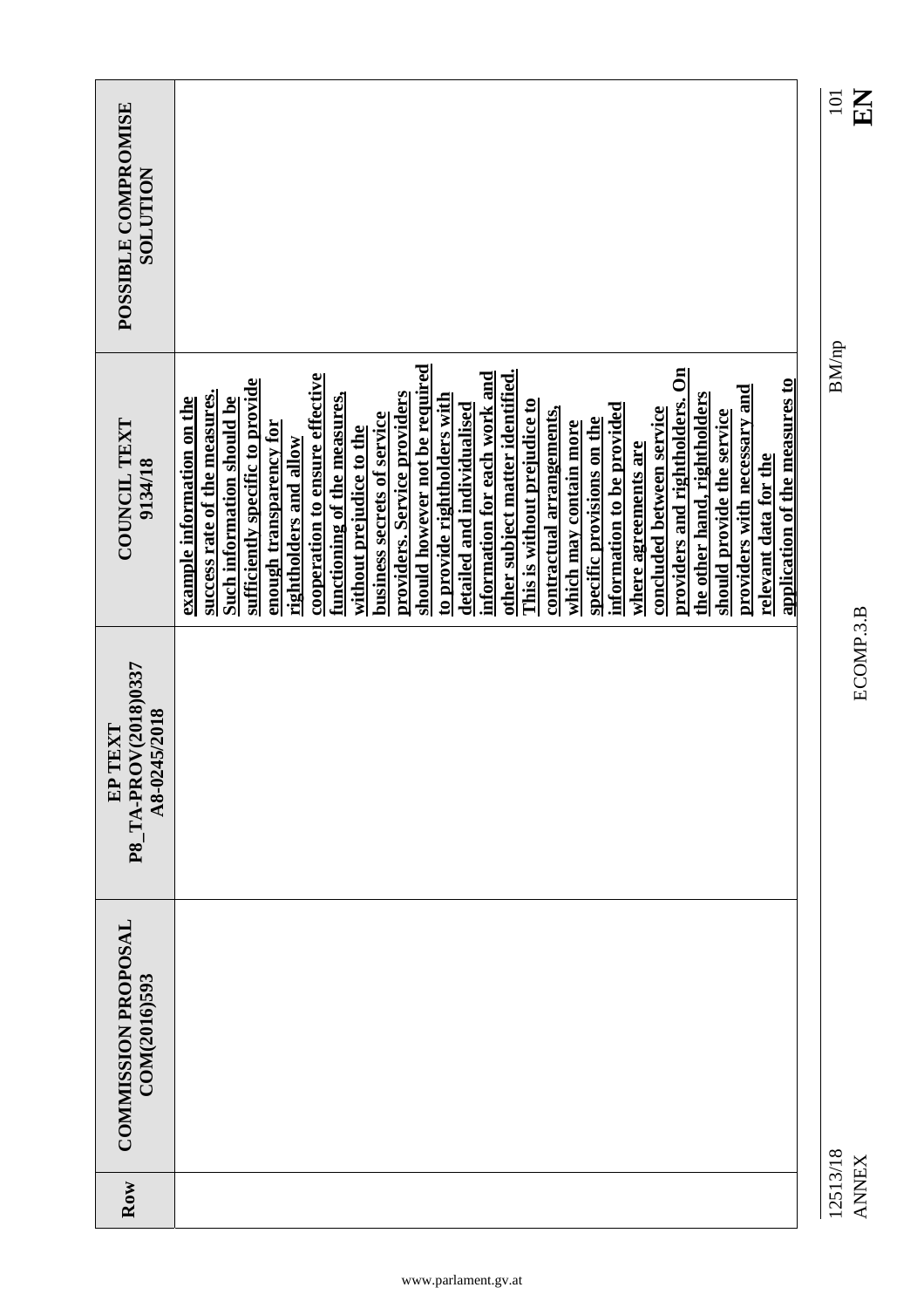|                                                                      |                                                                                                                                                                                                                                                                                                                                                                                                                                                                                                                                                                                                                                                                                                                                   |                                                                                                                                                                                                          | 102<br>E                 |
|----------------------------------------------------------------------|-----------------------------------------------------------------------------------------------------------------------------------------------------------------------------------------------------------------------------------------------------------------------------------------------------------------------------------------------------------------------------------------------------------------------------------------------------------------------------------------------------------------------------------------------------------------------------------------------------------------------------------------------------------------------------------------------------------------------------------|----------------------------------------------------------------------------------------------------------------------------------------------------------------------------------------------------------|--------------------------|
| POSSIBLE COMPROMISE<br><b>NOLLTIDR</b>                               |                                                                                                                                                                                                                                                                                                                                                                                                                                                                                                                                                                                                                                                                                                                                   |                                                                                                                                                                                                          |                          |
|                                                                      |                                                                                                                                                                                                                                                                                                                                                                                                                                                                                                                                                                                                                                                                                                                                   |                                                                                                                                                                                                          |                          |
| COUNCIL TEXT<br>9134/18                                              | taking also into account the size<br>communication to the public or<br>the application of the measures<br>of rightholders and the type of<br>specific unauthorised works or<br>expeditious action as set out in<br>removal or disabling access to<br>provided by rightholders and,<br>works or other subject matter<br>matter. As long as no data for<br>providers should not be liable<br>other subject matter has been<br>their works and other subject<br>or no notification concerning<br>cannot take the measures or<br>this Directive, these service<br>their specific unauthorised<br><u>of making available to the</u><br>as a result, online content<br>sharing service providers<br>for unauthorised acts of<br>public. | obtain authorisations, including<br>the use on the service of content<br>via licensing agreements, for<br>uploaded by the users of the<br>(38d) Where online content<br><u>sharing service providers</u> | BM/np                    |
| DV(2018)0337<br>A8-0245/2018<br>TEXT<br>EP <sub>1</sub><br>P8_TA-PRC |                                                                                                                                                                                                                                                                                                                                                                                                                                                                                                                                                                                                                                                                                                                                   |                                                                                                                                                                                                          | ECOMP.3.B                |
| <b>COMMISSION PROPOSAL</b><br>COM(2016)593                           |                                                                                                                                                                                                                                                                                                                                                                                                                                                                                                                                                                                                                                                                                                                                   |                                                                                                                                                                                                          |                          |
| Row                                                                  |                                                                                                                                                                                                                                                                                                                                                                                                                                                                                                                                                                                                                                                                                                                                   | 85.                                                                                                                                                                                                      | 12513/18<br><b>ANNEX</b> |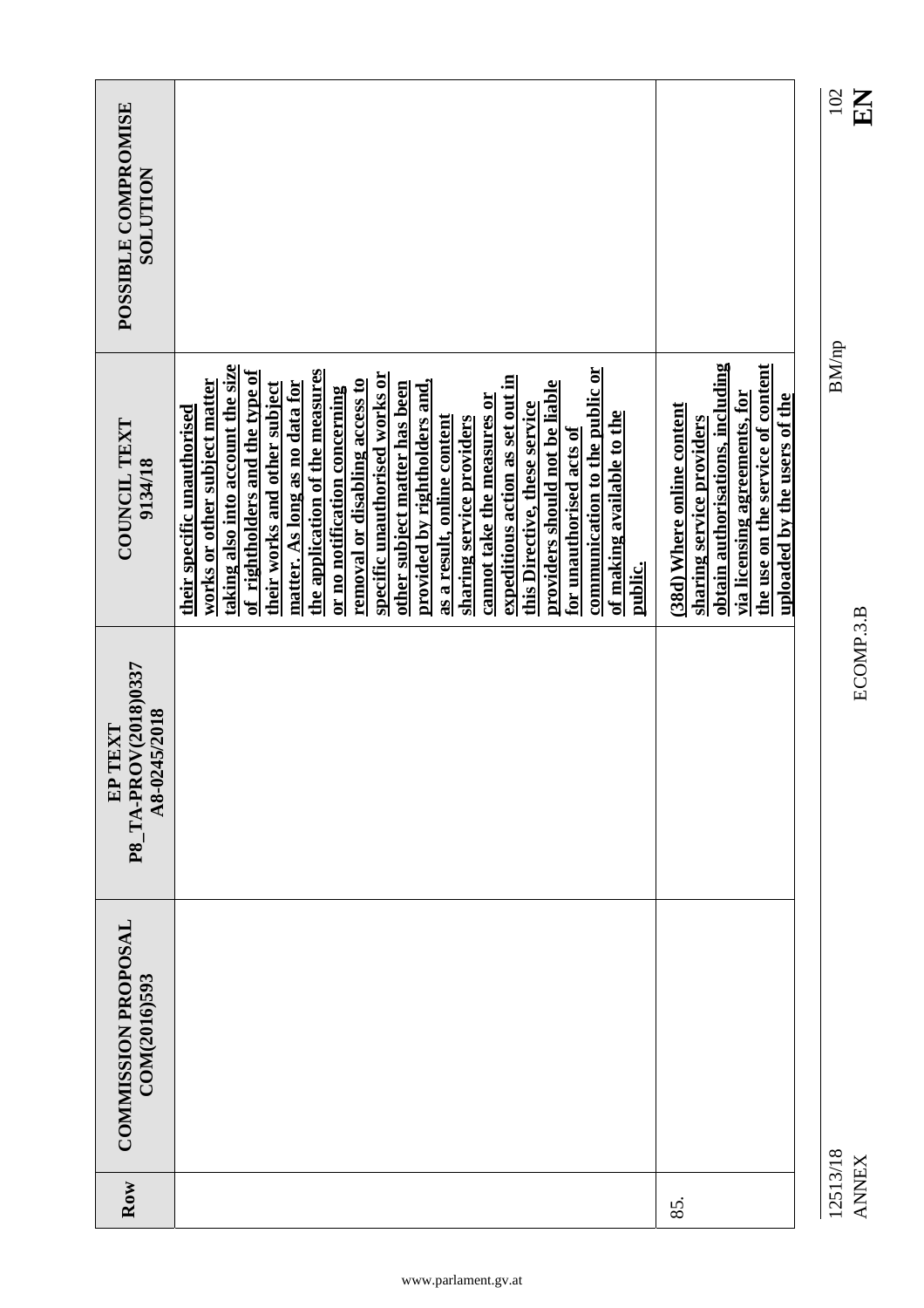|                                                    |                                                                                                                                                                                                                                                                                                           |                                                                                                                                                                                                                                                                                                                                                                                                                                                                                                                                                                                                             | 103<br>$\mathbf{E}$      |
|----------------------------------------------------|-----------------------------------------------------------------------------------------------------------------------------------------------------------------------------------------------------------------------------------------------------------------------------------------------------------|-------------------------------------------------------------------------------------------------------------------------------------------------------------------------------------------------------------------------------------------------------------------------------------------------------------------------------------------------------------------------------------------------------------------------------------------------------------------------------------------------------------------------------------------------------------------------------------------------------------|--------------------------|
| POSSIBLE COMPROMISE<br><b>SOLUTION</b>             |                                                                                                                                                                                                                                                                                                           |                                                                                                                                                                                                                                                                                                                                                                                                                                                                                                                                                                                                             |                          |
| COUNCIL TEXT<br>9134/18                            | as sharing their content without<br>uploads by the users but only in<br>non-commercial purposes, such<br>should also cover the copyright<br>their private capacity and for<br>services, these authorisations<br>any profit making purpose.<br>cases where the users act in<br>relevant acts in respect of | recital (38c)[which was<br>recital (38ca) in ST<br>$(39)$ Moved up to<br>9134/18]                                                                                                                                                                                                                                                                                                                                                                                                                                                                                                                           | <b>BM/np</b>             |
| P8_TA-PROV(2018)0337<br>A8-0245/2018<br>TEXT<br>EP |                                                                                                                                                                                                                                                                                                           | holders should cooperate in good<br>States should provide that where<br>other subject matter <del>uploaded by</del> ,<br>unauthorised protected works or<br>conclude licensing agreements,<br>the functioning of technologies,<br>providers storing and providing<br>and rightholders is essential for<br>amounts of copyright and right<br>are not available on their users<br>online content sharing service<br>information society Member<br>faith in order to ensure that<br>(39) Collaboration between<br>right holders do not wish to<br>access to the public to large<br>such as content recognition | ECOMP.3.B                |
| <b>COMMISSION PROPOSAL</b><br>COM(2016)593         |                                                                                                                                                                                                                                                                                                           | functioning of technologies, such<br>services to identify their content<br>transparent towards rightholders<br>providers storing and providing<br>rightholders should provide the<br>amounts of copyright protected<br>rightholders is essential for the<br>works or other subject-matter<br>Collaboration between<br>access to the public to large<br>technologies. In such cases,<br>uploaded by their users and<br>with regard to the deployed<br>information society service<br>necessary data to allow the<br>and the services should be<br>as content recognition<br>(39)                             |                          |
| Row                                                |                                                                                                                                                                                                                                                                                                           | 86.                                                                                                                                                                                                                                                                                                                                                                                                                                                                                                                                                                                                         | 12513/18<br><b>ANNEX</b> |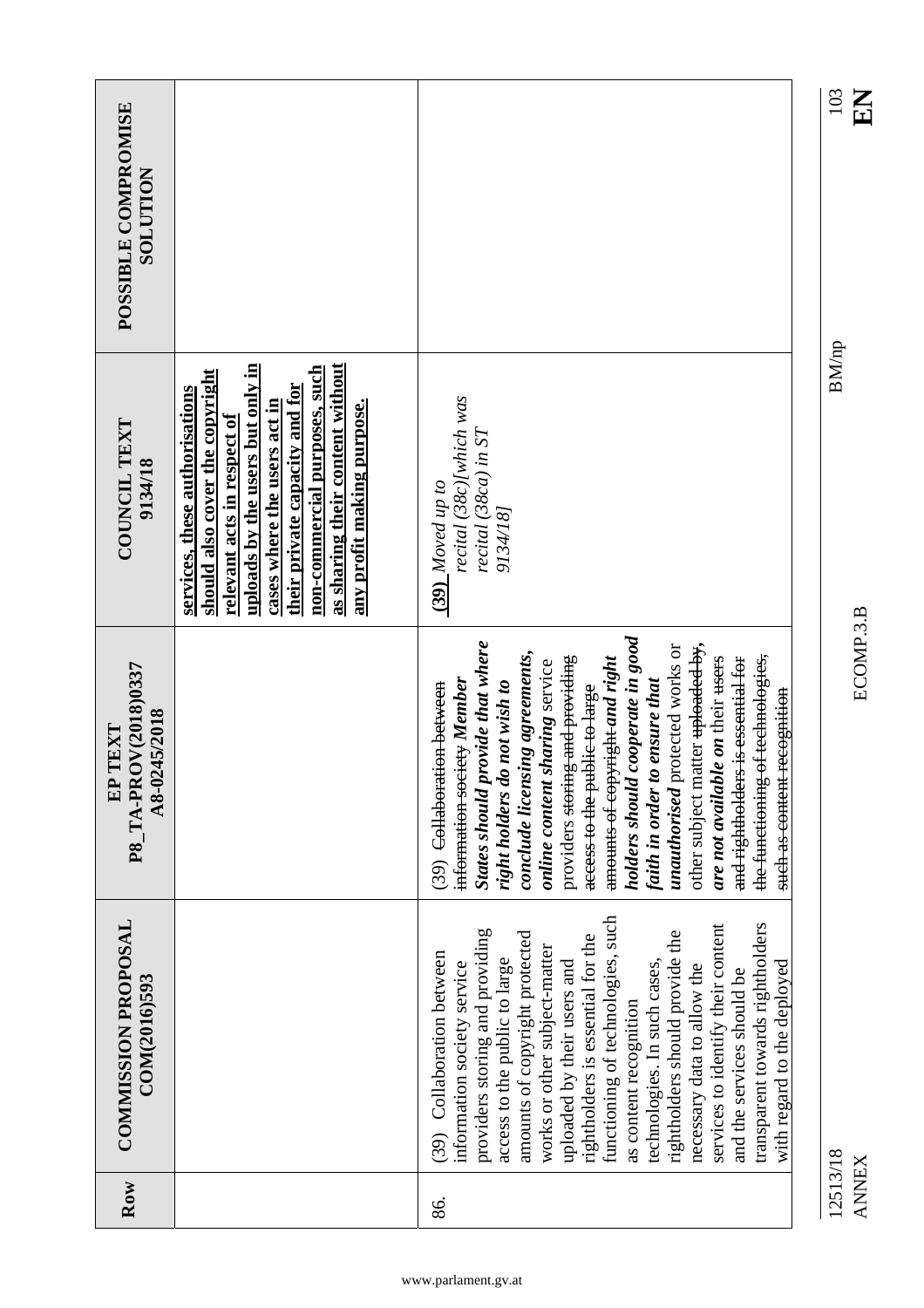| Row                      | <b>COMMISSION PROPOSAL</b><br>COM(2016)593                                                                                                                                                                                                                                                                                                                                                                                                                                                  | P8_TA-PROV(2018)0337<br>A8-0245/2018<br>TEXT<br>EP                                                                                                                                                                                                                                                                                                                                                                                                                                                                                                                                                                                                                                                                                                                                                                                                                                                                                                                                                 | COUNCIL TEXT<br>9134/18 | POSSIBLE COMPROMISE<br><b>SOLUTION</b> |
|--------------------------|---------------------------------------------------------------------------------------------------------------------------------------------------------------------------------------------------------------------------------------------------------------------------------------------------------------------------------------------------------------------------------------------------------------------------------------------------------------------------------------------|----------------------------------------------------------------------------------------------------------------------------------------------------------------------------------------------------------------------------------------------------------------------------------------------------------------------------------------------------------------------------------------------------------------------------------------------------------------------------------------------------------------------------------------------------------------------------------------------------------------------------------------------------------------------------------------------------------------------------------------------------------------------------------------------------------------------------------------------------------------------------------------------------------------------------------------------------------------------------------------------------|-------------------------|----------------------------------------|
|                          | success rate for the recognition of<br>the type of technologies used, the<br>rightholders with information on<br>way they are operated and their<br>service providers on the use of<br>technologies should also allow<br>rightholders to get information<br>appropriateness. The services<br>from the information society<br>rightholders' content. Those<br>should in particular provide<br>their content covered by an<br>technologies, to allow the<br>assessment of their<br>agreement. | success rate for the recognition of<br>to preventing the<br>the type of technologies used, the<br>works or other protected subject<br>rightholders with information on<br>transparent towards rightholders<br>matter, including those covered<br>way they are operated and their<br>rightholders should provide the<br>services. Cooperation between<br>their-centent and right holders<br>rightholders to get information<br><i>online</i> to identify their content<br>technologies should also allow<br>service providers <del>on the use of</del><br>availability of non-infringing<br>by an <del>agreement</del> exception or<br>appropriateness. The services<br>from the information society<br>rightholders' content. Those<br>should in particular provide<br>technologies. In such cases,<br>with regard to the deployed<br>necessary data to allow the<br>and the services should be<br>technologies, to allow the<br>limitation to copyright<br>assessment of their<br>should not lead |                         |                                        |
| 12513/18<br><b>ANNEX</b> |                                                                                                                                                                                                                                                                                                                                                                                                                                                                                             | ECOMP.3.B                                                                                                                                                                                                                                                                                                                                                                                                                                                                                                                                                                                                                                                                                                                                                                                                                                                                                                                                                                                          | <b>BM/np</b>            | 104                                    |
|                          |                                                                                                                                                                                                                                                                                                                                                                                                                                                                                             |                                                                                                                                                                                                                                                                                                                                                                                                                                                                                                                                                                                                                                                                                                                                                                                                                                                                                                                                                                                                    |                         | KH                                     |

 $\frac{3}{2}$   $\frac{1}{2}$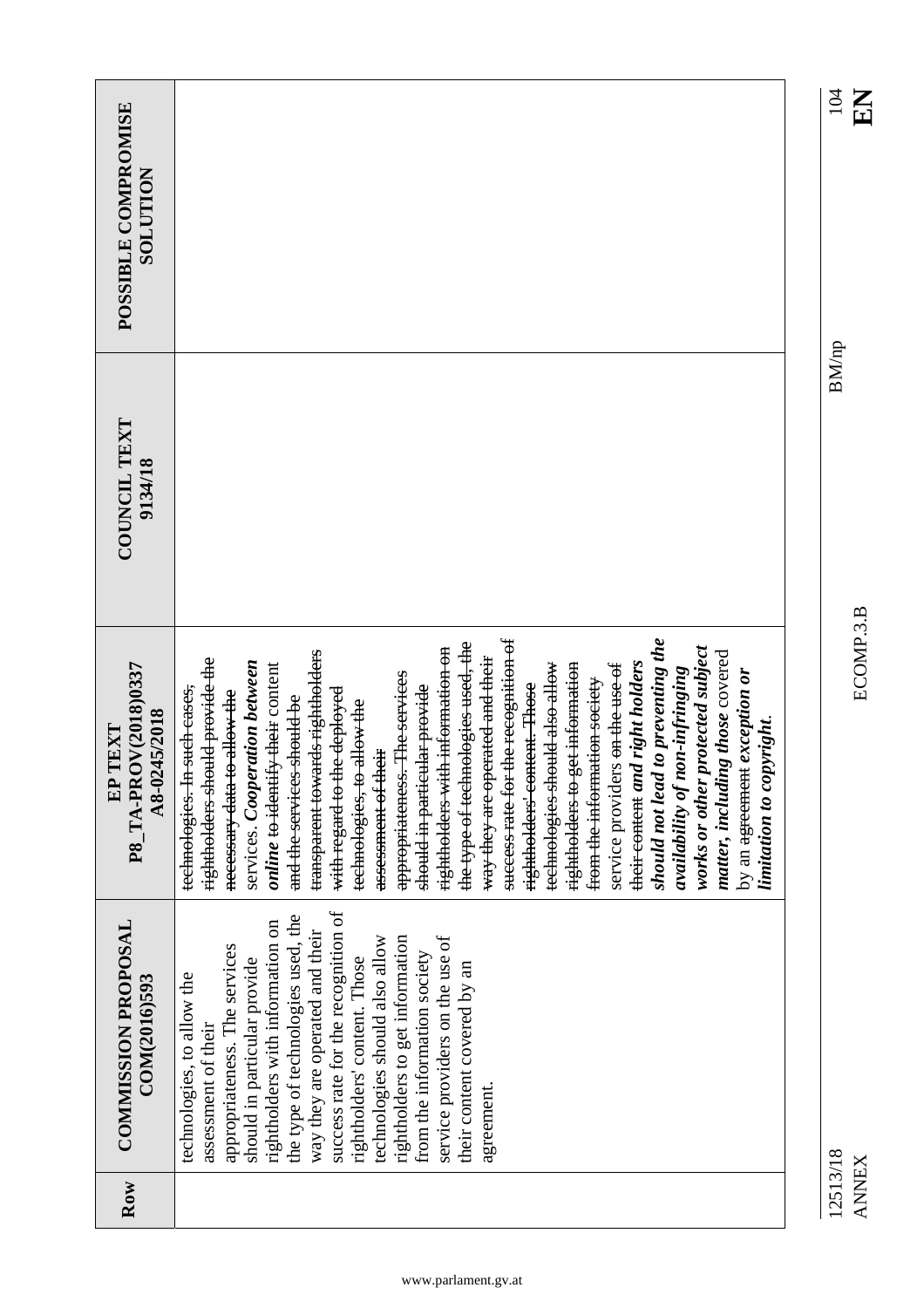| Row | <b>COMMISSION PROPOSAL</b><br>COM(2016)593 | P8_TA-PROV(2018)0337<br>A8-0245/2018<br>EP TEXT                                                                                                                                                                                                                                                                                                                                                                                                                                                                                                                                                                                                                                                                                                                                                                                                                           | COUNCIL TEXT<br>9134/18                                                                                                                                                                                                                                                                                                                                                                                                                                                                                                                                                                                                                                                                                                                                                                                                                 | POSSIBLE COMPROMISE<br>NOLLLIN |
|-----|--------------------------------------------|---------------------------------------------------------------------------------------------------------------------------------------------------------------------------------------------------------------------------------------------------------------------------------------------------------------------------------------------------------------------------------------------------------------------------------------------------------------------------------------------------------------------------------------------------------------------------------------------------------------------------------------------------------------------------------------------------------------------------------------------------------------------------------------------------------------------------------------------------------------------------|-----------------------------------------------------------------------------------------------------------------------------------------------------------------------------------------------------------------------------------------------------------------------------------------------------------------------------------------------------------------------------------------------------------------------------------------------------------------------------------------------------------------------------------------------------------------------------------------------------------------------------------------------------------------------------------------------------------------------------------------------------------------------------------------------------------------------------------------|--------------------------------|
|     |                                            |                                                                                                                                                                                                                                                                                                                                                                                                                                                                                                                                                                                                                                                                                                                                                                                                                                                                           |                                                                                                                                                                                                                                                                                                                                                                                                                                                                                                                                                                                                                                                                                                                                                                                                                                         |                                |
| 87. |                                            | referred to in paragraph 2a leads<br>mechanisms that are available to<br>reasonably justify their decisions<br>referred to in paragraph 1 put in<br>and the General Data Protection<br>identification of individual users<br>95/46/EC, Directive 2002/58/EC<br>under such mechanisms should<br>to unjustified removals of their<br>place effective and expeditious<br>(39a) Members States should<br>to avoid arbitrary dismissal of<br>personal data. Member States<br>should also ensure that users<br>users in case the cooperation<br>content. Any complaint filed<br>Regulation, the cooperation<br>be processed without undue<br>delay. Right holders should<br>nor the processing of their<br>ensure that online content<br>accordance with Directive<br>sharing service providers<br>complaints. Moreover, in<br>complaints and redress<br>should not lead to any | be provided in a timely manner.<br>should put in place mechanisms<br><u>limitation to copyright. Replies</u><br>to the users' complaints should<br>of uploaded content that could<br>prejudice to the application of<br>about the blocking or removal<br><u>online content sharing service</u><br>purpose the service providers<br>particular with regard to the<br>assessment of the complaints<br>exceptions and limitations to<br>benefit from an exception or<br>providers should be without<br>expression of users. For that<br><u> I'o make these mechanisms</u><br>function, cooperation from<br>The measures taken by the<br>allowing users to complain<br>9134/18 recital (39b)]<br>guarantee the freedom of<br>rightholders is needed, in<br>$(39a)$ [Renumbered - in ST<br>copyright, including in<br>particular those which |                                |

12513/18<br>ANNEX

12513/18 BM/np  $\rm BM/np$ 

 $\frac{105}{E}$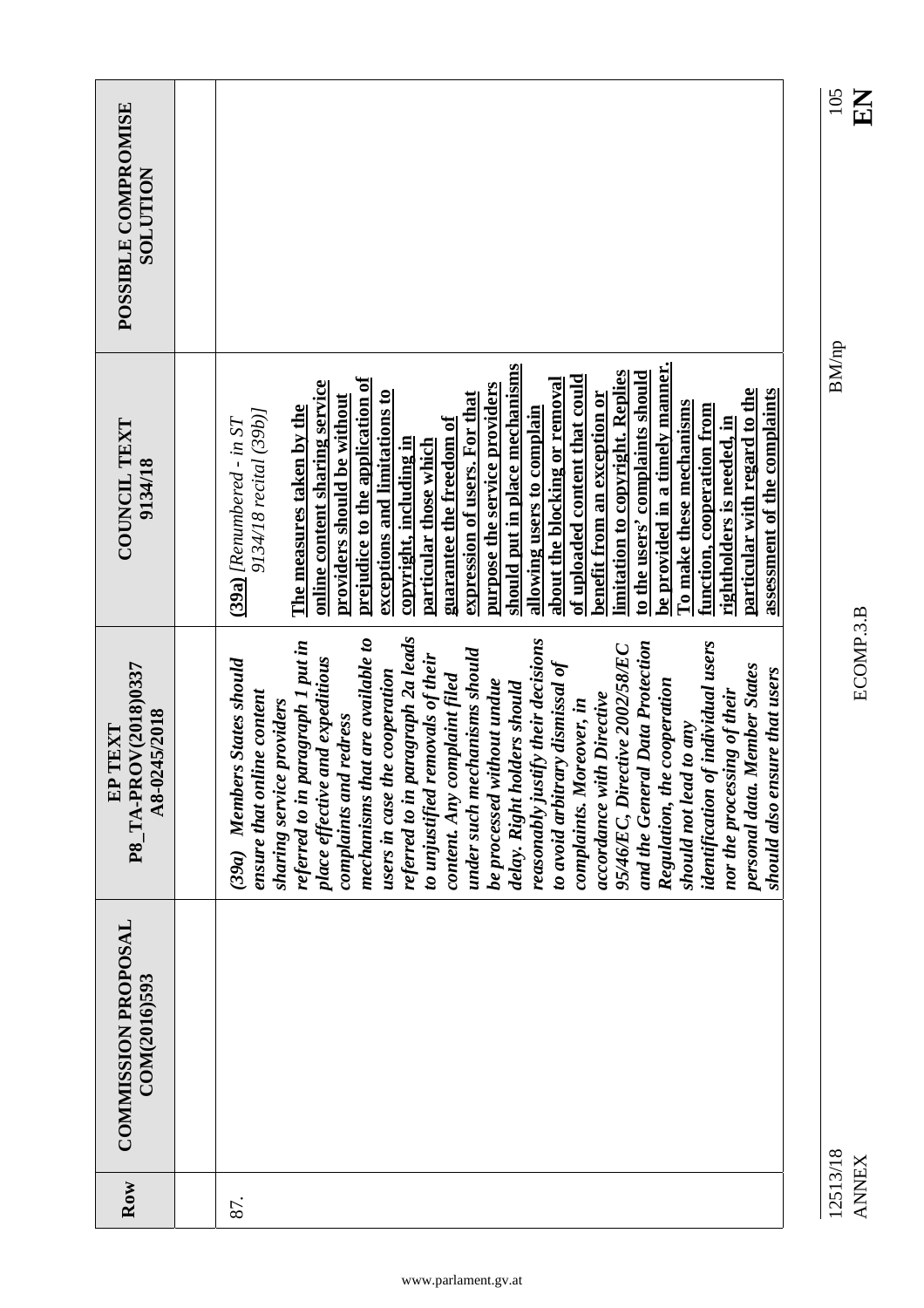|                                                                  |                                                                                                                                                                                                                                                                                                                                                                                |                                                                                                                                                                                                                                                                                                                                                                                                                                                                                                                                                                | 106<br>EN                |
|------------------------------------------------------------------|--------------------------------------------------------------------------------------------------------------------------------------------------------------------------------------------------------------------------------------------------------------------------------------------------------------------------------------------------------------------------------|----------------------------------------------------------------------------------------------------------------------------------------------------------------------------------------------------------------------------------------------------------------------------------------------------------------------------------------------------------------------------------------------------------------------------------------------------------------------------------------------------------------------------------------------------------------|--------------------------|
| POSSIBLE COMPROMISE<br><b>NOLLTIDR</b>                           |                                                                                                                                                                                                                                                                                                                                                                                |                                                                                                                                                                                                                                                                                                                                                                                                                                                                                                                                                                |                          |
|                                                                  |                                                                                                                                                                                                                                                                                                                                                                                |                                                                                                                                                                                                                                                                                                                                                                                                                                                                                                                                                                |                          |
| COUNCIL TEXT<br>9134/18                                          | free to put in place independent<br>submitted and justifications for<br>complaints submitted by users<br>Member States should remain<br>and making decisions on their<br>mechanism should be without<br>parties to take action before a<br>the removal of users' content.<br>authorities for assessing the<br>prejudice to the right of the<br>validity. The redress<br>court. | more clarity to the parties some<br>provided by the Commission on<br>dialogues should be encouraged<br>In order to foster best practices<br>avoid liability for unauthorised<br>with regard to the measures to<br>by the Member States and the<br><b>Commission. In order to give</b><br>sharing service providers to<br>copyright acts, stakeholder<br>be taken by online content<br>the implementation of the<br>$(39b)$ [Renumbered - in ST]<br>guidance should also be<br>9134/18 recital (39c)]                                                           | <b>BM/np</b>             |
| P8_TA-PROV(2018)0337<br>A8-0245/2018<br>TEXT<br>$E$ <sup>-</sup> | authority to assert the use of an<br>disputes as well as to a court or<br>have access to an independent<br>body for the resolution of<br>exception or limitation to<br>another relevant judicial<br>copyright rules.                                                                                                                                                           | or other subject matter within the<br>stakeholders to harmonise and to<br>holders for the use of their works<br>meaning of this Directive. When<br>should issue guidance to ensure<br>as possible after<br>agreements and on cooperation<br>between online content sharing<br>Directive, the Commission and<br>actices, special<br>the functioning of licensing<br>organise dialogues between<br>service providers and right<br>define best practices. They<br>the entry into force of this<br>the Member States should<br>defining best pr<br>$(39b)$ As soon | ECOMP.3.B                |
| <b>COMMISSION PROPOSAL</b><br>COM(2016)593                       |                                                                                                                                                                                                                                                                                                                                                                                |                                                                                                                                                                                                                                                                                                                                                                                                                                                                                                                                                                |                          |
| Row                                                              |                                                                                                                                                                                                                                                                                                                                                                                | 88.                                                                                                                                                                                                                                                                                                                                                                                                                                                                                                                                                            | 12513/18<br><b>ANNEX</b> |

 $\frac{106}{E}$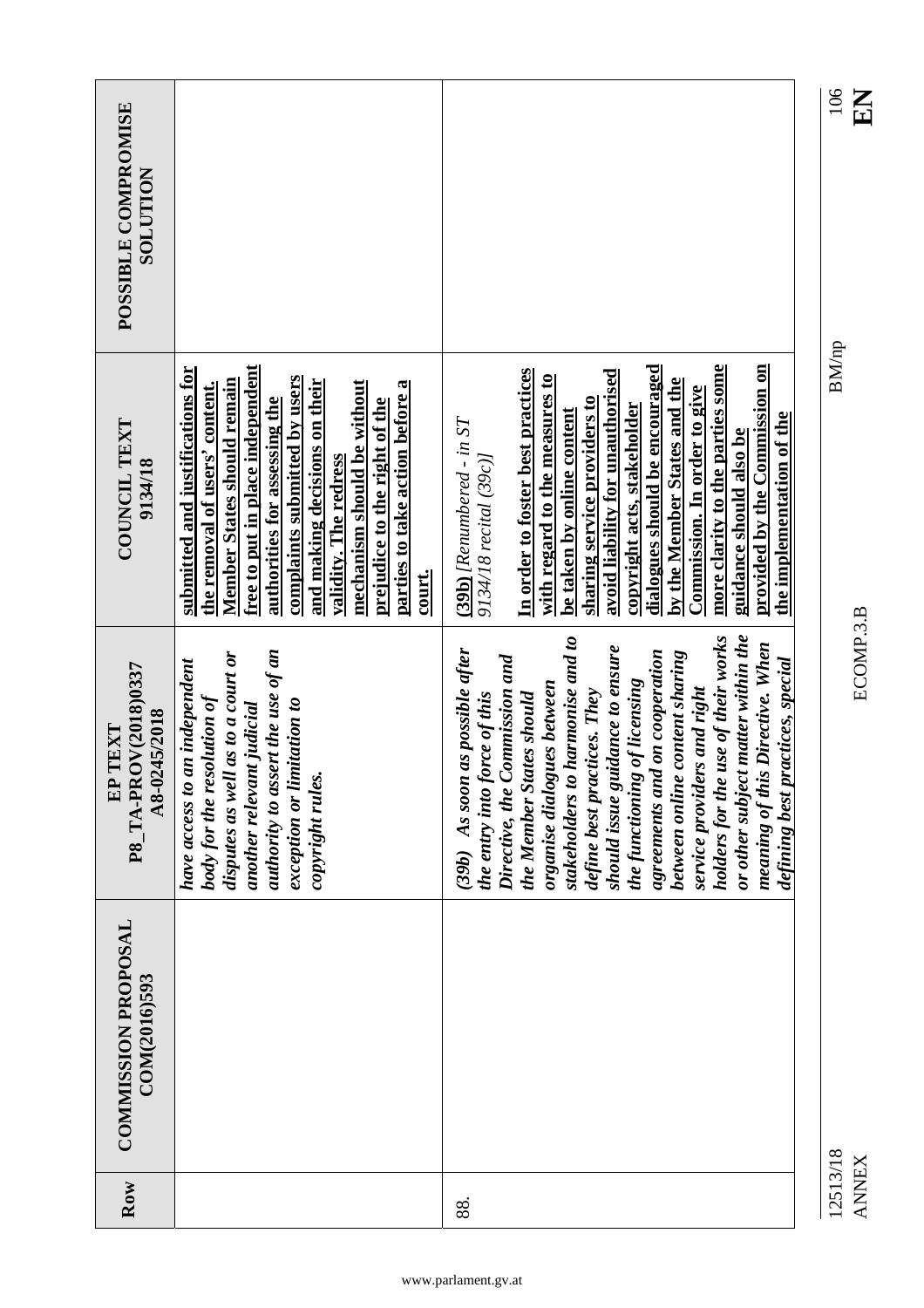| POSSIBLE COMPROMISE<br><b>NOLLTION</b>                       |                                                                                                                                                                                                                                                                                                                                                  |                                                                                                                                                                                                                                                                                                                                                                                                                                                             |                                                     |  |
|--------------------------------------------------------------|--------------------------------------------------------------------------------------------------------------------------------------------------------------------------------------------------------------------------------------------------------------------------------------------------------------------------------------------------|-------------------------------------------------------------------------------------------------------------------------------------------------------------------------------------------------------------------------------------------------------------------------------------------------------------------------------------------------------------------------------------------------------------------------------------------------------------|-----------------------------------------------------|--|
| <b>COUNCIL TEXT</b><br>9134/18                               | relevant stakeholders, including<br>the Commission should consult<br>measures including as to which<br>technology providers, and take<br>into account the developments<br>measures could be considered<br>different types of content. For<br>the purposes of the guidance<br>to be proportionate for<br>user organisations and<br>on the market. |                                                                                                                                                                                                                                                                                                                                                                                                                                                             |                                                     |  |
| P8_TA-PROV(2018)0337<br>A8-0245/2018<br>TEXT<br>$\mathbf{E}$ | given to ensuring that the burden<br>and that automated blocking of<br>fundamental rights, the use of<br>on SMEs remains appropriate<br><i>sould also be</i><br>be taken of<br>limitations.<br>content is avoided.<br>account should<br><b>Special focus sl</b><br>exceptions and                                                                | experience necessary to assist the<br>cooperation agreements. To that<br>rightholders to find an amicable<br>parties in the resolution of their<br>all the relevant competence and<br>appoint an impartial body with<br>solution to any dispute arising<br><b>States should</b><br>ensure that an intermediate<br>end, Member States should<br>mechanism exists enabling<br>of their<br>service providers and<br>(39c) Member<br>from the terms<br>dispute. | rightholders should always<br>(39d) As a principle, |  |
| <b>COMMISSION PROPOSAL</b><br>COM(2016)593                   |                                                                                                                                                                                                                                                                                                                                                  |                                                                                                                                                                                                                                                                                                                                                                                                                                                             |                                                     |  |
| Row                                                          |                                                                                                                                                                                                                                                                                                                                                  | 89.                                                                                                                                                                                                                                                                                                                                                                                                                                                         | 90.                                                 |  |

12513/18<br>ANNEX

ANNEX ECOMP.3.B **EN** ECOMP.3.B

EN<br>EN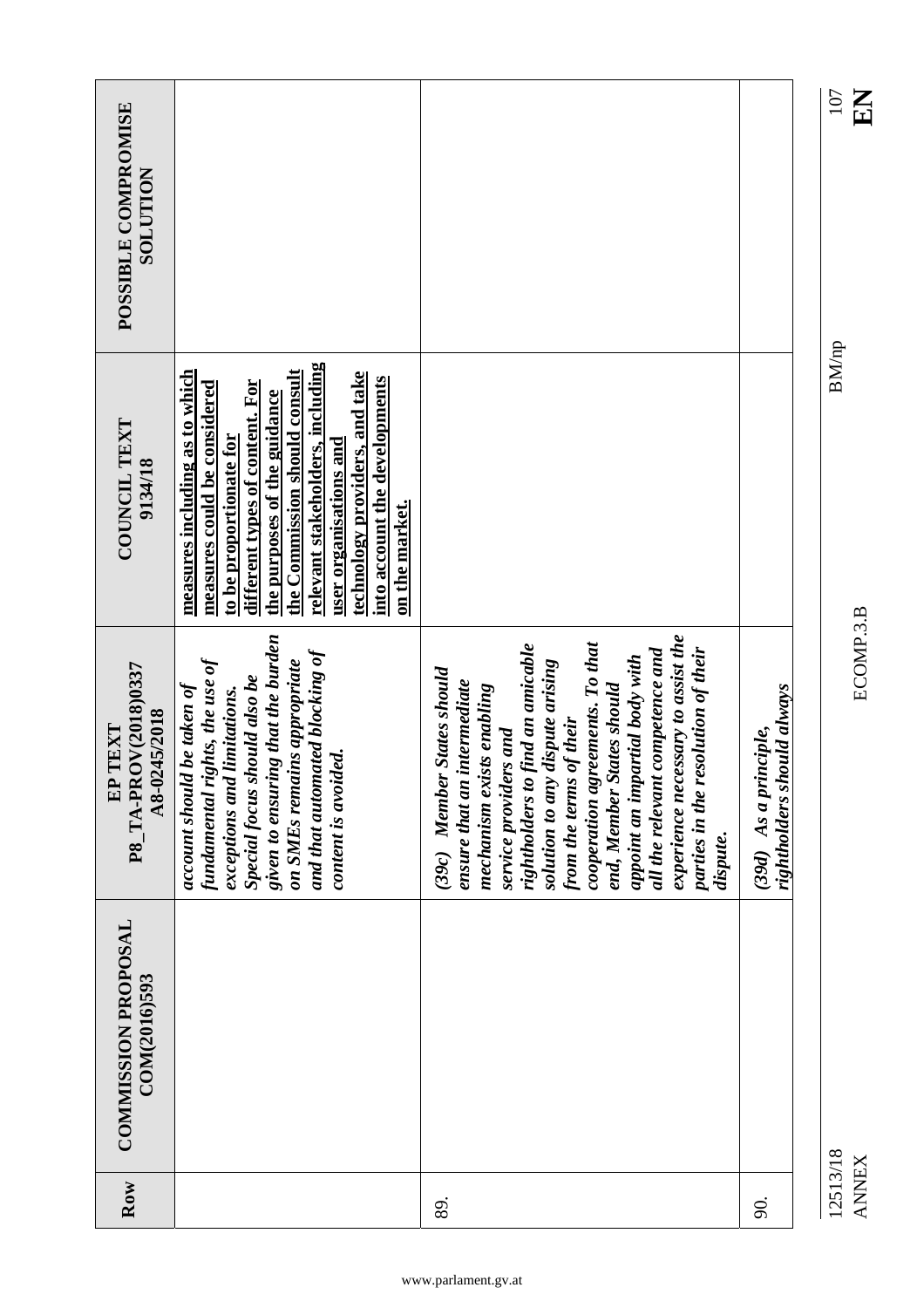| POSSIBLE COMPROMISE<br><b>NOLLTIDR</b>          |                                                                                                                                                                                                                                                                                                                                                                                                                                                                                                                                                                                                                                                                                                                                                                                                                                                                                              |
|-------------------------------------------------|----------------------------------------------------------------------------------------------------------------------------------------------------------------------------------------------------------------------------------------------------------------------------------------------------------------------------------------------------------------------------------------------------------------------------------------------------------------------------------------------------------------------------------------------------------------------------------------------------------------------------------------------------------------------------------------------------------------------------------------------------------------------------------------------------------------------------------------------------------------------------------------------|
| <b>COUNCIL TEXT</b><br>9134/18                  |                                                                                                                                                                                                                                                                                                                                                                                                                                                                                                                                                                                                                                                                                                                                                                                                                                                                                              |
| P8_TA-PROV(2018)0337<br>A8-0245/2018<br>EP TEXT | <b>bargaining or joint remuneration</b><br>should be allowed to provide that<br>remuneration is deemed fair and<br>appropriate if it is determined in<br>performers who have concluded<br>similar effect, for example joint<br>them, either through individual<br>appropriate remuneration from<br>mode of exploitation, including<br>specificities of each sector and<br>accordance with the collective<br>intermediaries,<br>such as labels and producers,<br>online exploitation. Members<br>agreements and/or collective<br>agreements or rules having a<br>receive fair and appropriate<br>contracts according to each<br>remuneration. Authors and<br>mentioned explicitly in the<br>States should look into the<br>remuneration rules. This<br>remuneration should be<br>bargaining agreements,<br>should receive fair and<br>collective management<br>contracts with i<br>agreement. |
| <b>COMMISSION PROPOSAL</b><br>COM(2016)593      |                                                                                                                                                                                                                                                                                                                                                                                                                                                                                                                                                                                                                                                                                                                                                                                                                                                                                              |
| Row                                             |                                                                                                                                                                                                                                                                                                                                                                                                                                                                                                                                                                                                                                                                                                                                                                                                                                                                                              |

 $\frac{108}{E}$ 

 $\rm BM/np$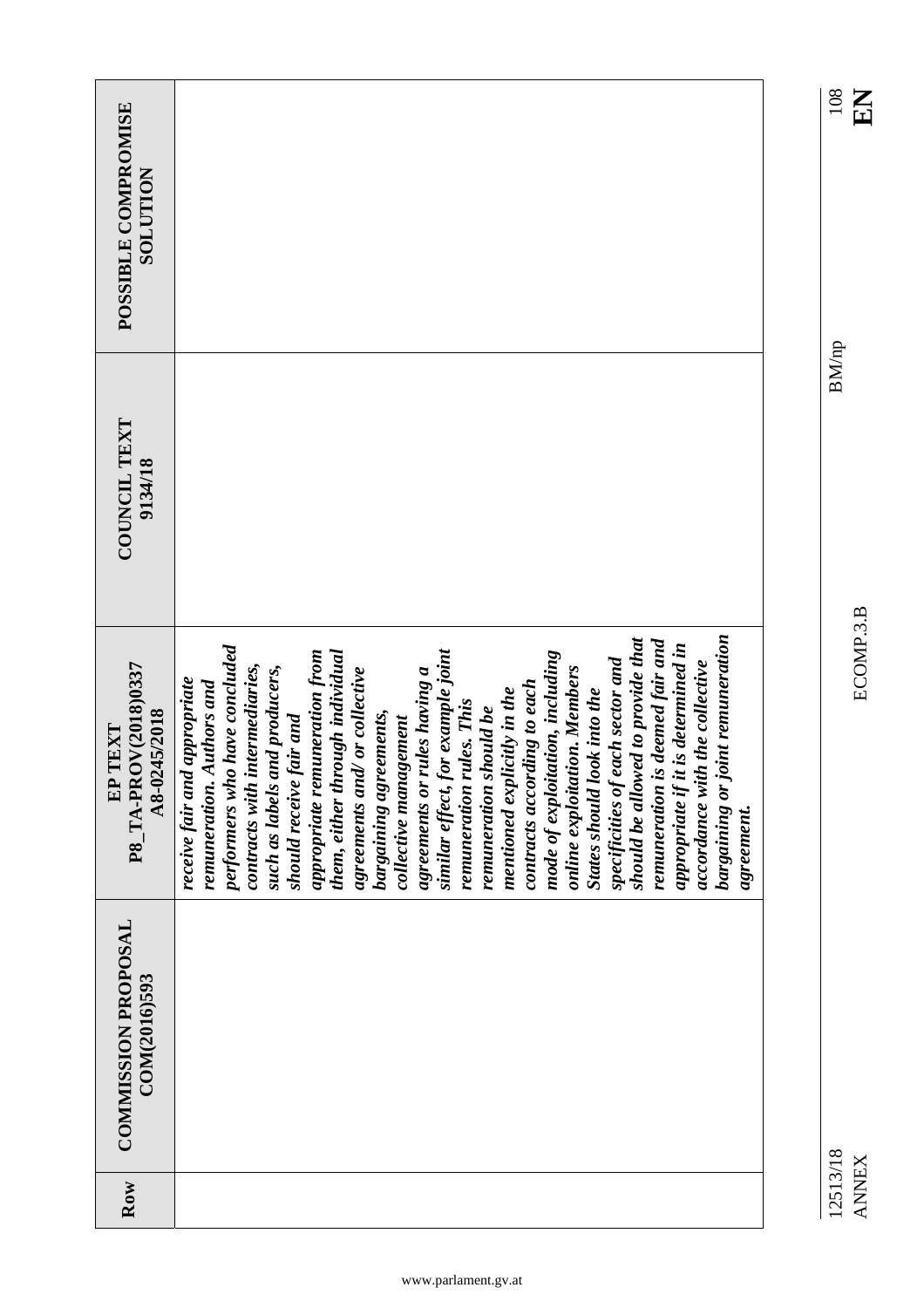| Row            | <b>COMMISSION PROPOSAL</b><br>COM(2016)593                                                                                                                                                                                                                                                                                                                                                                                                                                                                                                                                                                                                                                                                                                                                                                                                                                                                    | P8_TA-PROV(2018)0337<br>A8-0245/2018<br>EP TEXT                                                                                                                                                                                                                                                                                                                                                                                                                                                                                                                                                                                                                                                                                                                                                                                                                                                                                  | <b>COUNCIL TEXT</b><br>9134/18                                                                                                                                                                                                                                                                                                                                                                                                                                                                                                                                                                                                                                                                                                                                                                                                                            | POSSIBLE COMPROMISE<br><b>NOLLUTION</b> |
|----------------|---------------------------------------------------------------------------------------------------------------------------------------------------------------------------------------------------------------------------------------------------------------------------------------------------------------------------------------------------------------------------------------------------------------------------------------------------------------------------------------------------------------------------------------------------------------------------------------------------------------------------------------------------------------------------------------------------------------------------------------------------------------------------------------------------------------------------------------------------------------------------------------------------------------|----------------------------------------------------------------------------------------------------------------------------------------------------------------------------------------------------------------------------------------------------------------------------------------------------------------------------------------------------------------------------------------------------------------------------------------------------------------------------------------------------------------------------------------------------------------------------------------------------------------------------------------------------------------------------------------------------------------------------------------------------------------------------------------------------------------------------------------------------------------------------------------------------------------------------------|-----------------------------------------------------------------------------------------------------------------------------------------------------------------------------------------------------------------------------------------------------------------------------------------------------------------------------------------------------------------------------------------------------------------------------------------------------------------------------------------------------------------------------------------------------------------------------------------------------------------------------------------------------------------------------------------------------------------------------------------------------------------------------------------------------------------------------------------------------------|-----------------------------------------|
| $\overline{5}$ | Therefore, the sharing of adequate<br>continued economic value of their<br>As authors and performers tend to<br>(40) Certain rightholders such as<br>counterparts or their successors in<br>position when they grant licences<br>licence or transfer, but they often<br>Union law. This is especially the<br>rights in return for remuneration.<br>or transfer their rights, they need<br>information by their contractual<br>transparency and balance in the<br>remuneration received for their<br>grant a licence or a transfer of<br>economic value of their rights<br>case where such rightholders<br>authors and performers need<br>which are harmonised under<br>remuneration of authors and<br>face a lack of transparency<br>be in a weaker contractual<br>information to assess the<br>information to assess the<br>title is important for the<br>system that governs the<br>rights, compared to the | Therefore, the sharing of <del>adequate</del><br>continued economic value of their<br>performers tend to<br>counterparts or their successors in<br>(40) Certain rightholders such as<br>position when they grant licences<br>licence or transfer, but they often<br>Union law. This is especially the<br>or transfer their rights, they need<br>rights in return for remuneration.<br>transparency and balance in the<br>information by their contractual<br>remuneration received for their<br>or a transfer of<br>economic value of their rights<br>case where such rightholders<br>comprehensive and relevant<br>which are harmonised under<br>authors and performers need<br>face a lack of transparency<br>contractual<br>information to assess the<br>information to assess the<br>title is important for the<br>system that governs the<br>rights, compared to the<br>grant a licence<br>As authors and<br>be in a weaker | Certain rightholders such as<br>performance itself, which could<br>Additionally, this need does not<br>contractual counterpart acts as<br>Union law. This is especially the<br>arise when the exploitation has<br>authors Authors and performers<br>[Last two phrases of recital (40)<br>performer has granted licence<br>natural persons grant a licence<br>end user of the work and does<br>ceased, or when the author or<br>to the general public without<br>need does not arise when the<br>need information to assess the<br><u>some employment contracts.</u><br>economic value of their rights<br>return for remuneration. This<br>among others be the case in<br>case where such rightholders<br>or a transfer of rights for the<br>which are harmonised under<br>purposes of exploitation in<br>not exploit the work or<br>remuneration.<br>(40) |                                         |
|                | performers                                                                                                                                                                                                                                                                                                                                                                                                                                                                                                                                                                                                                                                                                                                                                                                                                                                                                                    | performers. The information that<br>remuneration of authors and                                                                                                                                                                                                                                                                                                                                                                                                                                                                                                                                                                                                                                                                                                                                                                                                                                                                  | of the COM proposal were moved<br>to new recital (40a) of Council's                                                                                                                                                                                                                                                                                                                                                                                                                                                                                                                                                                                                                                                                                                                                                                                       |                                         |

12513/18<br>ANNEX

12513/18 BM/np

 $\rm BM/np$ 

 $\frac{109}{E}$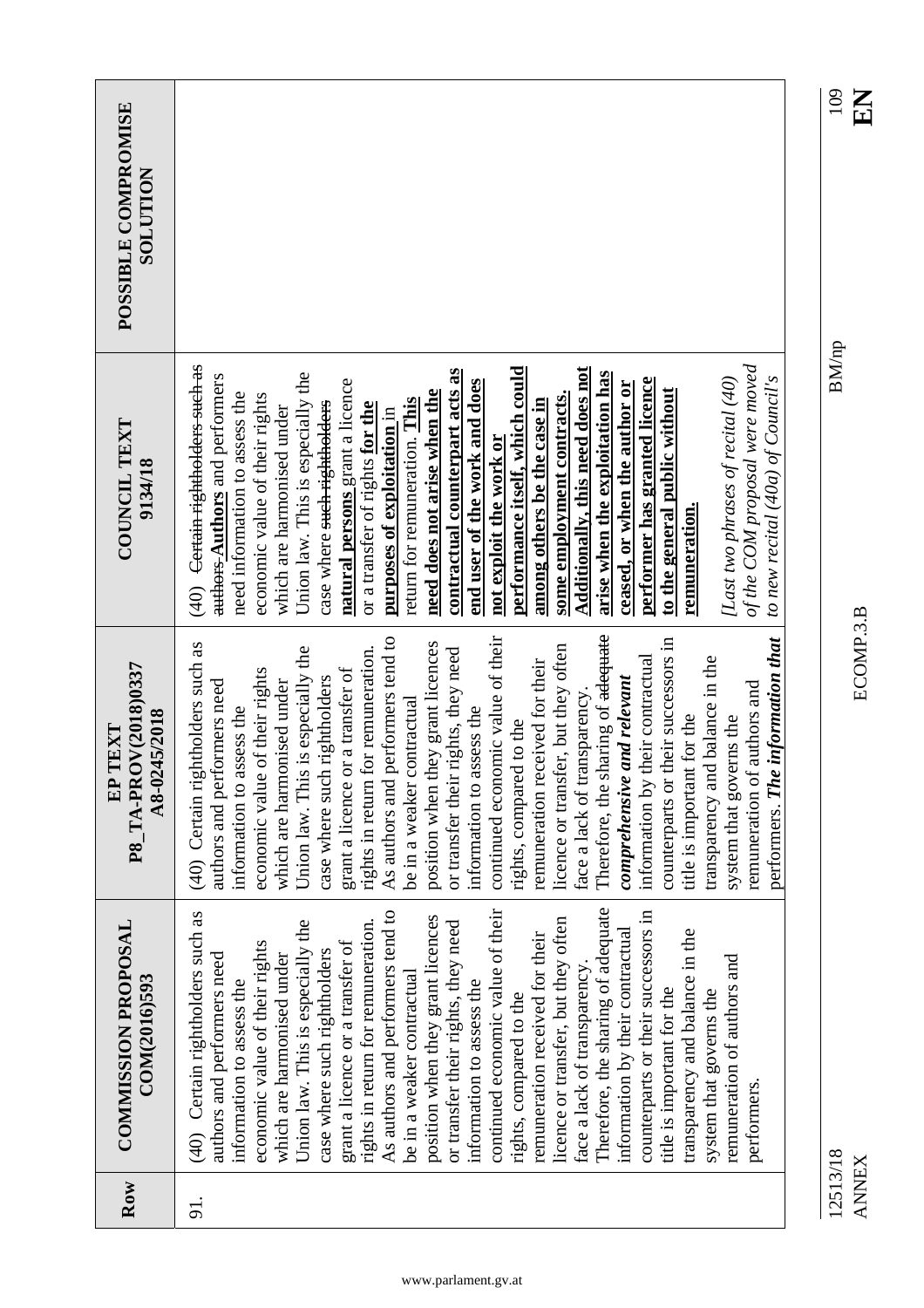|                                                    |                                                                                                                                                                                                                                                                                                                                                                                                                                                                                                          |                                          |                                                                                                                                                                                                                                                                                                                          | 110<br>EN                |
|----------------------------------------------------|----------------------------------------------------------------------------------------------------------------------------------------------------------------------------------------------------------------------------------------------------------------------------------------------------------------------------------------------------------------------------------------------------------------------------------------------------------------------------------------------------------|------------------------------------------|--------------------------------------------------------------------------------------------------------------------------------------------------------------------------------------------------------------------------------------------------------------------------------------------------------------------------|--------------------------|
| POSSIBLE COMPROMISE<br><b>NOLLUTION</b>            |                                                                                                                                                                                                                                                                                                                                                                                                                                                                                                          |                                          |                                                                                                                                                                                                                                                                                                                          |                          |
| COUNCIL TEXT<br>9134/18                            | text - see following row 92]                                                                                                                                                                                                                                                                                                                                                                                                                                                                             |                                          | continued economic value of their<br>tend to be in a weaker contractual<br>position when they grant licences<br>licence or transfer, but they often<br>or transfer their rights, they need<br>(40a) As authors and performers<br>remuneration received for their<br>information to assess the<br>rights, compared to the | <b>BM/np</b>             |
| P8 TA-PROV(2018)0337<br>A8-0245/2018<br>TEXT<br>EP | modes of exploitation, direct and<br>should also include information<br>information on the exploitation<br>transparency obligation should<br>licensee or sub-transferee. The<br>nevertheless apply only where<br>about the identity of any sub-<br>copyright relevant rights are<br>authors and performers are<br>proportionate and cover all<br>indirect revenue generated,<br>entitled to expect should be<br>including revenues from<br>merchandising, and the<br>remuneration due. The<br>concerned. | [See Council's recital (40a) -row<br>92] |                                                                                                                                                                                                                                                                                                                          | ECOMP.3.B                |
| <b>COMMISSION PROPOSAL</b><br>COM(2016)593         |                                                                                                                                                                                                                                                                                                                                                                                                                                                                                                          |                                          |                                                                                                                                                                                                                                                                                                                          |                          |
| Row                                                |                                                                                                                                                                                                                                                                                                                                                                                                                                                                                                          |                                          | 92.                                                                                                                                                                                                                                                                                                                      | 12513/18<br><b>ANNEX</b> |

EN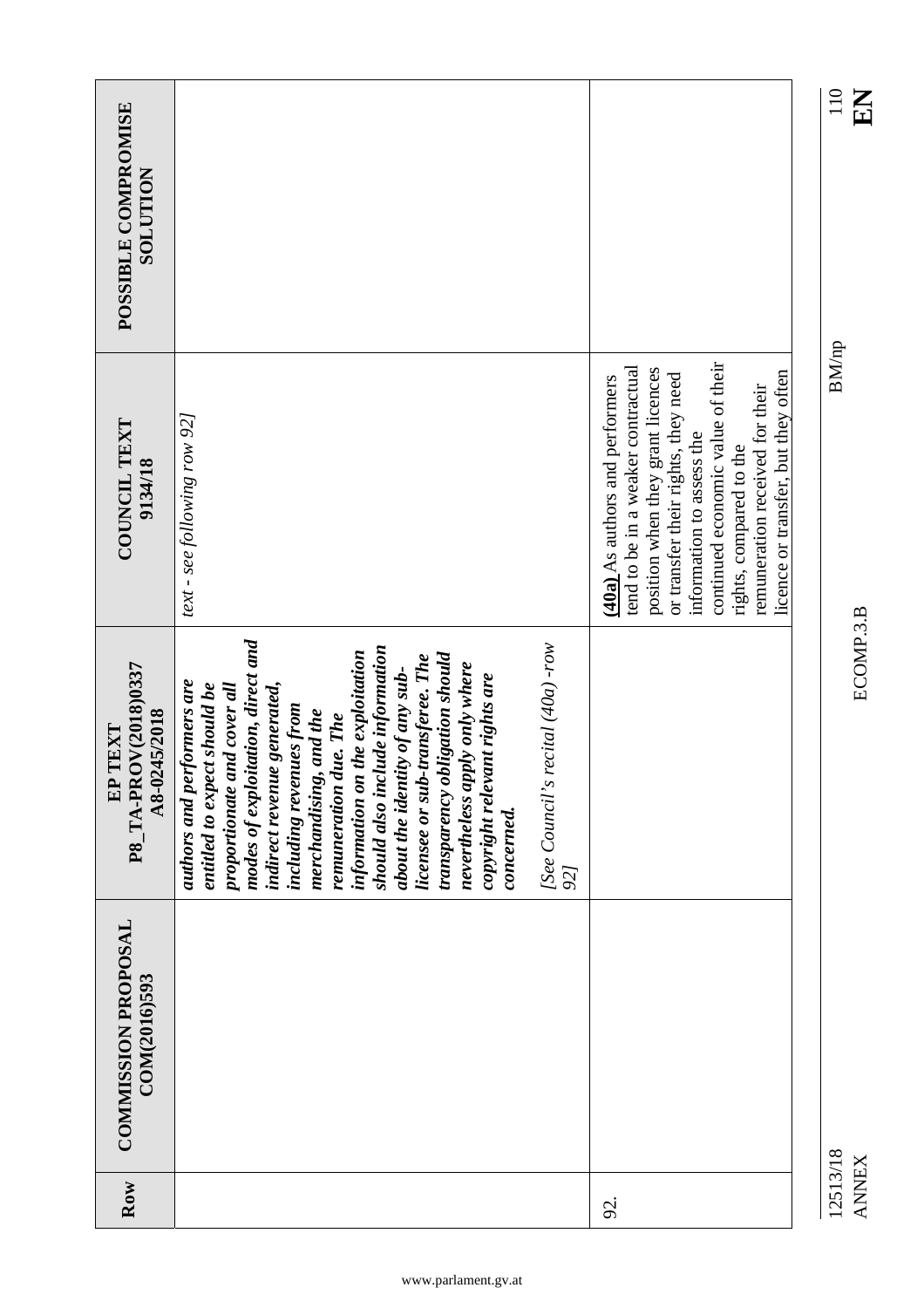|                                                 |                                                                                                                                                                                                                                                                                                                                                                                                                                                                                                                                                                                                                                                                                                                                                                                                                                                                                                                                                                                                | $\frac{11}{E}$           |
|-------------------------------------------------|------------------------------------------------------------------------------------------------------------------------------------------------------------------------------------------------------------------------------------------------------------------------------------------------------------------------------------------------------------------------------------------------------------------------------------------------------------------------------------------------------------------------------------------------------------------------------------------------------------------------------------------------------------------------------------------------------------------------------------------------------------------------------------------------------------------------------------------------------------------------------------------------------------------------------------------------------------------------------------------------|--------------------------|
| POSSIBLE COMPROMISE<br><b>NOLLUTION</b>         |                                                                                                                                                                                                                                                                                                                                                                                                                                                                                                                                                                                                                                                                                                                                                                                                                                                                                                                                                                                                |                          |
| COUNCIL TEXT<br>9134/18                         | sufficient to assess the economic<br>successors in title is important for<br>on all modes of exploitation and<br>regularity which is appropriate<br>to include information relevant<br>access to recent data; adequate<br>on all relevant revenues with a<br>value of the rights in question.<br>least annually. The processing<br>contractual counterparts or their<br>to the exploitation of the work<br><u>information available to them</u><br>the transparency and balance in<br>that is comprehensible to the<br>or performance in a manner<br>in the relevant sector, but at<br>performers. The information<br>adequate information by their<br>counterparts of authors and<br>performers should provide<br>remuneration of authors and<br>face a lack of transparency.<br>the system that governs the<br>should be: timely to allow<br>author or performer; and<br><u>As long as exploitation is</u><br>of personal data, such as<br>Therefore, the sharing of<br>ongoing, contractual | BM/np                    |
| P8_TA-PROV(2018)0337<br>A8-0245/2018<br>EP TEXT |                                                                                                                                                                                                                                                                                                                                                                                                                                                                                                                                                                                                                                                                                                                                                                                                                                                                                                                                                                                                | ECOMP.3.B                |
| <b>COMMISSION PROPOSAL</b><br>COM(2016)593      |                                                                                                                                                                                                                                                                                                                                                                                                                                                                                                                                                                                                                                                                                                                                                                                                                                                                                                                                                                                                |                          |
| Row                                             |                                                                                                                                                                                                                                                                                                                                                                                                                                                                                                                                                                                                                                                                                                                                                                                                                                                                                                                                                                                                | 12513/18<br><b>ANNEX</b> |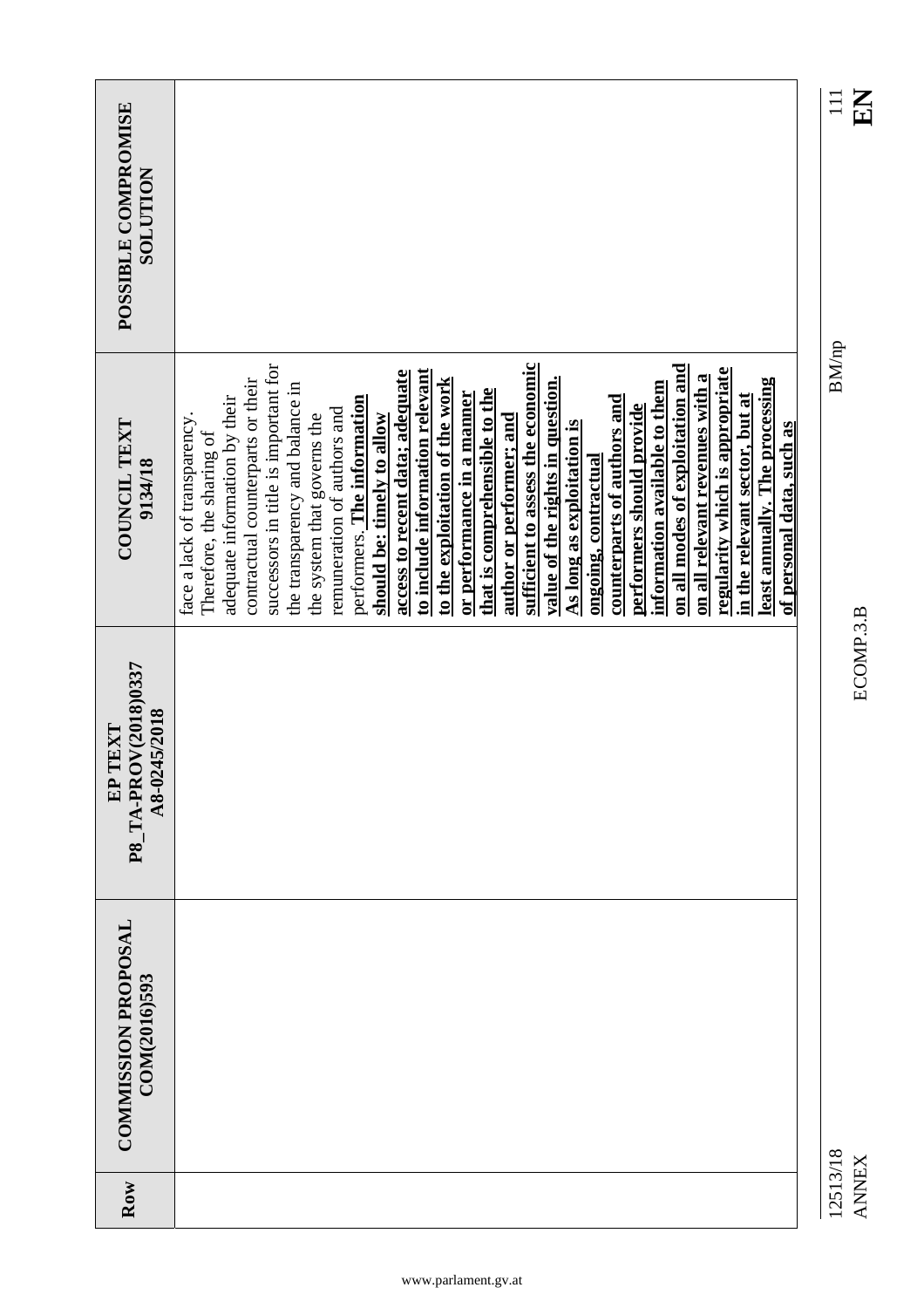|                                                 |                                                                                                                                                                                                                                                                                                                                                                                                                                                                                                                                          |                                                                                                                                                                                                                                                                                                                                                                                      | 112<br>EN                |
|-------------------------------------------------|------------------------------------------------------------------------------------------------------------------------------------------------------------------------------------------------------------------------------------------------------------------------------------------------------------------------------------------------------------------------------------------------------------------------------------------------------------------------------------------------------------------------------------------|--------------------------------------------------------------------------------------------------------------------------------------------------------------------------------------------------------------------------------------------------------------------------------------------------------------------------------------------------------------------------------------|--------------------------|
| POSSIBLE COMPROMISE<br><b>NOLLTIDR</b>          |                                                                                                                                                                                                                                                                                                                                                                                                                                                                                                                                          |                                                                                                                                                                                                                                                                                                                                                                                      |                          |
| COUNCIL TEXT<br>9134/18                         | $(EU)$ 2016/679 on the protection<br>performances should be carried<br>contact details and information<br>exploitation of their works and<br>data and the free movement of<br>of natural persons with regard<br>necessary to keep authors and<br>comply with the transparency<br>to the processing of personal<br>performers informed on the<br><b>Article 6(1)(c) of Regulation</b><br>on remuneration, that are<br>obligation on the basis of<br>out by those who need to<br>such data (General Data<br><b>Protection Regulation).</b> | exploit the rights, this Directive<br>information is duly provided to<br>contractor to other parties who<br>authors and performers also in<br>performers, in cases where the<br>(40b) In order to ensure that<br>been sublicensed by the first<br>cases where the rights have<br>provided the information<br>contractual partner has<br>entitles authors and<br>exploitation-related | <b>BM/np</b>             |
| EP TEXT<br>P8_TA-PROV(2018)0337<br>A8-0245/2018 |                                                                                                                                                                                                                                                                                                                                                                                                                                                                                                                                          |                                                                                                                                                                                                                                                                                                                                                                                      | ECOMP.3.B                |
| <b>COMMISSION PROPOSAL</b><br>COM(2016)593      |                                                                                                                                                                                                                                                                                                                                                                                                                                                                                                                                          |                                                                                                                                                                                                                                                                                                                                                                                      |                          |
| Row                                             |                                                                                                                                                                                                                                                                                                                                                                                                                                                                                                                                          | 93.                                                                                                                                                                                                                                                                                                                                                                                  | 12513/18<br><b>ANNEX</b> |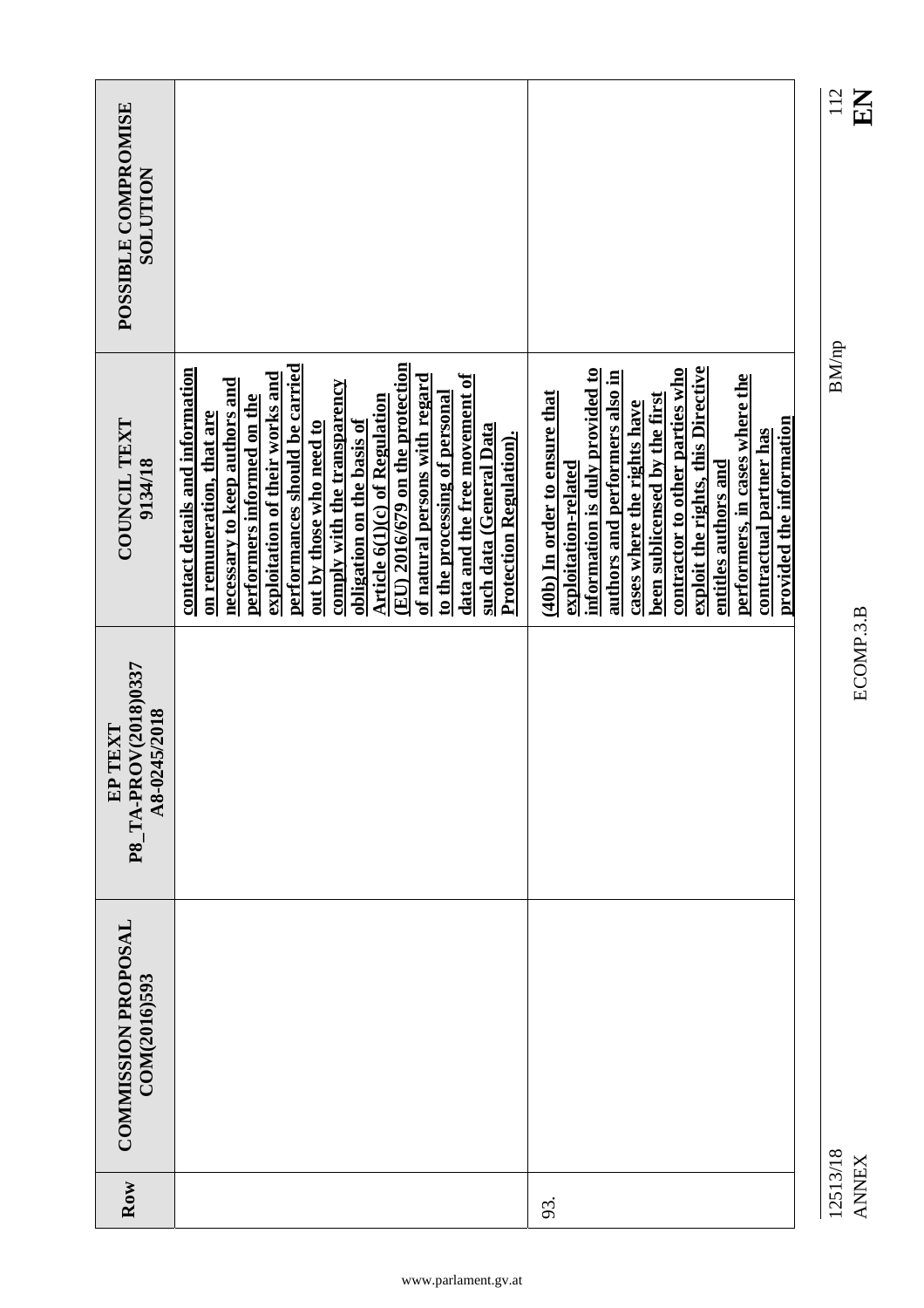|                                                       |                                                                                                                                                                                                                                                                                                                                                                                                                                                                                                                                         |                                                                                                                                                                                                                                                                                                                                                                                     | 113<br>$\mathbf{K}$      |
|-------------------------------------------------------|-----------------------------------------------------------------------------------------------------------------------------------------------------------------------------------------------------------------------------------------------------------------------------------------------------------------------------------------------------------------------------------------------------------------------------------------------------------------------------------------------------------------------------------------|-------------------------------------------------------------------------------------------------------------------------------------------------------------------------------------------------------------------------------------------------------------------------------------------------------------------------------------------------------------------------------------|--------------------------|
| POSSIBLE COMPROMISE<br><b>NOLUTION</b>                |                                                                                                                                                                                                                                                                                                                                                                                                                                                                                                                                         |                                                                                                                                                                                                                                                                                                                                                                                     |                          |
| <b>COUNCIL TEXT</b><br>9134/18                        | sufficient to assess the economic<br>on the exploitation of the rights.<br>additional relevant information<br>Member States should have the<br>value of their rights, to request<br>transparency for authors and<br>national provisions to ensure<br>contractual counterparts of<br>received information is not<br>This can be ensured either<br>option, in compliance with<br>further measures through<br>available to them, but the<br>Union law, to provide for<br>authors and performers.<br>directly or through the<br>performers. | Member States should take into<br>sector and the publishing sector<br>such as those of the rights-of-the<br>should consult, the audiovisual<br>different content sectors-and,<br><del>each</del> music sector <del>should be</del><br>account the specificities of<br>considered. Member States<br>(41) When implementing<br>authors and performers in<br>transparency obligations, | <b>BM/np</b>             |
| P8_TA-PROV(2018)0337<br>A8-0245/2018<br><b>EPTEXT</b> |                                                                                                                                                                                                                                                                                                                                                                                                                                                                                                                                         | Member States should consult all<br>specific requirements. Collective<br>bargaining should be considered<br>specificities of different content<br>authors and performers in each<br>sectors and of the rights of the<br>should help determine sector-<br>transparency obligations, the<br>relevant stakeholders as that<br>sector should be considered.<br>$(41)$ When implementing | ECOMP.3.B                |
| <b>COMMISSION PROPOSAL</b><br>COM(2016)593            |                                                                                                                                                                                                                                                                                                                                                                                                                                                                                                                                         | Member States should consult all<br>specific requirements. Collective<br>bargaining should be considered<br>specificities of different content<br>authors and performers in each<br>sectors and of the rights of the<br>should help determine sector-<br>transparency obligations, the<br>relevant stakeholders as that<br>sector should be considered<br>$(41)$ When implementing  |                          |
| Row                                                   |                                                                                                                                                                                                                                                                                                                                                                                                                                                                                                                                         | Э.<br>Э.                                                                                                                                                                                                                                                                                                                                                                            | 12513/18<br><b>ANNEX</b> |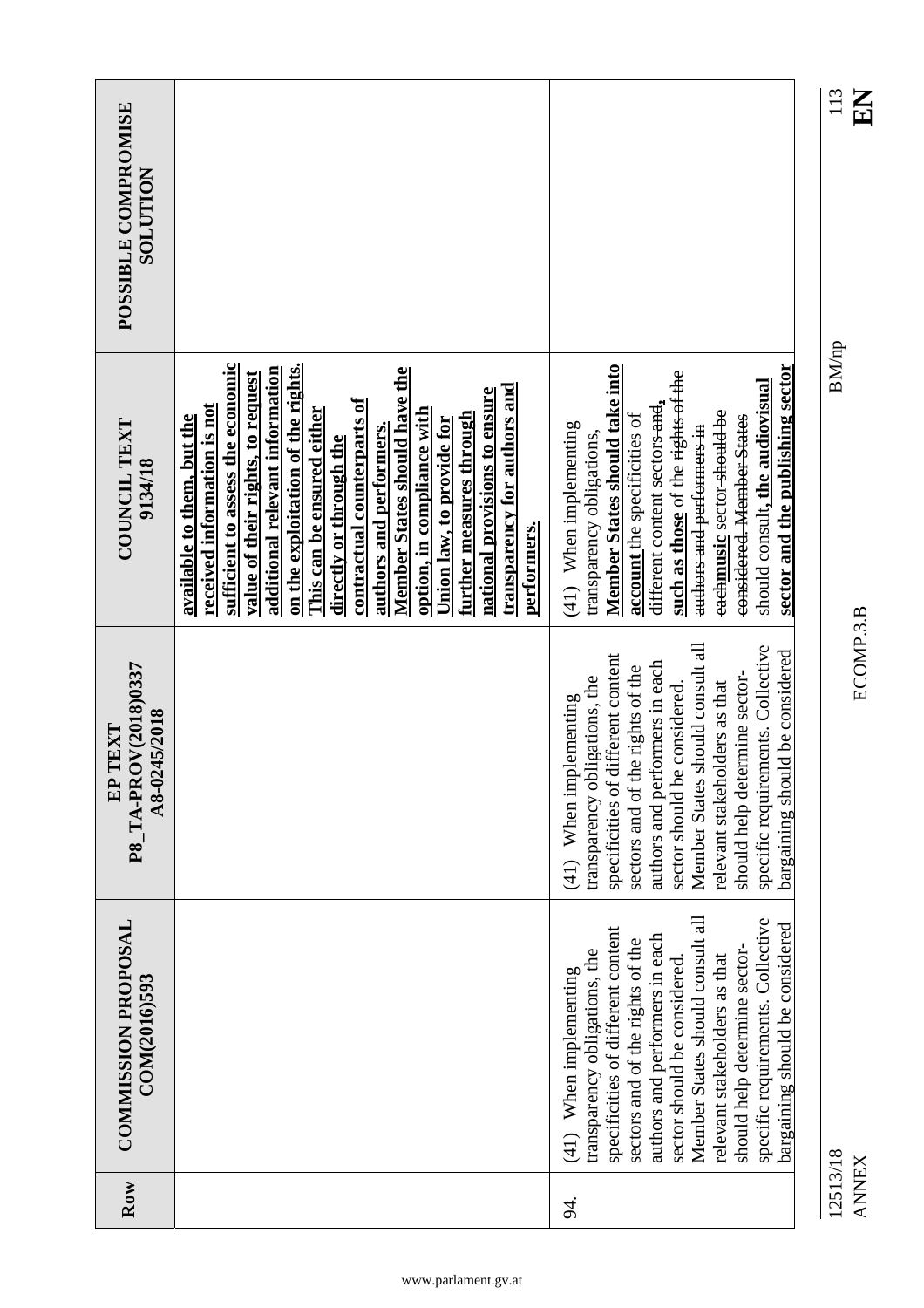|                                                 |                                                                                                                                                                                                                                                                                                                                                                                                                                                                                                                                                                                                                                                                                                                                                                                                                                                                                                                                                 | 14           |
|-------------------------------------------------|-------------------------------------------------------------------------------------------------------------------------------------------------------------------------------------------------------------------------------------------------------------------------------------------------------------------------------------------------------------------------------------------------------------------------------------------------------------------------------------------------------------------------------------------------------------------------------------------------------------------------------------------------------------------------------------------------------------------------------------------------------------------------------------------------------------------------------------------------------------------------------------------------------------------------------------------------|--------------|
| POSSIBLE COMPROMISE<br><b>SOLUTION</b>          |                                                                                                                                                                                                                                                                                                                                                                                                                                                                                                                                                                                                                                                                                                                                                                                                                                                                                                                                                 |              |
| <b>COUNCIL TEXT</b><br>9134/18                  | ensure authors and performers<br>performers to the overall work<br>bargaining should be considered<br>or performance should also be<br>obligations, a transitional period<br>transparency as the minimum<br>agreement between the relevant<br>and all relevant stakeholders as<br>transparency obligations do not<br>requirements. Where relevant,<br>management organisations and<br>requirements provided for in<br>adaptation of current reporting<br>contribution of authors and<br>this Directive. To enable the<br>that-should help-determine be<br>involved when determining<br>practices to the transparency<br>the same or higher level of<br>need to apply to agreements<br>should be provided for. The<br>transparency-which should<br><u>independent management</u><br>concluded with collective<br>as an option to reach an<br>considered. Collective<br>the significance of the<br>stakeholders regarding<br>such sector-specific | <b>BM/np</b> |
| P8_TA-PROV(2018)0337<br>A8-0245/2018<br>EP TEXT | obligations, a transitional period<br>agreement between the relevant<br>transparency obligations do not<br>transparency obligations under<br>adaptation of current reporting<br>management organisations as<br>practices to the transparency<br>should be provided for. The<br>need to apply to agreements<br>transparency. To enable the<br>those are already subject to<br>concluded with collective<br>as an option to reach an<br>stakeholders regarding<br>Directive 2014/26/EU.                                                                                                                                                                                                                                                                                                                                                                                                                                                           |              |
| <b>COMMISSION PROPOSAL</b><br>COM(2016)593      | obligations, a transitional period<br>agreement between the relevant<br>transparency obligations do not<br>transparency obligations under<br>adaptation of current reporting<br>management organisations as<br>practices to the transparency<br>need to apply to agreements<br>should be provided for. The<br>transparency. To enable the<br>those are already subject to<br>concluded with collective<br>as an option to reach an<br>stakeholders regarding<br>Directive 2014/26/EU.                                                                                                                                                                                                                                                                                                                                                                                                                                                           |              |
| Row                                             |                                                                                                                                                                                                                                                                                                                                                                                                                                                                                                                                                                                                                                                                                                                                                                                                                                                                                                                                                 | 12513/18     |

## 12513/18 BM/np 114 ANNEX ECOMP.3.B **EN** 12513/18<br>ANNEX

 $\frac{114}{E}$ 

ECOMP.3.B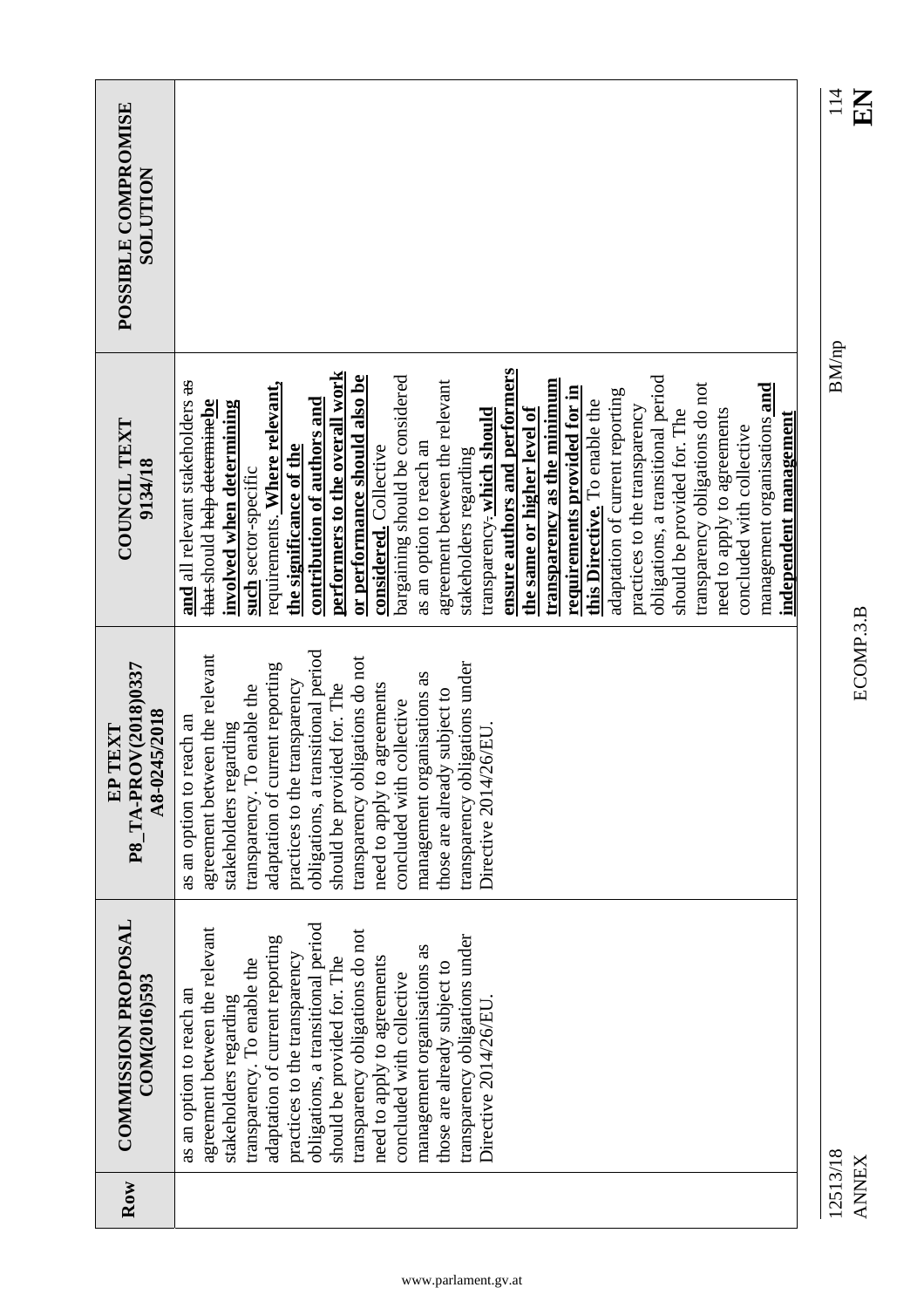| Row      | <b>COMMISSION PROPOSAL</b><br>COM(2016)593                                                                                                                                                                                                                                                                                                                                                                                                                                                                                                                                                                                                                                                                                          | P8 TA-PROV(2018)0337<br>A8-0245/2018<br>TEXT<br>E <sub>P</sub>                                                                                                                                                                                                                                                                                                                                                                                                                                                                                                                                                                                                                                                                   | <b>COUNCIL TEXT</b><br>9134/18                                                                                                                                                                                                                                                                                                                                                                                                                                                                                                                                                                                                                                                                                         | POSSIBLE COMPROMISE<br><b>SOLUTION</b> |
|----------|-------------------------------------------------------------------------------------------------------------------------------------------------------------------------------------------------------------------------------------------------------------------------------------------------------------------------------------------------------------------------------------------------------------------------------------------------------------------------------------------------------------------------------------------------------------------------------------------------------------------------------------------------------------------------------------------------------------------------------------|----------------------------------------------------------------------------------------------------------------------------------------------------------------------------------------------------------------------------------------------------------------------------------------------------------------------------------------------------------------------------------------------------------------------------------------------------------------------------------------------------------------------------------------------------------------------------------------------------------------------------------------------------------------------------------------------------------------------------------|------------------------------------------------------------------------------------------------------------------------------------------------------------------------------------------------------------------------------------------------------------------------------------------------------------------------------------------------------------------------------------------------------------------------------------------------------------------------------------------------------------------------------------------------------------------------------------------------------------------------------------------------------------------------------------------------------------------------|----------------------------------------|
|          |                                                                                                                                                                                                                                                                                                                                                                                                                                                                                                                                                                                                                                                                                                                                     |                                                                                                                                                                                                                                                                                                                                                                                                                                                                                                                                                                                                                                                                                                                                  | 2014/26/EU as those are already<br>subject to the national rules<br>entities or by other entities<br>obligations under Directive<br><b>implementing Directive</b><br>subject to transparency<br>2014/26/EU.                                                                                                                                                                                                                                                                                                                                                                                                                                                                                                            |                                        |
| 95.      | with their contractual counterparts<br>compared to the relevant revenues<br>Member States, there should be a<br>exploitation of rights harmonised<br>and the benefits derived from the<br>the law applicable to contracts in<br>rights is disproportionately low<br>Therefore, without prejudice to<br>mechanism for cases where the<br>performers to renegotiate them<br>remuneration originally agreed<br>under a licence or a transfer of<br>exploitation of the work or the<br>(42) Certain contracts for the<br>fixation of the performance,<br>possibilities for authors and<br>or their successors in title.<br>at Union level are of long<br>remuneration adjustment<br>including in light of the<br>duration, offering few | with their contractual counterparts<br>Member States, there should be a<br>exploitation of rights harmonised<br>the law applicable to contracts in<br>Therefore, without prejudice to<br>mechanism for cases where the<br>rights is disproportionately low<br>compared to the relevant direct<br>remuneration originally agreed<br>performers to renegotiate them<br>or a transfer of<br>exploitation of the work or the<br>and indirect revenues and the<br>(42) Certain contracts for the<br>fixation of the performance,<br>possibilities for authors and<br>or their successors in title.<br>at Union level are of long<br>benefits derived from the<br>remuneration adjustment<br>duration, offering few<br>under a licence | applicable to contracts in Member<br>counterparts or their successors in<br>exploitation of rights harmonised<br>for cases where the remuneration<br>originally agreed under a licence<br>mechanism should be provided<br><b>becomes</b> disproportionately low<br>title, when the economic value<br>performers to renegotiate them<br>initially estimated. Therefore,<br>or a transfer of rights isclearly<br>(42) Certain contracts for the<br>of the rights turns out to be<br>without prejudice to the law<br>possibilities for authors and<br>significantly higher than<br>at Union level are of long<br>remuneration adjustment<br>States, there should be a<br>duration, offering few<br>with their contractual |                                        |
| 12513/18 |                                                                                                                                                                                                                                                                                                                                                                                                                                                                                                                                                                                                                                                                                                                                     |                                                                                                                                                                                                                                                                                                                                                                                                                                                                                                                                                                                                                                                                                                                                  | <b>BM/np</b>                                                                                                                                                                                                                                                                                                                                                                                                                                                                                                                                                                                                                                                                                                           | 115                                    |

12513/18 BM/np

II5<br>EN

12513/18<br>ANNEX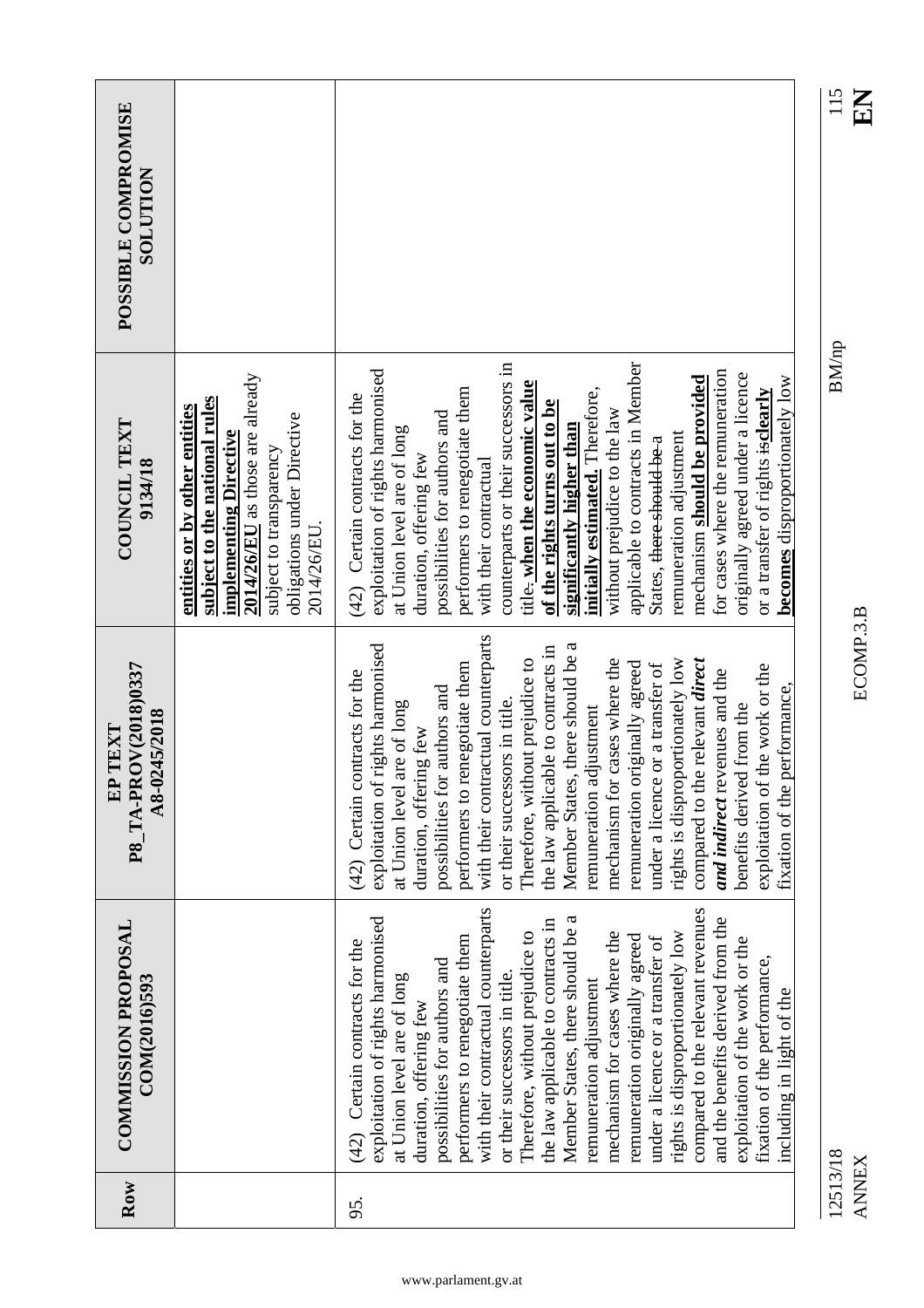| Row      | <b>COMMISSION PROPOSAL</b><br>COM(2016)593                                                                                                                                                                                                                                                                                                                                                                                             | P8_TA-PROV(2018)0337<br>A8-0245/2018<br>TEXT<br>$\mathbf{E}$                                                                                                                                                                                                                                                                                                                                                                                                                                                                                                                                                                                                                                                                                                                                                                                                                                                              | COUNCIL TEXT<br>9134/18                                                                                                                                                                                                                                                                                                                                                                                                                                                                                                                                                                                                                                                                                                                                                                                                                                                                                                                                                                                                                                | POSSIBLE COMPROMISE<br><b>SOLUTION</b> |
|----------|----------------------------------------------------------------------------------------------------------------------------------------------------------------------------------------------------------------------------------------------------------------------------------------------------------------------------------------------------------------------------------------------------------------------------------------|---------------------------------------------------------------------------------------------------------------------------------------------------------------------------------------------------------------------------------------------------------------------------------------------------------------------------------------------------------------------------------------------------------------------------------------------------------------------------------------------------------------------------------------------------------------------------------------------------------------------------------------------------------------------------------------------------------------------------------------------------------------------------------------------------------------------------------------------------------------------------------------------------------------------------|--------------------------------------------------------------------------------------------------------------------------------------------------------------------------------------------------------------------------------------------------------------------------------------------------------------------------------------------------------------------------------------------------------------------------------------------------------------------------------------------------------------------------------------------------------------------------------------------------------------------------------------------------------------------------------------------------------------------------------------------------------------------------------------------------------------------------------------------------------------------------------------------------------------------------------------------------------------------------------------------------------------------------------------------------------|----------------------------------------|
|          | the specific circumstances of each<br>content sectors. Where the parties<br>case as well as of the specificities<br>do not agree on the adjustment of<br>Directive. The assessment of the<br>situation should take account of<br>the remuneration, the author or<br>performer should be entitled to<br>bring a claim before a court or<br>and practices of the different<br>transparency ensured by this<br>other competent authority. | case, as well as of the specificities<br>the specific circumstances of each<br>detrimental to the interests of the<br>adjustment request could also be<br>Directive. The assessment of the<br>author or performer. Where the<br>performer on his or her behalf,<br>content sectors as well as of the<br>adjustment of the remuneration,<br>situation should take account of<br>performer be entitled to bring a<br>contribution to<br>appointed by them should on<br>and practices of the different<br>transparency ensured by this<br>unless the request would be<br>claim before a court or other<br>representative organisation<br>the author or performer or a<br>performer. Such a contract<br>representing the author or<br>parties do not agree on the<br>made by the organisation<br>the work of the author or<br>request by the author or<br>including in light of the<br>competent authority.<br>nature and the | performance <del>, including in light of</del><br>from the <b>subsequent</b> exploitation<br>the author or performer should be<br>contract is based on a collective<br>concluded by entities defined in<br>Article 3(a) and (b) of Directive<br>revenues and the benefits derived<br>2014/26/EU or by other entities<br>of the work or the fixation of the<br>the situation should take account<br>entitled to bring a claim before a<br>practices of the different content<br>of the specific circumstances of<br>adjustment of the remuneration,<br>specificities and <b>remuneration</b><br>bargaining agreement. Where<br>$\mathbf{b}$ the transparency ensured by<br>should not apply to contracts<br>contribution of the author or<br>performer. The assessment of<br>counterpart of the author or<br>the parties do not agree on the<br>performer, as well as of the<br>authority. This mechanism<br>this Directive contractual<br>sectors, and whether the<br>compared to the relevant<br>each case, including the<br>court or other competent |                                        |
| 12513/18 |                                                                                                                                                                                                                                                                                                                                                                                                                                        |                                                                                                                                                                                                                                                                                                                                                                                                                                                                                                                                                                                                                                                                                                                                                                                                                                                                                                                           | <b>BM/np</b>                                                                                                                                                                                                                                                                                                                                                                                                                                                                                                                                                                                                                                                                                                                                                                                                                                                                                                                                                                                                                                           | 116                                    |

 $\frac{16}{116}$ 

ECOMP.3.B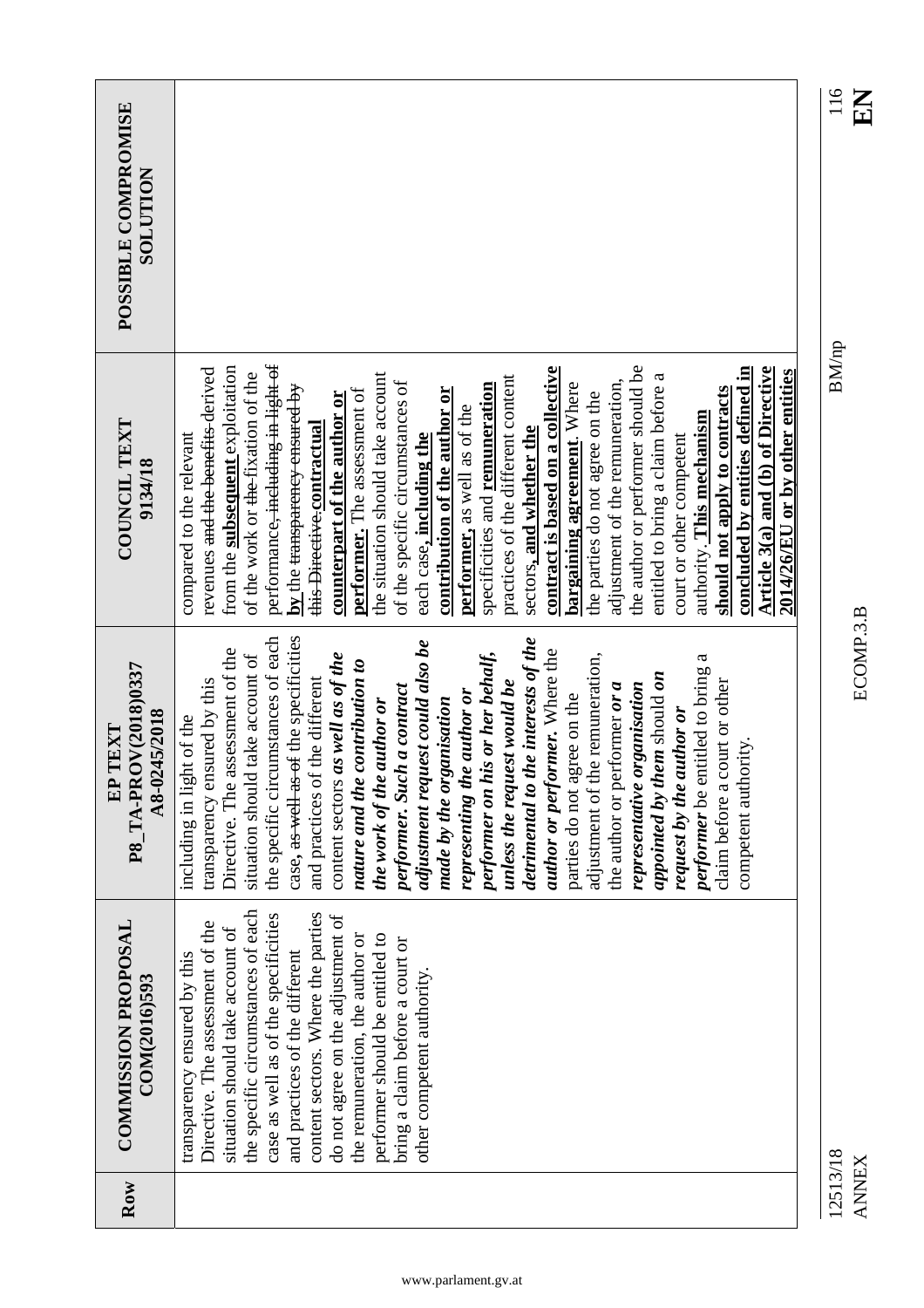| partners before a court or tribunal.<br>provide for an alternative dispute<br>(43) Authors and performers are<br>performers, including collective<br>management organisations and<br>Member States should therefore<br>trade unions, should be able to<br>obligations of transparency and<br>performers. Details about who<br>initiate such procedures at the<br>initiated the procedure should<br>P8 TA-PROV(2018)0337<br>often reluctant to enforce their<br>rights against their contractual<br>organisations of authors and<br>mechanism. Representative<br>addresses claims related to<br>resolution procedure that<br>A8-0245/2018<br>the contract adjustment<br>request of authors and<br>EP TEXT<br>remain undisclosed. | <b>2014/26/UE.</b><br>(43) | partners before a court or tribunal.<br>Authors and performers are<br>addresses claims by authors and<br>provide for an alternative dispute<br><b>States should have flexibility in</b><br>adjustment mechanism. For that<br>representatives on their behalf<br>whether these are industry-led<br>Member States should therefore<br>conditions established by this<br>purpose, Member States may<br>often reluctant to enforce their<br>rights against their contractual<br>subject to the national rules<br>incorporated in the national<br>transparency and the contract<br>either create a new body or<br>existing one that fulfils the<br>judiciary system. Member<br><u>or public, including when</u><br><b>COUNCIL TEXT</b><br>mechanism or rely on an<br>Directive-irrespective of<br>implementing Directive<br>resolution procedure that<br>related to obligations of<br>9134/18<br>performers or their | POSSIBLE COMPROMISE<br><b>SOLUTION</b> |
|---------------------------------------------------------------------------------------------------------------------------------------------------------------------------------------------------------------------------------------------------------------------------------------------------------------------------------------------------------------------------------------------------------------------------------------------------------------------------------------------------------------------------------------------------------------------------------------------------------------------------------------------------------------------------------------------------------------------------------|----------------------------|-----------------------------------------------------------------------------------------------------------------------------------------------------------------------------------------------------------------------------------------------------------------------------------------------------------------------------------------------------------------------------------------------------------------------------------------------------------------------------------------------------------------------------------------------------------------------------------------------------------------------------------------------------------------------------------------------------------------------------------------------------------------------------------------------------------------------------------------------------------------------------------------------------------------|----------------------------------------|
|                                                                                                                                                                                                                                                                                                                                                                                                                                                                                                                                                                                                                                                                                                                                 |                            | deciding how the costs of the                                                                                                                                                                                                                                                                                                                                                                                                                                                                                                                                                                                                                                                                                                                                                                                                                                                                                   |                                        |
|                                                                                                                                                                                                                                                                                                                                                                                                                                                                                                                                                                                                                                                                                                                                 |                            |                                                                                                                                                                                                                                                                                                                                                                                                                                                                                                                                                                                                                                                                                                                                                                                                                                                                                                                 |                                        |
|                                                                                                                                                                                                                                                                                                                                                                                                                                                                                                                                                                                                                                                                                                                                 |                            | BM/np                                                                                                                                                                                                                                                                                                                                                                                                                                                                                                                                                                                                                                                                                                                                                                                                                                                                                                           | 117                                    |
|                                                                                                                                                                                                                                                                                                                                                                                                                                                                                                                                                                                                                                                                                                                                 | ECOMP.3.B                  |                                                                                                                                                                                                                                                                                                                                                                                                                                                                                                                                                                                                                                                                                                                                                                                                                                                                                                                 | EN                                     |
|                                                                                                                                                                                                                                                                                                                                                                                                                                                                                                                                                                                                                                                                                                                                 |                            |                                                                                                                                                                                                                                                                                                                                                                                                                                                                                                                                                                                                                                                                                                                                                                                                                                                                                                                 |                                        |

 $\frac{17}{117}$ 12513/18 BM/np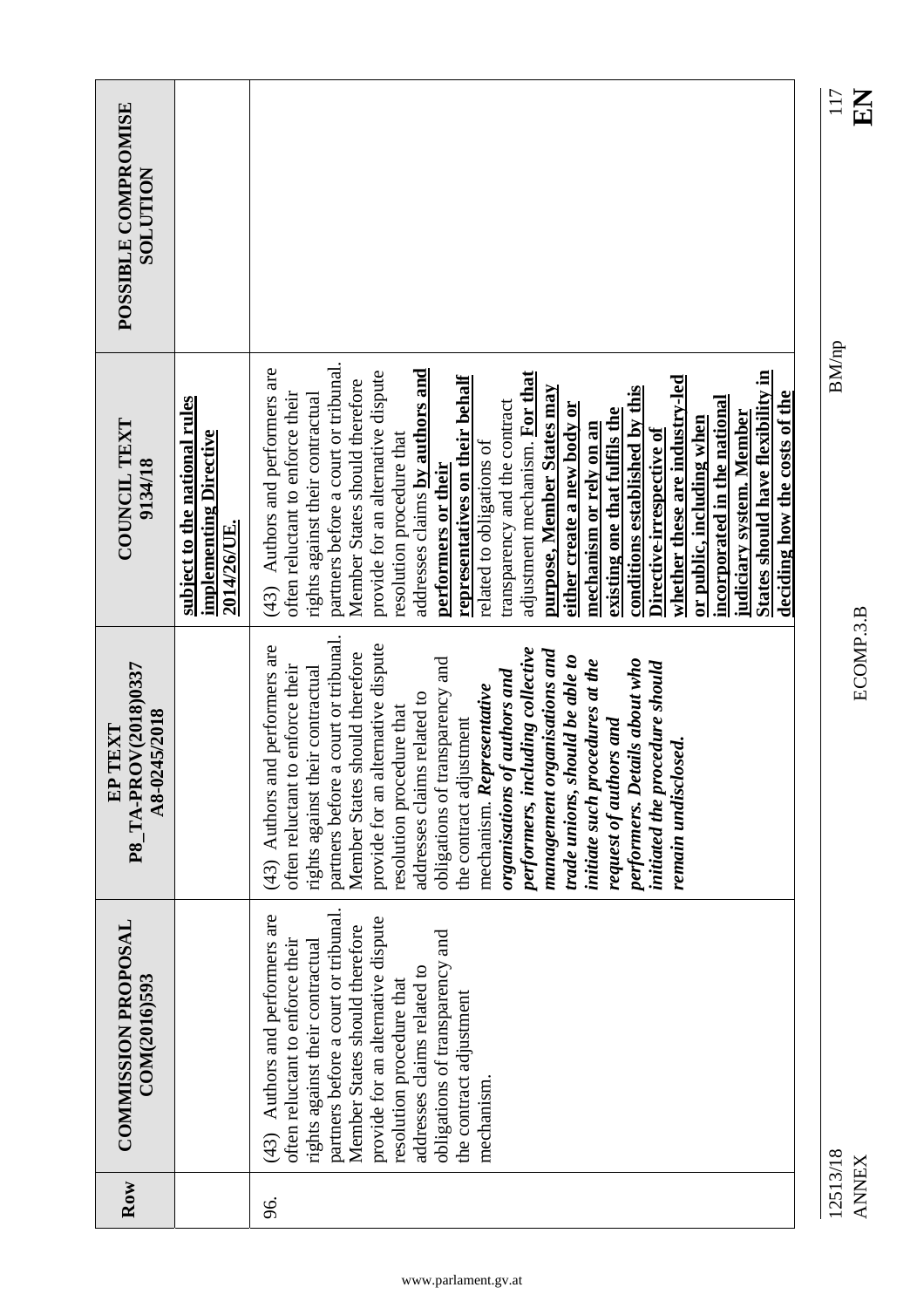|                                                              |                                                                                                                                                                                                                                                          |                                                                                                                                                                                                                                                                                                                                                                                                                                                                                                                                                                                                                                                                                | 118<br>EN                |
|--------------------------------------------------------------|----------------------------------------------------------------------------------------------------------------------------------------------------------------------------------------------------------------------------------------------------------|--------------------------------------------------------------------------------------------------------------------------------------------------------------------------------------------------------------------------------------------------------------------------------------------------------------------------------------------------------------------------------------------------------------------------------------------------------------------------------------------------------------------------------------------------------------------------------------------------------------------------------------------------------------------------------|--------------------------|
| POSSIBLE COMPROMISE<br><b>NOLLTION</b>                       |                                                                                                                                                                                                                                                          |                                                                                                                                                                                                                                                                                                                                                                                                                                                                                                                                                                                                                                                                                |                          |
|                                                              |                                                                                                                                                                                                                                                          |                                                                                                                                                                                                                                                                                                                                                                                                                                                                                                                                                                                                                                                                                |                          |
| <b>COUNCIL TEXT</b><br>9134/18                               | to assert and defend their rights<br>prejudice to the right of parties<br>by bringing an action before a<br>alternative dispute resolution<br>dispute resolution procedure<br>procedure should be without<br>should be allocated. This<br><u>court</u> . |                                                                                                                                                                                                                                                                                                                                                                                                                                                                                                                                                                                                                                                                                | <b>BM/np</b>             |
| P8 TA-PROV(2018)0337<br>A8-0245/2018<br>TEXT<br>$\mathbf{E}$ |                                                                                                                                                                                                                                                          | have been licensed or transferred<br>cannot turn to another partner to<br>that works or performances that<br>authors and performers should<br>person. Revocation should also<br>exploited. However, it happens<br><b>basis, authors and performers</b><br>performers license or transfer<br>are not exploited at all. When<br>their rights, they expect their<br>license their right to another<br>exploit their work. In such a<br>allowing them to transfer or<br>case, and after a reasonable<br>transferred on an exclusive<br>work or performance to be<br>have a right of revocation<br>period of time has lapsed,<br>$(43a)$ When authors and<br>these rights have been | ECOMP.3.B                |
| <b>COMMISSION PROPOSAL</b><br>COM(2016)593                   |                                                                                                                                                                                                                                                          |                                                                                                                                                                                                                                                                                                                                                                                                                                                                                                                                                                                                                                                                                |                          |
| Row                                                          |                                                                                                                                                                                                                                                          | 97.                                                                                                                                                                                                                                                                                                                                                                                                                                                                                                                                                                                                                                                                            | 12513/18<br><b>ANNEX</b> |

EN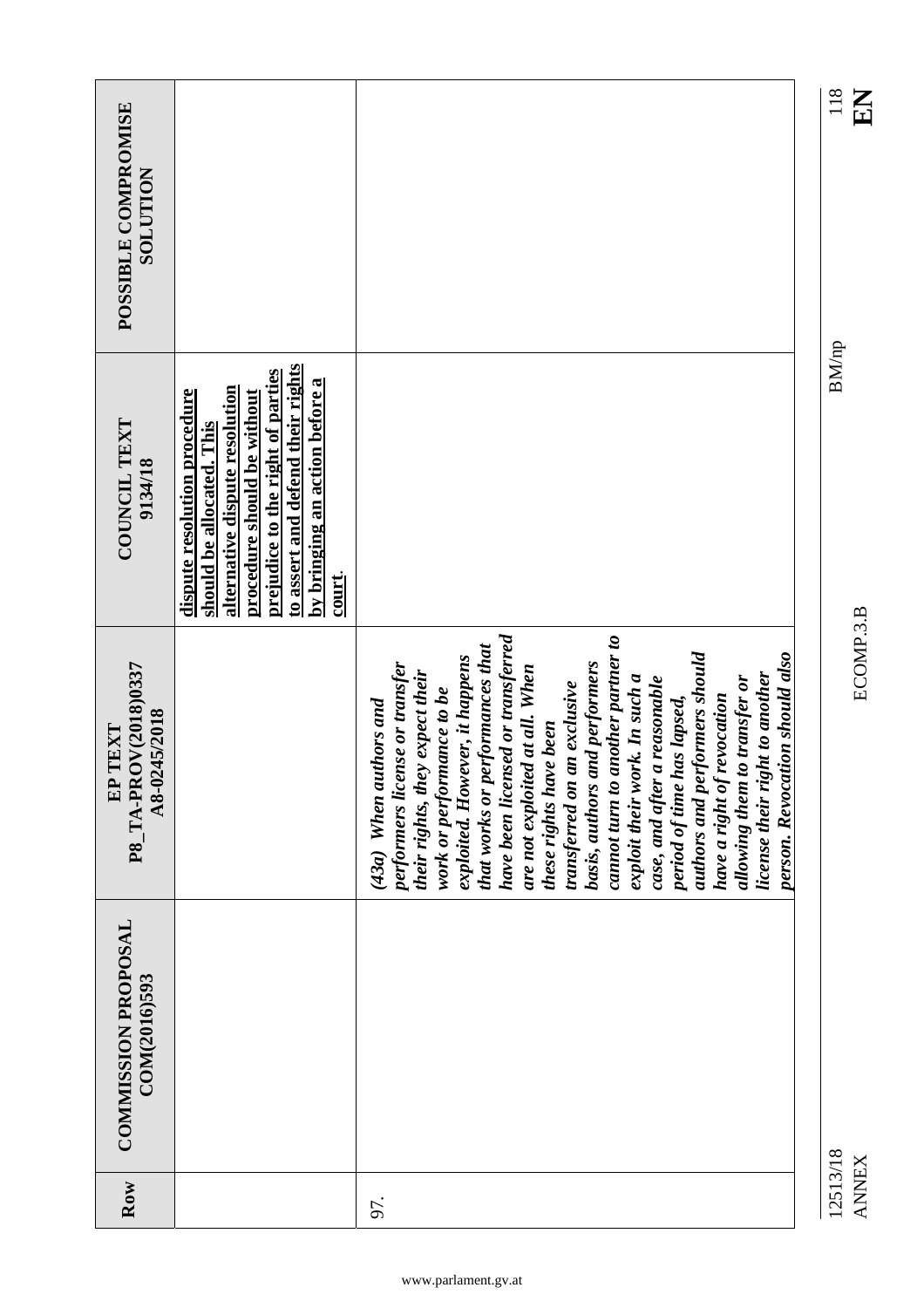|                                                                                          |                                                                                                                                                                                                                                                                                                                                                                                                                                                                                                                                                                                                                                                                                                                                                                                                                                                                                                                                                                                                                                        | 119          | KR           |
|------------------------------------------------------------------------------------------|----------------------------------------------------------------------------------------------------------------------------------------------------------------------------------------------------------------------------------------------------------------------------------------------------------------------------------------------------------------------------------------------------------------------------------------------------------------------------------------------------------------------------------------------------------------------------------------------------------------------------------------------------------------------------------------------------------------------------------------------------------------------------------------------------------------------------------------------------------------------------------------------------------------------------------------------------------------------------------------------------------------------------------------|--------------|--------------|
| POSSIBLE COMPROMISE<br><b>SOLUTION</b>                                                   |                                                                                                                                                                                                                                                                                                                                                                                                                                                                                                                                                                                                                                                                                                                                                                                                                                                                                                                                                                                                                                        |              |              |
| <b>COUNCIL TEXT</b><br>9134/18                                                           |                                                                                                                                                                                                                                                                                                                                                                                                                                                                                                                                                                                                                                                                                                                                                                                                                                                                                                                                                                                                                                        | <b>BM/np</b> |              |
| P8 TA-PROV(2018)0337<br>A8-0245/2018<br>TEXT<br>$E$ <sup><math>\overline{E}</math></sup> | his or her reporting/transparency<br>or licensee has not complied with<br>certain amount of<br>works can vary depending on the<br>obligation provided for in Article<br>sectors, specific provisions could<br>the conclusion of<br>providing for time limits for the<br>be possible when the transferee<br>considered after all the steps of<br>specificities of the sectors, such<br>exercise the right of revocation<br>as the audiovisual sector, or of<br>actually exploited, authors and<br>time is needed before a work is<br>right of revocation. In order to<br>order to take into account the<br>the works and the anticipated<br>only after a certain period of<br>alternative dispute resolution<br>reporting. As exploitation of<br>and take into<br>performers should be able to<br>exploitation periods, notably<br>be taken at national level in<br>particularly with regard to<br>revocation should only be<br>14 of this Directive. The<br>have been completed,<br>prevent abuses<br>time following<br>account that a |              | ECOMP.3.B    |
| <b>COMMISSION PROPOSAL</b><br>COM(2016)593                                               |                                                                                                                                                                                                                                                                                                                                                                                                                                                                                                                                                                                                                                                                                                                                                                                                                                                                                                                                                                                                                                        |              |              |
| Row                                                                                      |                                                                                                                                                                                                                                                                                                                                                                                                                                                                                                                                                                                                                                                                                                                                                                                                                                                                                                                                                                                                                                        | 12513/18     | <b>ANNEX</b> |

ANNEX ECOMP.3.B **EN**

EN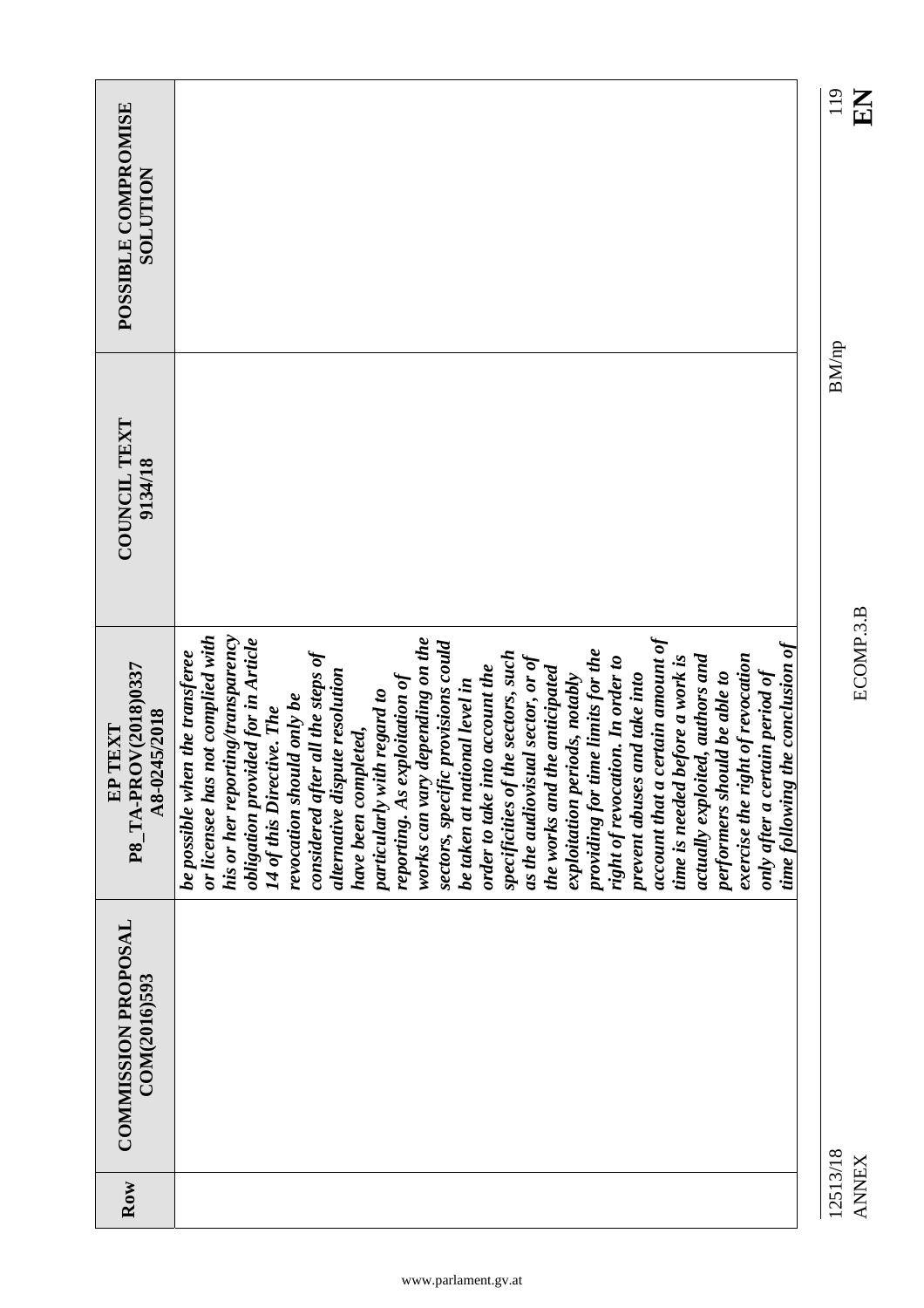|                                                    |                                                                                                                                                                                                                                                                                          |                                                                                                                                                                                                                                                                                   |                                                                                                                                                                                                                                                                                                                         | 120<br>$\mathbf{K}$      |
|----------------------------------------------------|------------------------------------------------------------------------------------------------------------------------------------------------------------------------------------------------------------------------------------------------------------------------------------------|-----------------------------------------------------------------------------------------------------------------------------------------------------------------------------------------------------------------------------------------------------------------------------------|-------------------------------------------------------------------------------------------------------------------------------------------------------------------------------------------------------------------------------------------------------------------------------------------------------------------------|--------------------------|
| POSSIBLE COMPROMISE<br>NOLULON                     |                                                                                                                                                                                                                                                                                          |                                                                                                                                                                                                                                                                                   |                                                                                                                                                                                                                                                                                                                         |                          |
| <b>COUNCIL TEXT</b><br>9134/18                     |                                                                                                                                                                                                                                                                                          |                                                                                                                                                                                                                                                                                   | provisions, whether included in<br>(43a) The obligations laid down<br>the contracts between authors,<br>contractual counterparts or in<br>mandatory nature and parties<br>should not be able to derogate<br>in Articles 14 and 15 of this<br>Directive should be of a<br>from these contractual<br>performers and their | <b>BM/np</b>             |
| P8 TA-PROV(2018)0337<br>A8-0245/2018<br>TEXT<br>EP | regulate the exercise of the right<br>agreement. National law should<br>works involving a plurality of<br>authors or performers, taking<br>importance of the individual<br>the license or of the transfer<br>of revocation in the case of<br>into account the relative<br>contributions. | of this Directive, the Commission<br>promote dialogue at Union level.<br><b>States of the relevant provisions</b><br>exchange of best practices and<br>Member States, encourage the<br>(43b) To support the effective<br>should, in cooperation with<br>application across Member |                                                                                                                                                                                                                                                                                                                         | ECOMP.3.B                |
| <b>COMMISSION PROPOSAL</b><br>COM(2016)593         |                                                                                                                                                                                                                                                                                          |                                                                                                                                                                                                                                                                                   |                                                                                                                                                                                                                                                                                                                         |                          |
| Row                                                |                                                                                                                                                                                                                                                                                          | 98.                                                                                                                                                                                                                                                                               | 99.                                                                                                                                                                                                                                                                                                                     | 12513/18<br><b>ANNEX</b> |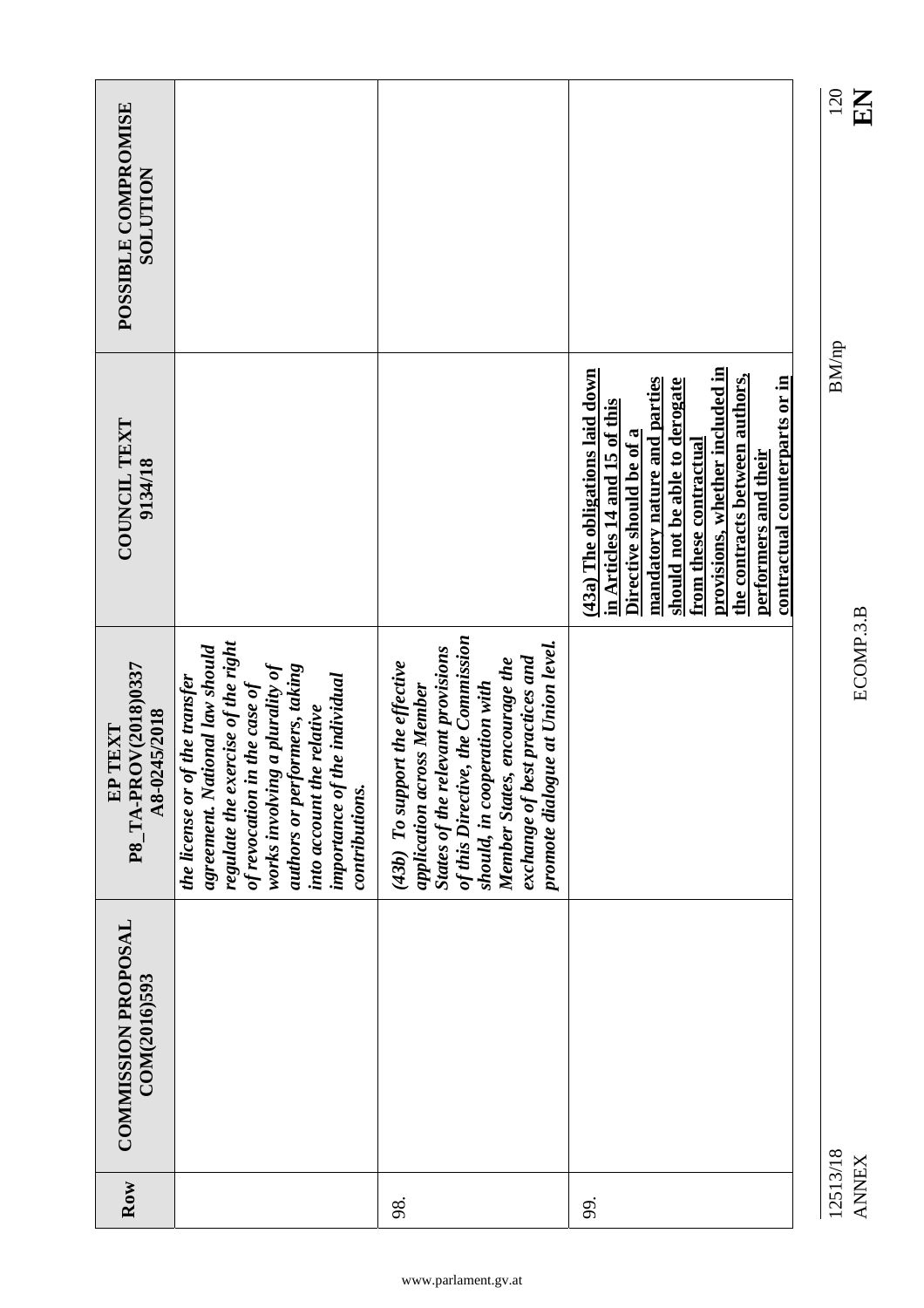| POSSIBLE COMPROMISE<br>NOLLILION                   |                                                                                                                                                                                                                                                                                                                                                                                                                                                                                                                                                                                                                                                                   |                                                                                                                    |
|----------------------------------------------------|-------------------------------------------------------------------------------------------------------------------------------------------------------------------------------------------------------------------------------------------------------------------------------------------------------------------------------------------------------------------------------------------------------------------------------------------------------------------------------------------------------------------------------------------------------------------------------------------------------------------------------------------------------------------|--------------------------------------------------------------------------------------------------------------------|
| COUNCIL TEXT<br>9134/18                            | Parliament and of the Council <sup>14</sup><br>the parties' choice of applicable<br>time of the choice are located in<br>agreements. As a consequence,<br>counterparts and third parties<br>the rules set out in Article 3(4)<br>relevant to the situation at the<br>should apply to the effect that<br>one or more Member States,<br>implemented in the Member<br>prejudice the application of<br>agreements between those<br>of the Regulation (EC) $No$<br>593/2008 of the European<br>where all other elements<br><b>Member State shall not</b><br>law other than that of a<br>such as non-disclosure<br>Articles 14 and 15, as<br><b>State of the forum.</b> | modernisation of certain aspects<br>(44) The objectives of this<br>of the Union copyright<br>Directive, namely the |
| P8_TA-PROV(2018)0337<br>A8-0245/2018<br>TEXT<br>EP |                                                                                                                                                                                                                                                                                                                                                                                                                                                                                                                                                                                                                                                                   | Directive, namely the<br>modernisation of certain aspects<br>(44) The objectives of this<br>of the Union copyright |
| <b>COMMISSION PROPOSAL</b><br>COM(2016)593         |                                                                                                                                                                                                                                                                                                                                                                                                                                                                                                                                                                                                                                                                   | modernisation of certain aspects<br>(44) The objectives of this<br>of the Union copyright<br>Directive, namely the |
| Row                                                |                                                                                                                                                                                                                                                                                                                                                                                                                                                                                                                                                                                                                                                                   | 100.                                                                                                               |

Regulation (EC) No 593/2008 of the European Parliament and of the Council of 17 June 2008 on the law applicable to contractual obligations (Rome **14 Regulation (EC) No 593/2008 of the European Parliament and of the Council of 17 June 2008 on the law applicable to contractual obligations (Rome I) (OJ L 177, 4.7.2008, p. 6–16).**  I) (OJ L 177, 4.7.2008, p. 6-16).

12513/18 BM/np ANNEX ECOMP.3.B **EN** 12513/18<br>ANNEX

 $\vert$   $\vert$ 

## $\frac{121}{E}$

ECOMP.3.B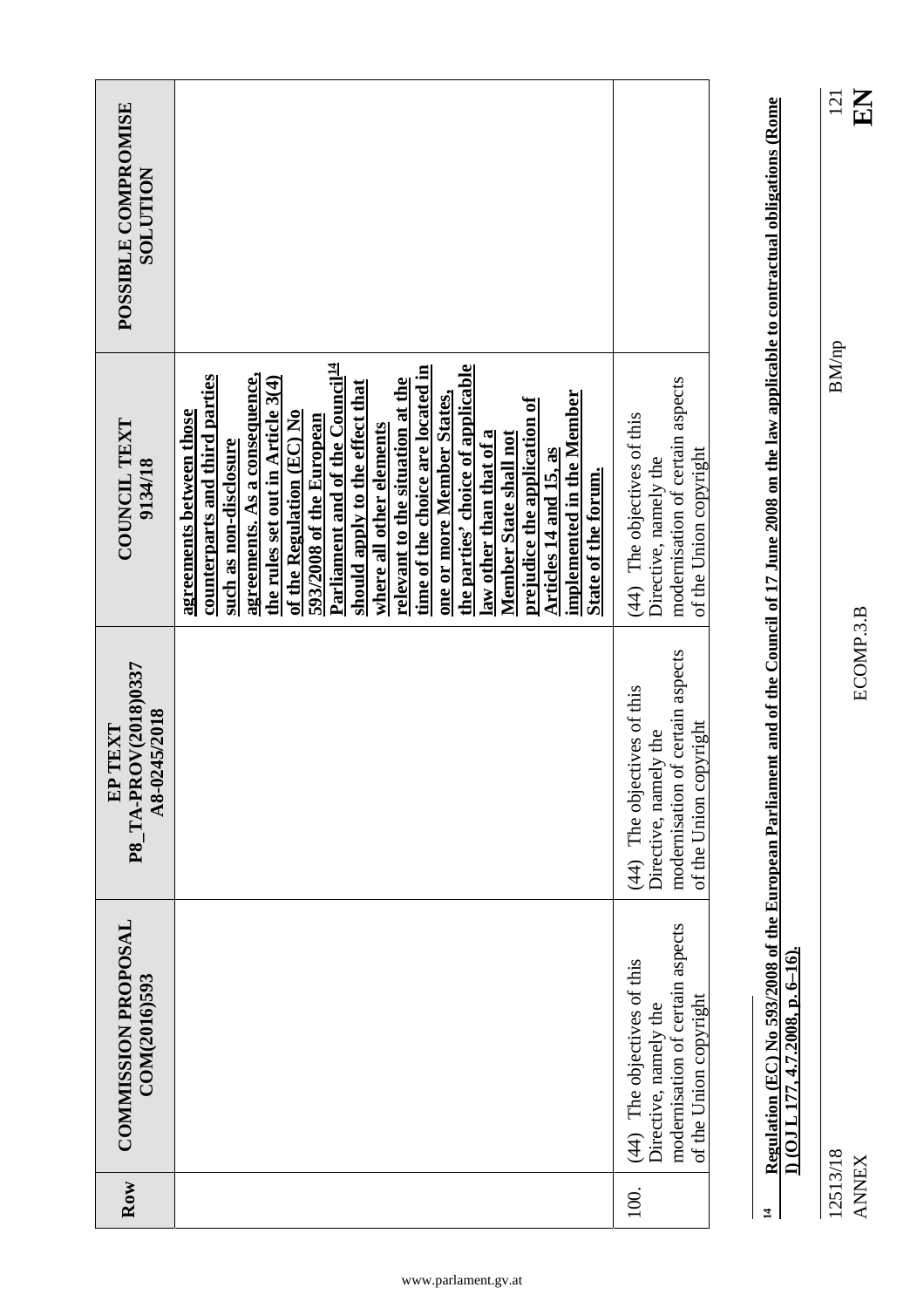|                                                       |                                                                                                                                                                                                                                                                                                                                                                                                                                                                                                                                                                                                                                                                                               |                                                                                                                                                                                                                                                               | 122<br>$\mathbf{E}$      |
|-------------------------------------------------------|-----------------------------------------------------------------------------------------------------------------------------------------------------------------------------------------------------------------------------------------------------------------------------------------------------------------------------------------------------------------------------------------------------------------------------------------------------------------------------------------------------------------------------------------------------------------------------------------------------------------------------------------------------------------------------------------------|---------------------------------------------------------------------------------------------------------------------------------------------------------------------------------------------------------------------------------------------------------------|--------------------------|
| POSSIBLE COMPROMISE<br><b>NOLLTION</b>                |                                                                                                                                                                                                                                                                                                                                                                                                                                                                                                                                                                                                                                                                                               |                                                                                                                                                                                                                                                               |                          |
| COUNCIL TEXT<br>9134/18                               | Union level. Therefore, the Union<br>subsidiarity as set out in Article 5<br>of the Treaty on European Union.<br>accordance with the principle of<br>dimension, be better achieved at<br>In accordance with the principle<br>technological developments and<br>not go beyond what is necessary<br>protected content in the internal<br>achieved by Member States but<br>that Article, this Directive does<br>new channels of distribution of<br>of proportionality, as set out in<br>scale, effects and cross-border<br>market, cannot be sufficiently<br>framework to take account of<br>can rather, by reason of their<br>in order to achieve those<br>may adopt measures in<br>objectives. | (45) This Directive respects the<br>fundamental rights and observes<br>European Union. Accordingly,<br>the principles recognised in<br>particular by the Charter of<br>Fundamental Rights of the<br>interpreted and applied in<br>this Directive should be    | <b>BM/np</b>             |
| P8_TA-PROV(2018)0337<br>A8-0245/2018<br>TEXT<br>$E$ P | Union level. Therefore, the Union<br>subsidiarity as set out in Article 5<br>of the Treaty on European Union.<br>dimension, be better achieved at<br>accordance with the principle of<br>technological developments and<br>In accordance with the principle<br>not go beyond what is necessary<br>achieved by Member States but<br>protected content in the internal<br>that Article, this Directive does<br>new channels of distribution of<br>of proportionality, as set out in<br>scale, effects and cross-border<br>market, cannot be sufficiently<br>framework to take account of<br>can rather, by reason of their<br>in order to achieve those<br>may adopt measures in<br>objectives. | (45) This Directive respects the<br>fundamental rights and observes<br>European Union. Accordingly,<br>the principles recognised in<br>particular by the Charter of<br>Fundamental Rights of the<br>applied in<br>this Directive should be<br>interpreted and | ECOMP.3.B                |
| <b>COMMISSION PROPOSAL</b><br>COM(2016)593            | Union level. Therefore, the Union<br>subsidiarity as set out in Article 5<br>of the Treaty on European Union.<br>dimension, be better achieved at<br>accordance with the principle of<br>In accordance with the principle<br>technological developments and<br>not go beyond what is necessary<br>protected content in the internal<br>achieved by Member States but<br>that Article, this Directive does<br>new channels of distribution of<br>of proportionality, as set out in<br>scale, effects and cross-border<br>market, cannot be sufficiently<br>framework to take account of<br>can rather, by reason of their<br>in order to achieve those<br>may adopt measures in<br>objectives. | (45) This Directive respects the<br>fundamental rights and observes<br>European Union. Accordingly,<br>the principles recognised in<br>particular by the Charter of<br>Fundamental Rights of the<br>interpreted and applied in<br>this Directive should be    |                          |
| Row                                                   |                                                                                                                                                                                                                                                                                                                                                                                                                                                                                                                                                                                                                                                                                               | 101.                                                                                                                                                                                                                                                          | 12513/18<br><b>ANNEX</b> |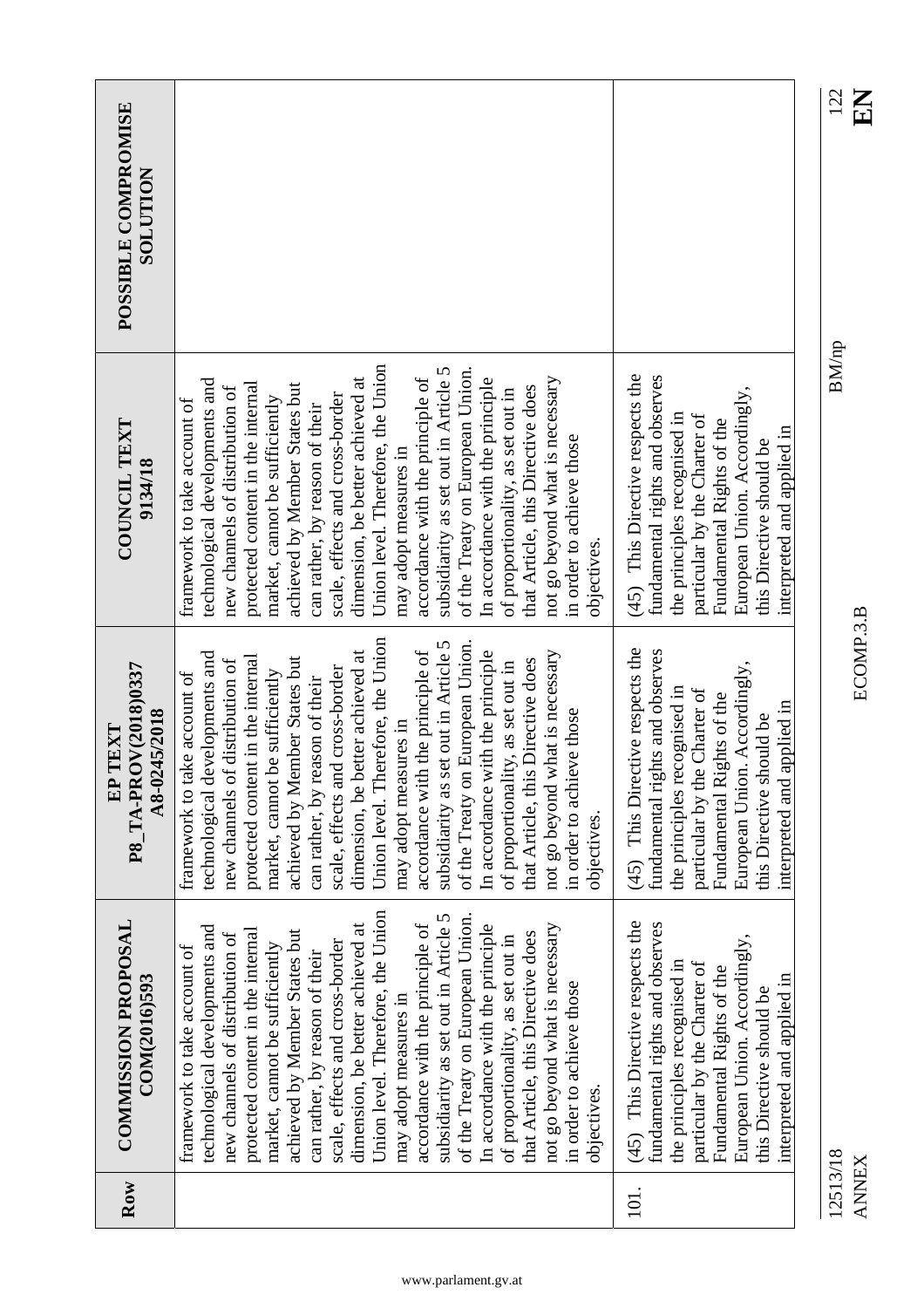| Row  | <b>COMMISSION PROPOSAL</b><br>COM(2016)593                                                                                                                                                                                                                                                                                                                                                                                                                                                                                            | P8_TA-PROV(2018)0337<br>A8-0245/2018<br>EP TEXT                                                                                                                                                                                                                                                                                                                                                                                                                                                                                                                                            | <b>COUNCIL TEXT</b><br>9134/18                                                                                                                                                                                                                                                                                                                                                                                                                                                                                                        | POSSIBLE COMPROMISE<br><b>NOLLUTION</b> |
|------|---------------------------------------------------------------------------------------------------------------------------------------------------------------------------------------------------------------------------------------------------------------------------------------------------------------------------------------------------------------------------------------------------------------------------------------------------------------------------------------------------------------------------------------|--------------------------------------------------------------------------------------------------------------------------------------------------------------------------------------------------------------------------------------------------------------------------------------------------------------------------------------------------------------------------------------------------------------------------------------------------------------------------------------------------------------------------------------------------------------------------------------------|---------------------------------------------------------------------------------------------------------------------------------------------------------------------------------------------------------------------------------------------------------------------------------------------------------------------------------------------------------------------------------------------------------------------------------------------------------------------------------------------------------------------------------------|-----------------------------------------|
|      | accordance with those rights and<br>principles.                                                                                                                                                                                                                                                                                                                                                                                                                                                                                       | accordance with those rights and<br>principles.                                                                                                                                                                                                                                                                                                                                                                                                                                                                                                                                            | accordance with those rights and<br>principles.                                                                                                                                                                                                                                                                                                                                                                                                                                                                                       |                                         |
| 102. | Charter of Fundamental Rights of<br>data under Articles 7 and 8 of the<br>(46) Any processing of personal<br>the European Union and must be<br>including the right to respect for<br>Parliament and of the Council <sup>16</sup> .<br>data under this Directive should<br>European Parliament and of the<br>private and family life and the<br>right to protection of personal<br>2002/58/EC of the European<br>respect fundamental rights,<br>Directive 95/46/EC of the<br>Council <sup>15</sup> and Directive<br>in compliance with | Charter of Fundamental Rights of<br>data under Articles 7 and 8 of the<br>the European Union and must be<br>(46) Any processing of personal<br>including the right to respect for<br>data under this Directive should<br>$\epsilon_{\text{center}}$ The provisions of the<br>Parliament and of the Council <sup>15</sup><br>European Parliament and of the<br>Regulation (EU) 2016/679 and<br>private and family life and the<br>right to protection of personal<br>in compliance with Directive<br>Directive 2002/58/EC ef the<br>respect fundamental rights,<br>95/46/EC of the European | Charter of Fundamental Rights of<br>data under Articles 7 and 8 of the<br>(46) Any processing of personal<br>the European Union and must be<br>and Directive 2002/58/EC of the<br>including the right to respect for<br>data under this Directive should<br>Parliament and of the Council <sup>15</sup><br>European Parliament and of the<br>private and family life and the<br>right to protection of personal<br>in compliance with Directive<br>respect fundamental rights,<br>95/46/EC of the European<br>Council <sup>16</sup> . |                                         |
| 15   | مساك مالسم السما ملمات المسمسين كمم                                                                                                                                                                                                                                                                                                                                                                                                                                                                                                   |                                                                                                                                                                                                                                                                                                                                                                                                                                                                                                                                                                                            | $\Delta_{\rm{max}}$ denotes the find $\Delta_{\rm{max}}$ of $\Delta_{\rm{max}}$ and $\Delta_{\rm{max}}$ of $\Delta_{\rm{max}}$ and $\Delta_{\rm{max}}$ and $\Delta_{\rm{max}}$ and $\Delta_{\rm{max}}$ and $\Delta_{\rm{max}}$ and $\Delta_{\rm{max}}$ and $\Delta_{\rm{max}}$ and $\Delta_{\rm{max}}$ and $\Delta_{\rm{max}}$ and $\Delta_{\rm{max}}$ and<br>Directive 95/46/EC of the European Parliament and of the Council of 24 October 1995 on the protection of individuals with regard to the                                 |                                         |

processing of personal data and on the free movement of such data (OJ L 281, 23.11.1995, p. 31–50). This Directive is repealed with effect from processing of personal data and on the free movement of such data (OJ L 281, 23.11.1995, p. 31-50). This Directive is repealed with effect from protection of natural persons with regard to the processing of personal data and on the free movement of such data, and repealing Directive protection of natural persons with regard to the processing of personal data and on the free movement of such data, and repealing Directive 25 May 2018 and shall be replaced by Regulation (EU) 2016/679 of the European Parliament and of the Council of 27 April 2016 on the 25 May 2018 and shall be replaced by Regulation (EU) 2016/679 of the European Parliament and of the Council of 27 April 2016 on the 95/46/EC (General Data Protection Regulation) (OJ L 119, 4.5.2016, p. 1–88). 95/46/EC (General Data Protection Regulation) (OJ L 119, 4.5.2016, p. 1-88).

12513/18 **ANNEX** 

 $\overline{16}$ 

12513/18 BM/np 123 EN

**BM/np** 

protection of privacy in the electronic communications sector (Directive on privacy and electronic communications) (OJ L 201, 31.7.2002, p. 37– protection of privacy in the electronic communications sector (Directive on privacy and electronic communications) (OJ L 201, 31.7.2002, p. 37– <sup>16</sup> Directive 2002/58/EC of the European Parliament and of the Council of 12 July 2002 concerning the processing of personal data and the Directive 2002/58/EC of the European Parliament and of the Council of 12 July 2002 concerning the processing of personal data and the 47), called, as amended by Directives 2006/24/EC and 2009/136/EC, the "e-Privacy Directive". 47), called, as amended by Directives 2006/24/EC and 2009/136/EC, the "e-Privacy Directive".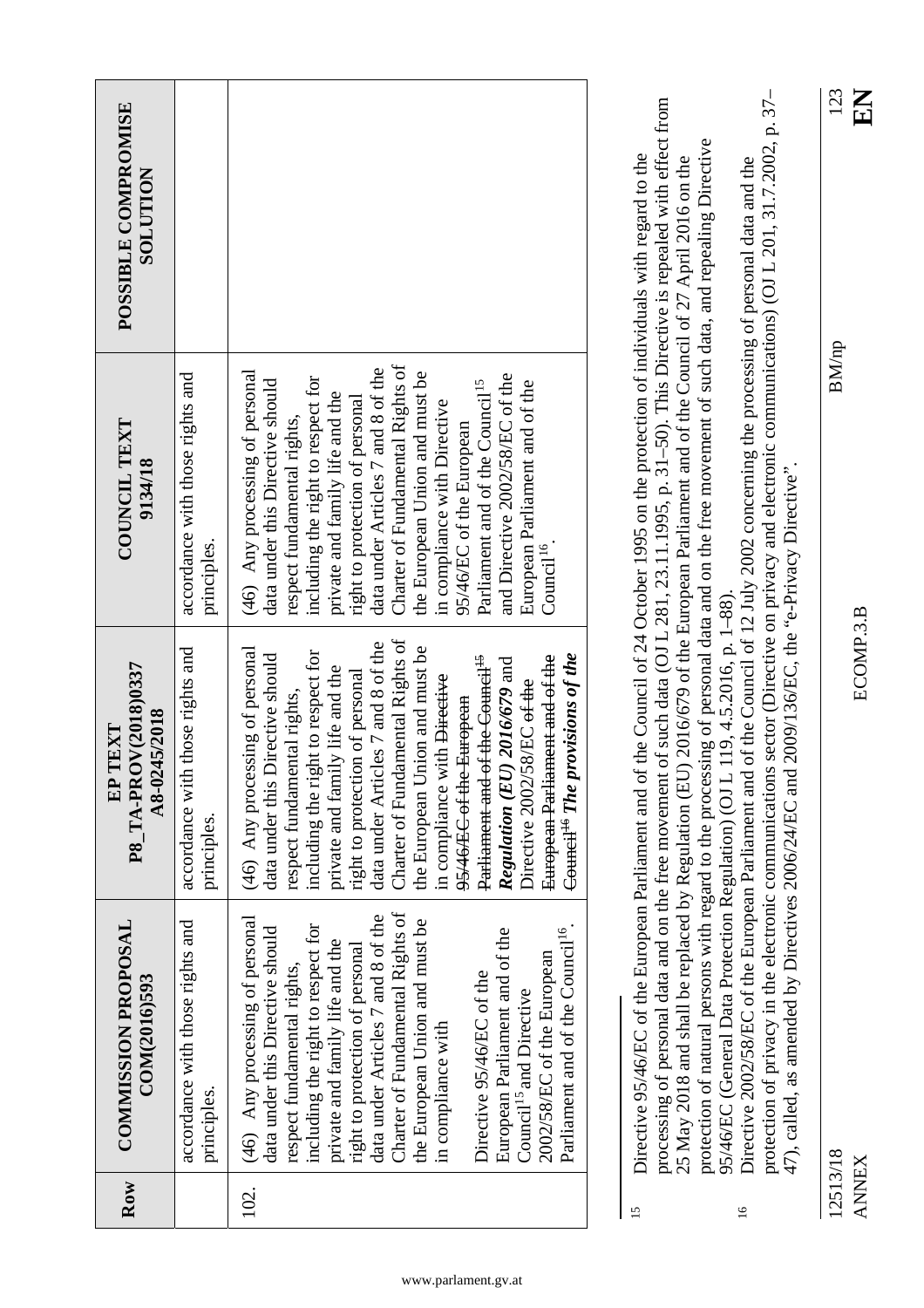| Row             | <b>COMMISSION PROPOSAL</b><br>COM(2016)593                                                                                                                                                                                                                                                                                                                                | P8_TA-PROV(2018)0337<br>A8-0245/2018<br>TEXT<br>$\mathbf{E}$                                                                                                                                                                                                                                                                                                                          | <b>COUNCIL TEXT</b><br>9134/18                                                                                                                                                                                                                                                                                                                                              | POSSIBLE COMPROMISE<br><b>NOLLTIDR</b> |
|-----------------|---------------------------------------------------------------------------------------------------------------------------------------------------------------------------------------------------------------------------------------------------------------------------------------------------------------------------------------------------------------------------|---------------------------------------------------------------------------------------------------------------------------------------------------------------------------------------------------------------------------------------------------------------------------------------------------------------------------------------------------------------------------------------|-----------------------------------------------------------------------------------------------------------------------------------------------------------------------------------------------------------------------------------------------------------------------------------------------------------------------------------------------------------------------------|----------------------------------------|
|                 |                                                                                                                                                                                                                                                                                                                                                                           | Regulation, including the "right<br>to be forgotten" should be<br><b>General Data Protection</b><br>respected.                                                                                                                                                                                                                                                                        |                                                                                                                                                                                                                                                                                                                                                                             |                                        |
| 103.            |                                                                                                                                                                                                                                                                                                                                                                           | online platform interfaces should<br>when handling personal data for<br>not sharing option with regards<br>$(46a)$ It is important to stress<br>Additionally, the "by default"<br>the importance of anonymity,<br>to personal data while using<br>commercial purposes.<br>be promoted.                                                                                                |                                                                                                                                                                                                                                                                                                                                                                             |                                        |
| 104.            | (47) In accordance with the Joint<br>or more documents explaining the<br>to accompany, in justified cases,<br>transposition measures with one<br>Member States have undertaken<br>States and the Commission on<br>September 2011 of Member<br>Political Declaration of 28<br>explanatory documents <sup>17</sup><br>relationship between the<br>the notification of their | $(47)$ In accordance with the Joint<br>or more documents explaining the<br>in justified cases,<br>transposition measures with one<br>have undertaken<br>States and the Commission on<br>September 2011 of Member<br>Political Declaration of 28<br>explanatory documents <sup>17</sup> ,<br>relationship between the<br>the notification of their<br>Member States<br>to accompany, i | or more documents explaining the<br>$(47)$ In accordance with the Joint<br>to accompany, in justified cases,<br>transposition measures with one<br>Member States have undertaken<br>States and the Commission on<br>September 2011 of Member<br>Political Declaration of 28<br>explanatory documents <sup>17</sup><br>relationship between the<br>the notification of their |                                        |
| $\overline{17}$ | OJ C 369, 17.12.2011, p. 14.                                                                                                                                                                                                                                                                                                                                              |                                                                                                                                                                                                                                                                                                                                                                                       |                                                                                                                                                                                                                                                                                                                                                                             |                                        |

12513/18 BM/np 124 12513/18<br>ANNEX

 $124$ <br>EN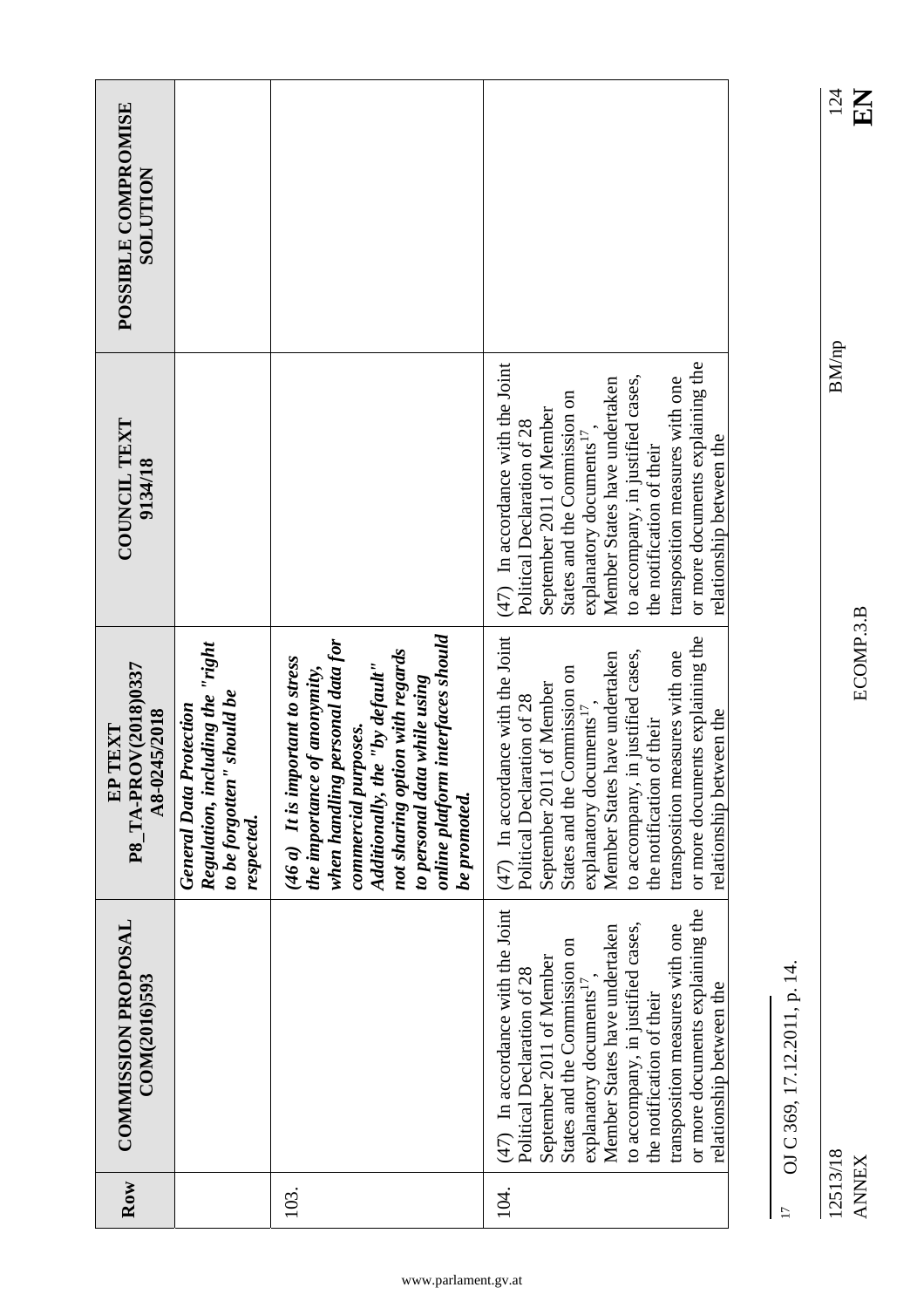| Row | <b>COMMISSION PROPOSAL</b><br>COM(2016)593                                                                                                                                                                                | P8_TA-PROV(2018)0337<br>A8-0245/2018<br>TEXT<br>$\mathbf{E}$                                                                                                                                                                    | <b>COUNCIL TEXT</b><br>9134/18                                                                                                                                                                                             | POSSIBLE COMPROMISE<br><b>NOLLUTION</b> |
|-----|---------------------------------------------------------------------------------------------------------------------------------------------------------------------------------------------------------------------------|---------------------------------------------------------------------------------------------------------------------------------------------------------------------------------------------------------------------------------|----------------------------------------------------------------------------------------------------------------------------------------------------------------------------------------------------------------------------|-----------------------------------------|
|     | components of a directive and the<br>transmission of such documents<br>transposition instruments. With<br>corresponding parts of national<br>regard to this Directive, the<br>egislator considers the<br>to be justified, | components of a directive and the<br>such documents<br>ransposition instruments. With<br>parts of national<br>regard to this Directive, the<br>legislator considers the<br>transmission of<br>corresponding<br>to be justified, | components of a directive and the<br>transmission of such documents<br>transposition instruments. With<br>corresponding parts of national<br>regard to this Directive, the<br>legislator considers the<br>to be justified, |                                         |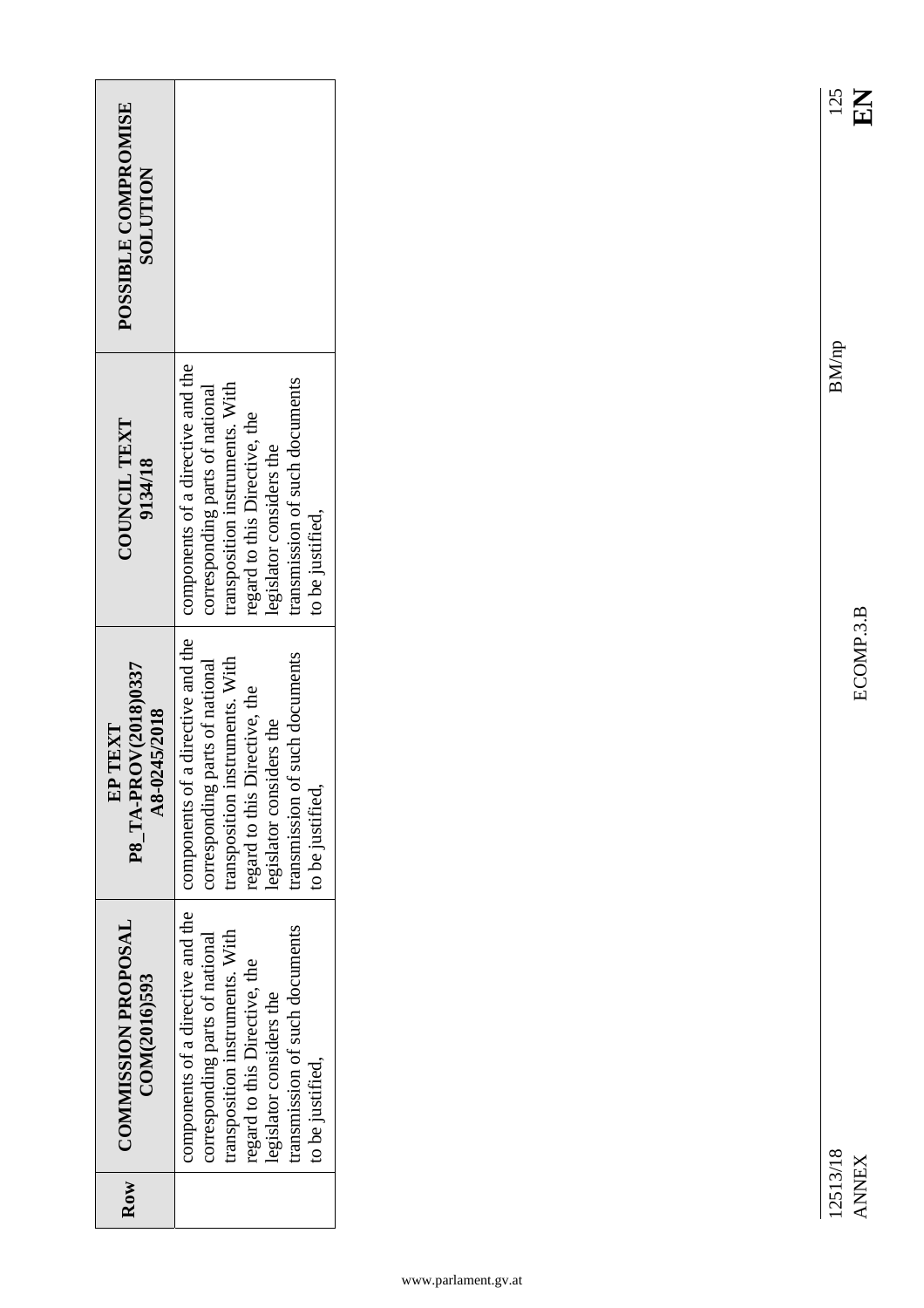|                          |                 |                                                                                                      |                                                                                                                       | Proposal for a directive of the European Parliament and of the Council                                                                                   |                                           |
|--------------------------|-----------------|------------------------------------------------------------------------------------------------------|-----------------------------------------------------------------------------------------------------------------------|----------------------------------------------------------------------------------------------------------------------------------------------------------|-------------------------------------------|
|                          |                 |                                                                                                      | on copyright in the Digital Single Market<br>COM (2016) 593 final - 2016/0280 (COD)                                   |                                                                                                                                                          |                                           |
|                          |                 |                                                                                                      | <b>PART 2: ARTICLES</b>                                                                                               |                                                                                                                                                          |                                           |
| Note:                    |                 | Deletions are marked with strikethrough.                                                             | Differences between the Council's position and the Commission's proposal are highlighted in <u>bold/underlined.</u>   | Differences between the EP's position and the Commission's proposal are highlighted in bold /italic. Deletions are marked with <del>strikethrough.</del> |                                           |
|                          |                 |                                                                                                      |                                                                                                                       |                                                                                                                                                          |                                           |
| Row                      | Location        | <b>COMMISSION</b><br>COM(2016)593<br>PROPOSAL                                                        | P8_TA-PROV(2018)0337<br>A8-0245/2018<br>${\rm EP}\,{\rm TEXT}$                                                        | COUNCIL TEXT<br>9134/18                                                                                                                                  | COMPROMISE<br><b>NOLLLTON</b><br>POSSIBLE |
| 105.                     |                 | GENERAL PROVISIONS<br>TITLE I                                                                        | GENERAL PROVISIONS<br>TITLEI                                                                                          | GENERAL PROVISIONS<br>TITLEI                                                                                                                             |                                           |
| 106.                     | Art.1,<br>title | Subject matter and scope<br>Article                                                                  | Subject matter and scope<br>Article 1                                                                                 | Subject matter and scope<br>Article 1                                                                                                                    |                                           |
| 107.                     | Art. 1, para 1  | This Directive lays<br>down rules which aim at<br>Union law applicable to<br>further harmonising the | 1. This Directive lays down<br>harmonising the Union law<br>applicable to copyright and<br>rules which aim at further | This Directive lays<br>down rules which aim at<br>Union law applicable to<br>further harmonising the                                                     |                                           |
| 12513/18<br><b>ANNEX</b> |                 |                                                                                                      | ECOMP.3.B                                                                                                             | <b>BM/np</b>                                                                                                                                             | 126<br>KH                                 |

 $\frac{126}{E}$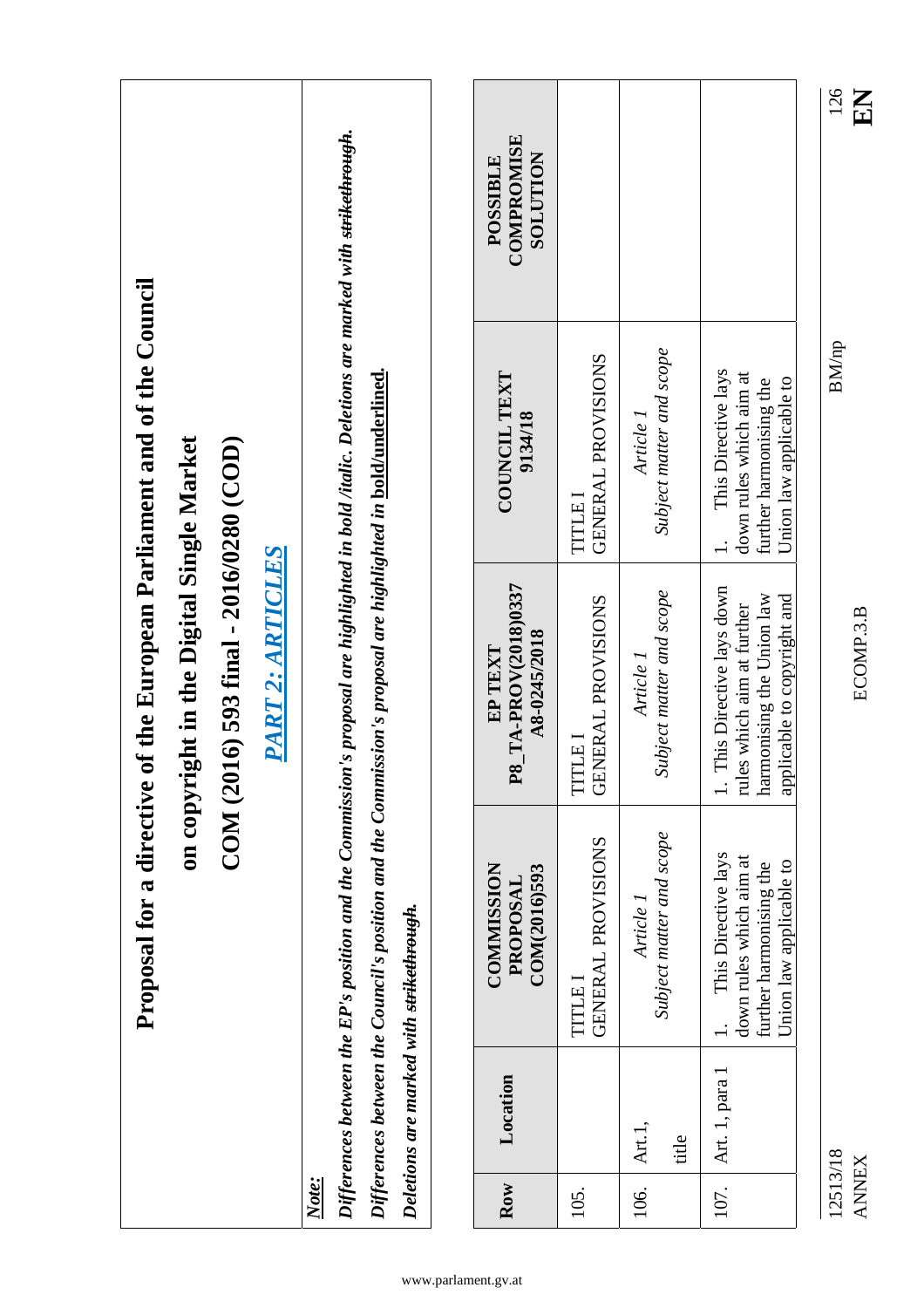| COMPROMISE<br><b>NOLLUTION</b><br>POSSIBLE      |                                                                                                                                                                                                                                                                                                                                                                                                                      |                                                                                                                                                                                                                                                                                                                                                              |                          |
|-------------------------------------------------|----------------------------------------------------------------------------------------------------------------------------------------------------------------------------------------------------------------------------------------------------------------------------------------------------------------------------------------------------------------------------------------------------------------------|--------------------------------------------------------------------------------------------------------------------------------------------------------------------------------------------------------------------------------------------------------------------------------------------------------------------------------------------------------------|--------------------------|
| <b>COUNCIL TEXT</b><br>9134/18                  | copyright and related rights in<br>market, taking into account in<br>limitations, on the facilitation<br>the framework of the internal<br>the exploitation of works and<br>functioning marketplace for<br>particular digital and cross-<br>of licences as well as rules<br>aiming at ensuring a well-<br>content. It also lays down<br>border uses of protected<br>rules on exceptions and<br>other subject-matter.  | force in this area, in particular<br>referred to in Article $617$ , this<br>2012/28/EU and 2014/26/EU<br>2006/115/EC, 2009/24/EC,<br>Directive shall leave intact<br>existing rules laid down in<br>2000/31/EC, 2001/29/EC,<br>the Directives currently in<br>and shall in no way affect<br>Except in the cases<br>Directives 96/9/EC<br>$\dot{\mathcal{C}}$ | Definitions<br>Article 2 |
| P8_TA-PROV(2018)0337<br>A8-0245/2018<br>EP TEXT | market, taking into account in<br>limitations, on the facilitation<br>the exploitation of works and<br>functioning marketplace for<br>particular digital and cross-<br>licences as well as rules<br>aiming at ensuring a well-<br>framework of the internal<br>content. It also lays down<br>border uses of protected<br>es on exceptions and<br>other subject-matter.<br>related rights in the<br>Ē<br>$\mathbf{f}$ | force in this area, in particular<br>2012/28/EU and 2014/26/EU<br>referred to in Article 6, this<br>2006/115/EC, 2009/24/EC,<br>Directive shall leave intact<br>existing rules laid down in<br>2000/31/EC, 2001/29/EC,<br>the Directives currently in<br>and shall in no way affect<br>Except in the cases<br>Directives 96/9/EC<br>$\dot{\mathcal{C}}$      | Definitions<br>Article 2 |
| <b>COMMISSION</b><br>COM(2016)593<br>PROPOSAL   | copyright and related rights in<br>market, taking into account in<br>limitations, on the facilitation<br>the framework of the internal<br>the exploitation of works and<br>functioning marketplace for<br>particular digital and cross-<br>of licences as well as rules<br>aiming at ensuring a well-<br>content. It also lays down<br>border uses of protected<br>rules on exceptions and<br>other subject-matter.  | force in this area, in particular<br>2009/24/EC, 2012/28/EU and<br>referred to in Article 6, this<br>2001/29/EC, 2006/115/EC,<br>Directive shall leave intact<br>existing rules laid down in<br>the Directives currently in<br>and shall in no way affect<br>Except in the cases<br>Directives 96/9/EC<br>2014/26/EU.<br>$\dot{\mathcal{C}}$                 | Definitions<br>Article 2 |
| Location                                        |                                                                                                                                                                                                                                                                                                                                                                                                                      | Art. 1, para 2                                                                                                                                                                                                                                                                                                                                               | Art. 2, title            |
| Row                                             |                                                                                                                                                                                                                                                                                                                                                                                                                      | 108.                                                                                                                                                                                                                                                                                                                                                         | 109.                     |

12513/18<br>ANNEX

 $\frac{127}{EM}$ 12513/18 BM/np

 $\rm BM/np$ 

www.parlament.gv.at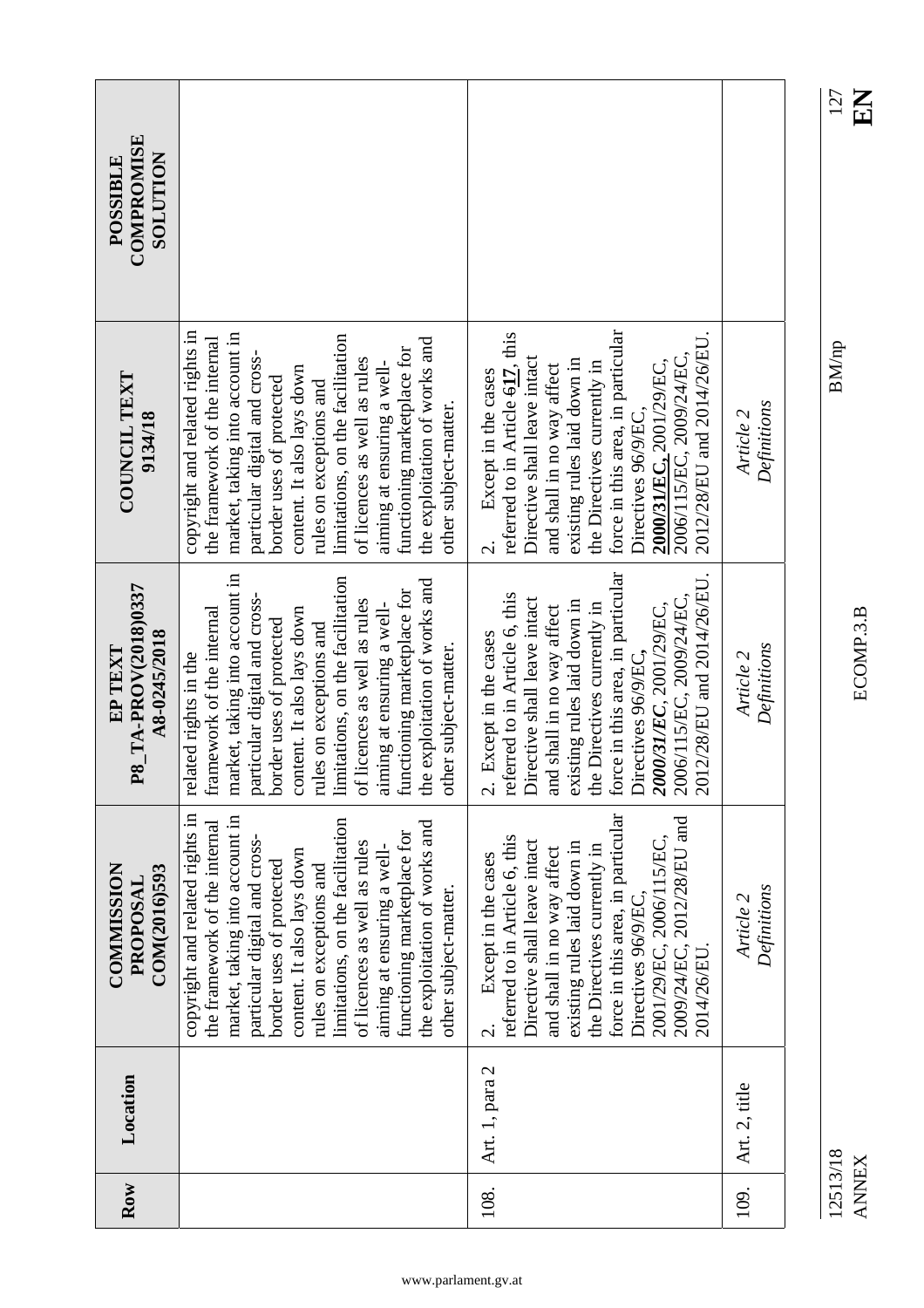| COMPROMISE<br><b>NOLLUTION</b><br>POSSIBLE                    |                                                                                  |                                                                                                                                                                                                                                                                                                                                                                                         |                                                                                                                      |                                                                                                                |                                                                                                   |
|---------------------------------------------------------------|----------------------------------------------------------------------------------|-----------------------------------------------------------------------------------------------------------------------------------------------------------------------------------------------------------------------------------------------------------------------------------------------------------------------------------------------------------------------------------------|----------------------------------------------------------------------------------------------------------------------|----------------------------------------------------------------------------------------------------------------|---------------------------------------------------------------------------------------------------|
| <b>COUNCIL TEXT</b><br>9134/18                                | Directive, the following<br>For the purposes of this<br>definitions shall apply: | research institute or any other<br>conduct scientific research or<br>to conduct scientific research<br>'research organisation'<br>services: involving also the<br>primary goal of which is to<br>erganisationan entity, the<br>and-provide educational<br>means a university, a<br>conduct of scientific<br>research:<br>$\begin{array}{c}\n\begin{array}{c}\n\end{array}\n\end{array}$ | basis or by reinvesting all the<br>on a non-for-profit<br>profits in its scientific<br>research; or<br>$\hat{a}$     | interest mission recognised<br>pursuant to a public<br>by a Member State;<br>ව                                 | to the results generated by the<br>in such a way that the access<br>scientific research cannot be |
| P8_TA-PROV(2018)0337<br>A8-0245/2018<br>${\rm EP}~{\rm TEXT}$ | Directive, the following<br>For the purposes of this<br>definitions shall apply: | means a university, including<br>organisation the primary goal<br>'research organisation'<br>conduct scientific research<br>and provide educational<br>scientific research or to<br>its libraries, a research<br>which is to conduct<br>institute or any other<br>services:<br>$\bigoplus$<br>$\sigma$                                                                                  | basis or by reinvesting all the<br>on a non-for-profit<br>profits in its scientific<br>research; or<br>$\mathbf{a}$  | interest mission recognised<br>pursuant to a public<br>a Member State;<br>$\Theta$<br>$\overline{\mathcal{S}}$ | to the results generated by the<br>in such a way that the access<br>scientific research cannot be |
| <b>COMMISSION</b><br>COM(2016)593<br>PROPOSAL                 | Directive, the following<br>For the purposes of this<br>definitions shall apply: | means a university, a research<br>organisation the primary goal<br>'research organisation'<br>conduct scientific research<br>and provide educational<br>scientific research or to<br>of which is to conduct<br>institute or any other<br>services:<br>$\widehat{\mathcal{L}}$                                                                                                           | basis or by reinvesting all the<br>on a non-for-profit<br>profits in its scientific<br>research; or<br>$\widehat{a}$ | interest mission recognised<br>pursuant to a public<br>by a Member State;<br>ව                                 | to the results generated by the<br>in such a way that the access<br>scientific research cannot be |
| Location                                                      | introductory<br>Art. 2,<br>part                                                  | Art. 2, para 1,<br>introductory<br>part                                                                                                                                                                                                                                                                                                                                                 | Art. 2, para 1,<br>point (a)                                                                                         | Art. 2, para 1,<br>point (b)                                                                                   | closing phrase<br>Art. 2, para 1,                                                                 |
| Row                                                           | 110.                                                                             | 111.                                                                                                                                                                                                                                                                                                                                                                                    | 112.                                                                                                                 | 113.                                                                                                           | 114.                                                                                              |

www.parlament.gv.at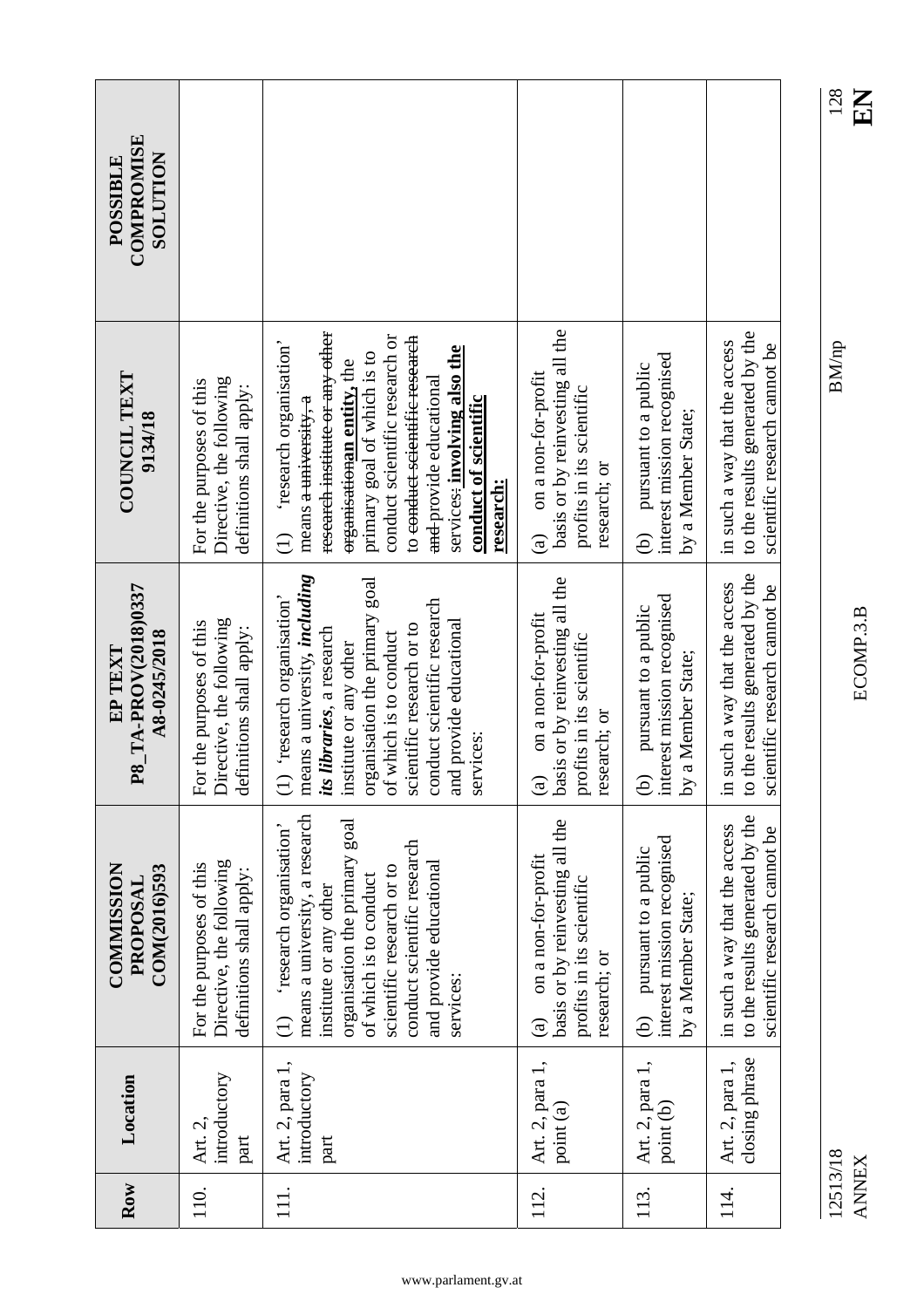|                                                 |                                                                                                                          |                                                                                                                                                                                                                                                                            |                                                                                                                                                                           |                                                                                                                                                                                                                              | 129<br>$\mathbf{E}$      |
|-------------------------------------------------|--------------------------------------------------------------------------------------------------------------------------|----------------------------------------------------------------------------------------------------------------------------------------------------------------------------------------------------------------------------------------------------------------------------|---------------------------------------------------------------------------------------------------------------------------------------------------------------------------|------------------------------------------------------------------------------------------------------------------------------------------------------------------------------------------------------------------------------|--------------------------|
| COMPROMISE<br><b>NOLLUTION</b><br>POSSIBLE      |                                                                                                                          |                                                                                                                                                                                                                                                                            |                                                                                                                                                                           |                                                                                                                                                                                                                              |                          |
| <b>COUNCIL TEXT</b><br>9134/18                  | enjoyed on a preferential<br>basis by an undertaking<br>exercising a decisive<br>influence upon such<br>organisation;    | generate information such as<br>'text and data mining'<br>analytical technique aiming<br>to analyse text and data in<br>digital form in order to<br>means any automated<br>patterns, trends and<br>correlations;<br>$\widehat{C}$                                          | accessible library or museum,<br>institution' means a publicly<br>an archive or a film or audio<br>'cultural heritage<br>heritage institution;<br>$\widehat{S}$           | collection composed mainly<br>journalistic nature, which:<br>'press publication'<br>[remaining part of this<br>means a <del>fixation of a</del><br>of literary works of a<br>$\widehat{\mathcal{L}}$                         | BM/np                    |
| P8_TA-PROV(2018)0337<br>A8-0245/2018<br>EP TEXT | enjoyed on a preferential<br>basis by an undertaking<br>exercising a significant<br>influence upon such<br>organisation; | not limited to, patterns, trends<br>subject matter in digital form<br>information, including, but<br>analytical technique which<br>analyses works and other<br>'text and data mining'<br>means any automated<br>in order to generate<br>and correlations.<br>$\widehat{O}$ | accessible library or museum,<br>institution' means a publicly<br>an archive or a film or audio<br>'cultural heritage<br>heritage institution;<br>$\odot$                 | 'press publication' means<br>news agencies of a collection<br>works or subject-matter and<br>a fixation by publishers or<br>journalistic nature, which<br>may also comprise other<br>of literary works of a<br>$\bigoplus$   | ECOMP.3.B                |
| <b>COMMISSION</b><br>COM(2016)593<br>PROPOSAL   | enjoyed on a preferential<br>basis by an undertaking<br>exercising a decisive<br>influence upon such<br>organisation;    | generate information such as<br>'text and data mining'<br>analytical technique aiming<br>to analyse text and data in<br>digital form in order to<br>means any automated<br>patterns, trends and<br>correlations;<br>$\widehat{c}$                                          | accessible library or museum,<br>institution' means a publicly<br>an archive or a film or audio<br>'cultural heritage<br>heritage institution;<br>$\widehat{\mathcal{O}}$ | collection of literary works of<br>constitutes an individual item<br>works or subject-matter and<br>a journalistic nature, which<br>'press publication'<br>may also comprise other<br>means a fixation of a<br>$\widehat{d}$ |                          |
| Location                                        |                                                                                                                          | Art. 2, para 2                                                                                                                                                                                                                                                             | Art. 2, para 3                                                                                                                                                            | Art. 2, para 4                                                                                                                                                                                                               |                          |
| Row                                             |                                                                                                                          | 115.                                                                                                                                                                                                                                                                       | 116.                                                                                                                                                                      | 117.                                                                                                                                                                                                                         | 12513/18<br><b>ANNEX</b> |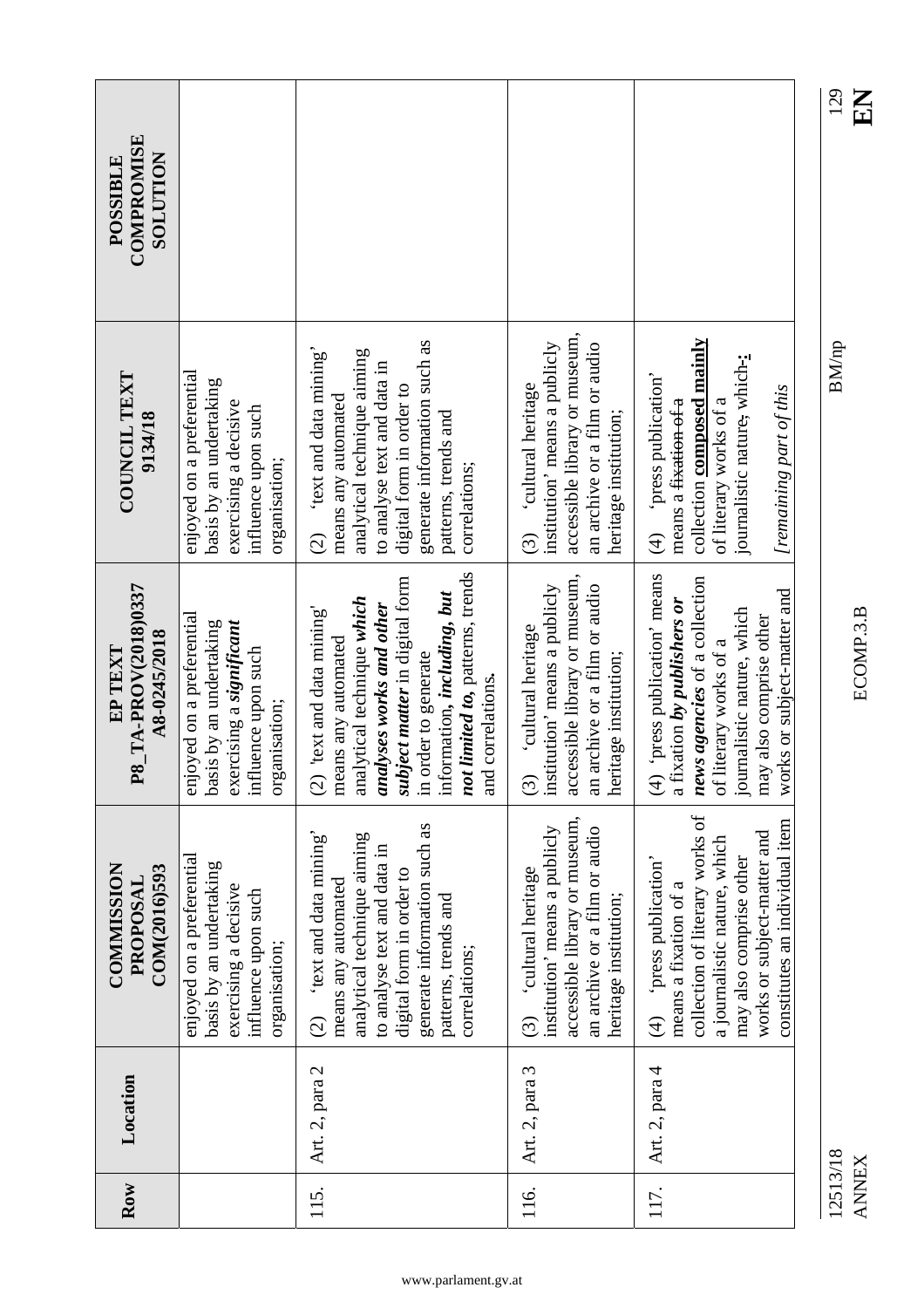|                                                 |                                                                                                                                                                                                                                                                                                                                                                                                                                                                                                                                                                 |                                                                                   |                                                                 |                                                                      | 130<br>KR                |
|-------------------------------------------------|-----------------------------------------------------------------------------------------------------------------------------------------------------------------------------------------------------------------------------------------------------------------------------------------------------------------------------------------------------------------------------------------------------------------------------------------------------------------------------------------------------------------------------------------------------------------|-----------------------------------------------------------------------------------|-----------------------------------------------------------------|----------------------------------------------------------------------|--------------------------|
| COMPROMISE<br><b>NOLLLTON</b><br>POSSIBLE       |                                                                                                                                                                                                                                                                                                                                                                                                                                                                                                                                                                 |                                                                                   |                                                                 |                                                                      |                          |
| <b>COUNCIL TEXT</b><br>9134/18                  | following rows 118-121]<br>pargraph was split up in<br>points $(a)$ to $(d)$ - see                                                                                                                                                                                                                                                                                                                                                                                                                                                                              | compriscinclude other works<br>or subject-matter and:<br>may also<br>$\mathbf{a}$ | proposal and of EP text (row<br>[See Article 2(4) of COM<br>117 | individual item within a<br>constitutes an<br>$\widehat{\mathbf{e}}$ | <b>BM/np</b>             |
| P8_TA-PROV(2018)0337<br>A8-0245/2018<br>EP TEXT | responsibility and control of a<br>regularly-updated publication<br>providing information related<br>published in any media under<br>constitutes an individual item<br>service provider. Periodicals<br>under a single title, such as a<br>purposes, such as scientific<br>to news or other topics and<br>covered by this definition;<br>newspaper or a general or<br>special interest magazine,<br>which are published for<br>scientific or academic<br>having the purpose of<br>the initiative, editorial<br>journals, shall not be<br>within a periodical or |                                                                                   |                                                                 |                                                                      | ECOMP.3.B                |
| <b>COMMISSION</b><br>COM(2016)593<br>PROPOSAL   | magazine, having the purpose<br>regularly-updated publication<br>under a single title, such as a<br>control of a service provider.<br>topics and published in any<br>editorial responsibility and<br>media under the initiative,<br>newspaper or a general or<br>of providing information<br>related to news or other<br>within a periodical or<br>special interest                                                                                                                                                                                             |                                                                                   |                                                                 |                                                                      |                          |
| Location                                        |                                                                                                                                                                                                                                                                                                                                                                                                                                                                                                                                                                 | Art. 2, para 4,<br>point (a)                                                      |                                                                 | Art. 2, para 4,                                                      |                          |
| Row                                             |                                                                                                                                                                                                                                                                                                                                                                                                                                                                                                                                                                 | 118.                                                                              |                                                                 | 119.                                                                 | 12513/18<br><b>ANNEX</b> |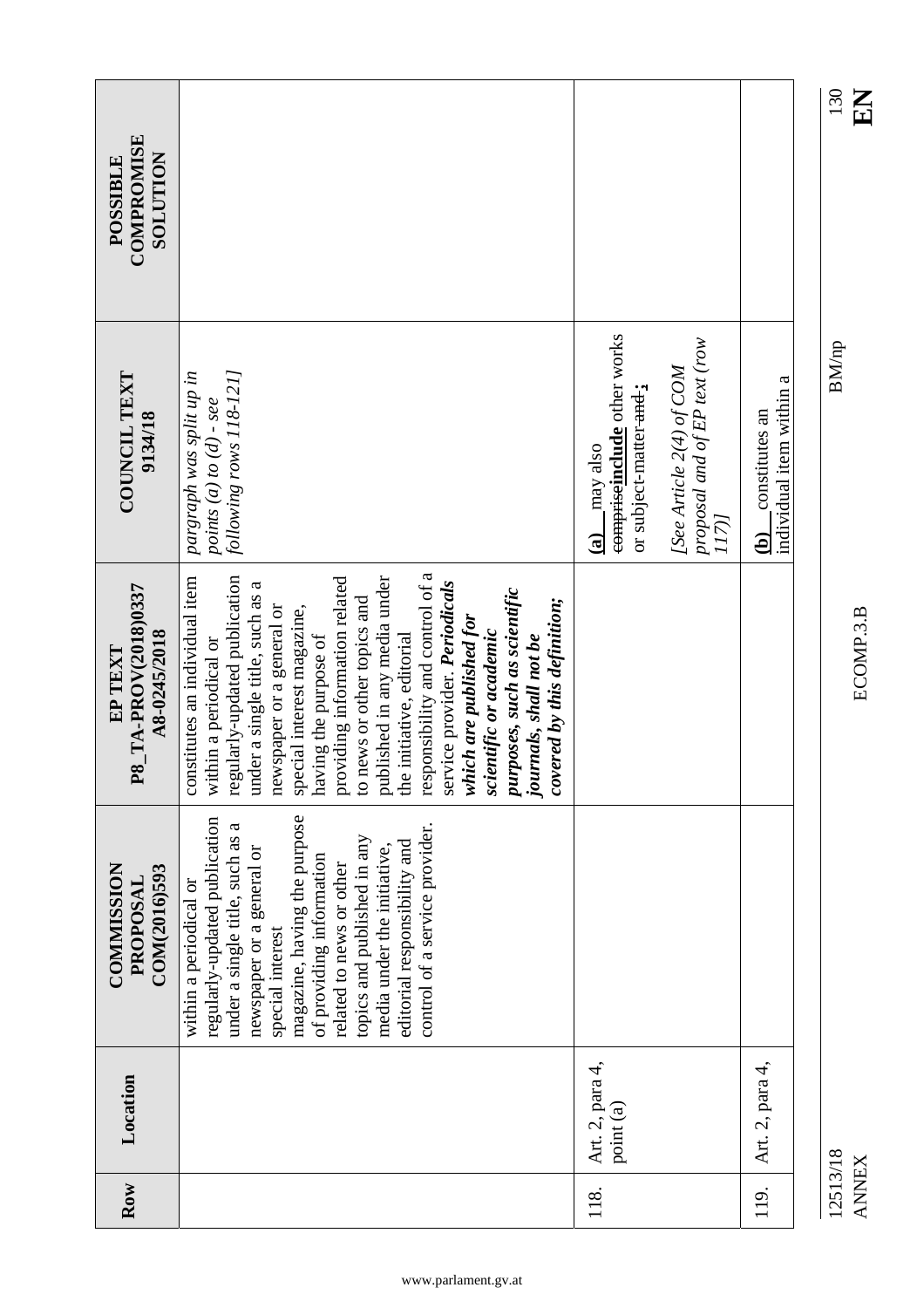| <b>COMPROMISE</b><br><b>NOLLLIDTIOS</b><br>POSSIBLE |                                                                                                                                                                                                             |                                                                                                                                                        |                                                                     |                                                                                                                            |                                                                   |
|-----------------------------------------------------|-------------------------------------------------------------------------------------------------------------------------------------------------------------------------------------------------------------|--------------------------------------------------------------------------------------------------------------------------------------------------------|---------------------------------------------------------------------|----------------------------------------------------------------------------------------------------------------------------|-------------------------------------------------------------------|
| COUNCIL TEXT<br>9134/18                             | proposal and of EP text (row<br>updated publication under a<br>special interest magazine,-;<br>newspaper or a general or<br>[See Article 2(4) of COM<br>periodical or regularly-<br>single title, such as a | has having the purpose<br>of providing the general<br>public with information<br>related to news or other<br>topics; and<br>117<br>$\ddot{\mathbf{c}}$ | proposal and of EP text (row<br>[See Article 2(4) of COM<br>$117$ ] | control of a service provider:<br>editorial responsibility and<br>media under the initiative,<br>$(d)$ is published in any | proposal and of EP text (row<br>[See Article 2(4) of $COM$<br>117 |
| P8_TA-PROV(2018)0337<br>A8-0245/2018<br>EP TEXT     |                                                                                                                                                                                                             |                                                                                                                                                        |                                                                     |                                                                                                                            |                                                                   |
| COMMISSION<br>COM(2016)593<br>PROPOSAL              |                                                                                                                                                                                                             |                                                                                                                                                        |                                                                     |                                                                                                                            |                                                                   |
| Location                                            | point (b)                                                                                                                                                                                                   | Art. 2, para 4,<br>point (c)                                                                                                                           |                                                                     | Art. 2, para 4,<br>point (d)                                                                                               |                                                                   |
| Row                                                 |                                                                                                                                                                                                             | 120.                                                                                                                                                   |                                                                     | 121.                                                                                                                       |                                                                   |

 $\frac{131}{E}$ 

<sup>12513/18</sup> BM/np 12513/18<br>ANNEX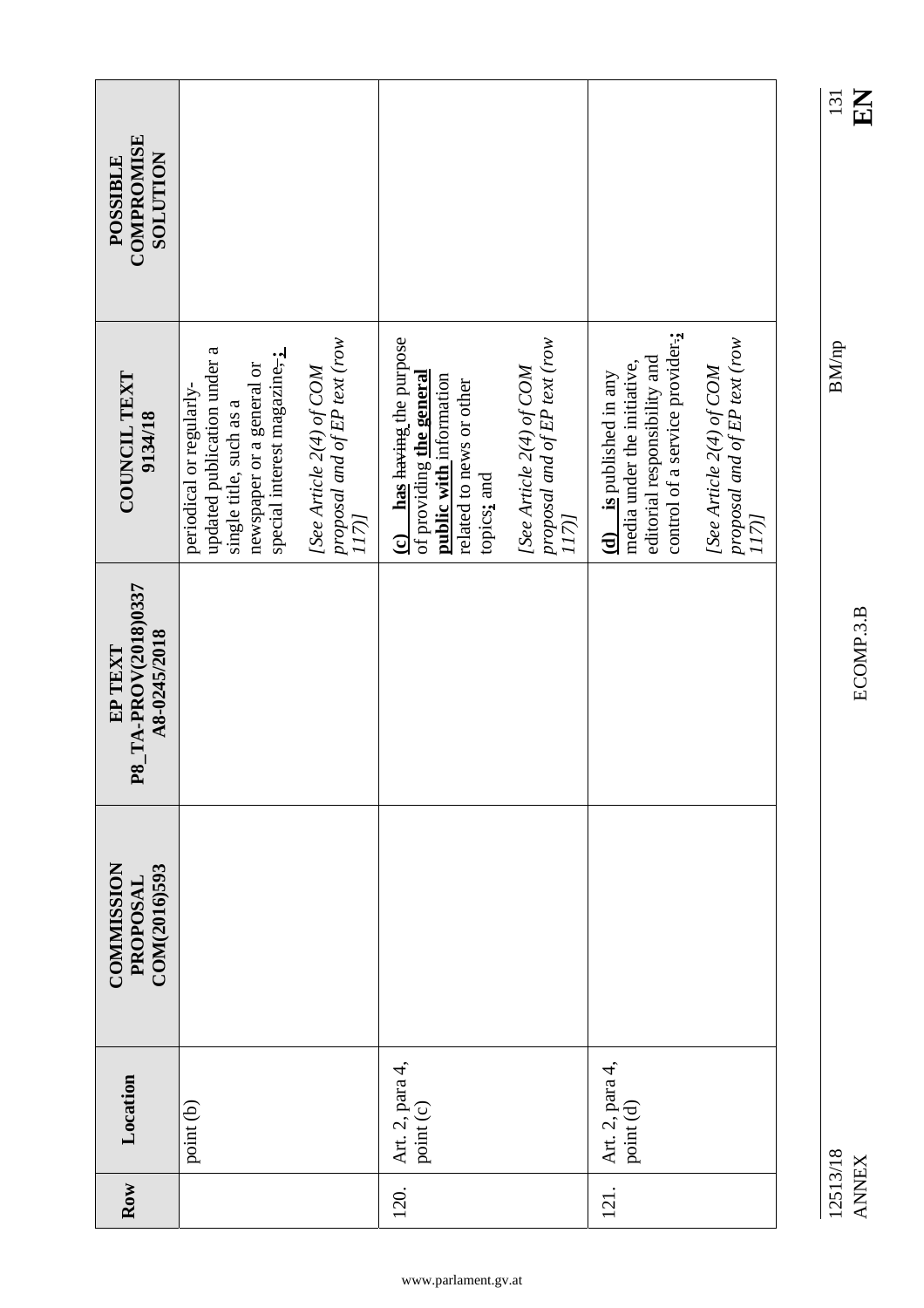| COMPROMISE<br><b>SOLUTION</b><br>POSSIBLE       |                                             |                                                                                                                                                                                                               |                                                                                                                                                                                                                                                 |                                                                                                                                                                             |
|-------------------------------------------------|---------------------------------------------|---------------------------------------------------------------------------------------------------------------------------------------------------------------------------------------------------------------|-------------------------------------------------------------------------------------------------------------------------------------------------------------------------------------------------------------------------------------------------|-----------------------------------------------------------------------------------------------------------------------------------------------------------------------------|
| <b>COUNCIL TEXT</b><br>9134/18                  |                                             |                                                                                                                                                                                                               |                                                                                                                                                                                                                                                 | information society service<br>sharing service provider'<br>whose main or one of the<br>main purposes is to store<br>means a provider of an<br>online content<br><u>(၃)</u> |
| P8_TA-PROV(2018)0337<br>A8-0245/2018<br>EP TEXT | $(4a)$ 'out of commerce work'<br>means:     | longer available to the public<br>subject matter in any version<br>an entire work or other<br>in a Member State through<br>or manifestation that is no<br>customary channels of<br>commerce;<br>$\mathcal{G}$ | matter that has never been in<br>circumstances of that case, it<br>a work or other subject<br>is apparent that its author<br>commerce in a Member<br>available to the public;<br>State, unless, from the<br>objected to making it<br>$\bigcirc$ | one of the main purposes of<br>formation society service<br>which is to store and give<br>sharing service provider'<br>means a provider of an<br>(4b) online content<br>inj |
| <b>COMMISSION</b><br>COM(2016)593<br>PROPOSAI   |                                             |                                                                                                                                                                                                               |                                                                                                                                                                                                                                                 |                                                                                                                                                                             |
| Location                                        | introductory<br>Art. 2, para<br>part<br>4a, | 4a, point (a)<br>Art. 2, para                                                                                                                                                                                 | 4a, point (b)<br>Art. 2, para                                                                                                                                                                                                                   | Art. 2, para 4b<br>(EP)/para 5<br>(Council)                                                                                                                                 |
| Row                                             | 122.                                        | 123.                                                                                                                                                                                                          | 124.                                                                                                                                                                                                                                            | 125.                                                                                                                                                                        |

12513/18<br>ANNEX

ANNEX ECOMP.3.B **EN** ECOMP.3.B

12513/18 BM/np  $\rm BM/np$ 

 $\frac{132}{EM}$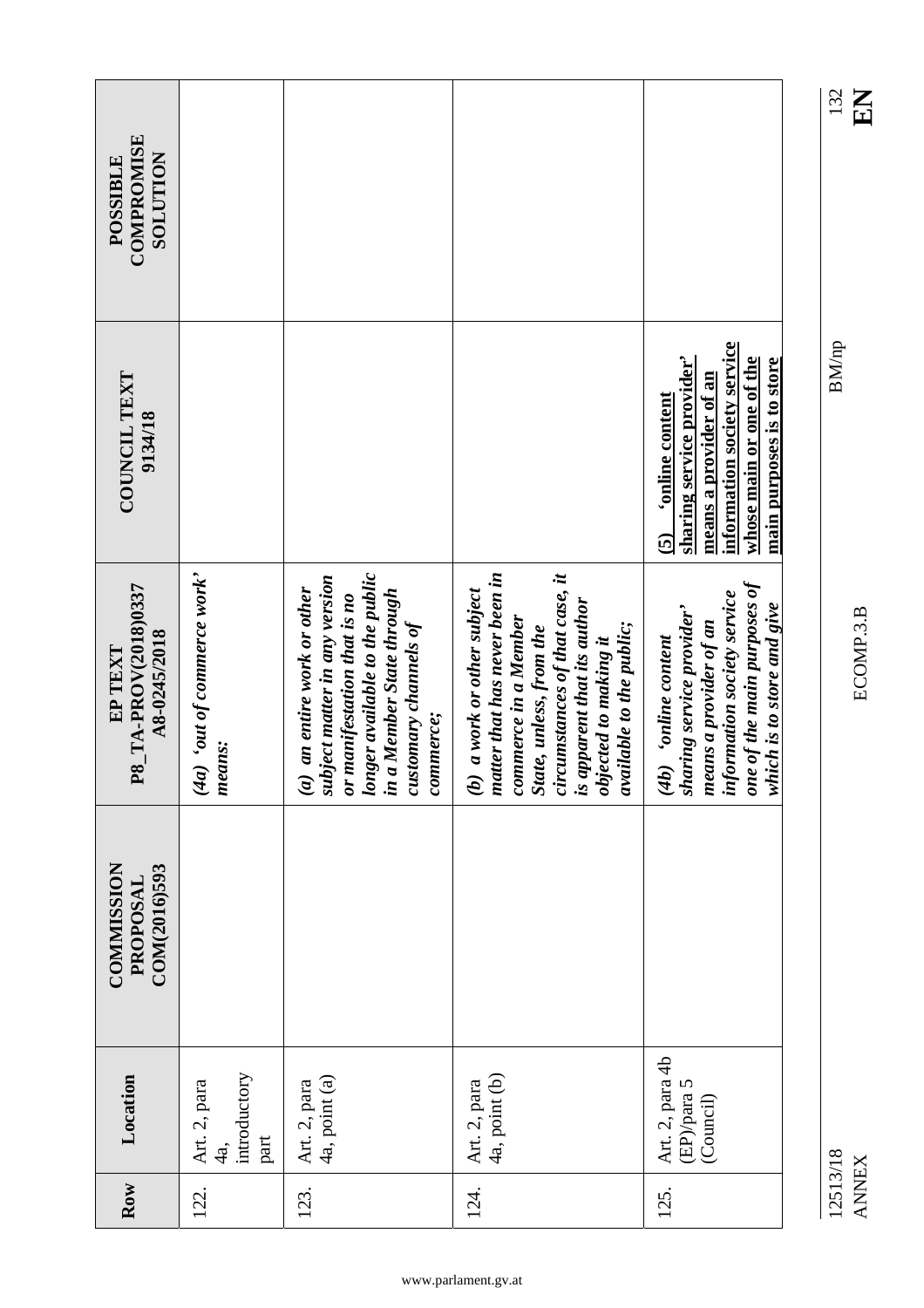| COMPROMISE<br><b>NOILLIDTIOS</b><br>POSSIBLE    |                                                                                                                                                                                                                                                                                                                                                                                                                                                                                                                                                                                                                                                                                                                                                                                                                                |
|-------------------------------------------------|--------------------------------------------------------------------------------------------------------------------------------------------------------------------------------------------------------------------------------------------------------------------------------------------------------------------------------------------------------------------------------------------------------------------------------------------------------------------------------------------------------------------------------------------------------------------------------------------------------------------------------------------------------------------------------------------------------------------------------------------------------------------------------------------------------------------------------|
| COUNCIL TEXT<br>9134/18                         | and give the public access to<br>marketplaces and providers<br>for profit-making purposes.<br>businesses for their internal<br>purposes, to upload content<br>uploaded by its users which<br>a large amount of works or<br>scientific repositories, non-<br>for their own use shall not<br><b>Providers of services such</b><br>it organises and promotes<br>meaning of this Directive;<br>encyclopaedias, non-for-<br>as non-for-profit online<br>content sharing service<br>of cloud services which<br>profit educational and<br>internet access service<br>for-profit open source<br>allow users, including<br>other subject-matter<br>providers within the<br>be considered online<br>platforms, as well as<br>software developing<br>providers, online                                                                    |
| P8_TA-PROV(2018)0337<br>A8-0245/2018<br>EP TEXT | copyright protected works or<br>rective. Providers of cloud<br>matter uploaded by its users,<br>Microenterprises and small-<br>acting in a non-commercial<br>providers of online services<br>which the service optimises<br>sized enterprises within the<br>holders concerned, such as<br>within the meaning of this<br>online encyclopaedia, and<br>2003/361/EC and services<br>considered online content<br>sharing service providers<br>purpose capacity such as<br>authorisation of all right<br>repositories, shall not be<br>meaning of Title I of the<br>educational or scientific<br>a significant amount of<br>other protected subject-<br>and promotes for profit<br>Annex to Commission<br>access to the public to<br>where the content is<br>uploaded with the<br>Recommendation<br>making purposes.<br>$\ddot{D}$ |
| <b>COMMISSION</b><br>COM(2016)593<br>PROPOSAI   |                                                                                                                                                                                                                                                                                                                                                                                                                                                                                                                                                                                                                                                                                                                                                                                                                                |
| Location                                        |                                                                                                                                                                                                                                                                                                                                                                                                                                                                                                                                                                                                                                                                                                                                                                                                                                |
| Row                                             |                                                                                                                                                                                                                                                                                                                                                                                                                                                                                                                                                                                                                                                                                                                                                                                                                                |

12513/18 BM/np 12513/18<br>ANNEX

ANNEX ECOMP.3.B **EN** ECOMP.3.B

 $\frac{133}{E N}$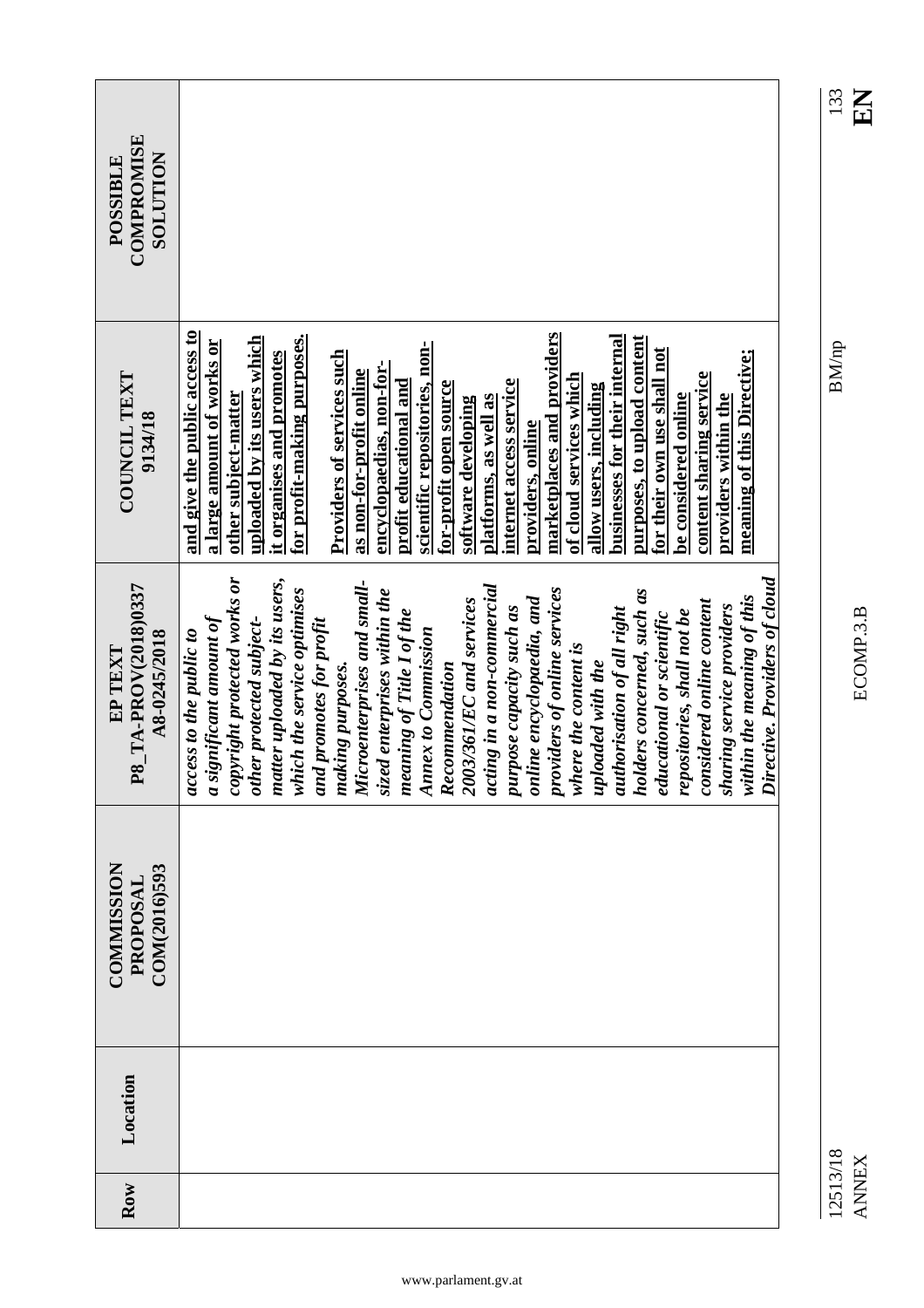| <b>COMPROMISE</b><br><b>NOILLIDTIOS</b><br>POSSIBLE |                                                                                                                                                                                                                                                                                                                                                    |                                                                                                                                                                                                                                                                                                                                                                                                                                  | 134          |
|-----------------------------------------------------|----------------------------------------------------------------------------------------------------------------------------------------------------------------------------------------------------------------------------------------------------------------------------------------------------------------------------------------------------|----------------------------------------------------------------------------------------------------------------------------------------------------------------------------------------------------------------------------------------------------------------------------------------------------------------------------------------------------------------------------------------------------------------------------------|--------------|
| <b>COUNCIL TEXT</b><br>9134/18                      |                                                                                                                                                                                                                                                                                                                                                    | <b>Article 1(1)(b)</b> of Directive<br>service' means a service<br>(6) 'information society<br>within the meaning of<br>(EU) 2015/1535.                                                                                                                                                                                                                                                                                          | <b>BM/np</b> |
| P8_TA-PROV(2018)0337<br>A8-0245/2018<br>EP TEXT     | platforms, and online market<br>places whose main activity is<br>which do not provide direct<br>source software developing<br>within the meaning of this<br>services for individual use<br>considered online content<br>access to the public, open<br>sharing service providers<br>online retail of physical<br>goods, should not be<br>Directive; | a procedure for the provision<br>September 2015 laying down<br>information in the field of<br>Directive (EU) $2015/1535$ of<br>of the European Parliament<br>within the meaning of point<br>$^{1a}$ Directive (EU) 2015/1535<br>the European Parliament<br>(4c) information society<br>service' means a service<br>and of the Council of 9<br>and of the Council <sup>la</sup> ;<br>(b) of Article $I(I)$ of<br>$\bm{\vartheta}$ |              |
| <b>COMMISSION</b><br>COM(2016)593<br>PROPOSAL       |                                                                                                                                                                                                                                                                                                                                                    |                                                                                                                                                                                                                                                                                                                                                                                                                                  |              |
| Location                                            |                                                                                                                                                                                                                                                                                                                                                    | Art. 2, para 4c<br>(EP)/para 6<br>(Council)                                                                                                                                                                                                                                                                                                                                                                                      |              |
| Row                                                 |                                                                                                                                                                                                                                                                                                                                                    | 126.                                                                                                                                                                                                                                                                                                                                                                                                                             | 12513/18     |

 $\frac{134}{134}$ 

BM/np

12513/18<br>ANNEX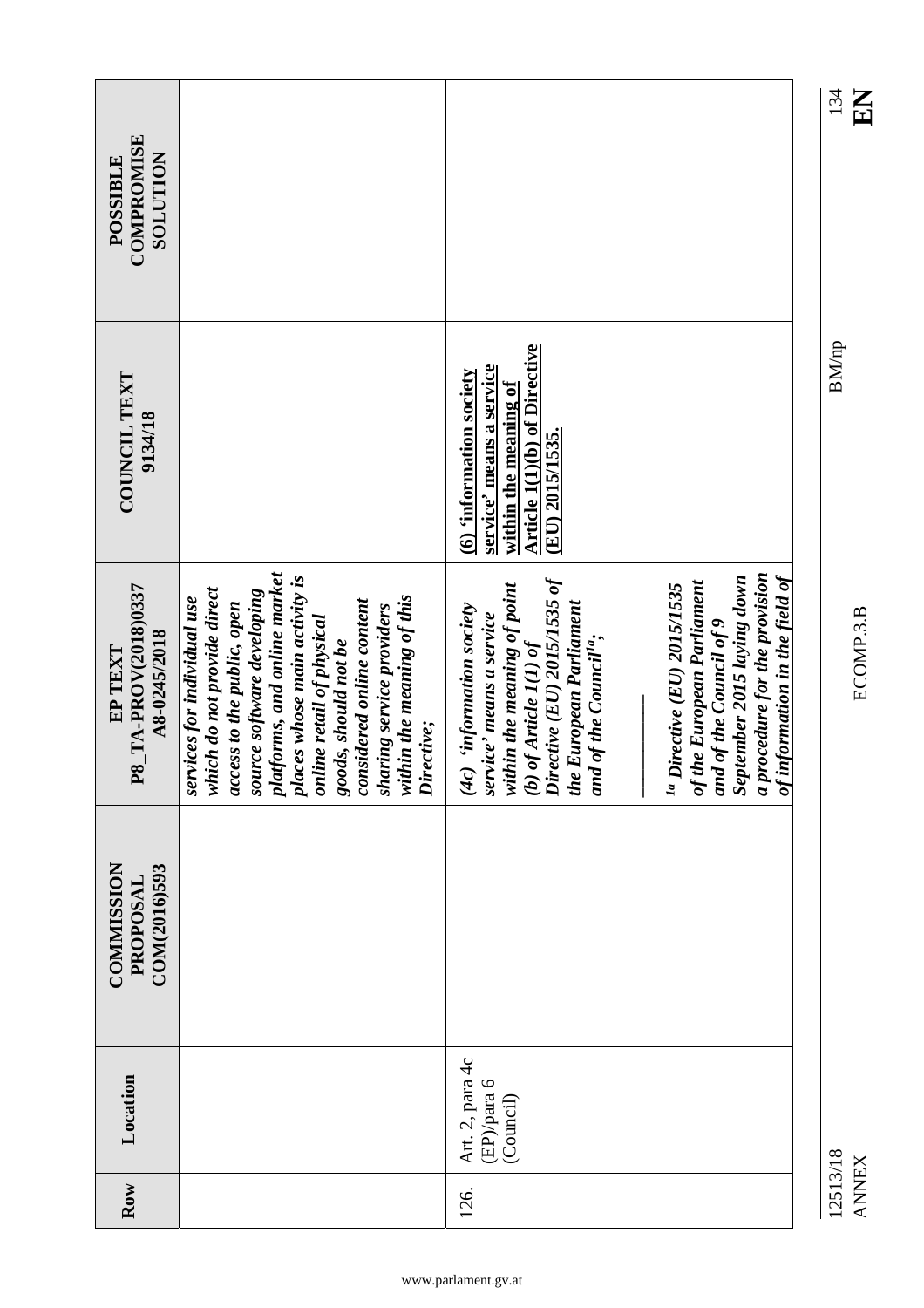| COMPROMISE<br><b>NOLLUTION</b><br>POSSIBLE      |                                                                                                                    |                                                                                                                                                                                                                                                                                                       |                                                                                                                          |                                                                                        |
|-------------------------------------------------|--------------------------------------------------------------------------------------------------------------------|-------------------------------------------------------------------------------------------------------------------------------------------------------------------------------------------------------------------------------------------------------------------------------------------------------|--------------------------------------------------------------------------------------------------------------------------|----------------------------------------------------------------------------------------|
| <b>COUNCIL TEXT</b><br>9134/18                  |                                                                                                                    |                                                                                                                                                                                                                                                                                                       | BORDER ENVIRONMENT<br>MEASURES TO ADAPT<br><b>IMITATIONS TO THE</b><br>DIGITAL AND CROSS-<br>EXCEPTIONS AND<br>TITLE II  | Text and data mining for the<br>purposes of scientific<br>Article 3<br><u>research</u> |
| P8_TA-PROV(2018)0337<br>A8-0245/2018<br>EP TEXT | rules on Information Society<br><i>technical regulations and of</i><br>$s$ ervices (OJ L 241,<br>17.9.2015, p. 1). | works or photographic works<br>'erencing service' means<br>available to the public for<br>indexing and referencing<br>any online service which<br>strungencino, (pt)<br>purposes graphic or art<br>means via a third-party<br>collected by automated<br>reproduces or makes<br>online service.<br>ref | BORDER ENVIRONMENT<br>MEASURES TO ADAPT<br>LIMITATIONS TO THE<br>DIGITAL AND CROSS-<br>EXCEPTIONS AND<br><b>TITLE II</b> | Text and data mining<br>Article 3                                                      |
| <b>COMMISSION</b><br>COM(2016)593<br>PROPOSAI   |                                                                                                                    |                                                                                                                                                                                                                                                                                                       | BORDER ENVIRONMENT<br>MEASURES TO ADAPT<br><b>IMITATIONS TO THE</b><br>DIGITAL AND CROSS-<br>EXCEPTIONS AND<br>TITLE II  | Text and data mining<br>Article 3                                                      |
| Location                                        |                                                                                                                    | Art. 2, para 4d                                                                                                                                                                                                                                                                                       |                                                                                                                          | Art. 3,<br>title                                                                       |
| Row                                             |                                                                                                                    | 127.                                                                                                                                                                                                                                                                                                  | 128.                                                                                                                     | 129.                                                                                   |

12513/18 BM/np 135 12513/18<br>ANNEX

 $\frac{135}{E}$ 

 $\rm BM/np$ 

www.parlament.gv.at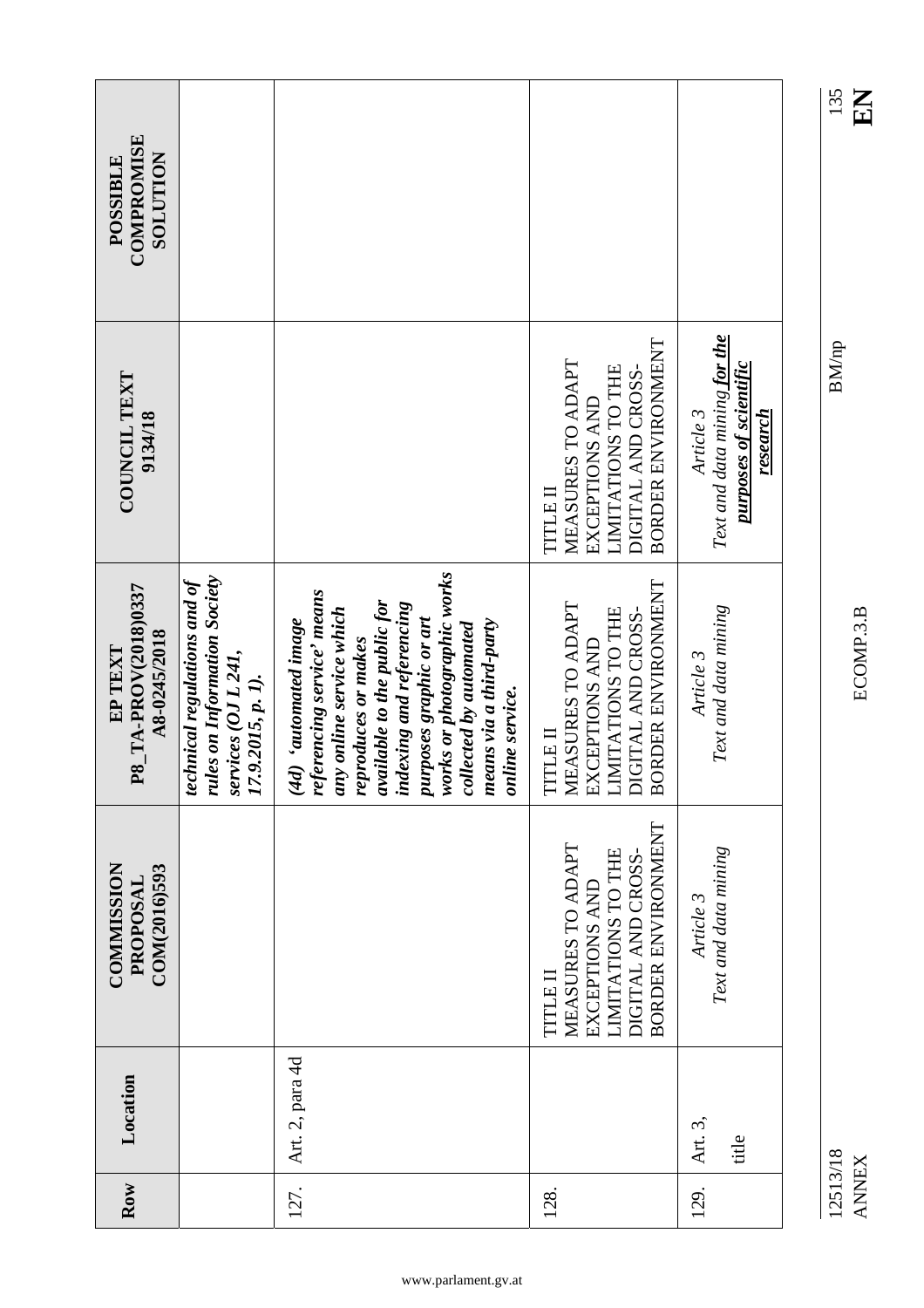| COMPROMISE<br><b>NOLLUTION</b><br>POSSIBLE      |                                                                                                                                                                                                                                                                                                                                                                                                                                                                                                                                                                                                                                                                                                                                                                                                                                                               |
|-------------------------------------------------|---------------------------------------------------------------------------------------------------------------------------------------------------------------------------------------------------------------------------------------------------------------------------------------------------------------------------------------------------------------------------------------------------------------------------------------------------------------------------------------------------------------------------------------------------------------------------------------------------------------------------------------------------------------------------------------------------------------------------------------------------------------------------------------------------------------------------------------------------------------|
| <b>COUNCIL TEXT</b><br>9134/18                  | $2001/29$ /EC, Articles $5(a)$ and<br>7(1) of Directive 96/9/EC and<br>Article 11(1) of this Directive<br>heritage institutions in order<br>extractions made by research<br>subject-matter to which they<br>provide for an exception to<br>Member States shall<br>organisations and cultural<br>have lawful access, for the<br>mining of works or other<br>the rights provided for in<br>to carry out text and data<br>for reproductions and<br>Article 2 of Directive<br>purposes of scientific<br>research.                                                                                                                                                                                                                                                                                                                                                 |
| P8_TA-PROV(2018)0337<br>A8-0245/2018<br>EP TEXT | erganisations in order to carry<br>2001/29/EC, Articles 5(a) and<br>7(1) of Directive 96/9/EC and<br>Article 11(1) of this Directive<br>works or other subject-matter<br>research within the meaning<br>extractions <del>made by research</del><br><b>Member States shall provide</b><br>access and made in order to<br>establishments and cultural<br>out text and data mining of<br>provide for an exception to<br><i>mining</i> for the purposes of<br>organisations have lawful<br>of point $(I)(a)$ or $(I)(b)$ of<br>scientific research by such<br>to which <del>they have lawful</del><br>the rights provided for in<br>Member States shall<br>carry out text and data<br>for reproductions and<br>Article 2 of Directive<br>conducting scientific<br>heritage institutions<br>access research<br>for educational<br>organisations.<br>$\overline{a}$ |
| <b>COMMISSION</b><br>COM(2016)593<br>PROPOSAL   | $2001/29$ /EC, Articles $5(a)$ and<br>organisations in order to carry<br>7(1) of Directive $96/9$ /EC and<br>Article 11(1) of this Directive<br>works or other subject-matter<br>extractions made by research<br>provide for an exception to<br>out text and data mining of<br>Member States shall<br>access for the purposes of<br>to which they have lawful<br>the rights provided for in<br>for reproductions and<br>Article 2 of Directive<br>scientific research.                                                                                                                                                                                                                                                                                                                                                                                        |
| Location                                        | Art. 3, para 1                                                                                                                                                                                                                                                                                                                                                                                                                                                                                                                                                                                                                                                                                                                                                                                                                                                |
| Row                                             | 130.                                                                                                                                                                                                                                                                                                                                                                                                                                                                                                                                                                                                                                                                                                                                                                                                                                                          |

 $^{136}_{\phantom{1}\phantom{1}\phantom{1}\phantom{1}\phantom{1}}$  EN

 $\rm BM/np$ 

12513/18 BM/np 136 12513/18<br>ANNEX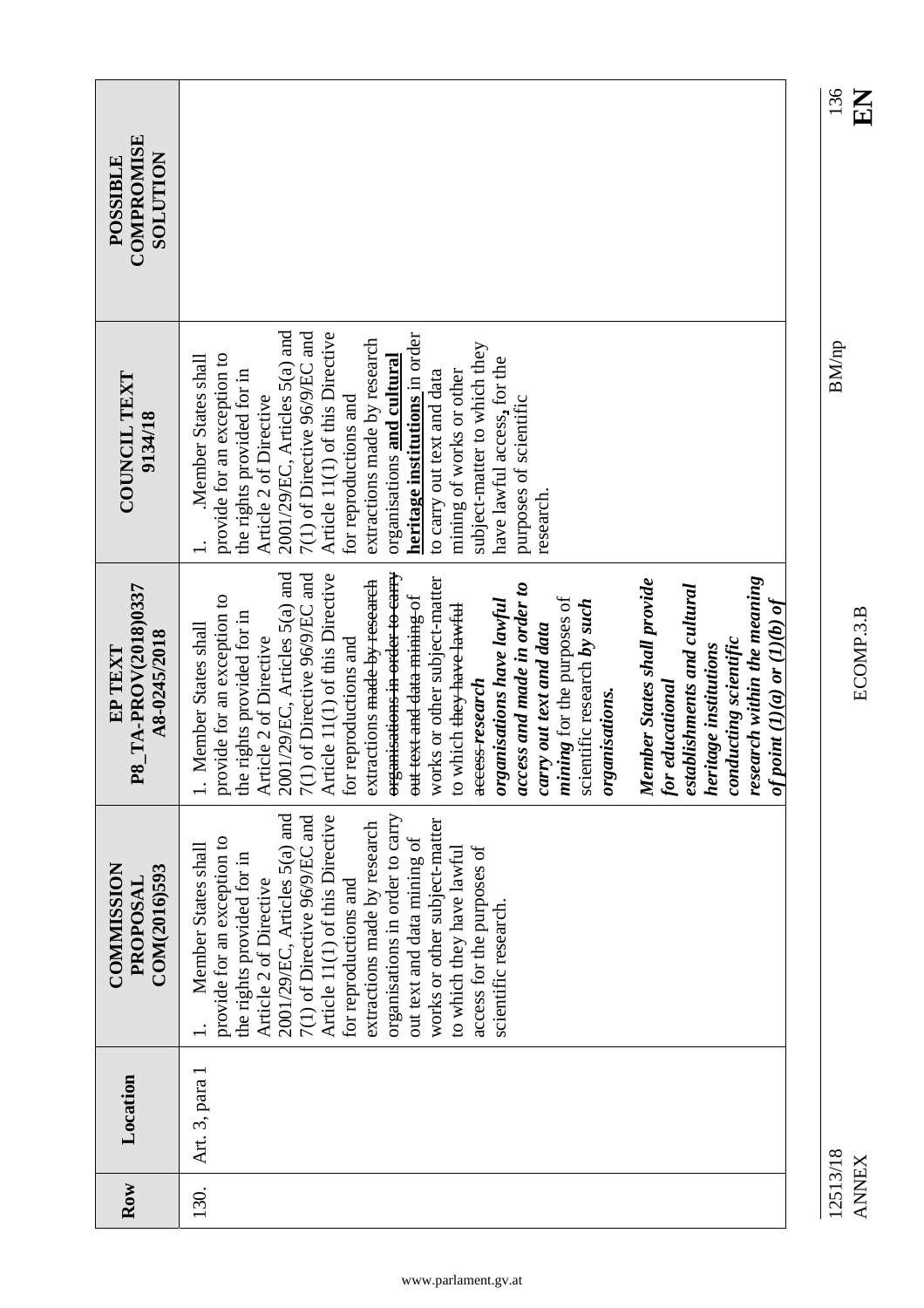| COMPROMISE<br><b>NOLLUTION</b><br>POSSIBLE      |                                                                                                                                                                                                                                                                                                                          |                                                                                                                                                                                                                                                                      |                                                                                                                                    |
|-------------------------------------------------|--------------------------------------------------------------------------------------------------------------------------------------------------------------------------------------------------------------------------------------------------------------------------------------------------------------------------|----------------------------------------------------------------------------------------------------------------------------------------------------------------------------------------------------------------------------------------------------------------------|------------------------------------------------------------------------------------------------------------------------------------|
| COUNCIL TEXT<br>9134/18                         |                                                                                                                                                                                                                                                                                                                          | 1a. Copies of works or other<br>the purposes of scientific<br>retained for longer than<br>subject-matter made in<br>necessary for achieving<br>paragraph 1 shall be<br>appropriate level of<br>security and not be<br>compliance with<br>stored with an<br>research. | 2. [Moved to Article 6(1)]                                                                                                         |
| P8_TA-PROV(2018)0337<br>A8-0245/2018<br>EP TEXT | organisations, to also be able<br>decisive influence upon such<br>to benefit from the exception<br>on a preferential basis by an<br>Article 2, in such a way that<br>research cannot be enjoyed<br>provided for in this Article.<br>generated by the scientific<br>undertaking exercising a<br>the access to the results | extractions made for text and<br>trusted bodies appointed for<br>data mining purposes shall<br>Reproductions and<br>manner, for example by<br>be stored in a secure<br>this purpose.<br>Ia.                                                                          | exception provided for in<br>provision contrary to the<br>Any contractual<br>paragraph 1 shall be<br>unenforceable.<br>i<br>N      |
| <b>COMMISSION</b><br>COM(2016)593<br>PROPOSAL   |                                                                                                                                                                                                                                                                                                                          |                                                                                                                                                                                                                                                                      | exception provided for in<br>provision contrary to the<br>Any contractual<br>paragraph 1 shall be<br>unenforceable.<br>$\dot{\nu}$ |
| Location                                        |                                                                                                                                                                                                                                                                                                                          | Art. 3, para 1a                                                                                                                                                                                                                                                      | Art. 3, para 2                                                                                                                     |
| Row                                             |                                                                                                                                                                                                                                                                                                                          | 131.                                                                                                                                                                                                                                                                 | 132.                                                                                                                               |

ANNEX ECOMP.3.B **EN**

12513/18 BM/np 137

ECOMP.3.B

 $\rm BM/np$ 

12513/18<br>ANNEX

137<br>**HN**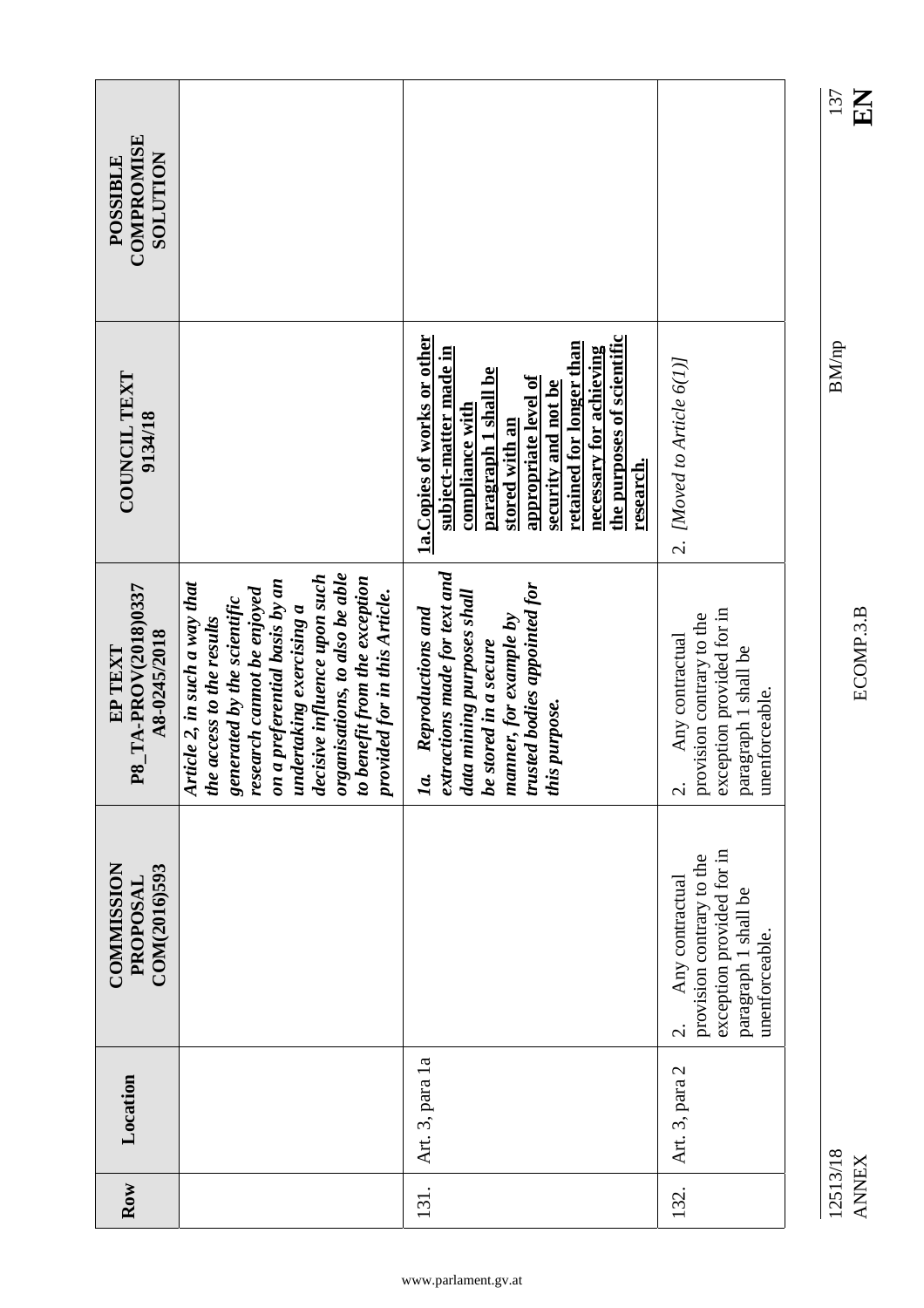| <b>COMPROMISE</b><br><b>NOLLLTON</b><br><b>POSSIBLE</b> |                                          |                                                                                                                                                                                                                                                                                                             |                                                                                                                                                                                                                                                                                                                                                                    |                |
|---------------------------------------------------------|------------------------------------------|-------------------------------------------------------------------------------------------------------------------------------------------------------------------------------------------------------------------------------------------------------------------------------------------------------------|--------------------------------------------------------------------------------------------------------------------------------------------------------------------------------------------------------------------------------------------------------------------------------------------------------------------------------------------------------------------|----------------|
| COUNCIL TEXT<br>9134/18                                 |                                          | databases where the works or<br>allowed to apply measures to<br>integrity of the networks and<br>hosted. Such measures shall<br>Rightholders shall be<br>necessary to achieve that<br>other subject-matter are<br>ensure the security and<br>not go beyond what is<br>objective.<br>$\dot{\mathfrak{c}}$    | respectively in paragraphs la<br>application of the <b>obligation</b><br>encourage rightholders and,<br>research organisations <b>and</b><br>Member States shall<br>and measures referred to<br>practices concerning the<br>commonly-agreed best<br>institutions to define<br>cultural heritage<br>and 3.<br>4.                                                    | Article 3a     |
| P8_TA-PROV(2018)0337<br>A8-0245/2018<br>EP TEXT         | [See Council's Article 6(1)<br>(row 155) | databases where the works or<br>allowed to apply measures to<br>integrity of the networks and<br>hosted. Such measures shall<br>Rightholders shall be<br>necessary to achieve that<br>other subject-matter are<br>ensure the security and<br>not go beyond what is<br>ective.<br>āp<br>$\dot{\mathfrak{c}}$ | define commonly agreed best<br>with point $(a)$ of Article 5(3)<br>application of the measures<br>encourage rightholders and<br>3-may continue to provide<br>Member States shall<br>exceptions in accordance<br>of Directive 2001/29/EC.<br>research organisations to<br>practices concerning the<br>referred to in paragraph<br>text and data mining<br>$\vec{r}$ | Article 3a     |
| <b>COMMISSION</b><br>COM(2016)593<br>PROPOSAI           |                                          | databases where the works or<br>allowed to apply measures to<br>integrity of the networks and<br>hosted. Such measures shall<br>Rightholders shall be<br>necessary to achieve that<br>other subject-matter are<br>ensure the security and<br>not go beyond what is<br>objective.<br>$\dot{\mathfrak{c}}$    | define commonly-agreed best<br>application of the measures<br>encourage rightholders and<br>Member States shall<br>referred to in paragraph 3.<br>research organisations to<br>practices concerning the<br>ने.<br>नै                                                                                                                                               |                |
| Location                                                |                                          | Art. 3, para 3                                                                                                                                                                                                                                                                                              | Art. 3, para 4                                                                                                                                                                                                                                                                                                                                                     | Art. 3a, title |
| Row                                                     |                                          | 133.                                                                                                                                                                                                                                                                                                        | 134.                                                                                                                                                                                                                                                                                                                                                               | 135.           |

 $\frac{138}{L}$ 

 $\rm BM/np$ 

12513/18 BM/np 138 12513/18<br>ANNEX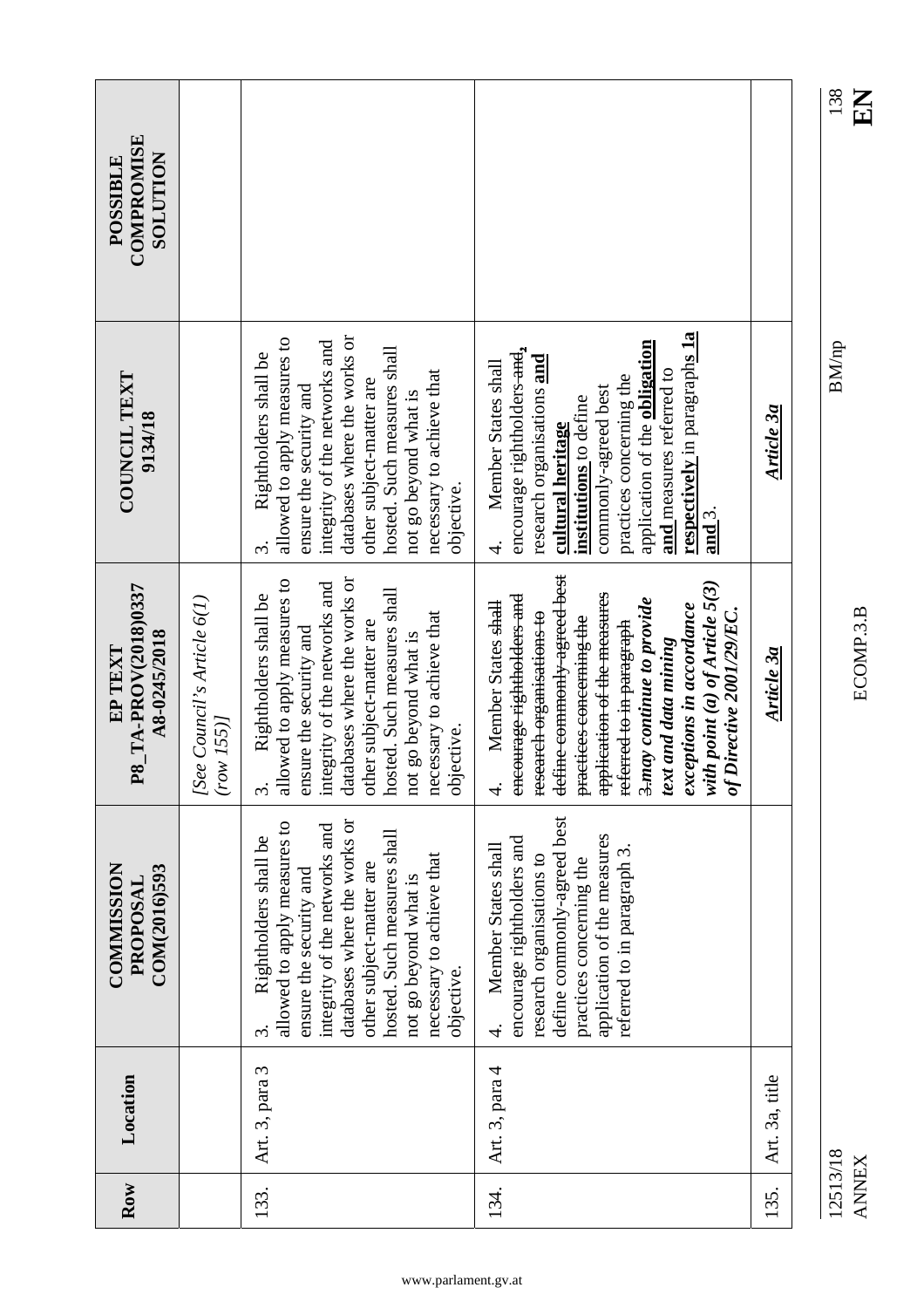| <b>COMPROMISE</b><br><b>NOILLIDTIOS</b><br>POSSIBLE |                                                                               | Without prejudice to                                                                                                                                                                                                                                                                                                                                                                                                                                                                                                                                                                                                                                                                                          |      |
|-----------------------------------------------------|-------------------------------------------------------------------------------|---------------------------------------------------------------------------------------------------------------------------------------------------------------------------------------------------------------------------------------------------------------------------------------------------------------------------------------------------------------------------------------------------------------------------------------------------------------------------------------------------------------------------------------------------------------------------------------------------------------------------------------------------------------------------------------------------------------|------|
| COUNCIL TEXT<br>9134/18                             | <u>limitation for text and data</u><br><b>Optional exception or</b><br>mining | provide for an exception or<br>provided for in Article 2 of<br>accessible works and other<br>subject-matter that form a<br>part of the process of text<br><b>Article 3 of this Directive</b><br>a limitation to the rights<br>Articles $5(a)$ and $7(1)$ of<br>Directive for temporary<br>extractions of lawfully<br>Directive 2001/29/EC,<br>Directive 96/9/EC and<br>Member States may<br>Article 11(1) of this<br>reproductions and<br>and data mining.                                                                                                                                                                                                                                                    |      |
| P8_TA-PROV(2018)0337<br>A8-0245/2018<br>EP TEXT     | limitation for text and data<br><b>Optional exception or</b><br>mining        | Article 11(1) of this Directive<br>other subject matter referred<br>Member States may provide<br>Without prejudice to<br>provided for in Article 2 of<br>accessible works and other<br>expressly reserved by their<br>and data mining, provided<br>subject-matter that form a<br>rightholders, including by<br>1. <b>Wunom.</b><br>Article 3 of this Directive,<br><sup>Ci</sup> -tos may provi<br>part of the process of text<br>machine readable means.<br>that the use of works and<br>Articles $5(a)$ and $7(I)$ of<br>to therein has not been<br>Directive 96/9/EC and<br>extractions of lawfully<br>Directive 2001/29/EC,<br>limitation to the rights<br>for reproductions and<br>for an exception or a |      |
| <b>COMMISSION</b><br>COM(2016)593<br>PROPOSAL       |                                                                               |                                                                                                                                                                                                                                                                                                                                                                                                                                                                                                                                                                                                                                                                                                               |      |
| Location                                            |                                                                               | Art. 3a, para 1                                                                                                                                                                                                                                                                                                                                                                                                                                                                                                                                                                                                                                                                                               |      |
| Row                                                 |                                                                               | 136.                                                                                                                                                                                                                                                                                                                                                                                                                                                                                                                                                                                                                                                                                                          | 137. |

 $\frac{139}{L}$ 

 $\rm BM/np$ 

12513/18 BM/np 139 12513/18<br>ANNEX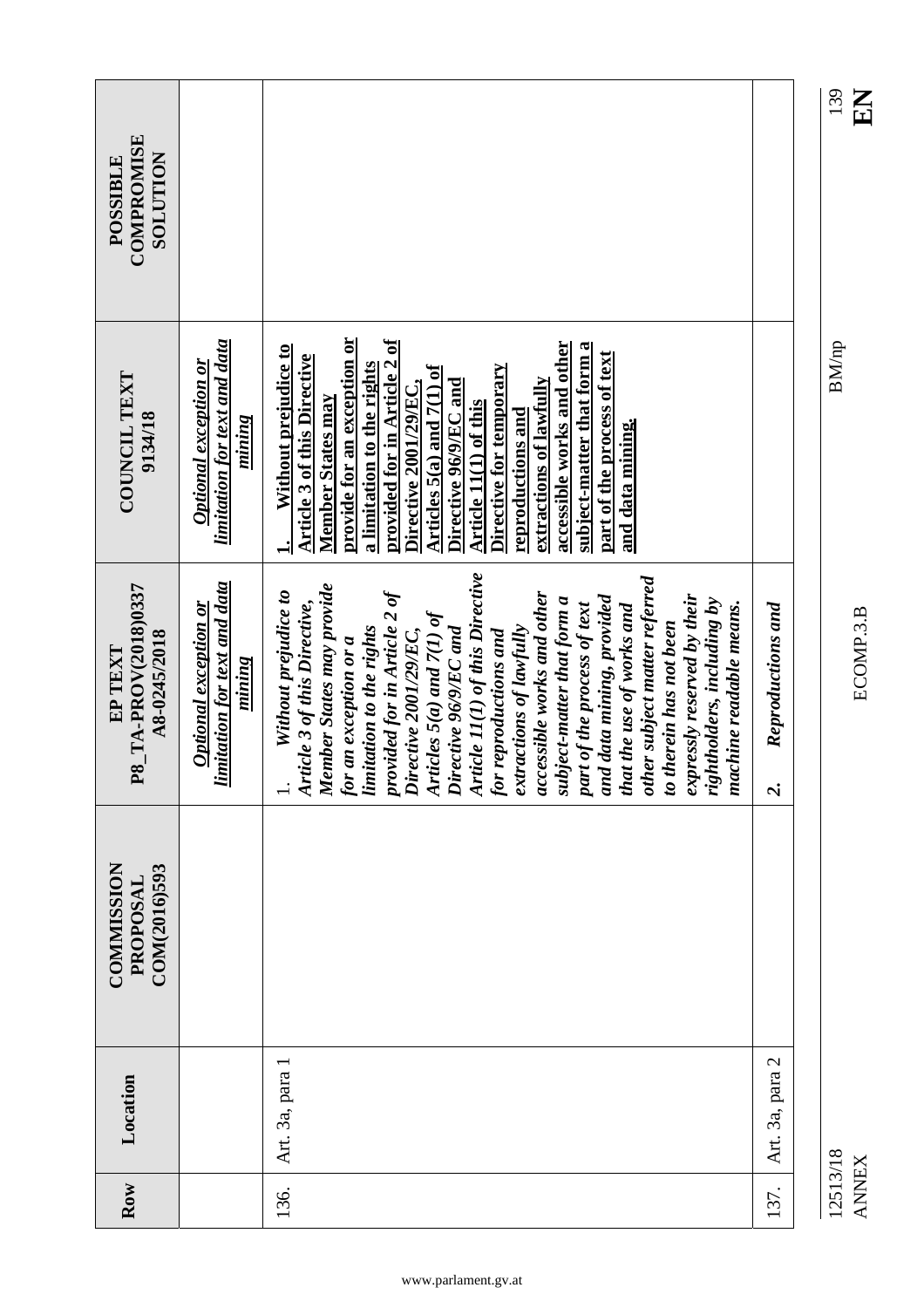| Row      | Location                     | <b>COMMISSION</b><br>COM(2016)593<br>PROPOSAL                        | P8_TA-PROV(2018)0337<br>A8-0245/2018<br>EP TEXT                                                                                                                                      | <b>COUNCIL TEXT</b><br>9134/18                                                                                                                                                                                                                                                                        | <b>COMPROMISE</b><br>NOLLLON<br>POSSIBLE |
|----------|------------------------------|----------------------------------------------------------------------|--------------------------------------------------------------------------------------------------------------------------------------------------------------------------------------|-------------------------------------------------------------------------------------------------------------------------------------------------------------------------------------------------------------------------------------------------------------------------------------------------------|------------------------------------------|
|          | (EP)                         |                                                                      | extractions made pursuant to<br>used for purposes other than<br>paragraph 1 shall not be<br>text and data mining.                                                                    |                                                                                                                                                                                                                                                                                                       |                                          |
| 138.     | Art. 3a, para 2<br>(Council) |                                                                      |                                                                                                                                                                                      | [See para.1 of EP text (row<br>matter referred to therein<br>limitation provided for in<br>rightholders including by<br>works and other subject<br>paragraph 1 shall apply<br>provided that the use of<br>The exception or<br>has not been expressly<br>reserved by their<br>technical means<br>136)] |                                          |
| 139.     | Art. 3a, para 3              |                                                                      | $account$ accordance with point $(a)$ of<br>continue to provide text and<br>data mining exceptions in<br>Member States may<br>Article 5 (3) of Directive<br>2001/29/EC<br>$\ddot{ }$ |                                                                                                                                                                                                                                                                                                       |                                          |
| 140.     | Art. 4,<br>title             | subject-matter in digital and<br>Use of works and other<br>Article 4 | subject-matter in digital and<br>Use of works and other<br>Article 4                                                                                                                 | subject-matter in digital and<br>Use of works and other<br>Article 4                                                                                                                                                                                                                                  |                                          |
| 12513/18 |                              |                                                                      |                                                                                                                                                                                      | <b>BM/np</b>                                                                                                                                                                                                                                                                                          | 140                                      |

ECOMP.3.B

**ANNEX** 

EN ANNEX ECOMP.3.B **EN**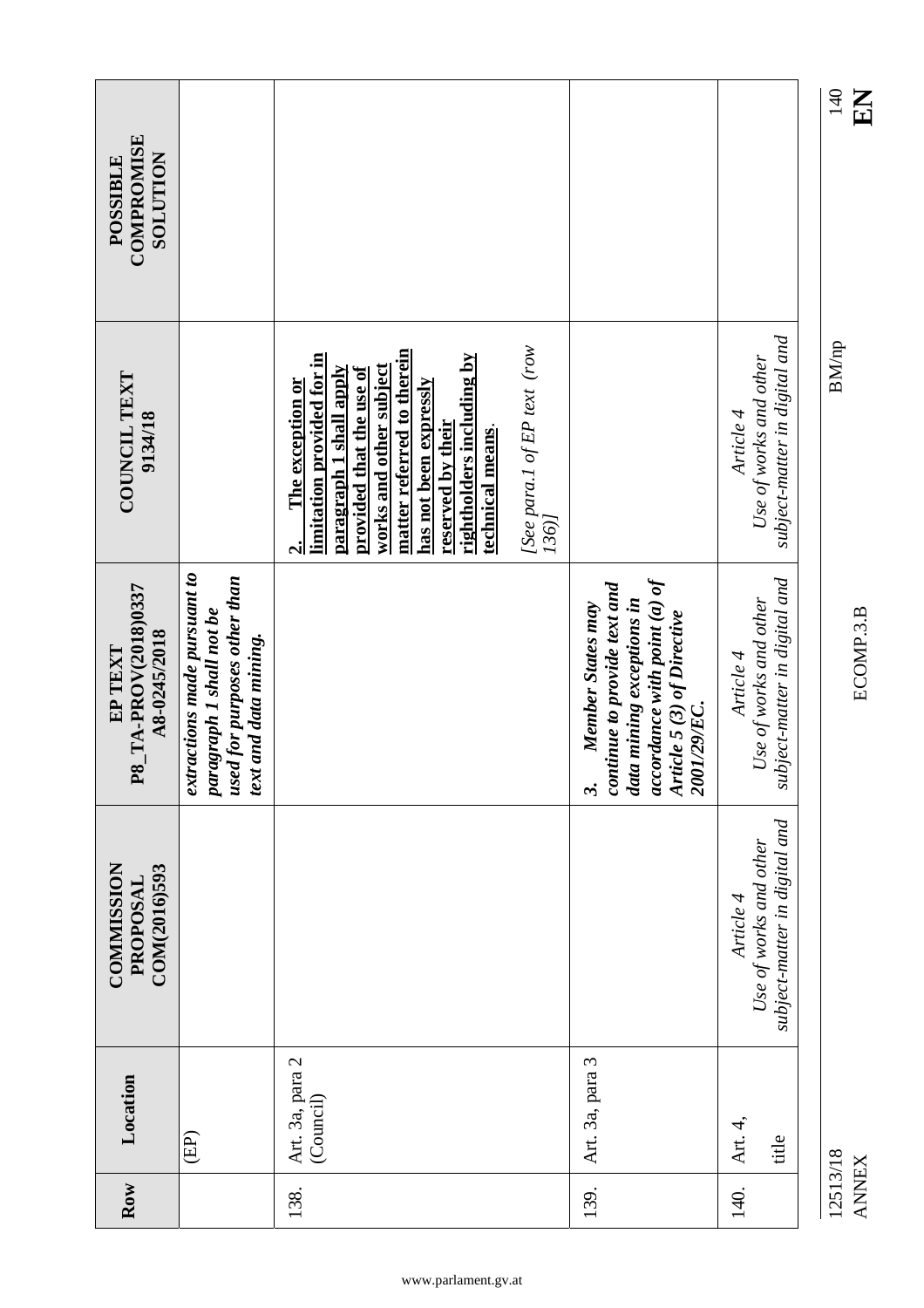| Row                      | Location                     | <b>COMMISSION</b><br>COM(2016)593<br>PROPOSAL                                                                                                                                                                                                                                                                                                                                                                                                                                                                                            | P8_TA-PROV(2018)0337<br>A8-0245/2018<br>EP TEXT                                                                                                                                                                                                                                                                                                                                                                                                                                                                                      | <b>COUNCIL TEXT</b><br>9134/18                                                                                                                                                                                                                                                                                                                                                                                                                                                                                                                                                                  | COMPROMISE<br><b>NOLLLTON</b><br>POSSIBLE |
|--------------------------|------------------------------|------------------------------------------------------------------------------------------------------------------------------------------------------------------------------------------------------------------------------------------------------------------------------------------------------------------------------------------------------------------------------------------------------------------------------------------------------------------------------------------------------------------------------------------|--------------------------------------------------------------------------------------------------------------------------------------------------------------------------------------------------------------------------------------------------------------------------------------------------------------------------------------------------------------------------------------------------------------------------------------------------------------------------------------------------------------------------------------|-------------------------------------------------------------------------------------------------------------------------------------------------------------------------------------------------------------------------------------------------------------------------------------------------------------------------------------------------------------------------------------------------------------------------------------------------------------------------------------------------------------------------------------------------------------------------------------------------|-------------------------------------------|
|                          |                              | cross-border teaching<br>activities                                                                                                                                                                                                                                                                                                                                                                                                                                                                                                      | cross-border teaching<br>activities                                                                                                                                                                                                                                                                                                                                                                                                                                                                                                  | cross-border teaching<br>activities                                                                                                                                                                                                                                                                                                                                                                                                                                                                                                                                                             |                                           |
| 141.                     | Art. 4, para 1               | Directive in order to allow for<br>provided for in Articles 2 and<br>4(1) of Directive 2009/24/EC<br>the digital use of works and<br>provide for an exception or<br>other subject-matter for the<br>3 of Directive 2001/29/EC,<br>achieved, provided that the<br>sole purpose of illustration<br>Directive 96/9/EC, Article<br>Member States shall<br>commercial purpose to be<br>for teaching, to the extent<br>Articles $5(a)$ and $7(1)$ of<br>and Article 11(1) of this<br>limitation to the rights<br>justified by the non-<br>use: | Directive in order to allow for<br>provided for in Articles 2 and<br>4(1) of Directive 2009/24/EC<br>the digital use of works and<br>3 of Directive 2001/29/EC,<br>other subject-matter for the<br>provide for an exception or<br>achieved, provided that the<br>Member States shall<br>Directive 96/9/EC, Article<br>sole purpose of illustration<br>commercial purpose to be<br>for teaching, to the extent<br>Articles 5(a) and 7(1) of<br>and Article 11(1) of this<br>limitation to the rights<br>justified by the non-<br>use: | Directive in order to allow-for<br>provided for in Articles 2 and<br>and Article 7(1) of Directive<br>Articles- $5(a)$ , $(b)$ , $(d)$ and $(e)$<br>96/9/EC, Article $4(1)(a)$ and<br>$(b)$ of Directive 2009/24/EC<br>the digital use of works and<br>other subject-matter for the<br>provide for an exception or<br>3 of Directive 2001/29/EC,<br>sole purpose of illustration<br>Member States shall<br>commercial purpose to be<br>for teaching, to the extent<br>and Article 11(1) of this<br>achieved, provided that<br>limitation to the rights<br>justified by the non-<br>thesuch use: |                                           |
| 142.                     | Art. 4, para 1,<br>point (a) | educational establishment's<br>premises of an educational<br>establishment or through a<br>secure electronic network<br>takes place on the<br>accessible only by the<br>$\widehat{a}$                                                                                                                                                                                                                                                                                                                                                    | teaching activity takes place<br>under the responsibility of<br>premises of an educational<br>other venue in which the<br>establishment, or in any<br>takes place on the<br>$\mathbf{G}$                                                                                                                                                                                                                                                                                                                                             | takes place enunder the<br>educational establishment, on<br>premises-responsibility of an<br>electronic network accessible<br>venues, or through a secure<br>its premises or other<br>$\widehat{a}$                                                                                                                                                                                                                                                                                                                                                                                             |                                           |
| 12513/18<br><b>ANNEX</b> |                              |                                                                                                                                                                                                                                                                                                                                                                                                                                                                                                                                          | ECOMP.3.B                                                                                                                                                                                                                                                                                                                                                                                                                                                                                                                            | <b>BM/np</b>                                                                                                                                                                                                                                                                                                                                                                                                                                                                                                                                                                                    | EN<br>141                                 |

 $\mathbf{E}^{\mathbf{H}}$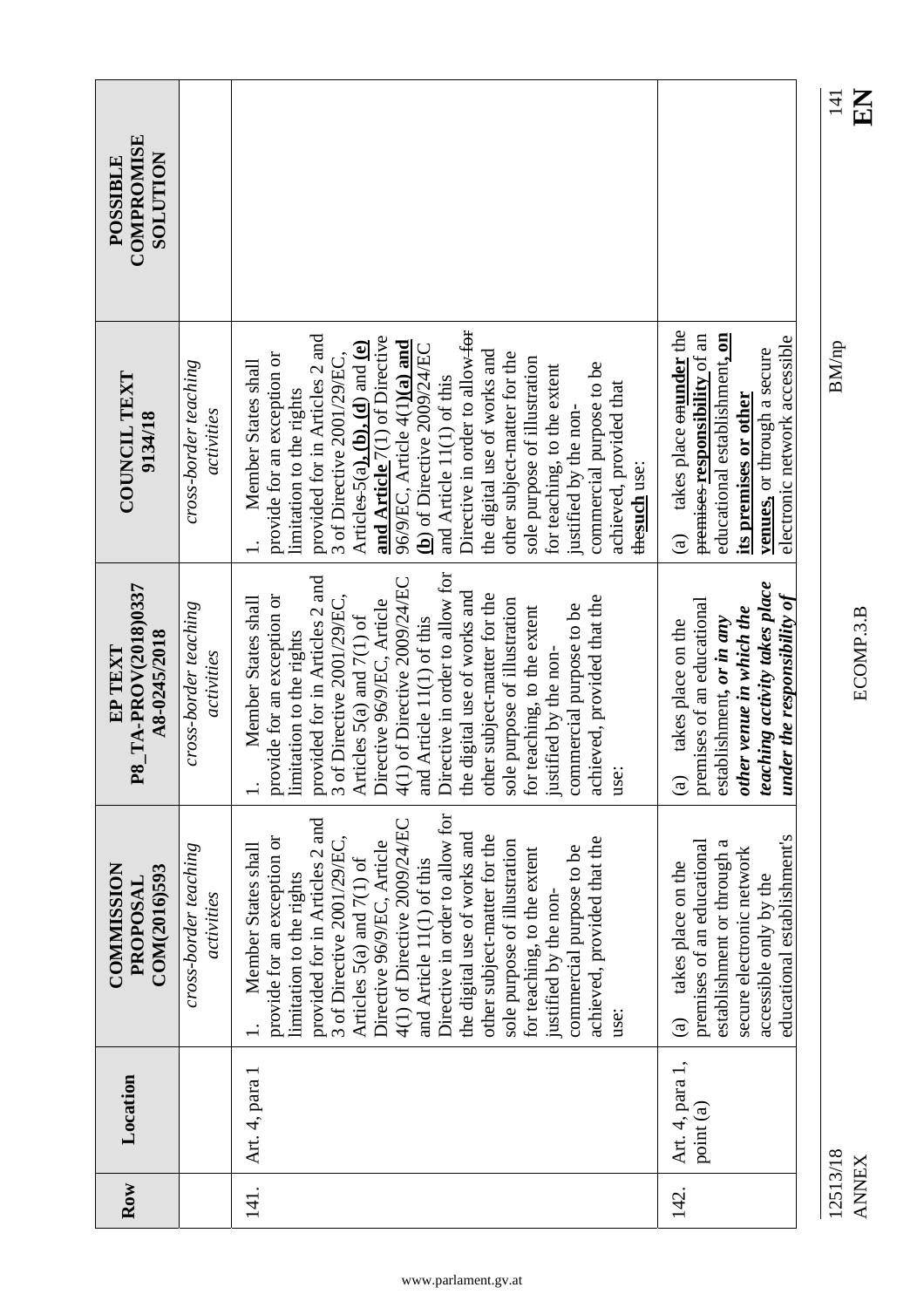| Row      | Location                      | <b>COMMISSION</b><br>COM(2016)593<br>PROPOSAL                                                                                                                                                                                                                                                                                                    | P8_TA-PROV(2018)0337<br>A8-0245/2018<br>EP TEXT                                                                                                                                                                                                                                                                                                                                                                                                                            | <b>COUNCIL TEXT</b><br>9134/18                                                                                                                                                                                                                                                                                                                                                                                                                | <b>COMPROMISE</b><br><b>NOILUIOS</b><br>POSSIBLE |
|----------|-------------------------------|--------------------------------------------------------------------------------------------------------------------------------------------------------------------------------------------------------------------------------------------------------------------------------------------------------------------------------------------------|----------------------------------------------------------------------------------------------------------------------------------------------------------------------------------------------------------------------------------------------------------------------------------------------------------------------------------------------------------------------------------------------------------------------------------------------------------------------------|-----------------------------------------------------------------------------------------------------------------------------------------------------------------------------------------------------------------------------------------------------------------------------------------------------------------------------------------------------------------------------------------------------------------------------------------------|--------------------------------------------------|
|          |                               | pupils or students and<br>teaching staff;                                                                                                                                                                                                                                                                                                        | environment accessible only<br>establishment, or through a<br>students and teaching staff;<br>secure electronic network<br>establishment's pupils or<br>by the educational<br>educational<br>the                                                                                                                                                                                                                                                                           | students and teaching staff;<br>establishment's pupils or<br>only by the educational<br>and                                                                                                                                                                                                                                                                                                                                                   |                                                  |
| 143.     | Art. 4, para 1,<br>point (b)  | is accompanied by the<br>including the author's name,<br>unless this turns out to be<br>indication of the source,<br>impossible.<br>$\widehat{\oplus}$                                                                                                                                                                                           | is accompanied by the<br>including the author's name,<br>impossible for reasons of<br>unless this turns out to be<br>indication of the source,<br>$practicability$ .<br>$\widehat{e}$                                                                                                                                                                                                                                                                                      | is accompanied by the<br>including the author's name,<br>unless this turns out to be<br>indication of the source,<br>impossible.<br>ම                                                                                                                                                                                                                                                                                                         |                                                  |
| 144.     | Art. 4, para 2,<br>sub-para 1 | authorising the acts described<br>extent that adequate licences<br>paragraph 1 does not apply<br>other subject-matter, to the<br>provide that the exception<br>specific types of works or<br>Member States may<br>in paragraph 1 are easily<br>available in the market.<br>generally or as regards<br>adopted pursuant to<br>$\dot{\mathcal{C}}$ | paragraph 1 and tailored to<br>authorising the acts described<br>market or sheet music, to the<br>intended for the educational<br>other subject-matter, such as<br>extent that adequate lieenees<br>material which is primarily<br>paragraph 1 does not apply<br>provide that the exception<br>specific types of works or<br>Member States may<br>generally or as regards<br>licencing agreements<br>adopted pursuant to<br>$\overline{\mathbf{H}}$<br>$\dot{\mathcal{C}}$ | works or other subject-matter,<br>exception adopted pursuant to<br>authorising the acts described<br><b>Article 6(1), Member States</b><br>licences covering the needs<br>paragraph 1 does not apply<br>to the extent that <del>adequate</del><br>specific uses or types of<br>in paragraph 1 are easily<br>Notwithstanding<br>generally or as regards<br>may provide that the<br>establishments and<br>of educational<br>$\dot{\mathcal{C}}$ |                                                  |
| 12513/18 |                               |                                                                                                                                                                                                                                                                                                                                                  |                                                                                                                                                                                                                                                                                                                                                                                                                                                                            | <b>BM/np</b>                                                                                                                                                                                                                                                                                                                                                                                                                                  | 142                                              |

 $\frac{142}{E}$ 

 $BMmp$ 

12513/18<br>ANNEX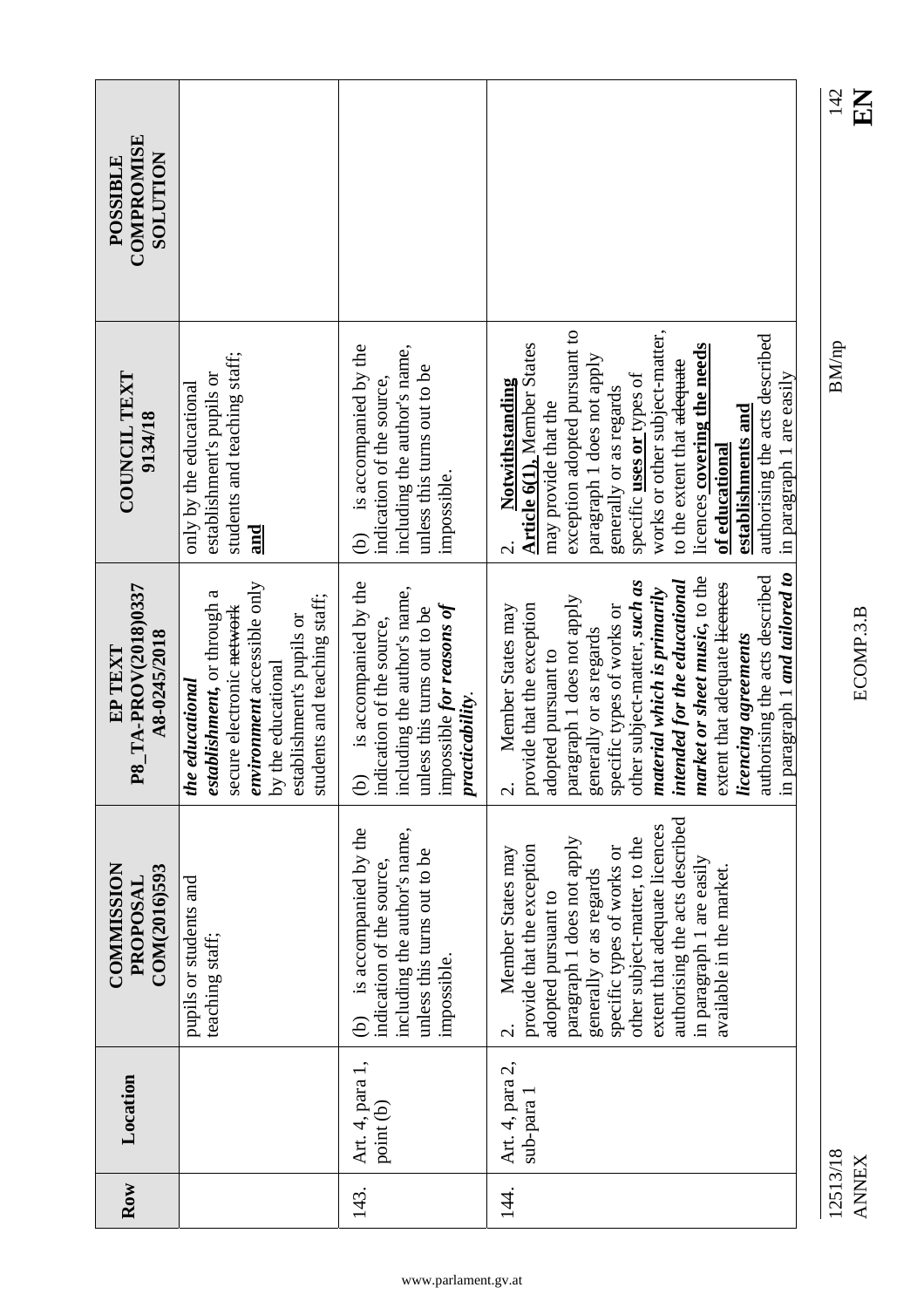| COMPROMISE<br><b>NOLLUTION</b><br><b>POSSIBLE</b> |                                                                                                        |                                                                                                                                                                                                                                                                                                                                                                  |                                                                                                                                                                                                                                                                                                                                                                              | 143<br>EN                |
|---------------------------------------------------|--------------------------------------------------------------------------------------------------------|------------------------------------------------------------------------------------------------------------------------------------------------------------------------------------------------------------------------------------------------------------------------------------------------------------------------------------------------------------------|------------------------------------------------------------------------------------------------------------------------------------------------------------------------------------------------------------------------------------------------------------------------------------------------------------------------------------------------------------------------------|--------------------------|
| COUNCIL TEXT<br>9134/18                           | available in the market.                                                                               | of the first subparagraph shall<br>acts described in paragraph 1<br>take the necessary measures<br>themselves of the provision<br>the licences authorising the<br>educational establishments.<br><del>of</del> that rightholders make<br>available and visible for<br>a <del>vailability and visibility</del><br>Member States availing<br>to ensure appropriate | be deemed to occur solely in<br>pursuant to this Article shall<br>the Member State where the<br>educational establishment is<br>other subject-matter for the<br>for teaching through secure<br>The use of works and<br>sole purpose of illustration<br>undertaken in compliance<br>with the provisions of<br>national law adopted<br>electronic networks<br>Ŝ,               | <b>BM/np</b>             |
| P8_TA-PROV(2018)0337<br>A8-0245/2018<br>EP TEXT   | the needs and specificities of<br>educational establishments<br>are easily available in the<br>market. | of the first subparagraph shall<br>acts described in paragraph 1<br>take the necessary measures<br>availability and visibility of<br>themselves of the provision<br>the licences authorising the<br>Member States availing<br>to ensure appropriate<br>establishments.<br>for educational                                                                        | environments undertaken in<br>occur solely in the Member<br>other subject-matter for the<br>for teaching through secure<br>The use of works and<br>State where the educational<br>sole purpose of illustration<br>Article shall be deemed to<br>provisions of national law<br>adopted pursuant to this<br>compliance with the<br>electronic networks<br>$\dot{\mathfrak{c}}$ | ECOMP.3.B                |
| <b>COMMISSION</b><br>COM(2016)593<br>PROPOSAL     |                                                                                                        | of the first subparagraph shall<br>acts described in paragraph 1<br>take the necessary measures<br>availability and visibility of<br>themselves of the provision<br>the licences authorising the<br>Member States availing<br>to ensure appropriate<br>for educational<br>establishments                                                                         | national law adopted pursuant<br>deemed to occur solely in the<br>educational establishment is<br>for teaching through secure<br>The use of works and<br>other subject-matter for the<br>sole purpose of illustration<br>undertaken in compliance<br>Member State where the<br>to this Article shall be<br>with the provisions of<br>electronic networks<br>3.               |                          |
| Location                                          |                                                                                                        | Art. 4, para 2,<br>sub-para 2                                                                                                                                                                                                                                                                                                                                    | Art. 4, para 3                                                                                                                                                                                                                                                                                                                                                               |                          |
| Row                                               |                                                                                                        | 145.                                                                                                                                                                                                                                                                                                                                                             | 146.                                                                                                                                                                                                                                                                                                                                                                         | 12513/18<br><b>ANNEX</b> |

**NH**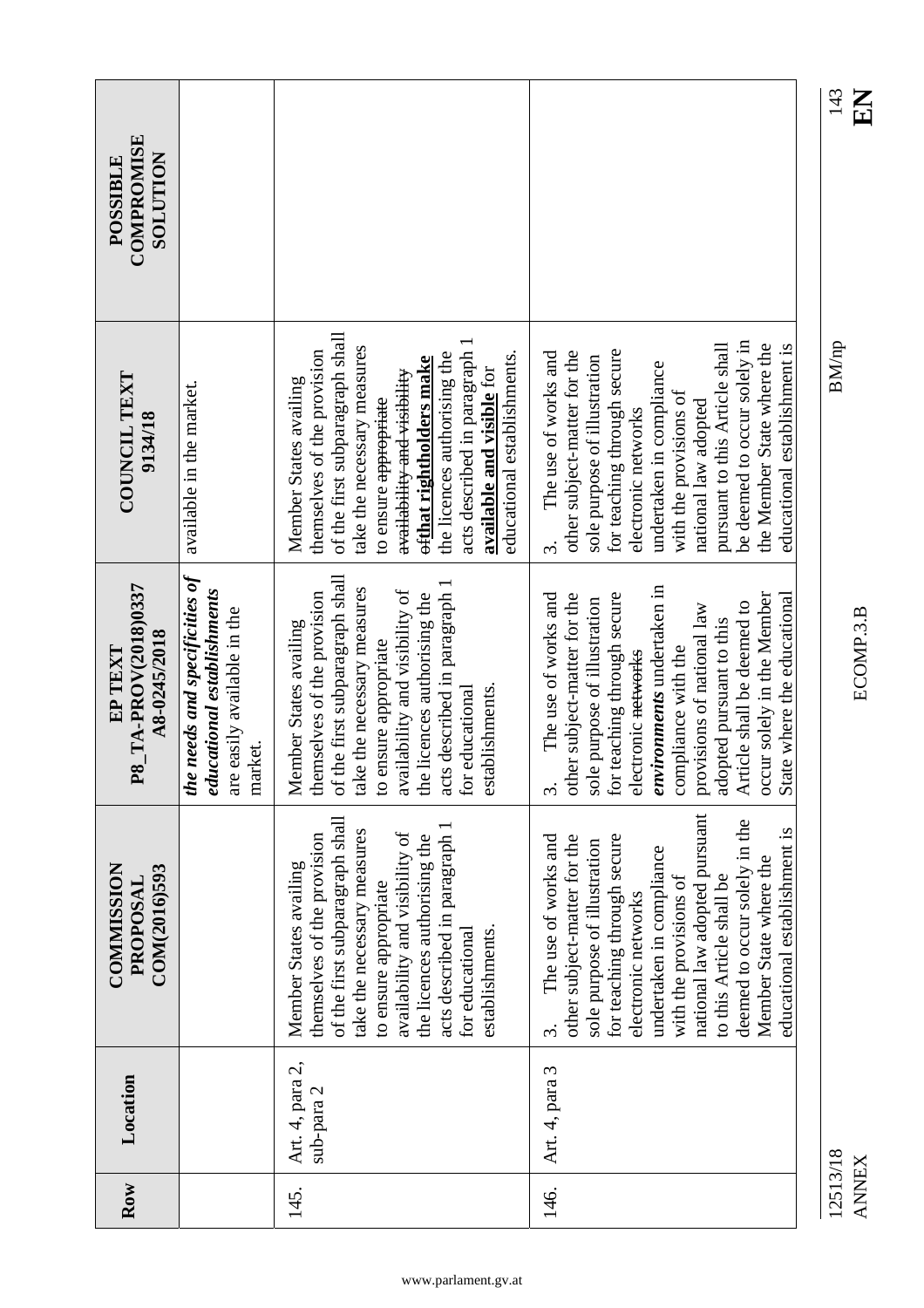| COMPROMISE<br><b>SOLUTION</b><br><b>POSSIBLE</b> |                               |                                                                                                                                                                                                                          |                                                                                                                                                                                                                                                                                                                                                                                                                                                                                               |
|--------------------------------------------------|-------------------------------|--------------------------------------------------------------------------------------------------------------------------------------------------------------------------------------------------------------------------|-----------------------------------------------------------------------------------------------------------------------------------------------------------------------------------------------------------------------------------------------------------------------------------------------------------------------------------------------------------------------------------------------------------------------------------------------------------------------------------------------|
| <b>COUNCIL TEXT</b><br>9134/18                   | established.                  | provide for fair compensation<br>theto rightholders due to the<br>use of their works or other<br>subject-matter pursuant to<br>Member States may<br>for the harm-incurred by<br>paragraph 1.<br>$\vec{r}$                |                                                                                                                                                                                                                                                                                                                                                                                                                                                                                               |
| P8_TA-PROV(2018)0337<br>A8-0245/2018<br>EP TEXT  | establishment is established. | provide for fair compensation<br>rightholders due to the use of<br>matter pursuant to paragraph<br>for the harm incurred by the<br>their works or other subject-<br>Member States may<br>$\frac{1}{2}$<br>$\overline{4}$ | paragraph 2, any contractual<br>rightholders have the right to<br>Without prejudice to<br>grant royalty-free licences<br>[See Council's Article 6(1)<br>described in paragraph 1,<br>specific types of works or<br>provision contrary to the<br>other subject-matter that<br>unenforceable. Member<br><b>States shall ensure that</b><br>generally or as regards<br>exception or limitation<br>paragraph 1 shall be<br>adopted pursuant to<br>authorising the acts<br>they may choose.<br>4a. |
| <b>COMMISSION</b><br>COM(2016)593<br>PROPOSAL    | established                   | provide for fair compensation<br>rightholders due to the use of<br>matter pursuant to paragraph<br>for the harm incurred by the<br>their works or other subject-<br>Member States may<br>4.                              |                                                                                                                                                                                                                                                                                                                                                                                                                                                                                               |
| Location                                         |                               | Art. 4, para 4                                                                                                                                                                                                           | Art. 4, para 4a                                                                                                                                                                                                                                                                                                                                                                                                                                                                               |
| Row                                              |                               | 147.                                                                                                                                                                                                                     | 148.                                                                                                                                                                                                                                                                                                                                                                                                                                                                                          |

12513/18 BM/np 144 12513/18<br>ANNEX

ANNEX ECOMP.3.B **EN** ECOMP.3.B

 $\frac{14}{4}$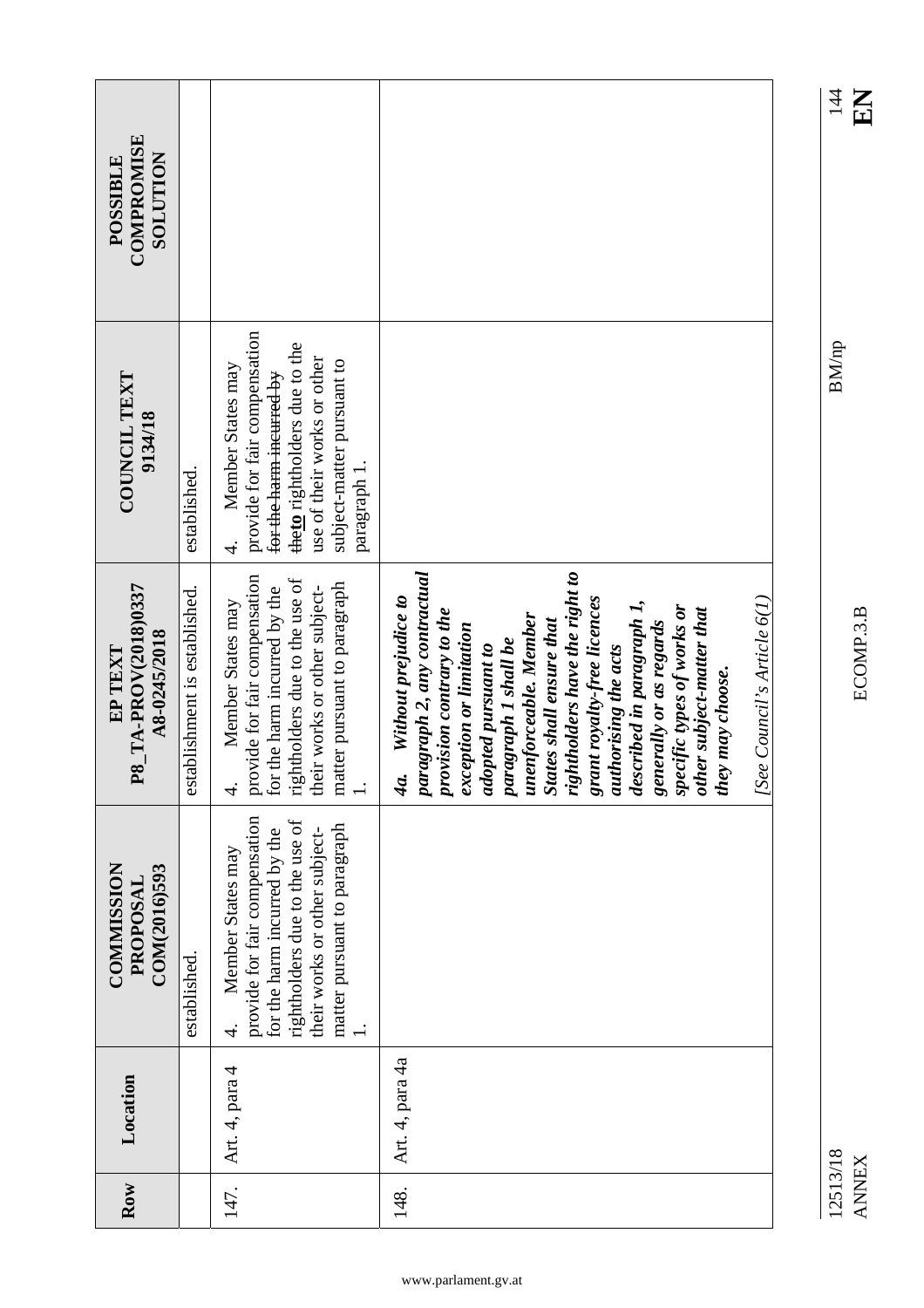|                                                  |           |                                                   |                                                                                                                                                                                                                                                                                                                                                                                                                                                                                                                                                                                                                                |                                                        | 145<br>KN                |
|--------------------------------------------------|-----------|---------------------------------------------------|--------------------------------------------------------------------------------------------------------------------------------------------------------------------------------------------------------------------------------------------------------------------------------------------------------------------------------------------------------------------------------------------------------------------------------------------------------------------------------------------------------------------------------------------------------------------------------------------------------------------------------|--------------------------------------------------------|--------------------------|
| COMPROMISE<br><b>NOLLLTON</b><br><b>POSSIBLE</b> |           |                                                   |                                                                                                                                                                                                                                                                                                                                                                                                                                                                                                                                                                                                                                |                                                        |                          |
| <b>COUNCIL TEXT</b><br>9134/18                   |           | Preservation of cultural<br>Article 5<br>heritage | 2009/24/EC and Article 11(1)<br>works or other subject-matter<br>medium, for the sole-purpose<br>for an exception to the rights<br>cultural heritage institutions,<br>to make copies of any works<br>Member States shall provide<br>collections, in any format or<br>of this Directive, permitting<br>provided for in Article 2 of<br>or other subject-matter that<br>of the preservation of such<br>and to the extent necessary<br>Directive 96/9/EC, Article<br>Articles 5(a) and 7(1) of<br>are permanently in their<br>Directive 2001/29/EC,<br>for such preservation<br>4(1)(a) of Directive                              |                                                        | <b>BM/np</b>             |
| P8_TA-PROV(2018)0337<br>A8-0245/2018<br>EP TEXT  | (row 155) | Preservation of cultural<br>Article 5<br>heritage | 2001/29/EC, Articles 5(a) and<br>2009/24/EC and Article 11(1)<br>medium, for the sole-purpose<br>to make copies of any works<br>collections, in any format or<br>such works or other subject-<br>cultural heritage institutions<br>of this Directive, permitting<br>purposes of preservation of<br>other subject-matter that<br>Article 4(1)(a) of Directive<br>provide for an exception to<br>7(1) of Directive 96/9/EC,<br>Member States shall<br>the rights provided for in<br>are permanently in their<br>matter and to the extent<br>Article 2 of Directive<br>necessary for such<br>preservation.<br>$\overline{\sigma}$ | Member States shall<br>ensure that any material<br>Ia. | ECOMP.3.B                |
| <b>COMMISSION</b><br>COM(2016)593<br>PROPOSAL    |           | Preservation of cultural<br>Article 5<br>heritage | 2009/24/EC and Article 11(1)<br>works or other subject-matter<br>medium, for the sole purpose<br>for an exception to the rights<br>Member States shall provide<br>to make copies of any works<br>cultural heritage institutions,<br>collections, in any format or<br>of this Directive, permitting<br>provided for in Article 2 of<br>or other subject-matter that<br>and to the extent necessary<br>Directive 96/9/EC, Article<br>of the preservation of such<br>Articles $5(a)$ and $7(1)$ of<br>are permanently in their<br>Directive 2001/29/EC,<br>for such preservation<br>$4(1)(a)$ of Directive                        |                                                        |                          |
| Location                                         |           | Art. 5, title                                     | Art. 5, [para 1<br>(EP)]                                                                                                                                                                                                                                                                                                                                                                                                                                                                                                                                                                                                       | Art. 5, para 1a                                        |                          |
| Row                                              |           | 149.                                              | 150.                                                                                                                                                                                                                                                                                                                                                                                                                                                                                                                                                                                                                           | 151.                                                   | 12513/18<br><b>ANNEX</b> |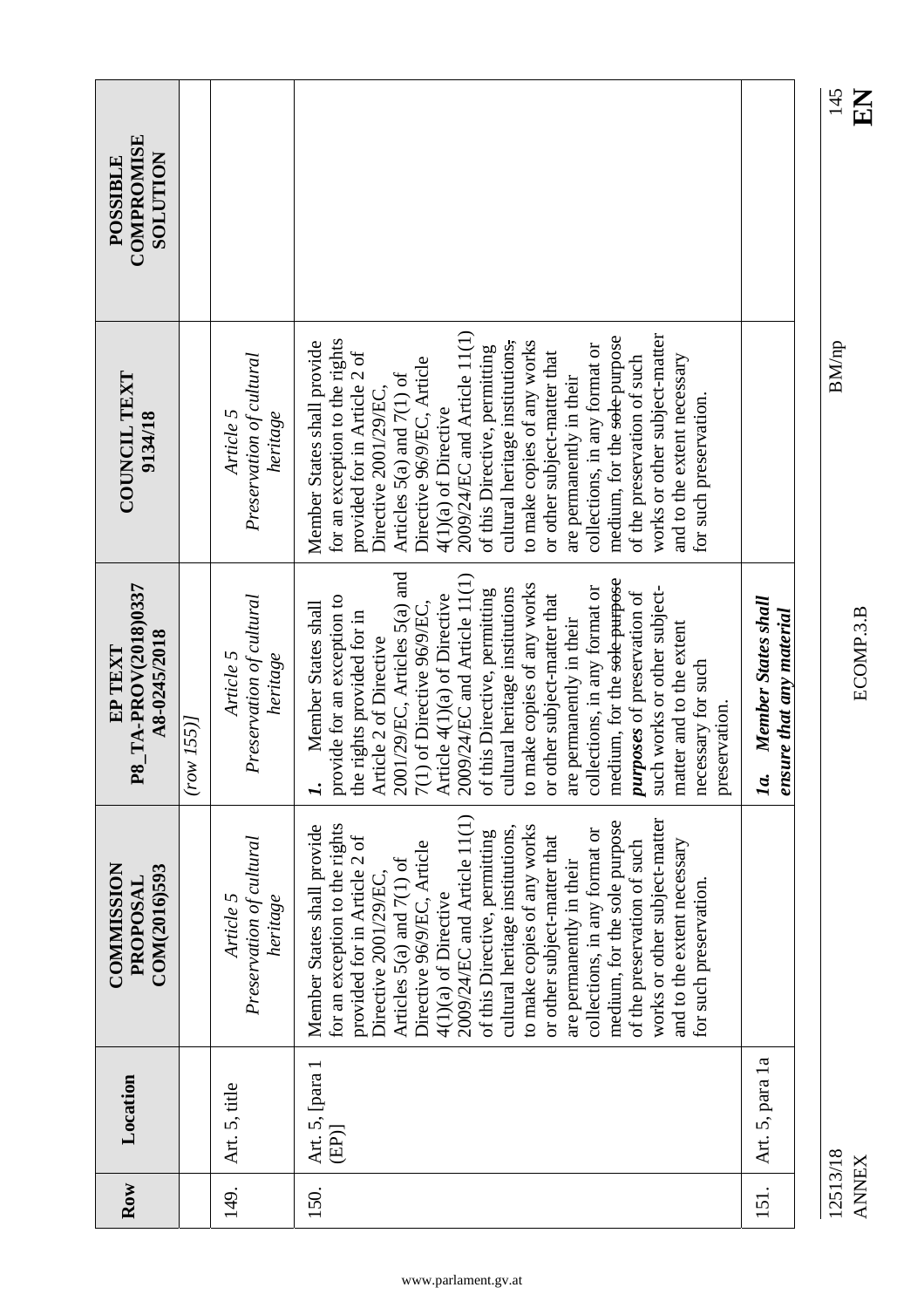|                                                         |                                                                                                                                                                                                                                                                       |                                                                                                                                   |                                          |                                |                                                                                                                                                                                            | 146<br>KN                |
|---------------------------------------------------------|-----------------------------------------------------------------------------------------------------------------------------------------------------------------------------------------------------------------------------------------------------------------------|-----------------------------------------------------------------------------------------------------------------------------------|------------------------------------------|--------------------------------|--------------------------------------------------------------------------------------------------------------------------------------------------------------------------------------------|--------------------------|
| <b>COMPROMISE</b><br><b>NOILUIOS</b><br><b>POSSIBLE</b> |                                                                                                                                                                                                                                                                       |                                                                                                                                   |                                          |                                |                                                                                                                                                                                            |                          |
| <b>COUNCIL TEXT</b><br>9134/18                          |                                                                                                                                                                                                                                                                       |                                                                                                                                   |                                          | Common provisions<br>Article 6 |                                                                                                                                                                                            | <b>BM/np</b>             |
| P8_TA-PROV(2018)0337<br>A8-0245/2018<br>EP TEXT         | related rights, provided that<br>purposes of preservation of<br>the public domain shall not<br>reproduction of material in<br>be subject to copyright or<br>faithful reproduction for<br>resulting from an act of<br>such reproduction is a<br>the original material. | exception provided for in<br>provision contrary to the<br>paragraph 1 shall be<br>Any contractual<br>unenforceable.<br><u>ib.</u> | [See Council's Article 6(1)<br>(row 155) | Common provisions<br>Article 6 | entitlement to use it pursuant<br>shall not confer on users any<br>provided for in this Directive<br>covered by an exception<br>Accessing content<br>to another exception.<br>$\mathbf{I}$ | ECOMP.3.B                |
| <b>COMMISSION</b><br>COM(2016)593<br>PROPOSAL           |                                                                                                                                                                                                                                                                       |                                                                                                                                   |                                          | Common provisions<br>Article 6 |                                                                                                                                                                                            |                          |
| Location                                                |                                                                                                                                                                                                                                                                       | Art. 5, para 1b                                                                                                                   |                                          | Art. 6,<br>title               | Art. 6, para 1<br>(EP)                                                                                                                                                                     |                          |
| Row                                                     |                                                                                                                                                                                                                                                                       | 152.                                                                                                                              |                                          | 153.                           | 154.                                                                                                                                                                                       | 12513/18<br><b>ANNEX</b> |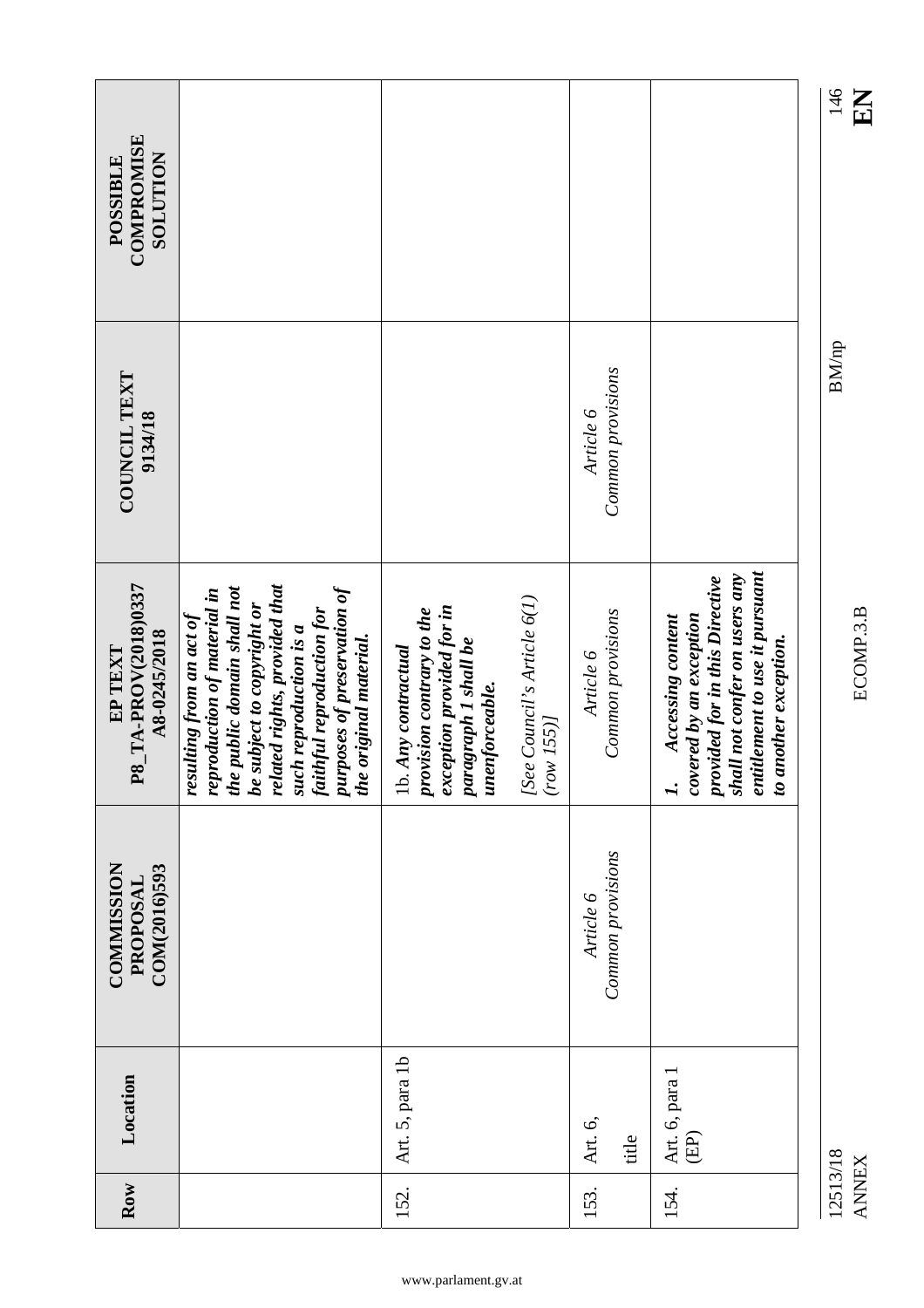| COMPROMISE<br><b>NOLLUTION</b><br>POSSIBLE      |                                                                                                                                                                                                                                              |                                                                                                                                                                                                                                                                                                                                                                            |                                                                                    |
|-------------------------------------------------|----------------------------------------------------------------------------------------------------------------------------------------------------------------------------------------------------------------------------------------------|----------------------------------------------------------------------------------------------------------------------------------------------------------------------------------------------------------------------------------------------------------------------------------------------------------------------------------------------------------------------------|------------------------------------------------------------------------------------|
| <b>COUNCIL TEXT</b><br>9134/18                  | [See Article 3(2) of the COM<br>proposal and Parliament's<br>Articles $3(2)$ and $4(4a)$ and<br>Articles $3, 4(1)$ and $5$ shall<br>exceptions provided for in<br>provision contrary to the<br>Any contractual<br>be unenforceable.<br>5(1b) | 2001/29/EC shall apply to the<br>third and fifth subparagraphs<br>apply to the exceptions and<br>the limitation provided for<br>Directive 2001/29/EC shall<br>Article 5(5) and theof<br>of Article 6(4) of Directive<br>and the limitation provided<br>under this Title. The first,<br>exceptions Articles 3, 4(1)<br>for unders of this<br><b>TitleDirective.</b><br>ત્નં | MEASURES TO IMPROVE<br>LICENSING PRACTICES<br>AND ENSURE WIDER<br>TITLE III        |
| P8_TA-PROV(2018)0337<br>A8-0245/2018<br>EP TEXT |                                                                                                                                                                                                                                              | of Directive 2001/29/EC shall<br>subparagraphs of Article 6(4)<br>apply to the exceptions and<br>first, third, fourth and fifth<br>the limitation provided for<br>Article 5(5) and the<br>under this Title.<br>$\dot{\mathcal{M}}$                                                                                                                                         | MEASURES TO IMPROVE<br>LICENSING PRACTICES<br>AND ENSURE WIDER<br><b>TITLE III</b> |
| <b>COMMISSION</b><br>COM(2016)593<br>PROPOSAL   |                                                                                                                                                                                                                                              | 2001/29/EC shall apply to the<br>third and fifth subparagraphs<br>exceptions and the limitation<br>provided for under this Title.<br>of Article 6(4) of Directive<br>Article $5(5)$ and the first,                                                                                                                                                                         | MEASURES TO IMPROVE<br>LICENSING PRACTICES<br>AND ENSURE WIDER<br>TITLE III        |
| Location                                        | Art. 6, para 1<br>(Council)                                                                                                                                                                                                                  | Art. 6, para 2                                                                                                                                                                                                                                                                                                                                                             |                                                                                    |
| Row                                             | 155.                                                                                                                                                                                                                                         | 156.                                                                                                                                                                                                                                                                                                                                                                       | 157.                                                                               |

12513/18 BM/np 147 12513/18<br>ANNEX

ANNEX ECOMP.3.B **EN** ECOMP.3.B

147<br>**EN**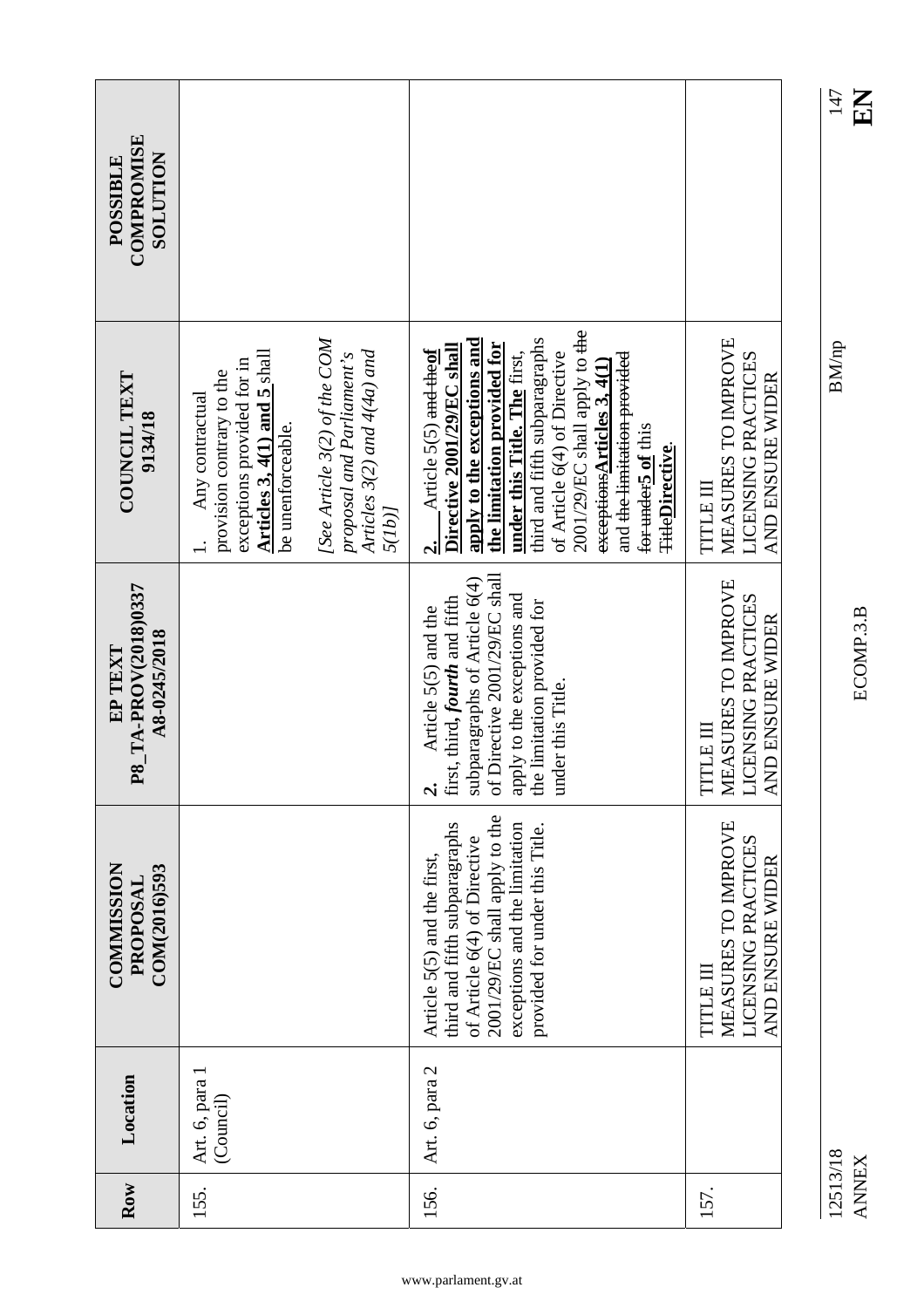| COMPROMISE<br><b>NOLLLTON</b><br>POSSIBLE       |                   |                                           |                                                                                   |                                                                                                                                                                                                                                                                                                                                                                                                                                                                                                                                                                                           |
|-------------------------------------------------|-------------------|-------------------------------------------|-----------------------------------------------------------------------------------|-------------------------------------------------------------------------------------------------------------------------------------------------------------------------------------------------------------------------------------------------------------------------------------------------------------------------------------------------------------------------------------------------------------------------------------------------------------------------------------------------------------------------------------------------------------------------------------------|
| COUNCIL TEXT<br>9134/18                         | ACCESS TO CONTENT | Out-of-commerce works<br>CHAPTER 1        | works by cultural heritage<br>Use of out-of-commerce<br>institutions<br>Article 7 | provide that when a collective<br><del>behalf of </del> in accordance with<br>management organisation, on<br>permanently in the collection<br>of the institution, such a non-<br>distribution, communication<br>licence for non-commercial<br>out-of-commerce works or<br>Member States shall<br>heritage institution for the<br>eeneludesmandates, may<br>conclude a non-exclusive<br>available to the public of<br>digitisationreproduction,<br>exelusive licence may be<br>purposes with a cultural<br>to the public or making<br>other subject-matter<br>its <del>members,</del>      |
| P8_TA-PROV(2018)0337<br>A8-0245/2018<br>EP TEXT | ACCESS TO CONTENT | Out-of-commerce works<br><b>CHAPTER 1</b> | works by cultural heritage<br>Use of out-of-commerce<br>institutions<br>Article 7 | provide that when a collective<br>or making available of out-of-<br>subject-matter permanently in<br>management organisation, on<br>communication to the public<br>licence for non-commercial<br>apply to rightholders of the<br>concludes a non-exclusive<br>Member States shall<br>heritage institution for the<br>commerce works or other<br>exclusive licence may be<br>extended or presumed to<br>digitisation, distribution,<br>purposes with a cultural<br>same category as those<br>institution, such a non-<br>behalf of its members,<br>the collection of the<br>$\overline{a}$ |
| <b>COMMISSION</b><br>COM(2016)593<br>PROPOSAL   | ACCESS TO CONTENT | Out-of-commerce works<br>CHAPTER 1        | works by cultural heritage<br>Use of out-of-commerce<br>institutions<br>Article 7 | provide that when a collective<br>subject-matter permanently in<br>or making available of out-of-<br>management organisation, on<br>communication to the public<br>licence for non-commercial<br>apply to rightholders of the<br>concludes a non-exclusive<br>Member States shall<br>heritage institution for the<br>commerce works or other<br>exclusive licence may be<br>digitisation, distribution,<br>extended or presumed to<br>purposes with a cultural<br>same category as those<br>institution, such a non-<br>behalf of its members,<br>the collection of the                   |
| Location                                        |                   |                                           | Art. 7, title                                                                     | Art. 7, para 1,<br>introductory<br>part                                                                                                                                                                                                                                                                                                                                                                                                                                                                                                                                                   |
| Row                                             |                   | 158.                                      | 159.                                                                              | 160.                                                                                                                                                                                                                                                                                                                                                                                                                                                                                                                                                                                      |

12513/18 BM/np 148 12513/18<br>ANNEX

### $148$  HH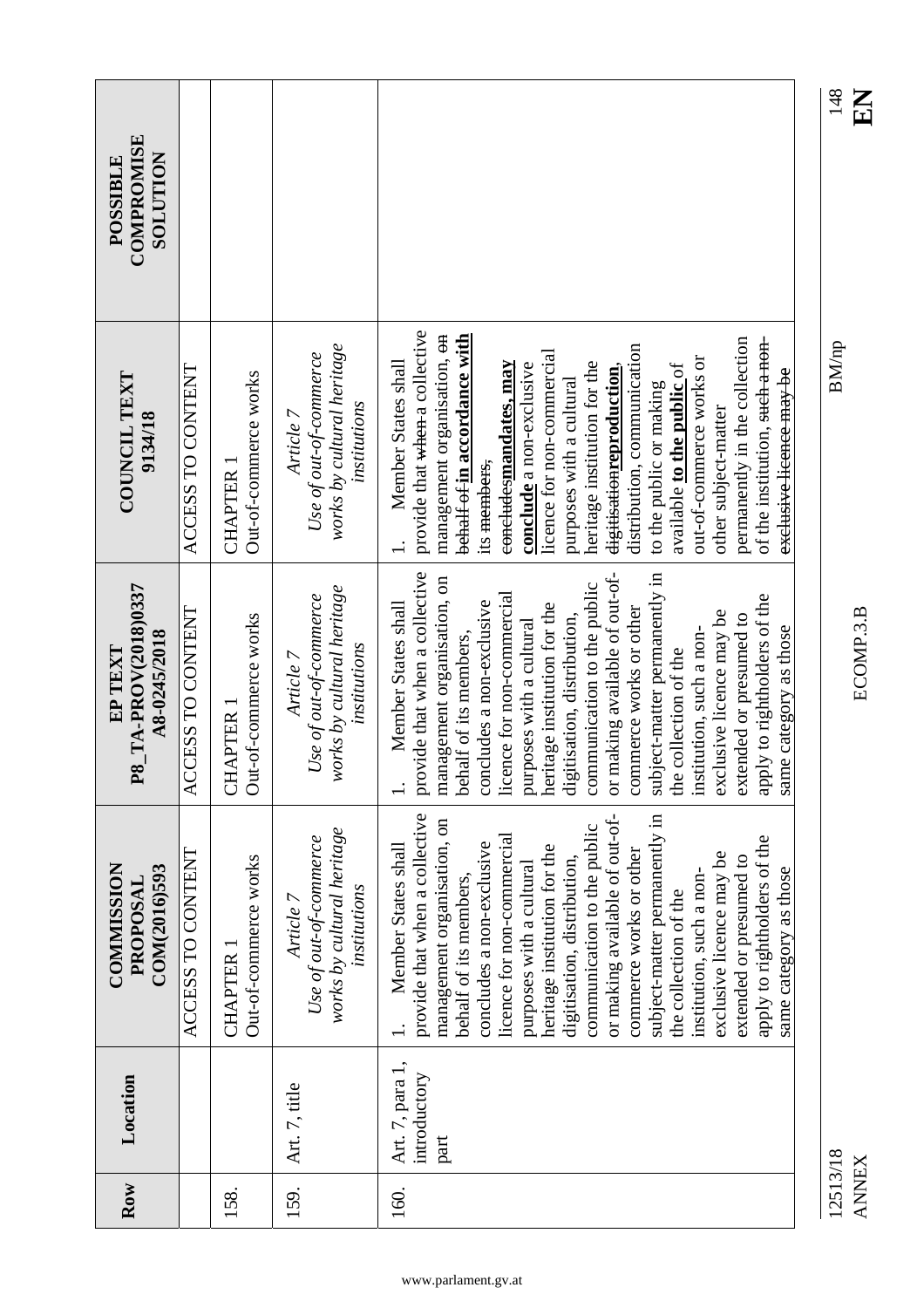| COMPROMISE<br><b>NOLLUTION</b><br>POSSIBLE      |                                                                                                                                                                                                                                                                                   |                                                                                                                                                                                                                                                                                                                             |                                                                                                                           |
|-------------------------------------------------|-----------------------------------------------------------------------------------------------------------------------------------------------------------------------------------------------------------------------------------------------------------------------------------|-----------------------------------------------------------------------------------------------------------------------------------------------------------------------------------------------------------------------------------------------------------------------------------------------------------------------------|---------------------------------------------------------------------------------------------------------------------------|
| <b>COUNCIL TEXT</b><br>9134/18                  | rightholders covered by the<br>irrespective of whether all<br>apply to rightholders of the<br>management organisation,<br>mandated the collective<br>extended or presumed to<br>same category as those<br>represented by have<br>licence <del>who are not</del><br>provided that: | representative of rightholders<br>in the <del>category</del> relevant type<br>management organisation is,<br>which are the subject of the<br>of works or other subject-<br>on the basis of mandates<br>matter and of the rights<br>broadlysufficiently<br>the collective<br>from rightholders,<br>licence;<br>$\widehat{a}$ | guaranteed to all rightholders<br>in relation to the terms of the<br>equal treatment is<br>licence;<br>ව                  |
| P8_TA-PROV(2018)0337<br>A8-0245/2018<br>EP TEXT | organisation, provided that:<br>covered by the licence who<br>are not represented by the<br>collective management                                                                                                                                                                 | on the basis of mandates from<br>representative of rightholders<br>management organisation is,<br>other subject-matter and of<br>in the category of works or<br>the rights which are the<br>subject of the licence;<br>rightholders, broadly<br>the collective<br>$\mathbf{G}$                                              | guaranteed to all rightholders<br>in relation to the terms of the<br>equal treatment is<br>licence;<br>$\widehat{\Theta}$ |
| <b>COMMISSION</b><br>COM(2016)593<br>PROPOSAL   | organisation, provided that:<br>covered by the licence who<br>are not represented by the<br>collective management                                                                                                                                                                 | on the basis of mandates from<br>representative of rightholders<br>management organisation is,<br>other subject-matter and of<br>in the category of works or<br>the rights which are the<br>subject of the licence;<br>rightholders, broadly<br>the collective<br>$\widehat{a}$                                             | guaranteed to all rightholders<br>in relation to the terms of the<br>equal treatment is<br>licence;<br>$\Theta$           |
| Location                                        |                                                                                                                                                                                                                                                                                   | Art. 7, para 1,<br>point (a)                                                                                                                                                                                                                                                                                                | Art. 7, para 1,<br>point (b)                                                                                              |
| Row                                             |                                                                                                                                                                                                                                                                                   | 161.                                                                                                                                                                                                                                                                                                                        | 162.                                                                                                                      |

 $\frac{149}{E}$ 

 $\rm BM/np$ 

12513/18 BM/np 149 12513/18<br>ANNEX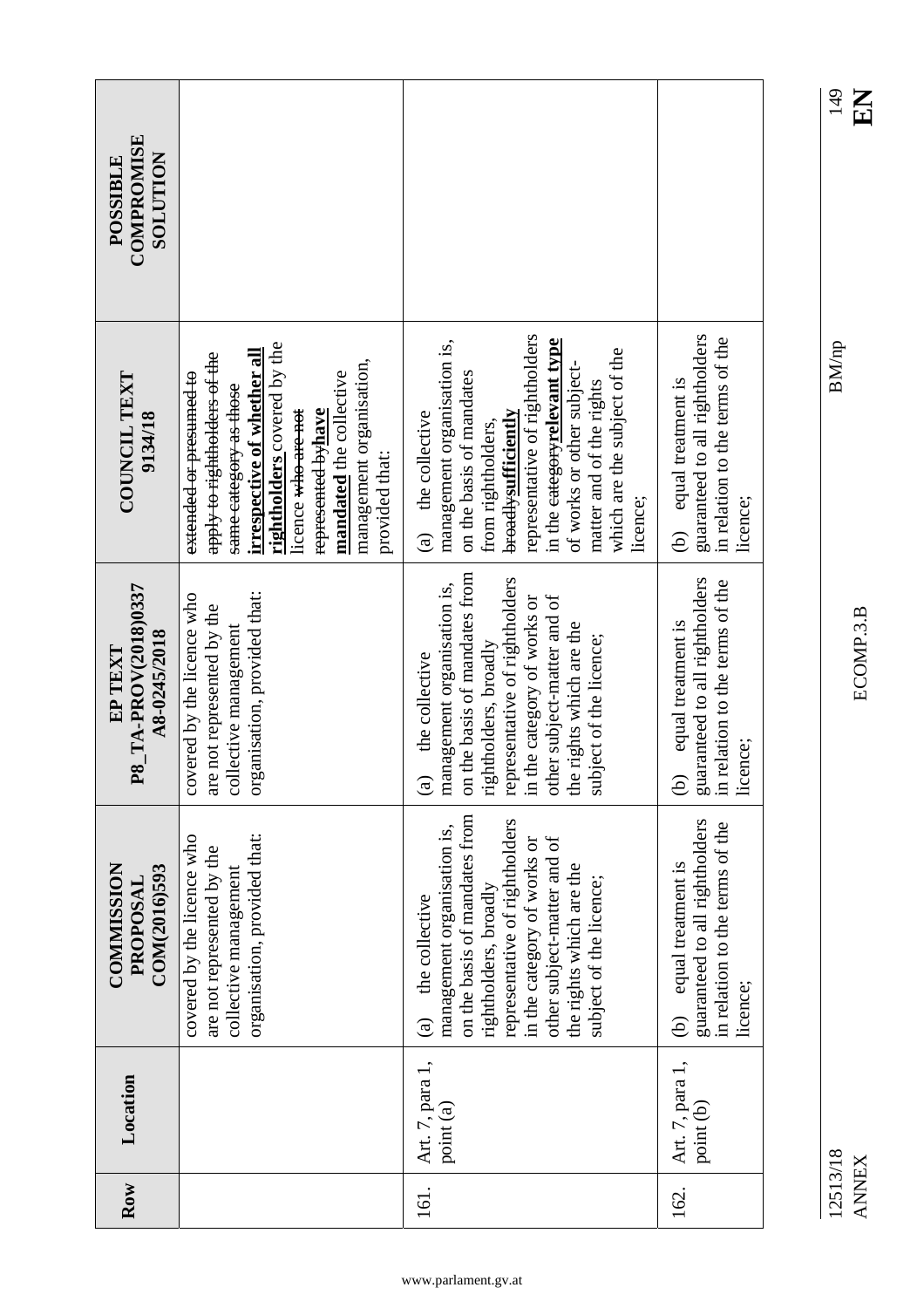| <b>COMPROMISE</b><br><b>NOILUIOS</b><br>POSSIBLE |                                                                                                                                                                                                                                                                                                                                                                                                                                                                |                                                                                                                                                                                                                                                                                                                                    |
|--------------------------------------------------|----------------------------------------------------------------------------------------------------------------------------------------------------------------------------------------------------------------------------------------------------------------------------------------------------------------------------------------------------------------------------------------------------------------------------------------------------------------|------------------------------------------------------------------------------------------------------------------------------------------------------------------------------------------------------------------------------------------------------------------------------------------------------------------------------------|
| <b>COUNCIL TEXT</b><br>9134/18                   | any time object to exclude the<br>accordance with this Article<br>Article, either in general or<br>management organisations<br>in specific cases, or exclude<br>all rightholders may at<br>other subject-matter being<br>possibility for collective<br>the application of theany<br>to license their works or<br>to their works or other<br>accordance with this<br>deemed to be out of<br>licence granted in<br>commerce and in<br>subject-matter.<br>$\odot$ |                                                                                                                                                                                                                                                                                                                                    |
| P8_TA-PROV(2018)0337<br>A8-0245/2018<br>EP TEXT  | any time object to their works<br>or other subject-matter being<br>all rightholders may at<br>their works or other subject-<br>application of the licence to<br>commerce and exclude the<br>deemed to be out of<br>matter.<br>$\odot$                                                                                                                                                                                                                          | Directive, permitting cultural<br>provide for an exception or<br>Directive 2009/24/EC, and<br>Member States shall<br>2001/29/EC, Articles 5(a)<br>provided for in Articles 2<br>$96/9/EC$ , Article $4(1)$ of<br>limitation to the rights<br>and 7(1) of Directive<br>Article 11(1) of this<br>and 3 of Directive<br>$\frac{a}{a}$ |
| <b>COMMISSION</b><br>COM(2016)593<br>PROPOSAL    | any time object to their works<br>or other subject-matter being<br>all rightholders may at<br>their works or other subject-<br>application of the licence to<br>commerce and exclude the<br>deemed to be out of<br>matter.<br>$\odot$                                                                                                                                                                                                                          |                                                                                                                                                                                                                                                                                                                                    |
| Location                                         | Art. 7, para 1,<br>point (c)                                                                                                                                                                                                                                                                                                                                                                                                                                   | Art. 7, para 1a                                                                                                                                                                                                                                                                                                                    |
| Row                                              | 163.                                                                                                                                                                                                                                                                                                                                                                                                                                                           | 164.                                                                                                                                                                                                                                                                                                                               |

12513/18 BM/np 12513/18<br>ANNEX

ANNEX ECOMP.3.B **EN** ECOMP.3.B

### $\frac{150}{E}$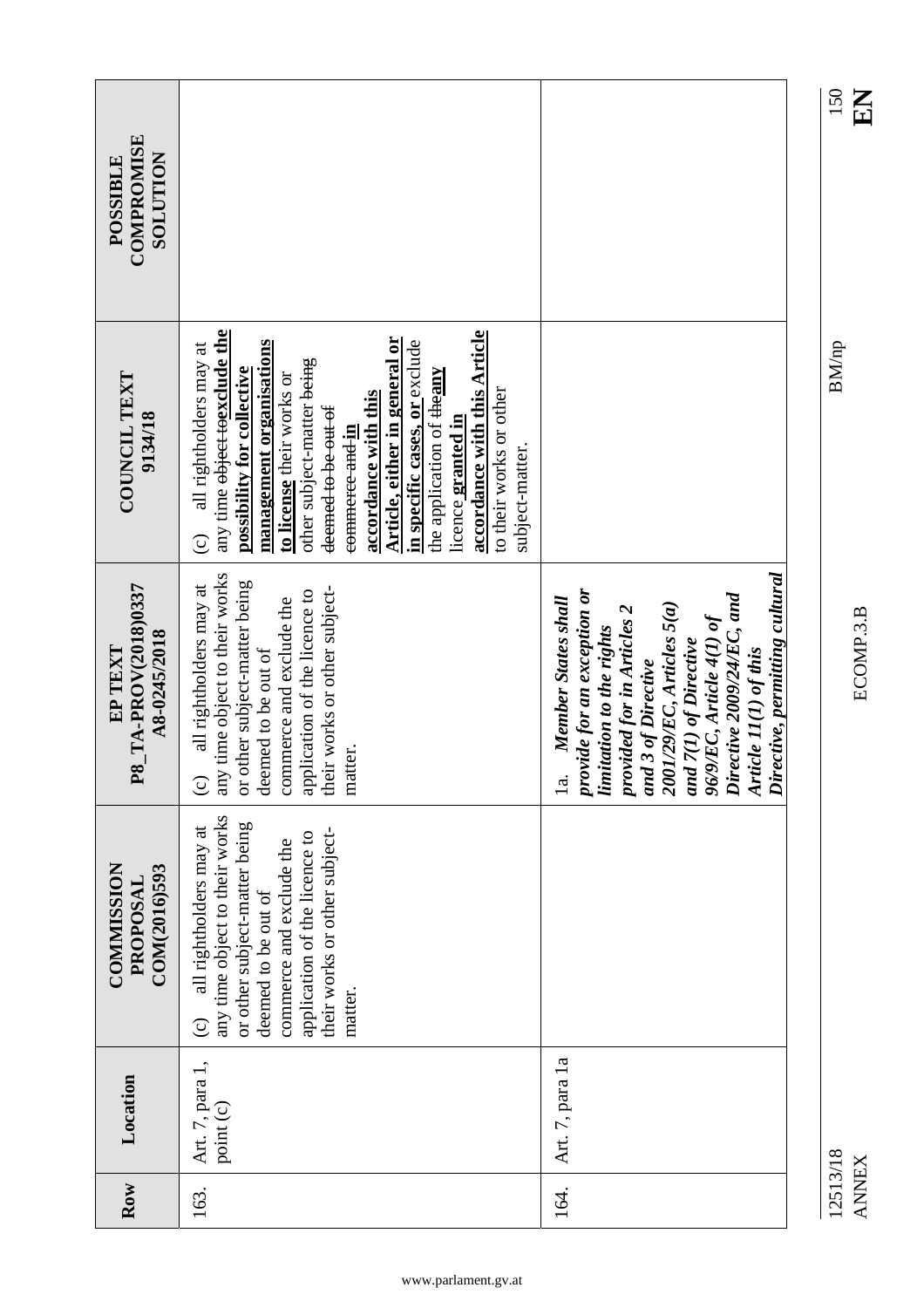|                                                  |                                                                                                                                                                                                        |                                                                                                                                                 |                                                                                                                                                                                                                                          |                                                                                                                                                                         | EN<br>151                |
|--------------------------------------------------|--------------------------------------------------------------------------------------------------------------------------------------------------------------------------------------------------------|-------------------------------------------------------------------------------------------------------------------------------------------------|------------------------------------------------------------------------------------------------------------------------------------------------------------------------------------------------------------------------------------------|-------------------------------------------------------------------------------------------------------------------------------------------------------------------------|--------------------------|
| <b>COMPROMISE</b><br><b>NOLLTION</b><br>POSSIBLE |                                                                                                                                                                                                        |                                                                                                                                                 |                                                                                                                                                                                                                                          |                                                                                                                                                                         |                          |
|                                                  |                                                                                                                                                                                                        |                                                                                                                                                 |                                                                                                                                                                                                                                          |                                                                                                                                                                         | <b>BM/np</b>             |
| COUNCIL TEXT<br>9134/18                          |                                                                                                                                                                                                        |                                                                                                                                                 |                                                                                                                                                                                                                                          |                                                                                                                                                                         |                          |
| P8_TA-PROV(2018)0337<br>A8-0245/2018<br>EP TEXT  | <i>heritage institutions to make</i><br>out-of-commerce works that<br>their collections for not-for-<br>are located permanently in<br>copies available online of<br>profit purposes, provided<br>that: | the name of the author<br>unless this turns out to be<br>or any other identifiable<br>rightholder is indicated,<br>impossible;<br>$\circledast$ | all rightholders may at<br>the exception to their works<br>exclude the application of<br>matter being deemed to be<br>or other subject-matter.<br>works or other subject-<br>any time object to their<br>out of commerce and<br>$\Theta$ | paragraph 1a does not apply<br>Member States shall<br>provide that the exception<br>works where appropriate<br>in sectors or for types of<br>adopted pursuant to<br>IJ. | ECOMP.3.B                |
| <b>COMMISSION</b><br>COM(2016)593<br>PROPOSAL    |                                                                                                                                                                                                        |                                                                                                                                                 |                                                                                                                                                                                                                                          |                                                                                                                                                                         |                          |
| Location                                         |                                                                                                                                                                                                        | 1a, point (a)<br>Art. 7, para                                                                                                                   | 1a, point (b)<br>Art. 7, para                                                                                                                                                                                                            | Art. 7, para 1b                                                                                                                                                         |                          |
| Row                                              |                                                                                                                                                                                                        | 165.                                                                                                                                            | 166.                                                                                                                                                                                                                                     | 167.                                                                                                                                                                    | 12513/18<br><b>ANNEX</b> |

 $\frac{151}{151}$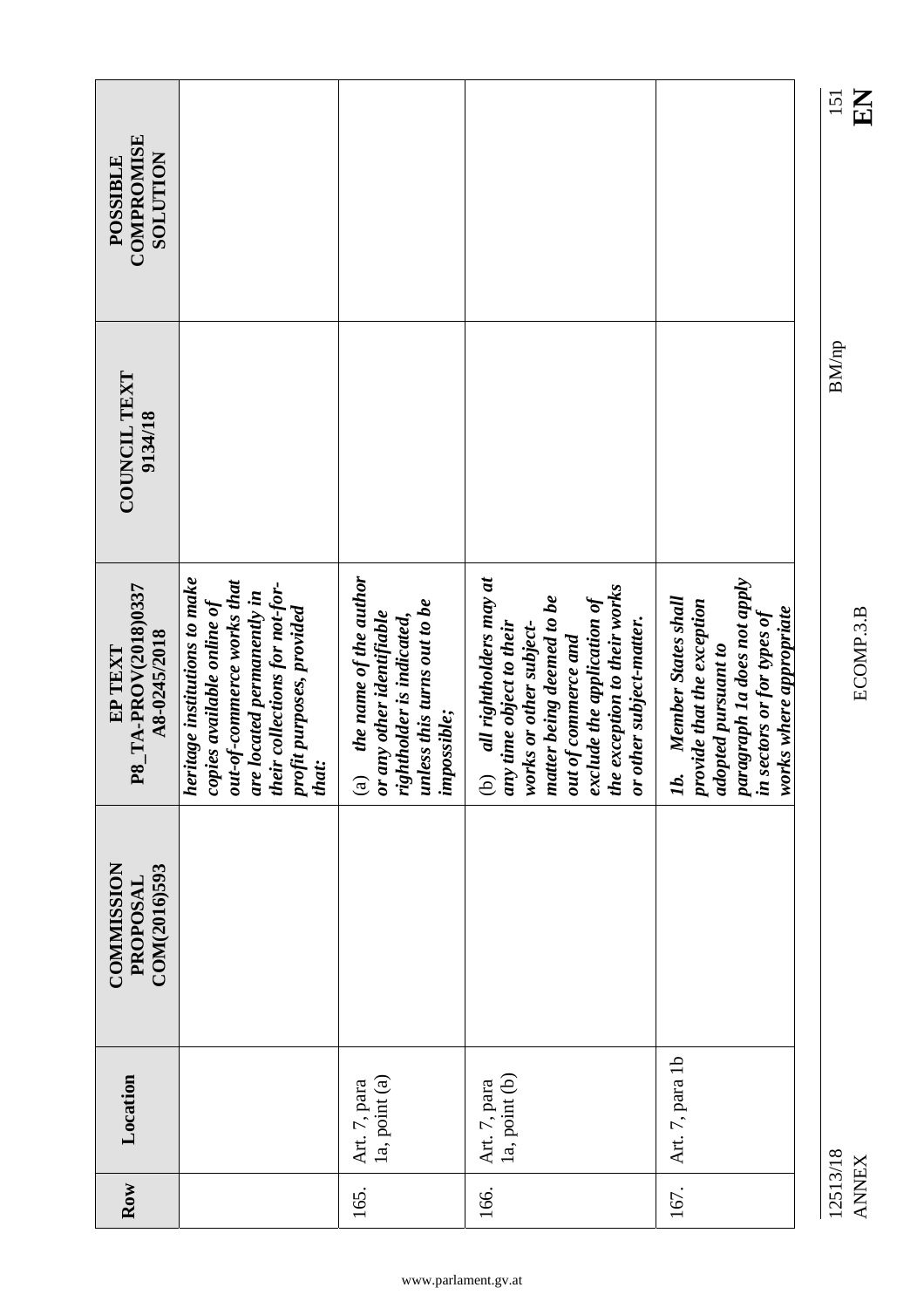|                                                  |                                                                                                                                                                                                                                                                                                                                                                                                                         |                                                                                                                                                                                                                                                                                                                                                                                                                                      | 152          |
|--------------------------------------------------|-------------------------------------------------------------------------------------------------------------------------------------------------------------------------------------------------------------------------------------------------------------------------------------------------------------------------------------------------------------------------------------------------------------------------|--------------------------------------------------------------------------------------------------------------------------------------------------------------------------------------------------------------------------------------------------------------------------------------------------------------------------------------------------------------------------------------------------------------------------------------|--------------|
| <b>COMPROMISE</b><br><b>NOILUIOS</b><br>POSSIBLE |                                                                                                                                                                                                                                                                                                                                                                                                                         |                                                                                                                                                                                                                                                                                                                                                                                                                                      |              |
| <b>COUNCIL TEXT</b><br>9134/18                   |                                                                                                                                                                                                                                                                                                                                                                                                                         | presumed in good faith that<br>through customary channels<br>of commerce and cannot be<br>commerce when it can be<br>translations, versions and<br>the whole work or other<br>subject-matter <del>, in all its</del><br>subject-matter shall be<br>reasonably expected to<br>available to the public<br>A work or other<br>manifestations, is not<br>deemed to be out-of-<br>become so-after a<br>$\dot{\mathcal{C}}$                | <b>BM/np</b> |
| P8_TA-PROV(2018)0337<br>A8-0245/2018<br>EP TEXT  | other rightholders, collective<br>solutions for specific sectors<br>including but not limited to<br>management organisations<br>paragraph 1, are available.<br>consultation with authors,<br>institutions, determine the<br>licensing-based solutions,<br>collective licensing-based<br>solutions provided for in<br>Member States shall, in<br>availability of extended<br>and cultural heritage<br>or types of works. | in all its translations, versions<br>may provide a cut-off date in<br>work or other subject matter,<br>through customary channels<br>of commerce and cannot be<br>become so. Member States<br>commerce when the whole<br>and manifestations, is not<br>relation to determining<br>subject matter shall be<br>reasonably expected to<br>available to the public<br>A work or other<br>deemed to be out of<br>$\overline{\mathcal{N}}$ |              |
| <b>COMMISSION</b><br>COM(2016)593<br>PROPOSAL    |                                                                                                                                                                                                                                                                                                                                                                                                                         | in all its translations, versions<br>work or other subject-matter,<br>through customary channels<br>of commerce and cannot be<br>commerce when the whole<br>and manifestations, is not<br>reasonably expected to<br>subject-matter shall be<br>available to the public<br>A work or other<br>deemed to be out of<br>become so.<br>$\dot{\mathcal{C}}$                                                                                |              |
| Location                                         |                                                                                                                                                                                                                                                                                                                                                                                                                         | Art. 7, para 2,<br>sub-para 1                                                                                                                                                                                                                                                                                                                                                                                                        |              |
| Row                                              |                                                                                                                                                                                                                                                                                                                                                                                                                         | 168.                                                                                                                                                                                                                                                                                                                                                                                                                                 | 12513/18     |

**ANNEX** 

 $\ddot{ }$ 

EN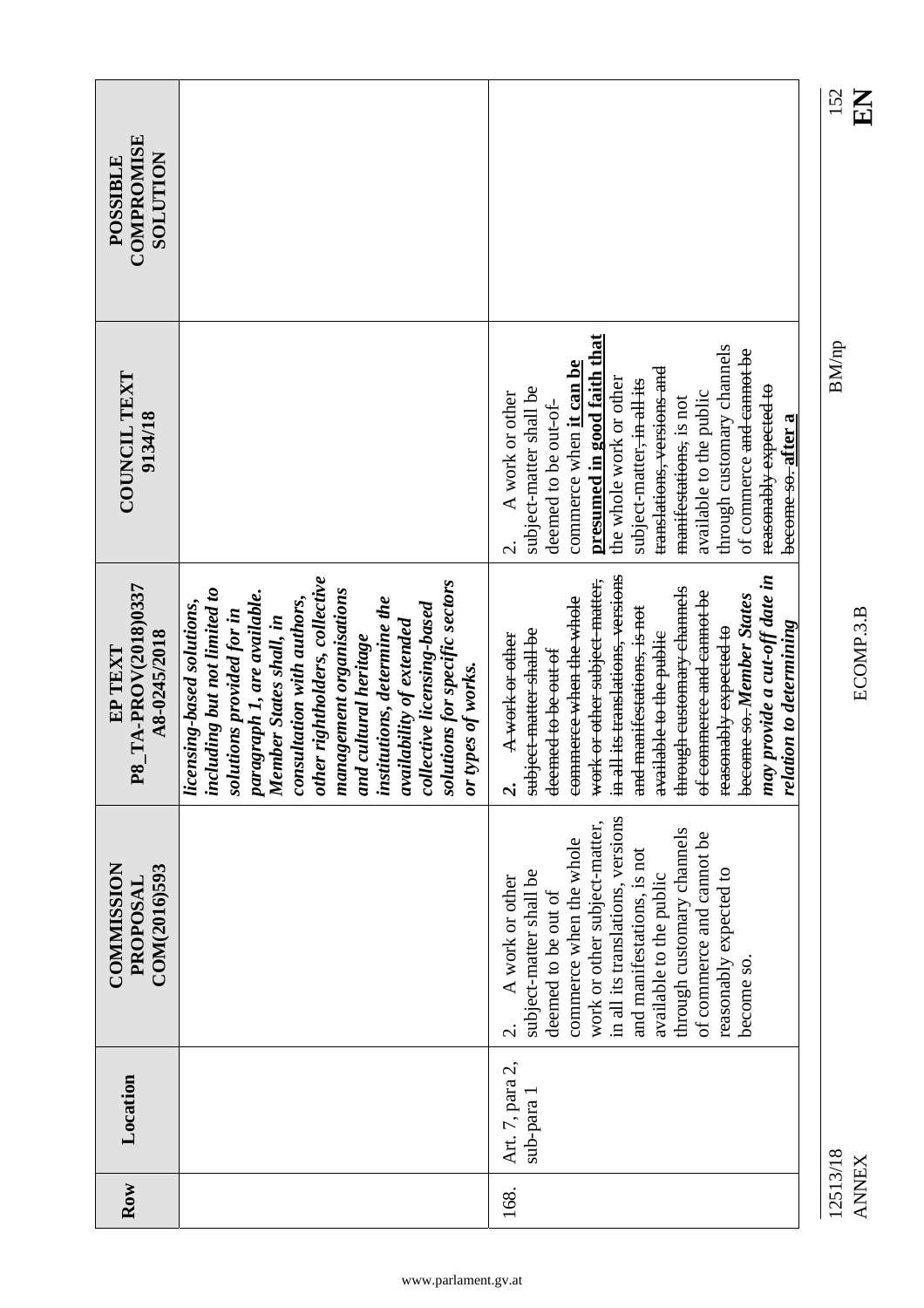| Row      | Location                      | <b>COMMISSION</b><br>COM(2016)593<br>PROPOSAL                                                                                                                                                                                                                                                                                                                                                                                                                                                                                                                                               | P8_TA-PROV(2018)0337<br>A8-0245/2018<br>EP TEXT                                                                                                                                                                                                                                                                                                                                                                                                                                                                                                                                | COUNCIL TEXT<br>9134/18                                                                                                                                                                                                                                                                                                                                                                                                                                                                                                                                                             | COMPROMISE<br><b>NOLLLIDTIOS</b><br>POSSIBLE |
|----------|-------------------------------|---------------------------------------------------------------------------------------------------------------------------------------------------------------------------------------------------------------------------------------------------------------------------------------------------------------------------------------------------------------------------------------------------------------------------------------------------------------------------------------------------------------------------------------------------------------------------------------------|--------------------------------------------------------------------------------------------------------------------------------------------------------------------------------------------------------------------------------------------------------------------------------------------------------------------------------------------------------------------------------------------------------------------------------------------------------------------------------------------------------------------------------------------------------------------------------|-------------------------------------------------------------------------------------------------------------------------------------------------------------------------------------------------------------------------------------------------------------------------------------------------------------------------------------------------------------------------------------------------------------------------------------------------------------------------------------------------------------------------------------------------------------------------------------|----------------------------------------------|
|          |                               |                                                                                                                                                                                                                                                                                                                                                                                                                                                                                                                                                                                             | commercialised is deemed to<br>whether a work previously<br>Parliament's Article 2(4a)<br>[See definition of out-of-<br>be out of commerce.<br>commerce work in<br>$(rows 122-126)$                                                                                                                                                                                                                                                                                                                                                                                            | reasonable effort is made to<br>determine such availability.                                                                                                                                                                                                                                                                                                                                                                                                                                                                                                                        |                                              |
| 169.     | Art. 7, para 2,<br>sub-para 2 | collection as a whole, when it<br>beyond what is necessary and<br>determine whether works and<br>is reasonable to presume that<br>licensed in accordance with<br>institutions, ensure that the<br>other subject-matter can be<br>management organisations<br>matter in the collection are<br>all works or other subject-<br>paragraph 1 do not extend<br>preclude the possibility to<br>Member States shall, in<br>rightholders, collective<br>reasonable and do not<br>commerce status of a<br>determine the out-of-<br>requirements used to<br>and cultural heritage<br>consultation with | collection as a whole, when it<br>determine whether works and<br>reasonable to presume that<br>accordance with paragraph<br>licensed in accordance with<br>other subject-matter can be<br>institutions, ensure that the<br>management organisations<br>preclude the possibility to<br>Ia do not extend beyond<br>Member States shall, in<br>rightholders, collective<br>paragraph 1 or used in<br>reasonable and do not<br>what is necessary and<br>determine the out-of-<br>commerce status of a<br>requirements used to<br>and cultural heritage<br>consultation with<br>isr | determine whether works and<br>collection as set of works or<br>and doshall not preclude the<br>out-of-commerce status of a<br>licensed in accordance with<br>possibility to determine the<br>other subject-matter can be<br>institutions, ensure that the<br>management organisations<br>other subject-matter as a<br>necessary and reasonable,<br>may provide for specific<br>requirements shall not<br>Member States shall, in<br>rightholders, collective<br>extend beyond what is<br>paragraph 1-de. Such<br>requirements used-to<br>and cultural heritage<br>ensultation with |                                              |
| 12513/18 |                               |                                                                                                                                                                                                                                                                                                                                                                                                                                                                                                                                                                                             |                                                                                                                                                                                                                                                                                                                                                                                                                                                                                                                                                                                | <b>BM/np</b>                                                                                                                                                                                                                                                                                                                                                                                                                                                                                                                                                                        | 153                                          |

12513/18 BM/np 12513/18<br>ANNEX

ANNEX ECOMP.3.B **EN** ECOMP.3.B

 $\frac{153}{E}$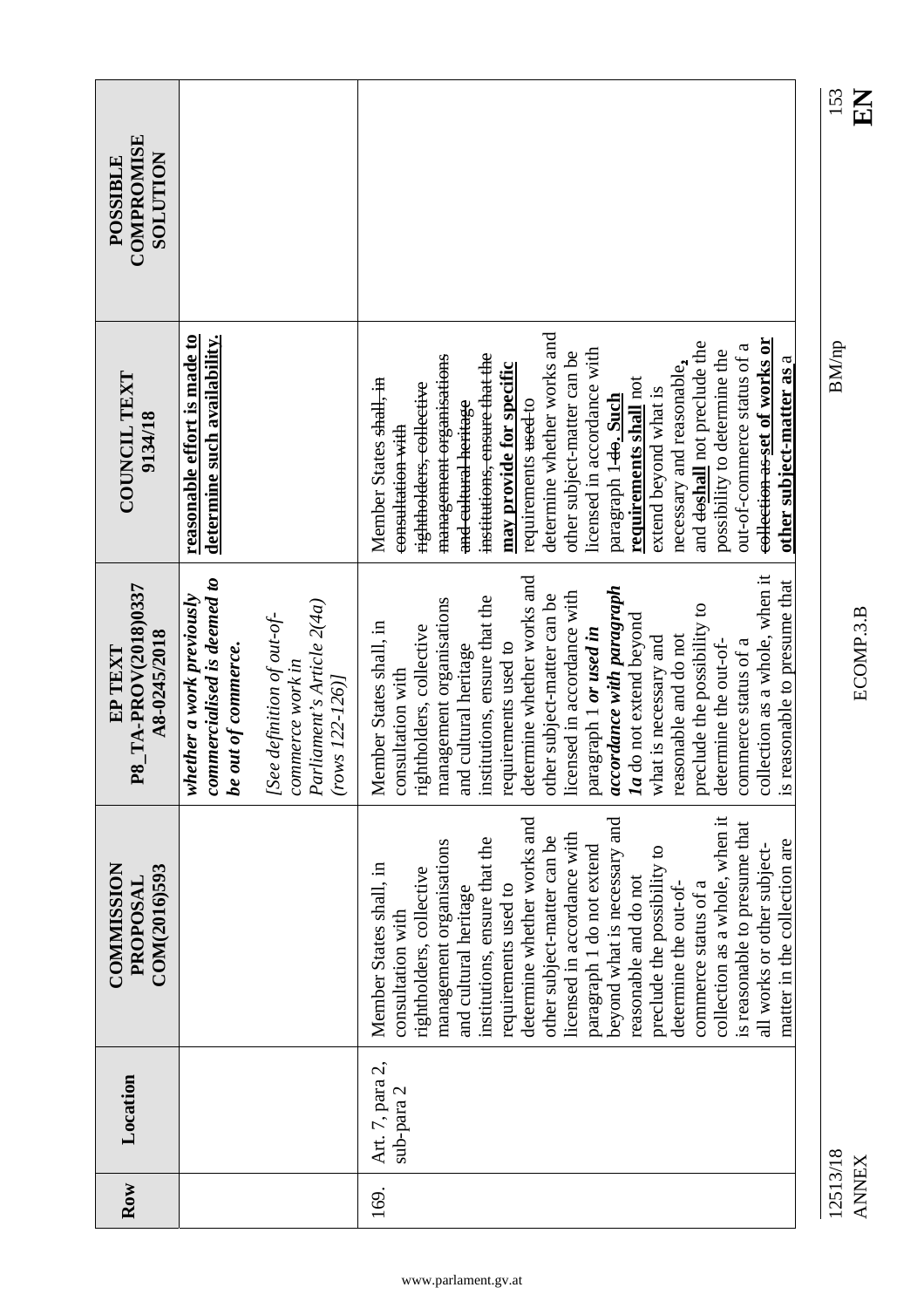| COMPROMISE<br><b>NOLLLIDTIOS</b><br>POSSIBLE    |                                                                                                                                    |                                                                                                                       |                                                                                         |                                                                                                                      |                                                                                                                                            |                                                                                                                            | 154<br>$\mathbf{K}$      |
|-------------------------------------------------|------------------------------------------------------------------------------------------------------------------------------------|-----------------------------------------------------------------------------------------------------------------------|-----------------------------------------------------------------------------------------|----------------------------------------------------------------------------------------------------------------------|--------------------------------------------------------------------------------------------------------------------------------------------|----------------------------------------------------------------------------------------------------------------------------|--------------------------|
| <b>COUNCIL TEXT</b><br>9134/18                  | whole, when it is reasonable<br>to presume that all works or<br>other subject-matter in the<br>eollection are out-of-<br>commerce. | 3. [Moved to new Article<br>8a(2)]                                                                                    |                                                                                         |                                                                                                                      |                                                                                                                                            |                                                                                                                            | <b>BM/np</b>             |
| P8_TA-PROV(2018)0337<br>A8-0245/2018<br>EP TEXT | matter in the collection are<br>works or other subject-<br>out of commerce.<br>$\overline{a}$                                      | publicity measures are taken<br>provide that appropriate<br>Member States shall<br>regarding:<br>$\dot{\mathfrak{c}}$ | other subject-matter as out of<br>the deeming of works or<br>commerce;<br>$\bigcirc$    | unrepresented rightholders;<br>particular its application to<br>the <i>any</i> licence, and in<br>$\widehat{\Theta}$ | paragraph 1 and point (b) of<br>referred to in point $(c)$ of<br>rightholders to object,<br>the possibility of<br>paragraph 1a;<br>$\odot$ | including during a reasonable<br>months before the works or<br>period of time at least six<br>other subject-matter are     | ECOMP.3.B                |
| <b>COMMISSION</b><br>COM(2016)593<br>PROPOSAL   | out of commerce.                                                                                                                   | publicity measures are taken<br>Member States shall<br>provide that appropriate<br>regarding:<br>$\dot{\mathfrak{c}}$ | or other subject-matter as out<br>the deeming of works<br>of commerce;<br>$\widehat{a}$ | unrepresented rightholders;<br>particular its application to<br>the licence, and in<br>$\Theta$                      | referred to in point (c) of<br>the possibility of<br>rightholders to object.<br>paragraph 1;<br>$\odot$                                    | including during a reasonable<br>works or other subject-matter<br>period of time before the<br>are digitised, distributed, |                          |
| Location                                        |                                                                                                                                    | Art. 7, para 3,<br>introductory<br>part                                                                               | Art. 7, para 3,<br>point (a)                                                            | Art. 7, para 3,<br>point (b)                                                                                         | Art. 7, para 3,<br>point (c)                                                                                                               | closing phrase<br>Art. 7, para 3,                                                                                          |                          |
| Row                                             |                                                                                                                                    | 170.                                                                                                                  | 171.                                                                                    | 172.                                                                                                                 | 173.                                                                                                                                       | 174.                                                                                                                       | 12513/18<br><b>ANNEX</b> |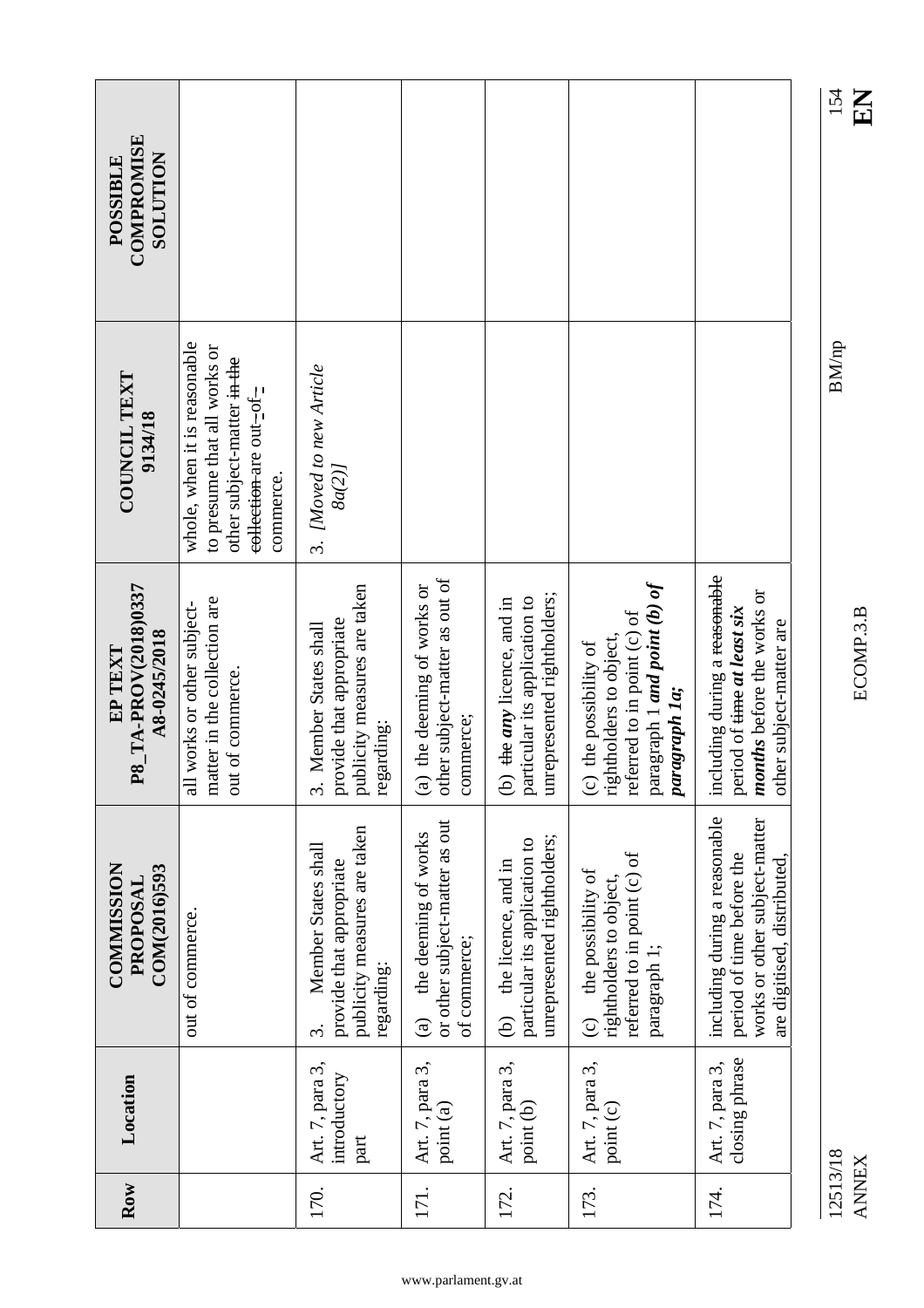|                                                 |                                                                             |                                                                                                                                                                                                                                                                        |                                                                                                                                                                                                                          |                                                                                                                                                                                                     | 155<br>EN                |
|-------------------------------------------------|-----------------------------------------------------------------------------|------------------------------------------------------------------------------------------------------------------------------------------------------------------------------------------------------------------------------------------------------------------------|--------------------------------------------------------------------------------------------------------------------------------------------------------------------------------------------------------------------------|-----------------------------------------------------------------------------------------------------------------------------------------------------------------------------------------------------|--------------------------|
| COMPROMISE<br><b>NOLLLIDTIOS</b><br>POSSIBLE    |                                                                             |                                                                                                                                                                                                                                                                        |                                                                                                                                                                                                                          |                                                                                                                                                                                                     |                          |
| <b>COUNCIL TEXT</b><br>9134/18                  |                                                                             | referred to in paragraph 1 are<br>cultural heritage institution<br>that is representative for the<br>Member States shall<br>management organisation<br>Member State where: the<br>sought from a collective<br>ensure that the licences<br>is established.<br>$\vec{r}$ | commerce if, following the<br>This Article shall not<br>predominantly consist of:<br>evidence that such sets<br>determine commercial<br>apply to sets of out-of-<br>availability, there is<br>reasonable effort to<br>ທ່ | absence of publication, where<br>were-first published or, in the<br>they were first broadcast in a<br>subject-matter phonograms<br>third country, except for<br>the-works or other<br>$\widehat{a}$ | <b>BM/np</b>             |
| P8_TA-PROV(2018)0337<br>A8-0245/2018<br>EP TEXT | communicated to the public<br>digitised, distributed,<br>or made available. | management organisation that<br>referred to in paragraph 1 are<br>Member States shall<br>sought from a collective<br>representative for the<br>ensure that the licences<br>Member State where:<br>i si<br>4.                                                           |                                                                                                                                                                                                                          | published or, in the absence<br>were first broadcast, except<br>of publication, where they<br>for cinematographic and<br>phonograms were first<br>the works or<br>$\mathbf{a}$                      | ECOMP.3.B                |
| <b>COMMISSION</b><br>COM(2016)593<br>PROPOSAL   | communicated to the public<br>or made available.                            | management organisation that<br>referred to in paragraph 1 are<br>Member States shall<br>sought from a collective<br>is representative for the<br>ensure that the licences<br>Member State where:<br>4.                                                                |                                                                                                                                                                                                                          | published or, in the absence<br>were first broadcast, except<br>of publication, where they<br>for cinematographic and<br>phonograms were first<br>the works or<br>$\widehat{a}$                     |                          |
| Location                                        |                                                                             | Art. 7, para 4,<br>introductory<br>part / Art. 7,<br>(Council)<br>para 4                                                                                                                                                                                               | part (Council)<br>Art. 7, para 5,<br>introductory                                                                                                                                                                        | Art. 7, para 4,<br>point (a) (EP)/<br>Art. 7, para 5,<br>(Council)<br>point (a)                                                                                                                     |                          |
| Row                                             |                                                                             | 175.                                                                                                                                                                                                                                                                   | 176.                                                                                                                                                                                                                     | 177.                                                                                                                                                                                                | 12513/18<br><b>ANNEX</b> |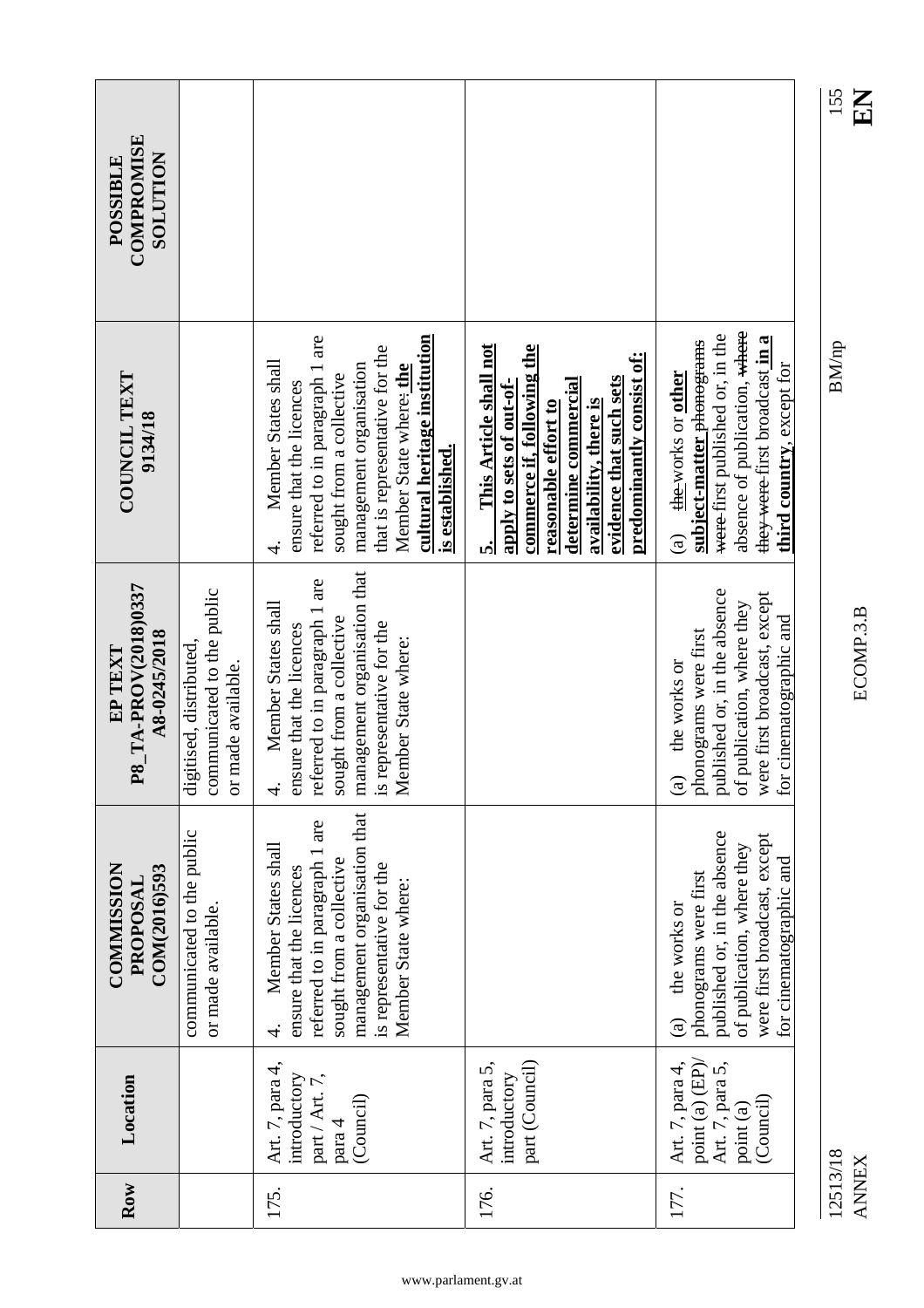| <b>COMPROMISE</b><br><b>NOLLTION</b><br>POSSIBLE              |                                             |                                                                                                                                                                                                                                               |                                                                                                                                                                                                                                                                                                                 |                                                                                                                                                                            |
|---------------------------------------------------------------|---------------------------------------------|-----------------------------------------------------------------------------------------------------------------------------------------------------------------------------------------------------------------------------------------------|-----------------------------------------------------------------------------------------------------------------------------------------------------------------------------------------------------------------------------------------------------------------------------------------------------------------|----------------------------------------------------------------------------------------------------------------------------------------------------------------------------|
| COUNCIL TEXT<br>9134/18                                       | cinematographic andor<br>audiovisual works; | producers of the werks which<br>audiovisual works in a third<br>cinematographic or<br>have their headquarters or<br>audiovisual works, the<br>habitual residence <del>, for</del><br>einematographic and<br>country; or<br>$\widehat{\Theta}$ | State or a third country could<br>according to points (a) and<br>nationals when a Member<br>the cultural heritage<br>not be determined, after a<br>institution is established,<br>matter of third country<br>works or other subject-<br>reasonable effertseffort,<br>$(b)$ : $\frac{1}{2}$<br>$\widehat{\circ}$ | <u>management organisation is</u><br>sufficiently representative<br>shall not apply tounless the<br>5. Paragraphs 1, 2 and 3<br>works or other subject<br>mattercollective |
| P8_TA-PROV(2018)0337<br>A8-0245/2018<br>${\rm EP}~{\rm TEXT}$ | audiovisual works;                          | works have their headquarters<br>the producers of the<br>or habitual residence, for<br>audiovisual works; or<br>cinematographic and<br>ê                                                                                                      | determined, after reasonable<br>efforts, according to points<br>when a Member State or a<br>third country could not be<br>the cultural heritage<br>institution is established,<br>and $(b)$ .<br>$\odot$<br>$\circledcirc$                                                                                      | third country nationals except<br>shall not apply to the works<br>Paragraphs 1, 2 and 3<br>where points $(a)$ and $(b)$ of<br>or other subject-matter of<br>s.             |
| <b>COMMISSION</b><br>COM(2016)593<br>PROPOSAL                 | audiovisual works;                          | works have their headquarters<br>the producers of the<br>or habitual residence, for<br>audiovisual works; or<br>cinematographic and<br>ව                                                                                                      | determined, after reasonable<br>efforts, according to points<br>when a Member State or a<br>third country could not be<br>the cultural heritage<br>institution is established,<br>$(a)$ and $(b)$ .<br>$\odot$                                                                                                  | third country nationals except<br>shall not apply to the works<br>Paragraphs 1, 2 and 3<br>where points $(a)$ and $(b)$ of<br>or other subject-matter of<br>s.             |
| Location                                                      |                                             | point (b) (EP)/<br>Art. 7, para 4,<br>Art. 7, para 5,<br>(Council)<br>point (b)                                                                                                                                                               | $\overline{/}$ Art. 7, para 5, point (c)<br>Art. 7, para 4,<br>point (c) (EP)<br>(Council)                                                                                                                                                                                                                      | para 5, closing<br>Art. 7, para 5<br>(EP)/ Art. 7,<br>(Council)<br>phrase                                                                                                  |
| Row                                                           |                                             | 178.                                                                                                                                                                                                                                          | 179.                                                                                                                                                                                                                                                                                                            | 180.                                                                                                                                                                       |

ANNEX ECOMP.3.B **EN**

ECOMP.3.B

12513/18 BM/np 156 12513/18<br>ANNEX

### 156<br>**HN**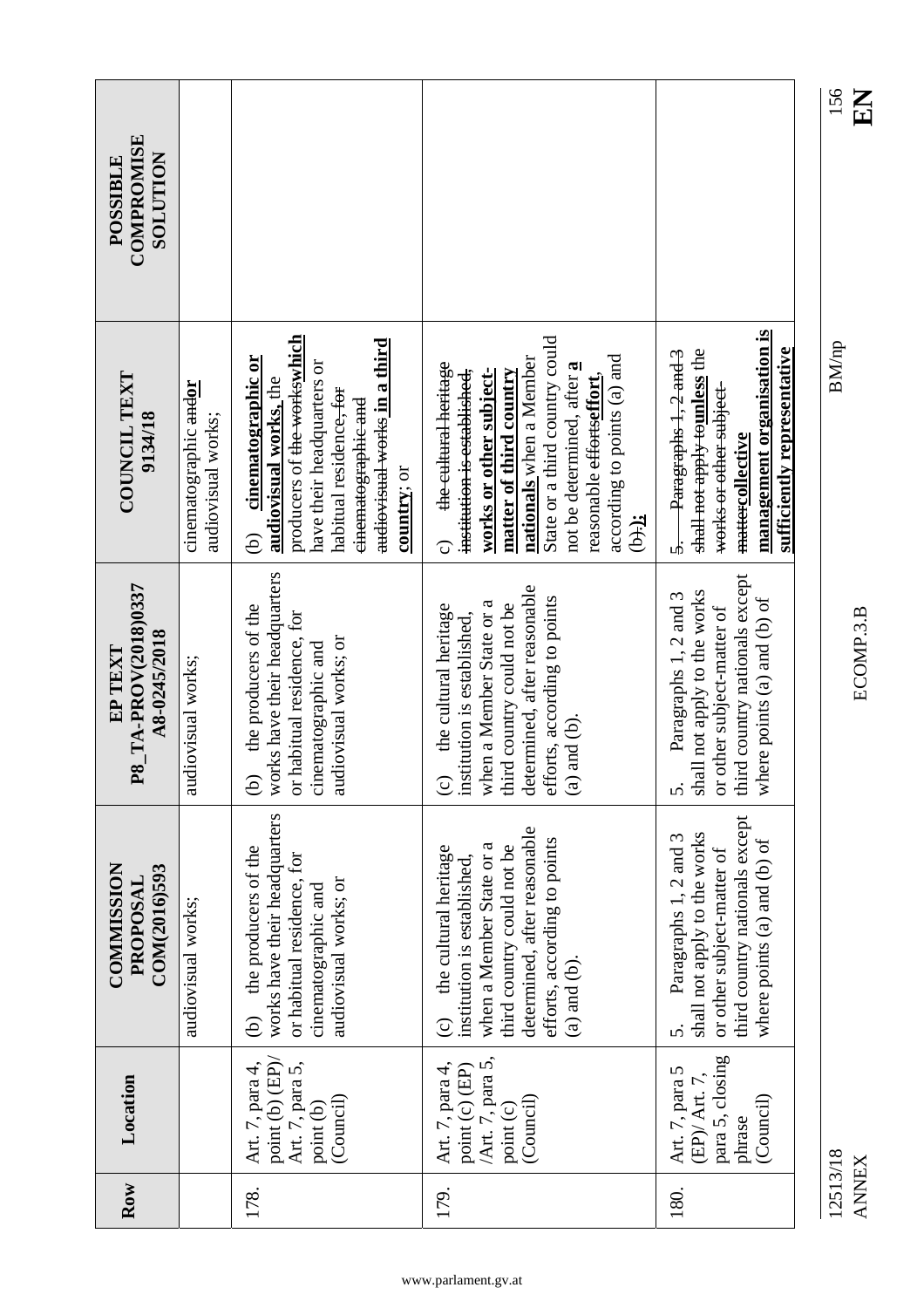| COMPROMISE<br><b>NOLUTION</b><br>POSSIBLE       |                                                                                                                                                                      |                                |                                                                                                                                                                                                                                                                                                                          |                                                                                                                                                                                                                                                                      |
|-------------------------------------------------|----------------------------------------------------------------------------------------------------------------------------------------------------------------------|--------------------------------|--------------------------------------------------------------------------------------------------------------------------------------------------------------------------------------------------------------------------------------------------------------------------------------------------------------------------|----------------------------------------------------------------------------------------------------------------------------------------------------------------------------------------------------------------------------------------------------------------------|
| COUNCIL TEXT<br>9134/18                         | of rightholders of that third<br>where pointsin the meaning<br>country <del>nationals except</del><br>of point $(a)$ and $(b)$ of<br>paragraph <del>4 apply</del> 1. | Cross-border uses<br>Article 8 | the licence in allany Member<br>Works or other subject<br>matter covered by aA licence<br>accordance with the terms of<br>the use of out-of-commerce<br>Article 7 may be used allow<br>granted in accordance with<br>works or other subject-<br><b>matter</b> by the cultural<br>heritage institution in<br>StatesState. | 2. [Moved to new Article<br>8a(1)                                                                                                                                                                                                                                    |
| P8_TA-PROV(2018)0337<br>A8-0245/2018<br>EP TEXT | paragraph 4 apply.                                                                                                                                                   | Cross-border uses<br>Article 8 | with Article 7 may be used by<br>licence granted in accordance<br>institution in accordance with<br><b>Article</b> in all Member States.<br>the terms of the licence that<br>subject-matter covered by a<br>commerce works or other<br>Works Out-of-<br>the cultural heritage                                            | ensure that information that<br>matter covered by a licence<br>allows the identification of<br>granted in accordance with<br>the works or other subject-<br>Member States shall<br>Article 7 and information<br>about the possibility of<br>$\dot{\nu}$              |
| <b>COMMISSION</b><br>COM(2016)593<br>PROPOSAL   | paragraph 4 apply.                                                                                                                                                   | Cross-border uses<br>Article 8 | Works or other subject-<br>cultural heritage institution in<br>Article 7 may be used by the<br>accordance with the terms of<br>matter covered by a licence<br>granted in accordance with<br>the licence in all Member<br>States.                                                                                         | ensure that information that<br>matter covered by a licence<br>allows the identification of<br>granted in accordance with<br>the works or other subject-<br>Member States shall<br>Article 7 and information<br>about the possibility of<br>$\overline{\mathcal{C}}$ |
| Location                                        |                                                                                                                                                                      | Art. 8, title                  | Art. 8, para 1                                                                                                                                                                                                                                                                                                           | Art. 8, para 2                                                                                                                                                                                                                                                       |
| Row                                             |                                                                                                                                                                      | 181.                           | 182.                                                                                                                                                                                                                                                                                                                     | 183.                                                                                                                                                                                                                                                                 |

ECOMP.3.B

ANNEX ECOMP.3.B **EN**

12513/18<br>ANNEX

 $\frac{157}{\textbf{H}}$ 12513/18 BM/np 157

 $\rm BM/np$ 

www.parlament.gv.at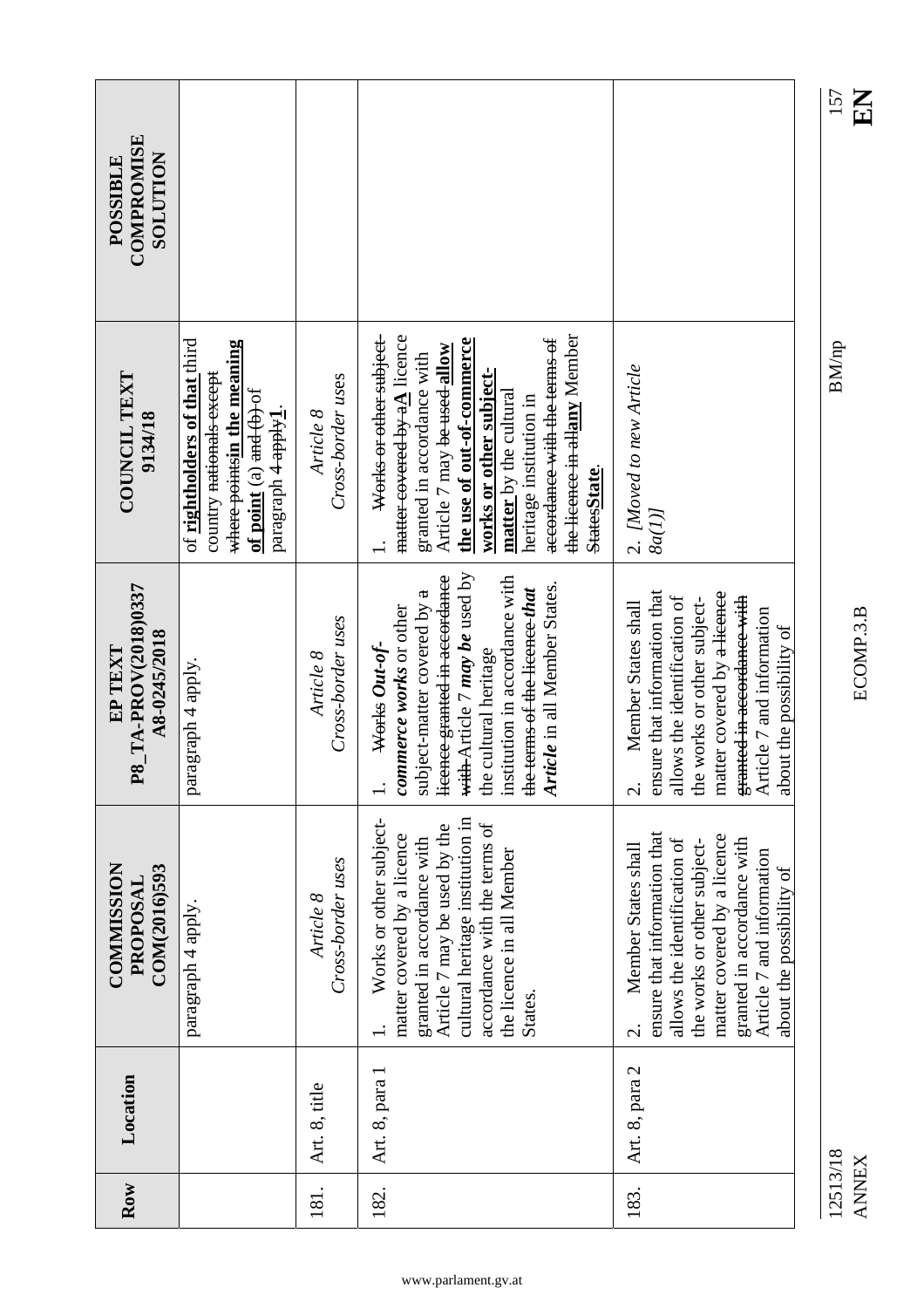| Row  | Location       | <b>COMMISSION</b><br>COM(2016)593<br>PROPOSAL                                                                                                                                                                                                                                                                                                                                                             | P8_TA-PROV(2018)0337<br>A8-0245/2018<br>EP TEXT                                                                                                                                                                                                                                                                                                                                                                                                                                                                                                                                                                                          | <b>COUNCIL TEXT</b><br>9134/18                         | COMPROMISE<br><b>NOILLIDTOS</b><br>POSSIBLE |
|------|----------------|-----------------------------------------------------------------------------------------------------------------------------------------------------------------------------------------------------------------------------------------------------------------------------------------------------------------------------------------------------------------------------------------------------------|------------------------------------------------------------------------------------------------------------------------------------------------------------------------------------------------------------------------------------------------------------------------------------------------------------------------------------------------------------------------------------------------------------------------------------------------------------------------------------------------------------------------------------------------------------------------------------------------------------------------------------------|--------------------------------------------------------|---------------------------------------------|
|      |                | publicly accessible in a single<br>rightholders to object referred<br>to in Article $7(1)(c)$ are made<br>or made available in Member<br>and for the whole duration of<br>where the licence is granted,<br>communicated to the public<br>months before the works or<br>online portal for at least six<br>States other than the one<br>other subject-matter are<br>digitised, distributed,<br>the licence. | <i>public</i> single online portal for<br>rightholders to object referred<br>whole duration of the licence.<br>and point (b) of Article 7(1a)<br>works or other subject-matter<br>at least six months before the<br>or made available in Member<br>to in <i>point</i> $(c)$ <i>of</i> Article 7(1)<br>where the licence is granted,<br>cultural heritage institution<br>communicated to the public<br>or in the cases covered by<br>effectively accessible in a<br>is established and for the<br>permanently, easily and<br>are digitised, distributed,<br>States other than the one<br>Article $7(1a)$ , where the<br>are made publicly |                                                        |                                             |
| 184. | Art. 8, para 3 | The portal referred to in<br>Intellectual Property Office in<br>established and managed by<br>accordance with Regulation<br>paragraph 2 shall be<br>the European Union<br>(EU) No 386/2012.<br>$\dot{\phantom{1}}$                                                                                                                                                                                        | The portal referred to in<br>ellectual Property Office in<br>established and managed by<br>accordance with Regulation<br>paragraph 2 shall be<br>the European Union<br>(EU) No 386/2012.<br>$\overline{\mathbf{H}}$<br>$\tilde{\mathfrak{c}}$                                                                                                                                                                                                                                                                                                                                                                                            | 8a(1) second subparagraph]<br>3. [Moved to new Article |                                             |

ANNEX ECOMP.3.B **EN**

12513/18 BM/np 158

ECOMP.3.B

 $\rm BM/np$ 

12513/18<br>ANNEX

### $\frac{158}{E1}$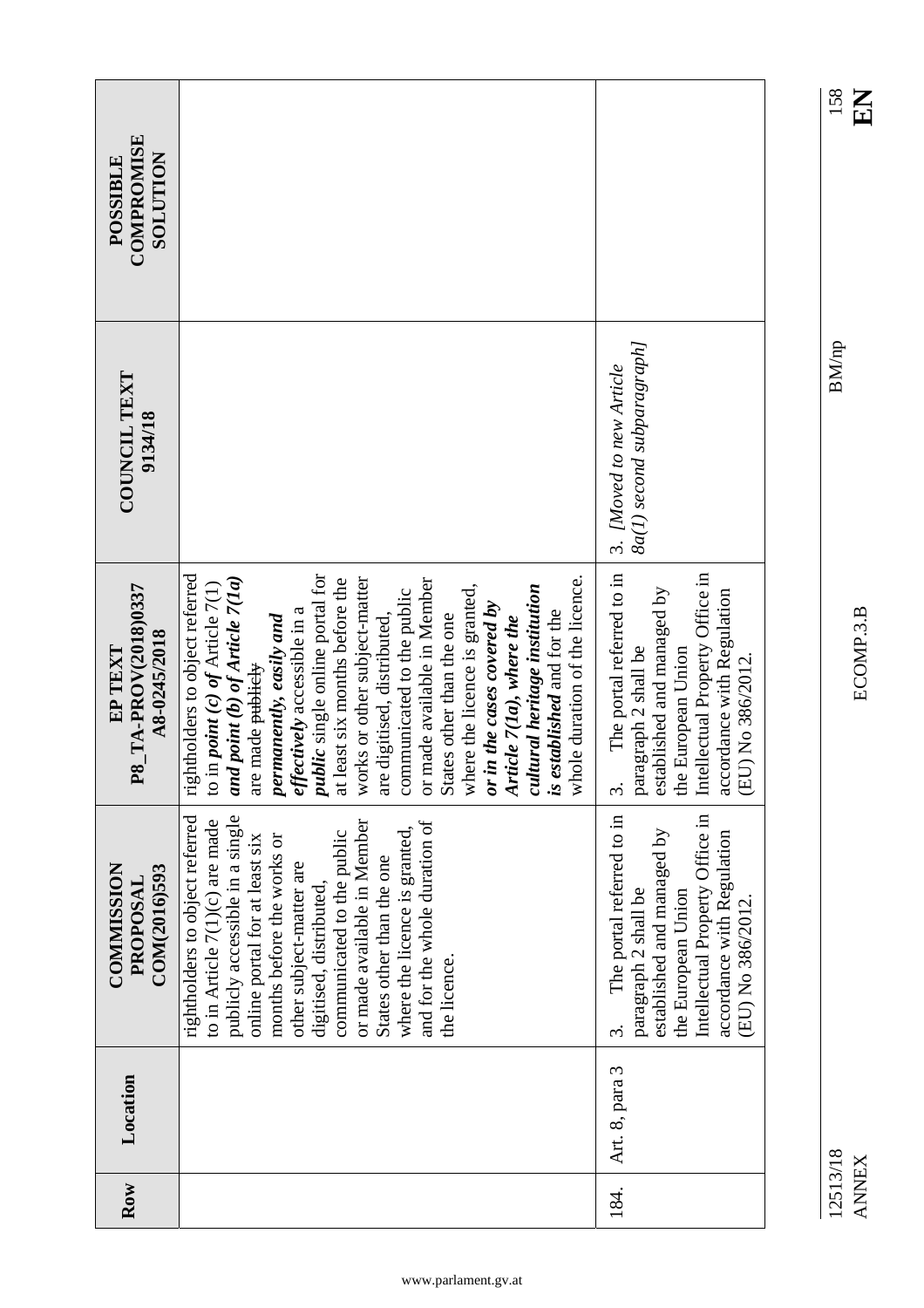| <b>COMPROMISE</b><br><b>NOLLLIDTIOS</b><br>POSSIBLE |                |                           |                                                                                                                                                                                                                                                                                                                                                                                                                                                                                                                                                                                                                                                                                                                                |
|-----------------------------------------------------|----------------|---------------------------|--------------------------------------------------------------------------------------------------------------------------------------------------------------------------------------------------------------------------------------------------------------------------------------------------------------------------------------------------------------------------------------------------------------------------------------------------------------------------------------------------------------------------------------------------------------------------------------------------------------------------------------------------------------------------------------------------------------------------------|
| COUNCIL TEXT<br>9134/18                             | Article 8a     | <b>Publicity measures</b> | rightholders-to-object referred<br>publicly accessible in a single<br>Heence granted in accordance<br>online portal <del>for</del> from at least<br>of-commerce works or other<br>six months before the works<br>the covered territories and<br>the identification of the out-<br>with Article 7 and as well as<br>subject-matter eevered by a<br>ensure that information that<br><del>allows</del> for the purposes of<br>available, information on<br>or other subject-matter are<br>the parties to the licence,<br>Member States shall<br>the allowed uses is made<br>possibility possibilities of<br>to in Article $7(1)(c)$ -are)<br>information about the<br><del>digitised,</del> distributed,<br>and, as soon as it is |
| P8_TA-PROV(2018)0337<br>A8-0245/2018<br>EP TEXT     |                |                           |                                                                                                                                                                                                                                                                                                                                                                                                                                                                                                                                                                                                                                                                                                                                |
| <b>COMMISSION</b><br>COM(2016)593<br>PROPOSAL       |                |                           |                                                                                                                                                                                                                                                                                                                                                                                                                                                                                                                                                                                                                                                                                                                                |
| Location                                            | Art. 8a, title |                           | Art. 8a, para<br>1, sub-para 1                                                                                                                                                                                                                                                                                                                                                                                                                                                                                                                                                                                                                                                                                                 |
| Row                                                 | 185.           |                           | 186.                                                                                                                                                                                                                                                                                                                                                                                                                                                                                                                                                                                                                                                                                                                           |

 $\frac{159}{E}$ 

 $\rm BM/np$ 

12513/18 BM/np 159 12513/18<br>ANNEX

www.parlament.gv.at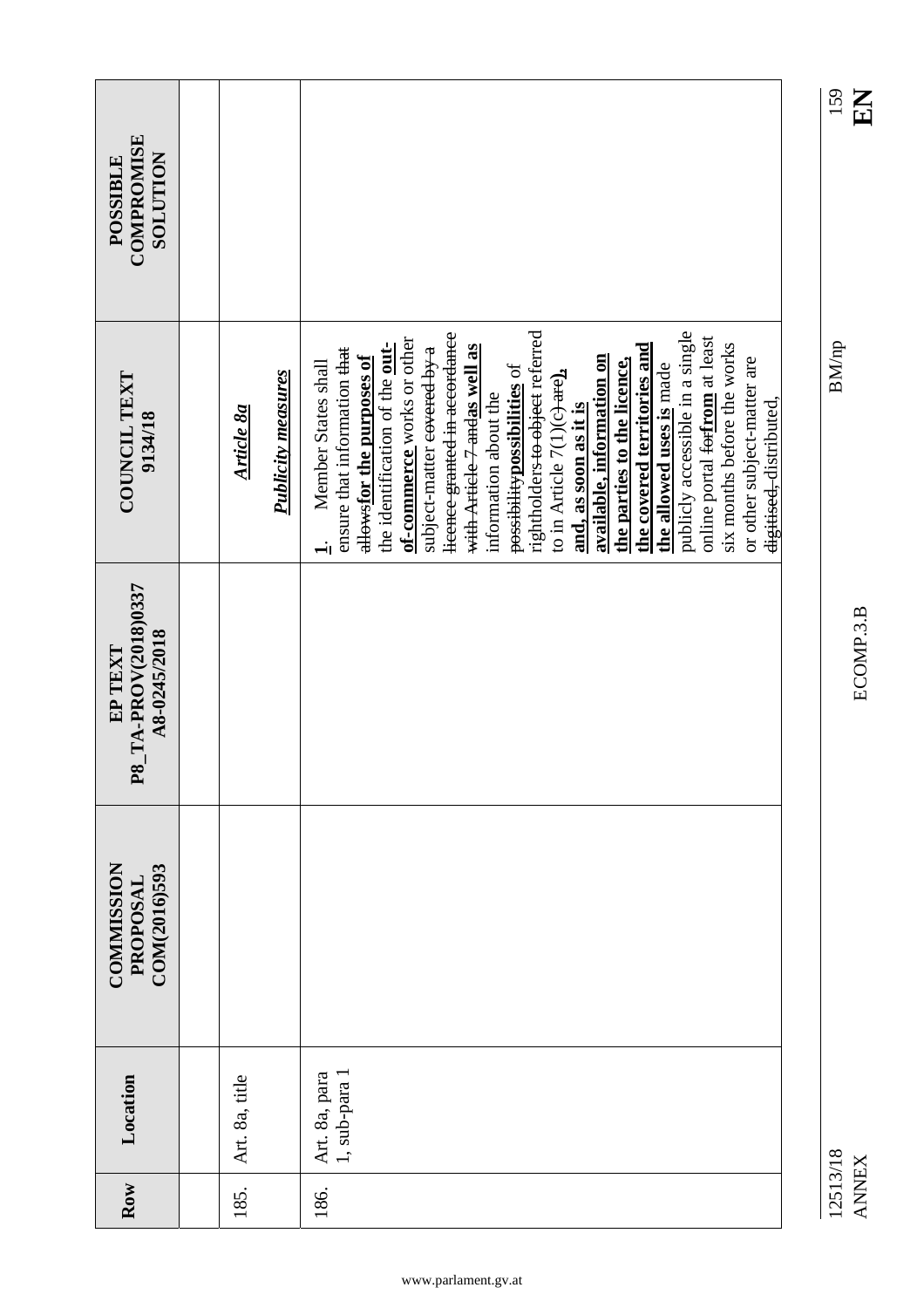| COMPROMISE<br><b>SOLUTION</b><br><b>POSSIBLE</b> |                                                                                                                                                                                                             |                                                |                                                                                                                                                                                                   |                                                |                                                                                                                                                                                             |
|--------------------------------------------------|-------------------------------------------------------------------------------------------------------------------------------------------------------------------------------------------------------------|------------------------------------------------|---------------------------------------------------------------------------------------------------------------------------------------------------------------------------------------------------|------------------------------------------------|---------------------------------------------------------------------------------------------------------------------------------------------------------------------------------------------|
| COUNCIL TEXT<br>9134/18                          | or made available in Member<br>accordance with the licence.<br>where the licence is granted,<br>communicated to the public<br>and for the whole duration<br>States other than the one<br>efto the public in | [Article 8(2) of the COM<br>proposal, amended] | 3. The portal-referred to in<br>established and managed by<br>Intellectual Property Office<br>paragraph-2 shall be<br>Regulation (EU) No<br>the European Union<br>in accordance with<br>386/2012. | [Article 8(3) of the COM<br>proposal, amended] | measures are taken regarding:<br>provide that, if necessary for<br>the general awareness of<br>Member States shall<br>rightholders, further<br>appropriate publicity<br>$\dot{\mathcal{C}}$ |
| P8_TA-PROV(2018)0337<br>A8-0245/2018<br>EP TEXT  |                                                                                                                                                                                                             |                                                |                                                                                                                                                                                                   |                                                |                                                                                                                                                                                             |
| COMMISSION<br>COM(2016)593<br>PROPOSAL           |                                                                                                                                                                                                             |                                                |                                                                                                                                                                                                   |                                                |                                                                                                                                                                                             |
| Location                                         |                                                                                                                                                                                                             |                                                | 1, sub-para 2<br>Art. 8a, para                                                                                                                                                                    |                                                | Art. 8a, para 2                                                                                                                                                                             |
| Row                                              |                                                                                                                                                                                                             |                                                | 187.                                                                                                                                                                                              |                                                | 188.                                                                                                                                                                                        |

12513/18<br>ANNEX

 $\frac{160}{\text{E}}$ 12513/18 BM/np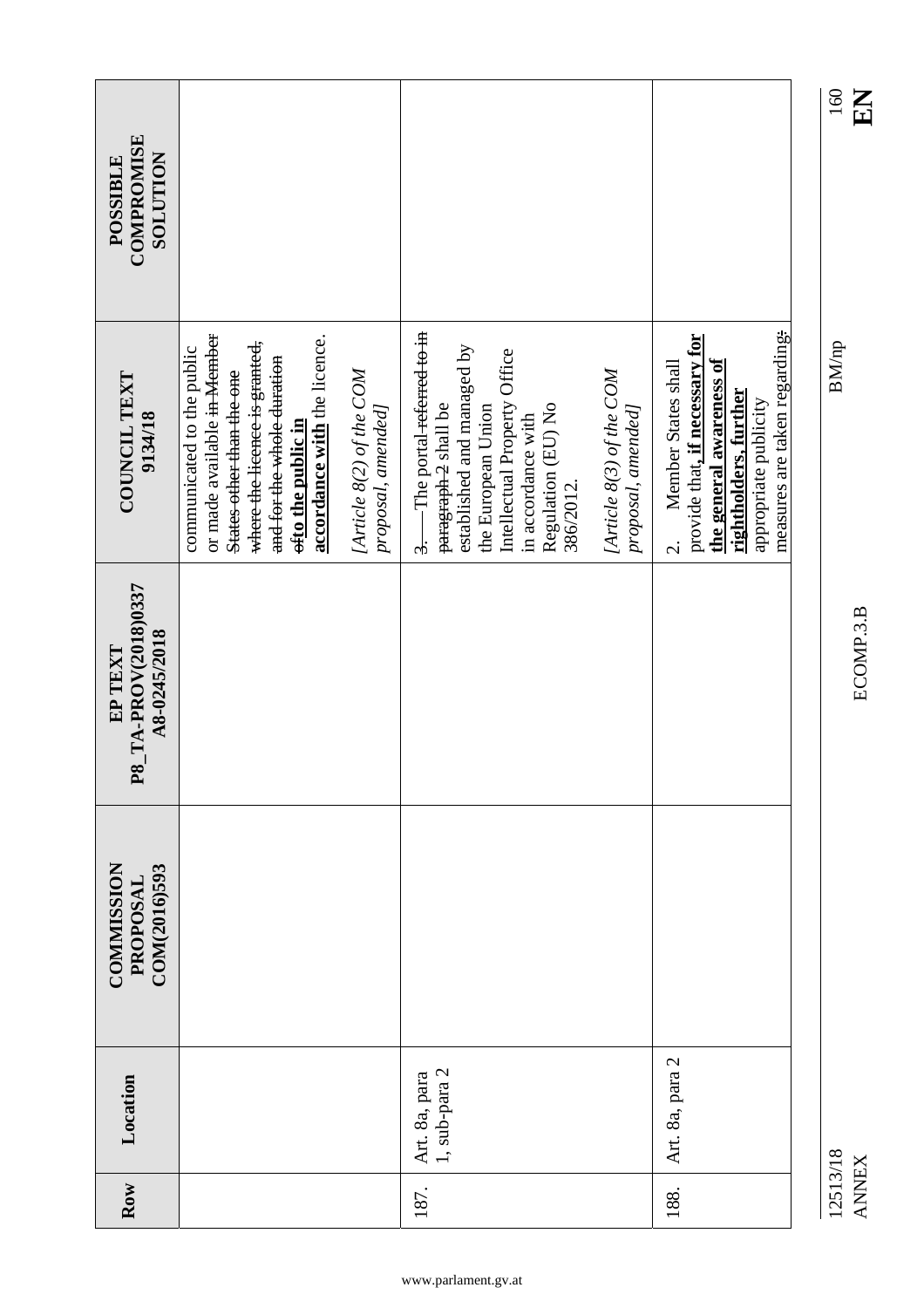| COMPROMISE<br><b>NOILUTION</b><br><b>POSSIBLE</b> |                                                                                                                                                                                                                                                                                                                                                                                                                                                                                                                                                                                                                                                                                                                                                                                                                                         | EN<br>161    |
|---------------------------------------------------|-----------------------------------------------------------------------------------------------------------------------------------------------------------------------------------------------------------------------------------------------------------------------------------------------------------------------------------------------------------------------------------------------------------------------------------------------------------------------------------------------------------------------------------------------------------------------------------------------------------------------------------------------------------------------------------------------------------------------------------------------------------------------------------------------------------------------------------------|--------------|
| <b>COUNCIL TEXT</b><br>9134/18                    | Including during a reasonable<br>other subject matter as out of<br>works or other subject matter<br>The additional appropriate<br>where the licence is sought.<br>If there is evidence, such as<br>publicity measures shall be<br>application to unrepresented<br>taken in the Member State<br>for collective management<br>rightholders; the possibility<br>(a) the deeming of works or<br>matter in accordance with<br>communicated to the public<br>commerce; (b) the licence,<br>rightholders referred to in<br>works or other subject-<br>organisations to license<br>period of time before the<br>are digitised, distributed,<br>possibilities to object of<br>point (c) of paragraph 1<br><b>Article 7, the licences</b><br>granted and $\leftrightarrow$ the<br>and in particular its<br>or made available.<br>Article 7(1)(c); | <b>BM/np</b> |
| P8 TA-PROV(2018)0337<br>A8-0245/2018<br>EP TEXT   |                                                                                                                                                                                                                                                                                                                                                                                                                                                                                                                                                                                                                                                                                                                                                                                                                                         | ECOMP.3.B    |
| <b>COMMISSION</b><br>COM(2016)593<br>PROPOSAL     |                                                                                                                                                                                                                                                                                                                                                                                                                                                                                                                                                                                                                                                                                                                                                                                                                                         |              |
| Location                                          |                                                                                                                                                                                                                                                                                                                                                                                                                                                                                                                                                                                                                                                                                                                                                                                                                                         | 12513/18     |
| Row                                               |                                                                                                                                                                                                                                                                                                                                                                                                                                                                                                                                                                                                                                                                                                                                                                                                                                         | <b>ANNEX</b> |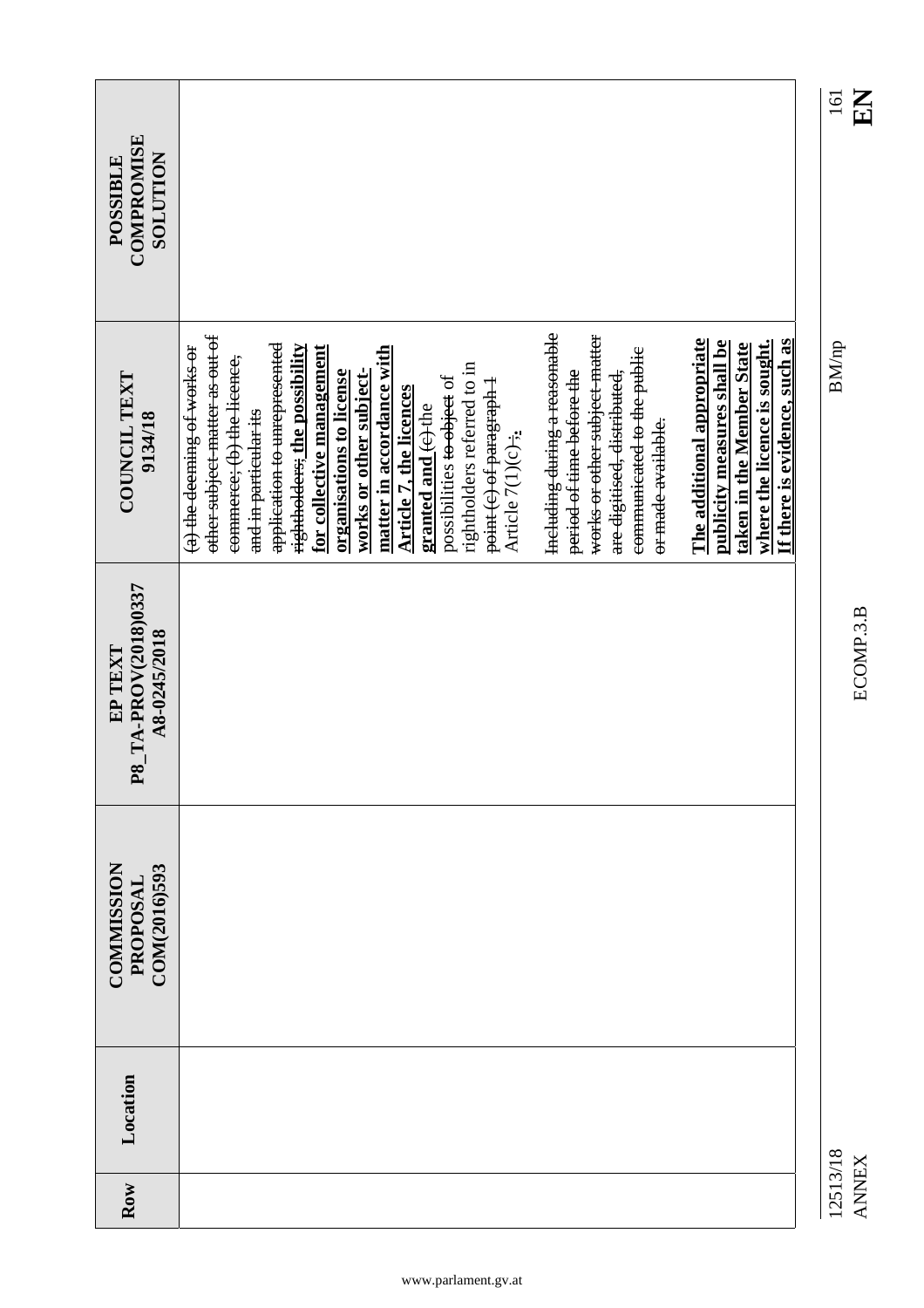|                                                         |                                                                                                                                                                                                                                                                                                                                                   |                                   |                                                                                                                                                                                                                                                                                                                                                             | 162<br>EN                |
|---------------------------------------------------------|---------------------------------------------------------------------------------------------------------------------------------------------------------------------------------------------------------------------------------------------------------------------------------------------------------------------------------------------------|-----------------------------------|-------------------------------------------------------------------------------------------------------------------------------------------------------------------------------------------------------------------------------------------------------------------------------------------------------------------------------------------------------------|--------------------------|
| <b>COMPROMISE</b><br><b>NOILUIOS</b><br><b>POSSIBLE</b> |                                                                                                                                                                                                                                                                                                                                                   |                                   |                                                                                                                                                                                                                                                                                                                                                             |                          |
| COUNCIL TEXT<br>9134/18                                 | suggest that the awareness<br>States and third countries.<br>the origin of the works or<br>more efficiently raised in<br>also cover those Member<br>of rightholders could be<br>other subject-matter, to<br>other Member States or<br>publicity measures shall<br>[Article 7(3) of the COM<br>thi <u>rd</u> countries, such<br>proposal, amended] | Stakeholder dialogue<br>Article 9 | heritage institutions in each<br>organisations and cultural<br>Member States shall ensure<br>sector before establishing<br>rightholders' organisations,<br>pursuant to Article $7(2)$ ,<br>and encourage a regular<br>representative users' and<br>collective management<br>specific requirements<br>consult rightholders,<br>dialogue between              | <b>BM/np</b>             |
| P8_TA-PROV(2018)0337<br>A8-0245/2018<br>EP TEXT         |                                                                                                                                                                                                                                                                                                                                                   | Stakeholder dialogue<br>Article 9 | Member States shall ensure a<br>stakeholder organisations, to,<br>rightholders' organisations,<br>mechanisms referred to in<br>on a sector-specific basis,<br>regular dialogue between<br>usability of the licensing<br>representative users' and<br>exception referred to in<br>foster the relevance and<br>and any other relevant<br>Article 7(1) and the | ECOMP.3.B                |
| <b>COMMISSION</b><br>COM(2016)593<br>PROPOSAL           |                                                                                                                                                                                                                                                                                                                                                   | Stakeholder dialogue<br>Article 9 | stakeholder organisations, to,<br>Member States shall ensure a<br>rightholders' organisations,<br>mechanisms referred to in<br>on a sector-specific basis,<br>regular dialogue between<br>usability of the licensing<br>representative users' and<br>foster the relevance and<br>Article 7(1), ensure the<br>and any other relevant<br>effectiveness of the |                          |
| Location                                                |                                                                                                                                                                                                                                                                                                                                                   | Art. 9, title                     | Art 9                                                                                                                                                                                                                                                                                                                                                       |                          |
| Row                                                     |                                                                                                                                                                                                                                                                                                                                                   | 189.                              | 190.                                                                                                                                                                                                                                                                                                                                                        | 12513/18<br><b>ANNEX</b> |

 $\frac{162}{E}$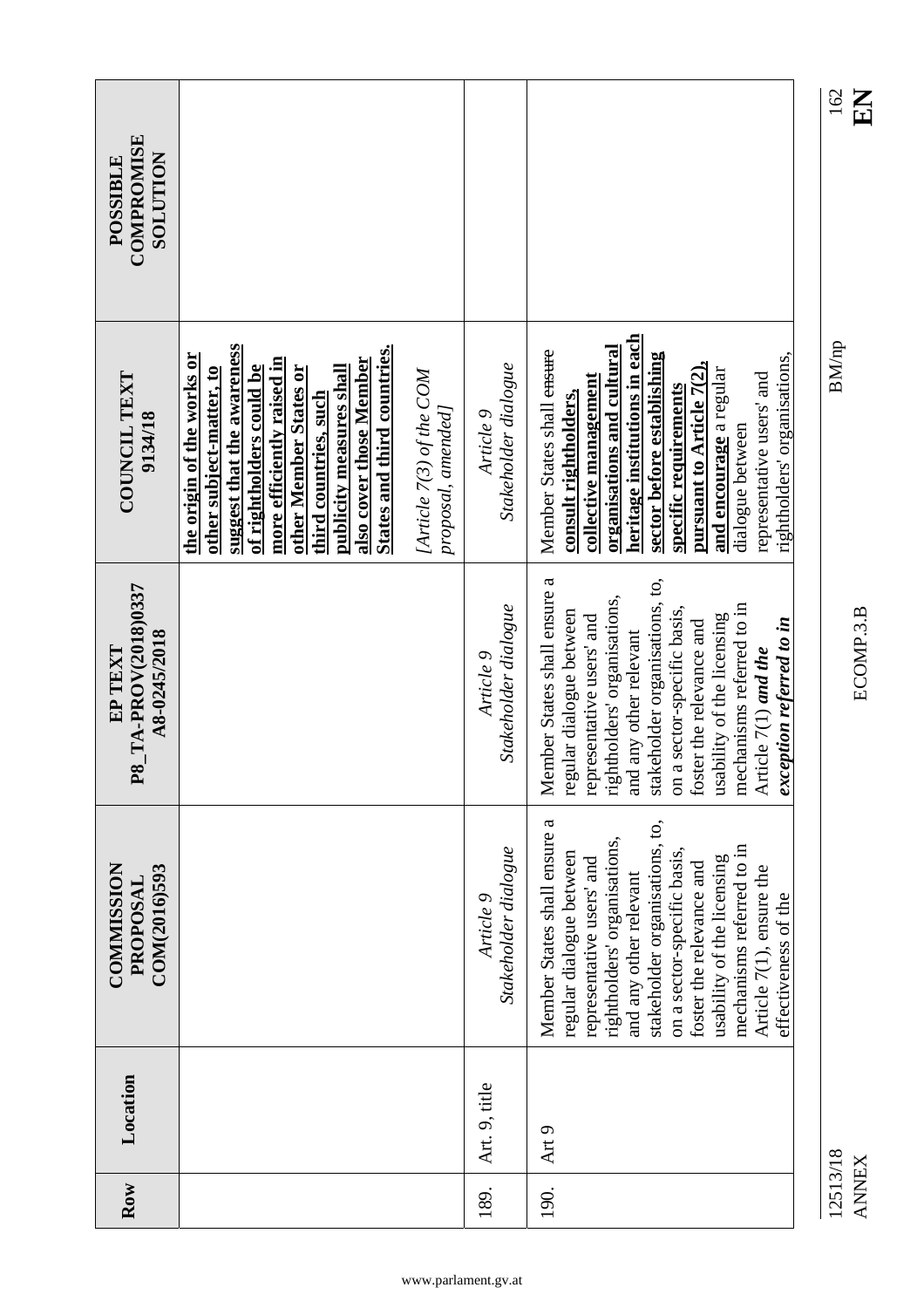| <b>COMPROMISE</b><br><b>NOILLIDTIOS</b><br>POSSIBLE |                                                                                                                                                                                                                                                                                                                                                                                                                                                                                                                                                                           |                                                                            |                                            |
|-----------------------------------------------------|---------------------------------------------------------------------------------------------------------------------------------------------------------------------------------------------------------------------------------------------------------------------------------------------------------------------------------------------------------------------------------------------------------------------------------------------------------------------------------------------------------------------------------------------------------------------------|----------------------------------------------------------------------------|--------------------------------------------|
| COUNCIL TEXT<br>9134/18                             | stakeholder organisations, to,<br>management organisations,<br>on a sector-specific basis, io<br>Article $7(1)$ <sub>7</sub> and to ensure<br>notably as regards publicity<br>the second subparagraph of<br>safeguards for rightholders<br>requirements referred to in<br>referred to in this Chapter,<br>mechanisms referred to in<br>usability of the licensing<br>foster the relevance and<br>the effectiveness of the<br>applicable, assist in the<br>and any other relevant<br>measures, and, where<br>including collective<br>establishment of the<br>Article 7(2). | <b>Measures to facilitate</b><br>collective licensing<br><b>CHAPTER 1a</b> | Collective licensing with an<br>Article 9a |
| P8_TA-PROV(2018)0337<br>A8-0245/2018<br>EP TEXT     | notably as regards publicity<br>second subparagraph of<br>safeguards for rightholders<br>requirements referred to in<br>referred to in this Chapter,<br>Article 7(1a), ensure the<br>applicable, assist in the<br>measures, and, where<br>establishment of the<br>effectiveness of the<br>Article 7(2).<br>the                                                                                                                                                                                                                                                            |                                                                            |                                            |
| <b>COMMISSION</b><br>COM(2016)593<br>PROPOSAL       | notably as regards publicity<br>the second subparagraph of<br>safeguards for rightholders<br>referred to in this Chapter,<br>requirements referred to in<br>applicable, assist in the<br>measures, and, where<br>establishment of the<br>Article 7(2).                                                                                                                                                                                                                                                                                                                    |                                                                            |                                            |
| Location                                            |                                                                                                                                                                                                                                                                                                                                                                                                                                                                                                                                                                           |                                                                            | Art. 9a, title                             |
| Row                                                 |                                                                                                                                                                                                                                                                                                                                                                                                                                                                                                                                                                           | 191.                                                                       | 192.                                       |

ANNEX ECOMP.3.B **EN**

12513/18 BM/np 163 12513/18<br>ANNEX

ECOMP.3.B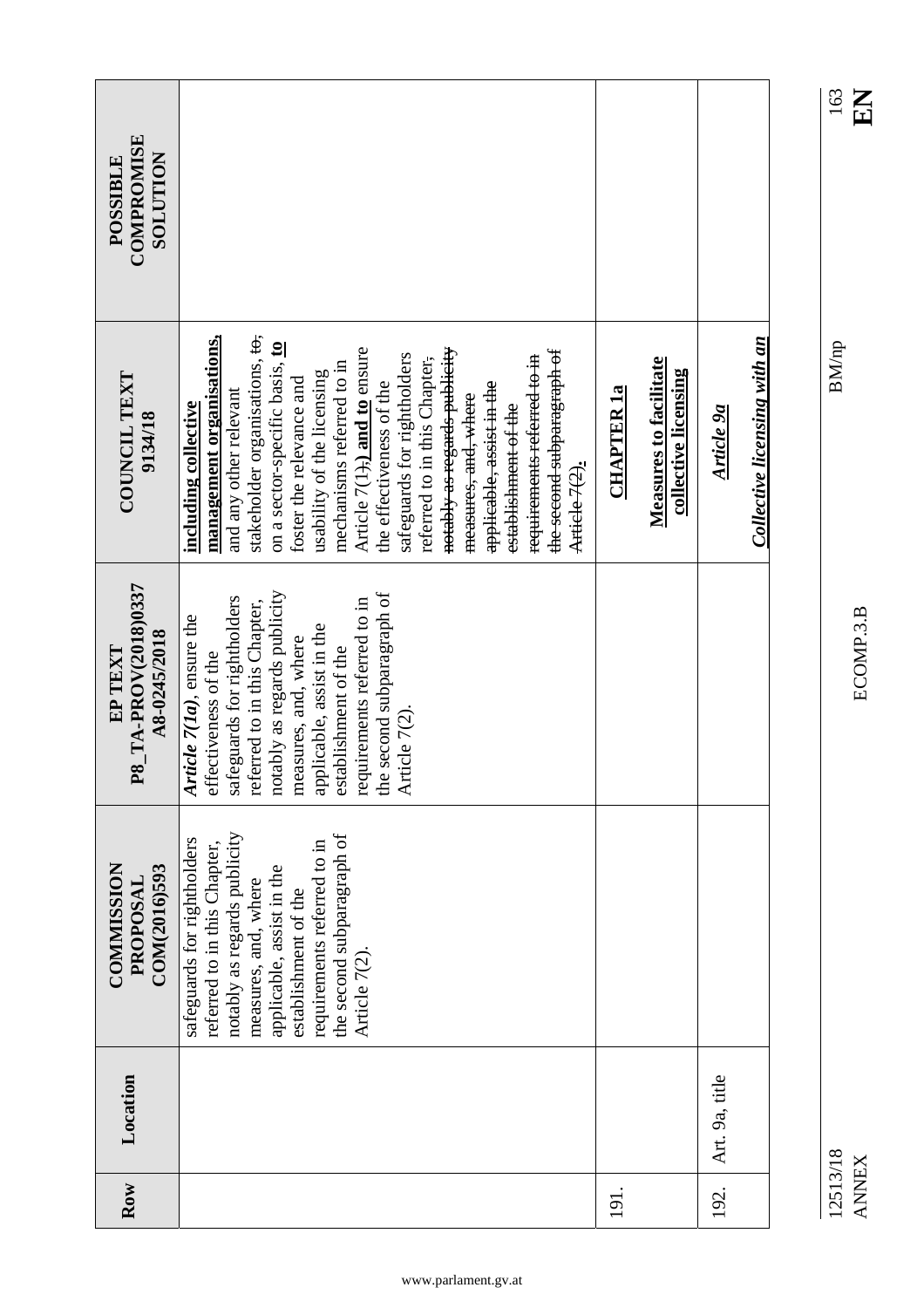| COMPROMISE<br><b>NOLLLIDTIOS</b><br><b>POSSIBLE</b> |                 |                                                                                                                                                                                                                                                                                                                                                                                                                                                                                                                                                                                                                                                                                                                                                                      |
|-----------------------------------------------------|-----------------|----------------------------------------------------------------------------------------------------------------------------------------------------------------------------------------------------------------------------------------------------------------------------------------------------------------------------------------------------------------------------------------------------------------------------------------------------------------------------------------------------------------------------------------------------------------------------------------------------------------------------------------------------------------------------------------------------------------------------------------------------------------------|
| COUNCIL TEXT<br>9134/18                             | extended effect | agreement, the organisation<br>them by way of assignment,<br>provided for in this Article,<br>licensing agreement for the<br>management organisation,<br>rightholders who have not<br>territory is concerned and<br>rights of rightholders who<br>rightholders, enters into a<br>or, with respect to such an<br>contractual arrangement;<br>other subject-matter such<br>Member States may<br>organisation to represent<br>provide, as far as the use<br>has a legal mandate or is<br>extended to apply to the<br>exploitation of works or<br>have not authorised the<br>presumed to represent<br>in accordance with its<br>that when a collective<br>an agreement may be<br>subject to safeguards<br>within their national<br>licence or any other<br>mandates from |
| P8_TA-PROV(2018)0337<br>A8-0245/2018<br>EP TEXT     |                 |                                                                                                                                                                                                                                                                                                                                                                                                                                                                                                                                                                                                                                                                                                                                                                      |
| <b>COMMISSION</b><br>COM(2016)593<br>PROPOSAI       |                 |                                                                                                                                                                                                                                                                                                                                                                                                                                                                                                                                                                                                                                                                                                                                                                      |
| Location                                            |                 | Art. 9a, para 1                                                                                                                                                                                                                                                                                                                                                                                                                                                                                                                                                                                                                                                                                                                                                      |
| Row                                                 |                 | 193.                                                                                                                                                                                                                                                                                                                                                                                                                                                                                                                                                                                                                                                                                                                                                                 |

# 12513/18 BM/np 164

12513/18<br>ANNEX

 $\frac{164}{E}$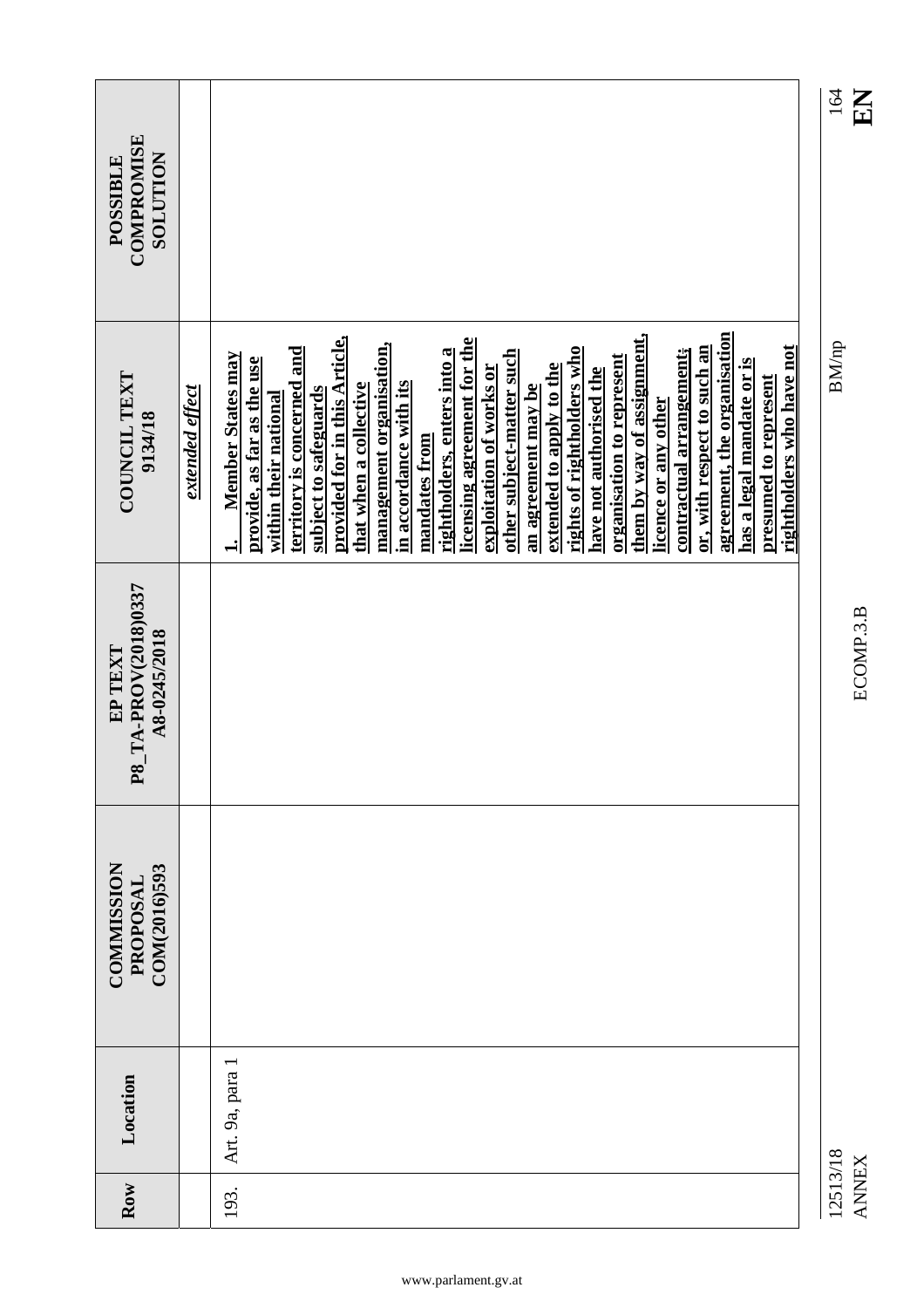| COMPROMISE<br><b>NOLLTION</b><br>POSSIBLE       |                                             |                                                                                                                                                                                                                                                                                                                                                                                                                                                                                                                                                                |                                                                                 |                                                                       |
|-------------------------------------------------|---------------------------------------------|----------------------------------------------------------------------------------------------------------------------------------------------------------------------------------------------------------------------------------------------------------------------------------------------------------------------------------------------------------------------------------------------------------------------------------------------------------------------------------------------------------------------------------------------------------------|---------------------------------------------------------------------------------|-----------------------------------------------------------------------|
| COUNCIL TEXT<br>9134/18                         | authorised the organisation<br>accordingly. | within well-defined areas of<br>paragraph 1 is only applied<br>individual basis is typically<br>onerous and impractical to<br>transaction unlikely due to<br>the types of works or other<br>the nature of the use or of<br>Member States shall<br>subject-matter concerned<br>and that such mechanism<br>safeguards the legitimate<br>mechanism referred to in<br>interests of rightholders.<br>ensure that the licensing<br>a degree that makes the<br>use where obtaining<br>authorisations from<br>rightholders on an<br>required licensing<br>$\mathbf{d}$ | referred to in paragraph 1<br>The safeguards<br>must ensure that:<br>$\ddot{ }$ | the organisation is, on<br>the basis of mandates from<br>$\mathbf{a}$ |
| P8_TA-PROV(2018)0337<br>A8-0245/2018<br>EP TEXT |                                             |                                                                                                                                                                                                                                                                                                                                                                                                                                                                                                                                                                |                                                                                 |                                                                       |
| <b>COMMISSION</b><br>COM(2016)593<br>PROPOSAL   |                                             |                                                                                                                                                                                                                                                                                                                                                                                                                                                                                                                                                                |                                                                                 |                                                                       |
| Location                                        |                                             | Art. 9a, para 2                                                                                                                                                                                                                                                                                                                                                                                                                                                                                                                                                | Art. 9a, para 3                                                                 | Art. 9a, para                                                         |
| Row                                             |                                             | 194.                                                                                                                                                                                                                                                                                                                                                                                                                                                                                                                                                           | 195.                                                                            | 196.                                                                  |

 $\frac{165}{\text{E}}$ 

 $\rm BM/np$ 

12513/18 BM/np 12513/18<br>ANNEX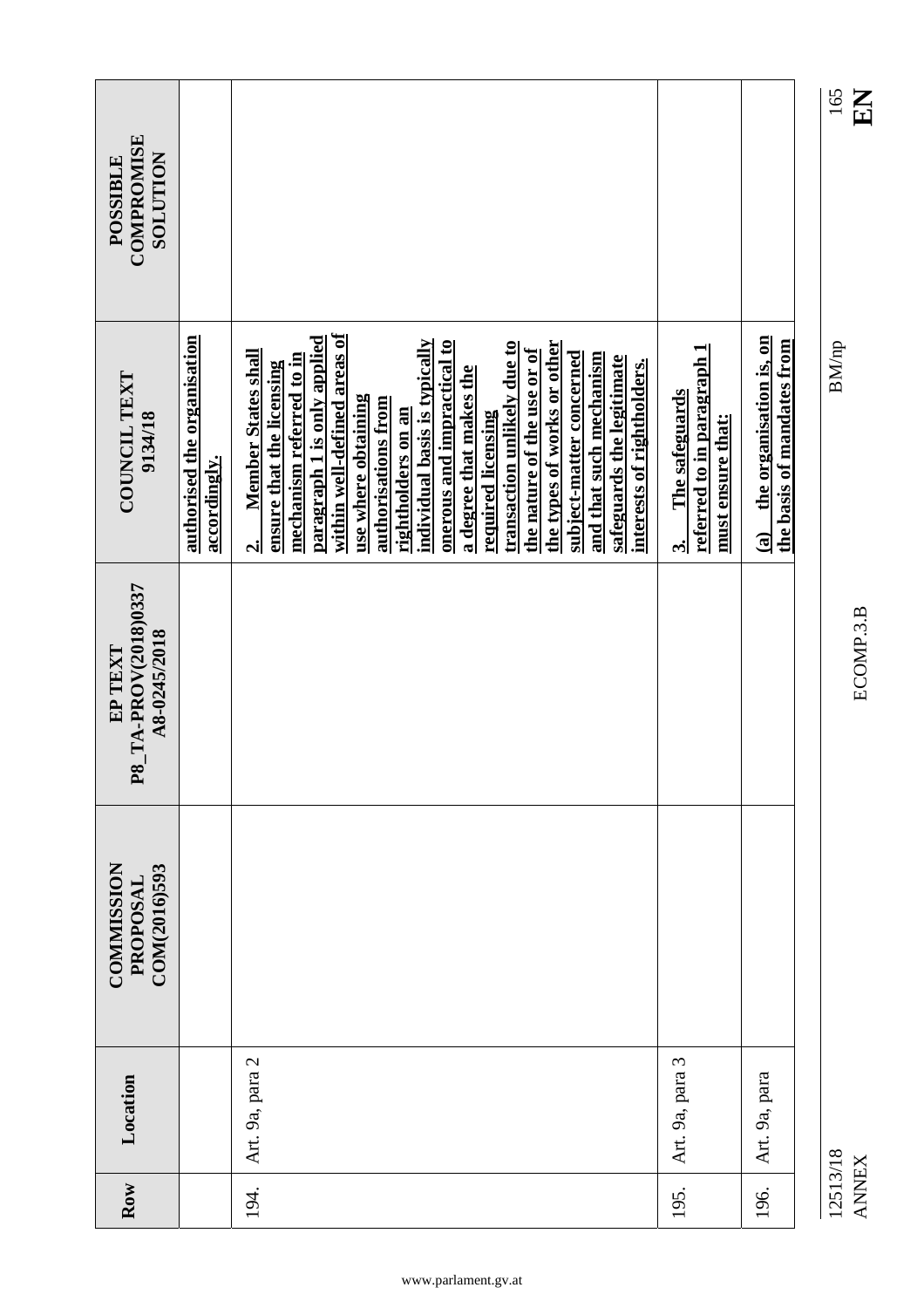| COMPROMISE<br><b>NOILUIOS</b><br>POSSIBLE       |                                                                                                                                                                                                                            |                                                                                                                               |                                                                                                                                                                                                                                                                                               |                                                                                                                                         |
|-------------------------------------------------|----------------------------------------------------------------------------------------------------------------------------------------------------------------------------------------------------------------------------|-------------------------------------------------------------------------------------------------------------------------------|-----------------------------------------------------------------------------------------------------------------------------------------------------------------------------------------------------------------------------------------------------------------------------------------------|-----------------------------------------------------------------------------------------------------------------------------------------|
| COUNCIL TEXT<br>9134/18                         | rights which are the subject<br>rightholders in the relevant<br>subject-matter and of the<br>rightholders, sufficiently<br>relevant Member State;<br>type of works or other<br>of the licence for the<br>representative of | rightholders in relation to<br>the terms of the licence;<br>equal treatment is<br>guaranteed to all<br>$\widehat{\mathbf{e}}$ | rightholders who have<br>organisation operating the<br>other subject-matter from<br>established in accordance<br>the licensing mechanism<br>licence may at any time<br>exclude their works or<br>easily and effectively<br>not authorised the<br>with this Article;<br>$\widehat{\mathbf{c}}$ | measures are taken to raise<br>appropriate publicity<br><u>rightholders regarding the</u><br>the awareness of<br>$\widehat{\mathbf{e}}$ |
| P8_TA-PROV(2018)0337<br>A8-0245/2018<br>EP TEXT |                                                                                                                                                                                                                            |                                                                                                                               |                                                                                                                                                                                                                                                                                               |                                                                                                                                         |
| <b>COMMISSION</b><br>COM(2016)593<br>PROPOSAL   |                                                                                                                                                                                                                            |                                                                                                                               |                                                                                                                                                                                                                                                                                               |                                                                                                                                         |
| Location                                        | $3$ , point $(a)$                                                                                                                                                                                                          | Art. 9a, para<br>3, point (b)                                                                                                 | Art. 9a, para<br>3, point (c)                                                                                                                                                                                                                                                                 | Art. 9a, para<br>3, point (d)                                                                                                           |
| Row                                             |                                                                                                                                                                                                                            | 197.                                                                                                                          | 198.                                                                                                                                                                                                                                                                                          | 199.                                                                                                                                    |

12513/18 BM/np 12513/18<br>ANNEX

166<br>EN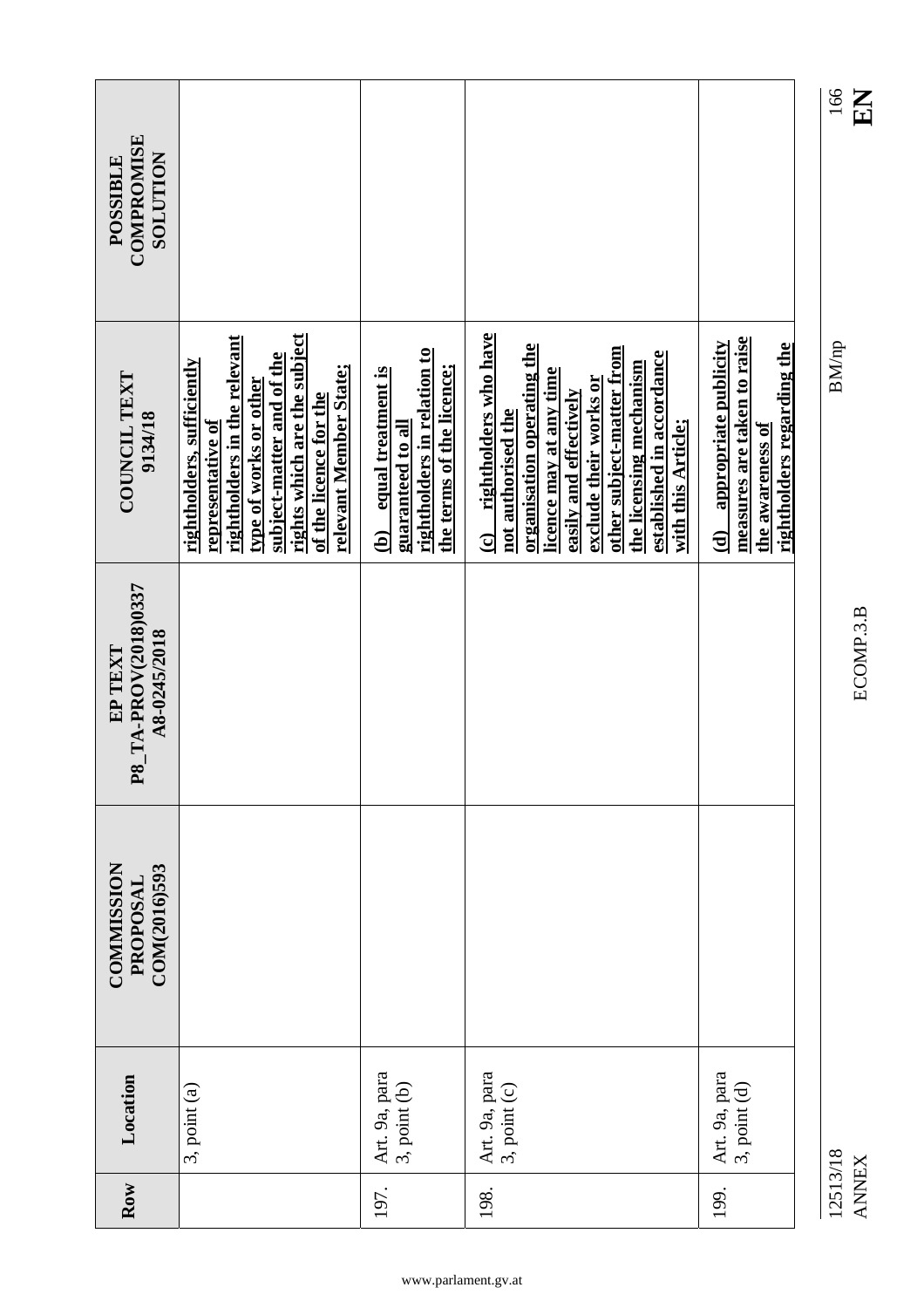| COMPROMISE<br><b>NOLLLIDTI</b><br>POSSIBLE      |                                                                                                                                                                                                                                                                                                                                                                                                                                                                 |                                                                                                                                                                                                                                                                                                                                                        |
|-------------------------------------------------|-----------------------------------------------------------------------------------------------------------------------------------------------------------------------------------------------------------------------------------------------------------------------------------------------------------------------------------------------------------------------------------------------------------------------------------------------------------------|--------------------------------------------------------------------------------------------------------------------------------------------------------------------------------------------------------------------------------------------------------------------------------------------------------------------------------------------------------|
| COUNCIL TEXT<br>9134/18                         | possibility for organisations<br><b>Article, and the possibilities</b><br>the works or other subject-<br>licence. Publicity measures<br>should be effective without<br>in point (c) starting from a<br>of rightholders referred to<br>matter are used under the<br>reasonable period before<br>rightholder individually.<br>to license works or other<br>licensing taking place in<br>the need to inform each<br>subject-matter and the<br>accordance with this | The rules provided for<br>prejudice to the application<br>including those which allow<br>in this Article are without<br>exceptions or limitations,<br>provisions of Union law<br>$\operatorname{conformity}$ with other<br>and shall not apply to<br>of collective licensing<br>mandatory collective<br>mechanisms with an<br>extended effect in<br>4ं |
| P8_TA-PROV(2018)0337<br>A8-0245/2018<br>EP TEXT |                                                                                                                                                                                                                                                                                                                                                                                                                                                                 |                                                                                                                                                                                                                                                                                                                                                        |
| COMMISSION<br>COM(2016)593<br>PROPOSAL          |                                                                                                                                                                                                                                                                                                                                                                                                                                                                 |                                                                                                                                                                                                                                                                                                                                                        |
| Location                                        |                                                                                                                                                                                                                                                                                                                                                                                                                                                                 | Art. 9a, para 4                                                                                                                                                                                                                                                                                                                                        |
| Row                                             |                                                                                                                                                                                                                                                                                                                                                                                                                                                                 | 200.                                                                                                                                                                                                                                                                                                                                                   |

12513/18<br>ANNEX

12513/18 BM/np

 $\rm BM/np$ 

www.parlament.gv.at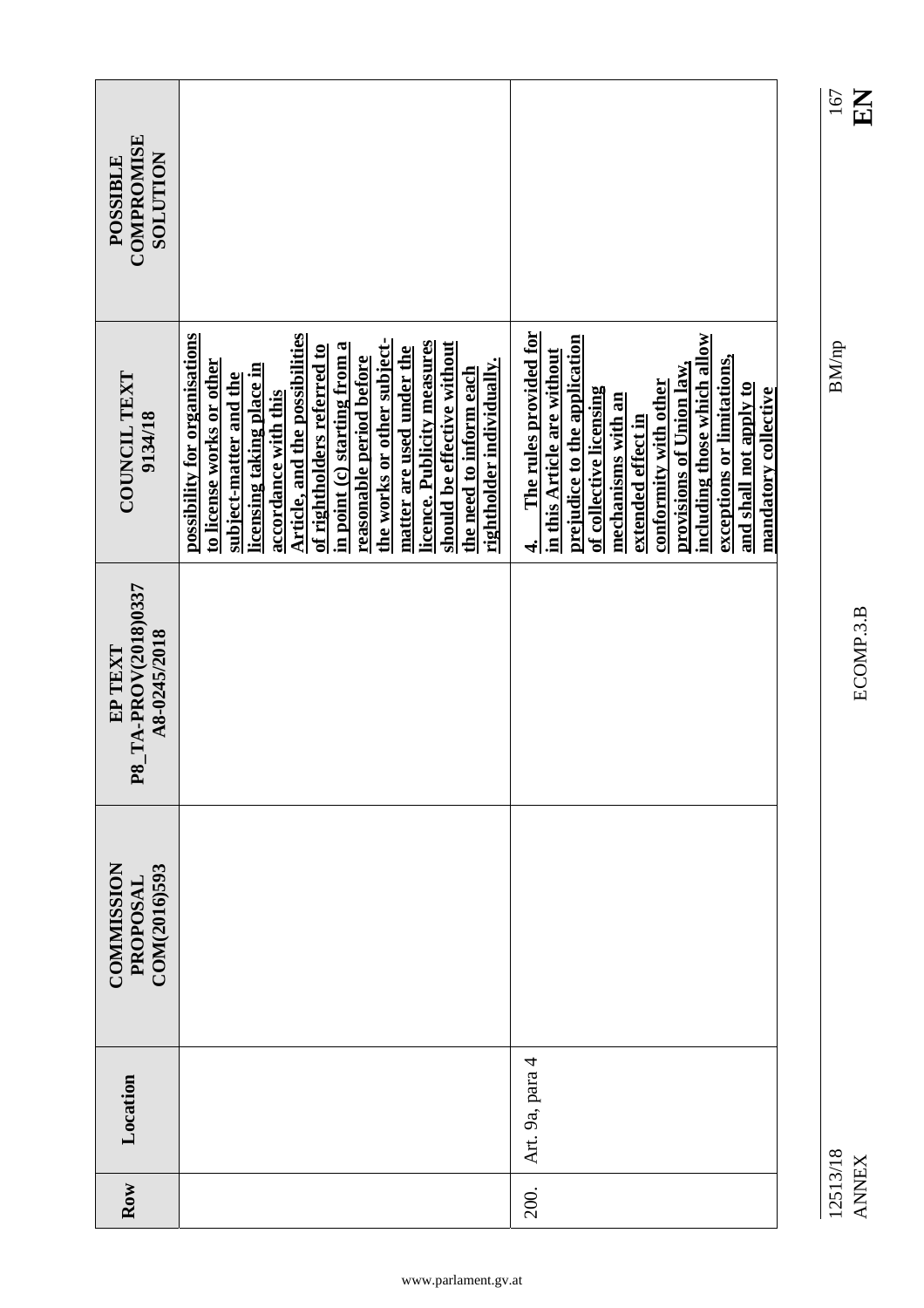| COMPROMISE<br><b>NOLLUTION</b><br>POSSIBLE      |                       |                                                                                                                                                                                                                                                                                                                                                                                                                                                                                                       |                                                                                                                                                                                                                                                       |
|-------------------------------------------------|-----------------------|-------------------------------------------------------------------------------------------------------------------------------------------------------------------------------------------------------------------------------------------------------------------------------------------------------------------------------------------------------------------------------------------------------------------------------------------------------------------------------------------------------|-------------------------------------------------------------------------------------------------------------------------------------------------------------------------------------------------------------------------------------------------------|
| COUNCIL TEXT<br>9134/18                         | management of rights. | mechanism in paragraph 1.<br><b>Member State provides for</b><br>concerned shall inform the<br>scope of that law, purposes<br><b>Article, the Member State</b><br>that law as well as contact<br>may be introduced under<br>and types of licences that<br>a licensing mechanism in<br>publish this information.<br>details for organisations<br>Where the law of a<br><b>Commission about the</b><br>The Commission shall<br>accordance with this<br>accordance with the<br>issuing licences in<br>ทํ | of Directive 2001/29/EC, the<br>referred to in Article 12(3)<br>December 2020, submit to<br>and on the discussions in<br>pursuant to paragraph 5<br>Commission shall, by $31\,$<br>the contact committee<br>information received<br>Based on the<br>ق |
| P8_TA-PROV(2018)0337<br>A8-0245/2018<br>EP TEXT |                       |                                                                                                                                                                                                                                                                                                                                                                                                                                                                                                       |                                                                                                                                                                                                                                                       |
| <b>COMMISSION</b><br>COM(2016)593<br>PROPOSAL   |                       |                                                                                                                                                                                                                                                                                                                                                                                                                                                                                                       |                                                                                                                                                                                                                                                       |
| Location                                        |                       | Art. 9a, para 5                                                                                                                                                                                                                                                                                                                                                                                                                                                                                       | Art. 9a, para 6                                                                                                                                                                                                                                       |
| Row                                             |                       | 201.                                                                                                                                                                                                                                                                                                                                                                                                                                                                                                  | 202.                                                                                                                                                                                                                                                  |

 $\frac{168}{\text{B}}$ 

 $\rm BM/np$ 

12513/18 BM/np 168 12513/18<br>ANNEX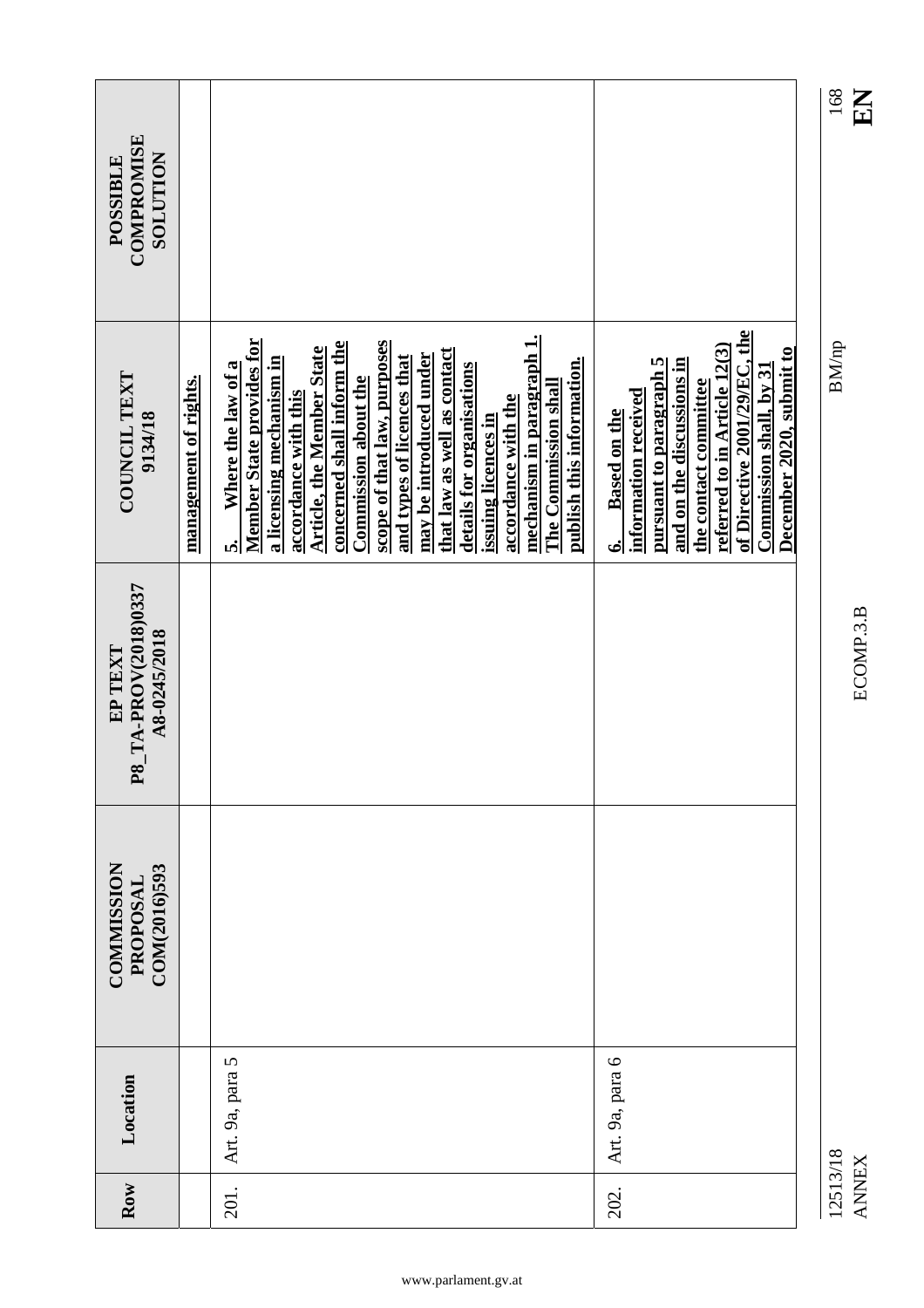| <b>COMPROMISE</b><br><b>NOLLLIDTIOS</b><br>POSSIBLE |                                                                                                                                                                                                                                                                                                                                                                                                                                                                                                                                                       |                                                                                                         |                                     |
|-----------------------------------------------------|-------------------------------------------------------------------------------------------------------------------------------------------------------------------------------------------------------------------------------------------------------------------------------------------------------------------------------------------------------------------------------------------------------------------------------------------------------------------------------------------------------------------------------------------------------|---------------------------------------------------------------------------------------------------------|-------------------------------------|
| COUNCIL TEXT<br>9134/18                             | appropriate, by a legislative<br>Article 7(2) the cross-border<br>and to the Council a report<br>and, where applicable, assist<br>paragraph 1 in the EU and<br>mechanisms referred to in<br><b>Commission's report shall</b><br>regards publicity measures,<br>the second subparagraph of<br>requirements referred to in<br>the European Parliament<br>in the establishment of the<br>their impact on licensing<br>proposal, including as<br>and rightholders. The<br>effect of such national<br>be accompanied, if<br>on the use of such<br>schemes. | Access to and availability of<br>audiovisual works on video-<br>on-demand platforms<br><b>CHAPTER 2</b> | Negotiation mechanism<br>Article 10 |
| P8_TA-PROV(2018)0337<br>A8-0245/2018<br>EP TEXT     |                                                                                                                                                                                                                                                                                                                                                                                                                                                                                                                                                       | Access to and availability of<br>audiovisual works on video-<br>on-demand platforms<br><b>CHAPTER 2</b> | Negotiation mechanism<br>Article 10 |
| <b>COMMISSION</b><br>COM(2016)593<br>PROPOSAL       |                                                                                                                                                                                                                                                                                                                                                                                                                                                                                                                                                       | Access to and availability of<br>audiovisual works on video-<br>on-demand platforms<br><b>CHAPTER 2</b> | Negotiation mechanism<br>Article 10 |
| Location                                            |                                                                                                                                                                                                                                                                                                                                                                                                                                                                                                                                                       |                                                                                                         | Art. 10, title                      |
| Row                                                 |                                                                                                                                                                                                                                                                                                                                                                                                                                                                                                                                                       | 203.                                                                                                    | 204.                                |

12513/18 BM/np 169 12513/18<br>ANNEX

ANNEX ECOMP.3.B **EN** ECOMP.3.B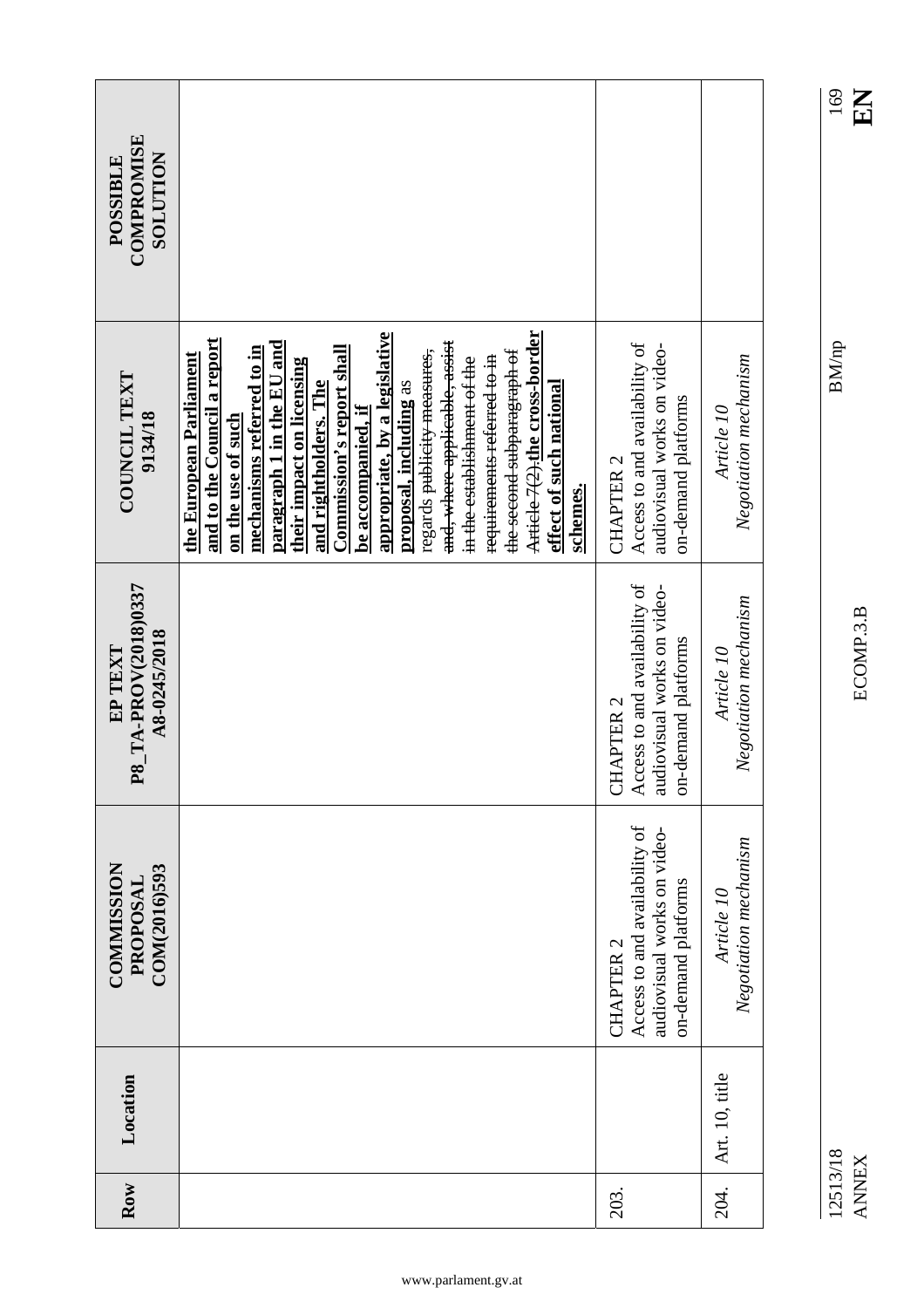| <b>COMPROMISE</b><br><b>NOLLUTION</b><br>POSSIBLE |                                                                                                                                                                                                                                                                                                                                                                                                                                                                                                                                                                                                                                                                                                                        |                                                                                            |
|---------------------------------------------------|------------------------------------------------------------------------------------------------------------------------------------------------------------------------------------------------------------------------------------------------------------------------------------------------------------------------------------------------------------------------------------------------------------------------------------------------------------------------------------------------------------------------------------------------------------------------------------------------------------------------------------------------------------------------------------------------------------------------|--------------------------------------------------------------------------------------------|
| <b>COUNCIL TEXT</b><br>9134/18                    | <del>negotiation</del> their negotiations<br>assistance to the parties with<br>rights, theyservices, may rely<br>submitting proposals to the<br>impartial body <del>with relevant</del><br>available audiovisual works<br>Member States shall ensure<br>related to the licensing of<br>conclude an agreement for<br>relating to the licensing of<br>wishingfacing difficulties<br>platforms face difficulties<br>mediators. The body or<br>mediators shall provide<br>where appropriate, by<br>rights when seeking to<br>agreements, including,<br>on the assistance of an<br>the purpose of making<br>experience. Thator of<br>on video-on-demand<br>and help them reach<br>that <del>where</del> parties<br>parties. | No-later than-date mentioned<br>in Article 21(1)] Member<br>States shall notify to the     |
| P8_TA-PROV(2018)0337<br>A8-0245/2018<br>EP TEXT   | assistance to the parties with<br>that where parties wishing to<br>audiovisual rights, they may<br>negotiation and help them to<br>State for the purpose of this<br>impartial body with relevant<br>available audiovisual works<br>Member States shall ensure<br>rely on the assistance of an<br>perience. That body The<br>designated by the Member<br>conclude an agreement for<br>relating to the licensing of<br>impartial body created or<br>platforms face difficulties<br>the purpose of making<br>Article shall provide<br>on video-on-demand<br>reach agreement.<br>ex <sub>i</sub>                                                                                                                           | No later than [date mentioned<br>States shall notify to inform<br>in Article 21(1)] Member |
| <b>COMMISSION</b><br>COM(2016)593<br>PROPOSAL     | that where parties wishing to<br>available audiovisual works<br>Member States shall ensure<br>rights, they may rely on the<br>experience. That body shall<br>conclude an agreement for<br>negotiation and help reach<br>relating to the licensing of<br>platforms face difficulties<br>assistance of an impartial<br>provide assistance with<br>the purpose of making<br>on video-on-demand<br>body with relevant<br>agreements.                                                                                                                                                                                                                                                                                       | No later than [date mentioned<br>in Article 21(1)] Member<br>States shall notify to the    |
| Location                                          | Art. 10, sub-<br>para 1                                                                                                                                                                                                                                                                                                                                                                                                                                                                                                                                                                                                                                                                                                | Art. 10, sub-<br>para 2                                                                    |
| Row                                               | 205.                                                                                                                                                                                                                                                                                                                                                                                                                                                                                                                                                                                                                                                                                                                   | 206.                                                                                       |

12513/18 BM/np 170

 $\rm BM/np$ 

12513/18<br>ANNEX

 $\sum_{0\leq 1}$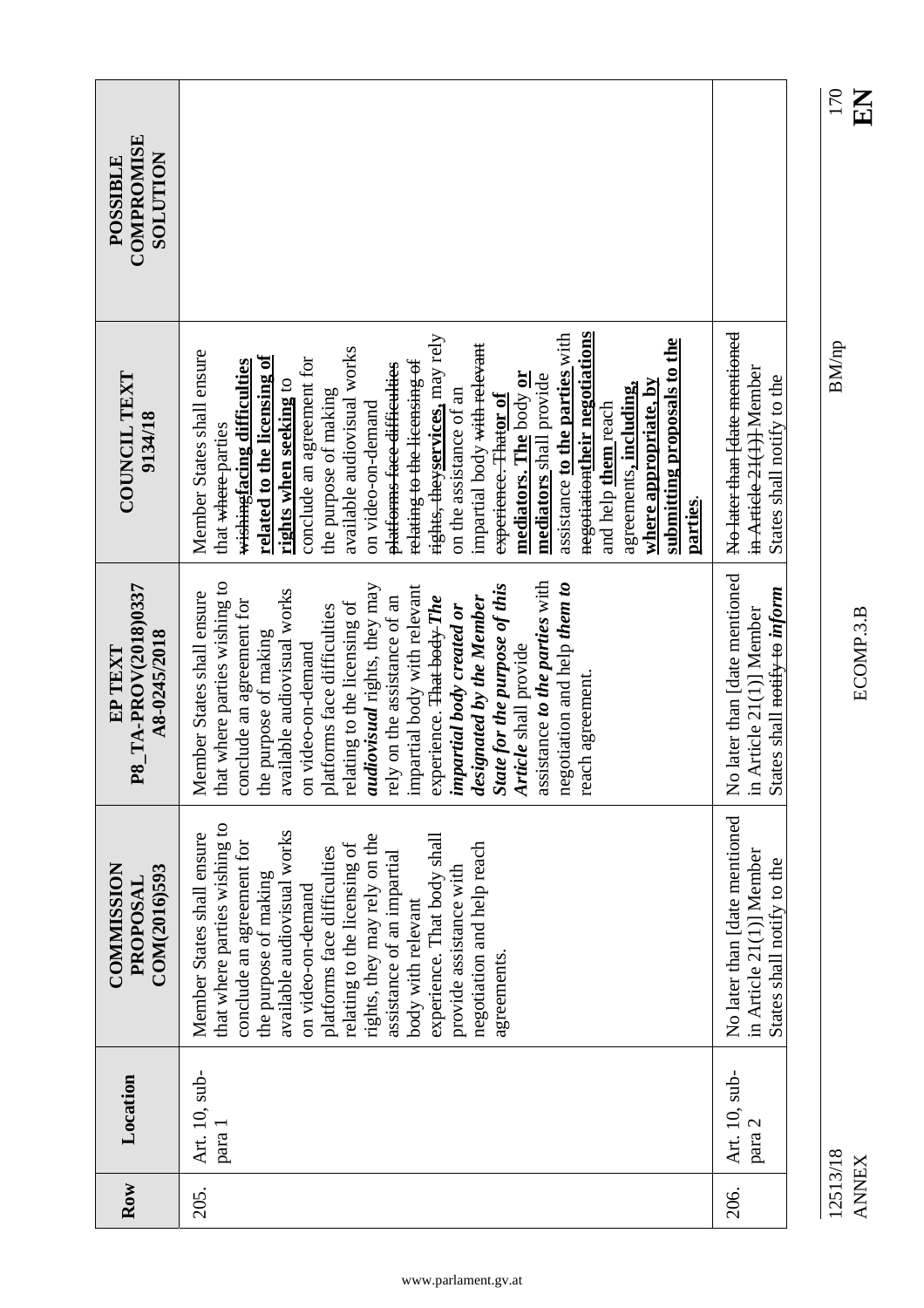| <b>COMPROMISE</b><br><b>NOLLUTION</b><br><b>POSSIBLE</b> |                                                                                                                                                                                                                                                                                                                                                                                              |                                                                                                                                                                                                                                                                      |                                                          |
|----------------------------------------------------------|----------------------------------------------------------------------------------------------------------------------------------------------------------------------------------------------------------------------------------------------------------------------------------------------------------------------------------------------------------------------------------------------|----------------------------------------------------------------------------------------------------------------------------------------------------------------------------------------------------------------------------------------------------------------------|----------------------------------------------------------|
| COUNCIL TEXT<br>9134/18                                  | Member States have chosen<br>include, when available, the<br>entrusted mediators can be<br>date mentioned in Article<br><b>Commission shall at least</b><br>to rely on mediation, the<br>paragraph 1 no later than<br>Commission the body or<br>mediators referred to in<br>source where relevant<br>$21(1)$ ]. In cases where<br>information on the<br>notification to the<br>${\bf found}$ |                                                                                                                                                                                                                                                                      |                                                          |
| P8_TA-PROV(2018)0337<br>A8-0245/2018<br>EP TEXT          | the Commission of the body<br>referred to in paragraph 1.<br>they create or designate<br>pursuant to the first<br>paragraph.                                                                                                                                                                                                                                                                 | To encourage the availability<br>of authors, producers, video-<br>representative organisations<br>of audiovisual works on<br>video-on-demand platforms,<br>other relevant stakeholders.<br>Member States shall foster<br>on-demand platforms and<br>dialogue between | <b>Access to Union publications</b><br><b>CHAPTER 2a</b> |
| <b>COMMISSION</b><br>COM(2016)593<br>PROPOSAL            | referred to in paragraph 1<br>Commission the body                                                                                                                                                                                                                                                                                                                                            |                                                                                                                                                                                                                                                                      |                                                          |
| Location                                                 |                                                                                                                                                                                                                                                                                                                                                                                              | Art. 10, sub-<br>para 3                                                                                                                                                                                                                                              |                                                          |
| Row                                                      |                                                                                                                                                                                                                                                                                                                                                                                              | 207.                                                                                                                                                                                                                                                                 | 208.                                                     |

ECOMP.3.B

ANNEX ECOMP.3.B **EN**

12513/18 BM/np 12513/18<br>ANNEX

www.parlament.gv.at

 $\frac{171}{E}$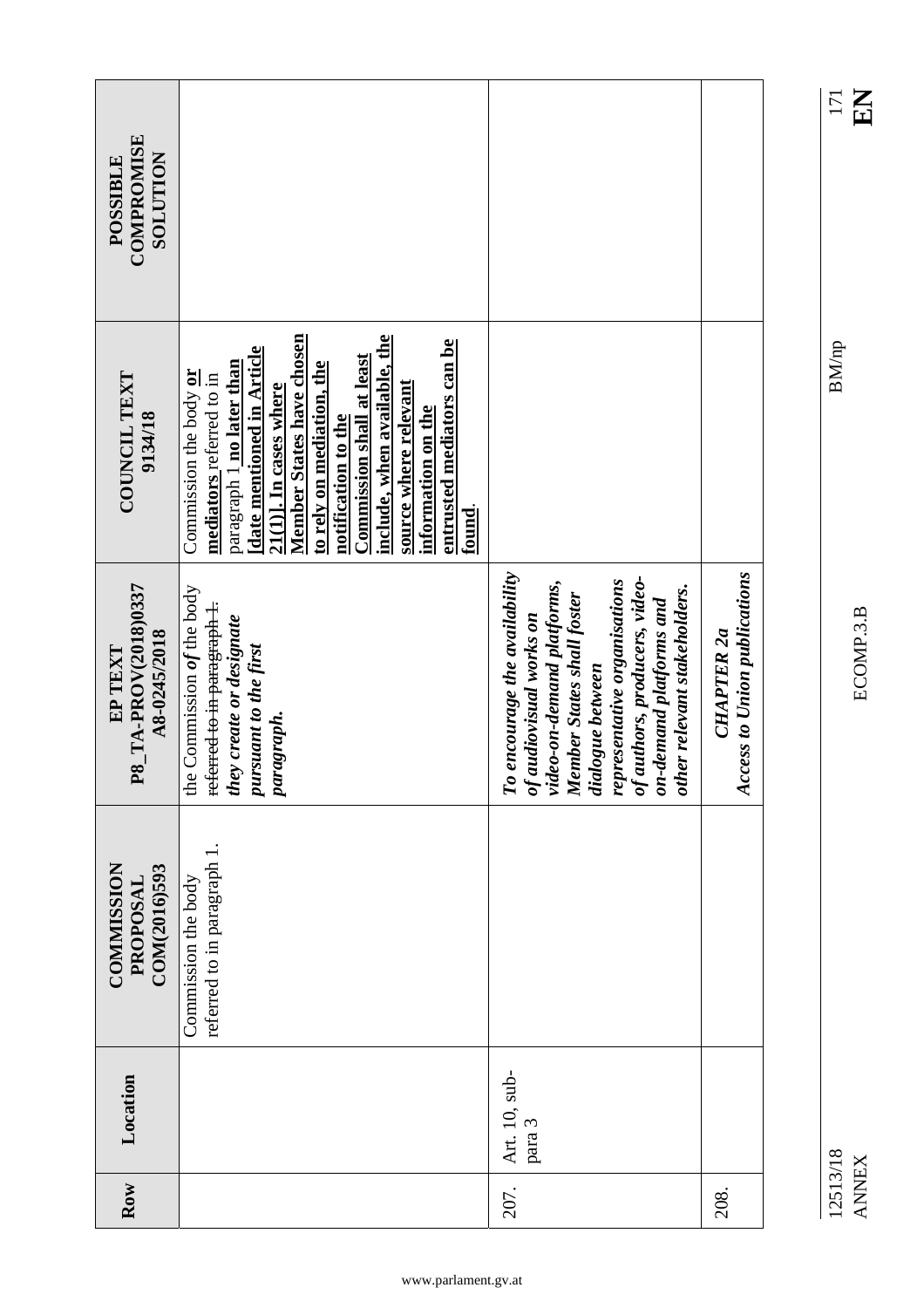| COMPROMISE<br><b>NOILLIDTIOS</b><br><b>POSSIBLE</b> |                                            |                                                                                                                                                                                                                                                                                                                                                               |                                                                                                                                                               |                                                                                                                                                          |
|-----------------------------------------------------|--------------------------------------------|---------------------------------------------------------------------------------------------------------------------------------------------------------------------------------------------------------------------------------------------------------------------------------------------------------------------------------------------------------------|---------------------------------------------------------------------------------------------------------------------------------------------------------------|----------------------------------------------------------------------------------------------------------------------------------------------------------|
| COUNCIL TEXT<br>9134/18                             |                                            |                                                                                                                                                                                                                                                                                                                                                               |                                                                                                                                                               |                                                                                                                                                          |
| P8_TA-PROV(2018)0337<br>A8-0245/2018<br>EP TEXT     | <b>Union Legal Deposit</b><br>Article 10 a | policy and Union democracy,<br>institutional and<br>available to the public in the<br>as Union law, Union history<br>Union-related matters such<br>Union shall be subject to a<br>parliamentary affairs, and<br>publication dealing with<br>and integration, Union<br><b>Union Legal Deposit.</b><br>Any electronic<br>politics, that is made<br>$\mathbf{I}$ | charge, of one copy of every<br>2. The European<br>Parliament Library shall be<br>entitled to delivery, free of<br>publication referred to in<br>paragraph 1. | 3. The obligation set out<br>in paragraph 1 shall apply to<br>publishers, printers and<br>importers of publications for<br>the works they publish, print |
| <b>COMMISSION</b><br>COM(2016)593<br>PROPOSAI       |                                            |                                                                                                                                                                                                                                                                                                                                                               |                                                                                                                                                               |                                                                                                                                                          |
| Location                                            | Art. 10a, title                            | Art. 10a, para                                                                                                                                                                                                                                                                                                                                                | Art. 10a, para<br>$\overline{\mathcal{C}}$                                                                                                                    | $\begin{tabular}{ c } \hline \text{Art. 10a, para} \\\hline \end{tabular}$                                                                               |
| Row                                                 | 209.                                       | 210.                                                                                                                                                                                                                                                                                                                                                          | 211.                                                                                                                                                          | 212.                                                                                                                                                     |

ANNEX ECOMP.3.B **EN** 12513/18<br>ANNEX

### $\frac{172}{L}$

12513/18 BM/np 172  $\rm BM/np$ 

ECOMP.3.B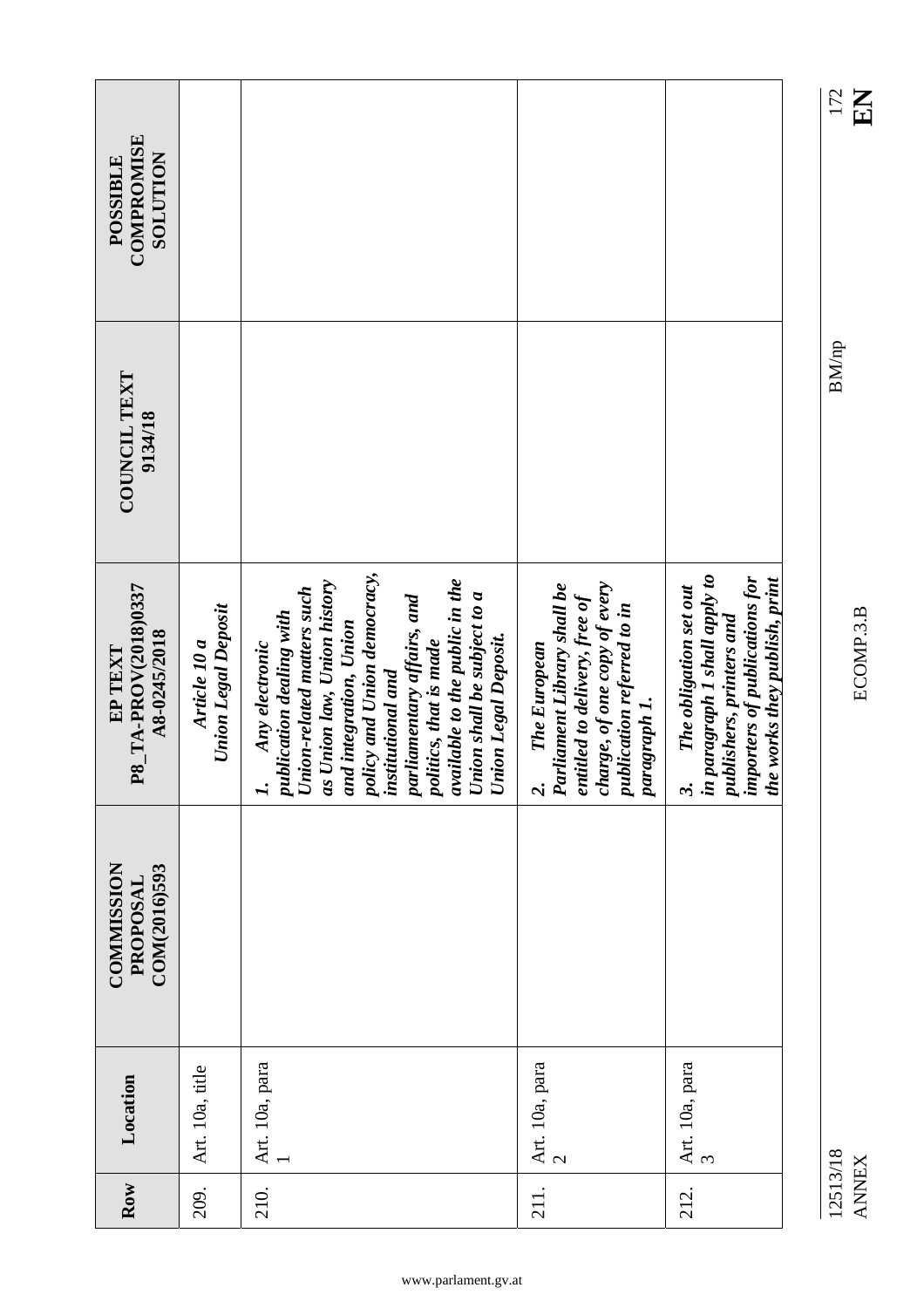| Row  | Location                         | <b>COMMISSION</b><br>COM(2016)593<br>PROPOSAL | P8_TA-PROV(2018)0337<br>A8-0245/2018<br>EP TEXT                                                                                                                                                                                                                                                                                                                                                                                                                               | COUNCIL TEXT<br>9134/18 | COMPROMISE<br><b>NOILLIDTIOS</b><br><b>POSSIBLE</b> |
|------|----------------------------------|-----------------------------------------------|-------------------------------------------------------------------------------------------------------------------------------------------------------------------------------------------------------------------------------------------------------------------------------------------------------------------------------------------------------------------------------------------------------------------------------------------------------------------------------|-------------------------|-----------------------------------------------------|
|      |                                  |                                               | import in the Union.<br>ör                                                                                                                                                                                                                                                                                                                                                                                                                                                    |                         |                                                     |
| 213. | Art. 10a, para<br>$\overline{a}$ |                                               | purpose of research or study<br>by accredited researchers<br>and under the control of the<br>premises exclusively for the<br>permanent collection. They<br>publications referred to in<br>paragraph 1 shall become<br>shall be made available to<br>From the day of the<br>delivery to the European<br>Parliament Library, the<br>users at the European<br>European Parliament<br>Library.<br><b>Parliament Library's</b><br>part of the European<br>Parliament Library<br>4. |                         |                                                     |
| 214. | Art. 10a, para<br>$\mathbf{v}$   |                                               | The Commission shall<br>publications referred to in<br>modalities relating to the<br>delivery to the European<br>adopt acts to specify the<br>Parliament Library of<br>paragraph 1.<br>s.                                                                                                                                                                                                                                                                                     |                         |                                                     |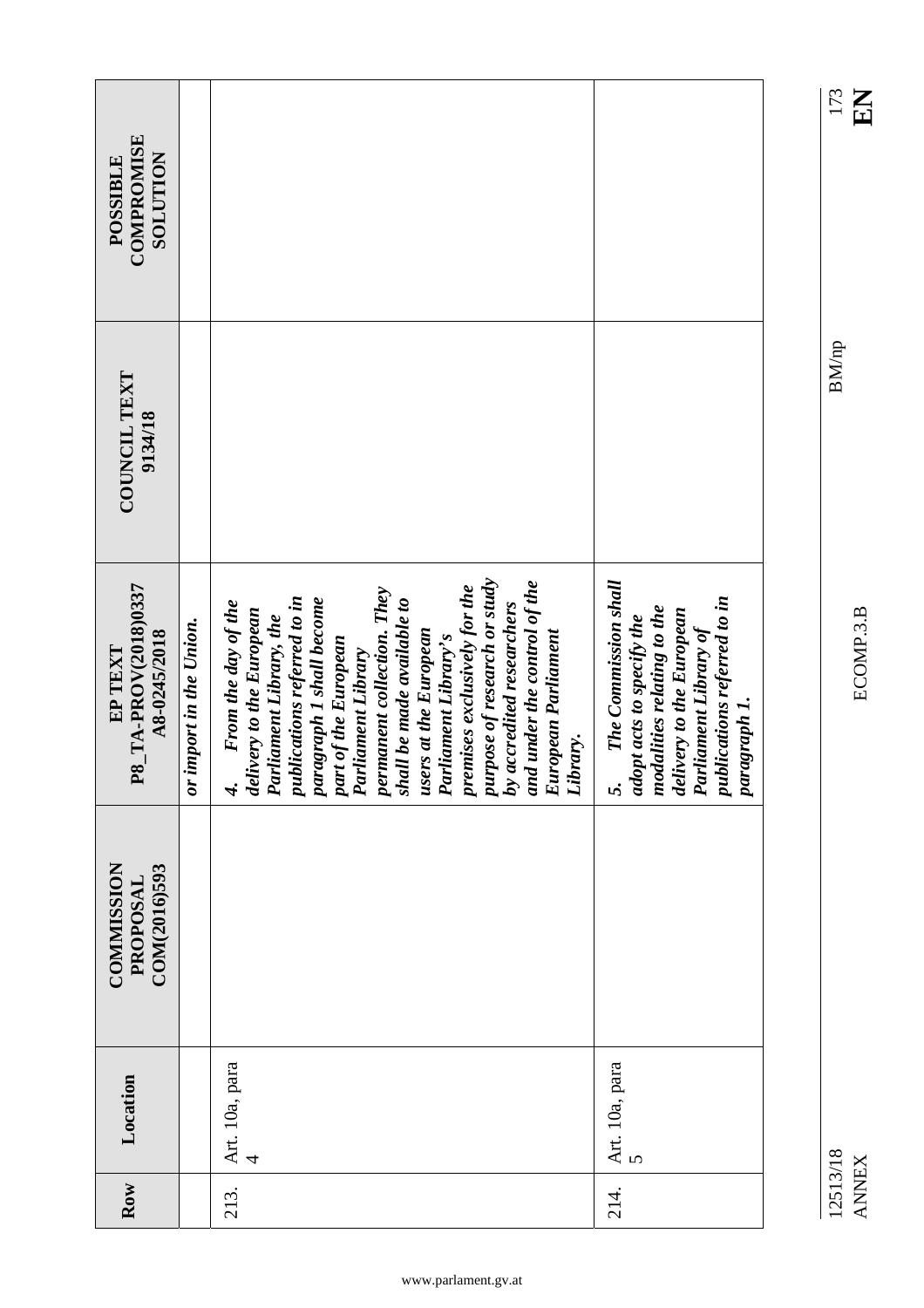|      |                                | COM(2016)593<br>PROPOSAL                                                                                                                                                                                              | P8_TA-PROV(2018)0337<br>A8-0245/2018                                                                                                                                                                                                                                                                                                                | 9134/18                                                                                                                                                                                                                                                                                                                 | COMPROMISE<br><b>NOLLUTION</b> |
|------|--------------------------------|-----------------------------------------------------------------------------------------------------------------------------------------------------------------------------------------------------------------------|-----------------------------------------------------------------------------------------------------------------------------------------------------------------------------------------------------------------------------------------------------------------------------------------------------------------------------------------------------|-------------------------------------------------------------------------------------------------------------------------------------------------------------------------------------------------------------------------------------------------------------------------------------------------------------------------|--------------------------------|
| 215. |                                | MEASURES TO ACHIEVE<br>A WELL-FUNCTIONING<br>MARKETPLACE FOR<br>COPYRIGHT<br>TITLE IV                                                                                                                                 | MEASURES TO ACHIEVE<br>A WELL-FUNCTIONING<br>MARKETPLACE FOR<br>COPYRIGHT<br>TITLE IV                                                                                                                                                                                                                                                               | MEASURES TO ACHIEVE<br>A WELL-FUNCTIONING<br>MARKETPLACE FOR<br>COPYRIGHT<br>TITLE IV                                                                                                                                                                                                                                   |                                |
| 216. |                                | Rights in publications<br>CHAPTER 1                                                                                                                                                                                   | Rights in publications<br><b>CHAPTER 1</b>                                                                                                                                                                                                                                                                                                          | Rights in publications<br>CHAPTER 1                                                                                                                                                                                                                                                                                     |                                |
| 217. | Art. 11, title                 | publications concerning<br>Protection of press<br>digital uses<br>Article II                                                                                                                                          | publications concerning<br>Protection of press<br>digital uses<br>Article <sub>11</sub>                                                                                                                                                                                                                                                             | publications concerning<br>Protection of press<br><del>digital</del> online uses<br>Article <sub>11</sub>                                                                                                                                                                                                               |                                |
| 218. | Art. 11, para 1                | provided for in Article 2 and<br>publications with the rights<br>provide publishers of press<br>Member States shall<br>2001/29/EC for the digital<br>Article 3(2) of Directive<br>use of their press<br>publications. | obtain fair and proportionate<br>use of their press publications<br>$2001/29$ /EC so that they may<br>provided for in Article 2 and<br>remuneration for the digital<br>publications with the rights<br>provide publishers of press<br>Member States shall<br>Article 3(2) of Directive<br>by information society<br>service providers.<br>$\dot{=}$ | Directive 2001/29/EC for the<br>publications established in a<br>rights provided for in Article<br>information society service<br>provide publishers of press<br>Member States shall<br><del>digital</del> online use of their<br>Member State with the<br>press publications by<br>2 and Article 3(2) of<br>providers. |                                |
| 219. | 1, sub-para 2<br>Art. 11, para |                                                                                                                                                                                                                       |                                                                                                                                                                                                                                                                                                                                                     | The rights referred to in the<br>first subparagraph shall not                                                                                                                                                                                                                                                           |                                |

 $\frac{174}{}$ 

 $\rm BM/np$ 

12513/18 BM/np 174 12513/18<br>ANNEX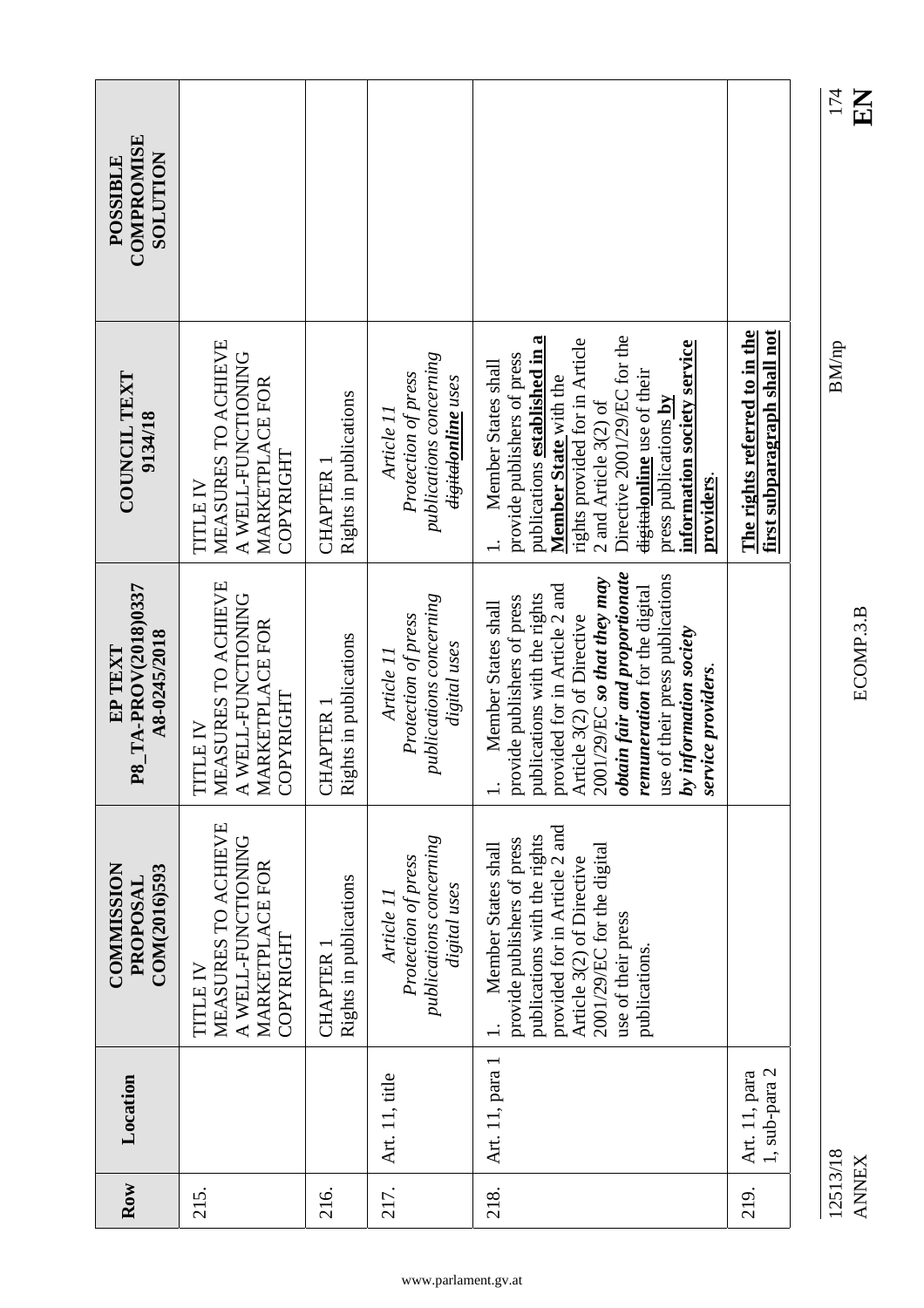| Row      | Location                        | <b>COMMISSION</b><br>COM(2016)593<br>PROPOSAI                                                                                                                                                                                                   | P8_TA-PROV(2018)0337<br>A8-0245/2018<br>EP TEXT                                                                                                                                                                                        | COUNCIL TEXT<br>9134/18                                                                                                                                                                                                                                                                                                                                                                                         | <b>COMPROMISE</b><br><b>NOILUIDOS</b><br>POSSIBLE |
|----------|---------------------------------|-------------------------------------------------------------------------------------------------------------------------------------------------------------------------------------------------------------------------------------------------|----------------------------------------------------------------------------------------------------------------------------------------------------------------------------------------------------------------------------------------|-----------------------------------------------------------------------------------------------------------------------------------------------------------------------------------------------------------------------------------------------------------------------------------------------------------------------------------------------------------------------------------------------------------------|---------------------------------------------------|
|          |                                 |                                                                                                                                                                                                                                                 |                                                                                                                                                                                                                                        | account whether these parts<br>intellectual creation of their<br>determine the insubstantial<br>press publication. Member<br>parts are individual words<br>apply in respect of uses of<br>authors, or whether these<br>or very short excerpts, or<br>are the expression of the<br>publications taking into<br>nature of parts of press<br>insubstantial parts of a<br>States shall be free to<br>both criteria. |                                                   |
| 220.     | Art. 11, para<br>$\overline{a}$ |                                                                                                                                                                                                                                                 | and non-commercial use of<br>The rights referred to<br>prevent legitimate private<br>in paragraph 1 shall not<br>press publications by<br>individual users.<br>Ia.                                                                     |                                                                                                                                                                                                                                                                                                                                                                                                                 |                                                   |
| 221.     | Art. 11, para 2                 | and shall in no way affect any<br>The rights referred to in<br>rightholders, in respect of the<br>paragraph 1 shall leave intact<br>rights provided for in Union<br>works and other subject-<br>law to authors and other<br>$\dot{\mathcal{C}}$ | The rights referred to in<br>and shall in no way affect any<br>rightholders, in respect of the<br>paragraph 1shall leave intact<br>rights provided for in Union<br>works and other subject-<br>law to authors and other<br>$\dot{\nu}$ | and shall in no way affect any<br>The rights referred to in<br>paragraph 1 shall leave intact<br>rightholders, in respect of the<br>rights provided for in Union<br>works and other subject-<br>law to authors and other<br>$\dot{\mathcal{C}}$                                                                                                                                                                 |                                                   |
| 12513/18 |                                 |                                                                                                                                                                                                                                                 |                                                                                                                                                                                                                                        | <b>BM/np</b>                                                                                                                                                                                                                                                                                                                                                                                                    | 175                                               |

BM/np

175<br>**EN** 

12513/18<br>ANNEX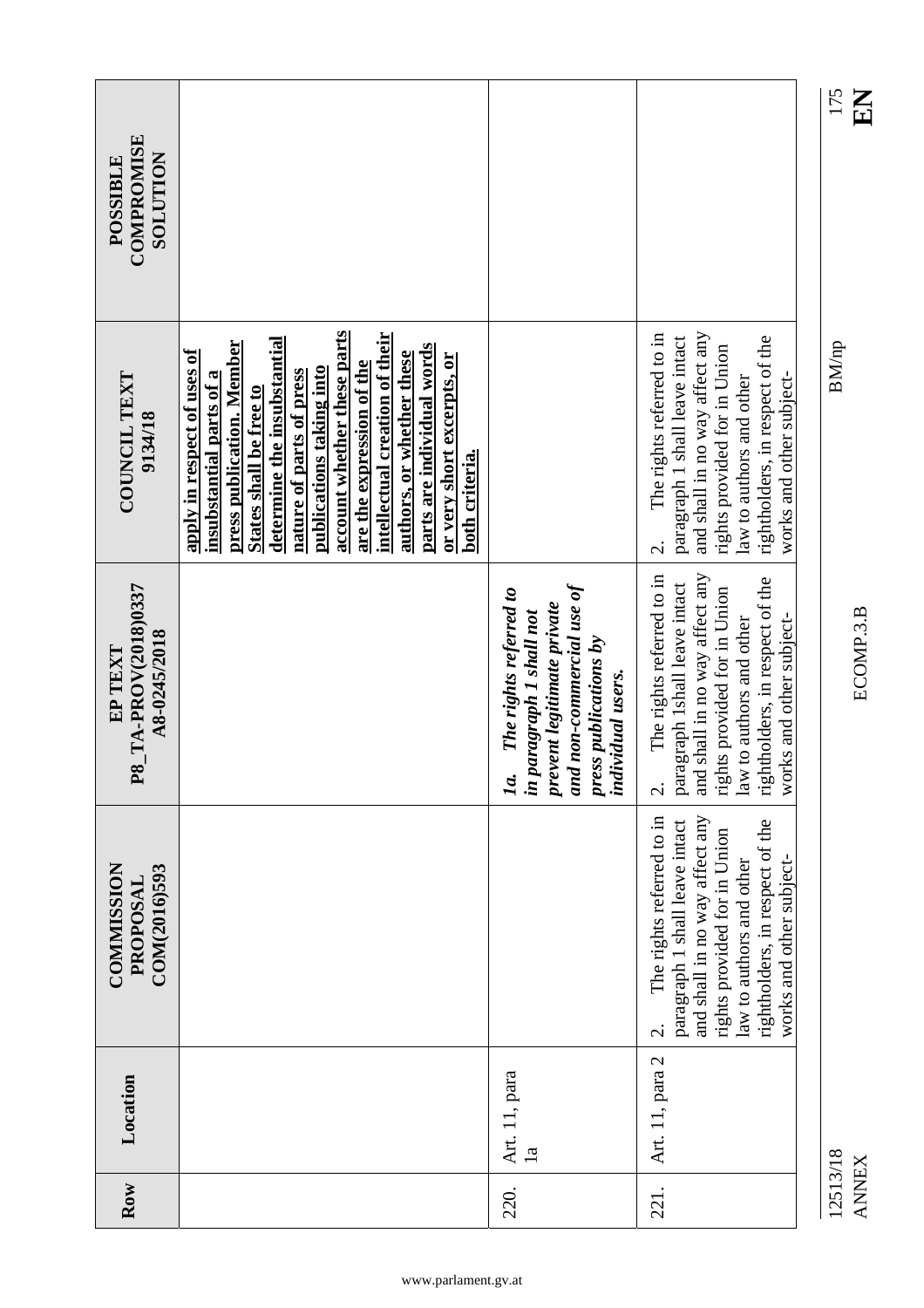|                                                   |                                                                                                                                                                                                                                                                                                                                                                         |                                                                                                                                                                                                                                                                                                                                                                                                           | 176<br>$\mathbf{K}$      |
|---------------------------------------------------|-------------------------------------------------------------------------------------------------------------------------------------------------------------------------------------------------------------------------------------------------------------------------------------------------------------------------------------------------------------------------|-----------------------------------------------------------------------------------------------------------------------------------------------------------------------------------------------------------------------------------------------------------------------------------------------------------------------------------------------------------------------------------------------------------|--------------------------|
| COMPROMISE<br><b>NOLLUTION</b><br><b>POSSIBLE</b> |                                                                                                                                                                                                                                                                                                                                                                         |                                                                                                                                                                                                                                                                                                                                                                                                           |                          |
| <b>COUNCIL TEXT</b><br>9134/18                    | the press publication in which<br>their works and other subject-<br>matter incorporated in a press<br>them of their right to exploit<br>publication. SuehThe rights<br>referred to in paragraph 1<br>may not be invoked against<br>particular, may not deprive<br>matter independently from<br>those authors and other<br>they are incorporated<br>rightholders and, in | publication on the basis of a<br>invoked to prohibit the use<br>invoked to prohibit the use<br>of works or other subject-<br>by other authorised users.<br>non-exclusive licence, the<br>matter whose protection<br>paragraph 1 may not be<br><u>The rights referred to in</u><br>paragraph 1 may not be<br>incorporated in a press<br>When a work or other<br>rights referred to in<br>subject-matter is | <b>BM/np</b>             |
| P8_TA-PROV(2018)0337<br>A8-0245/2018<br>EP TEXT   | authors and other rightholders<br>matter incorporated in a press<br>subject-matter independently<br>deprive them of their right to<br>exploit their works and other<br>publication. Such rights may<br>not be invoked against those<br>from the press publication in<br>which they are incorporated.<br>and, in particular, may not                                     |                                                                                                                                                                                                                                                                                                                                                                                                           | ECOMP.3.B                |
| <b>COMMISSION</b><br>COM(2016)593<br>PROPOSAL     | authors and other rightholders<br>matter incorporated in a press<br>deprive them of their right to<br>subject-matter independently<br>exploit their works and other<br>publication. Such rights may<br>from the press publication in<br>not be invoked against those<br>which they are incorporated.<br>and, in particular, may not                                     |                                                                                                                                                                                                                                                                                                                                                                                                           |                          |
| Location                                          |                                                                                                                                                                                                                                                                                                                                                                         | 2, sub-para 2<br>Art. 11, para                                                                                                                                                                                                                                                                                                                                                                            |                          |
| Row                                               |                                                                                                                                                                                                                                                                                                                                                                         | 222.                                                                                                                                                                                                                                                                                                                                                                                                      | 12513/18<br><b>ANNEX</b> |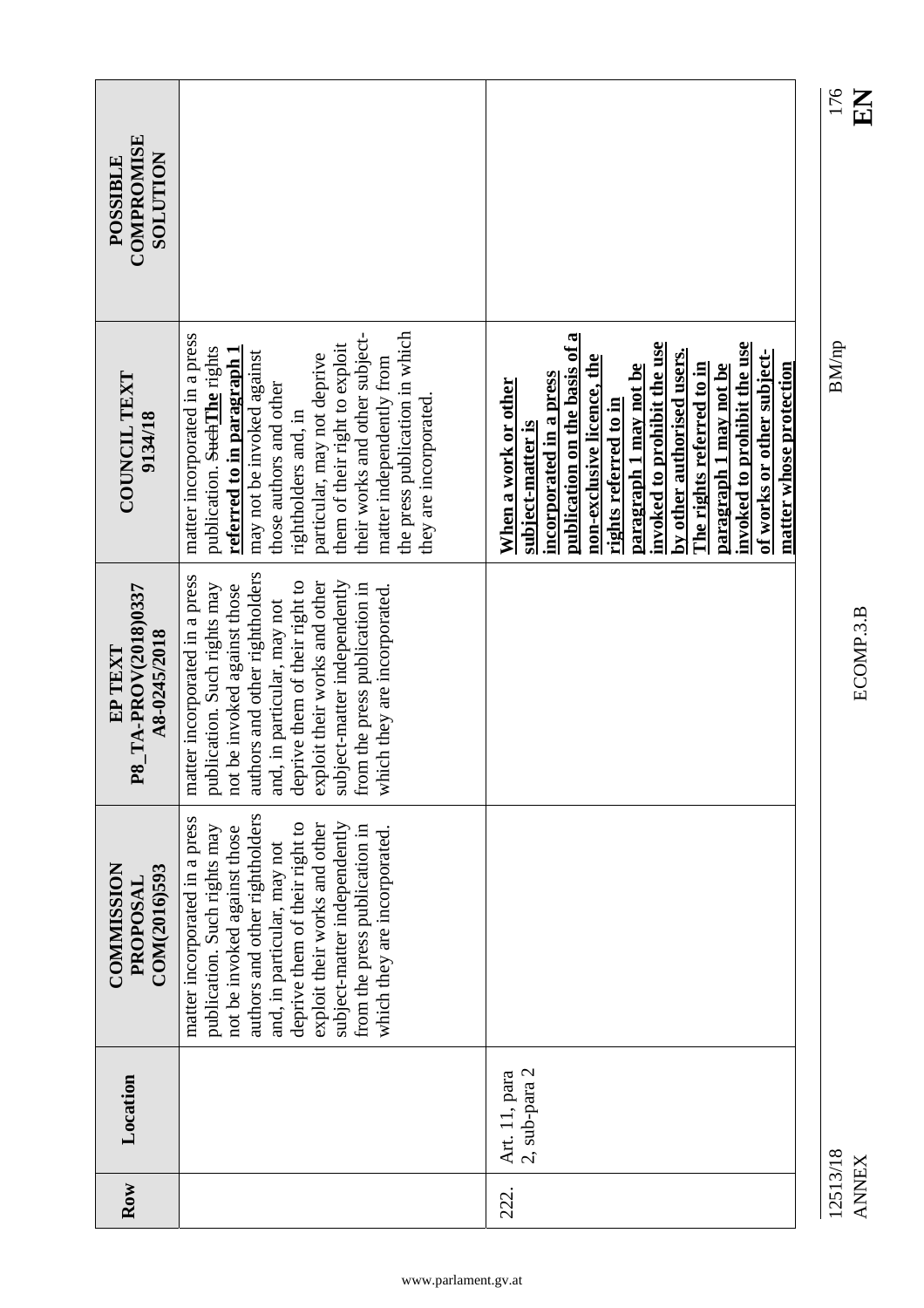|                                                  |              |                                                                                                                                         |                                                                                                                                                                                     |                                                                                                                                                                                                                                                                                                                                               |                                                           | KN<br>177                |
|--------------------------------------------------|--------------|-----------------------------------------------------------------------------------------------------------------------------------------|-------------------------------------------------------------------------------------------------------------------------------------------------------------------------------------|-----------------------------------------------------------------------------------------------------------------------------------------------------------------------------------------------------------------------------------------------------------------------------------------------------------------------------------------------|-----------------------------------------------------------|--------------------------|
| <b>COMPROMISE</b><br><b>NOLLLTON</b><br>POSSIBLE |              |                                                                                                                                         |                                                                                                                                                                                     |                                                                                                                                                                                                                                                                                                                                               |                                                           |                          |
| <b>COUNCIL TEXT</b><br>9134/18                   | has expired. |                                                                                                                                         | respect of the rights referred<br>Directive 2012/28/EU shall<br>Directive 2001/29/EC and<br>apply mutatis mutandis in<br>Articles 5 to 8 of<br>to in paragraph 1.<br>3.             | The rights referred to in<br>publication. This term shall<br>paragraph 1 shall expire 20<br>be calculated from the first<br>day of January of the year<br>publication of the press<br>years <sup>1</sup> year after the<br>following the date o<br>publication.<br>$\overline{4}$                                                             |                                                           | <b>BM/np</b>             |
| P8_TA-PROV(2018)0337<br>A8-0245/2018<br>EP TEXT  |              | The rights referred to<br>which are accompanied by<br>extend to mere hyperlinks<br>in paragraph 1 shall not<br>individual words.<br>2a. | respect of the rights referred<br>Directive 2012/28/EU shall<br>Directive 2001/29/EC and<br>apply mutatis mutandis in<br>Articles 5 to 8 of<br>to in paragraph 1.<br>$\ddot{\rm c}$ | The rights referred to in<br>the first day of January of the<br>term shall be calculated from<br>paragraph 1 shall expire 205<br>years after the publication of<br>the press publication. This<br>erred to in paragraph 1<br>year following the date of<br>publication. The right<br>shall not apply with<br>retroactive effect.<br>ref<br>4. | ensure that authors receive<br>Member States shall<br>4a. | ECOMP.3.B                |
| <b>COMMISSION</b><br>COM(2016)593<br>PROPOSAL    |              |                                                                                                                                         | respect of the rights referred<br>Directive 2012/28/EU shall<br>Directive 2001/29/EC and<br>apply mutatis mutandis in<br>Articles 5 to 8 of<br>to in paragraph 1<br>3.              | The rights referred to in<br>the first day of January of the<br>term shall be calculated from<br>years after the publication of<br>paragraph 1 shall expire 20<br>the press publication. This<br>year following the date of<br>publication.<br>$\overline{4}$                                                                                 |                                                           |                          |
| Location                                         |              | Art. 11, para<br>2a                                                                                                                     | Art. 11, para 3                                                                                                                                                                     | Art. 11, para 4                                                                                                                                                                                                                                                                                                                               | Art. 11, para                                             |                          |
| Row                                              |              | 223.                                                                                                                                    | 224.                                                                                                                                                                                | 225.                                                                                                                                                                                                                                                                                                                                          | 226.                                                      | 12513/18<br><b>ANNEX</b> |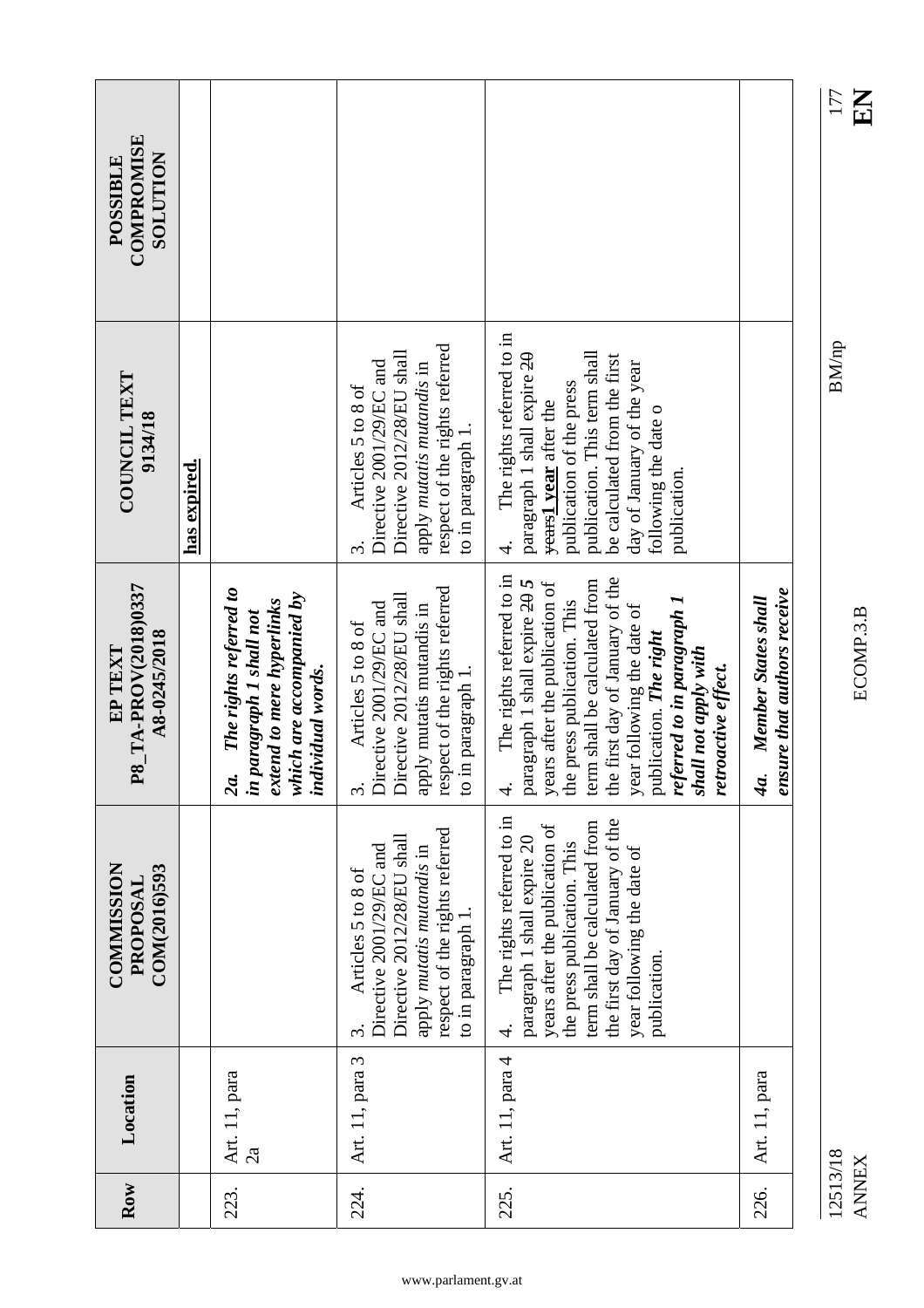|                                                  |                                                                                                                                                                       |                                                                                                                           |                                           |                                                                                                                                                                                                                                                                                                                                                                                                                                          | 178<br>KN                |
|--------------------------------------------------|-----------------------------------------------------------------------------------------------------------------------------------------------------------------------|---------------------------------------------------------------------------------------------------------------------------|-------------------------------------------|------------------------------------------------------------------------------------------------------------------------------------------------------------------------------------------------------------------------------------------------------------------------------------------------------------------------------------------------------------------------------------------------------------------------------------------|--------------------------|
| COMPROMISE<br><b>NOLLLTON</b><br><b>POSSIBLE</b> |                                                                                                                                                                       |                                                                                                                           |                                           |                                                                                                                                                                                                                                                                                                                                                                                                                                          |                          |
| COUNCIL TEXT<br>9134/18                          |                                                                                                                                                                       | first published before [entry<br>apply to press publications<br>into force of the Directive].<br>5. Paragraph 1 shall not | Claims to fair compensation<br>Article 12 | transferred or licensed a right<br>to a publisher, such a transfer<br>publisher to <del>claim</del> be entitled<br>Member States may provide<br>sufficient legal basis for the<br>proposal was moved to new<br>that where an author has<br>or a licence constitutes a<br>point $(a)$ (see row 230)]<br>paragraph of the COM<br>[remaining part of this<br>$\underline{\mathbf{to}}$ a share of :                                         | <b>BM/np</b>             |
| P8_TA-PROV(2018)0337<br>A8-0245/2018<br>EP TEXT  | publishers receive for the use<br>appropriate share of the<br>information society service<br>additional revenues press<br>of a press publication by<br>providers<br>a |                                                                                                                           | Claims to fair compensation<br>Article 12 | systems between authors and<br>the compensation for the uses<br>transferred or licensed a right<br>to a publisher, such a transfer<br>exception or limitation to the<br>and limitations may provide<br>publisher to claim a share of<br>sufficient legal basis for the<br>of the work made under an<br>publishers for exceptions<br>or a licence constitutes a<br>that where an author has<br>compensation-sharing<br>Member States with | ECOMP.3.B                |
| <b>COMMISSION</b><br>COM(2016)593<br>PROPOSAL    |                                                                                                                                                                       |                                                                                                                           | Claims to fair compensation<br>Article 12 | the compensation for the uses<br>transferred or licensed a right<br>to a publisher, such a transfer<br>exception or limitation to the<br>publisher to claim a share of<br>Member States may provide<br>transferred or licensed right.<br>sufficient legal basis for the<br>of the work made under an<br>or a licence constitutes a<br>that where an author has                                                                           |                          |
| Location                                         | $\frac{a}{4}$                                                                                                                                                         | Art. 11, para 5                                                                                                           | Art, 12, title                            | Art. 12, sub-<br>introductory<br>para 1 (EP)/<br>(Council)]<br>Art. 12,<br>part                                                                                                                                                                                                                                                                                                                                                          |                          |
| Row                                              |                                                                                                                                                                       | 227.                                                                                                                      | 228.                                      | 229.                                                                                                                                                                                                                                                                                                                                                                                                                                     | 12513/18<br><b>ANNEX</b> |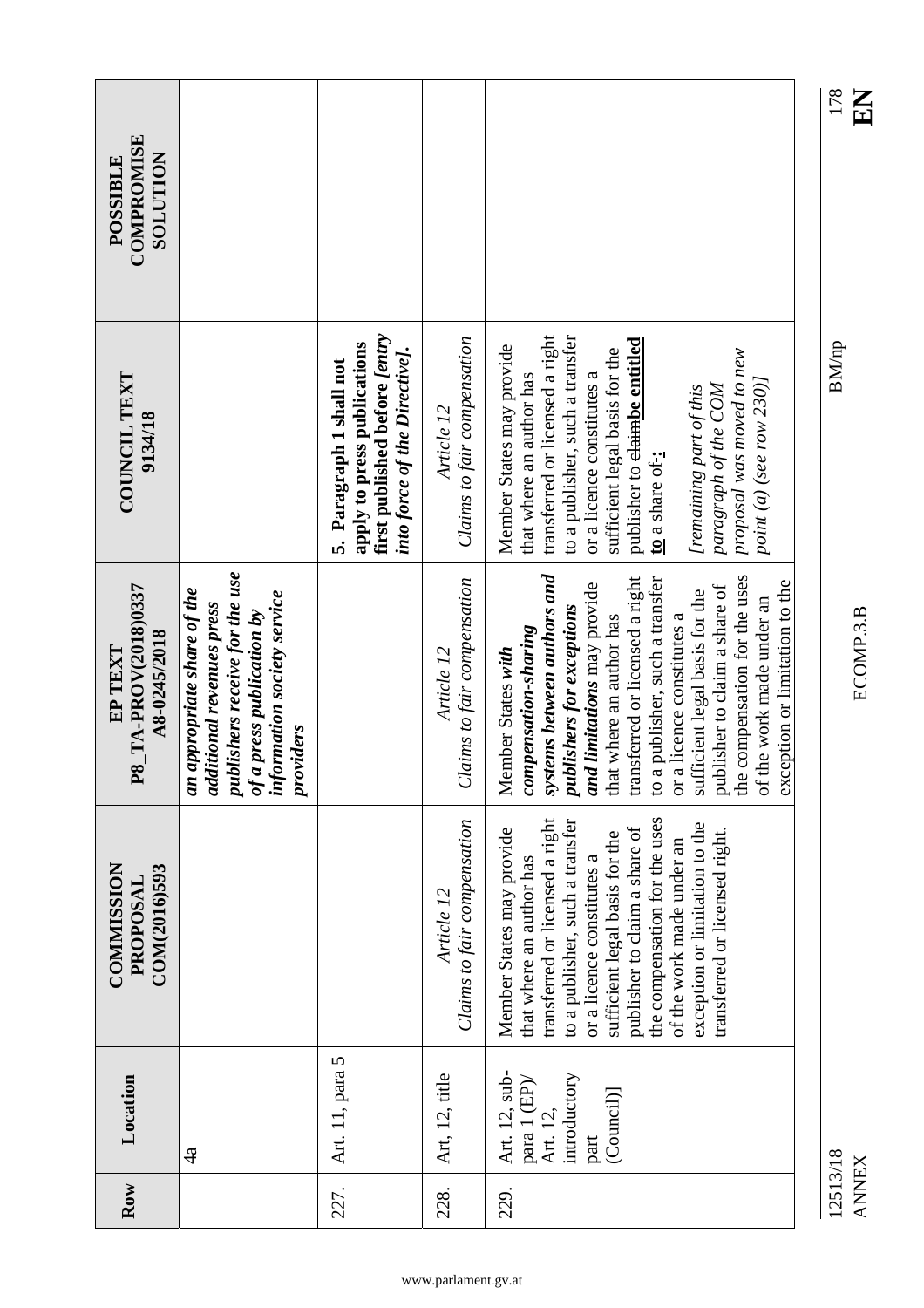| <b>COMPROMISE</b><br><b>NOILLIDTIOS</b><br>POSSIBLE |                                                                                                                                                                      |                                                                                                                                                                 |                                                                   |                                                                                                                               |                                                                                                                                                                                                    |
|-----------------------------------------------------|----------------------------------------------------------------------------------------------------------------------------------------------------------------------|-----------------------------------------------------------------------------------------------------------------------------------------------------------------|-------------------------------------------------------------------|-------------------------------------------------------------------------------------------------------------------------------|----------------------------------------------------------------------------------------------------------------------------------------------------------------------------------------------------|
| COUNCIL TEXT<br>9134/18                             |                                                                                                                                                                      | limitation to the transferred or<br>the compensation for<br>the uses of the work made<br>under an exception or<br>licensed right: and<br>$\widehat{\mathbf{a}}$ | paragraph 1 of Article 12<br>(row 229)]<br>[See Parliament's sub- | public lending provided for<br>the remuneration for<br>in Article 6(1) of Directive<br>2006/115/EC.<br>$\widehat{\mathbf{e}}$ |                                                                                                                                                                                                    |
| P8_TA-PROV(2018)0337<br>A8-0245/2018<br>EP TEXT     | system was in operation in<br>that Member State before 12<br>transferred or licensed right,<br>provided that an equivalent<br>compensation-sharing<br>November 2015. |                                                                                                                                                                 |                                                                   |                                                                                                                               | The first paragraph shall be<br>management of rights not<br>arrangements in Member<br><b>States concerning public</b><br>without prejudice to the<br>based on exceptions or<br>lending rights, the |
| <b>COMMISSION</b><br>COM(2016)593<br>PROPOSAI       |                                                                                                                                                                      |                                                                                                                                                                 |                                                                   |                                                                                                                               |                                                                                                                                                                                                    |
| Location                                            |                                                                                                                                                                      | $\begin{cases} \text{Art. 12, point} \\ \text{(a)} \end{cases}$                                                                                                 |                                                                   | Art. 12, point<br>$\widehat{\Theta}$                                                                                          | Art. 12, sub-<br>para 2                                                                                                                                                                            |
| Row                                                 |                                                                                                                                                                      | 230.                                                                                                                                                            |                                                                   | 231.                                                                                                                          | 232.                                                                                                                                                                                               |

12513/18 BM/np 179 12513/18<br>ANNEX

 $\sum_{6 \leq 1}$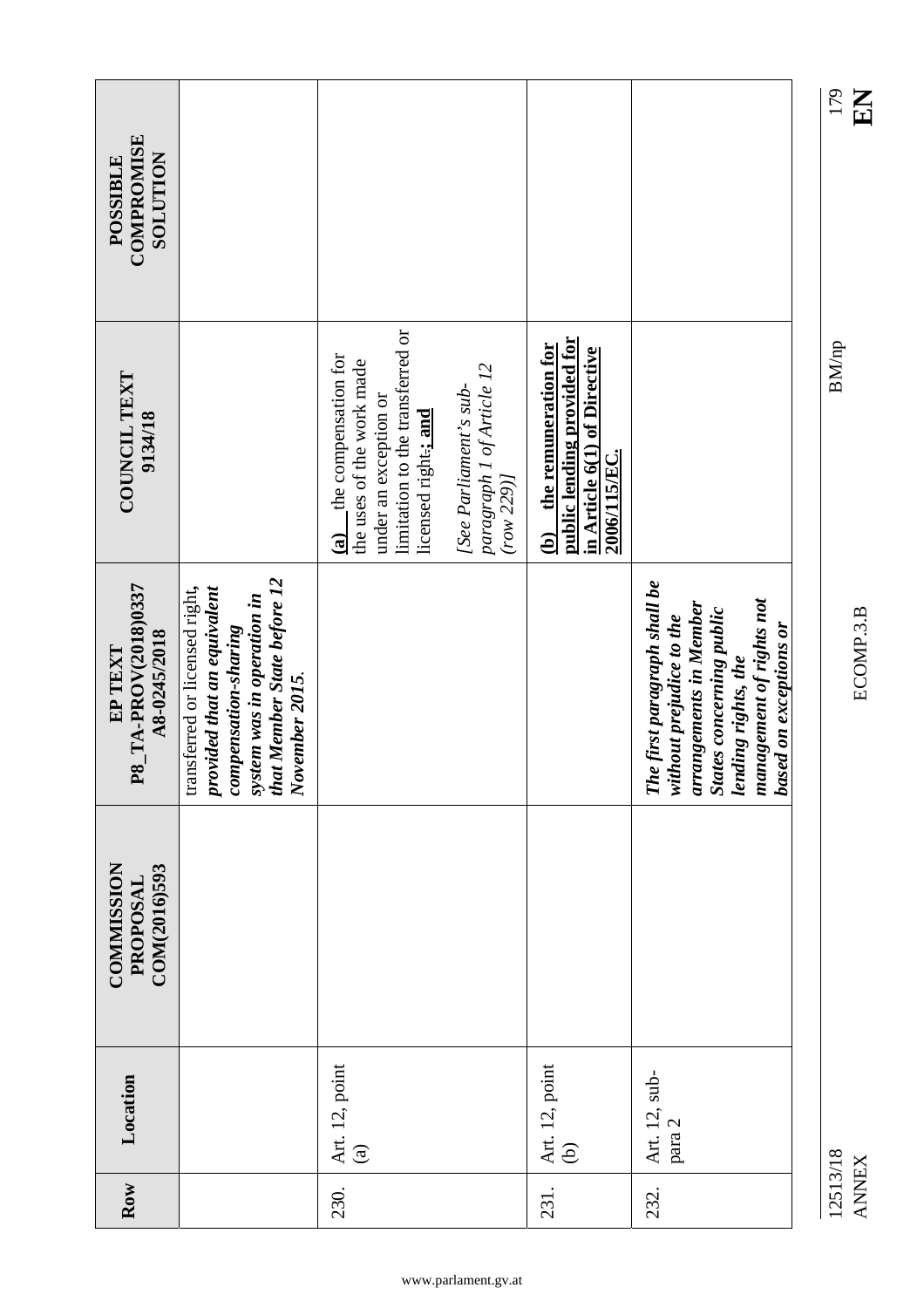| Row      | Location        | <b>COMMISSION</b><br>COM(2016)593<br>PROPOSAL                                   | P8_TA-PROV(2018)0337<br>A8-0245/2018<br>EP TEXT                                                                                                                                                  | COUNCIL TEXT<br>9134/18                                                     | <b>COMPROMISE</b><br><b>SOLUTION</b><br>POSSIBLE |
|----------|-----------------|---------------------------------------------------------------------------------|--------------------------------------------------------------------------------------------------------------------------------------------------------------------------------------------------|-----------------------------------------------------------------------------|--------------------------------------------------|
|          |                 |                                                                                 | limitations to copyright, such<br>concerning remuneration<br>as extended collective<br>licensing schemes, or<br>rights on the basis of<br>national law.                                          |                                                                             |                                                  |
| 233.     |                 |                                                                                 | Protection of sport event<br><b>CHAPTER 1a</b><br>organizers                                                                                                                                     |                                                                             |                                                  |
| 234.     | Art. 12a, title |                                                                                 | <b>Protection of sport event</b><br>Article 12a<br>organizers                                                                                                                                    |                                                                             |                                                  |
| 235.     | Art. 12a        |                                                                                 | Article 2 and Article 3 (2) of<br>Member States shall provide<br>sport event organizers with<br>Directive 2001/29/EC and<br>the rights provided for in<br>Article 7 of Directive<br>2006/115/EC. |                                                                             |                                                  |
| 236.     |                 | content by online services<br>Certain uses of protected<br>CHAPTER <sub>2</sub> | content by online services<br>Certain uses of protected<br>CHAPTER <sub>2</sub>                                                                                                                  | content by online services<br>Certain uses of protected<br><b>CHAPTER 2</b> |                                                  |
| 237.     | Art. 13, title  | Use of protected content by<br>Article 13                                       | se of protected content by<br>Article 13<br>$\cup$                                                                                                                                               | Article 13                                                                  |                                                  |
| 12513/18 |                 |                                                                                 |                                                                                                                                                                                                  | <b>BM/np</b>                                                                | 180                                              |

 $\ddot{ }$ 

EN

**ANNEX**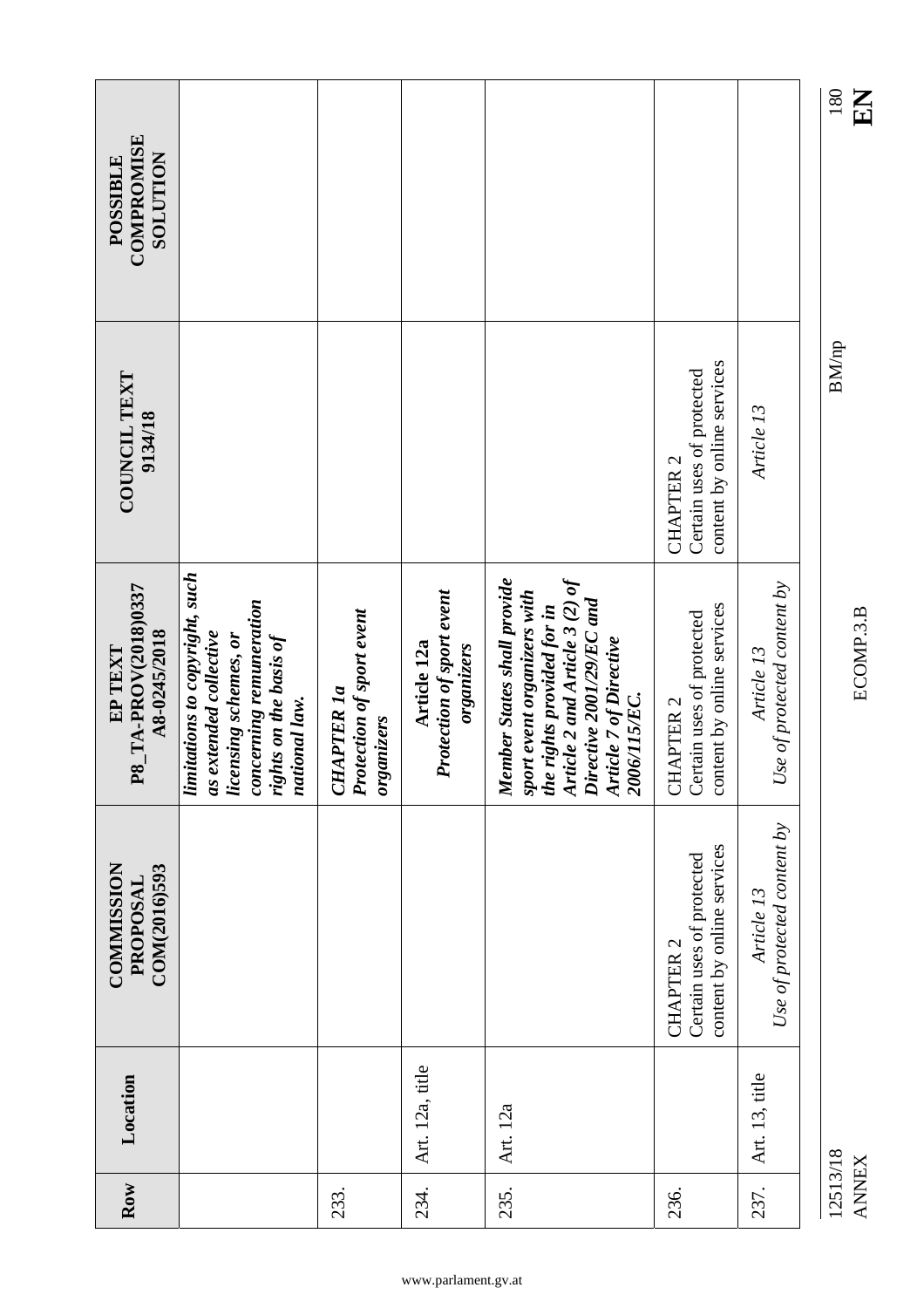| <b>COMPROMISE</b><br><b>NOILUION</b><br><b>POSSIBLE</b> |                                                                                                                                                                                                 |                                                                                                                                                                                                                                                                                                                                                                                                                                                                                                                                                                                                                                                                         | $\mathbf{E}$<br>181      |
|---------------------------------------------------------|-------------------------------------------------------------------------------------------------------------------------------------------------------------------------------------------------|-------------------------------------------------------------------------------------------------------------------------------------------------------------------------------------------------------------------------------------------------------------------------------------------------------------------------------------------------------------------------------------------------------------------------------------------------------------------------------------------------------------------------------------------------------------------------------------------------------------------------------------------------------------------------|--------------------------|
| COUNCIL TEXT<br>9134/18                                 | Use of protected content by<br>information society <i>online</i><br><b>content sharing</b> service<br>providers-storing                                                                         | available to the public when<br>provider performs an act of<br>it gives the public access to<br>public or an act of making<br>copyright protected works<br>or other protected subject<br><b>An online content sharing</b><br><b>Member States shall</b><br>amounts-of(2) of Directive<br>referred to in Article 3(1)<br>and giving access to large<br>obtain an authorisation<br>2001/29/EC in order to<br>content sharing service<br>matter uploaded by its<br>provide that an online<br>from the rightholders<br>communication to the<br>service provider shall<br>users.<br>$\div$                                                                                   | BM/np                    |
| P8_TA-PROV(2018)0337<br>A8-0245/2018<br>EP TEXT         | providers storing and giving<br>access to large amounts of<br><del>information society</del> online<br>matter uploaded by their<br>works and other subject-<br>content sharing service<br>users | rightholders, take measures to<br>Directive 2001/29/EC, online<br>society service providers that<br>store and provide <i>perform an</i><br>content sharing Information<br>act of communication to the<br>their works or other subject-<br><del>availability on their services</del><br>agreements concluded with<br>subject matter uploaded by<br>Without prejudice to<br>amounts of works or other<br>rightholders for the use of<br>of works or other subject-<br>ensure the functioning of<br>their users. They shall in<br>matter or to prevent the<br>Article $3(1)$ and $(2)$ of<br>public <del>access to large</del><br>matter-identified by<br>cooperation with | ECOMP.3.B                |
| <b>COMMISSION</b><br>COM(2016)593<br>PROPOSAL           | providers storing and giving<br>access to large amounts of<br>information society service<br>matter uploaded by their<br>works and other subject-<br>users                                      | rightholders, take measures to<br>works or other subject-matter<br>uploaded by their users shall,<br>their works or other subject-<br>availability on their services<br>cooperation with the service<br>agreements concluded with<br>providers. Those measures,<br>service providers that store<br>such as the use of effective<br>access to large amounts of<br>rightholders for the use of<br>of works or other subject-<br>Information society<br>and provide to the public<br>ensure the functioning of<br>rightholders through the<br>matter or to prevent the<br>in cooperation with<br>matter identified by<br>content recognition                               |                          |
| Location<br>Row                                         |                                                                                                                                                                                                 | Art. 13, para 1<br>238.                                                                                                                                                                                                                                                                                                                                                                                                                                                                                                                                                                                                                                                 | 12513/18<br><b>ANNEX</b> |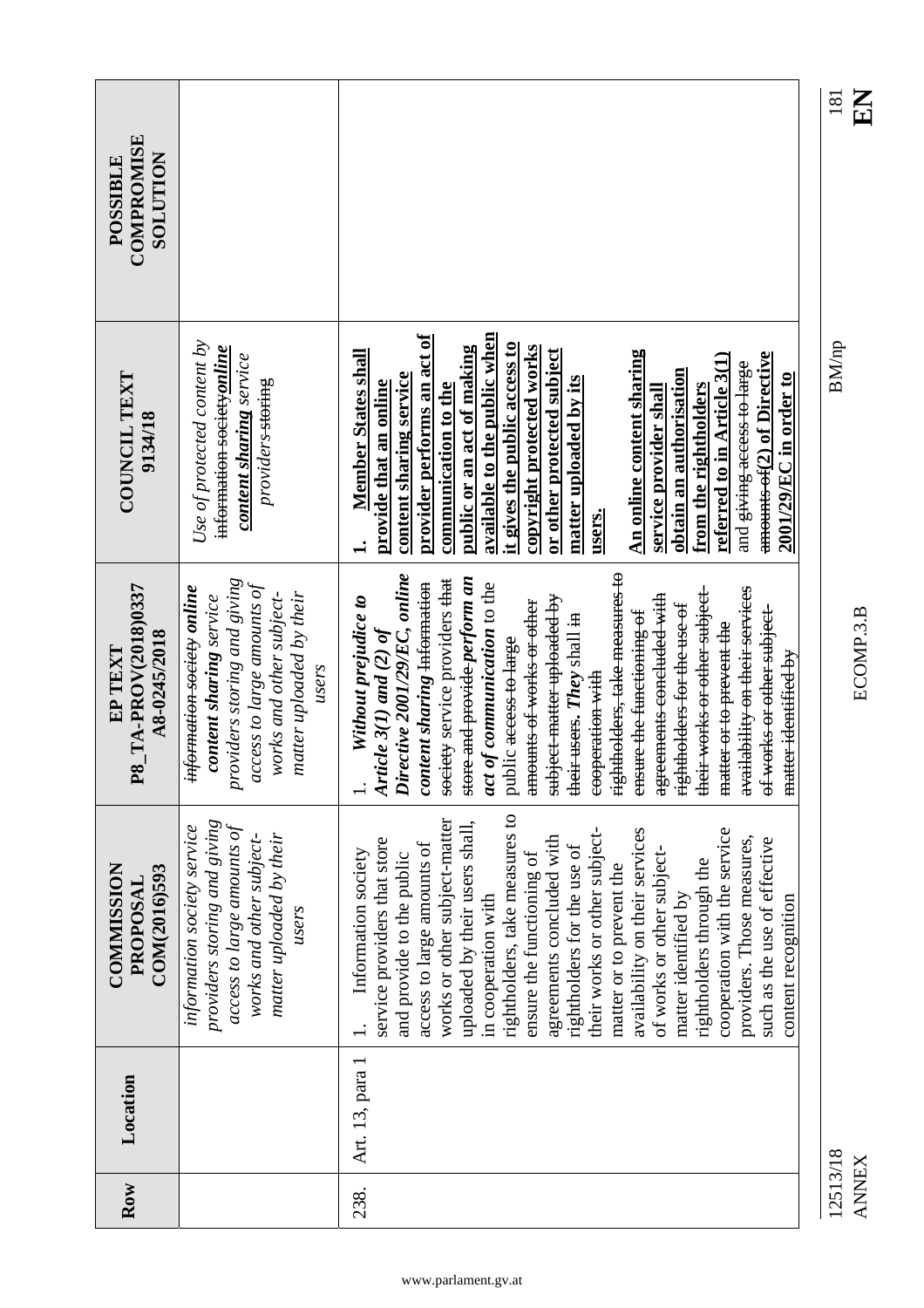| COMPROMISE<br><b>NOILUTION</b><br>POSSIBLE      |                                                                                                                                                                                                                                                                                                                                                                                                                                                                                                                                                                                                                                                                                                                                                                                                                             | 182<br>$\mathbf{K}$      |
|-------------------------------------------------|-----------------------------------------------------------------------------------------------------------------------------------------------------------------------------------------------------------------------------------------------------------------------------------------------------------------------------------------------------------------------------------------------------------------------------------------------------------------------------------------------------------------------------------------------------------------------------------------------------------------------------------------------------------------------------------------------------------------------------------------------------------------------------------------------------------------------------|--------------------------|
| COUNCIL TEXT<br>9134/18                         | the application of measures<br>ava <u>ilability on its service of</u><br>referred to in paragraph 4.<br>apply without prejudice to<br>provided for in Union law.<br>licensing agreement, by an<br>exceptions and limitations<br>provider shall prevent the<br>cover acts of uploading by<br>matter, including through<br>subject <del>matter uploaded by</del><br>falling within Article 3 of<br>This subparagraph shall<br>obtained, including via a<br>authorisation shall also<br>matter. Where no such<br>the users of the service<br>works or other subject<br>authorisation has been<br>authorisation has been<br>communicate or make<br>available to the public<br>online content sharing<br>provide that when an<br>those works and other<br>service provider, this<br>obtained, the service<br>Member States shall | <b>BM/np</b>             |
| P8_TA-PROV(2018)0337<br>A8-0245/2018<br>EP TEXT | matter. licensing agreements<br>deployment of the measures,<br>cooperation with the service<br>therefore conclude fair and<br>providers. Those measures,<br>such as the use of effective<br>rightholders with adequate<br>proportionate. The service<br>recognition and use of the<br>as well as, when relevant,<br>adequate reporting on the<br>works and other subject<br>eightholders through the<br>providers shall provide<br>technologies, shall be<br>functioning and the<br>content recognition<br>information on the<br>with right holders.<br>appropriate and                                                                                                                                                                                                                                                     | ECOMP.3.B                |
| <b>COMMISSION</b><br>COM(2016)593<br>PROPOSAL   | deployment of the measures,<br>rightholders with adequate<br>proportionate. The service<br>recognition and use of the<br>as well as, when relevant,<br>adequate reporting on the<br>works and other subject-<br>providers shall provide<br>technologies, shall be<br>functioning and the<br>information on the<br>appropriate and<br>matter.                                                                                                                                                                                                                                                                                                                                                                                                                                                                                |                          |
| Location<br>Row                                 |                                                                                                                                                                                                                                                                                                                                                                                                                                                                                                                                                                                                                                                                                                                                                                                                                             | 12513/18<br><b>ANNEX</b> |

www.parlament.gv.at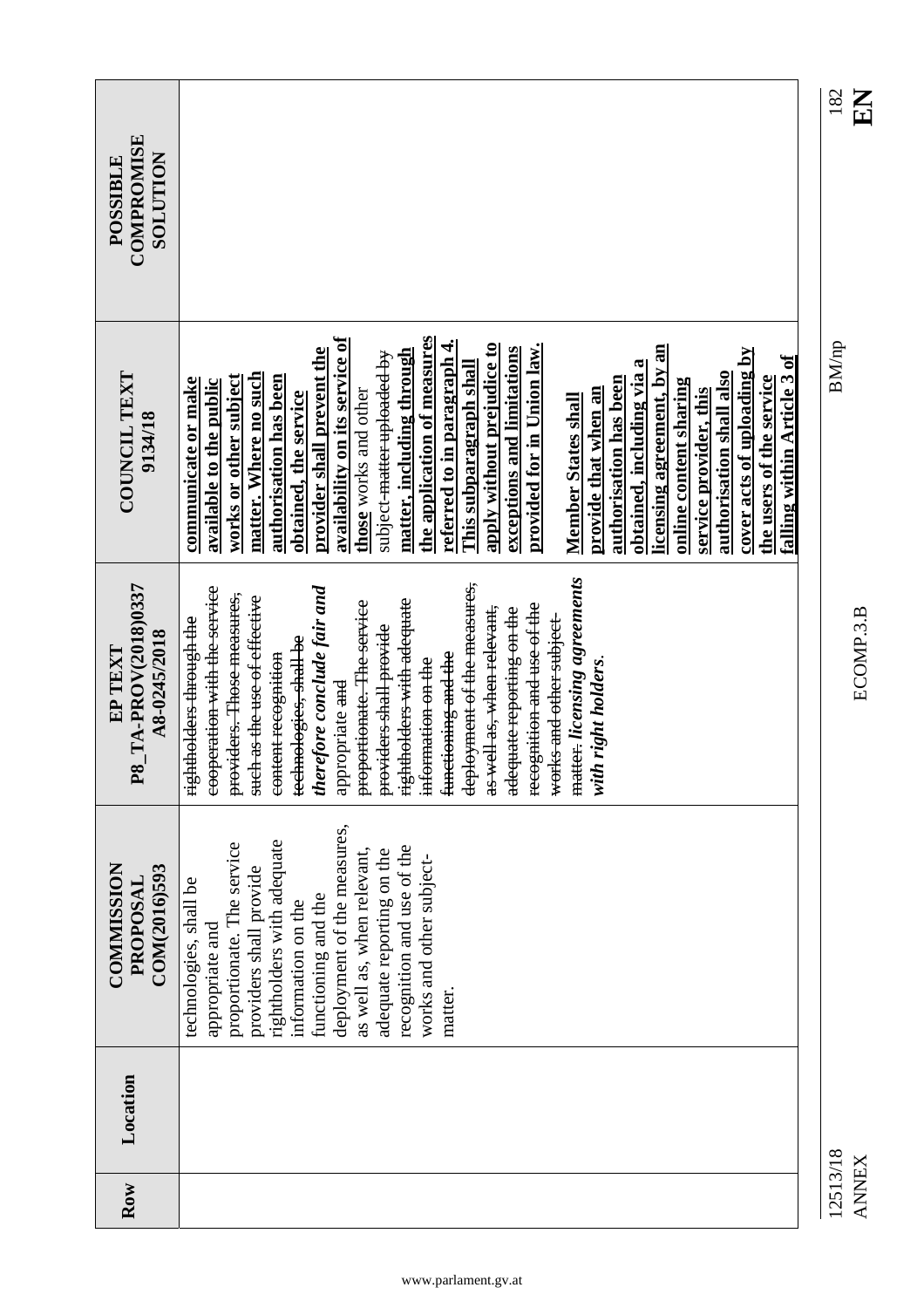| COMPROMISE<br><b>NOILUIDIOS</b><br>POSSIBLE |
|---------------------------------------------|
| 183<br>$\mathbf{E}$                         |
|                                             |
|                                             |
|                                             |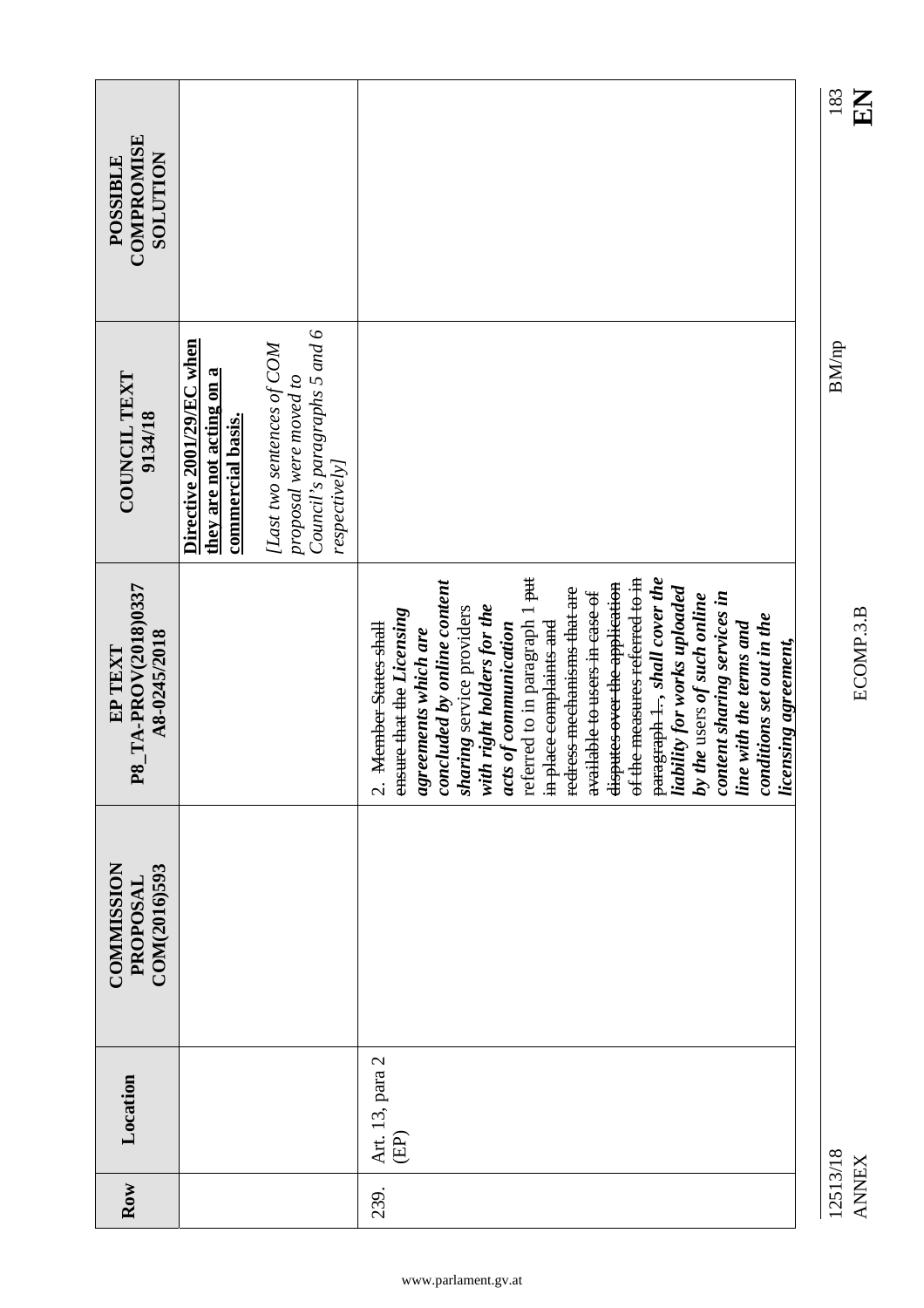| COMPROMISE<br><b>SOLUTION</b><br>POSSIBLE       |                                                                                                                                |                                                                                                                                                                                                                                                                                                                                                                                                                                                                                                                                                                                                             |
|-------------------------------------------------|--------------------------------------------------------------------------------------------------------------------------------|-------------------------------------------------------------------------------------------------------------------------------------------------------------------------------------------------------------------------------------------------------------------------------------------------------------------------------------------------------------------------------------------------------------------------------------------------------------------------------------------------------------------------------------------------------------------------------------------------------------|
| COUNCIL TEXT<br>9134/18                         |                                                                                                                                |                                                                                                                                                                                                                                                                                                                                                                                                                                                                                                                                                                                                             |
| P8_TA-PROV(2018)0337<br>A8-0245/2018<br>EP TEXT | [See Council's paragraph 1,<br>provided that such users do<br>subparagraph 3 (row 238)]<br>not act for commercial<br>purposes. | works or other subject matter<br>preventing the availability of<br>agreements, online content<br>covered by an exception or<br>service providers and right<br>Member States shall<br>cooperate in good faith in<br>sharing service providers<br>are not available on their<br>provide that where right<br>non-infringing works or<br>holders shall not lead to<br>unauthorised protected<br>between online content<br>matter, including those<br>and right holders shall<br>other protected subject<br>holders do not wish to<br>services. Cooperation<br>order to ensure that<br>conclude licensing<br>2a. |
| <b>COMMISSION</b><br>COM(2016)593<br>PROPOSAL   |                                                                                                                                |                                                                                                                                                                                                                                                                                                                                                                                                                                                                                                                                                                                                             |
| Location                                        |                                                                                                                                | Art. 13, para<br>$2a$ (EP)                                                                                                                                                                                                                                                                                                                                                                                                                                                                                                                                                                                  |
| Row                                             |                                                                                                                                | 240.                                                                                                                                                                                                                                                                                                                                                                                                                                                                                                                                                                                                        |

www.parlament.gv.at

ANNEX ECOMP.3.B **EN** ECOMP.3.B

## $\frac{184}{184}$

 $\rm BM/np$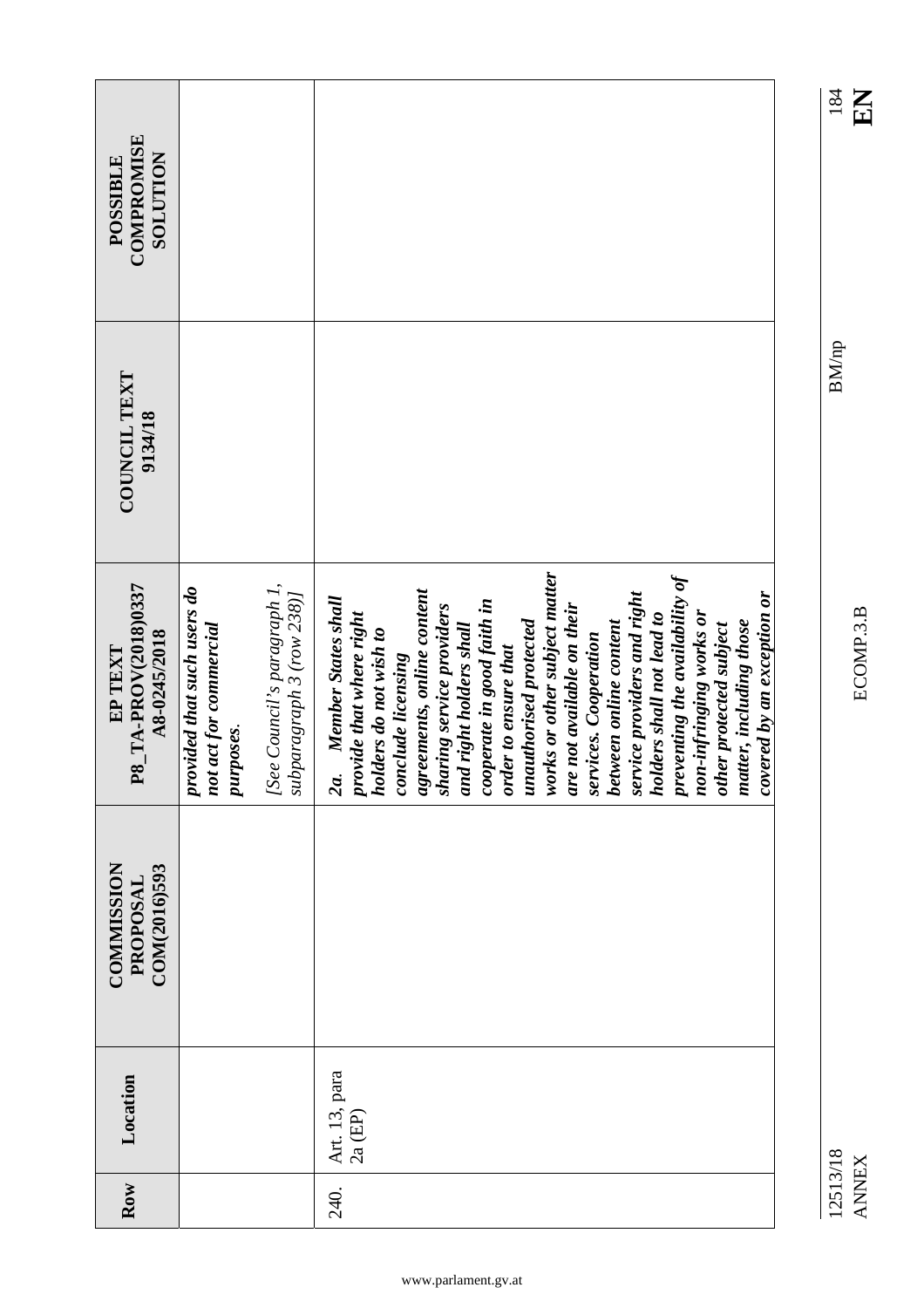| COMPROMISE<br><b>NOILUIDIOS</b><br>POSSIBLE     |                          |                                                                                                                                                                                                                                                                                                                                                                                                                                                                                                                                                                                                                                                                                                                                                                                                                               | 185          |
|-------------------------------------------------|--------------------------|-------------------------------------------------------------------------------------------------------------------------------------------------------------------------------------------------------------------------------------------------------------------------------------------------------------------------------------------------------------------------------------------------------------------------------------------------------------------------------------------------------------------------------------------------------------------------------------------------------------------------------------------------------------------------------------------------------------------------------------------------------------------------------------------------------------------------------|--------------|
| <b>COUNCIL TEXT</b><br>9134/18                  |                          | proposal was moved to new<br>[Paragraph 2 of the COM<br>paragraph 7 of Council's<br>text]                                                                                                                                                                                                                                                                                                                                                                                                                                                                                                                                                                                                                                                                                                                                     | <b>BM/np</b> |
| P8_TA-PROV(2018)0337<br>A8-0245/2018<br>EP TEXT | limitation to copyright. | 2002/58/EC and the General<br>available to users in case the<br>redress mechanisms that are<br>unjustified removals of their<br>content. Any complaint filed<br>Data Protection Regulation,<br>lead to any identification of<br>avoid arbitrary dismissal of<br>expeditious complaints and<br>undue delay and be subject<br>Members States shall<br>ensure that online content<br>shall be processed without<br>accordance with Directive<br>erred to in paragraph 1<br>cooperation referred to in<br>sharing service providers<br>put in place effective and<br>complaints. Moreover, in<br>the cooperation shall not<br>holders shall reasonably<br>under such mechanisms<br>individual users nor the<br>justify their decisions to<br>to human review. Right<br>paragraph 2a leads to<br>95/46/EC, Directive<br>2b.<br>ref |              |
| <b>COMMISSION</b><br>COM(2016)593<br>PROPOSAL   |                          | mechanisms that are available<br>to users in case of disputes<br>over the application of the<br>Member States shall<br>paragraph 1 put in place<br>providers referred to in<br>complaints and redress<br>measures referred to in<br>ensure that the service<br>paragraph 1.<br>$\dot{\mathcal{C}}$                                                                                                                                                                                                                                                                                                                                                                                                                                                                                                                            |              |
| Location                                        |                          | Art. 13, para 2<br>para 2b (EP)                                                                                                                                                                                                                                                                                                                                                                                                                                                                                                                                                                                                                                                                                                                                                                                               |              |
| Row                                             |                          | 241.                                                                                                                                                                                                                                                                                                                                                                                                                                                                                                                                                                                                                                                                                                                                                                                                                          | 12513/18     |

ANNEX ECOMP.3.B **EN** 12513/18<br>ANNEX

 $\frac{185}{12}$ 

ECOMP.3.B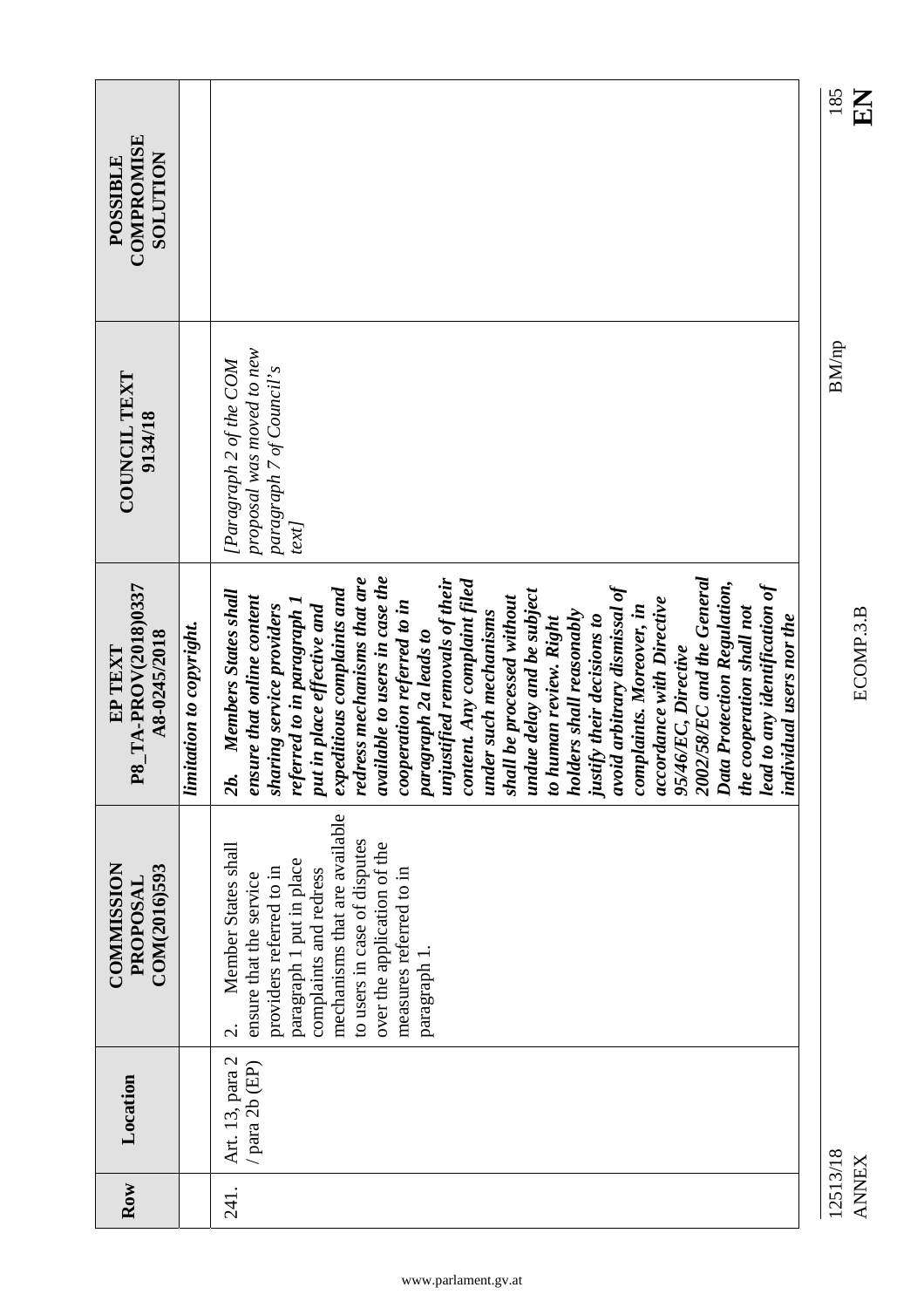| <b>COMPROMISE</b><br><b>NOILUIOS</b><br>POSSIBLE |                                                                                                                                                                                                                                                                                                             |                                           |                                                                                                                                                                                                                                                                                                                                                                                                                                                                                     | 186      |
|--------------------------------------------------|-------------------------------------------------------------------------------------------------------------------------------------------------------------------------------------------------------------------------------------------------------------------------------------------------------------|-------------------------------------------|-------------------------------------------------------------------------------------------------------------------------------------------------------------------------------------------------------------------------------------------------------------------------------------------------------------------------------------------------------------------------------------------------------------------------------------------------------------------------------------|----------|
| <b>COUNCIL TEXT</b><br>9134/18                   |                                                                                                                                                                                                                                                                                                             |                                           | [See new paragraph 8 of<br>Council's text]                                                                                                                                                                                                                                                                                                                                                                                                                                          | BM/np    |
| P8_TA-PROV(2018)0337<br>A8-0245/2018<br>EP TEXT  | authority to assert the use of<br>disputes as well as to a court<br>an exception or limitation to<br>processing of their personal<br>or another relevant judicial<br>also ensure that users have<br>data. Member States shall<br>body for the resolution of<br>access to an independent<br>copyright rules. | [See Council's Article 13(7)<br>(row 252) | through stakeholder dialogues<br>Member States shall <del>facilitate</del><br>and to define best practices,<br>into force of this directive],<br>information society service<br>stakeholders to harmonise<br>providers and rightholders<br>As of <i>[date of entry</i><br>recognition technologies,<br>the Commission and the<br>such as appropriate and<br>dialogues between the<br>where appropriate, the<br>proportionate-content<br>eooperation organise<br>$\ddot{\mathrm{c}}$ |          |
| <b>COMMISSION</b><br>COM(2016)593<br>PROPOSAI    |                                                                                                                                                                                                                                                                                                             |                                           | through stakeholder dialogues<br>to define best practices, such<br>facilitate, where appropriate,<br>the cooperation between the<br>information society service<br>taking into account, among<br>services, the availability of<br>providers and rightholders<br>Member States shall<br>the technologies and their<br>recognition technologies,<br>others, the nature of the<br>effectiveness in light of<br>proportionate content<br>as appropriate and<br>$\dot{\mathfrak{c}}$     |          |
| Location                                         |                                                                                                                                                                                                                                                                                                             |                                           | Art. 13, para 3<br>(EP)                                                                                                                                                                                                                                                                                                                                                                                                                                                             |          |
| Row                                              |                                                                                                                                                                                                                                                                                                             |                                           | 242.                                                                                                                                                                                                                                                                                                                                                                                                                                                                                | 12513/18 |

12513/18<br>ANNEX

 $\frac{186}{E}$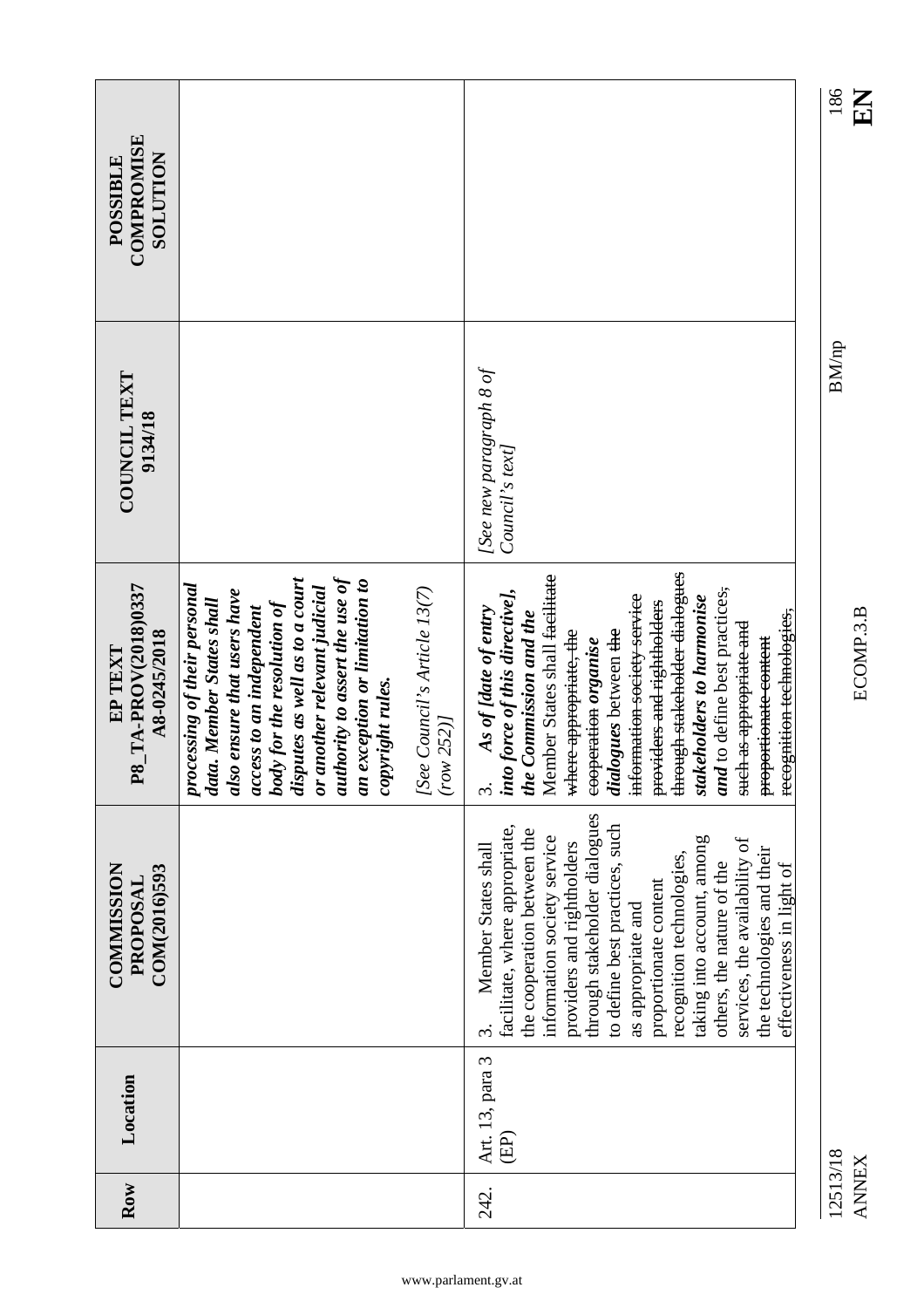| Row | Location                     | <b>COMMISSION</b><br>COM(2016)593<br>PROPOSAL | P8_TA-PROV(2018)0337<br>A8-0245/2018<br>EP TEXT                                                                                                                                                                                                                                                                                                                                                                                                                                                                                                                                                                                                                                                                                                     | COUNCIL TEXT<br>9134/18                                                                         | <b>COMPROMISE</b><br><b>NOILUIOS</b><br>POSSIBLE |
|-----|------------------------------|-----------------------------------------------|-----------------------------------------------------------------------------------------------------------------------------------------------------------------------------------------------------------------------------------------------------------------------------------------------------------------------------------------------------------------------------------------------------------------------------------------------------------------------------------------------------------------------------------------------------------------------------------------------------------------------------------------------------------------------------------------------------------------------------------------------------|-------------------------------------------------------------------------------------------------|--------------------------------------------------|
|     |                              | technological developments.                   | and issue guidance to ensure<br>of exceptions and limitations<br>technological developments.<br>the functioning of licensing<br>providers and right holders<br>for the use of their works or<br>cooperation between online<br>fundamental rights, the use<br>as well as ensuring that the<br>other subject matter within<br>taking into account, among<br>services, the availability of<br>account shall be taken of<br><b>burden on SMEs remains</b><br>Directive. When defining<br>the technologies and their<br>others, the nature of the<br>effectiveness in light of<br>content sharing service<br>automated blocking of<br>best practices, special<br>appropriate and that<br>the meaning of this<br>agreements and on<br>content is avoided. |                                                                                                 |                                                  |
|     | Art. 13, para 3<br>(Council) |                                               |                                                                                                                                                                                                                                                                                                                                                                                                                                                                                                                                                                                                                                                                                                                                                     | provider performs an act of<br>content sharing service<br>When an online<br>$\ddot{\mathbf{c}}$ |                                                  |
|     | 12513/18                     |                                               |                                                                                                                                                                                                                                                                                                                                                                                                                                                                                                                                                                                                                                                                                                                                                     | <b>BM/np</b>                                                                                    | 187                                              |

 $\frac{187}{E}$ 

BM/np

12513/18<br>ANNEX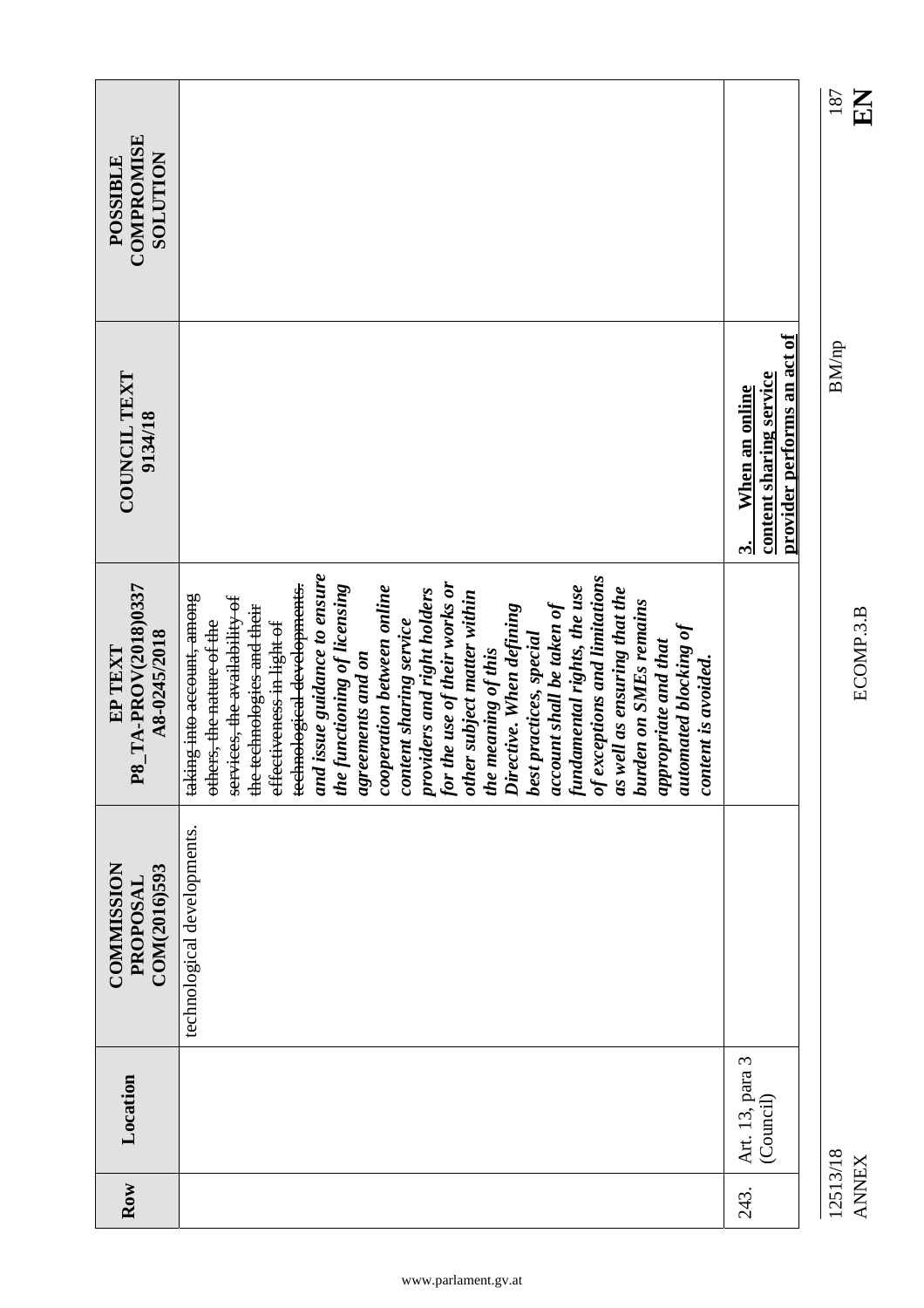| COMPROMISE<br><b>NOILLIDTIOS</b><br><b>POSSIBLE</b> |                                                                                                                                                                                                                                                                                                                                                                                                                                                                                                             |                                                                                                                                                                                                                                                                                                       |
|-----------------------------------------------------|-------------------------------------------------------------------------------------------------------------------------------------------------------------------------------------------------------------------------------------------------------------------------------------------------------------------------------------------------------------------------------------------------------------------------------------------------------------------------------------------------------------|-------------------------------------------------------------------------------------------------------------------------------------------------------------------------------------------------------------------------------------------------------------------------------------------------------|
| COUNCIL TEXT<br>9134/18                             | provided for in Article 14 of<br>services for purposes other<br>shall not be eligible for the<br>public or an act of making<br>Directive 2000/31/EC for<br>available to the public, it<br>without prejudice to the<br><u>than copyright relevant</u><br>possible application of<br>available to the public,<br><b>Article 14 of Directive</b><br>communication to the<br>communication to the<br>exemption of liability<br>unauthorised acts of<br>2000/31/EC to those<br><u>public and making</u><br>acts. | service provider shall not be<br>the second subparagraph of<br>authorisation referred to in<br><b>States shall provide that an</b><br>public or making available<br>In the absence of the<br>online content sharing<br>paragraph 1, Member<br>communication to the<br>liable for acts of<br>$\vec{r}$ |
| P8_TA-PROV(2018)0337<br>A8-0245/2018<br>EP TEXT     |                                                                                                                                                                                                                                                                                                                                                                                                                                                                                                             |                                                                                                                                                                                                                                                                                                       |
| <b>COMMISSION</b><br>COM(2016)593<br>PROPOSAL       |                                                                                                                                                                                                                                                                                                                                                                                                                                                                                                             |                                                                                                                                                                                                                                                                                                       |
| Location                                            |                                                                                                                                                                                                                                                                                                                                                                                                                                                                                                             | Art. 13, para<br>introductory<br>part                                                                                                                                                                                                                                                                 |
| Row                                                 |                                                                                                                                                                                                                                                                                                                                                                                                                                                                                                             | 244.                                                                                                                                                                                                                                                                                                  |

 $\frac{188}{L}$ 

 $\rm BM/np$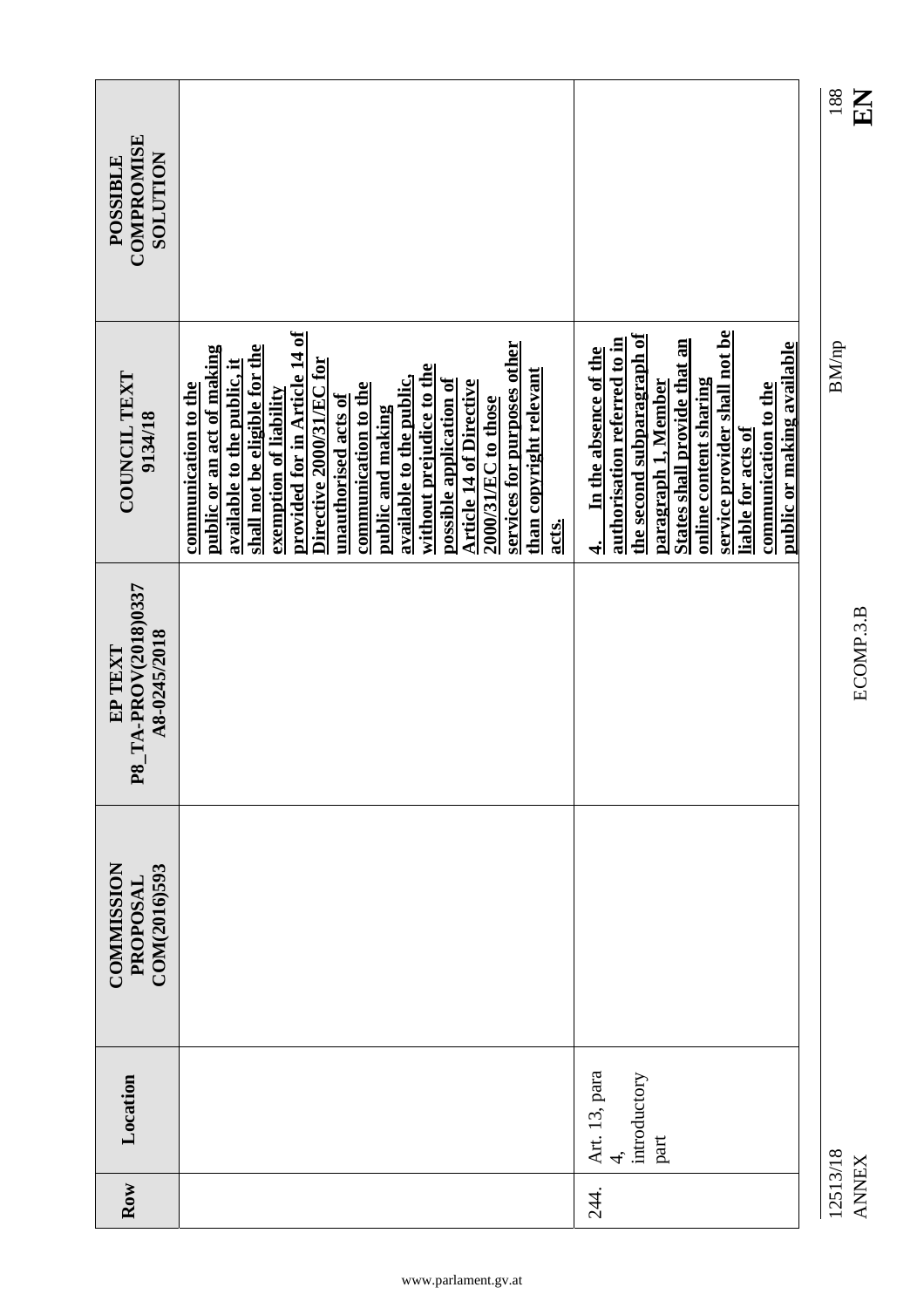| COMPROMISE<br><b>SOLUTION</b><br>POSSIBLE       |                                                              |                                                                                                                                                                                                                                                                                                                                                                                                                                                                                                                                                            |                                                                                       |
|-------------------------------------------------|--------------------------------------------------------------|------------------------------------------------------------------------------------------------------------------------------------------------------------------------------------------------------------------------------------------------------------------------------------------------------------------------------------------------------------------------------------------------------------------------------------------------------------------------------------------------------------------------------------------------------------|---------------------------------------------------------------------------------------|
| COUNCIL TEXT<br>9134/18                         | to the public within the<br>meaning of this Article<br>when: | on its services of the specific<br>5, to prevent the availability<br>it demonstrates that it<br>accordance with paragraph<br>proportionate measures, in<br>rightholders and for which<br>implementing effective and<br>prevent the availability of<br>provided the service with<br>has made best efforts to<br>specific works or other<br>works or other subject<br>relevant and necessary<br>the rightholders have<br>matter identified by<br>information for the<br>application of these<br>subject matter by<br>measures; and<br>$\mathbf{\widehat{a}}$ | other subject matter, it has<br>upon notification by<br>rightholders of works or<br>ම |
| P8_TA-PROV(2018)0337<br>A8-0245/2018<br>EP TEXT |                                                              |                                                                                                                                                                                                                                                                                                                                                                                                                                                                                                                                                            |                                                                                       |
| <b>COMMISSION</b><br>COM(2016)593<br>PROPOSAL   |                                                              |                                                                                                                                                                                                                                                                                                                                                                                                                                                                                                                                                            |                                                                                       |
| Location                                        |                                                              | Art. 13, para<br>4, point (a)                                                                                                                                                                                                                                                                                                                                                                                                                                                                                                                              | Art. 13, para<br>4, point (b)                                                         |
| Row                                             |                                                              | 245.                                                                                                                                                                                                                                                                                                                                                                                                                                                                                                                                                       | 246.                                                                                  |

 $\frac{189}{E}$ 

 $\rm BM/np$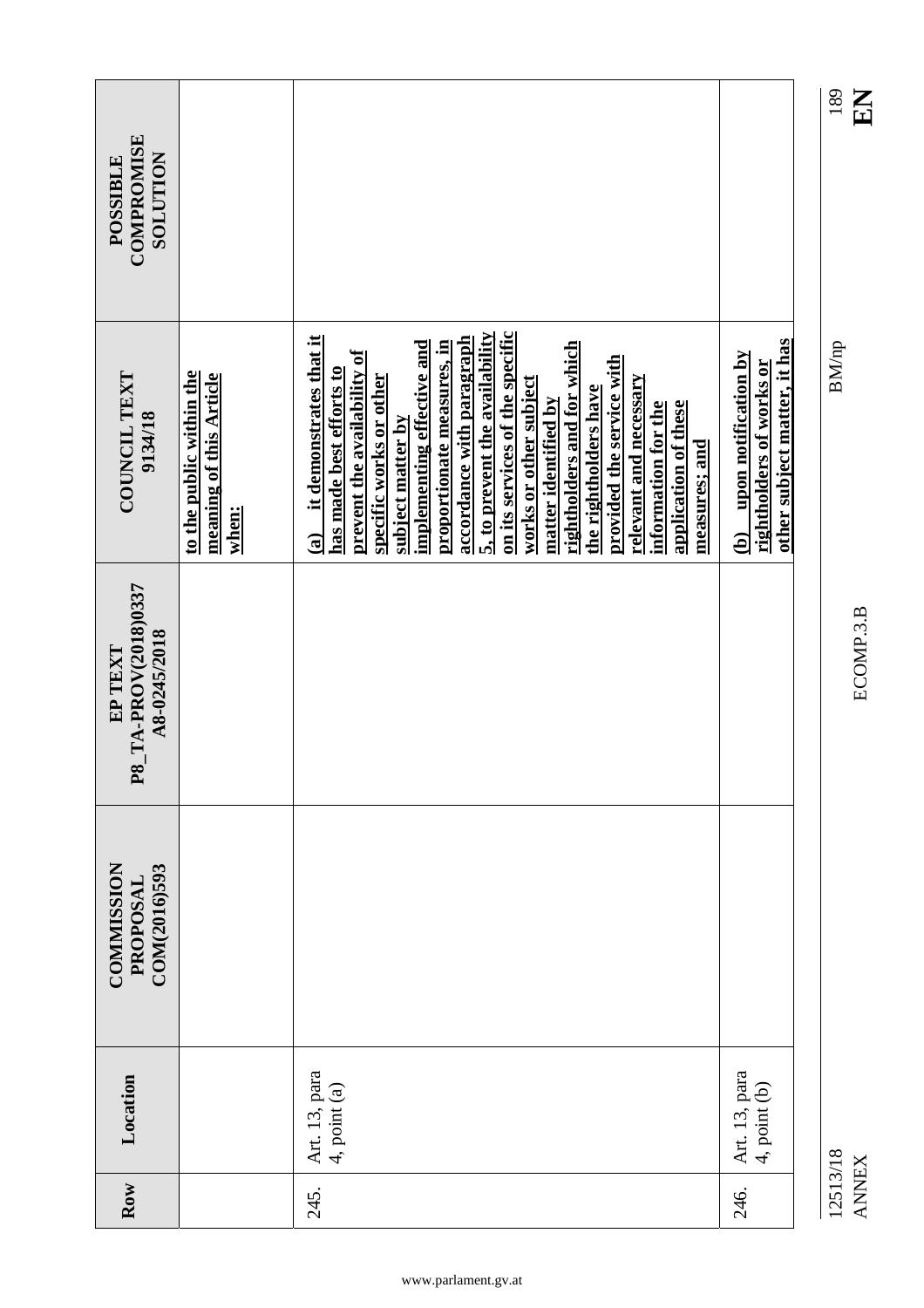| COMPROMISE<br><b>NOLLLIDTIOS</b><br>POSSIBLE    |                                                                                                                                                                                                                                                                  |                                                                                                                                                                         |                                                                                                                                                                                                                                                                                   |
|-------------------------------------------------|------------------------------------------------------------------------------------------------------------------------------------------------------------------------------------------------------------------------------------------------------------------|-------------------------------------------------------------------------------------------------------------------------------------------------------------------------|-----------------------------------------------------------------------------------------------------------------------------------------------------------------------------------------------------------------------------------------------------------------------------------|
| COUNCIL TEXT<br>9134/18                         | remove or disable access to<br>prevent their usersfuture<br>demonstrates that it has<br>availability through the<br>measures referred to in<br>made its best efforts to<br>acted expeditiously to<br>subject matter and it<br>these works or other<br>point (a). | effective and proportionate,<br>taking into account, among<br><u>referred to in point (a) of</u><br>paragraph 4 shall be<br>The measures<br>other factors:<br><u>ທ່</u> | within the meaning of Title<br>the nature and size of<br>whether they are provided<br>the services, in particular<br>by a microenterprise or a<br>2003/361/EC, and their<br>small-sized enterprise<br>Recommendation<br>I of the Annex to<br>Commission<br>$\widehat{\mathbf{a}}$ |
| P8_TA-PROV(2018)0337<br>A8-0245/2018<br>EP TEXT |                                                                                                                                                                                                                                                                  |                                                                                                                                                                         |                                                                                                                                                                                                                                                                                   |
| <b>COMMISSION</b><br>COM(2016)593<br>PROPOSAL   |                                                                                                                                                                                                                                                                  |                                                                                                                                                                         |                                                                                                                                                                                                                                                                                   |
| Location                                        |                                                                                                                                                                                                                                                                  | Art. 13, para<br>5,<br>introductory<br>part                                                                                                                             | Art. 13, para<br>5, point (a)                                                                                                                                                                                                                                                     |
| Row                                             |                                                                                                                                                                                                                                                                  | 247.                                                                                                                                                                    | 248.                                                                                                                                                                                                                                                                              |

12513/18<br>ANNEX

 $\rm BM/np$ 

 $\frac{190}{E}$ 

<sup>12513/18</sup> BM/np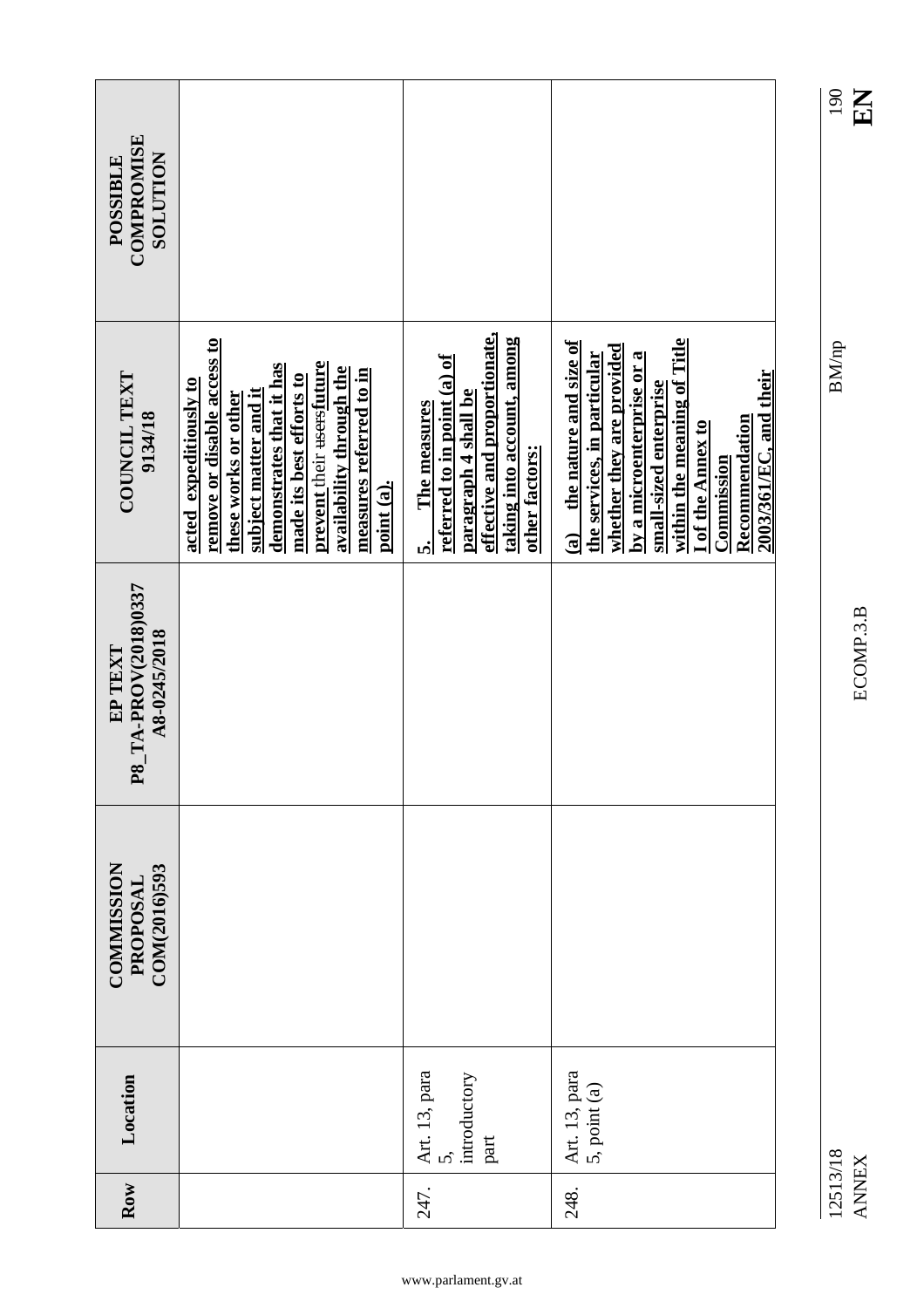| COMPROMISE<br><b>NOLLLIDTIOS</b><br>POSSIBLE    |           |                                                                                                                                    |                                                                                                                                                                                                                     |                                                                                                                                                                                                                                                                                                                                                                                                                     |
|-------------------------------------------------|-----------|------------------------------------------------------------------------------------------------------------------------------------|---------------------------------------------------------------------------------------------------------------------------------------------------------------------------------------------------------------------|---------------------------------------------------------------------------------------------------------------------------------------------------------------------------------------------------------------------------------------------------------------------------------------------------------------------------------------------------------------------------------------------------------------------|
| COUNCIL TEXT<br>9134/18                         | audience; | subject matter uploaded by<br>the amount and the<br>the users of the services;<br>type of works or other<br>$\widehat{\mathbf{e}}$ | well as their effectiveness in<br>referred to in paragraph 8.<br>the industry best practice<br>developments in line with<br>the availability and<br>costs of the measures as<br>light of technological<br>$\hat{c}$ | with each other in a diligent<br>and rightholders cooperate<br>effective functioning of the<br>shall provide rightholders,<br>ensure that online content<br>Member States shall<br>sharing service providers<br>over time. Online content<br>sharing service providers<br>adequate information on<br>$point$ (a) of paragraph $4$<br>measures referred to in<br>manner to ensure the<br>at their request, with<br>ق |
| P8_TA-PROV(2018)0337<br>A8-0245/2018<br>EP TEXT |           |                                                                                                                                    |                                                                                                                                                                                                                     |                                                                                                                                                                                                                                                                                                                                                                                                                     |
| <b>COMMISSION</b><br>COM(2016)593<br>PROPOSAI   |           |                                                                                                                                    |                                                                                                                                                                                                                     |                                                                                                                                                                                                                                                                                                                                                                                                                     |
| Location                                        |           | Art. 13, para<br>5, point (b)                                                                                                      | Art. 13, para<br>5, point (c)                                                                                                                                                                                       | Art. 13, para 6                                                                                                                                                                                                                                                                                                                                                                                                     |
| Row                                             |           | 249.                                                                                                                               | 250.                                                                                                                                                                                                                | 251.                                                                                                                                                                                                                                                                                                                                                                                                                |

 $\frac{191}{E}$ 

 $\rm BM/p$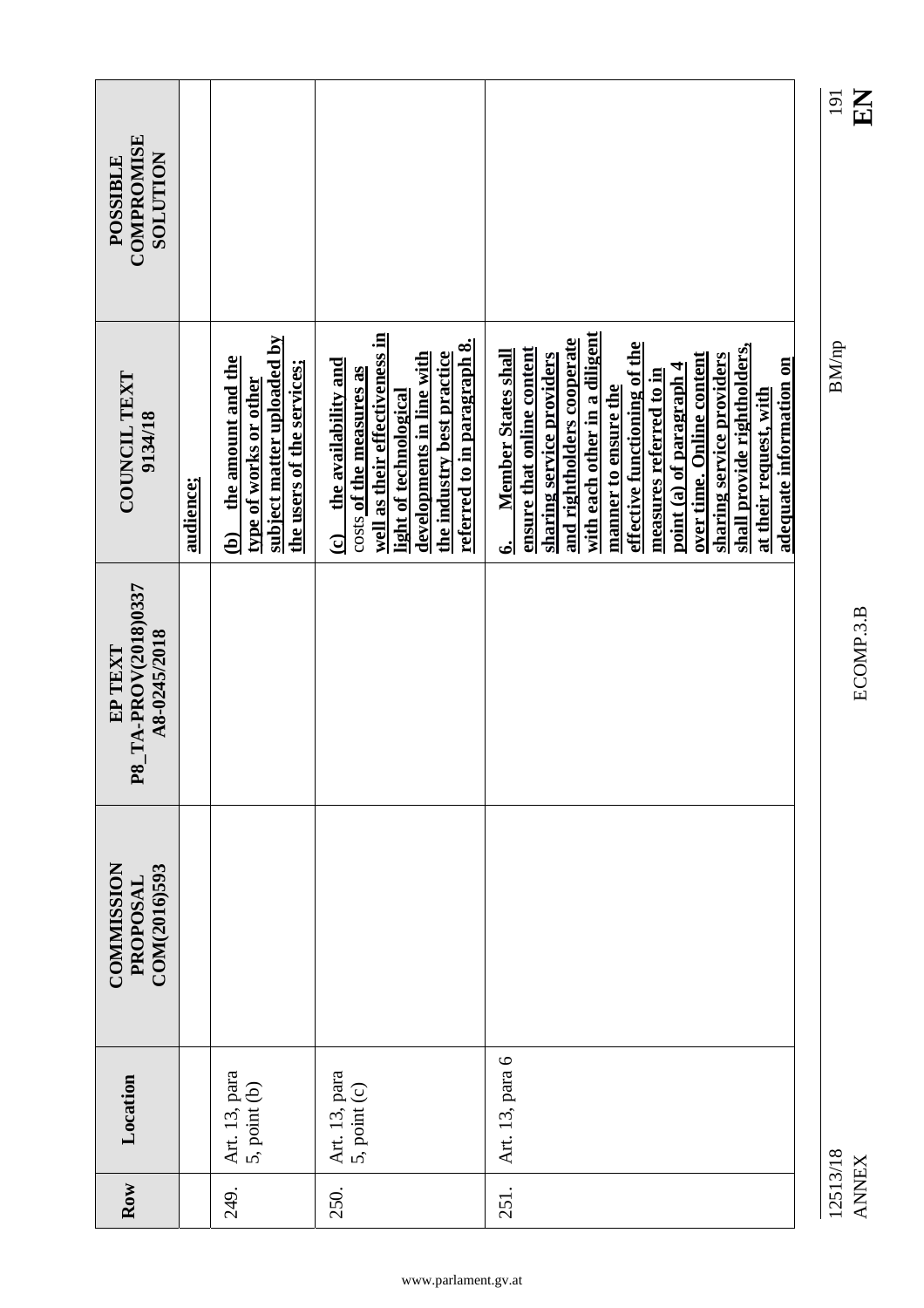|                   |                                      |                                                                                                                                                                                                                                                                                                                                                    |                                                                                                                                                                                                                                                                                                                                                                                                                                                                | 192          | $\mathbf{K}$ |
|-------------------|--------------------------------------|----------------------------------------------------------------------------------------------------------------------------------------------------------------------------------------------------------------------------------------------------------------------------------------------------------------------------------------------------|----------------------------------------------------------------------------------------------------------------------------------------------------------------------------------------------------------------------------------------------------------------------------------------------------------------------------------------------------------------------------------------------------------------------------------------------------------------|--------------|--------------|
| <b>POSSIBLE</b>   | <b>COMPROMISE</b><br><b>NOILUION</b> |                                                                                                                                                                                                                                                                                                                                                    |                                                                                                                                                                                                                                                                                                                                                                                                                                                                |              |              |
|                   |                                      |                                                                                                                                                                                                                                                                                                                                                    |                                                                                                                                                                                                                                                                                                                                                                                                                                                                |              |              |
|                   | <b>COUNCIL TEXT</b><br>9134/18       | providers and rightholders,<br>concluded between service<br>effectiveness, in particular<br>measures used and, where<br>information on the type of<br>information on the use of<br>licensing agreements are<br>content covered by the<br>measures to allow the<br>functioning of these<br>the deployment and<br>assessment of their<br>agreements. | service providers referred to<br>prejudice to the possibility<br>redress mechanisms that are<br><u>referred to in paragraph 4</u><br>in paragraph 1 shall put in<br>Member States shall<br>service provider without<br>for their users to benefit<br>limitations to copyright.<br>ensure that the measures<br>are implemented by the<br>online content sharing<br>place <b>a</b> complaints and<br>For that purpose, the<br>from exceptions or<br>$\mathbf{r}$ | <b>BM/np</b> |              |
| EP TEXT           | P8_TA-PROV(2018)0337<br>A8-0245/2018 |                                                                                                                                                                                                                                                                                                                                                    |                                                                                                                                                                                                                                                                                                                                                                                                                                                                |              | ECOMP.3.B    |
| <b>COMMISSION</b> | COM(2016)593<br>PROPOSAL             |                                                                                                                                                                                                                                                                                                                                                    |                                                                                                                                                                                                                                                                                                                                                                                                                                                                |              |              |
|                   | Location                             |                                                                                                                                                                                                                                                                                                                                                    | Art. 13, para 7                                                                                                                                                                                                                                                                                                                                                                                                                                                |              |              |
|                   | Row                                  |                                                                                                                                                                                                                                                                                                                                                    | 252.                                                                                                                                                                                                                                                                                                                                                                                                                                                           | 12513/18     | <b>ANNEX</b> |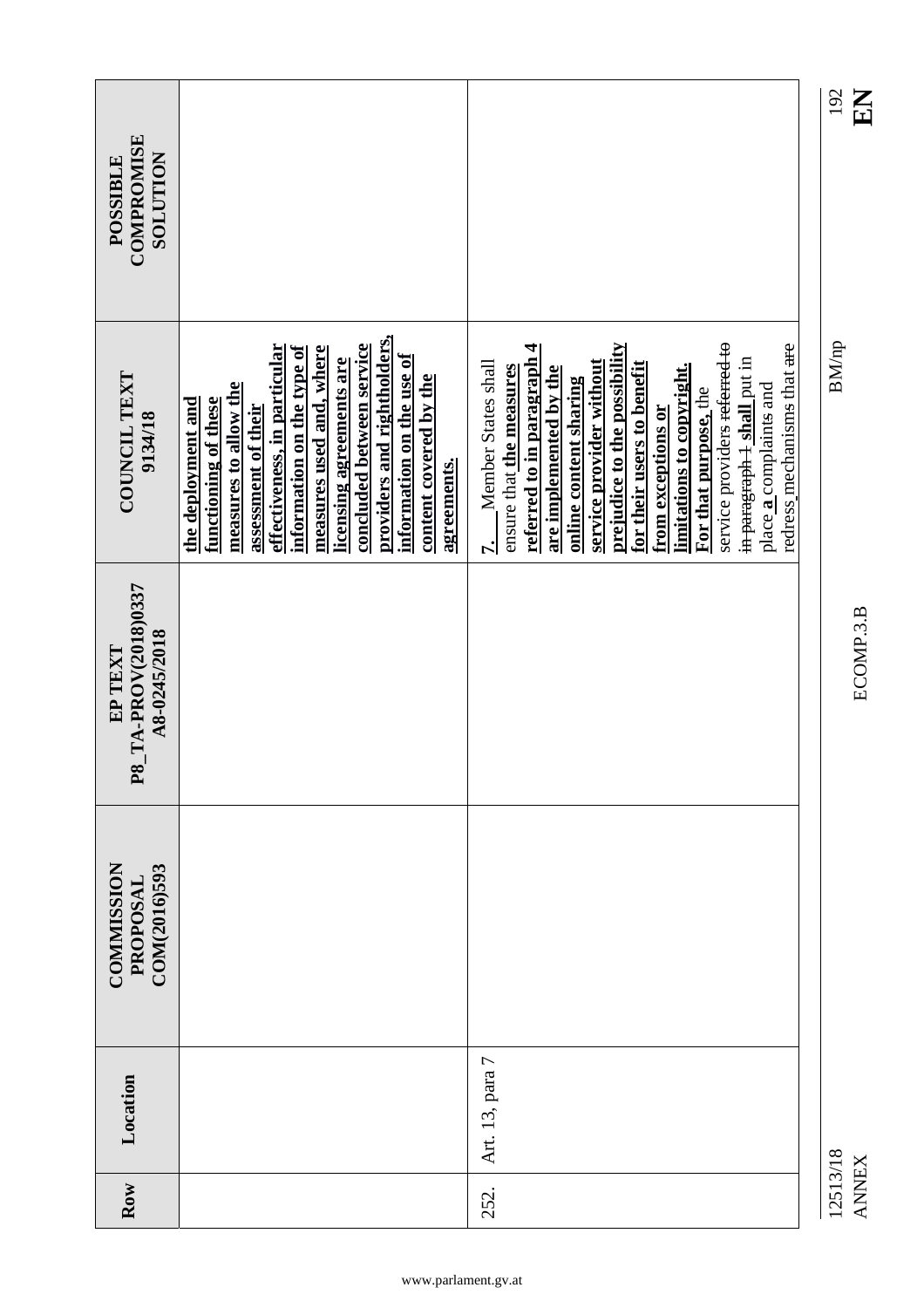|                                                  |                                                                                                                                                                                                                                                                                                                                                                                                                                                                                                                                                                                                                                                                                                                                                        |                                                           | 193<br>EN                |
|--------------------------------------------------|--------------------------------------------------------------------------------------------------------------------------------------------------------------------------------------------------------------------------------------------------------------------------------------------------------------------------------------------------------------------------------------------------------------------------------------------------------------------------------------------------------------------------------------------------------------------------------------------------------------------------------------------------------------------------------------------------------------------------------------------------------|-----------------------------------------------------------|--------------------------|
| COMPROMISE<br><b>NOILUION</b><br><b>POSSIBLE</b> |                                                                                                                                                                                                                                                                                                                                                                                                                                                                                                                                                                                                                                                                                                                                                        |                                                           |                          |
| <b>COUNCIL TEXT</b><br>9134/18                   | block access to their specific<br>place independent bodies to<br>assess complaints related to<br><del>paragraph 1 to their content</del> .<br>under this mechanism shall<br>their requests to remove or<br>duly justify the reasons for<br>within a reasonable period<br>be processed by the online<br>with relevant rightholders<br>of time. Rightholders shall<br>shall endeavour to put in<br>over the application of the<br>service in case of disputes<br>[Paragraph 2 of the COM<br>is available to users of the<br>provider in cooperation<br>content sharing service<br>matter. Member States<br>works or other subject<br><b>Complaints submitted</b><br>measures reffered to in<br>the application of the<br>proposal, amended]<br>measures. | The Commission and<br>the Member States shall<br>$\infty$ | <b>BM/np</b>             |
| P8_TA-PROV(2018)0337<br>A8-0245/2018<br>EP TEXT  |                                                                                                                                                                                                                                                                                                                                                                                                                                                                                                                                                                                                                                                                                                                                                        |                                                           | ECOMP.3.B                |
| <b>COMMISSION</b><br>COM(2016)593<br>PROPOSAL    |                                                                                                                                                                                                                                                                                                                                                                                                                                                                                                                                                                                                                                                                                                                                                        |                                                           |                          |
| Location                                         |                                                                                                                                                                                                                                                                                                                                                                                                                                                                                                                                                                                                                                                                                                                                                        | Art. 13, para 8                                           |                          |
| Row                                              |                                                                                                                                                                                                                                                                                                                                                                                                                                                                                                                                                                                                                                                                                                                                                        | 253.                                                      | 12513/18<br><b>ANNEX</b> |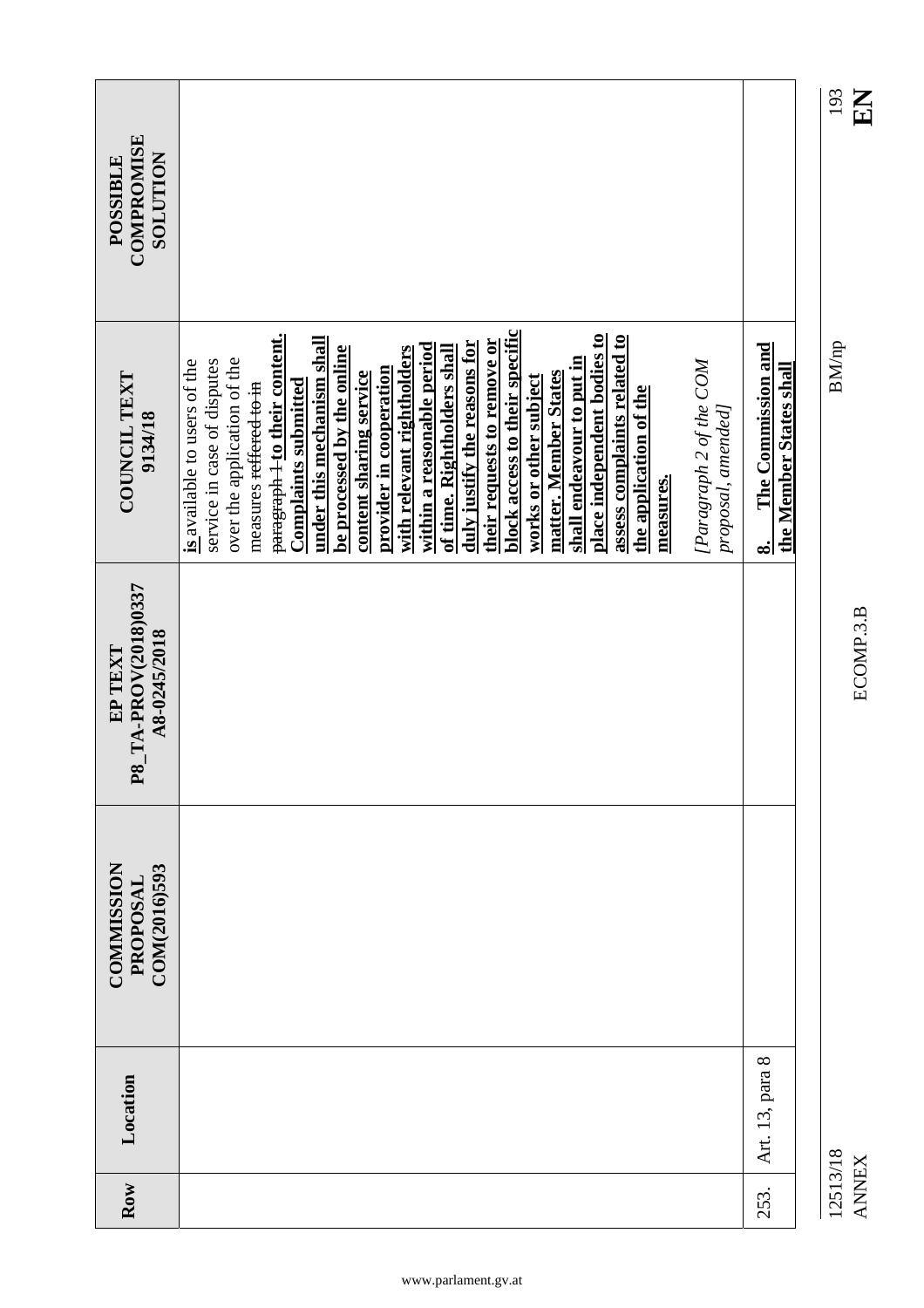| COMPROMISE<br><b>NOLLUTION</b><br>POSSIBLE             |                                                                                                                                                                                                                                                                                                                                                                                                                                                                                                                                                                                                                                                                                                                                                                                          |
|--------------------------------------------------------|------------------------------------------------------------------------------------------------------------------------------------------------------------------------------------------------------------------------------------------------------------------------------------------------------------------------------------------------------------------------------------------------------------------------------------------------------------------------------------------------------------------------------------------------------------------------------------------------------------------------------------------------------------------------------------------------------------------------------------------------------------------------------------------|
| <b>COUNCIL TEXT</b><br>9134/18                         | mechanisms, issue guidance<br>and taking into account the<br>providers, rightholders and<br>other relevant stakeholders<br>Commission regularly with<br><b>States shall also endeavour</b><br>to establish mechanisms to<br>facilitate the assessment of<br>dialogues and the national<br>measures and provide the<br>practices for the measures<br>results of the stakeholder<br>referred to in point (a) of<br>[Paragraph 3 of the COM<br>point (a) of paragraph 4.<br>on the application of the<br>consultation with online<br>proportionality of these<br>measures referred to in<br>content sharing service<br>dialogues to define best<br>paragraph 4. Member<br>encourage stakeholder<br>information on those<br>Commission shall, in<br>the effectiveness and<br>mechanisms. The |
| <b>P8_TA-PROV(2018)0337</b><br>A8-0245/2018<br>EP TEXT |                                                                                                                                                                                                                                                                                                                                                                                                                                                                                                                                                                                                                                                                                                                                                                                          |
| <b>COMMISSION</b><br>COM(2016)593<br>PROPOSAI          |                                                                                                                                                                                                                                                                                                                                                                                                                                                                                                                                                                                                                                                                                                                                                                                          |
| Location                                               |                                                                                                                                                                                                                                                                                                                                                                                                                                                                                                                                                                                                                                                                                                                                                                                          |
| Row                                                    |                                                                                                                                                                                                                                                                                                                                                                                                                                                                                                                                                                                                                                                                                                                                                                                          |

ANNEX ECOMP.3.B **EN**

12513/18 BM/np 194  $\rm BM/np$ 

12513/18<br>ANNEX

 $\sum_{\tau \in \Gamma}$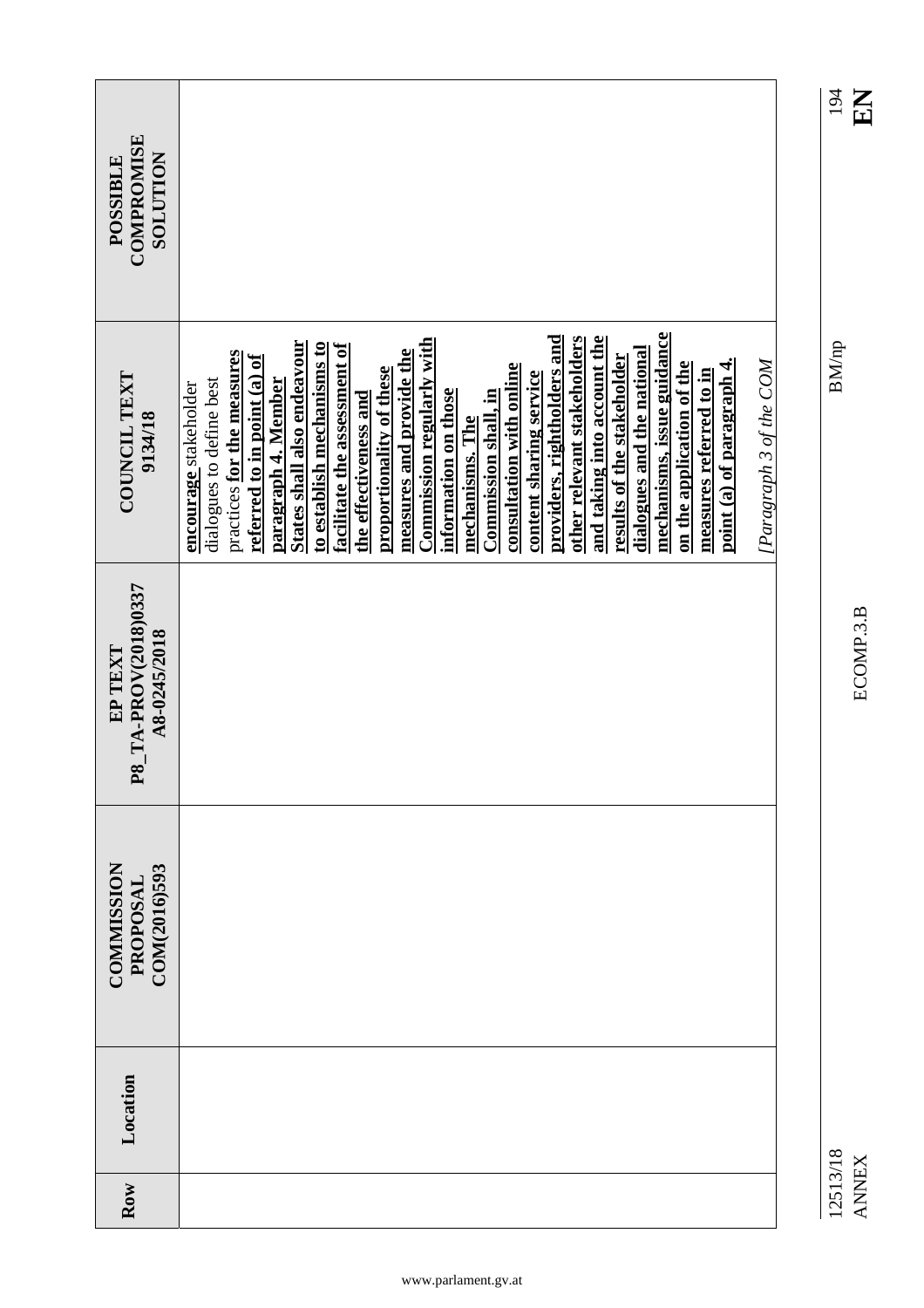|                                                         |                     |                 |                                                                                                                                                                                                                                    |                                                                                                                                             |                                                                                                                                              |                 | 195<br>KN                |
|---------------------------------------------------------|---------------------|-----------------|------------------------------------------------------------------------------------------------------------------------------------------------------------------------------------------------------------------------------------|---------------------------------------------------------------------------------------------------------------------------------------------|----------------------------------------------------------------------------------------------------------------------------------------------|-----------------|--------------------------|
| <b>COMPROMISE</b><br><b>NOILUION</b><br><b>POSSIBLE</b> |                     |                 |                                                                                                                                                                                                                                    |                                                                                                                                             |                                                                                                                                              |                 |                          |
|                                                         |                     |                 |                                                                                                                                                                                                                                    |                                                                                                                                             |                                                                                                                                              |                 |                          |
|                                                         |                     |                 |                                                                                                                                                                                                                                    |                                                                                                                                             |                                                                                                                                              |                 | <b>BM/np</b>             |
| COUNCIL TEXT<br>9134/18                                 | proposal, reworded] |                 |                                                                                                                                                                                                                                    |                                                                                                                                             |                                                                                                                                              |                 |                          |
|                                                         |                     |                 |                                                                                                                                                                                                                                    |                                                                                                                                             |                                                                                                                                              |                 |                          |
|                                                         |                     |                 |                                                                                                                                                                                                                                    | necessary expertise, with the                                                                                                               |                                                                                                                                              |                 | ECOMP.3.B                |
| P8_TA-PROV(2018)0337<br>A8-0245/2018<br>EP TEXT         |                     | Article 13a     | regarding the application of<br>Member States shall provide<br>information society services<br>Article 13(1) may be subject<br>to an alternative dispute<br>successors in title and<br>that disputes between<br>resolution system. | aim of helping the parties to<br>settle their disputes under<br>establish or designate an<br>impartial body with the<br>Member States shall | mentioned in Article 21(1)).<br>inform the Commission of<br>The Member States shall<br>the establishment of this<br>body no later than (date | Article 13b     |                          |
|                                                         |                     |                 |                                                                                                                                                                                                                                    | this system.                                                                                                                                |                                                                                                                                              |                 |                          |
|                                                         |                     |                 |                                                                                                                                                                                                                                    |                                                                                                                                             |                                                                                                                                              |                 |                          |
| <b>COMMISSION</b><br>COM(2016)593<br>PROPOSAL           |                     |                 |                                                                                                                                                                                                                                    |                                                                                                                                             |                                                                                                                                              |                 |                          |
|                                                         |                     |                 |                                                                                                                                                                                                                                    |                                                                                                                                             |                                                                                                                                              |                 |                          |
| Location                                                |                     | Art. 13a, title | Art. 13a, sub-                                                                                                                                                                                                                     | Art. 13a, sub-                                                                                                                              | Art. 13a, sub-                                                                                                                               | Art. 13b, title |                          |
|                                                         |                     |                 | $\rm para$ $1$                                                                                                                                                                                                                     | $\rm para~2$                                                                                                                                | para 3                                                                                                                                       |                 |                          |
| Row                                                     |                     | 254.            | 255.                                                                                                                                                                                                                               | 256.                                                                                                                                        | 257.                                                                                                                                         | 258.            | 12513/18<br><b>ANNEX</b> |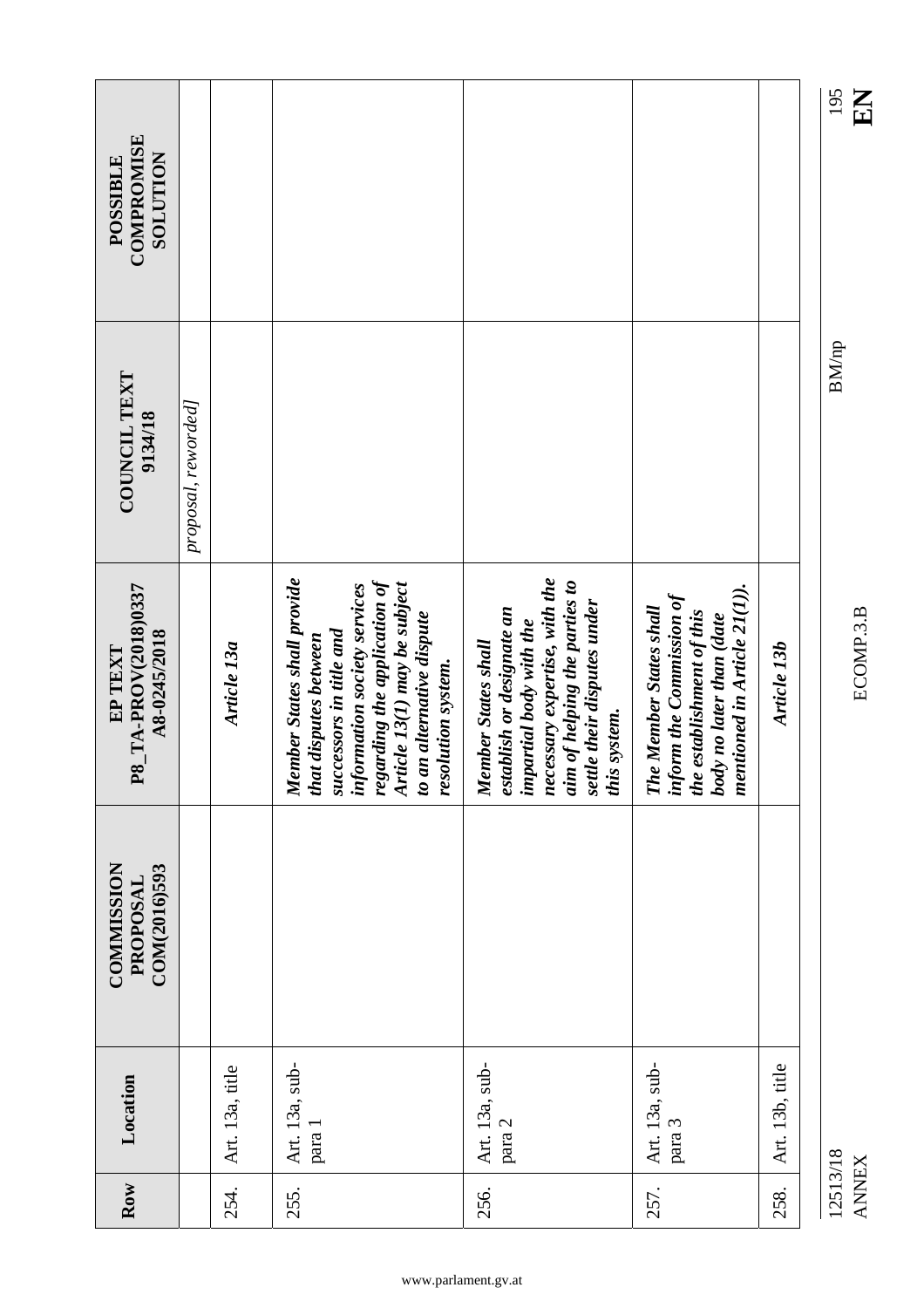| <b>COMPROMISE</b><br><b>NOILLIDTIOS</b><br><b>POSSIBLE</b> |                                                                                                         |                                                                                                                                                                                                                                                                                                                                                                                                                                                                                                                                                                                         |                                       |  |
|------------------------------------------------------------|---------------------------------------------------------------------------------------------------------|-----------------------------------------------------------------------------------------------------------------------------------------------------------------------------------------------------------------------------------------------------------------------------------------------------------------------------------------------------------------------------------------------------------------------------------------------------------------------------------------------------------------------------------------------------------------------------------------|---------------------------------------|--|
| COUNCIL TEXT<br>9134/18                                    |                                                                                                         |                                                                                                                                                                                                                                                                                                                                                                                                                                                                                                                                                                                         | <b>MEASURES TO</b><br><b>TITLE IV</b> |  |
| P8_TA-PROV(2018)0337<br>A8-0245/2018<br>EP TEXT            | Use of protected content by<br>information society services<br>providing automated image<br>referencing | management organisation of<br>refer to significant amounts<br>of copyright-protected visual<br>the purpose of indexing and<br>er to significant amounts<br>Member States shall ensure<br>the rightholders concerned.<br>automatically reproduce or<br>requesting rightholders in<br>available to the public for<br>managed by the collective<br>'erencing conclude fair<br>order to ensure their fair<br>that information society<br>and balanced licensing<br>works and make them<br>remuneration may be<br>service providers that<br>agreements with any<br>remuneration. Such<br>ref |                                       |  |
| <b>COMMISSION</b><br>COM(2016)593<br>PROPOSAI              |                                                                                                         |                                                                                                                                                                                                                                                                                                                                                                                                                                                                                                                                                                                         |                                       |  |
| Location                                                   |                                                                                                         | Art. 13b                                                                                                                                                                                                                                                                                                                                                                                                                                                                                                                                                                                |                                       |  |
| Row                                                        |                                                                                                         | 259.                                                                                                                                                                                                                                                                                                                                                                                                                                                                                                                                                                                    | 260.                                  |  |

12513/18 BM/np  $\rm BM/np$ 

12513/18<br>ANNEX

 $\frac{196}{E}$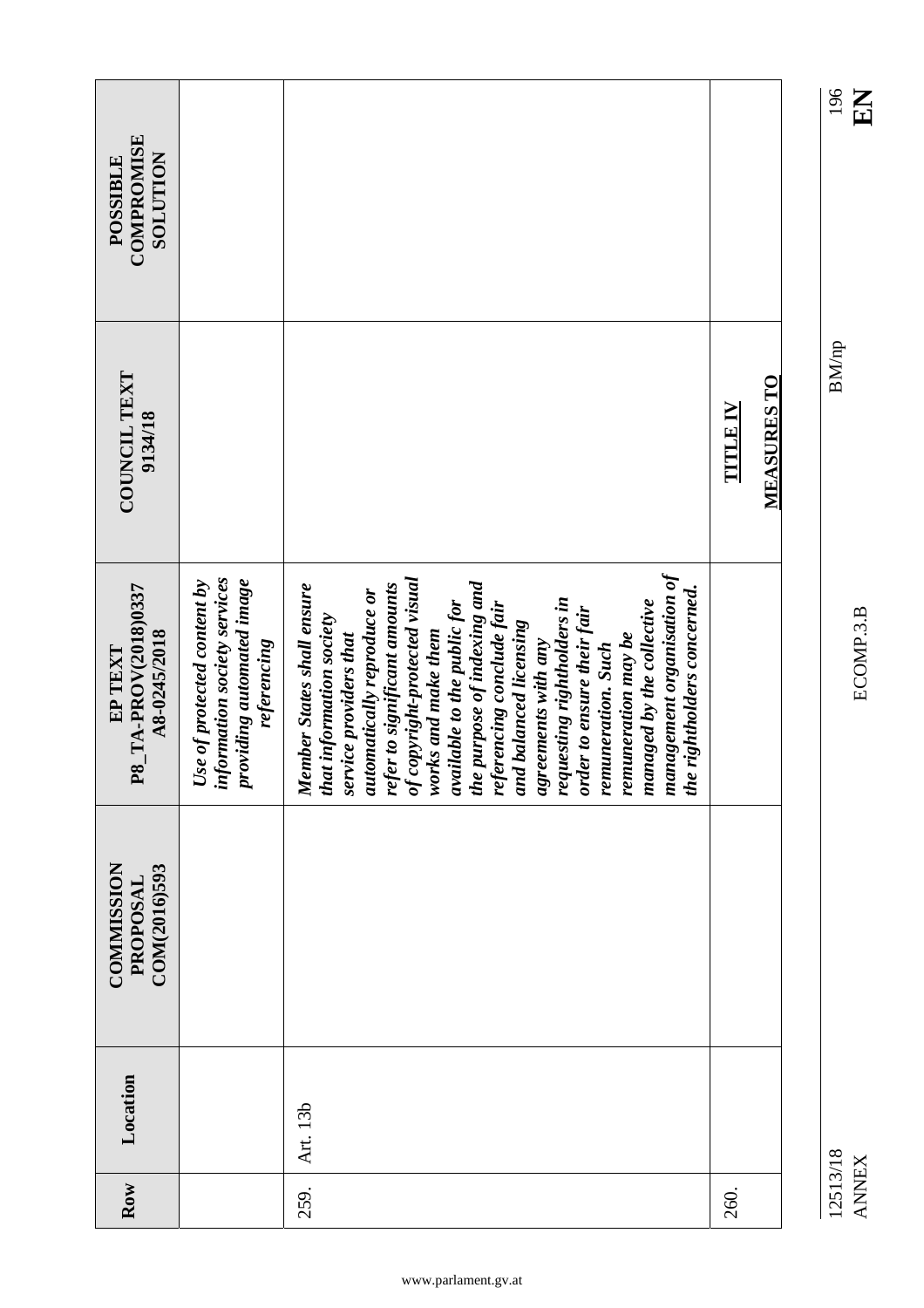| COMPROMISE<br><b>SOLUTION</b><br><b>POSSIBLE</b> |                                                                                     |                                                                                                 |                 |                                                     |                                                                                                                                                                                                                                                                                                                                                                                            |
|--------------------------------------------------|-------------------------------------------------------------------------------------|-------------------------------------------------------------------------------------------------|-----------------|-----------------------------------------------------|--------------------------------------------------------------------------------------------------------------------------------------------------------------------------------------------------------------------------------------------------------------------------------------------------------------------------------------------------------------------------------------------|
| COUNCIL TEXT<br>9134/18                          | <b>MARKETPLACE FOR</b><br><b>ACHIEVE A WELL-</b><br><b>FUNCTIONING</b><br>COPYRIGHT | exploitation contracts of<br>authors and performers<br>Fair remuneration in<br><b>CHAPTER 3</b> |                 |                                                     |                                                                                                                                                                                                                                                                                                                                                                                            |
| P8_TA-PROV(2018)0337<br>A8-0245/2018<br>EP TEXT  |                                                                                     | contracts of authors and<br>Fair remuneration in<br><b>CHAPTER 3</b><br>performers              | Article -14     | proportionate remuneration<br>Principle of fair and | online exploitation. This may<br>proportionate remuneration<br>for the exploitation of their<br>performers receive fair and<br>matter, including for their<br>Member States shall<br>be achieved in each sector<br>through a combination of<br>agreements, and statutory<br>ensure that authors and<br>works and other subject<br>agreements, including<br>collective bargaining<br>$\div$ |
| <b>COMMISSION</b><br>COM(2016)593<br>PROPOSAI    |                                                                                     | contracts of authors and<br>Fair remuneration in<br><b>CHAPTER 3</b><br>performers              |                 |                                                     |                                                                                                                                                                                                                                                                                                                                                                                            |
| Location                                         |                                                                                     |                                                                                                 | Art. -14, title |                                                     | Art. -14, para                                                                                                                                                                                                                                                                                                                                                                             |
| Row                                              |                                                                                     | 261.                                                                                            | 262.            |                                                     | 263.                                                                                                                                                                                                                                                                                                                                                                                       |

12513/18 BM/np 12513/18<br>ANNEX

ANNEX ECOMP.3.B **EN** ECOMP.3.B

 $\frac{197}{\text{K}}$ 

 $\rm BM/p$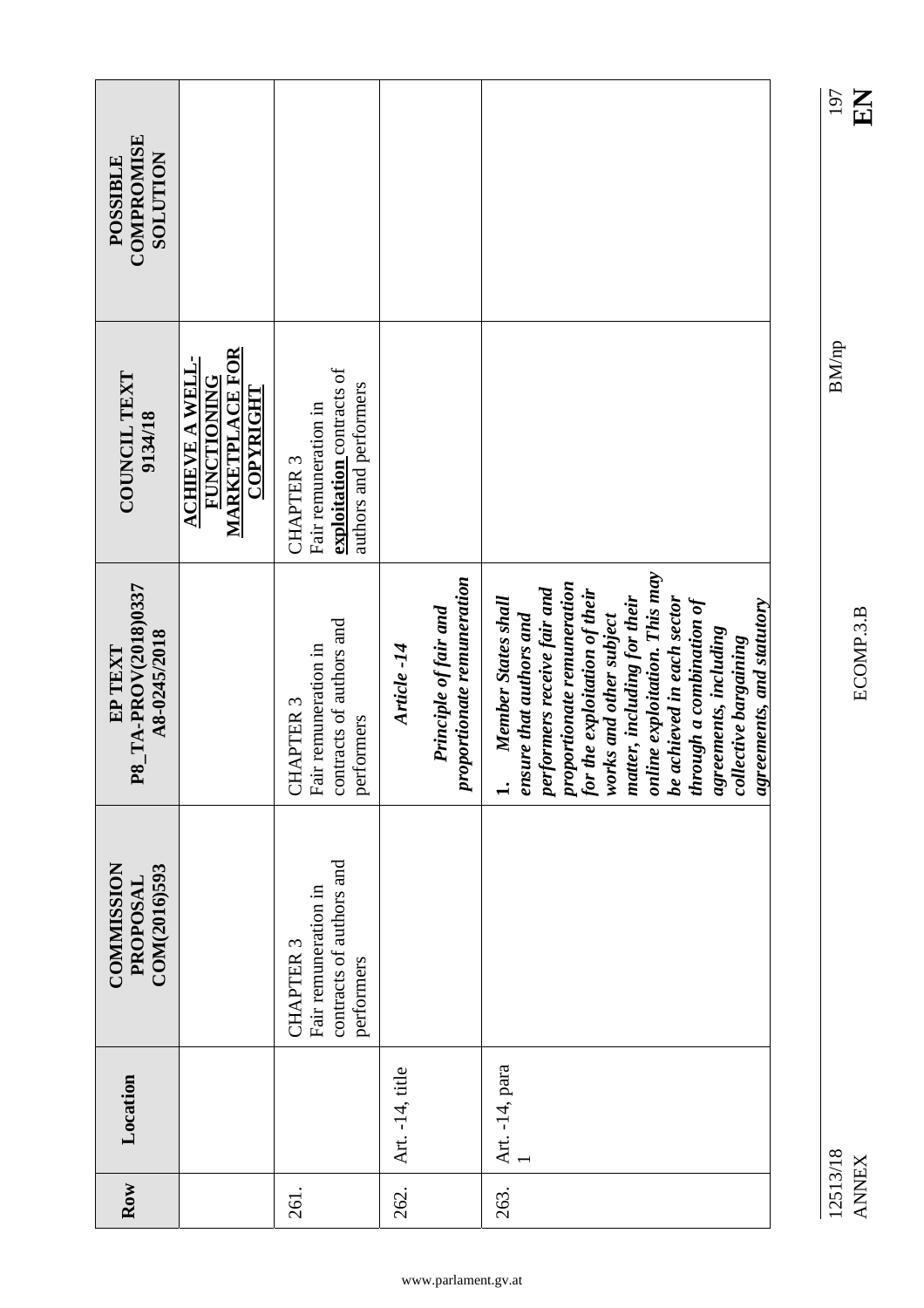|                                                  |                          |                                                                                                                                                                |                                                                                                                                                                                        |                                                                                                                          |                                       |                                                                                                                                                                          | 198<br>KR                |
|--------------------------------------------------|--------------------------|----------------------------------------------------------------------------------------------------------------------------------------------------------------|----------------------------------------------------------------------------------------------------------------------------------------------------------------------------------------|--------------------------------------------------------------------------------------------------------------------------|---------------------------------------|--------------------------------------------------------------------------------------------------------------------------------------------------------------------------|--------------------------|
| COMPROMISE<br><b>NOILUION</b><br><b>POSSIBLE</b> |                          |                                                                                                                                                                |                                                                                                                                                                                        |                                                                                                                          |                                       |                                                                                                                                                                          |                          |
| <b>COUNCIL TEXT</b><br>9134/18                   |                          |                                                                                                                                                                |                                                                                                                                                                                        |                                                                                                                          | Transparency obligation<br>Article 14 | year, and taking into account<br>regular basis, at least once a<br>Member States shall<br>performers receive on a<br>ensure that authors and<br>$\overline{\phantom{a}}$ | <b>BM/np</b>             |
| P8_TA-PROV(2018)0337<br>A8-0245/2018<br>EP TEXT  | remuneration mechanisms. | exclusive usage right for the<br>Paragraph I shall not<br>benefit of all users free of<br>apply where an author or<br>performer grants a non-<br>charge.<br>તં | specificities of each sector in<br>for rights granted by authors<br>proportionate remuneration<br>Member States shall<br>take account of the<br>encouraging the<br>and performers.<br> | to each mode of exploitation.<br>Contracts shall specify<br>the remuneration applicable<br>$\overrightarrow{\mathbf{r}}$ | Transparency obligation<br>Article 14 | once a year, and taking into<br>regular basis, not less than<br>Member States shall<br>performers receive on a<br>ensure that authors and<br>$\div$                      | ECOMP.3.B                |
| <b>COMMISSION</b><br>COM(2016)593<br>PROPOSAL    |                          |                                                                                                                                                                |                                                                                                                                                                                        |                                                                                                                          | Transparency obligation<br>Article 14 | regular basis and taking into<br>account the specificities of<br>Member States shall<br>performers receive on a<br>ensure that authors and<br>$\overline{1}$             |                          |
| Location                                         |                          | Art. -14, para<br>$\mathbf{\Omega}$                                                                                                                            | Art. -14, para<br>$\tilde{\mathfrak{c}}$                                                                                                                                               | Art. -14, para<br>$\overline{4}$                                                                                         | Art. 14, title                        | Art. 14, para 1                                                                                                                                                          |                          |
| Row                                              |                          | 264.                                                                                                                                                           | 265.                                                                                                                                                                                   | 266.                                                                                                                     | 267.                                  | 268.                                                                                                                                                                     | 12513/18<br><b>ANNEX</b> |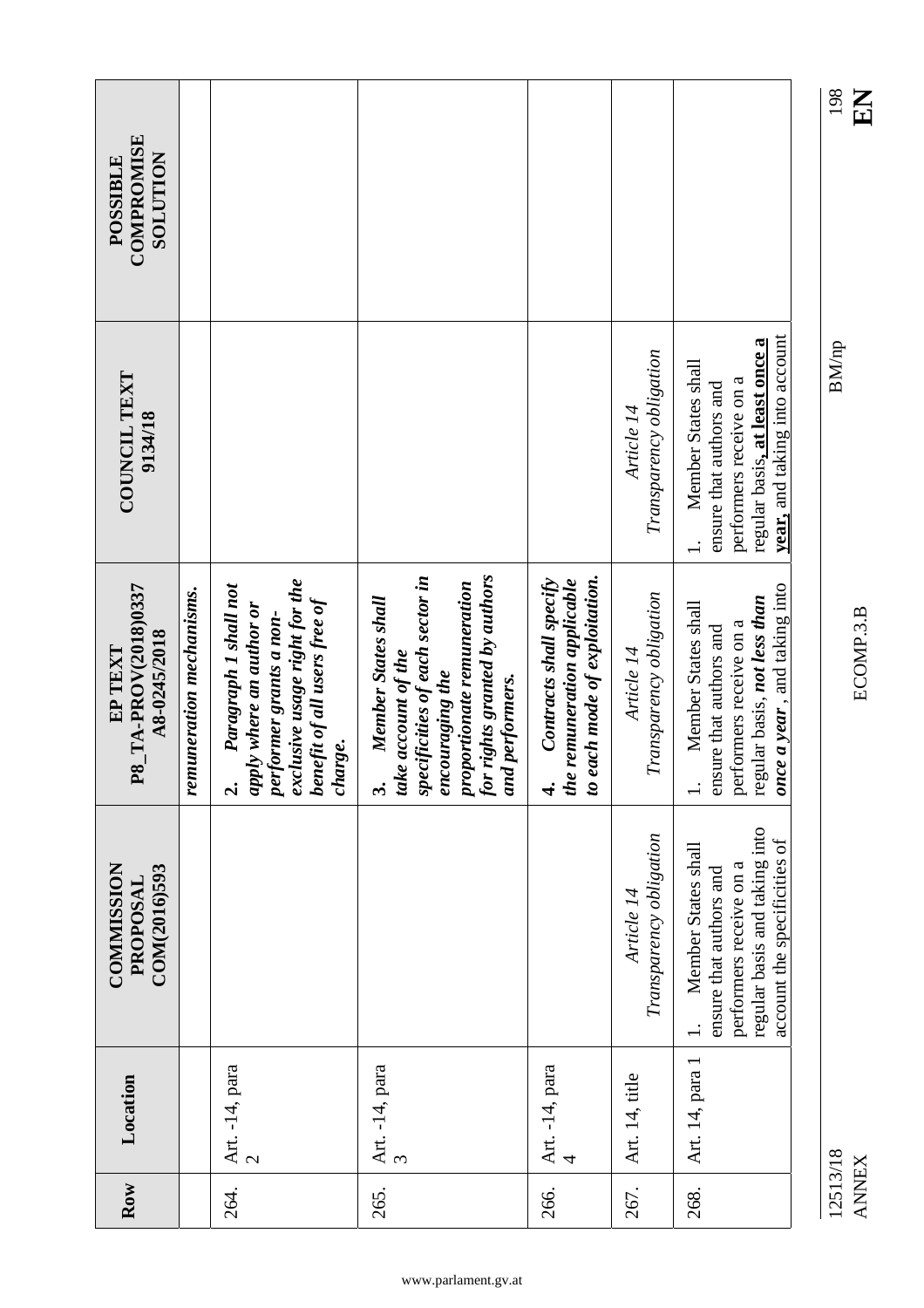|                                                  |                                                                                                                                                                                                                                                                                                                                                                                                                                                                                     |                                                                                                                                                                                                                                                                                                                                          | 199<br>EN                |
|--------------------------------------------------|-------------------------------------------------------------------------------------------------------------------------------------------------------------------------------------------------------------------------------------------------------------------------------------------------------------------------------------------------------------------------------------------------------------------------------------------------------------------------------------|------------------------------------------------------------------------------------------------------------------------------------------------------------------------------------------------------------------------------------------------------------------------------------------------------------------------------------------|--------------------------|
| <b>COMPROMISE</b><br><b>NOLLLTON</b><br>POSSIBLE |                                                                                                                                                                                                                                                                                                                                                                                                                                                                                     |                                                                                                                                                                                                                                                                                                                                          |                          |
| <b>COUNCIL TEXT</b><br>9134/18                   | and performances from those<br>sufficient information on the<br>notably as regards modes of<br>or transferred their rights or<br>sector, timely, adequate and<br>generated and remuneration<br>to whom they have licensed<br>exploitation of their works<br>their successors in title,<br>the specificities of each<br>exploitation, revenues<br>due.                                                                                                                               | ensure that where the rights<br>referred to in paragraph 1<br>Member States shall<br>licensed to another party,<br>information if their first<br>contractual counterpart<br>authors and performers<br>receive from those third<br>have subsequently been<br>may, at their request,<br>does not hold all the<br>parties additional<br>1a. | <b>BM/np</b>             |
| P8_TA-PROV(2018)0337<br>A8-0245/2018<br>EP TEXT  | and performances from those<br>sufficient, accurate, relevant<br>indirect revenues generated,<br>notably as regards modes of<br>to whom they have licensed<br>each sector and the relative<br>account the specificities of<br>exploitation of their works<br>or transferred their rights,<br>individual contribution,<br>ploitation, direct and<br>and remuneration due.<br>timely adequate and<br>importance of each<br>and comprehensive<br>information on the<br>ex <sub>i</sub> | shall share all information<br>Member States shall<br>referred to in paragraph 1<br>another party, such party<br>performers subsequently<br>licensee or transferee of<br>licenses those rights to<br>ensure that where the<br>rights of authors and<br>with the licensee or<br>transferee.<br>Ia.                                        | ECOMP.3.B                |
| <b>COMMISSION</b><br>COM(2016)593<br>PROPOSAL    | works and performances from<br>and sufficient information on<br>each sector, timely, adequate<br>licensed or transferred their<br>those to whom they have<br>rights, notably as regards<br>the exploitation of their<br>revenues generated and<br>modes of exploitation.<br>remuneration due                                                                                                                                                                                        |                                                                                                                                                                                                                                                                                                                                          |                          |
| Location                                         |                                                                                                                                                                                                                                                                                                                                                                                                                                                                                     | Art. 14, para<br>$\mathbf{a}$                                                                                                                                                                                                                                                                                                            |                          |
| Row                                              |                                                                                                                                                                                                                                                                                                                                                                                                                                                                                     | 269.                                                                                                                                                                                                                                                                                                                                     | 12513/18<br><b>ANNEX</b> |

 $\frac{199}{E}$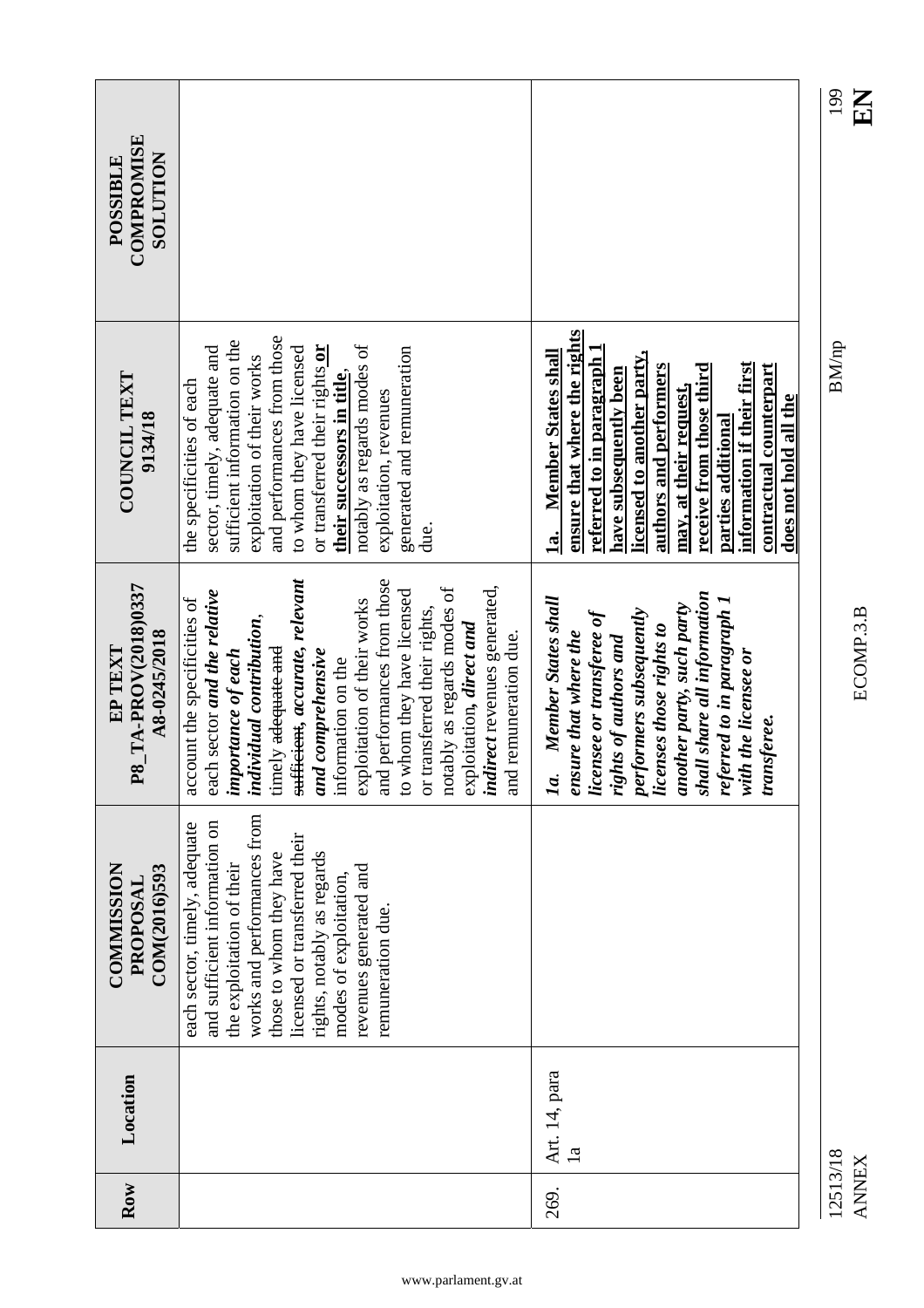|                                                  |                                                                                                                                                                                                                                                                                                                                                |                                                                                                                                                                                                                                                                                                                                                                                                                                                                         | 200<br>EN                |
|--------------------------------------------------|------------------------------------------------------------------------------------------------------------------------------------------------------------------------------------------------------------------------------------------------------------------------------------------------------------------------------------------------|-------------------------------------------------------------------------------------------------------------------------------------------------------------------------------------------------------------------------------------------------------------------------------------------------------------------------------------------------------------------------------------------------------------------------------------------------------------------------|--------------------------|
| <b>COMPROMISE</b><br><b>NOILUIOS</b><br>POSSIBLE |                                                                                                                                                                                                                                                                                                                                                |                                                                                                                                                                                                                                                                                                                                                                                                                                                                         |                          |
| COUNCIL TEXT<br>9134/18                          | the author or performer or<br>contractual counterpart of<br>necessary for the purposes<br>information that would be<br>such request to those third<br>parties is made directly by<br>States may provide that<br>indirectly through the<br>paragraph 1. Member<br>provision set out in<br>of the information<br>the author or the<br>performer. |                                                                                                                                                                                                                                                                                                                                                                                                                                                                         | <b>BM/np</b>             |
| P8_TA-PROV(2018)0337<br>A8-0245/2018<br>EP TEXT  |                                                                                                                                                                                                                                                                                                                                                | disclosure agreement, for the<br>defined by Union or national<br>16a, may be subject to a non-<br>the first subparagraph on to<br>prejudice to Articles 15 and<br>transferee shall pass all the<br>purpose of preserving fair<br>information referred to in<br>That information shall be<br>unchanged, except in the<br>the author or performer.<br>sensitive information as<br>case of commercially<br>e main licensee or<br>law, which, without<br>$\boldsymbol{\pi}$ | ECOMP.3.B                |
| <b>COMMISSION</b><br>COM(2016)593<br>PROPOSAL    |                                                                                                                                                                                                                                                                                                                                                |                                                                                                                                                                                                                                                                                                                                                                                                                                                                         |                          |
| Location                                         |                                                                                                                                                                                                                                                                                                                                                | 1a, sub-para 2<br>Art. 14, para                                                                                                                                                                                                                                                                                                                                                                                                                                         |                          |
| Row                                              |                                                                                                                                                                                                                                                                                                                                                | 270.                                                                                                                                                                                                                                                                                                                                                                                                                                                                    | 12513/18<br><b>ANNEX</b> |

 $\frac{200}{E}$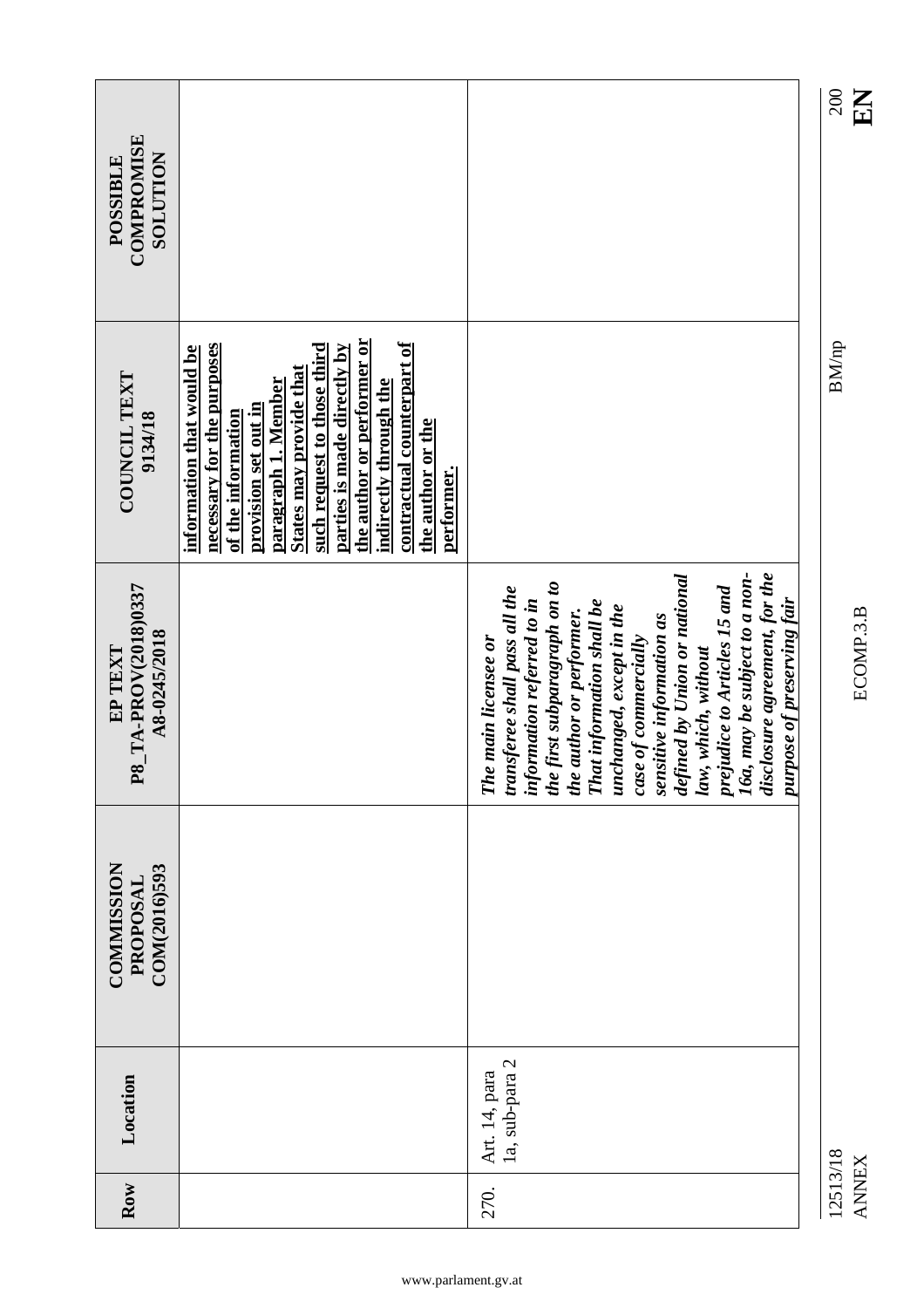| <b>COMPROMISE</b><br><b>NOILUIDIOS</b><br><b>POSSIBLE</b> |                                                                                                                                                                                                                                                                                                                             |                                                                                                                                                                                                                                                                                                                                                                                                                                                                     | 201          |
|-----------------------------------------------------------|-----------------------------------------------------------------------------------------------------------------------------------------------------------------------------------------------------------------------------------------------------------------------------------------------------------------------------|---------------------------------------------------------------------------------------------------------------------------------------------------------------------------------------------------------------------------------------------------------------------------------------------------------------------------------------------------------------------------------------------------------------------------------------------------------------------|--------------|
|                                                           |                                                                                                                                                                                                                                                                                                                             |                                                                                                                                                                                                                                                                                                                                                                                                                                                                     |              |
| <b>COUNCIL TEXT</b><br>9134/18                            |                                                                                                                                                                                                                                                                                                                             | behecome disproportionate in<br>generated by the exploitation<br>transparency in every sector.<br>resulting from the obligation<br>States may provide that in<br>However, in thoseMember<br>proportionate and effective<br>duly justified cases where<br>the administrative burden<br>The obligation in<br>in paragraph 1 would<br>view of the revenues<br>paragraph 1 shall be<br>appropriate level of<br>and shall ensure an<br>$\overline{\mathcal{C}}$          | <b>BM/np</b> |
| P8_TA-PROV(2018)0337<br>A8-0245/2018<br>EP TEXT           | performer shall be entitled to<br>competition. Where the main<br>[See Council's Article 14(1a)<br>not provide the information<br>licensee or transferee does<br>subparagraph in a timely<br>request that information<br>manner, the author or<br>directly from the sub-<br>as referred to in this<br>(row 269)<br>licensee. | the revenues generated by the<br>performance, Member States<br>transparency in every sector.<br>may adjust the obligation in<br>disproportionate in view of<br>proportionate and effective<br>appropriate a high level of<br>exploitation of the work or<br>burden resulting from the<br>where the administrative<br>However, in those cases<br>The obligation in<br>paragraph 1 shall be<br>obligation would be<br>and shall ensure an<br>$\overline{\mathcal{C}}$ |              |
| <b>COMMISSION</b><br>COM(2016)593<br>PROPOSAI             |                                                                                                                                                                                                                                                                                                                             | the revenues generated by the<br>performance, Member States<br>transparency in every sector.<br>may adjust the obligation in<br>disproportionate in view of<br>proportionate and effective<br>exploitation of the work or<br>burden resulting from the<br>where the administrative<br>However, in those cases<br>The obligation in<br>paragraph 1 shall be<br>obligation would be<br>appropriate level of<br>and shall ensure an<br>$\overline{\mathcal{C}}$        |              |
| Location                                                  |                                                                                                                                                                                                                                                                                                                             | Art. 14, para 2                                                                                                                                                                                                                                                                                                                                                                                                                                                     |              |
| Row                                                       |                                                                                                                                                                                                                                                                                                                             | 271.                                                                                                                                                                                                                                                                                                                                                                                                                                                                | 12513/18     |

ANNEX ECOMP.3.B **EN**

**ANNEX** 

ECOMP.3.B

EN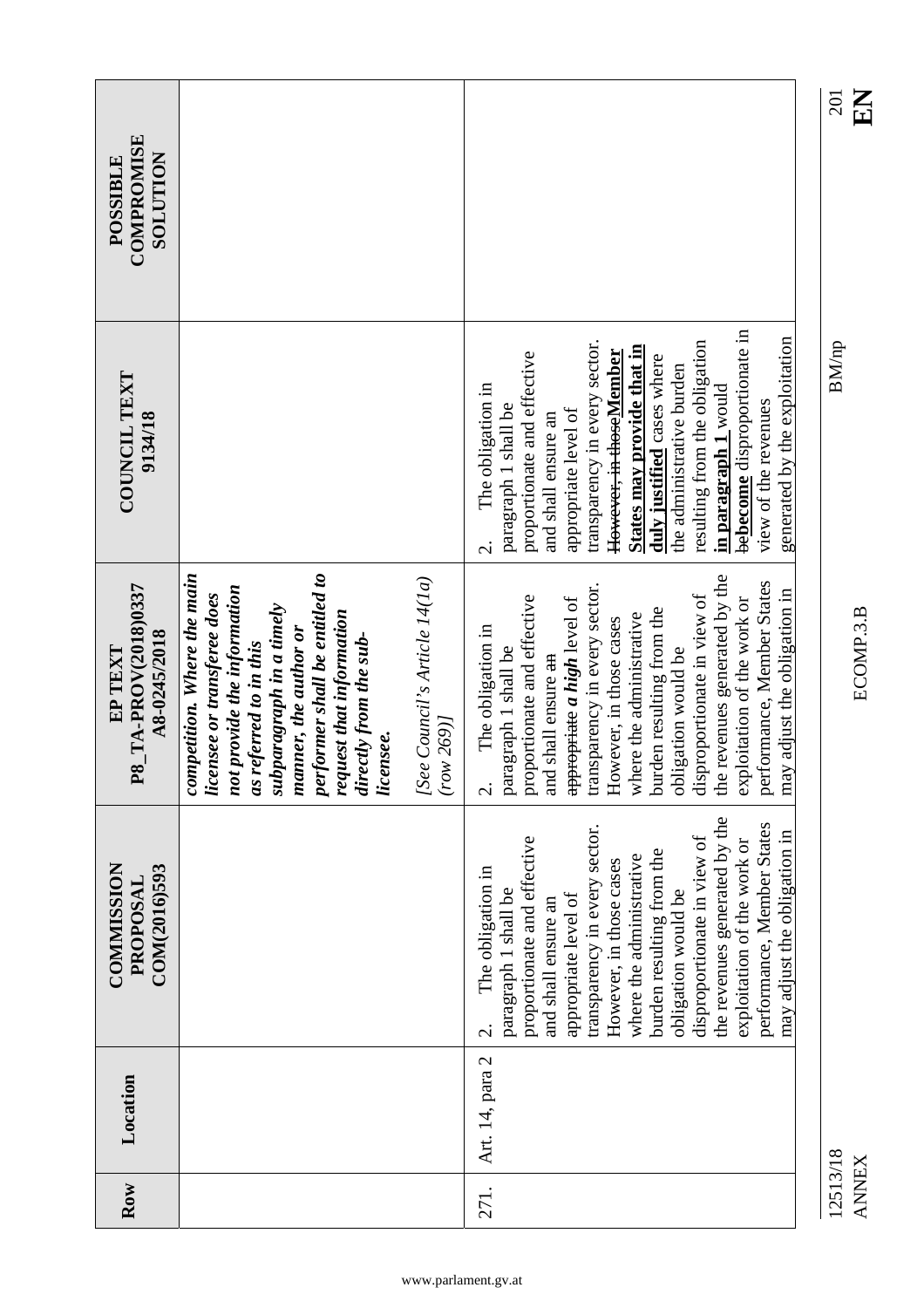| <b>COMPROMISE</b><br><b>NOLLUTION</b><br>POSSIBLE |                                                                                                                                                                                                                                                                                                         |                                                                                                                                                                                                                                 |                                                                                                                                                                                                                                                  |
|---------------------------------------------------|---------------------------------------------------------------------------------------------------------------------------------------------------------------------------------------------------------------------------------------------------------------------------------------------------------|---------------------------------------------------------------------------------------------------------------------------------------------------------------------------------------------------------------------------------|--------------------------------------------------------------------------------------------------------------------------------------------------------------------------------------------------------------------------------------------------|
| COUNCIL TEXT<br>9134/18                           | effectivetypes and ensures an<br>the obligation in paragraph 1,<br>of the work or performance,<br>Member States may adjust<br>transparency.information<br>provided that is limited to<br>that can reasonably be<br>expected in such cases.<br>the <del>obligation remains</del><br>appropriate-level of | when the contribution of the<br>decide that the obligation in<br>significant having regard to<br>paragraph 1 does not apply<br>author or performer is not<br>Member States may<br>the overall work or<br>performance.<br>.<br>ო | provide that for agreements<br><b>Members States may</b><br>bargaining agreement are<br>transparency rules of the<br>applicable provided that<br>subject to or based on<br>collective bargaining<br>relevant collective<br>agreements the<br>3a. |
| P8_TA-PROV(2018)0337<br>A8-0245/2018<br>EP TEXT   | paragraph 1, provided that the<br>and ensures an appropriate a<br>obligation remains effective<br>high level of transparency.                                                                                                                                                                           | Deleted                                                                                                                                                                                                                         |                                                                                                                                                                                                                                                  |
| <b>COMMISSION</b><br>COM(2016)593<br>PROPOSAL     | paragraph 1, provided that the<br>obligation remains effective<br>and ensures an appropriate<br>level of transparency.                                                                                                                                                                                  | when the contribution of the<br>decide that the obligation in<br>significant having regard to<br>paragraph 1 does not apply<br>author or performer is not<br>Member States may<br>the overall work or<br>performance.<br>3.     |                                                                                                                                                                                                                                                  |
| Location                                          |                                                                                                                                                                                                                                                                                                         | Art. 14, para 3                                                                                                                                                                                                                 | Art. 14, para<br>3a                                                                                                                                                                                                                              |
| Row                                               |                                                                                                                                                                                                                                                                                                         | 272.                                                                                                                                                                                                                            | 273.                                                                                                                                                                                                                                             |

12513/18 BM/np 202 12513/18<br>ANNEX

## $\frac{202}{\textbf{E}\textbf{N}}$

 $\rm BM/np$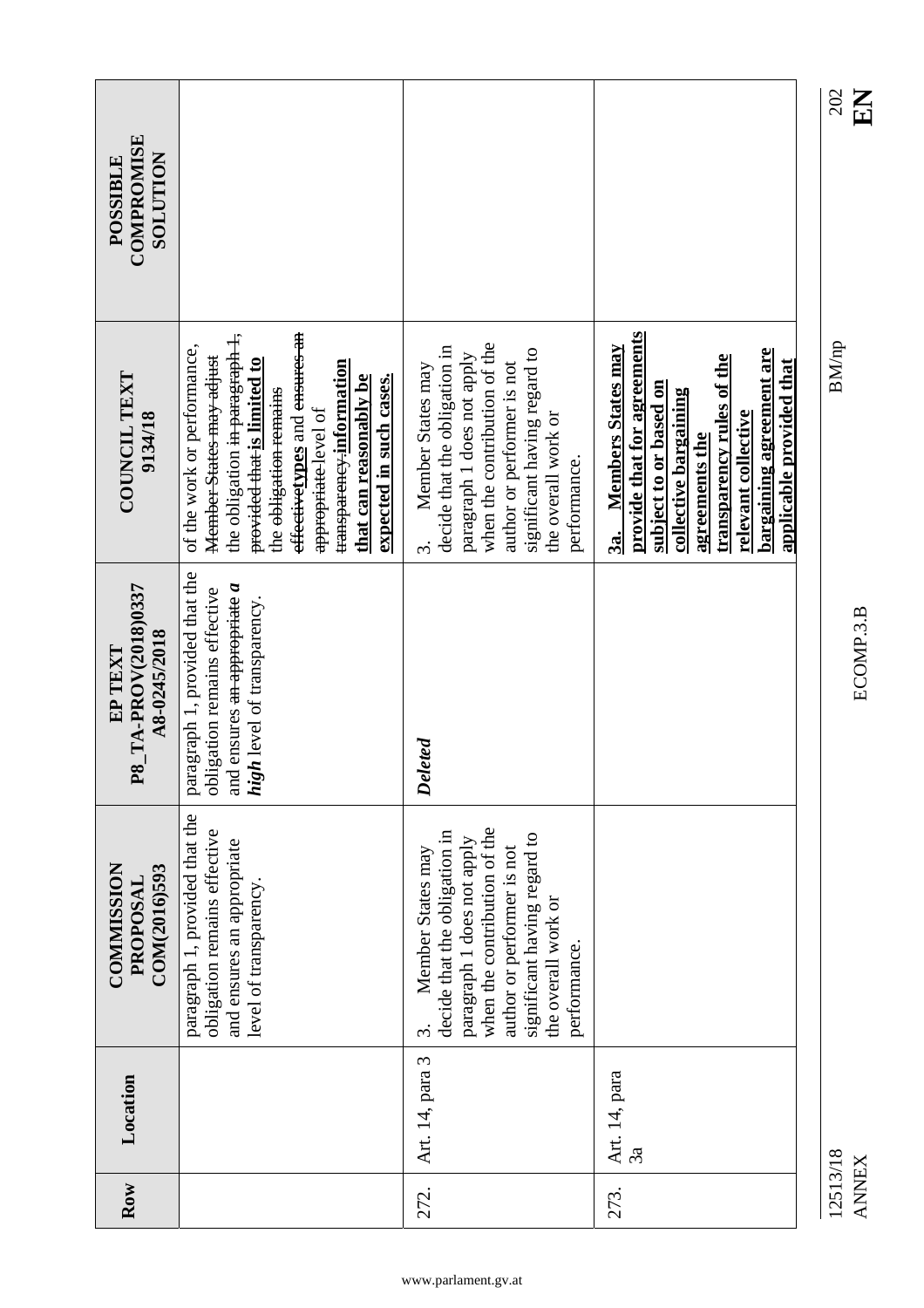| COMPROMISE<br><b>NOILUIOS</b><br>POSSIBLE       |                                                                                                                                                                  |                                                                                                                                                                                                                                                                                                                                                       |                                                |                                                                                                                                                          |
|-------------------------------------------------|------------------------------------------------------------------------------------------------------------------------------------------------------------------|-------------------------------------------------------------------------------------------------------------------------------------------------------------------------------------------------------------------------------------------------------------------------------------------------------------------------------------------------------|------------------------------------------------|----------------------------------------------------------------------------------------------------------------------------------------------------------|
| <b>COUNCIL TEXT</b><br>9134/18                  | requirements of paragraphs<br>national provisions adopted<br>criteria laid down in the<br>they meet the minimum<br>in conformity with the<br>$1\,\mathbf{to}\,3$ | Paragraph 1 shall not be<br>concluded by entities subject<br>(b) of Directive $2014/26$ /EU.<br>or by other entities subject<br>defined in Article 3(a) and<br>obligations established by<br>applicable to <b>agreements</b><br>implementing Directive<br>to the national rules<br>to the transparency<br>2014/26/EU.<br>4.                           | Contract adjustment<br>mechanism<br>Article 15 | Member States shall<br>performers are entitled to<br>appropriate remuneration<br>ensure that authors and<br>request additional,                          |
| P8_TA-PROV(2018)0337<br>A8-0245/2018<br>EP TEXT |                                                                                                                                                                  | Paragraph 1 shall not be<br>requirements comparable to<br>applicable to entities subject<br>Directive 2014/26/EU or to<br>obligations or agreements<br>obligations established by<br>agreements, where those<br>provide for transparency<br>collective bargaining<br>those referred to in<br>the transparency<br>paragraph 2.<br>$\overline{5}$<br>4. | Contract adjustment<br>mechanism<br>Article 15 | mechanism, that authors and<br>providing for a comparable<br>Member States shall ensure,<br>in the absence of collective<br><b>bargaining agreements</b> |
| <b>COMMISSION</b><br>COM(2016)593<br>PROPOSAL   |                                                                                                                                                                  | Paragraph 1 shall not be<br>applicable to entities subject<br>obligations established by<br>Directive 2014/26/EU<br>to the transparency<br>4.                                                                                                                                                                                                         | Contract adjustment<br>mechanism<br>Article 15 | remuneration from the party<br>Member States shall ensure<br>that authors and performers<br>additional, appropriate<br>are entitled to request           |
| Location                                        |                                                                                                                                                                  | Art. 14, para 4                                                                                                                                                                                                                                                                                                                                       | Art. 15, title                                 | Art. 15, [para<br>1 (Council)]                                                                                                                           |
| Row                                             |                                                                                                                                                                  | 274.                                                                                                                                                                                                                                                                                                                                                  | 275.                                           | 276.                                                                                                                                                     |

 $\frac{203}{E N}$ 

 $\rm BM/np$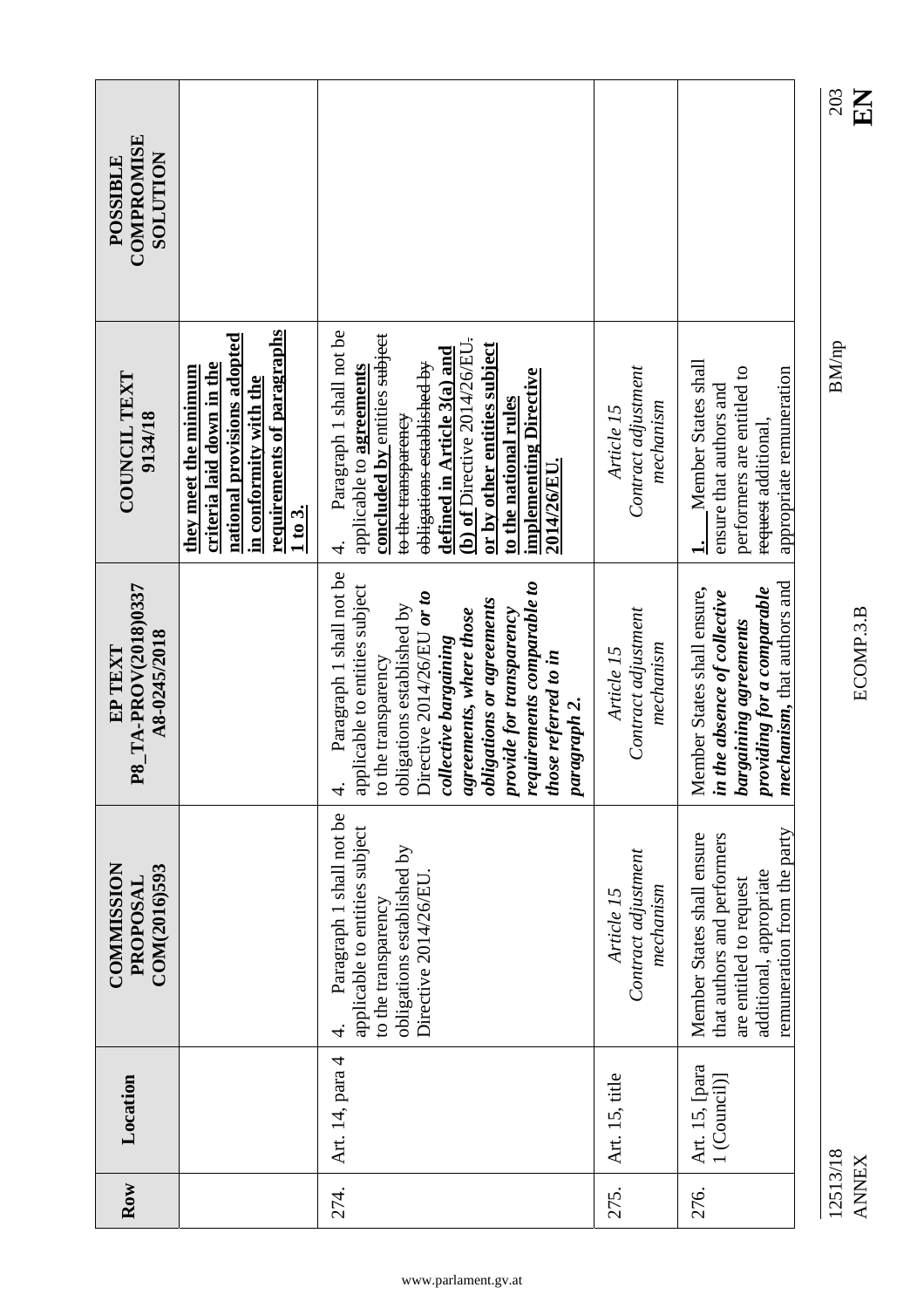| COMPROMISE<br><b>NOLLUTION</b><br>POSSIBLE      |                                                                                                                                                                                                                                                                                                                                                                                                                                                                                                                                                   |                                                                                                                                                                                                                             |
|-------------------------------------------------|---------------------------------------------------------------------------------------------------------------------------------------------------------------------------------------------------------------------------------------------------------------------------------------------------------------------------------------------------------------------------------------------------------------------------------------------------------------------------------------------------------------------------------------------------|-----------------------------------------------------------------------------------------------------------------------------------------------------------------------------------------------------------------------------|
| COUNCIL TEXT<br>9134/18                         | originally agreed isturns out<br>rights or their successors in<br>title, when the remuneration<br>to be disproportionately low<br>compared to the subsequent<br>they entered into a contract<br>from the party with whom<br>for the exploitation of the<br>actual exploitation of the<br>benefits-derived from the<br>works or performances.<br>relevant revenues and                                                                                                                                                                             | provide that for agreements<br>agreements the rules of the<br>Members States may<br>bargaining agreement for<br>subject to or based on<br>collective bargaining<br>relevant collective<br>the adjustment of<br>$\mathbf{a}$ |
| P8_TA-PROV(2018)0337<br>A8-0245/2018<br>EP TEXT | party with whom they entered<br>revenues and benefits derived<br>[See Council's Article 15(1a)<br>representative organisation<br>compared to the subsequent<br>from the exploitation of the<br>additional, appropriate and<br>fair remuneration from the<br>acting on their behalf are<br>relevant direct or indirect<br>exploitation of the rights<br>entitled to request claim<br>works or performances.<br>when the remuneration<br>disproportionately low<br>into a contract for the<br>originally agreed is<br>performers or any<br>(row277) |                                                                                                                                                                                                                             |
| <b>COMMISSION</b><br>COM(2016)593<br>PROPOSAL   | a contract for the exploitation<br>and benefits derived from the<br>subsequent relevant revenues<br>with whom they entered into<br>agreed is disproportionately<br>exploitation of the works or<br>remuneration originally<br>of the rights when the<br>low compared to the<br>performances.                                                                                                                                                                                                                                                      |                                                                                                                                                                                                                             |
| Location                                        |                                                                                                                                                                                                                                                                                                                                                                                                                                                                                                                                                   | Art. 15, para<br>$\overline{a}$                                                                                                                                                                                             |
| Row                                             |                                                                                                                                                                                                                                                                                                                                                                                                                                                                                                                                                   | 277.                                                                                                                                                                                                                        |

 $\rm BM/np$ 

12513/18 BM/np 204 12513/18<br>ANNEX

 $\sum_{\alpha \in \mathbf{Z}}$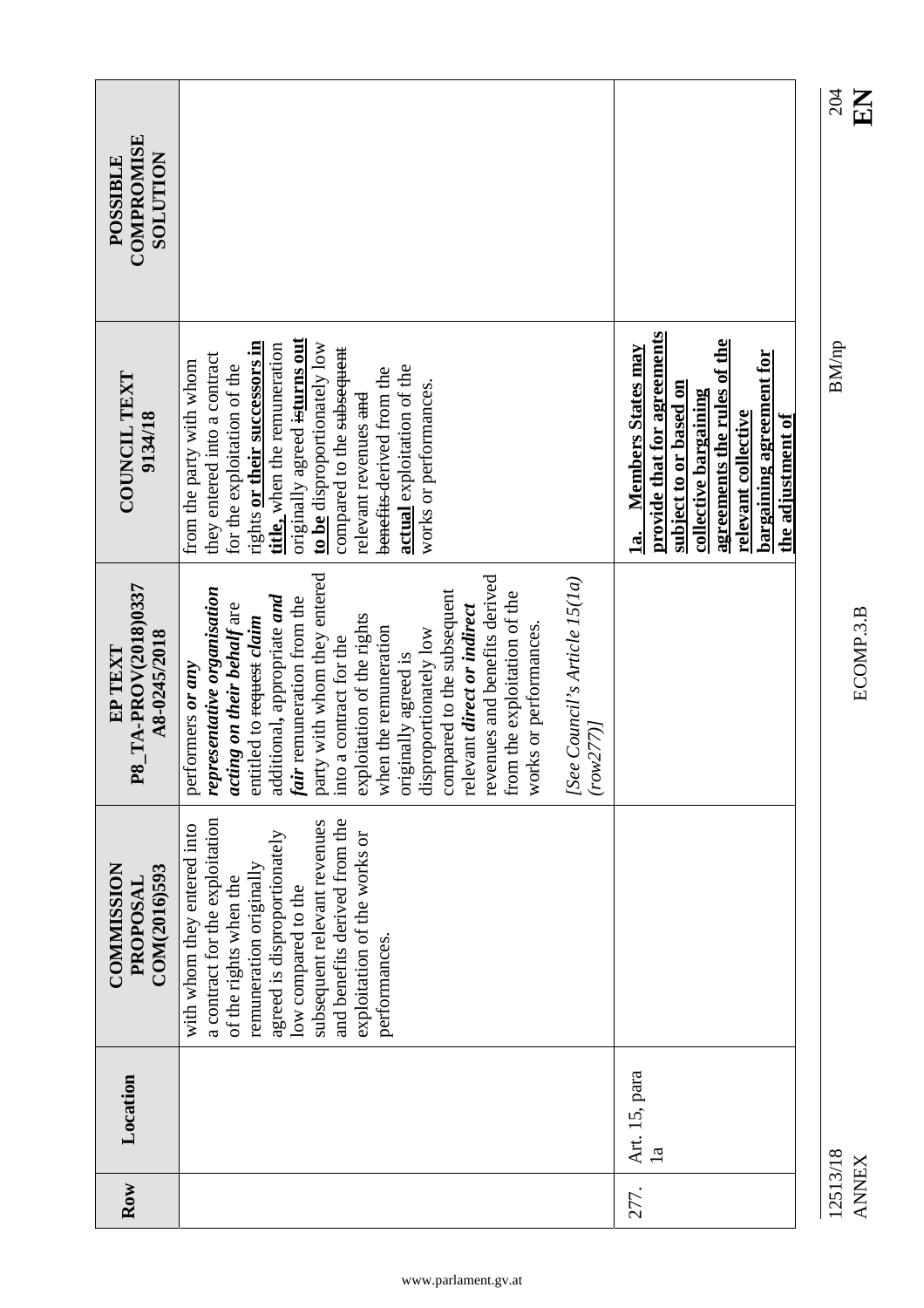| COMPROMISE<br><b>NOILUIOS</b><br>POSSIBLE       |                                                                                                                            |                                                                                                                                                                                                                                                                         |                                                                    |                                                                                                                                                                                                                                                          |
|-------------------------------------------------|----------------------------------------------------------------------------------------------------------------------------|-------------------------------------------------------------------------------------------------------------------------------------------------------------------------------------------------------------------------------------------------------------------------|--------------------------------------------------------------------|----------------------------------------------------------------------------------------------------------------------------------------------------------------------------------------------------------------------------------------------------------|
| <b>COUNCIL TEXT</b><br>9134/18                  | implementing the contract<br>applicable instead of the<br>adjustment mechanism.<br>national provisions<br>remuneration are | be applicable to agreements<br>Paragraph 1 shall not<br>(b) of Directive $2014/26$ /EU<br>or by other entities subject<br>defined in Article 3(a) and<br>implementing Directive<br>concluded by entities<br>to the national rules<br><b>2014/26/EU.</b><br>$\mathbf{a}$ | <del>mechanism</del> procedure<br>Dispute resolution<br>Article 16 | voluntary, alternative dispute<br>mechanism under Article 15<br>concerning the transparency<br>and the contract adjustment<br>obligation under Article 14<br>Member States shall<br>may be submitted to a<br>provide that disputes                       |
| P8_TA-PROV(2018)0337<br>A8-0245/2018<br>EP TEXT |                                                                                                                            |                                                                                                                                                                                                                                                                         | Dispute resolution<br>mechanism<br>Article 16                      | transparency obligation under<br>adjustment mechanism under<br>Member States shall provide<br>dispute resolution procedure.<br>Article 15 may be submitted<br>that disputes concerning the<br>Article 14 and the contract<br>to a voluntary, alternative |
| <b>COMMISSION</b><br>COM(2016)593<br>PROPOSAL   |                                                                                                                            |                                                                                                                                                                                                                                                                         | Dispute resolution<br>mechanism<br>Article 16                      | transparency obligation under<br>adjustment mechanism under<br>Member States shall provide<br>Article 15 may be submitted<br>that disputes concerning the<br>Article 14 and the contract<br>to a voluntary, alternative                                  |
| Location                                        |                                                                                                                            | Art. 15, para 2                                                                                                                                                                                                                                                         | Art. 16, title                                                     | Art. 16, [para<br>[(Council)                                                                                                                                                                                                                             |
| Row                                             |                                                                                                                            | 278.                                                                                                                                                                                                                                                                    | 279.                                                               | 280.                                                                                                                                                                                                                                                     |

12513/18 BM/np 12513/18<br>ANNEX

ANNEX ECOMP.3.B **EN** ECOMP.3.B

 $\frac{205}{E}$ 

 $\rm BM/p$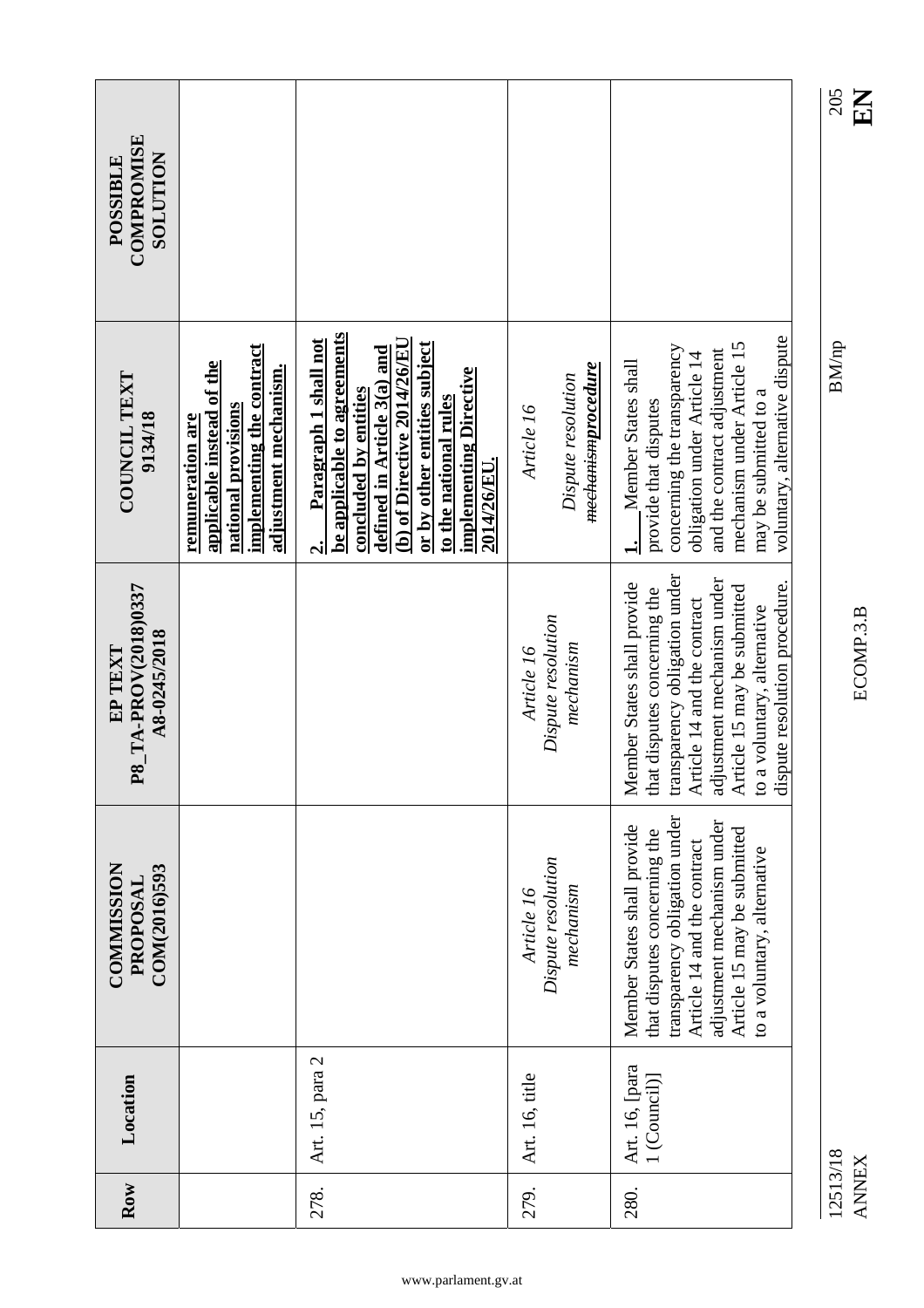| <b>COMPROMISE</b><br><b>NOILLIDTIOS</b><br>POSSIBLE |                                                                                                                                                                                             |                                           |                                                                                                                                                                                                                                                                                                 |                                              |                                                                                                                  |
|-----------------------------------------------------|---------------------------------------------------------------------------------------------------------------------------------------------------------------------------------------------|-------------------------------------------|-------------------------------------------------------------------------------------------------------------------------------------------------------------------------------------------------------------------------------------------------------------------------------------------------|----------------------------------------------|------------------------------------------------------------------------------------------------------------------|
| COUNCIL TEXT<br>9134/18                             | resolution procedure.                                                                                                                                                                       |                                           | performers at their request.<br>organisations, may initiate<br>ensure that representative<br>and performers, including<br>such disputes on behalf of<br><b>Member States shall</b><br>one or more authors and<br>organisations of authors<br>collective management<br>$\mathbf{a}^{\mathbf{i}}$ | <b>Contractual provisions</b><br>Article 16a | <b>Member States shall ensure</b><br>provision which prevents<br>the compliance with the<br>that any contractual |
| P8_TA-PROV(2018)0337<br>A8-0245/2018<br>EP TEXT     | organisations of authors and<br>performers may initiate such<br>procedures at the request of<br>Member States shall ensure<br>one or more authors and<br>that representative<br>performers. | [See Council's Article 16(2)<br>(row 281) | [See Parliament's Article 16<br>last phrase (row 280)]                                                                                                                                                                                                                                          |                                              |                                                                                                                  |
| <b>COMMISSION</b><br>COM(2016)593<br>PROPOSAI       | dispute resolution procedure.                                                                                                                                                               |                                           |                                                                                                                                                                                                                                                                                                 |                                              |                                                                                                                  |
| Location                                            |                                                                                                                                                                                             |                                           | Art. 16, para 2                                                                                                                                                                                                                                                                                 | (Council), title<br>Art. 16a                 | (Council)<br>Art. 16a                                                                                            |
| Row                                                 |                                                                                                                                                                                             |                                           | 281.                                                                                                                                                                                                                                                                                            | 282.                                         | 283.                                                                                                             |

 $\frac{106}{\text{E}}$ 

 $\rm BM/np$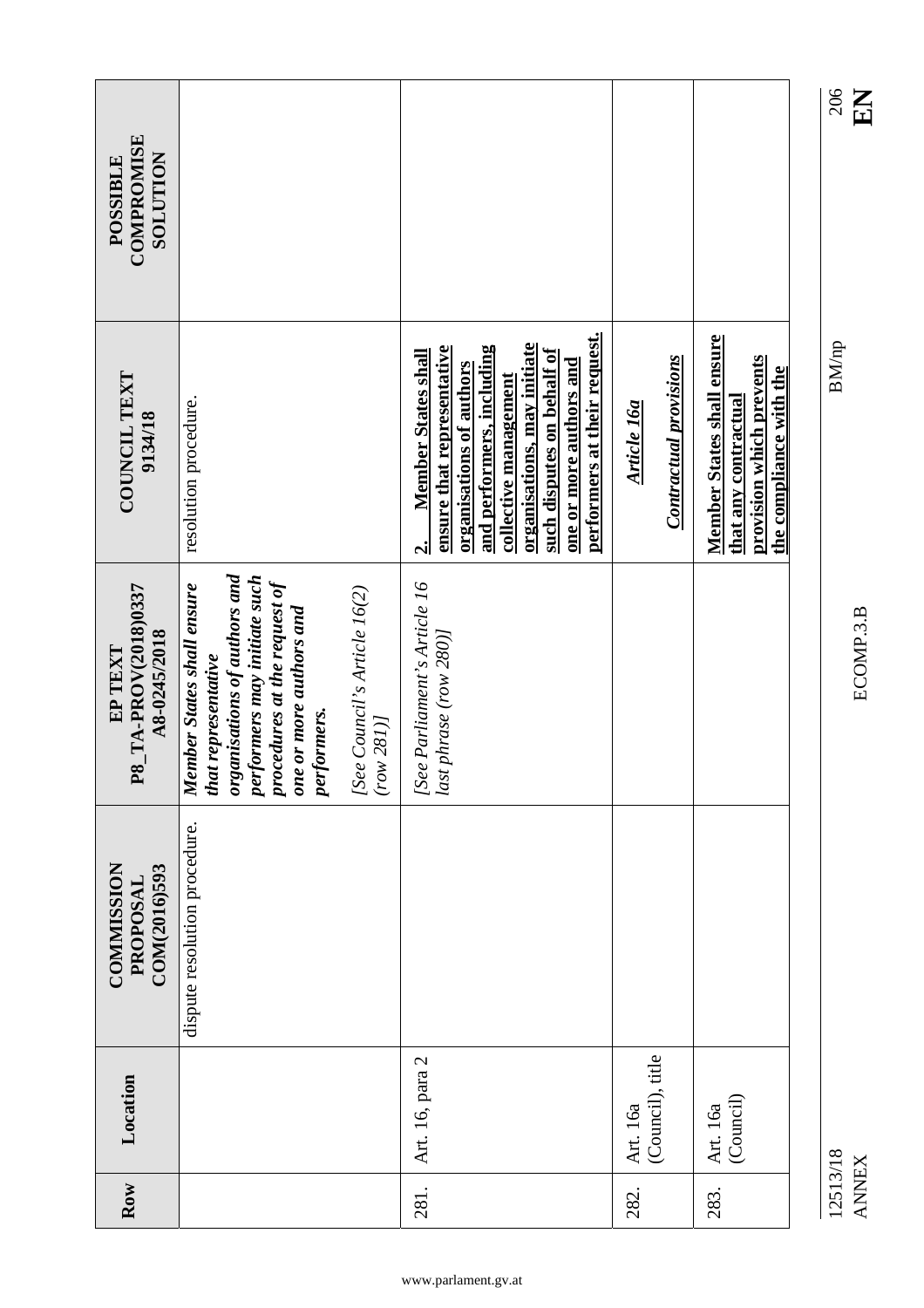|                                                         |                                                                                                                              |                                     |                                                                                                                                                                                                                                                                                                                                                                                                                                                                                                                                                                                             | 207<br>KR                |
|---------------------------------------------------------|------------------------------------------------------------------------------------------------------------------------------|-------------------------------------|---------------------------------------------------------------------------------------------------------------------------------------------------------------------------------------------------------------------------------------------------------------------------------------------------------------------------------------------------------------------------------------------------------------------------------------------------------------------------------------------------------------------------------------------------------------------------------------------|--------------------------|
| <b>COMPROMISE</b><br><b>NOILUIOS</b><br><b>POSSIBLE</b> |                                                                                                                              |                                     |                                                                                                                                                                                                                                                                                                                                                                                                                                                                                                                                                                                             |                          |
| <b>COUNCIL TEXT</b><br>9134/18                          | shall be unenforceable in<br>provisions in Articles 14<br>and 15 of this Directive<br>relation to authors and<br>performers. |                                     |                                                                                                                                                                                                                                                                                                                                                                                                                                                                                                                                                                                             | <b>BM/np</b>             |
| P8_TA-PROV(2018)0337<br>A8-0245/2018<br>EP TEXT         |                                                                                                                              | Right of revocation<br>Article 16 a | reporting in accordance with<br>matter on an exclusive basis,<br>ensure that where an author<br>rights concerning a work or<br>the author or performer has<br>or a performer has licensed<br>a right of revocation where<br>account the specificities of<br>exploitation of the work or<br>continuous lack of regular<br>Member States shall<br>Article 14. Member States<br>matter or where there is $a$<br>or transferred her or his<br>may provide for specific<br>other protected subject-<br>other protected subject<br>there is an absence of<br>provisions taking into<br>$\ddot{ }$ | ECOMP.3.B                |
| <b>COMMISSION</b><br>COM(2016)593<br>PROPOSAL           |                                                                                                                              |                                     |                                                                                                                                                                                                                                                                                                                                                                                                                                                                                                                                                                                             |                          |
| Location                                                |                                                                                                                              | Art. 16a (EP),<br>title             | Art. 16a (EP),<br>para 1                                                                                                                                                                                                                                                                                                                                                                                                                                                                                                                                                                    |                          |
| Row                                                     |                                                                                                                              | 284.                                | 285.                                                                                                                                                                                                                                                                                                                                                                                                                                                                                                                                                                                        | 12513/18<br><b>ANNEX</b> |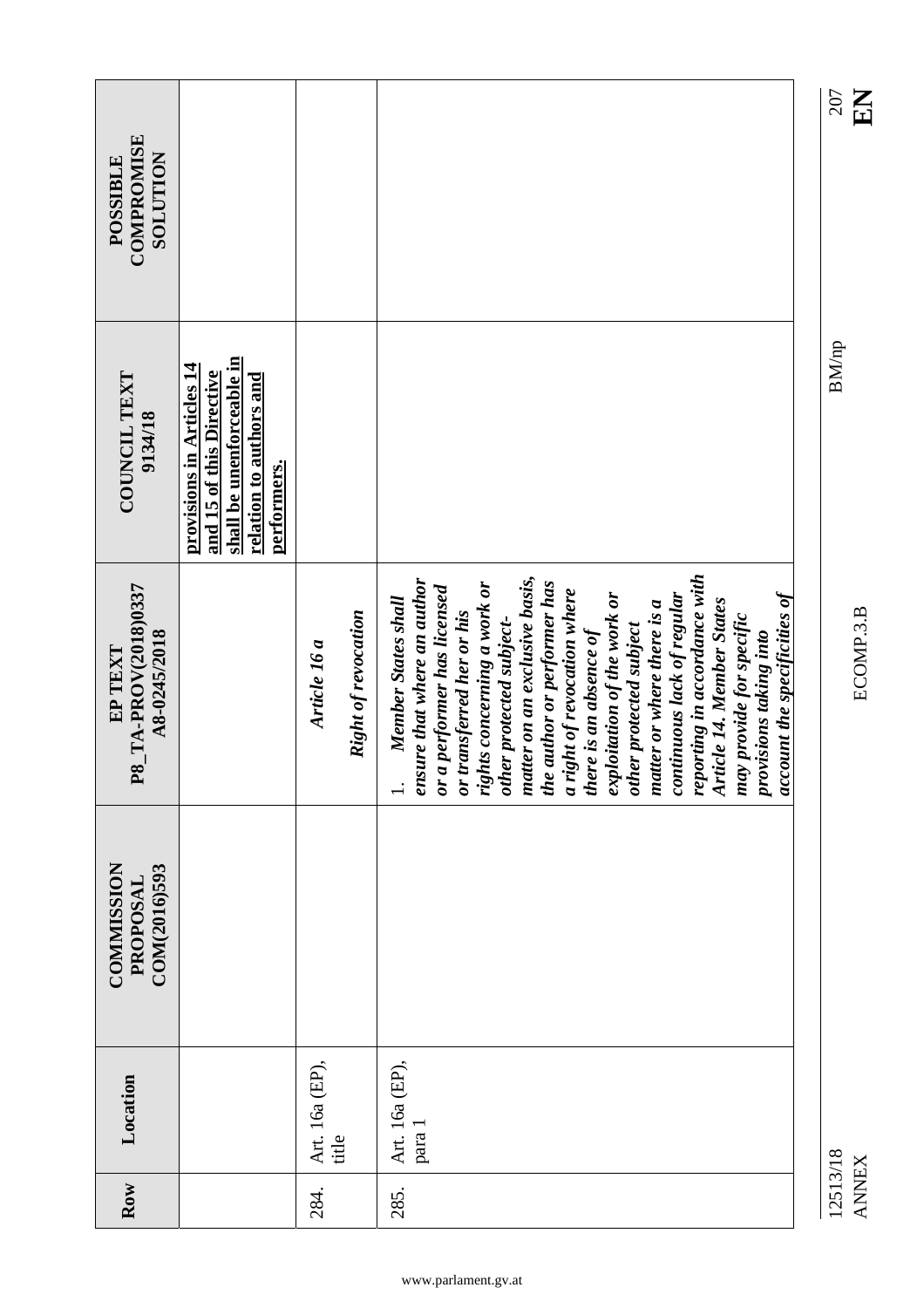|                                                     |                                                                                                                                           |                                                                                                                                                                                                                                                                                                                                                                                                                                                                                                                                                                                                                                                                                                              | 208          |
|-----------------------------------------------------|-------------------------------------------------------------------------------------------------------------------------------------------|--------------------------------------------------------------------------------------------------------------------------------------------------------------------------------------------------------------------------------------------------------------------------------------------------------------------------------------------------------------------------------------------------------------------------------------------------------------------------------------------------------------------------------------------------------------------------------------------------------------------------------------------------------------------------------------------------------------|--------------|
| <b>COMPROMISE</b><br><b>NOILLIDTIOS</b><br>POSSIBLE |                                                                                                                                           |                                                                                                                                                                                                                                                                                                                                                                                                                                                                                                                                                                                                                                                                                                              |              |
| COUNCIL TEXT<br>9134/18                             |                                                                                                                                           |                                                                                                                                                                                                                                                                                                                                                                                                                                                                                                                                                                                                                                                                                                              | <b>BM/np</b> |
| P8_TA-PROV(2018)0337<br>A8-0245/2018<br>EP TEXT     | and anticipated exploitation<br>different sectors and works<br>period, notably provide for<br>time limits for the right of<br>revocation. | other subject-matter contains<br>transfer agreement, and only<br>may be exercised only after a<br>The right of revocation<br>the author or performer may<br>conclusion of the licence or<br>provided for in paragraph 1<br>expiration of that deadline,<br>exploitation of the licensed<br>performers, the exercise of<br>exclusivity of the contract<br>reasonable time from the<br>or transferred rights is to<br>upon written notification<br>rights. Where a work or<br>choose to terminate the<br>instead of revoking the<br>plurality of authors or<br>the individual right of<br>setting an appropriate<br>deadline by which the<br>the contribution of $a$<br>take place. After the<br>$\mathcal{L}$ |              |
| <b>COMMISSION</b><br>COM(2016)593<br>PROPOSAL       |                                                                                                                                           |                                                                                                                                                                                                                                                                                                                                                                                                                                                                                                                                                                                                                                                                                                              |              |
| Location                                            |                                                                                                                                           | Art. 16a (EP),<br>$\rm para$ $2$                                                                                                                                                                                                                                                                                                                                                                                                                                                                                                                                                                                                                                                                             |              |
| Row                                                 |                                                                                                                                           | 286.                                                                                                                                                                                                                                                                                                                                                                                                                                                                                                                                                                                                                                                                                                         | 12513/18     |

 $\frac{208}{E}$ 

**ANNup** 

12513/18<br>ANNEX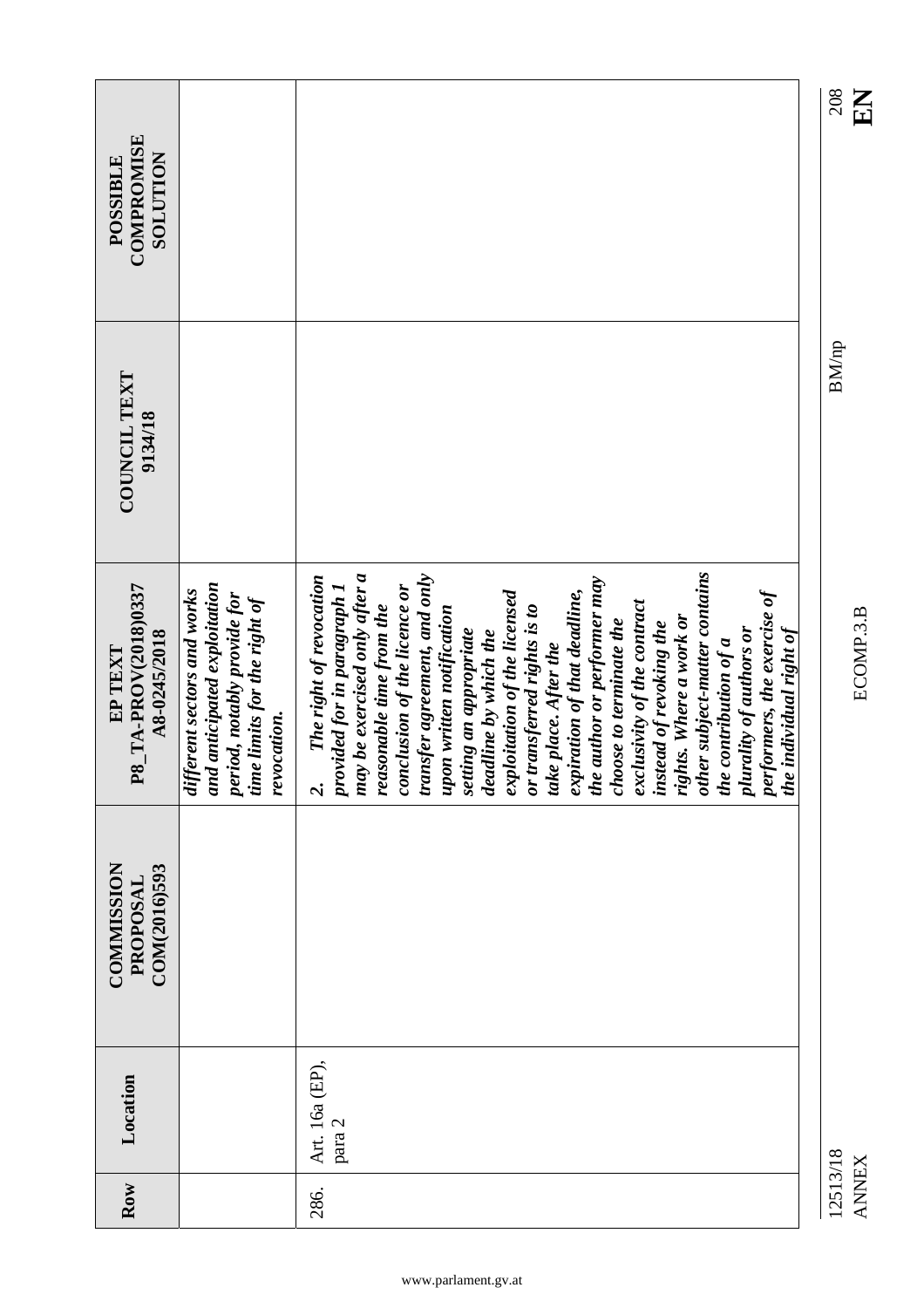| COMPROMISE<br><b>NOLLTION</b><br>POSSIBLE              |                                                                                                                                                                                                                                                                |                                                                                                                                                                                                                      |                                                                                                                                                                                                                                  |
|--------------------------------------------------------|----------------------------------------------------------------------------------------------------------------------------------------------------------------------------------------------------------------------------------------------------------------|----------------------------------------------------------------------------------------------------------------------------------------------------------------------------------------------------------------------|----------------------------------------------------------------------------------------------------------------------------------------------------------------------------------------------------------------------------------|
| COUNCIL TEXT<br>9134/18                                |                                                                                                                                                                                                                                                                |                                                                                                                                                                                                                      |                                                                                                                                                                                                                                  |
| <b>P8_TA-PROV(2018)0337</b><br>A8-0245/2018<br>EP TEXT | importance of the individual<br>  regulated by national law,<br>  laying down the rules on the<br>  right of revocation for<br>collective works, taking into<br>revocation of such authors<br>or performers shall be<br>account the relative<br>contributions. | author or the performer can<br>shall not apply if the non-<br>be reasonably expected to<br>Paragraphs 1 and 2<br>predominantly due to<br>circumstances which the<br>exercise of the rights is<br>remedy.<br>$\omega$ | agreement which is based on<br>from the right of revocation<br>shall be lawful only if<br>Contractual or other<br>concluded by means of an<br>arrangements derogating<br>a collective bargaining<br>agreement.<br>$\overline{r}$ |
| <b>COMMISSION</b><br>COM(2016)593<br>PROPOSAL          |                                                                                                                                                                                                                                                                |                                                                                                                                                                                                                      |                                                                                                                                                                                                                                  |
| Location                                               |                                                                                                                                                                                                                                                                | Art. 16a (EP),<br>para 3                                                                                                                                                                                             | Art. 16a (EP),<br>para 4                                                                                                                                                                                                         |
| Row                                                    |                                                                                                                                                                                                                                                                | 287.                                                                                                                                                                                                                 | 288.                                                                                                                                                                                                                             |

12513/18 BM/np 209  $\rm BM/np$ 

ANNEX ECOMP.3.B **EN** 12513/18<br>ANNEX

## $\frac{100}{100}$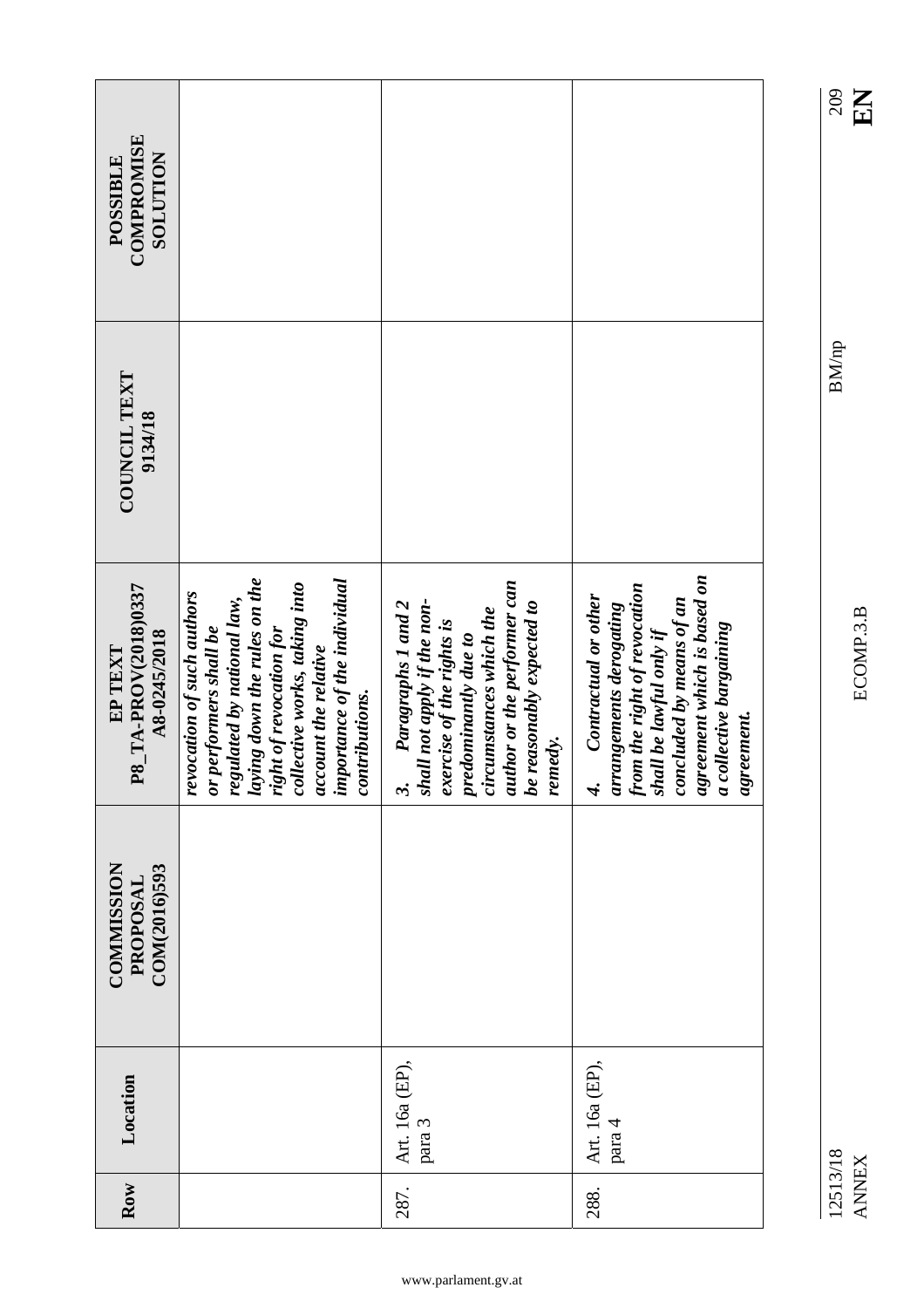| Row  | Location                          | <b>COMMISSION</b><br>COM(2016)593<br>PROPOSAL                                                                                                                                                                                                                                                                                                       | P8_TA-PROV(2018)0337<br>A8-0245/2018<br>EP TEXT                                                                                                                                                                                                                                                                                                           | <b>COUNCIL TEXT</b><br>9134/18                                                                                                                                                                                                                                                                                                                                                    | COMPROMISE<br><b>NOLLUTION</b><br>POSSIBLE |
|------|-----------------------------------|-----------------------------------------------------------------------------------------------------------------------------------------------------------------------------------------------------------------------------------------------------------------------------------------------------------------------------------------------------|-----------------------------------------------------------------------------------------------------------------------------------------------------------------------------------------------------------------------------------------------------------------------------------------------------------------------------------------------------------|-----------------------------------------------------------------------------------------------------------------------------------------------------------------------------------------------------------------------------------------------------------------------------------------------------------------------------------------------------------------------------------|--------------------------------------------|
| 289. |                                   | FINAL PROVISIONS<br>TITLE V                                                                                                                                                                                                                                                                                                                         | FINAL PROVISIONS<br>TITLE V                                                                                                                                                                                                                                                                                                                               | FINAL PROVISIONS<br>TITLE V                                                                                                                                                                                                                                                                                                                                                       |                                            |
| 290. | Art. 17,<br>title                 | Amendments to other<br>directives<br>Article 17                                                                                                                                                                                                                                                                                                     | Amendments to other<br>directives<br>Article 17                                                                                                                                                                                                                                                                                                           | Amendments to other<br>directives<br>Article 17                                                                                                                                                                                                                                                                                                                                   |                                            |
| 291. | Art. 17, para 1                   | Directive 96/9/EC is<br>amended as follows:                                                                                                                                                                                                                                                                                                         | Directive 96/9/EC is<br>amended as follows:                                                                                                                                                                                                                                                                                                               | Directive 96/9/EC is<br>amended as follows:                                                                                                                                                                                                                                                                                                                                       |                                            |
| 292. | Art. 17, para<br>$1,$ point $(a)$ | In Article 6(2), point<br>(b) is replaced by the<br>following:<br>$\widehat{a}$                                                                                                                                                                                                                                                                     | In Article 6(2), point<br>is replaced by the<br>following:<br>$\mathbf{G}$<br>ê                                                                                                                                                                                                                                                                           | In Article 6(2), point<br>the<br>is replaced by<br>following:<br>$\widehat{e}$<br>$\mathbf{G}$                                                                                                                                                                                                                                                                                    |                                            |
| 293. | Art. 17, para<br>1, point (a)     | Directive [this Directive];"<br>scientific research, as long<br>illustration for teaching or<br>"(b) where there is use for<br>limitation provided for in<br>and to the extent justified<br>as the source is indicated<br>without prejudice to the<br>purpose to be achieved,<br>by the non-commercial<br>the sole purpose of<br>exceptions and the | limitation provided for in<br>non-commercial purpose<br>or scientific research, as<br>illustration for teaching<br>to be achieved, without<br>"(b) where there is use<br>for the sole purpose of<br>extent justified by the<br>long as the source is<br>indicated and to the<br>exceptions and the<br>prejudice to the<br>Directive [this<br>Directive];" | Directive [this Directive];"<br>scientific research, as long<br>illustration for teaching or<br>"(b) where there is use for<br>and to the extent justified<br>limitation provided for in<br>as the source is indicated<br>without prejudice to the<br>purpose to be achieved,<br>by the non-commercial<br><b>Articles 3 and 4 of</b><br>the sole purpose of<br>exceptions and the |                                            |

## www.parlament.gv.at

ANNEX ECOMP.3.B **EN** ECOMP.3.B

12513/18<br>ANNEX

 $\frac{210}{\textbf{E}}$ 

12513/18 BM/np 210

 $\rm BM/np$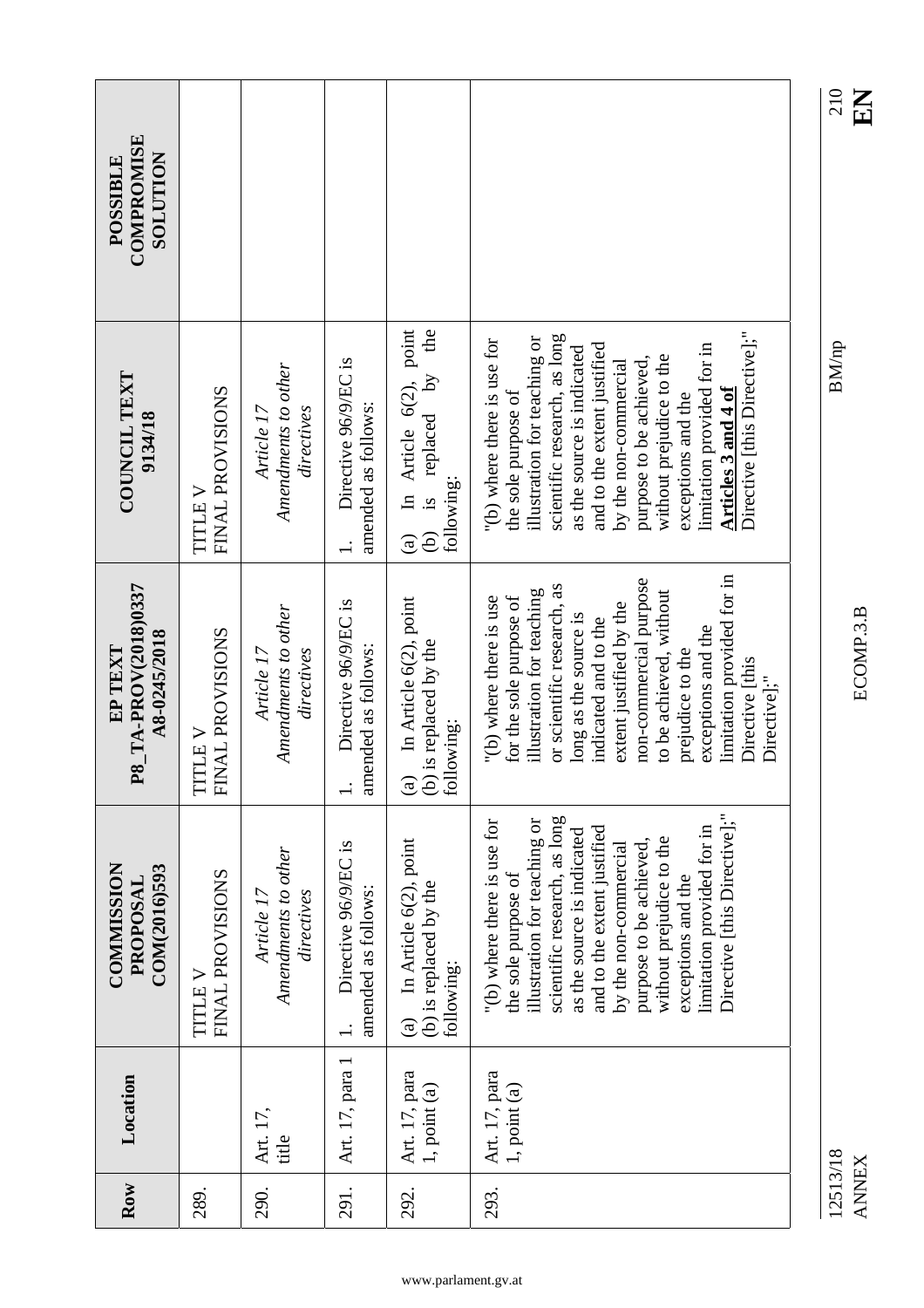| COMPROMISE<br><b>SOLUTION</b><br>POSSIBLE       |                                                                       |                                                                                                                                                                                                                                                                                                                                                                                                       |                                                                            |                                                                              |                                                                                                              |
|-------------------------------------------------|-----------------------------------------------------------------------|-------------------------------------------------------------------------------------------------------------------------------------------------------------------------------------------------------------------------------------------------------------------------------------------------------------------------------------------------------------------------------------------------------|----------------------------------------------------------------------------|------------------------------------------------------------------------------|--------------------------------------------------------------------------------------------------------------|
| COUNCIL TEXT<br>9134/18                         | In Article 9, point (b) is<br>replaced by the following:<br>$\hat{e}$ | prejudice to the exceptions<br>extraction for the purposes<br>indicated and to the extent<br>of illustration for teaching<br>commercial purpose to be<br>provided for in $\Delta$ rticles $3$<br>or scientific research, as<br>and 4 of Directive [this<br>long as the source is<br>justified by the non-<br>"(b) in the case of<br>achieved, without<br>and the limitation<br>Directive <sup>"</sup> | 2001/29/EC<br>is amended as follows:<br>Directive<br>$\dot{\mathcal{C}}$   | In Article 5(2), point (c)<br>is replaced by the following:<br>$\hat{a}$     | acts of reproduction made<br>"(c) in respect of specific<br>by publicly accessible<br>libraries, educational |
| P8_TA-PROV(2018)0337<br>A8-0245/2018<br>EP TEXT | In Article 9, point (b) is<br>replaced by the following:<br>$\Theta$  | and the limitation provided<br>prejudice to the exceptions<br>extraction for the purposes<br>indicated and to the extent<br>of illustration for teaching<br>commercial purpose to be<br>or scientific research, as<br>for in Directive [this<br>long as the source is<br>justified by the non-<br>"(b) in the case of<br>achieved, without<br>Directive];"                                            | Directive 2001/29/EC<br>amended as follows:<br>$\ddot{s}$ .<br>$\dot{\nu}$ | In Article 5(2), point (c)<br>is replaced by the following:<br>$\bigcirc$    | acts of reproduction made<br>"(c) in respect of specific<br>by publicly accessible<br>libraries, educational |
| <b>COMMISSION</b><br>COM(2016)593<br>PROPOSAL   | In Article 9, point (b) is<br>replaced by the following:<br>ව         | prejudice to the exceptions<br>extraction for the purposes<br>indicated and to the extent<br>of illustration for teaching<br>commercial purpose to be<br>provided for in Directive<br>or scientific research, as<br>long as the source is<br>justified by the non-<br>"(b) in the case of<br>achieved, without<br>and the limitation<br>[this Directive];"                                            | Directive 2001/29/EC<br>is amended as follows:<br>$\overline{\mathcal{C}}$ | In Article 5(2), point (c)<br>is replaced by the following:<br>$\widehat{a}$ | acts of reproduction made<br>"(c) in respect of specific<br>by publicly accessible<br>libraries, educational |
| Location                                        | Art. 17, para<br>1, point (b)                                         | Art. 17, para<br>1, point (b)                                                                                                                                                                                                                                                                                                                                                                         | Art. 17, para 2                                                            | Art. 17, para<br>$2$ , point $(a)$                                           | Art. 17, para<br>$2$ , point $(a)$                                                                           |
| Row                                             | 294.                                                                  | 295.                                                                                                                                                                                                                                                                                                                                                                                                  | 296.                                                                       | 297.                                                                         | 298.                                                                                                         |

12513/18<br>ANNEX

ANNEX ECOMP.3.B **EN** ECOMP.3.B

 $\frac{211}{2}$ 

12513/18 BM/np  $\rm B M/np$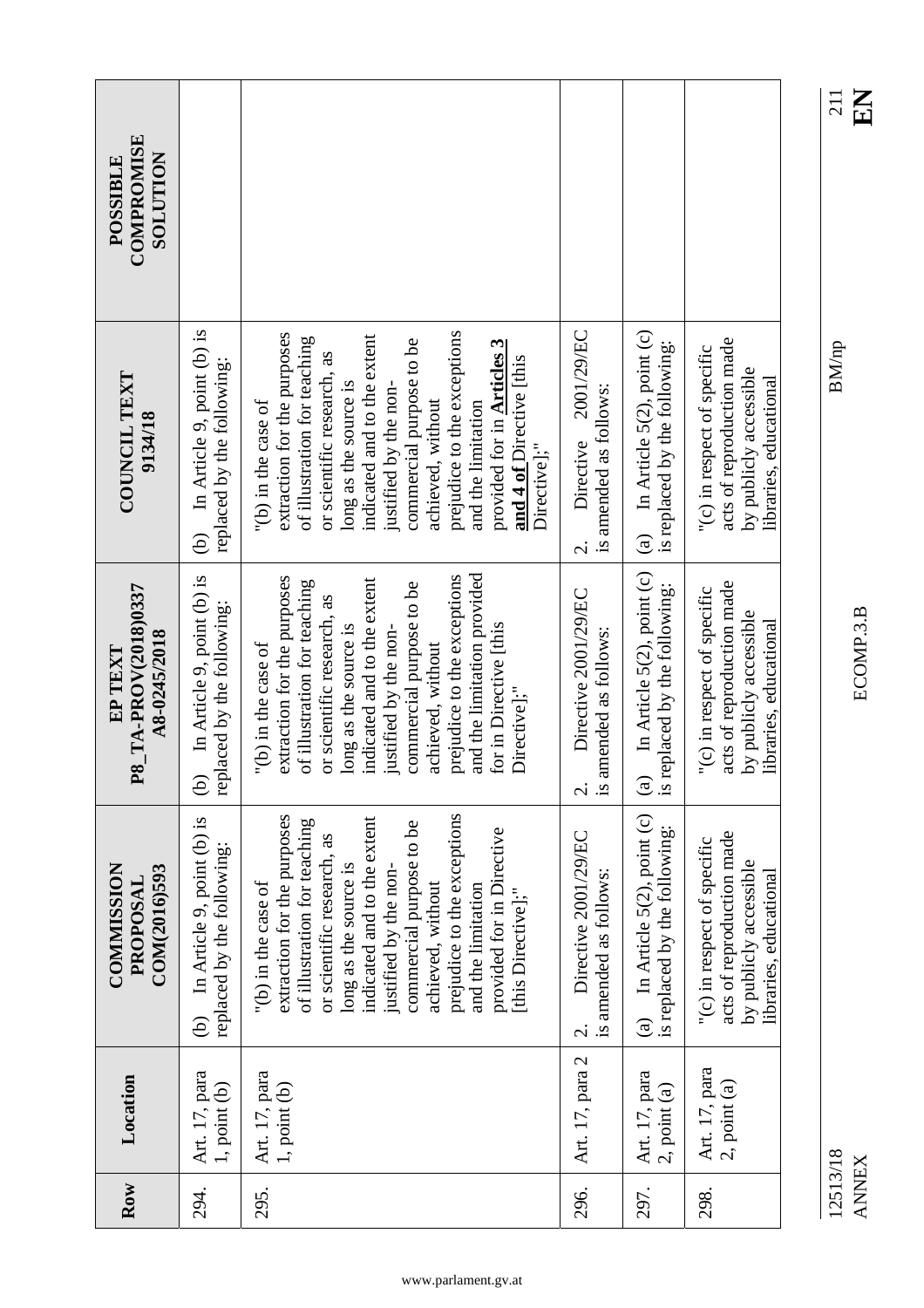| Row      | Location                      | <b>COMMISSION</b><br>COM(2016)593<br>PROPOSAL                                                                                                                                                                                                                                                                                                                                    | P8_TA-PROV(2018)0337<br>A8-0245/2018<br>EP TEXT                                                                                                                                                                                                                                                                                                                                                  | <b>COUNCIL TEXT</b><br>9134/18                                                                                                                                                                                                                                                                                                                                                                        | COMPROMISE<br><b>NOILUIOS</b><br><b>POSSIBLE</b> |
|----------|-------------------------------|----------------------------------------------------------------------------------------------------------------------------------------------------------------------------------------------------------------------------------------------------------------------------------------------------------------------------------------------------------------------------------|--------------------------------------------------------------------------------------------------------------------------------------------------------------------------------------------------------------------------------------------------------------------------------------------------------------------------------------------------------------------------------------------------|-------------------------------------------------------------------------------------------------------------------------------------------------------------------------------------------------------------------------------------------------------------------------------------------------------------------------------------------------------------------------------------------------------|--------------------------------------------------|
|          |                               | establishments or museums,<br>and the limitation provided<br>prejudice to the exceptions<br>or by archives, which are<br>economic or commercial<br>not for direct or indirect<br>for in Directive [this<br>advantage, without<br>Directive];"                                                                                                                                    | Directive [this Directive];"<br>which are not for direct or<br>museums, or by archives,<br>limitation provided for in<br>without prejudice to the<br>commercial advantage,<br>indirect economic or<br>exceptions and the<br>establishments or                                                                                                                                                    | which are not for direct or<br>museums, or by archives,<br>provided for in $\triangle$ rticle 5<br>without prejudice to the<br>commercial advantage,<br>indirect economic or<br><b>limitationexception</b><br>exceptions and the<br>establishments or<br>of Directive [this<br>Directive]:"                                                                                                           |                                                  |
| 299.     | Art. 17, para<br>2, point (b) | In Article 5(3), point (a)<br>is replaced by the following:<br>ව                                                                                                                                                                                                                                                                                                                 | In Article 5(3), point (a)<br>is replaced by the following:<br>$\widehat{\in}$                                                                                                                                                                                                                                                                                                                   | In Article 5(3), point (a)<br>is replaced by the following:<br>ව                                                                                                                                                                                                                                                                                                                                      |                                                  |
| 300.     | Art. 17, para<br>2, point (b) | including the author's name,<br>"(a) use for the sole purpose<br>of illustration for teaching<br>turns out to be impossible<br>and to the extent justified<br>limitation provided for in<br>or scientific research, as<br>without prejudice to the<br>purpose to be achieved,<br>is indicated, unless this<br>by the non-commercial<br>long as the source,<br>exceptions and the | long as the source, including<br>"(a) use for the sole purpose<br>non-commercial purpose to<br>out to be impossible and to<br>and the limitation provided<br>prejudice to the exceptions<br>indicated, unless this turns<br>of illustration for teaching<br>the extent justified by the<br>or scientific research, as<br>be achieved, without<br>the author's name, is<br>for in Directive [this | out to be impossible and to<br>prejudice to the exceptions<br>indicated, unless this turns<br>provided for in <b>Articles 3</b><br>purpose of illustration for<br>the extent justified by the<br>non-commercial purpose<br>to be achieved, without<br>research, as long as the<br>source, including the<br>teaching or scientific<br>"(a) use for the sole<br>and the limitation<br>author's name, is |                                                  |
| 12513/18 |                               |                                                                                                                                                                                                                                                                                                                                                                                  |                                                                                                                                                                                                                                                                                                                                                                                                  | <b>BM/np</b>                                                                                                                                                                                                                                                                                                                                                                                          | 212                                              |

 $\frac{212}{E N}$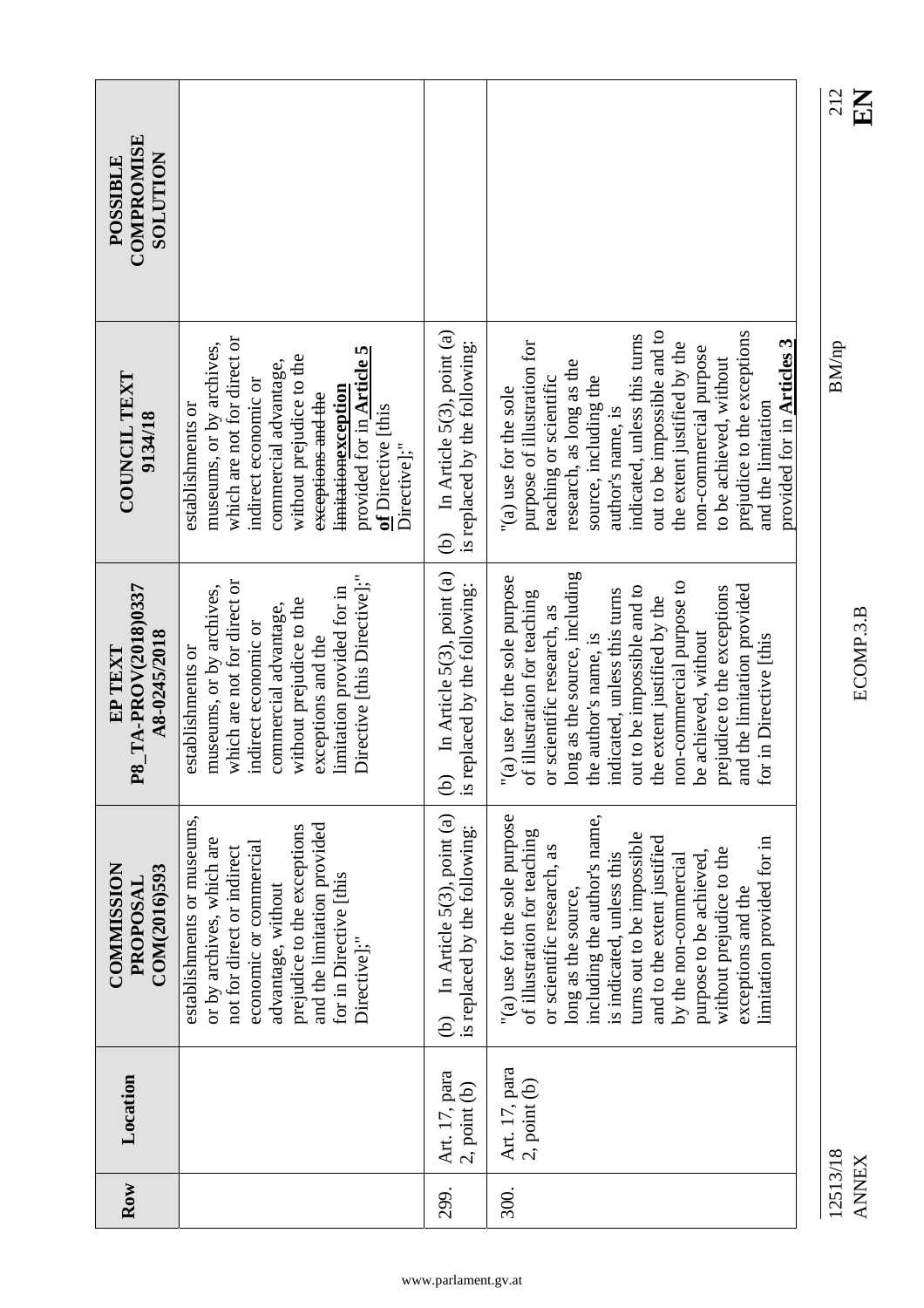| Row  | Location                           | <b>COMMISSION</b><br>COM(2016)593<br>PROPOSAI                                                                                                                                                                                                          | P8_TA-PROV(2018)0337<br>A8-0245/2018<br>${\rm FP}\, {\rm TEXT}$                                                                                                                                                                                        | <b>COUNCIL TEXT</b><br>9134/18                                                                                                                                                                                                                         | COMPROMISE<br><b>NOLLUTION</b><br>POSSIBLE |
|------|------------------------------------|--------------------------------------------------------------------------------------------------------------------------------------------------------------------------------------------------------------------------------------------------------|--------------------------------------------------------------------------------------------------------------------------------------------------------------------------------------------------------------------------------------------------------|--------------------------------------------------------------------------------------------------------------------------------------------------------------------------------------------------------------------------------------------------------|--------------------------------------------|
|      |                                    | Directive [this Directive];"                                                                                                                                                                                                                           | Directive];"                                                                                                                                                                                                                                           | and 4 of Directive [this<br>Directive];"                                                                                                                                                                                                               |                                            |
| 301. | Art. 17, para<br>$2$ , point $(c)$ | following points are added:<br>In Article 12(4), the<br>$\odot$                                                                                                                                                                                        | following points are added:<br>In Article 12(4), the<br>$\odot$                                                                                                                                                                                        | the<br>following points are added:<br>In Article $12(4)$ ,<br>$\widehat{c}$                                                                                                                                                                            |                                            |
| 302. | Art. 17, para<br>$2$ , point $(c)$ | Directive [this Directive] on<br>highlight any transposition<br>"(e) to examine the impact<br>of the transposition of<br>internal market and to<br>the functioning of the<br>difficulties;                                                             | Directive [this Directive] on<br>highlight any transposition<br>"(e) to examine the impact<br>of the transposition of<br>internal market and to<br>the functioning of the<br>difficulties;                                                             | highlight any transposition<br>"(e) to examine the impact<br>Directive [this Directive]<br>on the functioning of the<br>of the transposition of<br>internal market and to<br>difficulties;                                                             |                                            |
| 303. | Art. 17, para<br>2, point (c)      | (f) to facilitate the exchange<br>application of the measures<br>taken by Member States to<br>legislation and case law as<br>implement Directive [this<br>relevant developments in<br>well as on the practical<br>of information on the<br>Directive]; | (f) to facilitate the exchange<br>application of the measures<br>taken by Member States to<br>legislation and case law as<br>implement Directive [this<br>relevant developments in<br>well as on the practical<br>of information on the<br>Directive]; | exchange of information on<br>application of the measures<br>taken by Member States to<br>in legislation and case law<br>the relevant developments<br>as well as on the practical<br>implement Directive [this<br>(f) to facilitate the<br>Directive]; |                                            |
| 304. | Art. 17, para<br>2, point (c)      | questions arising from the<br>application of Directive<br>(g) to discuss any other<br>[this Directive]."                                                                                                                                               | questions arising from the<br>application of Directive<br>(g) to discuss any other<br>[this Directive]."                                                                                                                                               | questions arising from the<br>application of Directive<br>$(g)$ to discuss any other<br>[this Directive]."                                                                                                                                             |                                            |

12513/18 BM/np 12513/18<br>ANNEX

ANNEX ECOMP.3.B **EN** ECOMP.3.B

 $\frac{213}{12}$ 

 $\rm B M/np$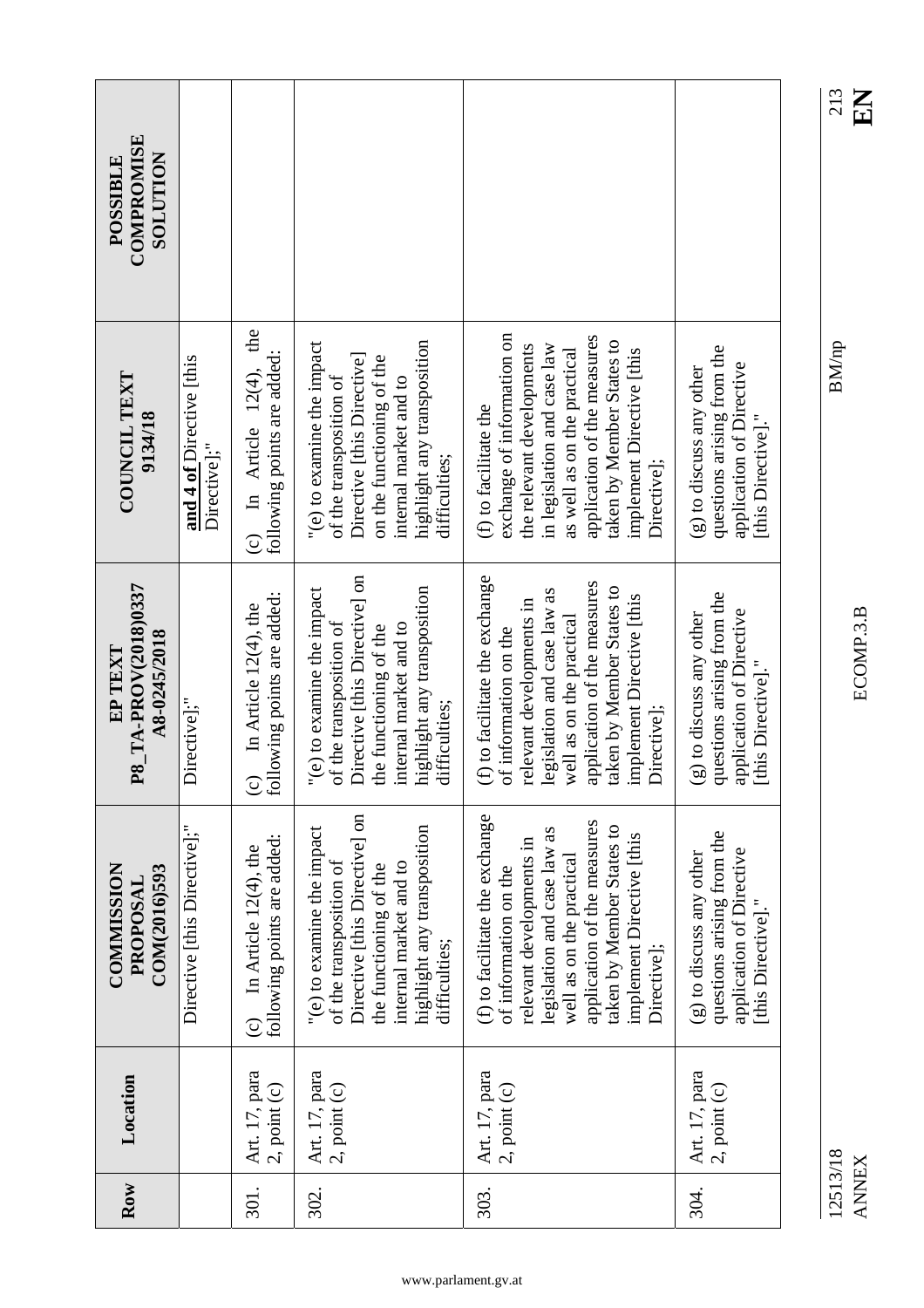| COMPROMISE<br><b>NOILLIDTIOS</b><br><b>POSSIBLE</b> |                 |                                                                                                                                                                                                                                                     |                                   |                                                                                                                                                                                                                                                      |                                                                                                            |
|-----------------------------------------------------|-----------------|-----------------------------------------------------------------------------------------------------------------------------------------------------------------------------------------------------------------------------------------------------|-----------------------------------|------------------------------------------------------------------------------------------------------------------------------------------------------------------------------------------------------------------------------------------------------|------------------------------------------------------------------------------------------------------------|
| <b>COUNCIL TEXT</b><br>9134/18                      |                 |                                                                                                                                                                                                                                                     | Application in time<br>Article 18 | Member States' legislation in<br>apply in respect of all works<br>after [the date mentioned in<br>the field of copyright on or<br>which are protected by the<br>This Directive shall<br>and other subject-matter<br>Article 21(1)].                  | [Deleted]<br>$\dot{\mathcal{C}}$                                                                           |
| P8_TA-PROV(2018)0337<br>A8-0245/2018<br>EP TEXT     | Article 17 a    | Member States may adopt or<br>limitations existing in Union<br>law, for uses covered by the<br>provisions, compatible with<br>the exceptions and<br>exceptions or the limitation<br>maintain in force broader<br>provided for in this<br>Directive. | Application in time<br>Article 18 | Member States' legislation in<br>apply in respect of all works<br>after [the date mentioned in<br>the field of copyright on or<br>which are protected by the<br>This Directive shall<br>and other subject-matter<br>Article 21(1)]<br>$\overline{a}$ | Deleted                                                                                                    |
| <b>COMMISSION</b><br>COM(2016)593<br>PROPOSAI       |                 |                                                                                                                                                                                                                                                     | Application in time<br>Article 18 | Member States' legislation in<br>apply in respect of all works<br>after [the date mentioned in<br>the field of copyright on or<br>which are protected by the<br>This Directive shall<br>and other subject-matter<br>Article 21(1)].                  | Article 11 shall also apply to<br>press publications published<br>The provisions of<br>$\dot{\mathcal{C}}$ |
| Location                                            | Art. 17a, title | Art. 17a                                                                                                                                                                                                                                            | Art. 18                           | Art. 18, para 1                                                                                                                                                                                                                                      | Art. 18, para 2                                                                                            |
| Row                                                 | 305.            | 306.                                                                                                                                                                                                                                                | 307.                              | 308.                                                                                                                                                                                                                                                 | 309.                                                                                                       |

12513/18 BM/np 214  $\rm BM/np$ 

 $\frac{214}{E}$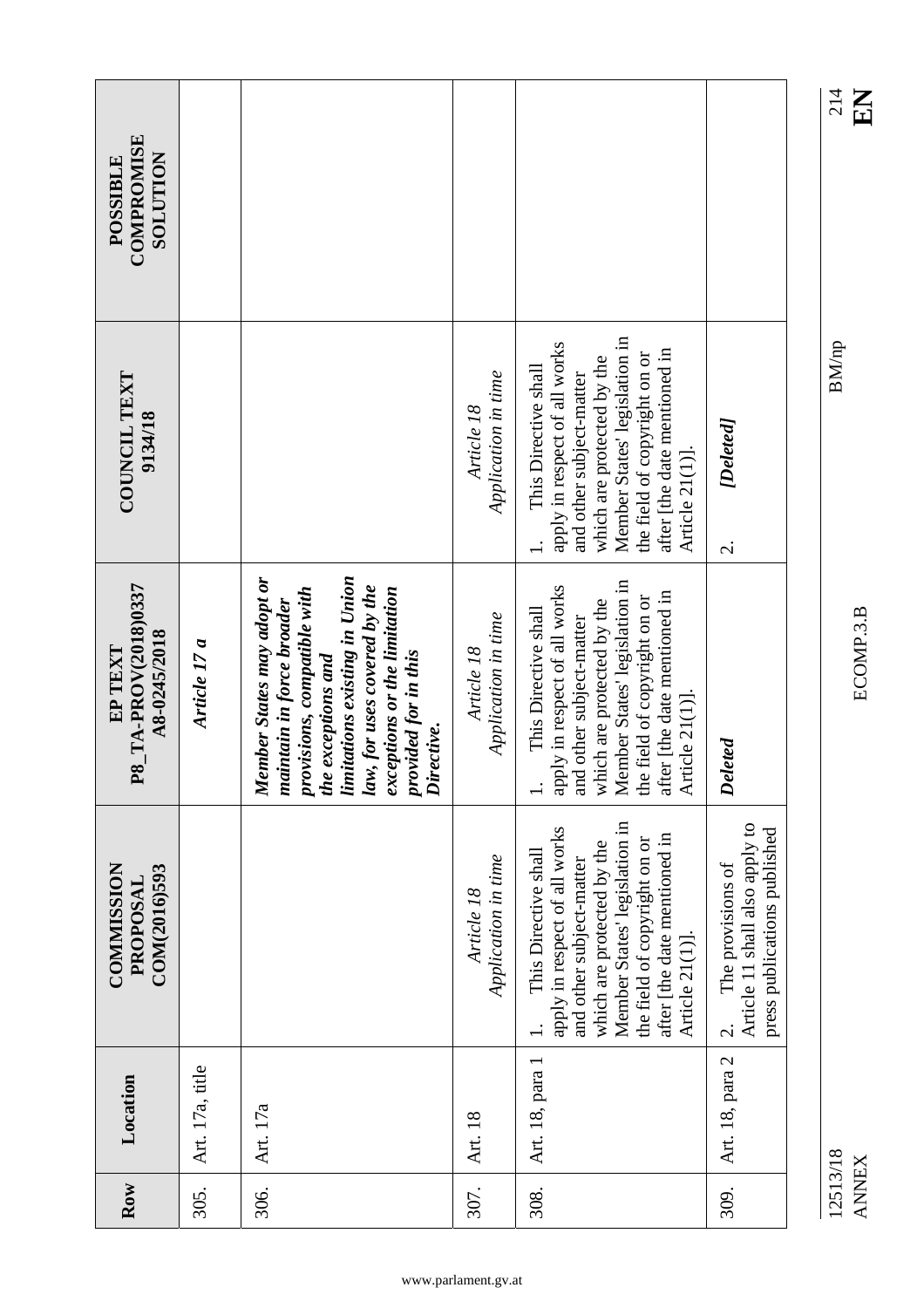| before [the date mentioned in<br><b>COMMISSION</b><br>COM(2016)593<br>PROPOSAL<br>Article 21(1)].<br>Location                                                                                                                         |  | P8 TA-PROV(2018)0337<br>A8-0245/2018<br>EP TEXT                                                                                                                                                                             | <b>COUNCIL TEXT</b><br>9134/18                                                                                                                                                                                              | <b>COMPROMISE</b><br><b>NOLLLIDTIOS</b><br>POSSIBLE |
|---------------------------------------------------------------------------------------------------------------------------------------------------------------------------------------------------------------------------------------|--|-----------------------------------------------------------------------------------------------------------------------------------------------------------------------------------------------------------------------------|-----------------------------------------------------------------------------------------------------------------------------------------------------------------------------------------------------------------------------|-----------------------------------------------------|
| $\dot{\epsilon}$<br>any acts concluded and rights<br>mentioned in Article $21(1)$ ].<br>apply without prejudice to<br>This Directive shall<br>acquired before [the date<br>$\dot{\mathfrak{c}}$<br>Art. 18, para 3                    |  | any acts concluded and rights<br>mentioned in Article 21(1)].<br>apply without prejudice to<br>This Directive shall<br>acquired before [the date                                                                            | any acts concluded and rights<br>mentioned in Article 21(1)].<br>apply without prejudice to<br>This Directive shall<br>acquired before [the date<br>$\dot{\mathfrak{c}}$                                                    |                                                     |
| Transitional provision<br>Article 19<br>Art. 19, title                                                                                                                                                                                |  | Transitional provision<br>Article 19                                                                                                                                                                                        | Transitional provision<br>Article 19                                                                                                                                                                                        |                                                     |
| Agreements for the licence or<br>from [one year after the date<br>mentioned in Article $21(1)$ ]<br>transfer of rights of authors<br>subject to the transparency<br>obligation in Article 14 as<br>and performers shall be<br>Art. 19 |  | Agreements for the licence or<br>from [one year after the date<br>mentioned in Article $21(1)$ ].<br>transfer of rights of authors<br>subject to the transparency<br>obligation in Article 14 as<br>and performers shall be | Agreements for the licence or<br>from [one year after the date<br>mentioned in Article $21(1)$ ].<br>transfer of rights of authors<br>subject to the transparency<br>obligation in Article 14 as<br>and performers shall be |                                                     |
| Protection of personal data<br>Article 20<br>Art. 20, title                                                                                                                                                                           |  | Protection of personal data<br>Article 20                                                                                                                                                                                   | Protection of personal data<br>Article 20                                                                                                                                                                                   |                                                     |
| 95<br>framework of this Directive<br>compliance with Directives<br>The processing of personal<br>95/46/EC and 2002/58/EC.<br>data carried out within the<br>shall be carried out in<br>Art. 20                                        |  | framework of this Directive<br>compliance with Directives<br>The processing of personal<br>46/EC and 2002/58/EC<br>data carried out within the<br>shall be carried out in                                                   | framework of this Directive<br>compliance with Directives<br>The processing of personal<br>95/46/EC and 2002/58/EC.<br>data carried out within the<br>shall be carried out in                                               |                                                     |
| 12513/18<br><b>ANNEX</b>                                                                                                                                                                                                              |  | ECOMP.3.B                                                                                                                                                                                                                   | <b>BM/np</b>                                                                                                                                                                                                                | 215<br>$\mathbf{E}$                                 |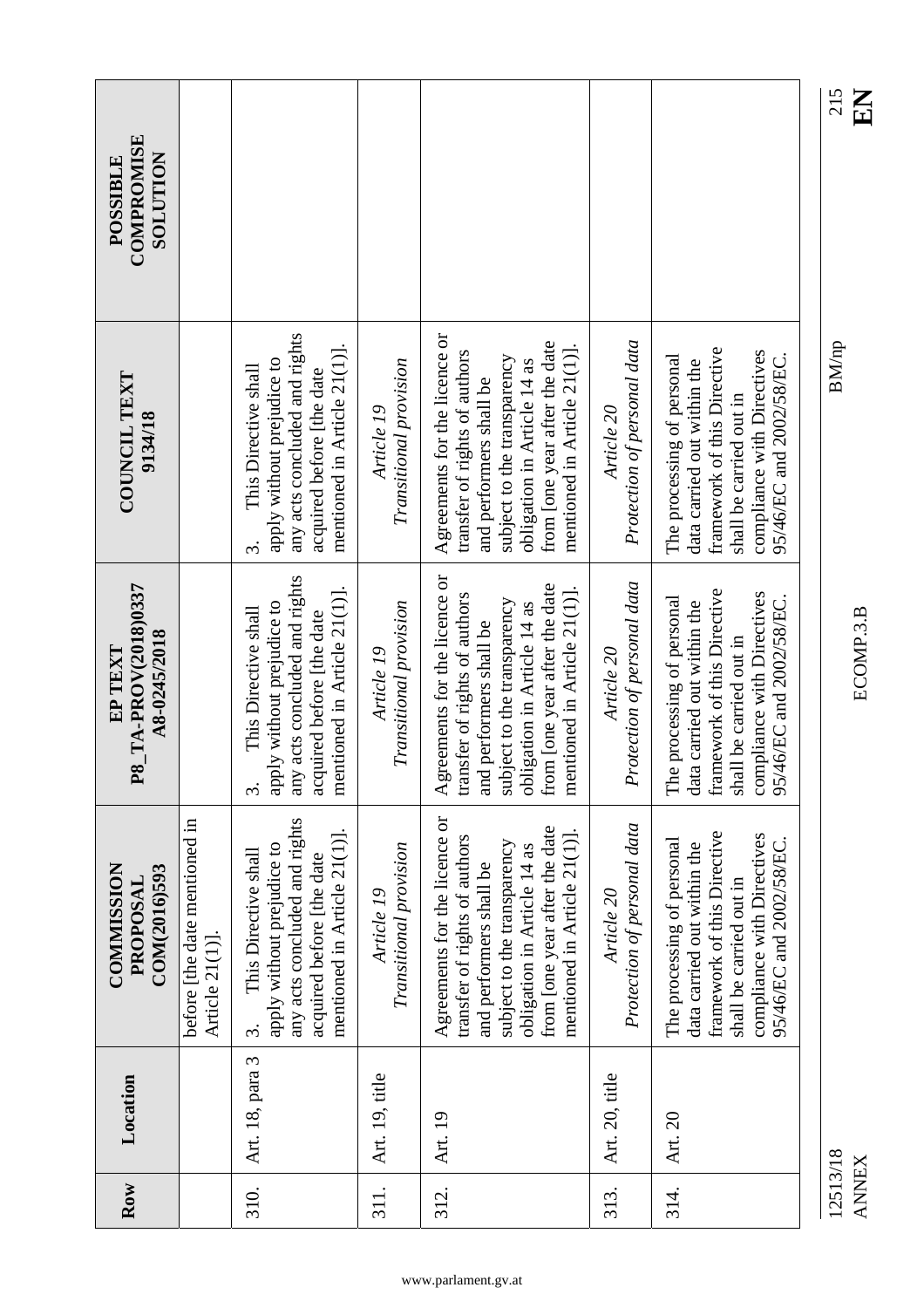| <b>COMPROMISE</b><br><b>NOLLUTION</b><br>POSSIBLE |                                    |                                                                                                                                                                                                                                                                                                        |                                                                                                                                                                                                                                                                          |                                                                                                |
|---------------------------------------------------|------------------------------------|--------------------------------------------------------------------------------------------------------------------------------------------------------------------------------------------------------------------------------------------------------------------------------------------------------|--------------------------------------------------------------------------------------------------------------------------------------------------------------------------------------------------------------------------------------------------------------------------|------------------------------------------------------------------------------------------------|
| COUNCIL TEXT<br>9134/18                           | Transposition<br>Article 21        | necessary to comply with this<br>Commission the text of those<br>after entry into force] at the<br>Directive by [1224 months<br>latest. They shall forthwith<br>Member States shall<br>administrative provisions<br>bring into force the laws,<br>communicate to the<br>regulations and<br>provisions. | Directive or be accompanied<br>When Member States adopt<br>publication. Member States<br>those provisions, they shall<br>by such a reference on the<br>contain a reference to this<br>shall determine how such<br>occasion of their official<br>reference is to be made. | Commission the text of the<br>Member States shall<br>communicate to the<br>$\dot{\mathcal{C}}$ |
| P8_TA-PROV(2018)0337<br>A8-0245/2018<br>EP TEXT   | Transposition<br>Article 21        | necessary to comply with this<br>Directive by [12 months after<br>Commission the text of those<br>entry into force] at the latest.<br>Member States shall<br>administrative provisions<br>bring into force the laws,<br>They shall forthwith<br>communicate to the<br>regulations and<br>provisions.   | Directive or be accompanied<br>When Member States adopt<br>publication. Member States<br>those provisions, they shall<br>by such a reference on the<br>contain a reference to this<br>shall determine how such<br>occasion of their official<br>reference is to be made. | Commission the text of the<br>Member States shall<br>communicate to the<br>$\dot{\nu}$         |
| <b>COMMISSION</b><br>COM(2016)593<br>PROPOSAL     | Transposition<br><i>Article 21</i> | necessary to comply with this<br>Directive by [12 months after<br>Commission the text of those<br>entry into force] at the latest.<br>Member States shall<br>administrative provisions<br>bring into force the laws,<br>They shall forthwith<br>communicate to the<br>regulations and<br>provisions.   | Directive or be accompanied<br>When Member States adopt<br>publication. Member States<br>those provisions, they shall<br>by such a reference on the<br>contain a reference to this<br>shall determine how such<br>occasion of their official<br>reference is to be made. | Commission the text of the<br>Member States shall<br>communicate to the<br>$\dot{\mathcal{C}}$ |
| Location                                          | Art. 21, title                     | Art. 21, para 1                                                                                                                                                                                                                                                                                        | 1, sub-para 2<br>Art. 21, para                                                                                                                                                                                                                                           | Art. 21, para 2                                                                                |
| Row                                               | 315.                               | 316.                                                                                                                                                                                                                                                                                                   | 317.                                                                                                                                                                                                                                                                     | 318.                                                                                           |

12513/18<br>ANNEX

 $\frac{216}{E}$ 12513/18 BM/np 216

 $\rm BM/np$ 

www.parlament.gv.at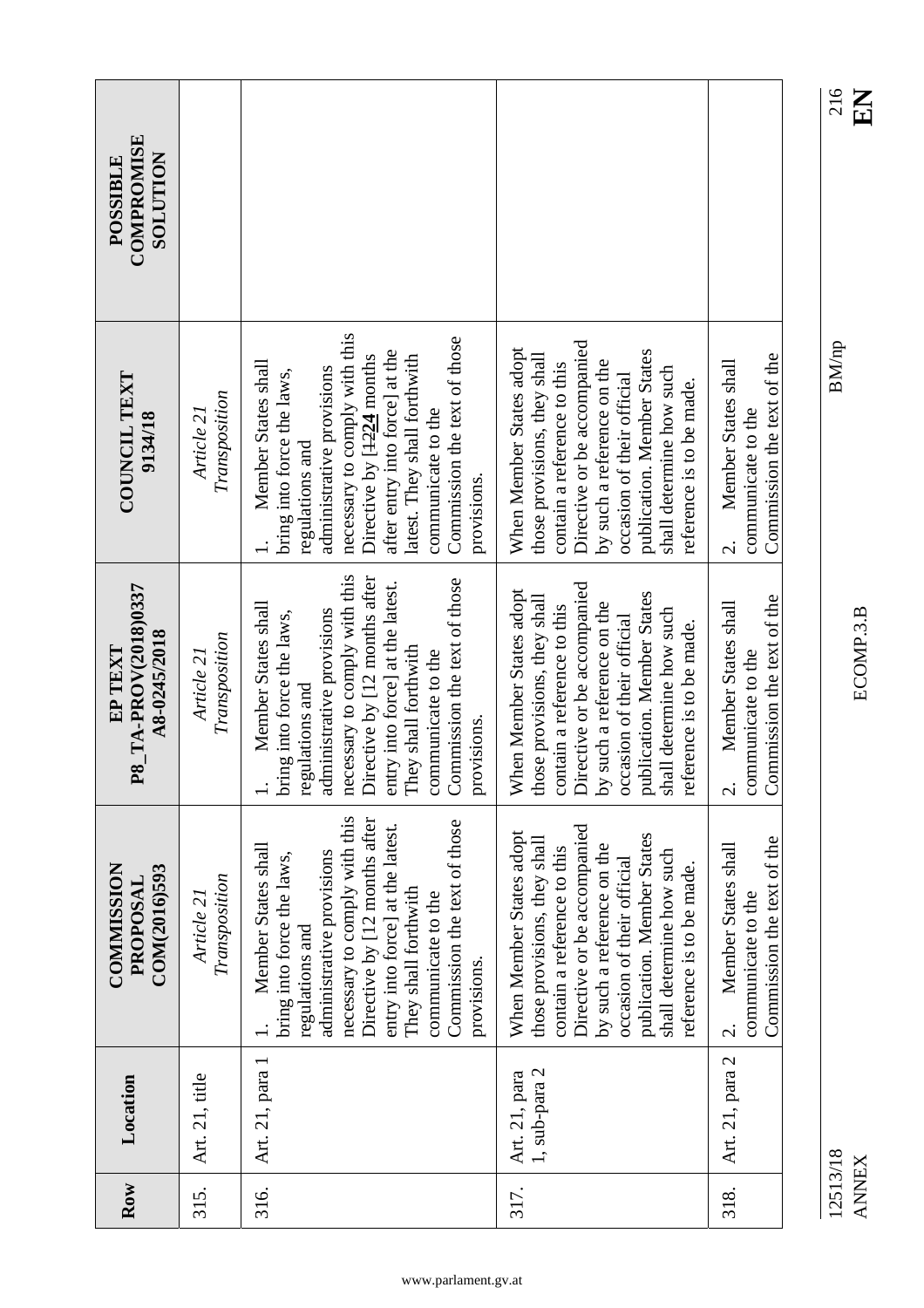|                                                   |                                                                                                   |                      |                                                                                                                                                                                                                                                                                                  |                                                                                                                                                                                 |                                |                                 | 217<br>$\mathbf{E}$      |
|---------------------------------------------------|---------------------------------------------------------------------------------------------------|----------------------|--------------------------------------------------------------------------------------------------------------------------------------------------------------------------------------------------------------------------------------------------------------------------------------------------|---------------------------------------------------------------------------------------------------------------------------------------------------------------------------------|--------------------------------|---------------------------------|--------------------------|
| <b>COMPROMISE</b><br><b>NOLLLIDTI</b><br>POSSIBLE |                                                                                                   |                      |                                                                                                                                                                                                                                                                                                  |                                                                                                                                                                                 |                                |                                 |                          |
| <b>COUNCIL TEXT</b><br>9134/18                    | law which they adopt in the<br>main provisions of national<br>field covered by this<br>Directive. | Article 22<br>Review | years after the date mentioned<br>Commission shall carry out a<br>the European Economic and<br>review of this Directive and<br>present a report on the main<br>Parliament, the Council and<br>No sooner than [five<br>findings to the European<br>in Article $21(1)$ ], the<br>Social Committee. | provide the Commission with<br>the necessary information for<br>the preparation of the report<br>Member States shall<br>referred to in paragraph 1.<br>$\overline{\mathcal{N}}$ | Entry into force<br>Article 23 | This Directive shall enter into | <b>BM/np</b>             |
| P8_TA-PROV(2018)0337<br>A8-0245/2018<br>EP TEXT   | law which they adopt in the<br>main provisions of national<br>field covered by this<br>Directive. | Article 22<br>Review | years after the date mentioned<br>Commission shall carry out a<br>the European Economic and<br>review of this Directive and<br>Parliament, the Council and<br>present a report on the main<br>No sooner than [five<br>findings to the European<br>in Article $21(1)$ ], the<br>Social Committee. | provide the Commission with<br>the necessary information for<br>the preparation of the report<br>Member States shall<br>referred to in paragraph 1.<br>$\dot{\mathcal{E}}$      | Entry into force<br>Article 23 | This Directive shall enter into | ECOMP.3.B                |
| <b>COMMISSION</b><br>COM(2016)593<br>PROPOSAL     | law which they adopt in the<br>main provisions of national<br>field covered by this<br>Directive. | Article 22<br>Review | years after the date mentioned<br>Commission shall carry out a<br>the European Economic and<br>review of this Directive and<br>present a report on the main<br>Parliament, the Council and<br>No sooner than [five<br>findings to the European<br>in Article $21(1)$ ], the<br>Social Committee. | provide the Commission with<br>the necessary information for<br>the preparation of the report<br>Member States shall<br>referred to in paragraph 1.<br>$\overline{\mathcal{C}}$ | Entry into force<br>Article 23 | This Directive shall enter into |                          |
| Location                                          |                                                                                                   | Art. 22, title       | Art. 22, para 1                                                                                                                                                                                                                                                                                  | Art. 22, para 2                                                                                                                                                                 | Art. 23, title                 | Art. 23                         |                          |
| Row                                               |                                                                                                   | 319.                 | 320.                                                                                                                                                                                                                                                                                             | 321.                                                                                                                                                                            | 322.                           | 323.                            | 12513/18<br><b>ANNEX</b> |